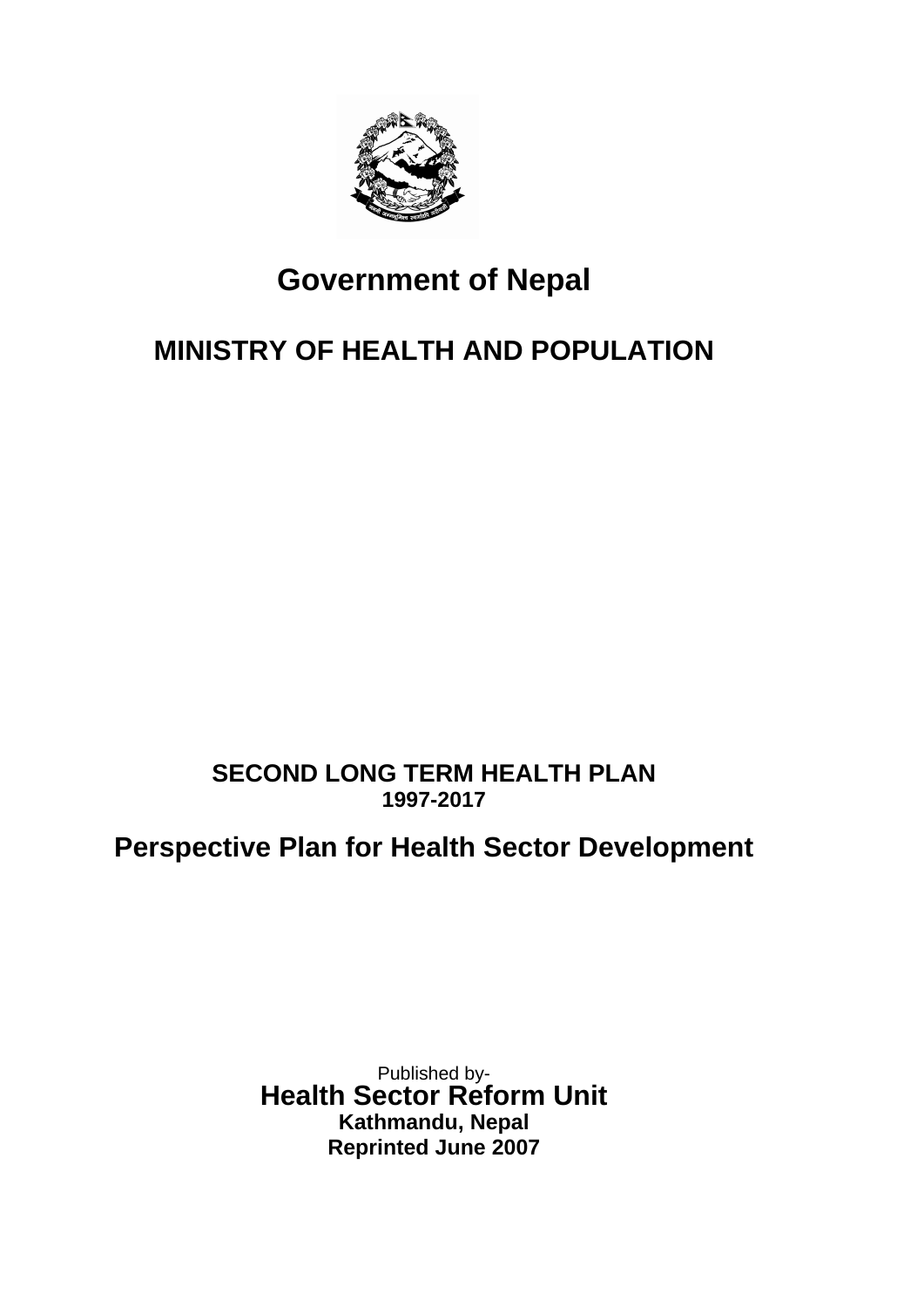#### **FOREWORD**

Government of Nepal, Ministry of Health (MOH) is determined and committed to improve the existing health care system in order to provide equitable access to quality health care for all people. Towards that end, a Long-Term Health Plan has been developed and approved by the Ministry of health that addresses the health needs of all the people of Nepal.

A clear vision and strategy is a basic requirement for the development and successful implementation of plans and programmes. The Long-Term Health Plan provides a realistic and workable guidance (vision/strategy) to improve the management and organization of the public health sector and increases the efficiency and effectiveness of the health care system. It ensures the delivery of an integrated comprehensive health services that are available in an equitable manner to all the population. The Long-Term Health Plan provides guidance and support to private and NGO sectors, to Donor Organizations to direct the resources and expertise where it is most needed; and to formulate rational and realistic strategy to improve the health situation over the next 20 years.

A complex issue like health has to be addressed by a variety of different approaches/strategies, different organizations and institutions/actors. Public sector, private sector, NGOs, individuals and communities have to join hands in order to improve the health situation. Given scarce human, finance and physical resources, priorities are set and policies have been formulated which consider those resource constraints.

The Long Term Health Plan is not a static blue print but a dynamic rolling plan which allows for the development of successive periodic and annual health plans that would lead to improvement in the health status of the population; development of appropriate strategies, programmes and action plans that reflect the national health needs and priorities which are affordable and consistent with available resources; provide assistance and guidance to the public/private sectors (including NGOs) and donor partners; and establishment of coordination among public/private sectors, NGOs, and donor partners.

I appreciate the commendable job of the members of the Technical Working Group and other national and international experts who assisted in preparing this document. MOH is fully committed to implement this plan.

> (Mr. Pradeep Nepal) Minister of Health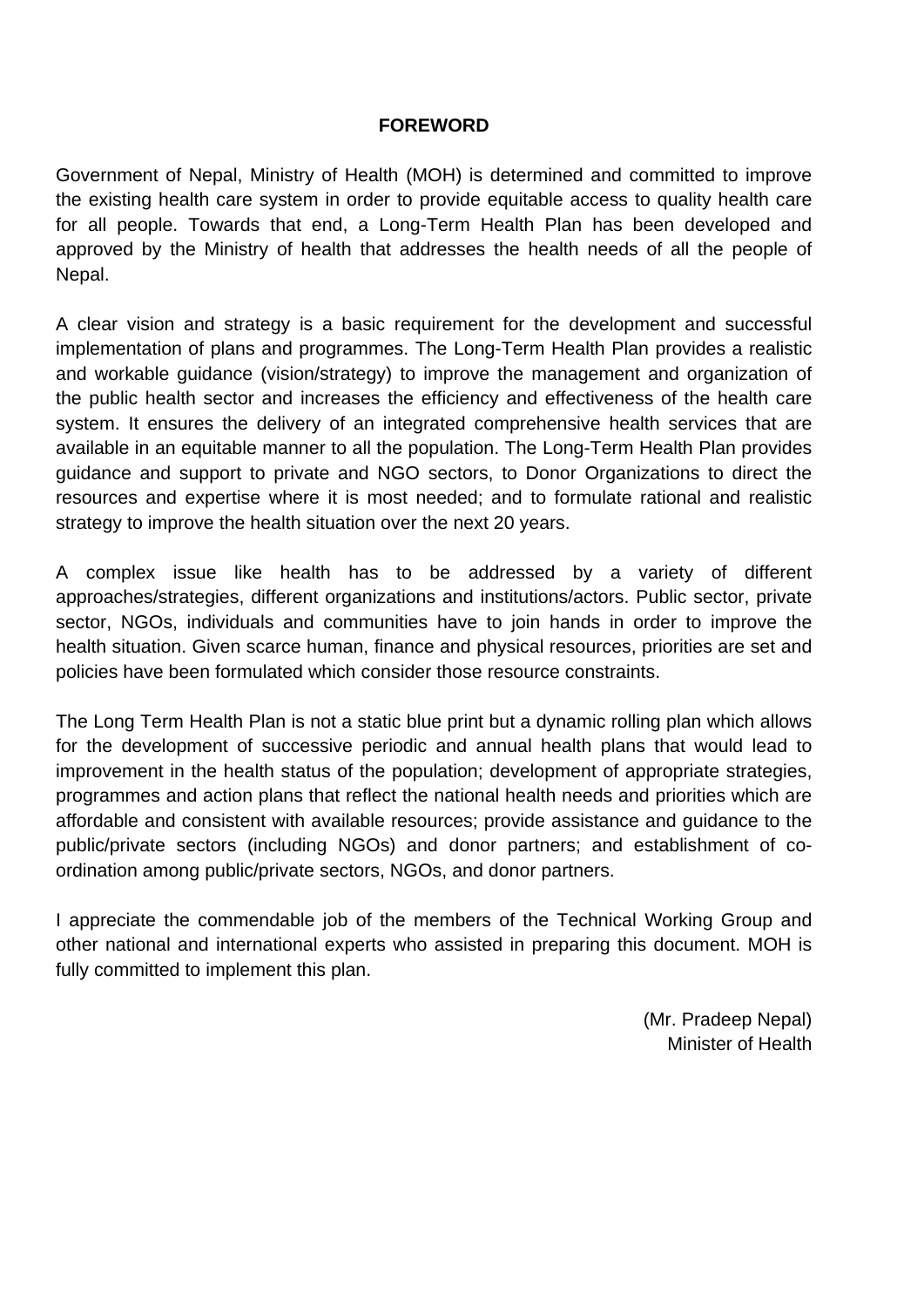#### **PREFACE**

Planning is an essential stage in the path of development. Failures in achieving the desired result are due in part of weak planning. In the past, plans were made on an ad-hoc basis. They were not developed in an objective, systematic and broad-based manner. They were often created without a clear goal in mind. They were not guided by a long-term vision. GoN Ministry of Health has felt the need of having a perspective health plan for the coming 20 years. Preparation of Second Long-Term Health Plan (SLTHP) is an attempt to fill this gap.

The perspective plan will guide health sector development, resulting in the improved health status of the population particularly those whose health needs often are not met – the most vulnerable groups, women and children, the rural population, the poor, the underprivileged and the marginalized. To meet these challenges, MOH will give priority to provide Essential Health care Services to all population.

SLTHP was prepared with a participatory approach following a rigorous exercise of information collection, analysis, discussion, dissemination of findings and conclusions in different occasions and settings. This document is the result of these exercise carried out over a two years period. Emphasis was given to ensure wider participation from all sectors the public the private and NGO sectors including the key donor partners working in health and related field.

The SLTHP document is divided into four parts; Part I provides a Background and Situational Analysis: Part II sets the Goal, Objectives and Targets: Part III deals Policies for Achieving the Goal, Objectives and Targets and lastly the Part IV stresses the Implementation and Institutionalization process.

The SLTHP will be useful for preparing periodic and annual health plans, which will address the disparities in health status, assuring equitable access to quality health care services with full community participation and gender sensitivity. It will be used a resource document to guide GON in funding and to avail donor assistance in areas of greatest need, to avoid duplication and to assure effective use of public, private, NGO, community and donor resources.

Many national and international experts and colleagues from different organizations have contributed in this endeavor. They deserve special thanks and should be congratulated.

> (B.R. Pokharel) **Secretary** Ministry of Health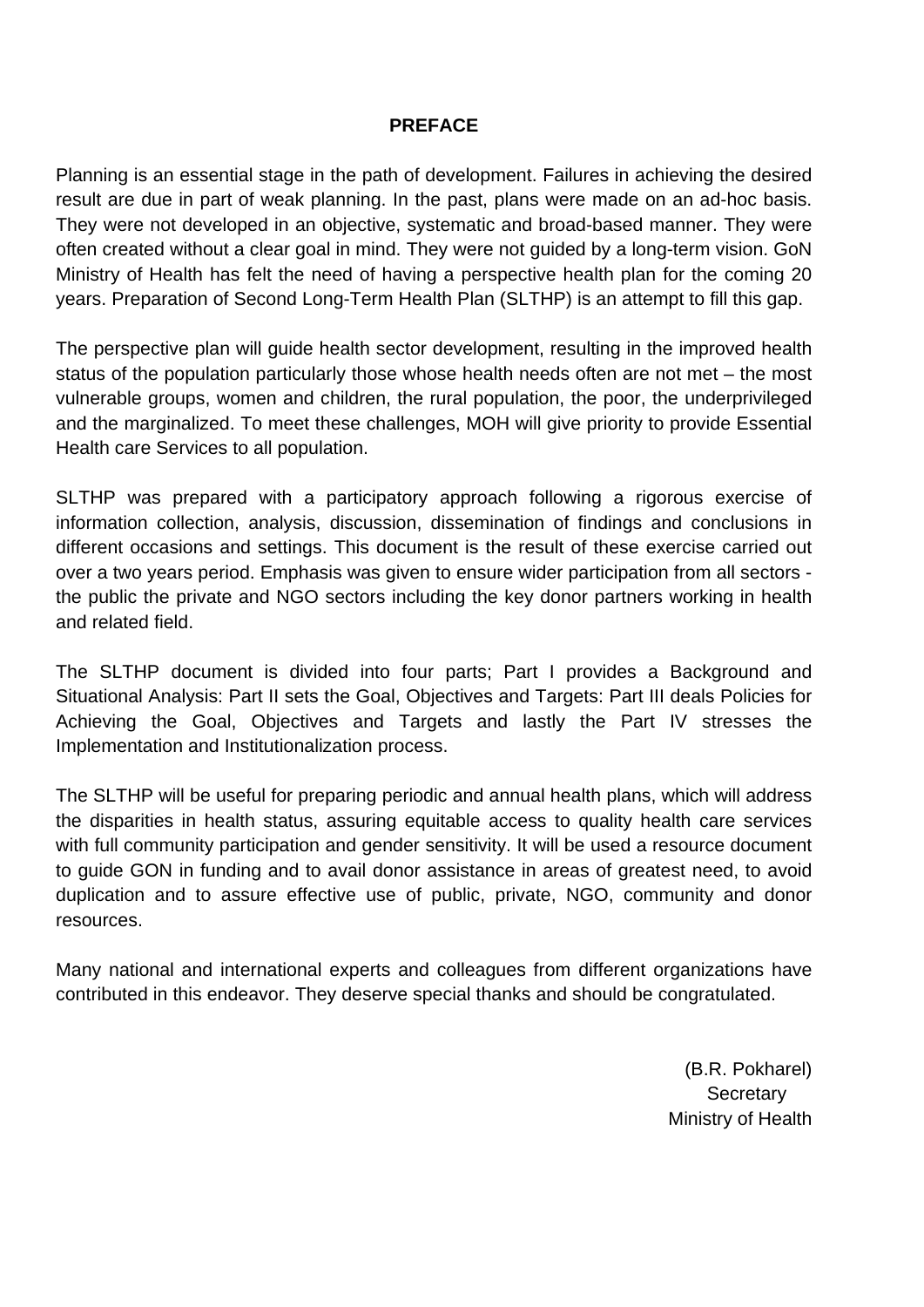#### **ACKNOWLEDGEMENTS**

In developing the Second Long Term Health Plan (SLTHP) a working group was established comprising of key representatives of the Ministry of Health, the National Planning Commission, the Private sector including NGOs and GoN's donor partners. To further broaden participation, a series of workshops were held to receive input and permit interactions between the policy makers, including the Ministers and Parliamentarians, planners, those responsible for program implementation along with professional bodies, NGOs and the donor community. Gaps in policy and program implementation were identified and future directions specified.

Dr. Kalyan Raj Pandey, the Director General of Department of Health Services and his team of Directors and other officials of Department of Health Services have been actively involved in the development of SLTHP since its inception. Dr. Pandey also served as the member of the Technical Working Group and coordinator of the Management Sub-Group. His cooperation and expertise was invaluable. Colleagues at the Ministry of Health and National Planning Commission are to be thanked for their involvement in the formulation of this plan.

Special mention must be made of Dr. Harry Feirman. Technical Officer of WHO, Dr. J.P. Steinmann. Team Leader of PHCP/GTZ and Dr. Tirtha Rana. Population and Health Specialist of the World Bank for their help and assistance in the preparation of this plan. Likewise, Mr. Ishwar Bahadur Shrestha, consultant for the Development of the Long-Term Health Plan and Mr. Ramji Dhakal, Health System Development Expert of PHCP/GTZ have contributed significantly in its preparation. I appreciate their hard work.

Similarly, the then Directors of Policy, Planning, Foreign Aid and Monitoring Division Dr. B.D. Chataut and Dr. Chhatra Amatya must be thanked for their initiation and continuation of the world work in this document to its present form. Likewise, all those who had been involved in one stage or another, be it in the form of participation in the workshops or attendance at the meetings (Annex 4: Participants of the Seminars, Workshops and Meetings) have provided invaluable inputs for which I would like to extend my warmest appreciation.

Many people and organizations have contributed to the formulation and development of this plan. I would like to acknowledge a debt of gratitude to them for their technical and financial assistance.

This plan will be highly useful to planners, policy makers, program managers, donors, NGOs/ INGOs, private providers and academicians. This document will be used as a *rolling resource document* to be reviewed periodically. The review process will be institutionalized in the MOH incorporation the changes and revisions as warranted.

(Dr. S.P. Bhattarai) **Chief** Chief Chief Chief Chief Chief Chief Chief Chief Chief Chief Chief Chief Chief Chief Chief Chief Chief Chief Chief Chief Chief Chief Chief Chief Chief Chief Chief Chief Chief Chief Chief Chief Chief Chief Chief Chie Policy, Planning, International Cooperation Division Ministry of Health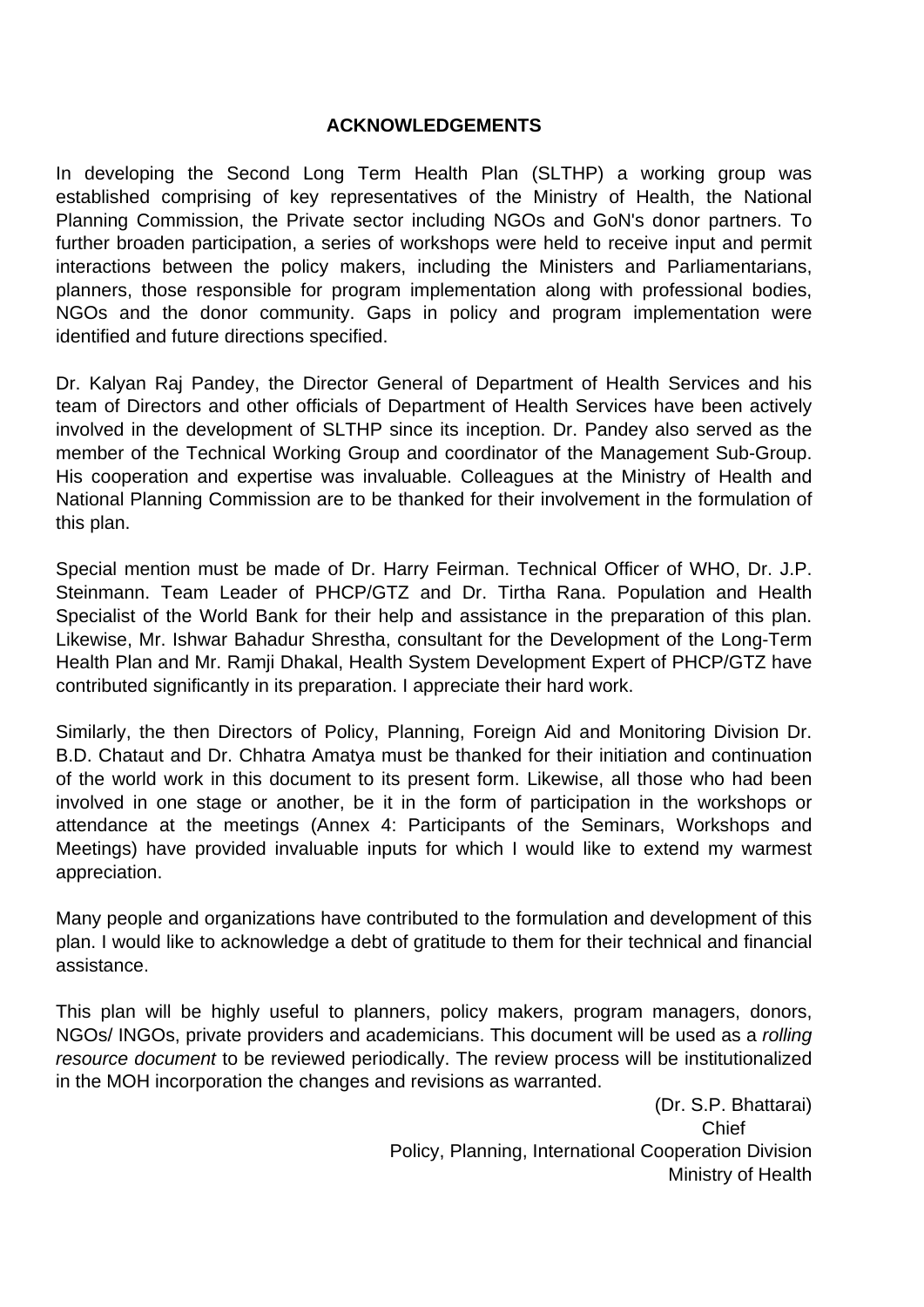#### **CONTENTS**

- 0 Preface/Overview of the Second Long-Term Health Plan
- 1 Part I Background and Situational Analysis
- 2 Part II Goals, Objectives and Targets of the Second Long Term Health Plan
- 3 Part III Policies for Achieving the goals Objectives and Targets of the Second Long Term Health Plan. Chapter 4 – Policies Regarding Essential Health Care Services (Modern, Ayurvedic and Other Traditional Systems of Medicine) at the District Level and Below
- 4 Chapter 5 Policies Regarding Health Care Services Beyond the District
- 5 Chapter 6 Policies Regarding the Health Service Delivery System (Public, NGO and Private Sector including Modern, Ayurveda and Other Systems of Medicine)
- 6 Chapter 7 Policies for Planning, Development and Management of Human resources for Health
- 7 Chapter 8 Policies Governing Health Care financing and **Expenditures**
- 8 Chapter 9 Policies on Inter and Intra Sectoral Co-ordination **Decentralization**
- 9 Chapter 10 Policies for Health Management in the Public Sector
- 10 Chapter 11 Policies for Ensuring Quality Assurance in Health Care
- 11 Chapter 12 Policies on Essential National Health Research
- 12 Chapter 13 Policies on Changing Trends on Communicable and Non-Communicable Diseases
- 13 Chapter 14 Emerging Health Issues
- 14 Part IV Implementation and Institutionalization of the Second Long Tern Health Plan
- 15 Appendices
	- 1. List of Abbreviation and Acronyms
	- 2. Organogram
	- 3. Members of Technical Working Group
	- 4. List of Personnel Involved in the development of LTHP Document
	- 5. Bibliography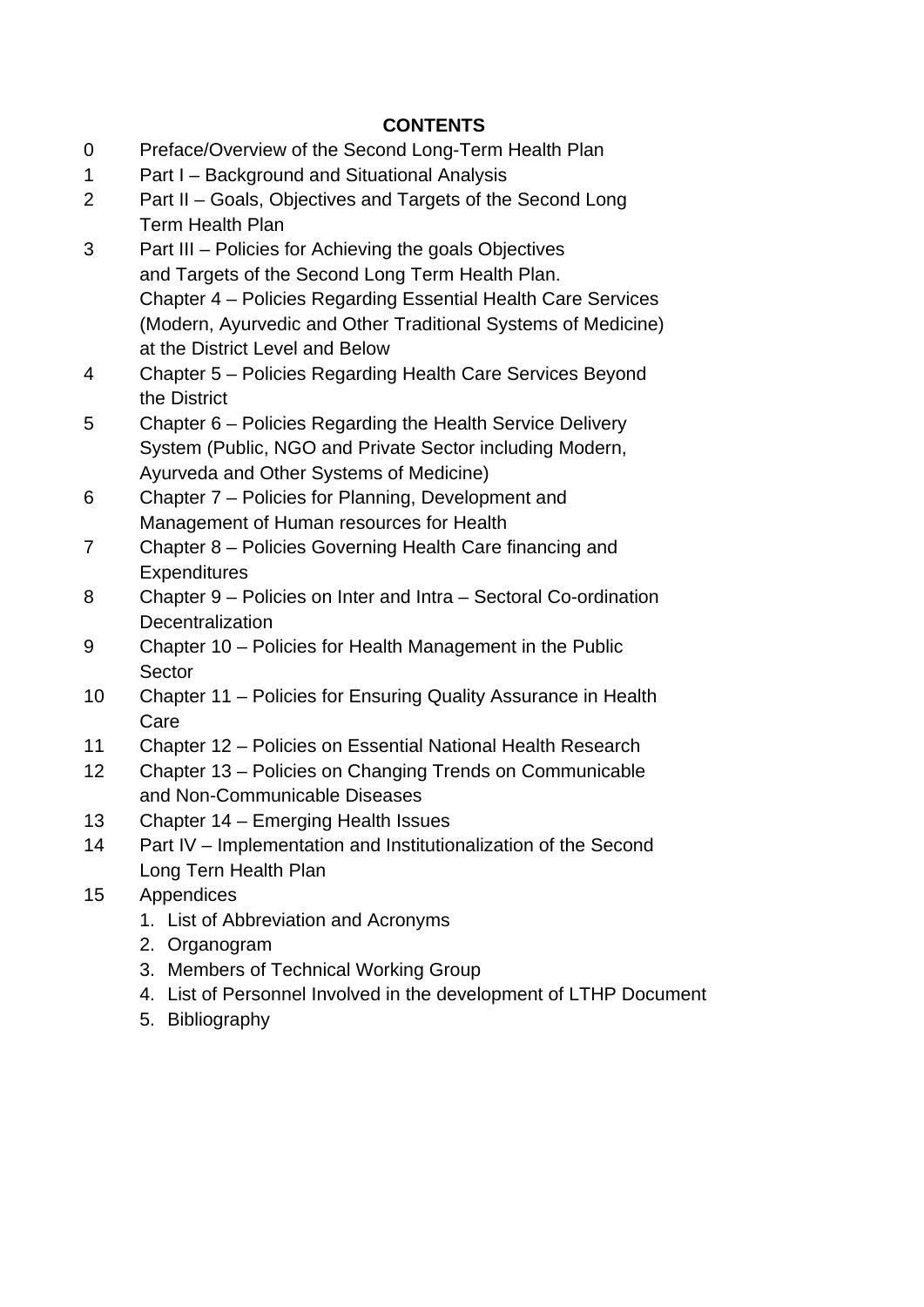## **OVERVIEW OF THE SECOND LONG TERM HEALTH PLAN**

#### **1. General Background**

A first Long Term Health Plan (1975 – 1990) was formulated with a calendar of operations for the Fifth, Sixth and Seventh Five Year Plans. The main emphasis was the provision of comprehensive basic health services to the majority of the rural population.

The National Health Policy (1991) established a policy framework to guide health sector development. The principle objective of the National Health Policy to upgrade the health standards of the majority of the rural population by strengthening the primary health care system, making effective health care services readily available at the local level. The National Health Policy elaborated specific policy objectives to address the following main areas:

- (a) preventive and promotive health services;
- (b) basic primary health services;
- (c) curative health services;
- (d) ayurvedic and other traditional health services;
- (e) organization and management
- (f) community participation in health services;
- (g) human resources for health development;
- (h) drug supply;
- (i) resource mobilization in health services;
- (j) health research;
- (k) private, NGO health services and inter-sectoral coordination; and
- (l) decentralization and regionalization.

GoN, Ministry of Health has felt the need of having a perspective health plan for the coming 20 years that would build upon the National Health Policy and guide health sector development in response to changing trends in the society. The perspective health plan will result in the improved health status of the population particularly those whose health needs often are not met:

- the most vulnerable groups,
- women and children,
- the rural population,
- the poor,
- The underprivileged and the marginalized.

The perspective plan would address disparities in health status, assuring equitable access to quality health care services with full community participation and gender sensitivity.

The perspective plan would be used to:

- Focus GoN, private sector, NGO funding and donor assistance on areas of greatest need;
- Avoid duplication; and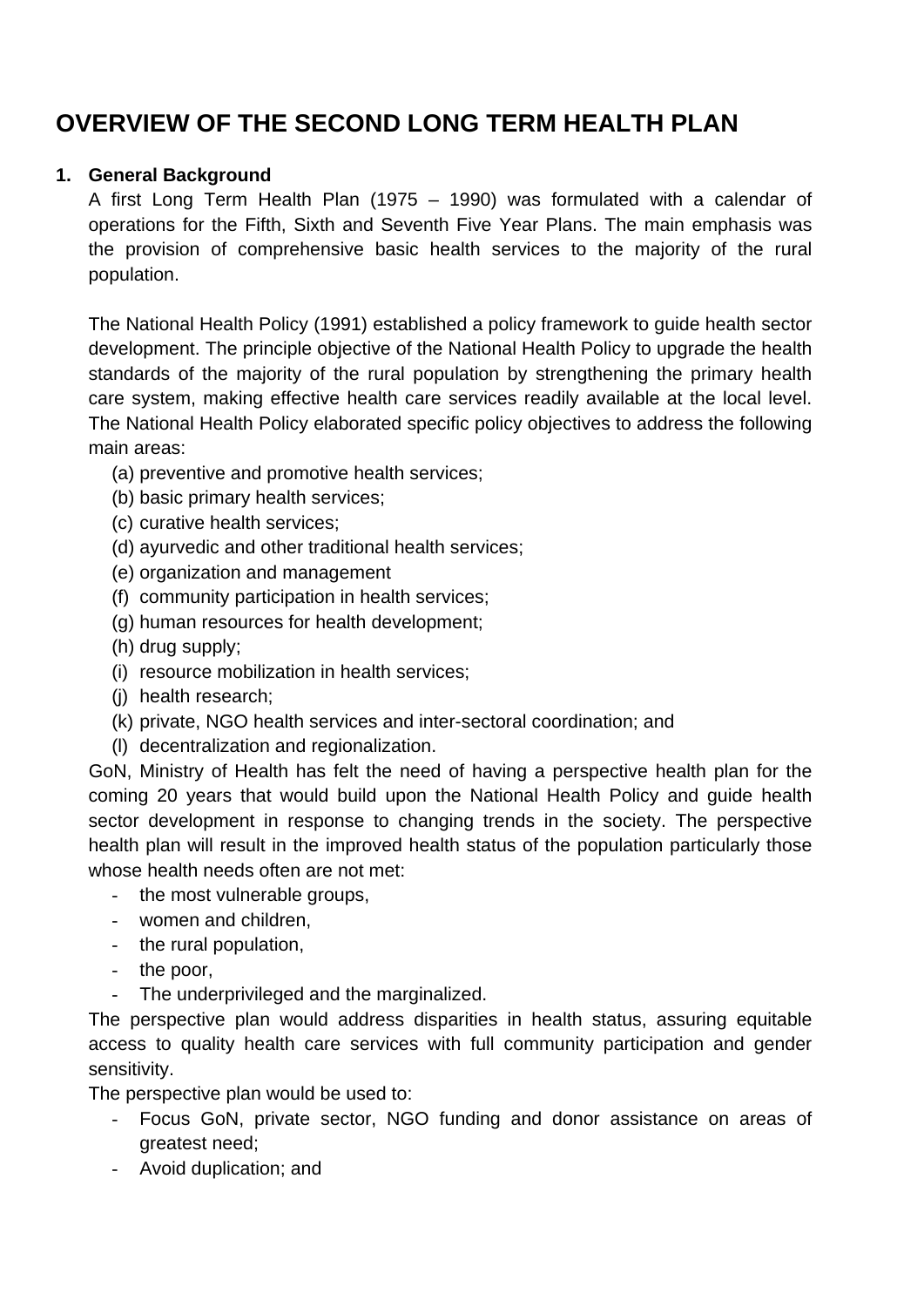- Ensure effective use of public, private, NGOs, the community and donor resources.

It was recognized that in developing the Second Long Term Health Plan it is necessary to prioritize health sector needs given the scarce human, financial and physical resources available to the health sector.

It was further recognized that the Second Long Term Health Plan must offer a realistic, broad policy framework that takes into consideration those resource constraints.

#### **2. Specific Purpose of the Second Long Term Health Plan**

The specific purpose of the Second Long Term Health Plan is to provide a guiding framework to:

- (a) Build successive periodic and annual health plans that would lead to improvement in the health status of the population. Recognizing there may be a need for adjusting the policies to accommodate changes in the health sector, the "Second Long Term Health Plan: is not a fixed blue print for the coming 20 years. Rather it is a resource document and rolling plan for the preparation of successive five-year development plans and annual implementation plans.
- (b) Develop appropriate strategies, programs and action plans that:
	- reflect the national health needs and priorities;
	- are affordable; and
	- consistent with available resources.
- **(c)** Establish co-ordination among public, private and NGO sectors, and donor partners.
- **3. The Vision of Health and Development that Guided the Development of the Second Long Term Health Plan**

A health system in which there is equitable access to coordinated quality health care services in rural and urban areas, characterized by:

- self-reliance,
- full community participation,
- decentralization,
- gender sensitivity,
- effective and efficient management, and
- private and NGO sector participation (an appropriate public/NGO/private mix in the provision and financing of health services
- resulting in improved health status of the population.

Underpinning the development of coordinated quality health care services in rural and urban area is the continued adherence to the Primary Health Care Approach and the primary health care principles:

- Universal accessibility to available resources and services in order to provide adequate coverage of the most essential health needs of the population;
- Community and individual involvement and self-reliance;
- Inter-sectoral action for health; and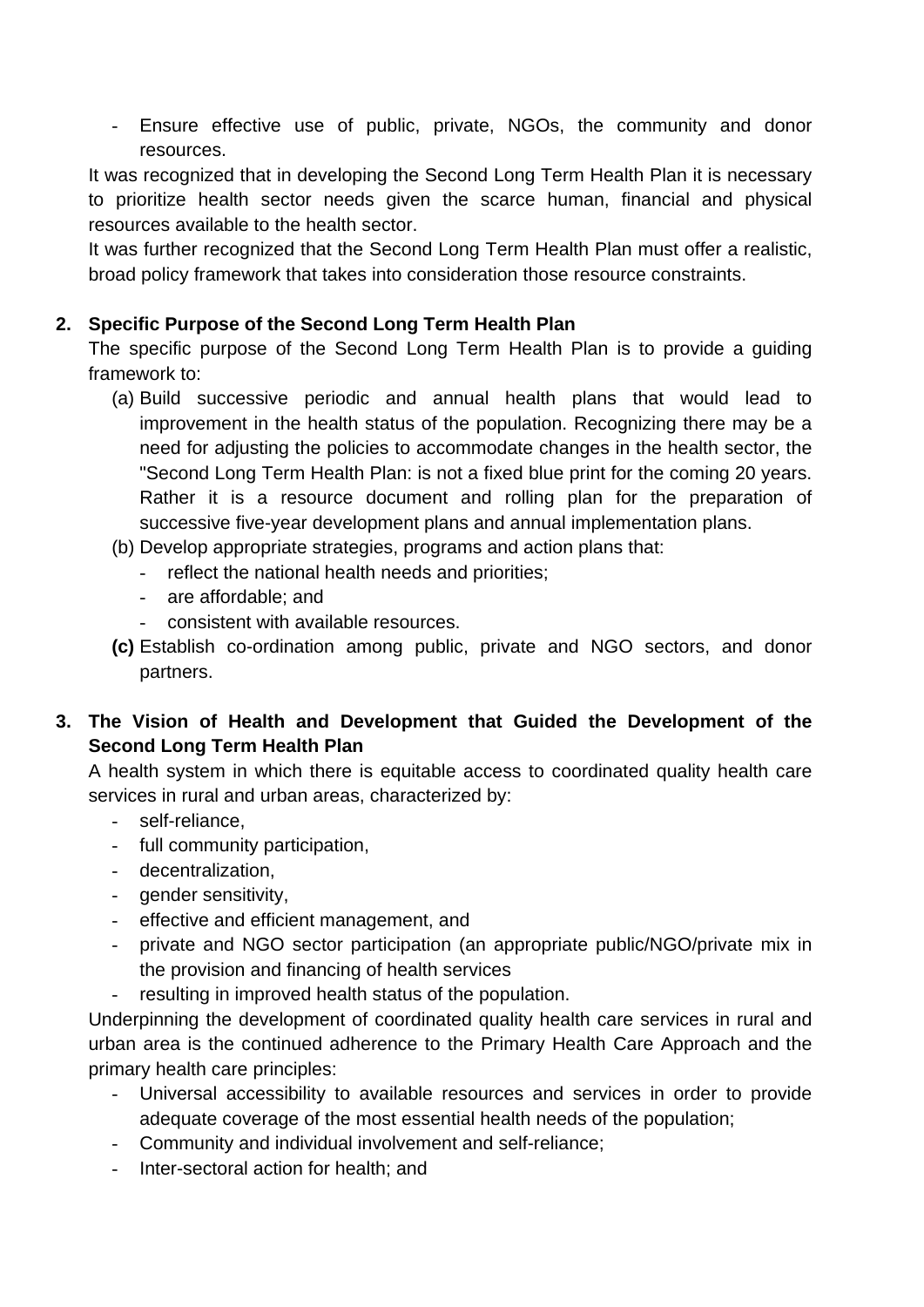- Appropriate technology and cost-effectiveness, i.e., allocation of resources in such a manner as to yield the greatest benefits, with benefits measured by the extent to which health needs of the largest number of people can be met.

The principal health problems of the majority of the population including significant emerging and re-emerging diseases are to be met before the less common health problems are addressed (specific tertiary and specialized care for a minority of the population).

Therefore, GoN should give priority to:

- health promotion and prevention activities; and
- development and implementation or priority public health measures and essential clinical/curative services (including traditional and other systems of medicine) for the appropriate treatment of common diseases which are highly cost effective and address the most essential health needs of the population.

#### **4. The Participatory Process For Developing the Second Long Term Health Plan**

A working group was established comprised of key representatives of the Ministry of Health. The National Planning Commission, the private sector, NGOs and GoN's donor partners.

To further broaden participation, series of five workshops were held to:

- define the scope of the Second Long Term Health Plan;
- establish an approach and develop the plan of action for the plan's development;
- receive input and permit interactions between the policy makers, including the Ministers and Parliamentarians, planners, those responsible for program implementation, professional bodies, NGOs and the donor community.

Gaps in policy and programme implementation were identified and future directions specified. Detailed situational analyses were carried out with detailed studies commissioned to obtain necessary information when available data was not sufficient. Among the specific studies carried out were those which addressed:

- burden of disease;
- health services in Nepal;
- the role of private, NGOs and traditional sectors in health care delivery
- national health accounts and health financing;
- systems analysis of planning, personnel/HRH and financial management of public health services; and
- stakeholder analysis.

The burden of disease study provided a basis for prioritizing health intervention programmes to meet the health needs of the majority of the population. Significant problems were noted, constraints identified, policy issues/policy options were generated and prioritized.

Following the preparation of the draft document, a two day national meeting was held to review the draft. Representatives from Government of Nepal, NGOs the private sector,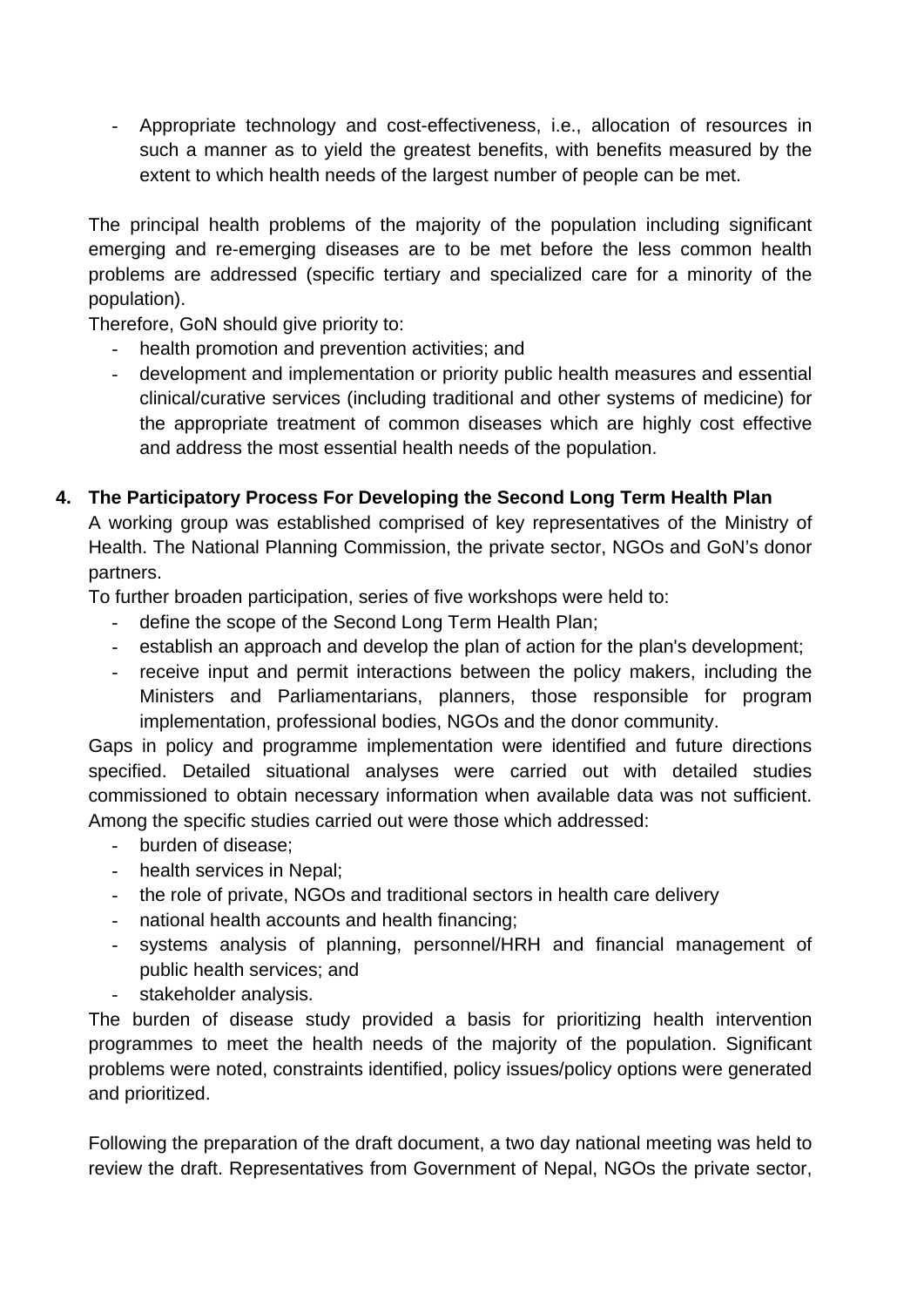the community and GoN's donor partners provided comments for improving the draft plan.

To gain further input, more than 100 copies of the draft document were distributed to Members of Parliament, interested individuals, professional organizations and councils, NGOs, past and present GoN officials for their comment. All comments received were reviewed and changes made in the draft document as warranted.

### **5. Key Findings from Participatory Process**

(a) Nepal's demographic and disease profile indicated that:

- children between 0-4 years of age account for approximately one half of the total burden of disease.
- the leading causes of morbidity, mortality and disability in the 0-4 age group being perinatal conditions, acute respiratory infections, diarrhoea and measles.
- the higher burden of disease among females in 15-44 age group is primarily attributable to high maternal morbidity and mortality.
- estimate of the burden of disease for the year 2011 suggest that in the absence of effective interventions, infectious diseases, maternal and perinatal disorders and nutritional deficiencies would still predominate despite a declining trend.
- (b) The total per capital expenditure on health (public, private, NGO and donor expenditures) is Rs. 538. Three fourths (Rs. 407) of total per capital expenditure on health are out-f-pocket expenditures.
- (c) For the foreseeable future, Nepal will not have adequate financial and human resources to address all of the possible health care needs of the population.
- (d) The health sector is not in a position to direct scarce human and financial resources to high cost-low impact interventions that make a small contribution to reduction morbidity and mortality rates without restriction its ability to provide for the most essential health needs of the population.

### **6. Targets for the period of the Second Long Term Health Plan**

By the end of the Second Long Term Health Plan, the following targets will be achieved:

- a) Infant Mortality Rate will be reduced to 34.4 per thousand live births from its present level of 74.7.
- b) Under five mortality rate will be reduced to 62.5 per thousand from its present level of 118;
- c) Total Fertility rate will be reduced to 3.05 from its present level of 4.58;
- d) Life expectancy in years will be increased to 68.7 from its present level of 56.1;
- e) Crude birth rate will be reduced to 26.6 per thousand from its present level of 35.4;
- f) Crude death rate will be reduced to 6 per thousand from its present level of 11.5;
- g) Maternal Mortality Ratio will be reduced to 250 per hundred thousand births from its present level of 475;
- h) Contraceptive Prevalence Rate will be increased to 58.2 percent from its present level of 30.1;
- i) Percentage of deliveries attended by trained personnel will be increased to 95% from its present level of 31.5;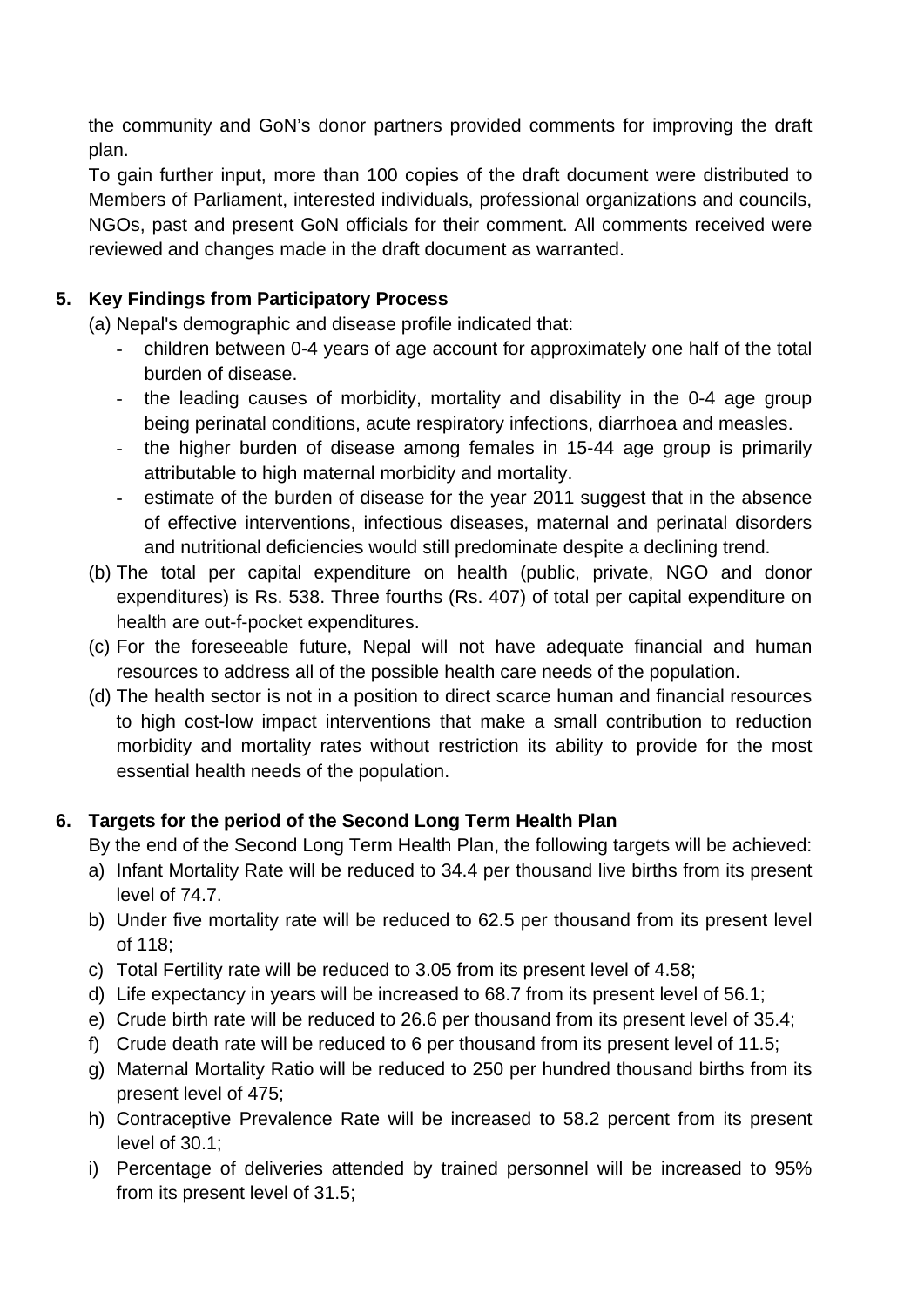- j) Percentage of newborns weighing less than 2500 grams will be reduced to 12 percent;
- k) Essential Health Care Services at the District will be available to 90 percent of the population living within 30 minutes travel time.

#### **7. Principle Policies to be Pursued in the Second Long Term Health Plan**

- a) Based on the demographic and disease profile "Essential Health Care Services at the District (including Ayurvedic and Other Systems of Medicine)" are proposed. These are a group of highly cost effective public health measures and essential curative services for the appropriate treatment of common diseases and injuries.
- b) The "Essential Health Care Services at the District" will:
	- address the essential health needs of the population at the district level and below years.
	- help meet the targets for the Second Long Term Health Plan through the next twenty years.
- c) To effectively implement the Essential Health Care Services and meet the most essential health needs of the population the health sector must:
	- redirect resources from high-cost low-impact interventions to those that could substantially reduce morbidity, mortality and disability without increasing expenditures.
	- address the issues which limit the effective utilization of scare human and financial resources; and
	- adopt alternative financing mechanisms which see to :
	- mobilize non-governmental funds to support health care and
	- increase the public-private mix in terms of financing and provision of services.
- d) Within this context, the Second Long Term Health Plan defines the Essential Health Care services, and identifies the key issues and policies necessary for:
	- ensuring that the health care system provides care that effective in producing positive health outcomes and in which the community is satisfied that their needs are being met;
	- improving the efficiency and effectiveness of the health care system;
	- improving inter-and intra-sectoral coordination and providing the necessary conditions and support for effective decentralization.
	- over coming management and organizational constraints to effective public health sector service delivery;
	- ensuring the appropriate numbers, types and distribution of technically competent and socially responsible health personnel are available to provide quality health care to all the people of Nepal, particularly those living in rural areas;
	- providing the requisite data, analysis and interpretation necessary for informed decision-making;
	- addressing the changing trends of communicable and non-communicable diseases and emerging health issues; and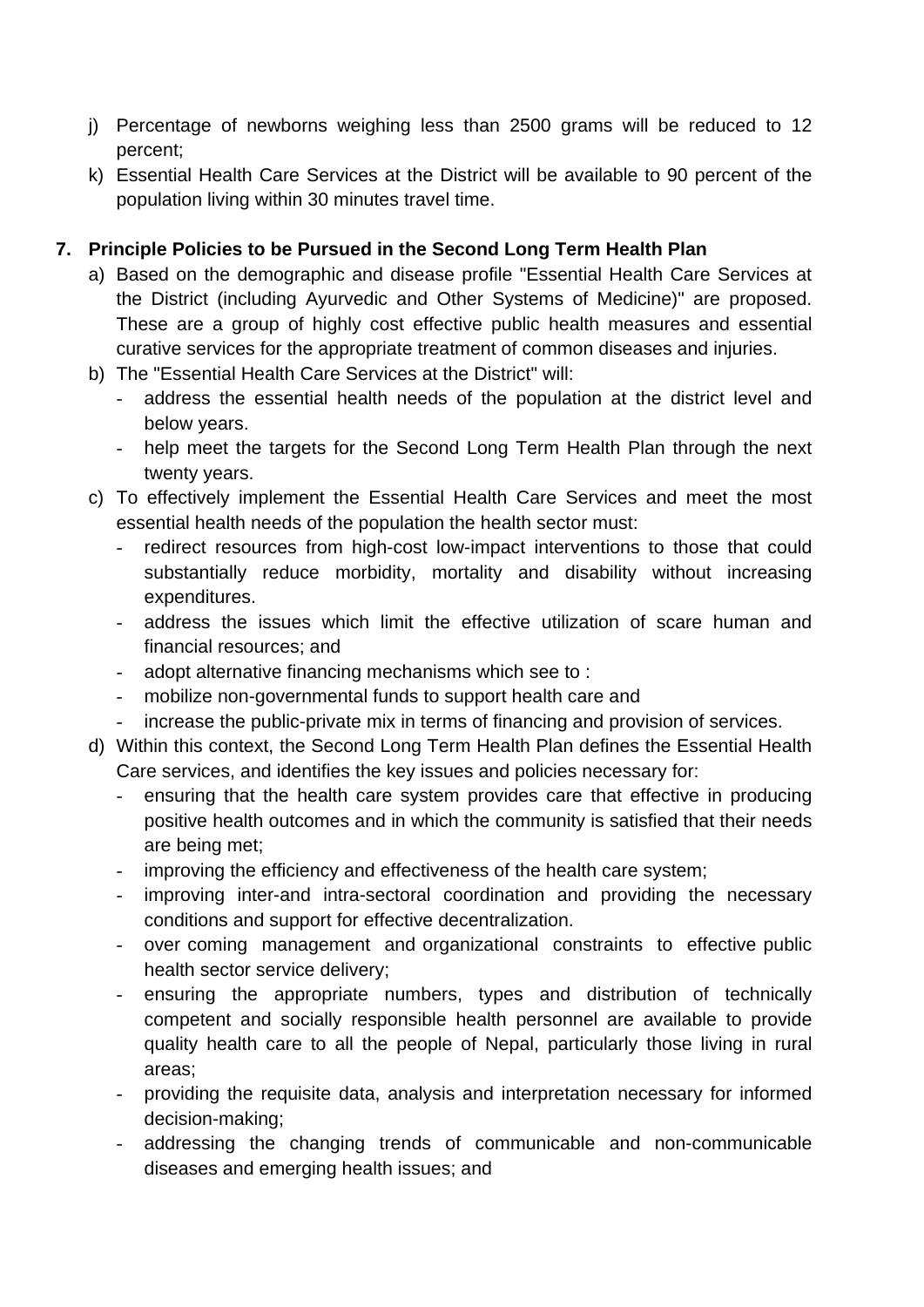- regularly updating the Second Long Term Health Plan as pert of a rolling resource document process including providing input into development of approach papers for the successive five year development plans.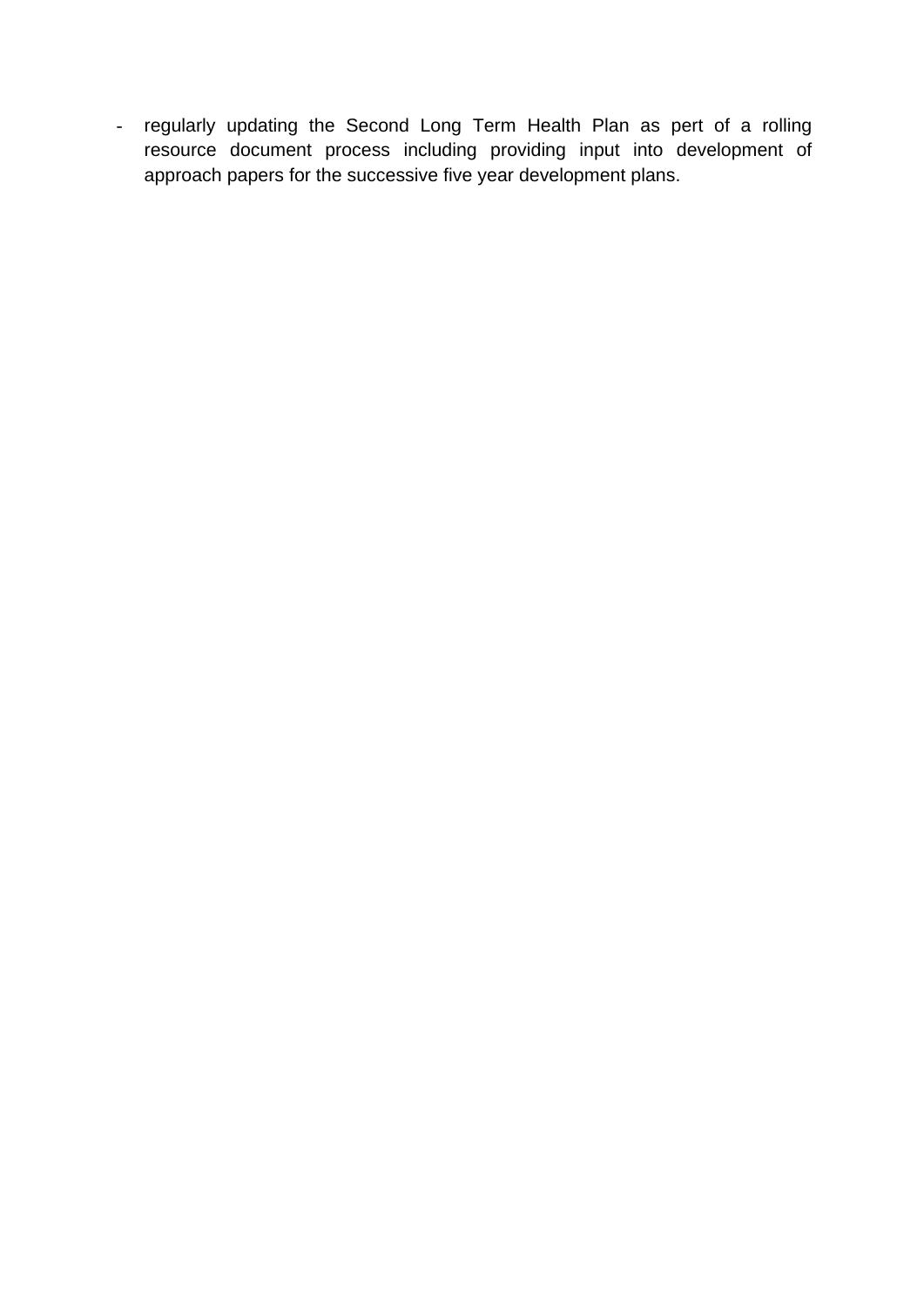# **PART I**

# **Background**

# **&**

# **Situational Analysis**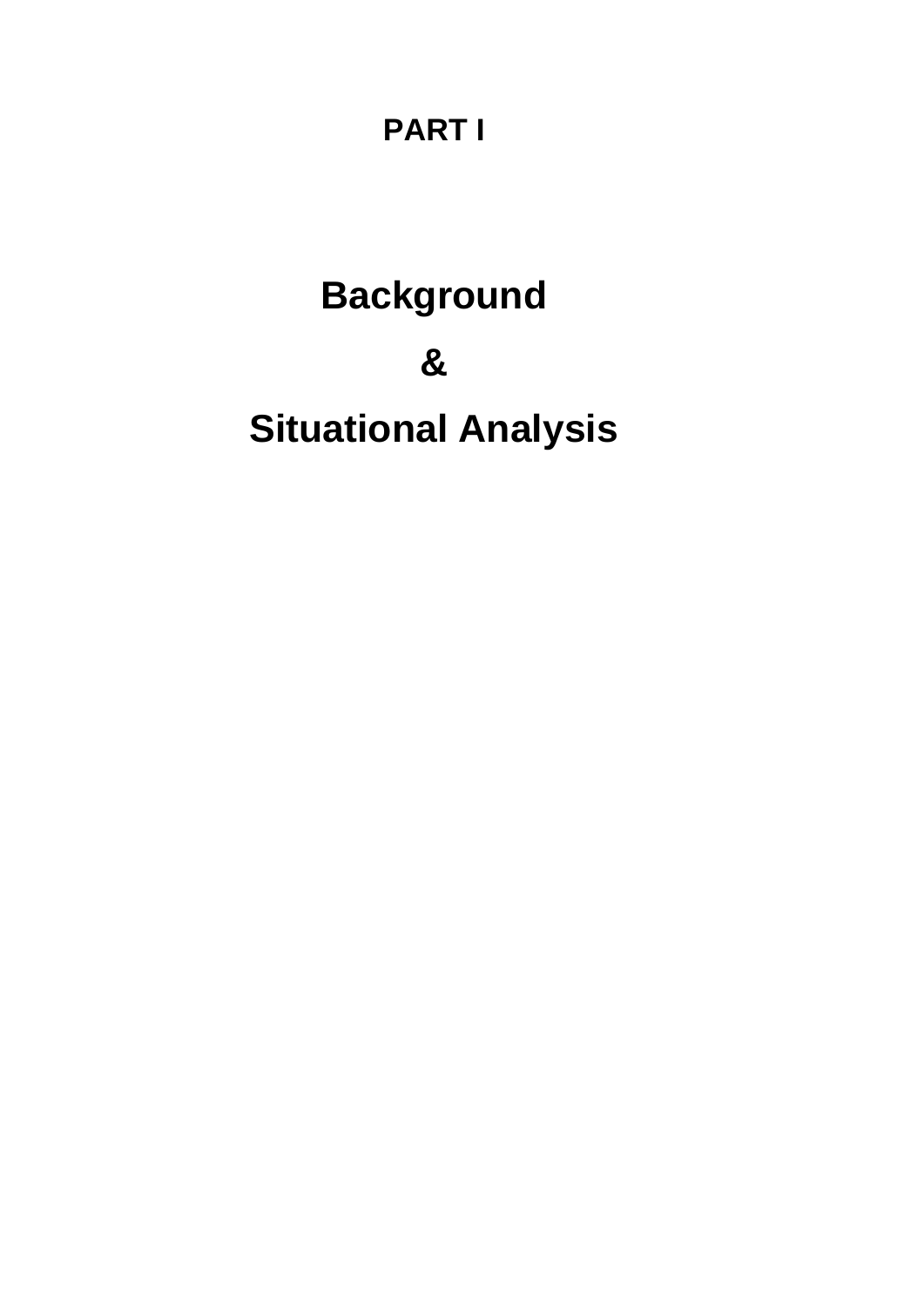## **CHAPTER 1**

The Health Sector and National Development

- **A.** Country Profile
- **B.** Health Policy Context
- **C.** The Vision of Health and Development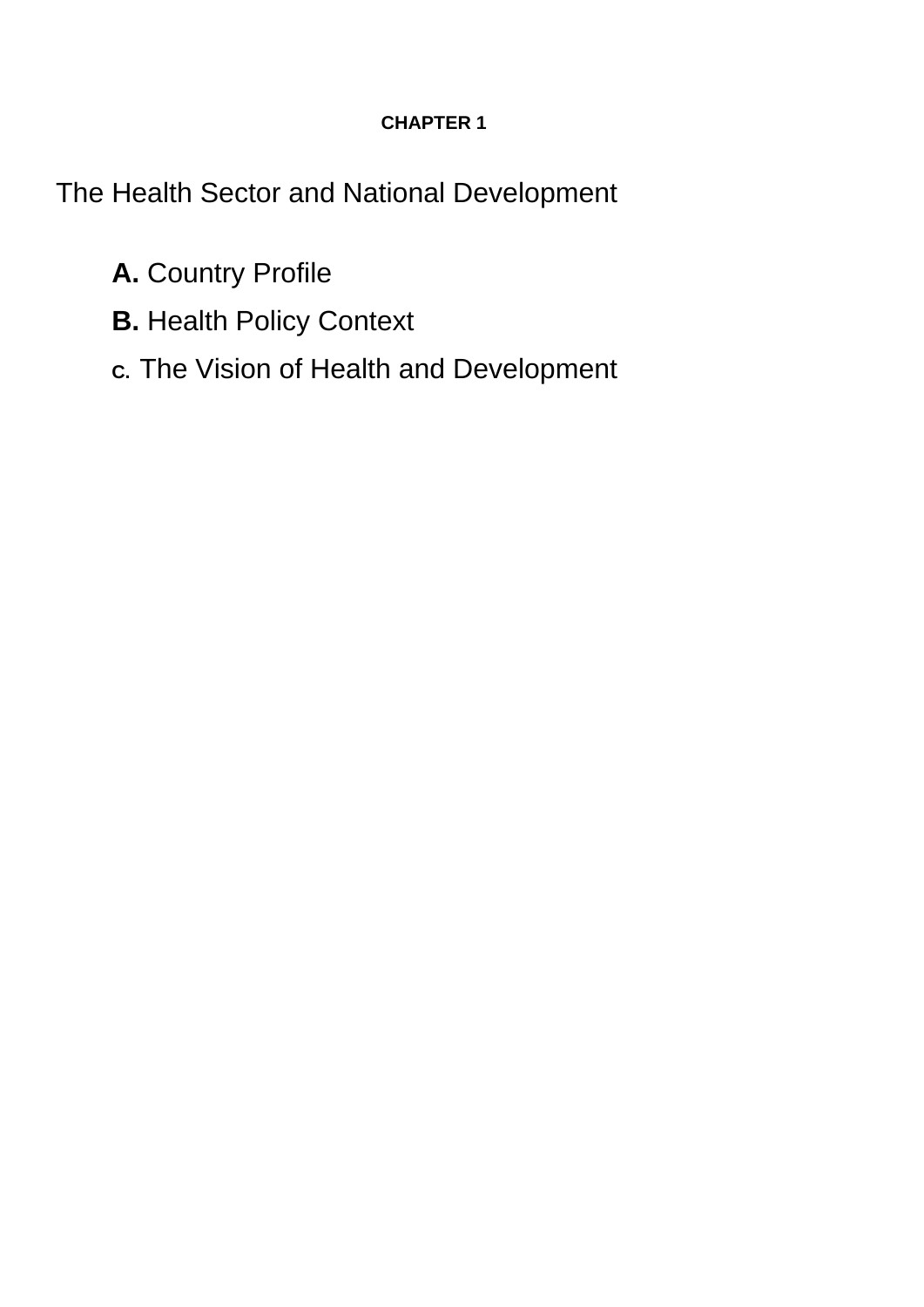## **A. Country Profile**

Nepal is a landlocked country surrounded by India and China. Geographically, it can be divided into three distinct belts – the mountains in the north, the hills in the middle and the narrow plain of the terai to the south. The predominance of rugged mountainous areas has made the development of transport and communications extremely difficult. Even today a large part of the country remains inaccessible by modern transport and communications; essential goods and information can not reach remote areas in a timely manner. The most remote and poorest districts have an additional burden. They have to depend on outside economics, paying two to three times more for essential goods. The costs of medicines and other basic necessities are often beyond the means of the poor in remote regions.

Nepal is a land of diversity with marked multi-ethnic characteristics. Approximately 55% of the population comprises indigenous Nepal speakers. Nepal has a social system characterized by the centrality of the family with factors such as caste and religion having significant impact on the lives of the people.

Administratively, Nepal is divided into 5 development regions, 14 Zones, 75 districts, 58 municipalities, 3912 Village Development Committees (VDC) and nearly 36,000 wards. The i*laka* is an administrative service level between the district and the VDC; there are 9 i*lakas* per district. At the district level, each of the departmental or ministry offices oversees the plans and programs for that sector. The role of Chief District Officer is to maintain law and order whereas the Local Development Committee (DDC). The District Health Officer is responsible for all health activities of the district including the organization and management of district hospital, PHCs, HPs and SHPs.

District Development Committees are responsible for the political and economic development of their respective districts. The District Development Act of 1992 empowers the DDC to function as an integrated development institution in line with the national decentralization policy. Further, Municipalities and Village Development Act of 1992 delegate development authority to the respective municipalities and villages.

Nepal's economic development has been severely constrained by geographic, topological and socio-cultural factors including; it's landlocked position, limited natural resources, rapid population growth, heavy dependence on traditional agriculture and an increasing reliance on foreign assistance. A high though declining rate of population growth has exerted heavy pressure on the country's limited natural resources, resulting in deforestation, soil erosion and pollution of water sources.

The rapid rate of urbanization during the past two decades has created unprecedented pressure on Kathmandu and a number of cities in the Terai. Apart from the obvious health issues, the main problems are inadequate infrastructure and services, increase in slum and squatter settlements, a decline in the quality of the environment and social conflicts due to overcrowding.

Mortality and morbidity rates especially among women and children are alarmingly high. Acute preventable childhood diseases, complications of child birth, nutritional disorders and endemic diseases such as malaria, tuberculosis, leprosy, STDs, rabies, vector borne diseases continue to prevail at a high rate. Determinants of such conditions are associated with pervasive poverty, low literacy rates, poor mass education, rough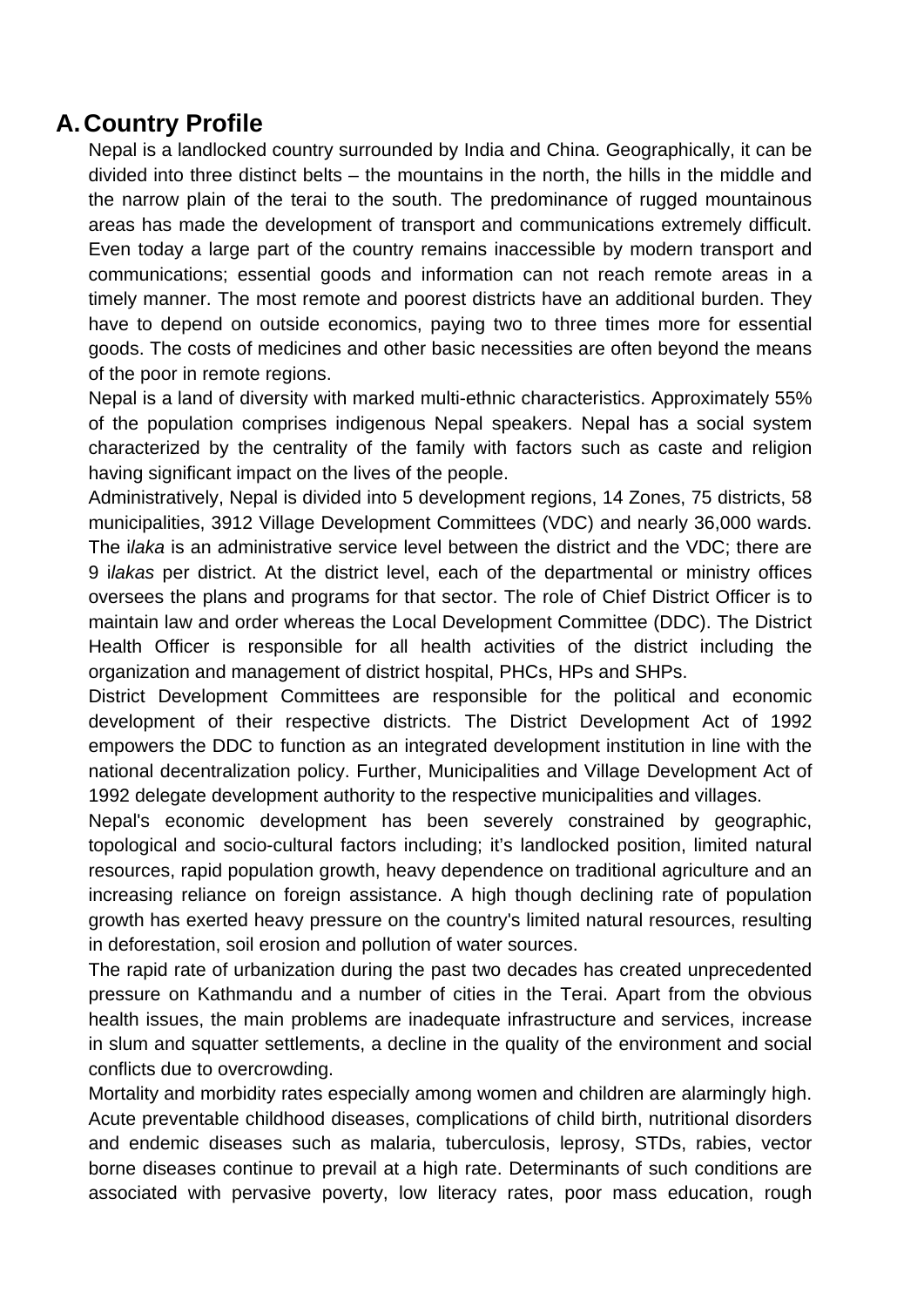terrain and difficult communication, low levels of hygiene and sanitary facilities, and limited availability of safe drinking water. These problems are further exacerbated by under-utilization of resources; shortages of adequately-trained personnel; under developed infrastructure; poor public sector management and weak intra-and intersectoral co-ordination.

#### **B. Health Policy Context**

The principal instruments of health policy that established the framework for health sector development is "The New National Health Policy (1991)" and the health section of the "Eighth Five Year Plan (1992-1997). Based on the policy framework established in these documents, programmes, specific policy statements, goals, objective and service targets have been derived that have guided Ministry of Health activities.

The principal objective of the "National Health Policy" is to upgrade the health standards of the majority of the rural population by strengthening the primary health care system, making effective health care services readily available at the local level. That is extending basic primary health services to the village level and providing the rural population with the benefits of modern medical facilities and trained health care provider. Specifically, the "National Health Policy" addresses the following main areas with a number of specific policy objectives noted, including:

**Preventive and Promotive health Services** – Priority is given to programmes which directly help reduce infant and child mortality rates, and those which enable persons and communities to live healthy lives. Services are to be provided in an integrated manner through sub-health posts at the local level.

*Basic Primary Health Services* – Infrastructure will be developed for improving service delivery in health and population programmes. Sub-health posts will be established in each Village Development Committee (VDC) area. Moreover, a Primary Health Care Centre will be constructed in each of the 205 electoral constituencies or an existing health post upgraded to a PHC Centre. The PHC Centre will have a medical doctor and containing three beds – one for delivery and two for emergency.

*Curative Health Services* – Hospital expansion will be undertaken on the basis of population density and patient loads with development of district, zonal, regional and central level hospitals, Supplementing the hospitals, mobile teams will be organized to provide specialist services to the remote areas. A referral system will be developed for providing services of well-equipped hospitals to the rural population.

Ayurvedic and other Traditional Health Services - The Ayurvedic system will be gradually developed.

*Organization and Management –* The organizational and managerial aspects of health services delivery will be improved at the central, regional and district level. This will include the integration of the district level hospital and public health offices into the District Health Office. There will be a focus on technical and administrative supervision and follow-up. Descriptions of services available at the different levels of health facilities, costs of services and lists of free services will be made available to the public. Finally, an effective logistics system for medical supplies, drugs and equipment will be developed.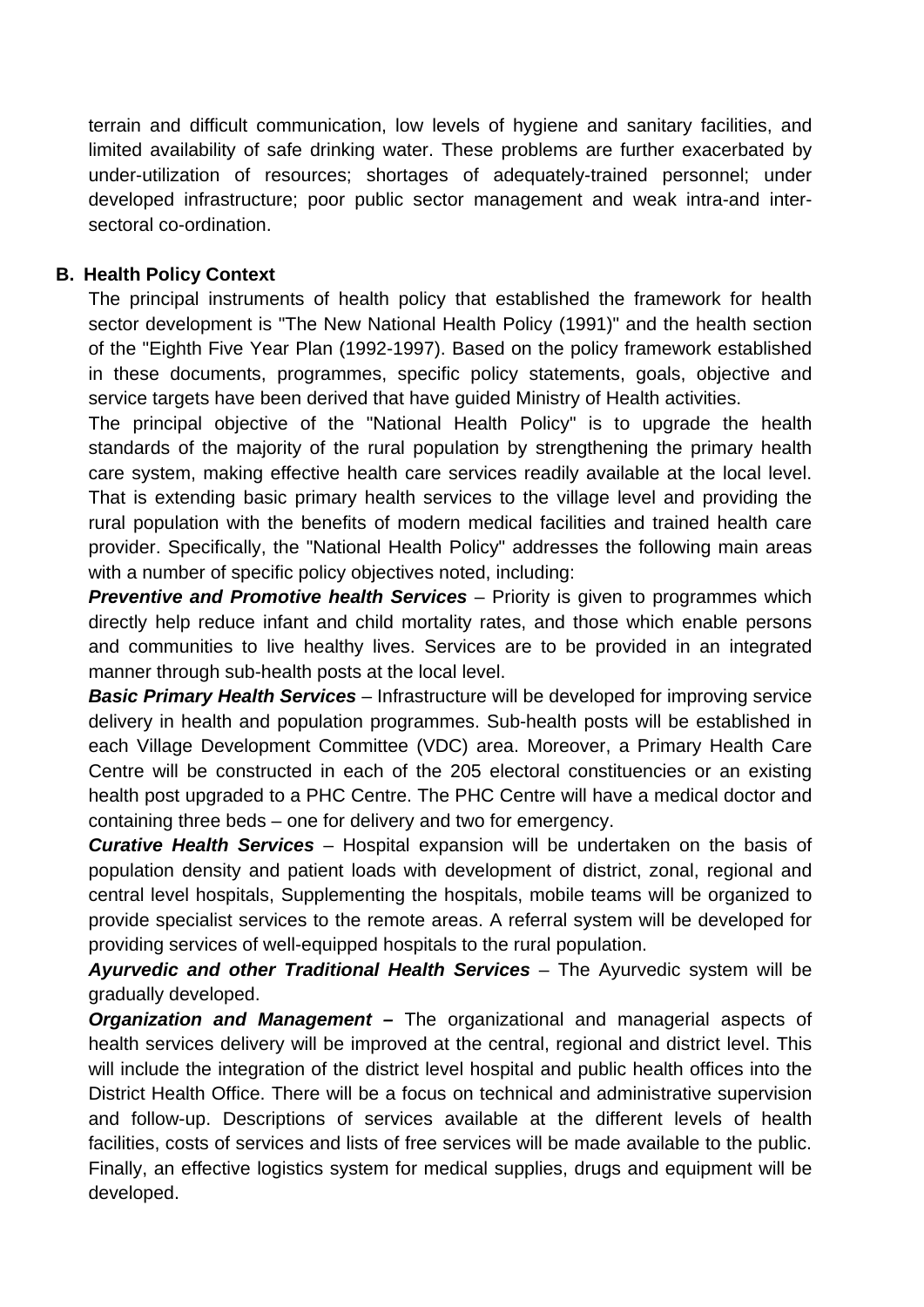*Community Participation –* Community involvement will be sought at each level of the health care system. Local women volunteers, trained TBA and local leaders will be mobilized to participate in health and population programmes at the ward level. Physical facilities are to be provided by the community to establish SHP.

*Human Resources for Health Development* – Capable human resources for health will be developed with arrangements made for training of HRH in foreign countries as warranted. Training centers under MOH will be strengthened. Reforms in transfer, promotion and career development procedures will be implemented with appropriate incentives provided to motivate physicians and other health personnel to work in rural and remote areas.

*Private, Non-Governmental Health Services and Inter-sectoral Coordination* – MOH will coordinate activities with the private sector, NGOs and the non-medical sectors of GoN.

*Decentralization and Regionalization* – Decentralization and regionalization processes will be strengthened with peripheral units being made more autonomous. Local level planning (micro-planning procedures for primary health plans at the village level) and management of curative and promotive services shall be supported.

*Blood Transfusion Services –*The Nepal Red Cross Society will be authorized to conduct all programmes related to blood transfusion. The practice of buying, selling and depositing blood will be prohibited.

#### *The Health Section of the "Eighth Five Year Plan (1992-1997)"*

Building on the objectives and policies incorporated in the "National Health Policy," and attempting to address the basic deficiencies in the health sector, the health section of the "Eighth Five Year plan" established specific objectives, policies and targets for health and population activities directed towards the overall goal of HFA.

The "Eighth Five Year Plan" identifies four specific objectives:

- To improve the general health conditions of the population to provide the healthy manpower necessary for the country's development.
- To extend basic and primary health services to the villages to improve the health status of the rural population.
- To extend maternal and child health, and family planning services at the local level to make population control programmes more effective; and
- To develop specialized health services to provide quality health services throughout the country.

To facilitate achievement of these objectives, a series of policies were noted in the "Eighth Five year Plan" which has guided the health sector activities:

#### *Preventive and Promotive Health Services*

- Emphasis given to developing activities and inter-regional co-ordination for the promotion of maternal and child health.
- Implementation of programmes to control micronutrient deficiencies (anemia, vitamin A and iodine deficiency) in order to improve the nutritional status of women and children.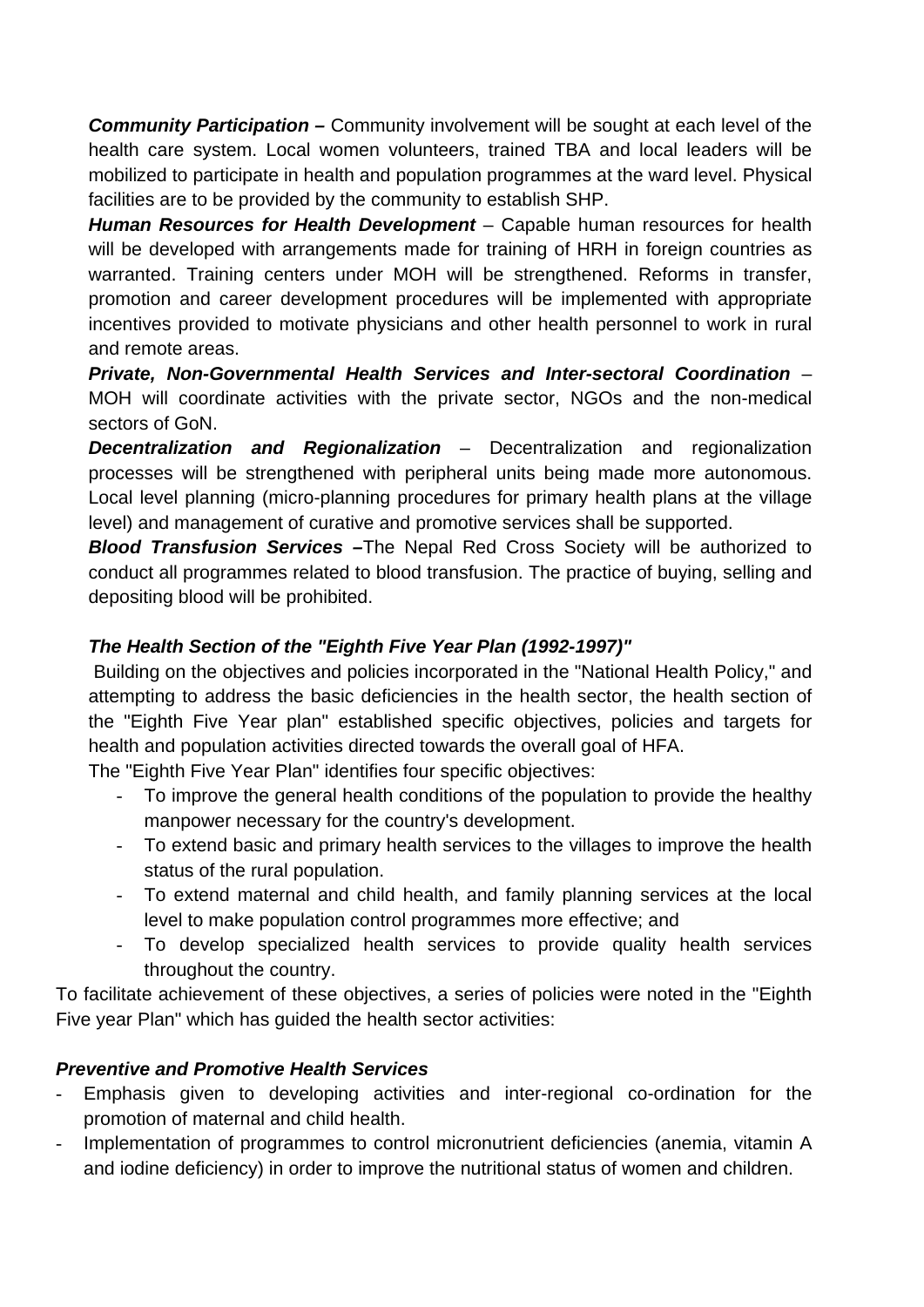- Traditional healers to be provided appropriate training in health, nutrition and family planning and will be used in health education activities at the local level.
- Public awareness of the adverse affects of smoking, drinking alcohol and drug abuse.

#### *Basic Health Services*

- Extension of health services to all Village Development Committees through the establishment of primary health care centers, health posts and sub-health posts in a phased manner (sub-health posts are to be established at the VDC level through community participation). Basic health services will be provided through these institutions employing an integrated approach.
- Integration of family planning and MCH services with basic primary health services. Temporary and permanent family planning services will be made available according to the preference of the clients. Priority shall be given to the concept of birth spacing and the use of temporary birth control measures.
- Revision and implementation of drug policies and regulations in order to ensure a regular supply of quality pharmaceuticals.

#### *Curative Health Services*

- District, zonal, regional and central level hospitals will be developed with central hospitals as the providers of specialized services.
- A referral system shall be a central element in the provision of curative services. The referral system shall include co-ordination between primary health care centers and district, zonal, regional and central level hospitals.
- The private sector will be encouraged to provide specialized and general curative health services.
- Rehabilitation programmes to be provided for the crippled and disabled.

#### *Ayurvedic and other Traditional Health Services*

Phased development and strengthening of the Ayurvedic system including strengthening of existing institutions; human resources development; drug production: and research. Encouragement will be provided to other traditional health systems such as Unani, Homeopathy and naturopathy.

#### *Organization and Management*

Strengthening management capability of health institutions at all level, including village level.

#### *Human Resources for Health Development*

- The institute of Medicine and other training institutions will be extended and strengthened to produce additional required health personnel for the various health institutions and service oriented programmes.

#### *Drug Supply*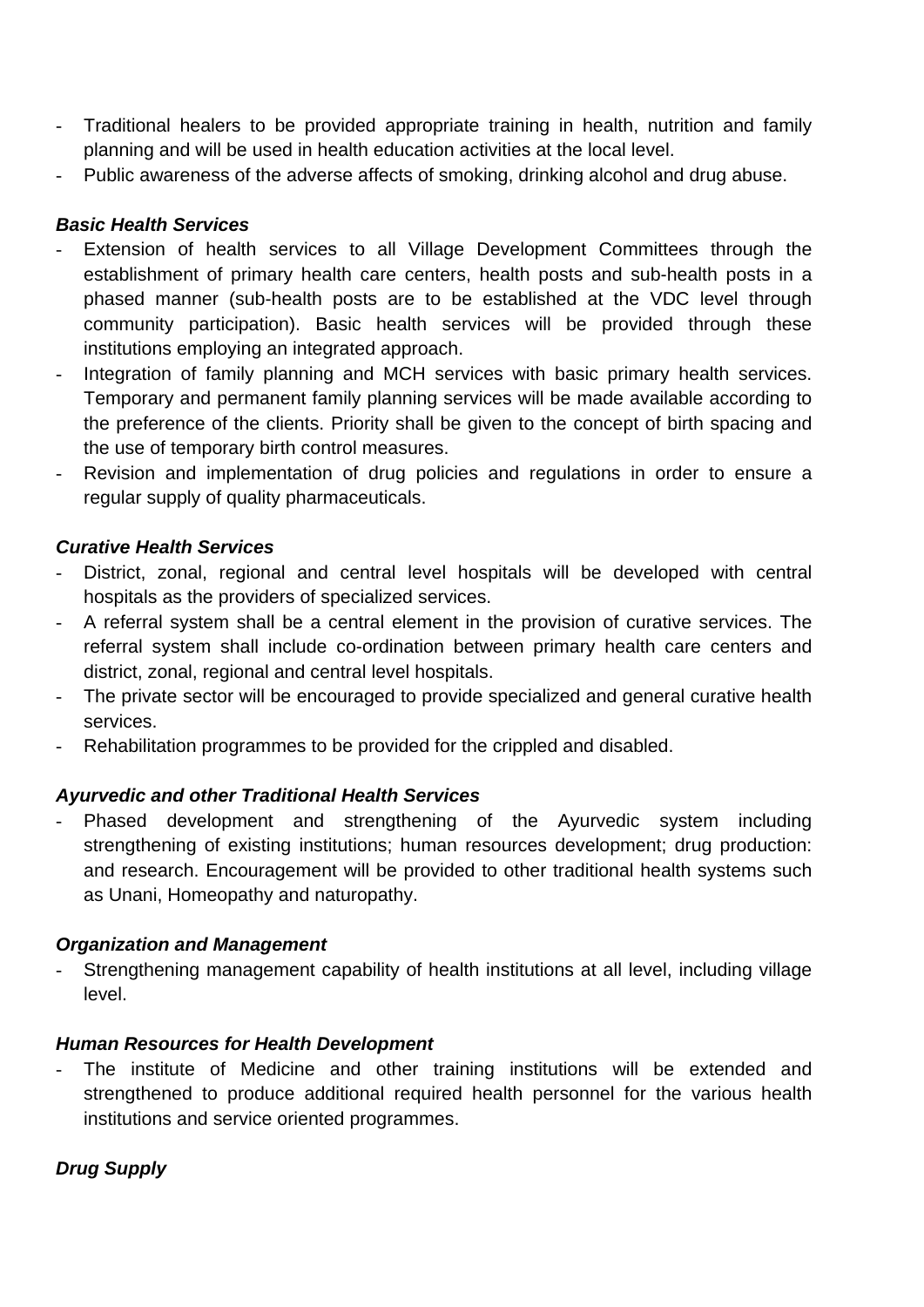- Drug policies and regulations will be revised and necessary training provided for drug importers and shopkeepers to ensure a continuous supply of quality drugs.
- Encouragement will be given for private sector participation in essential drug production.

#### *Decentralization and Regionalization*

- Regional Health Directorates and District Health Offices will be provided personnel and delegated the authority for the administration, management and supervision of health services.

#### *Community Participation in Health Services*

Local bodies will be encouraged to manage health institutions and service.

#### *Private, Non-Governmental Health Services and Inter-sectoral Co-ordination*

Private sector and foreign investment in health sector development will be encouraged with emphasis on the private sector for provision of specialized and general curative services.

#### **C. The Vision of Health and Development**

In developing the Second Long Term Health Plan, Government of Nepal has been guided by the belief that health is a human right and by a vision of a health system in which there is:

- equitable access to coordinated quality health care services in rural and urban areas; and
- health services are characterized by self-reliance, full community participation, decentralization, gender sensitivity, and effective and efficient management, resulting in improved health status of the population.

In translating the general concept of equity into an operational definition to effectively guide implementation of GoNs vision for health sector development. GON embraces the view that: equity be envisaged as the distribution of benefits according to "demonstrable need", rather than on the basis of political or socio-economic status or privilege. What is significant about this perspective is that it enables the health sector to focus on disparities in health status rather than simply equality of inputs. The guiding principle for assuring equity becomes:

- services be provided at rates proportional and appropriate to the existing need for care; and
- the needy and underprivileged will not be deprived of needed services because of inability to pay ("safety-net").

To achieve equity in health, the concept of access assumes a central role. The purpose of increased access is to assure that all people but particularly those whose health needs often are not being met, are able to use services at rates proportional and appropriate to their need for care (the most vulnerable groups: women and children; the rural population; the poor; the disadvantaged and marginalized). Thus the individual dimensions of access which affect a person's ability to make use of the health system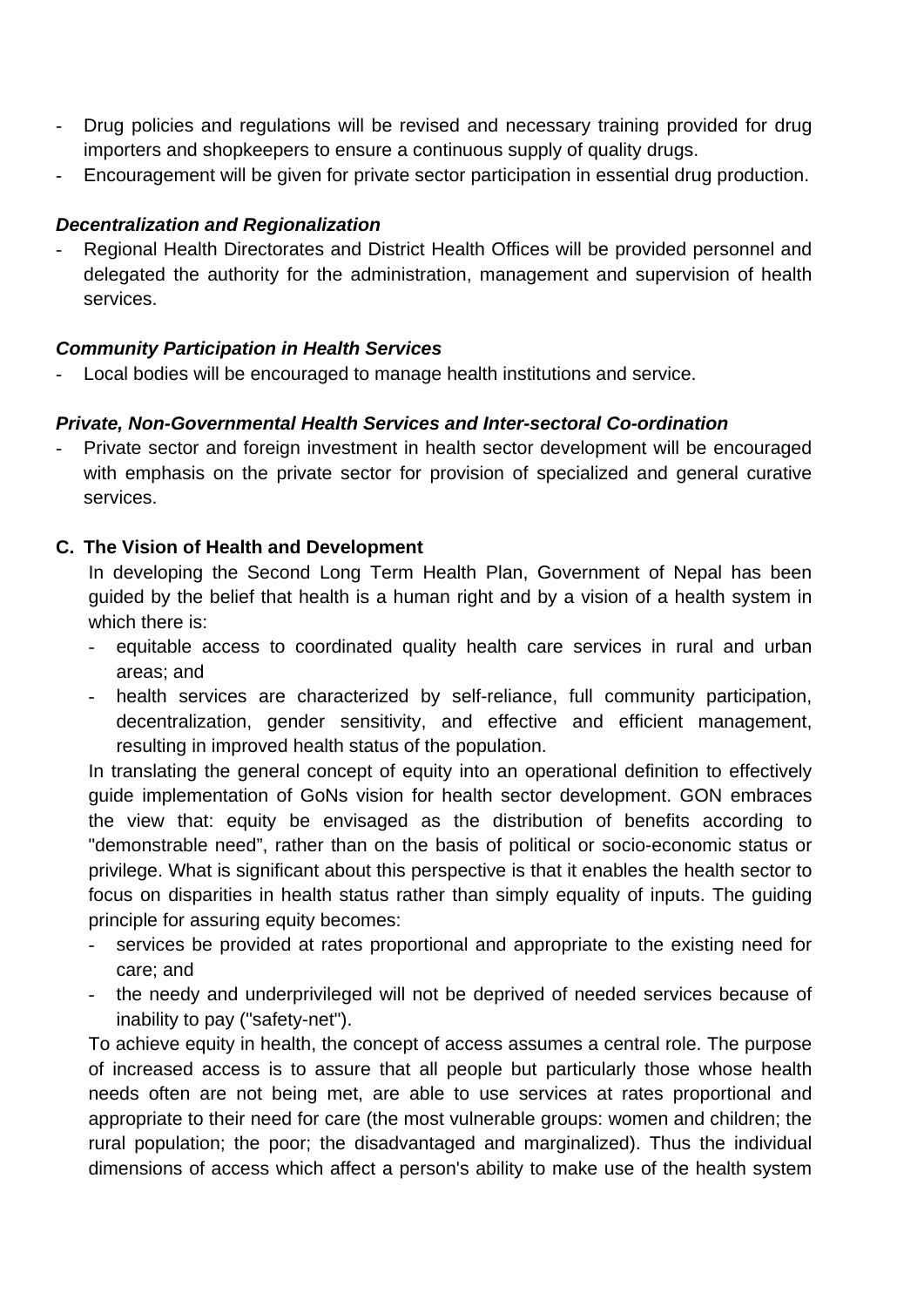will be addressed in health sector development – geographic/physical access, economic access, social/culture access, and organizational access.

To assure that the principal health problems of the majority of the population including significant emerging and re-emerging diseases are met before the less common health problems are addressed. **GoN will give priority to health promotion and prevention activities and development and implementation of a "Essential Health Care Services".** "Essential Health Care Services" are priority public health measures and essential curative services (including traditional and other systems of medicine) that GoN will ensure is available to the total population. The "Essential health Care Services" is highly cost effective and addresses the most essential health needs of the population. After ensuring access and adequate coverage of the most important health needs of the population, the "Essential Health Care Services" may be broadened to include additional public health and curative services, and later the provision of tertiary and specialized services.

Underpinning the development of coordinated quality health care services in rural and urban areas is the continued adherence to the Primary Health care approach and principle:

- a. Universal accessibility to available resources and services in order to provide adequate coverage of the most essential health needs of the population;
- b. Community and individual involvement and self-reliance.
- c. Inter-sectoral action for health; and
- d. Appropriate technology and cost-effectiveness, i.e., allocation of resources in such a manner as to yield the greatest benefits, with benefits measured by the extent to which health needs of the largest number of people can be met.

Central to the vision of health and development which had guided the preparation of the Second Long Term Plan is the recognition that;

- self-reliance;
- gender sensitivity in health programmes;
- full-community participation;
- private sector participation (an appropriate role for the private and NGO sectors in the provision and financing of health services); and
- decentralization

are characteristics essential to the health system.

Within this context, it is recognized that the ultimate responsibility for health development lies with the communities themselves (community members, local health workers, VDCs, DDCs and technical personnel). The effectiveness and sustainability of health development activities depends in part on; the commitment of the public, private and NGO sectors; district, regional and central level personnel whom can influence the achievement of health development objectives; and support of the decentralization process.

Full community participation is recognized as an essential characteristic of an effective efficient and sustainable health system; community participation is not viewed as simply compliance to programme activities nor the mere provision of resources. Rather, community participation includes the community in decision-making at various levels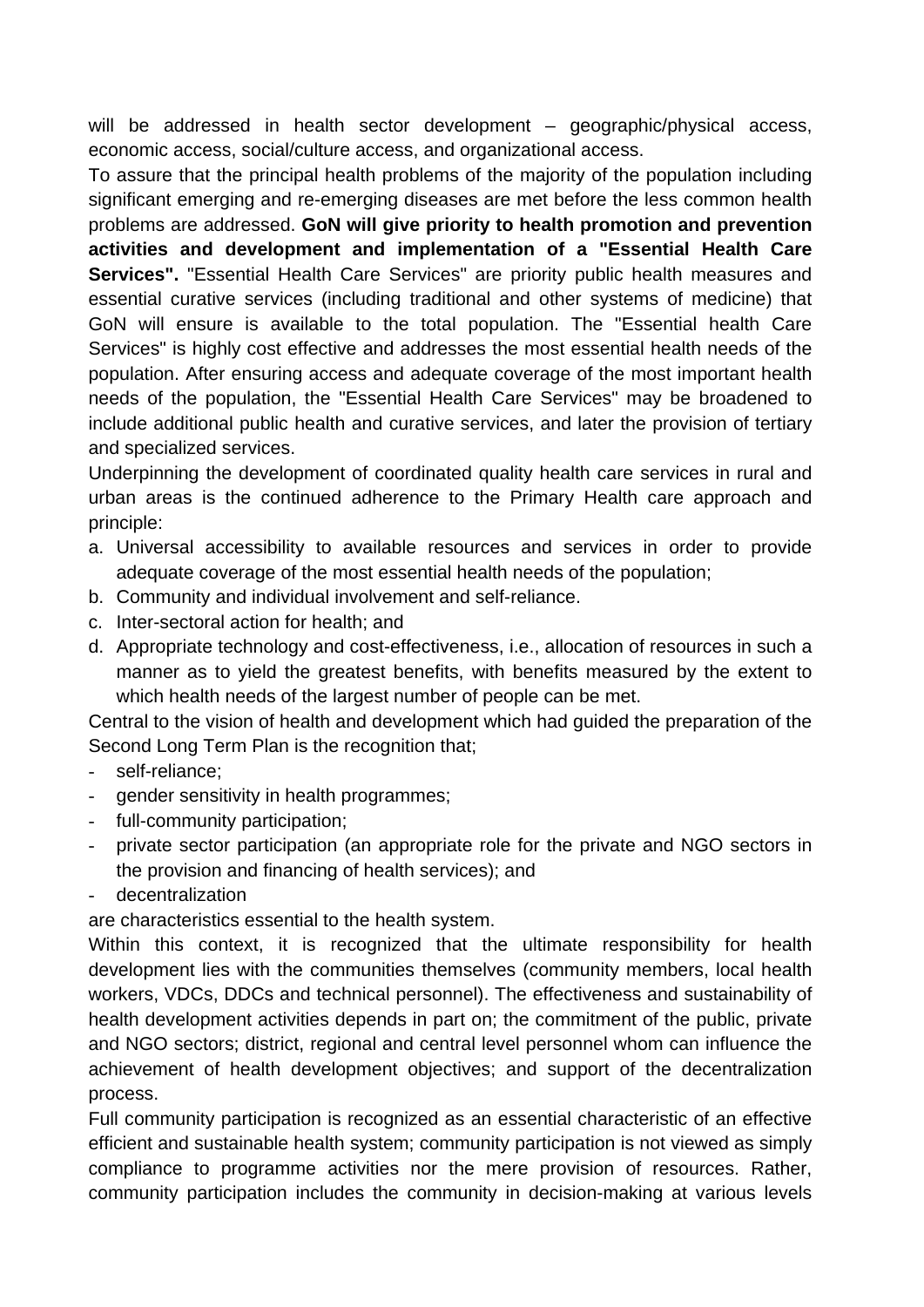through its representatives and organizations. Within the context of full community participation, central, regional and district level personnel are expected to fulfill a supportive role in assisting and enabling the community to carry out their responsibilities.

Nepal is not devoid of human and financial resources that can contribute to developing and strengthening the health system. While Nepal can expect support and assistance from INGOs, multi-and bilateral donors and other agencies, such resources are envisaged as supplements to resources that Nepal can mobilize nationally and locally.

GON continues to look towards community resource mobilization efforts to assist in financing the expanding health care network in Nepal. GON will undertake the development and implementation of policies and strategies for further encouraging the private sector to assume an expanded role in the provision and financing of health services. Recognizing that Nepal has experienced success in addressing various aspects of health development, it is necessary and appropriate that the knowledge gained and lessons learned be applied nationwide and locally in pursing health sector development.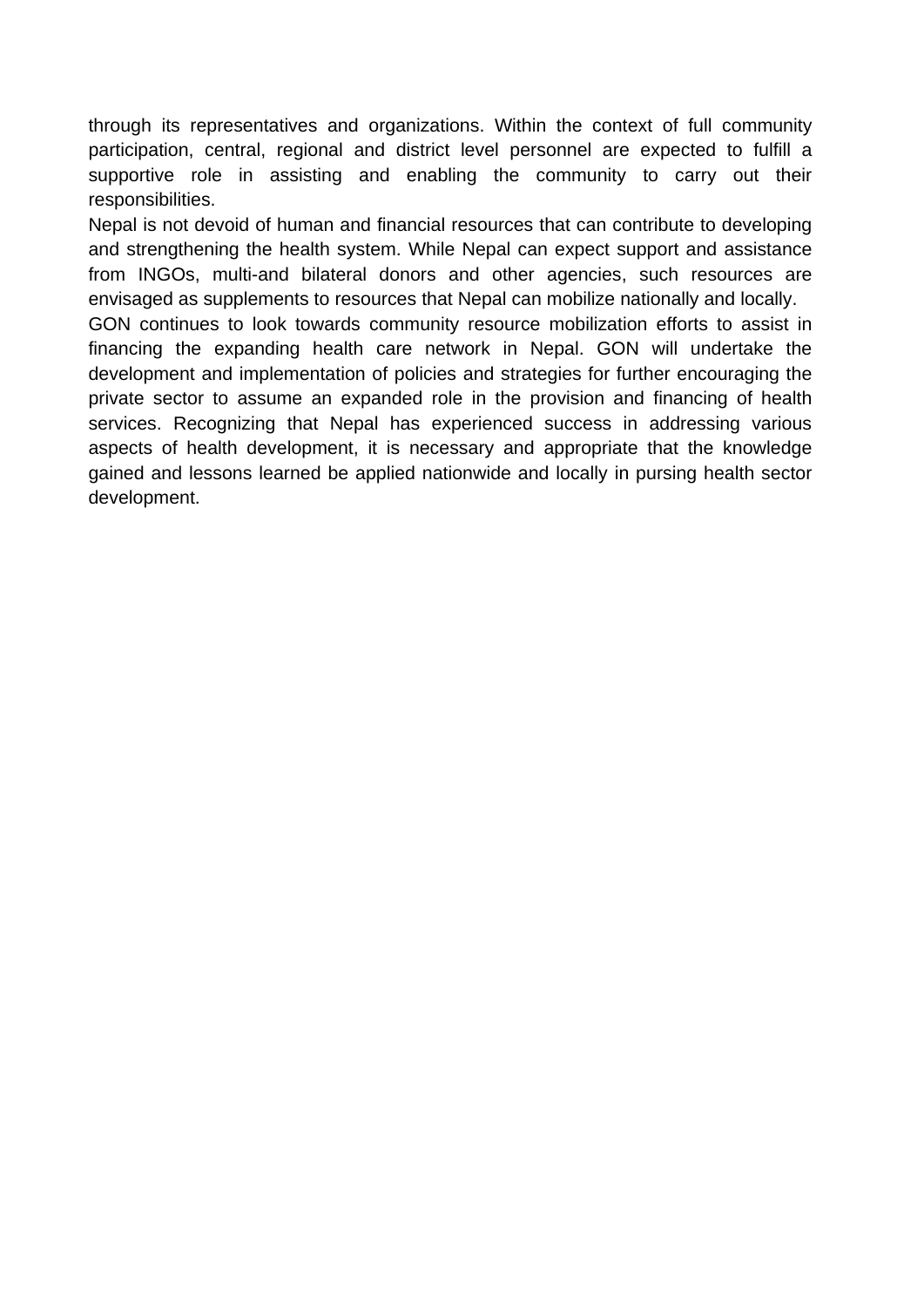#### **CHAPTER 2**

## Situation Analysis

- **A. Population, Health and Disease**
- **B. Health Services Delivery System Public, NGO, Private and Traditional Sectors.**
- **C. Human Resource for Health Planning and Development.**
- **D. Health Care Financing and Expenditure.**
- **E. Inter & Intra-sectoral Coordination & Decentralization.**
- **F. Management and Organizational Issues in the Public Sector.**
- **G. Quality Assurance in Health Service.**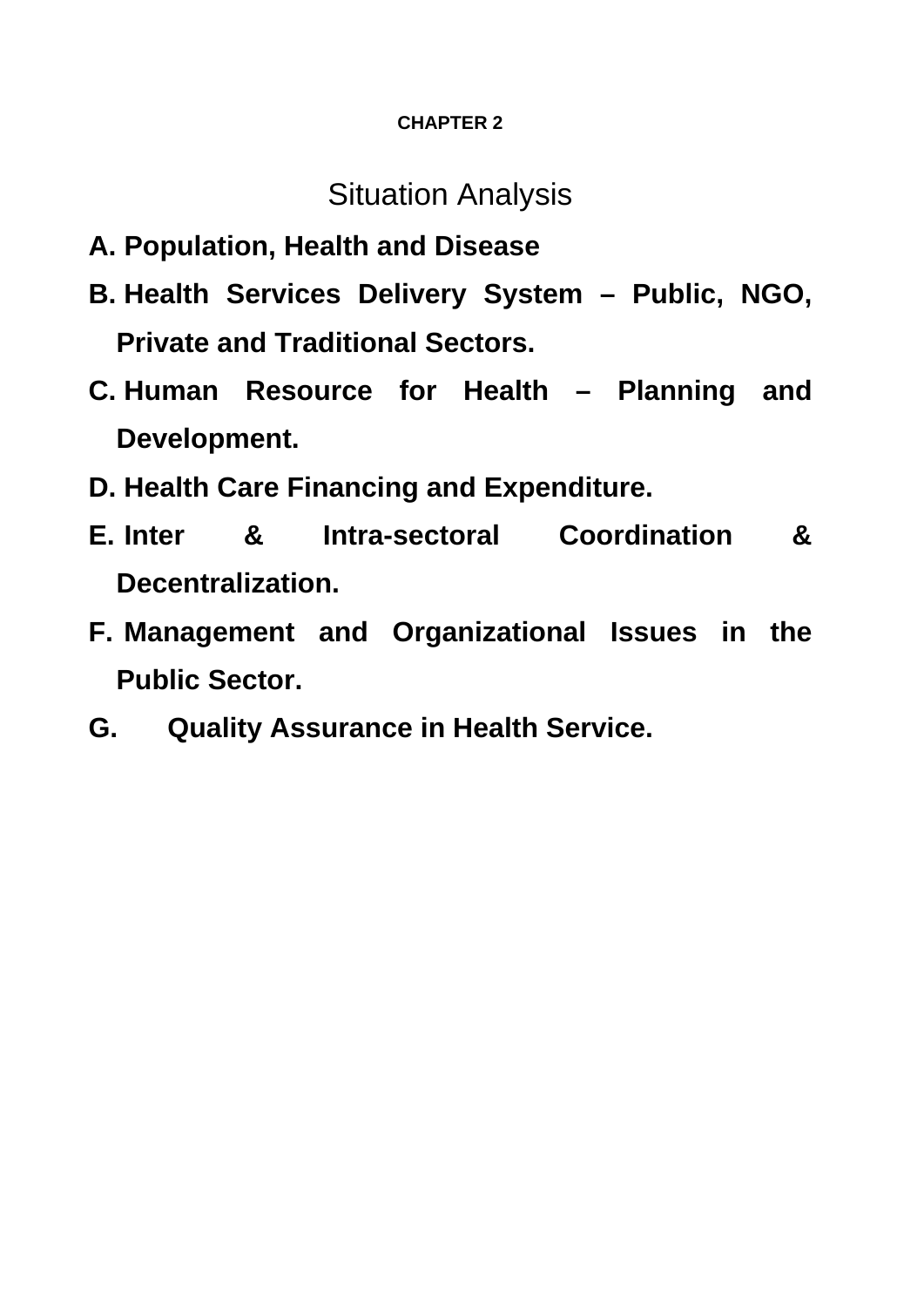#### **H. Population, Health and Disease**

#### *i. Population*

Several demographic, health and family planning surveys were undertaken at national level to estimate the population parameters of the country. Correct estimates of fertility, mortality and migration are essential for making valid population projections, which are necessary for health policy, and planning. The dilemma is that adequate information on fertility; mortality and migration are not available. To overcome these constraints, various indirect methods of estimation were applied to arrive at the best estimates of population parameters.

#### *Fertility*

Fertility has gradually declined as evidenced in various surveys. The Crude Birth Rate (CBR), which was 45.5 per 1000 in 1976, dropped to 41.6 in 1991.

| Year    | <b>CBR</b> | <b>Source</b>                                          |
|---------|------------|--------------------------------------------------------|
| 1976    |            | 45.5   Nepal Fertility Survey, 1977                    |
| 1981    | 44.0       | Central Bureau of Statistics. Tathynka Gatibidhi, 1988 |
| 1986/87 | 40.7       | Demographic Sample Survey, 1987                        |
| 1991    |            | 41.6   Central Bureau of Statistics, 1995              |

#### **Table 1: Trends in Crude Birth Rates (1976-1991)**

Indirect methods of estimation suggested that a Total Fertility Rate (TFR) of 5.6 (CBS 1995) seems quite plausible and consistent with the reported Contraceptive Prevalence Rate (CPR) of 28.5% (NFHS 1996). The Age Specific Fertility Rate (ASFR) has been projected after making the necessary adjustments for underreporting of births. The projected trend in ASFRs and TFRs are presented in Table 2 which indicates that the TFR is projected to decrease from the 5.6 in 1991 to 4.98 in 1996, 4.43 in 2001 and 3.50 in 2011.

| Year/Age Group | $15-19$ | $20 - 24$ | 25-29 | 30-34 | 35-39 | $40 - 44$ | 45-49 | TFR  |  |  |
|----------------|---------|-----------|-------|-------|-------|-----------|-------|------|--|--|
| 1991           | 0.095   | 0.286     | 0.272 | 0.212 | 0.151 | 0.077     | 0.028 | 5.60 |  |  |
| 1996           | 0.088   | 0.236     | 0.248 | 0.208 | 0.141 | 0.062     | 0.013 | 4.98 |  |  |
| 2001           | 0.079   | 0.219     | 0.235 | 0.182 | 0.116 | 0.016     | 0.009 | 4.43 |  |  |
| 2006           | 0.070   | 0.204     | 0.223 | 0.159 | 0.093 | 0.034     | 0.005 | 3.94 |  |  |
| 2011           | 0.059   | 0.182     | 0.209 | 0.140 | 0.077 | 0.029     | 0.004 | 3.50 |  |  |

**Table 2: Trends in Age Specific Fertility Rates and TFR (1991-2011)** 

*Mortality and Life Expectancy:* The Crude Death Rate (CDR) which was 22.2 in 1976 declined to 13.3 in 1991 (Table 3).

#### **Table 3: Trends in Crude Death Rates (1976 – 1991)**

| Year    | <b>CDR</b> | <b>Source</b>                      |
|---------|------------|------------------------------------|
| 1976    | 22.2       | Demographic Sample Survey, 1997    |
| 1986-87 | 16.1       | Demographic Sample Survey, 1987    |
| 1991    | 13.3       | Central Bureau of Statistics, 1994 |

As indicated in Table 4 the Infant Mortality Rate (IMR) has declined steadily over the years 1976 through 1991.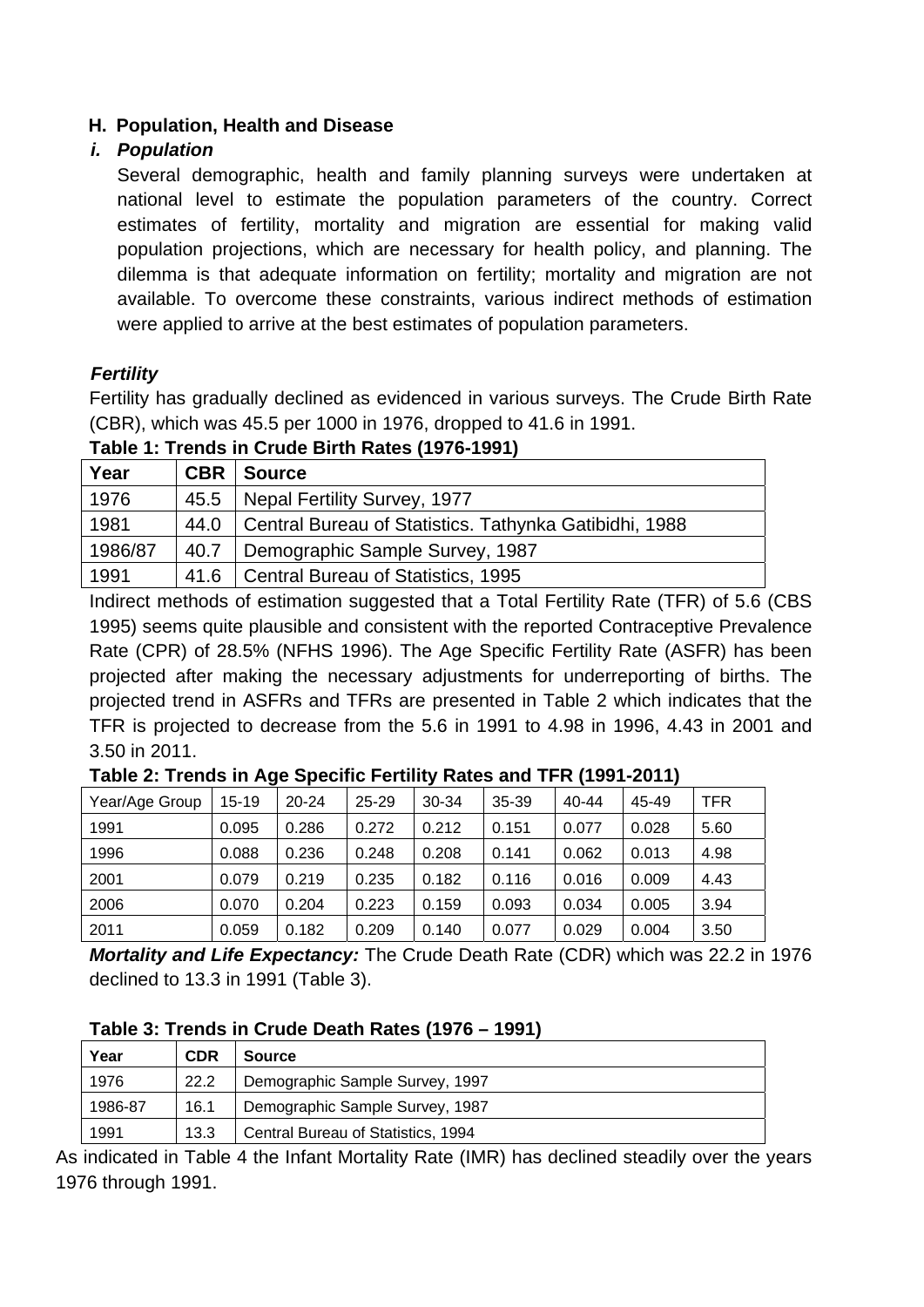| Year    | <b>IMR</b> | <b>Source</b>                   |  |  |  |  |  |  |  |  |
|---------|------------|---------------------------------|--|--|--|--|--|--|--|--|
| 1976    | 152        | Nepal Fertility Survey, 1977    |  |  |  |  |  |  |  |  |
| 1981    | 117        | New Era, 1986                   |  |  |  |  |  |  |  |  |
| 1986/87 | 107        | Demographic Sample Survey, 1987 |  |  |  |  |  |  |  |  |
| 1991    | 97         | Population Census, 1991         |  |  |  |  |  |  |  |  |

#### **Table 4: Trends in Infant Mortality Rates (1976-1991)**

The gain in life expectancy during these two decades would be about 8 years. The estimates suggest that in 1991, life expectancy at birth was 55.0 years for males and 53.5 years for females (Shrestha, 1995). Using the Cole and Demeny Model Life Tables (West) and the life expectancy at birth for males would increase from its 1991 level of 55 years by 0.4 percent per calendar year through 2001 and thereafter by 0.3 years per year up to 2011. For females, the life expectancy at birth would increase from its 1991 level of 53.5 years by 0.5 years, by 0.5 percent per calendar year up to 2001 and by 0.4 per year up to 2011.

#### *Migration*

Precise information on external migration is difficult to obtain. The assumption used for internal migration was, its net effect on size and structure of population would be negligible on a national scale.

### *Population Projections*

Applying fertility, mortality and migration assumptions to 1991 Census population of Nepal, future population projections were made for a period of 20 years using the Component Method. The component method follows a cohort of people of the same age throughout its lifetime according to its exposure to mortality, fertility, and migration. The projections were made for various age groups and by sexes (Table 5 a-c)

|           | <b>Age Groups</b> |      |                |      |                |      |        |      |       |               |              |
|-----------|-------------------|------|----------------|------|----------------|------|--------|------|-------|---------------|--------------|
| Yea<br>r. | $0 - 4$           |      | $5 - 14$       |      | $15 - 44$      |      | 45-49  |      | $60+$ |               | <b>Total</b> |
|           | No.               | %    | No.            | $\%$ | No.            | %    | No.    | %    | No.   | $\frac{9}{6}$ |              |
| 199       | 164087            | 17.4 | 261352         | 26.9 | 390267         | 40.2 | 940511 | 9.69 | 55549 | 57.           | 9706382      |
|           |                   | 5    | 5              | 3    | 0              | 1    |        |      | 5     | 2             |              |
| 199       | 183964            | 16.5 | 307019         | 27.6 | 454662         | 40.8 | 104535 | 9.40 | 61667 | 5.5           | 11118596     |
| 6         | 9                 | 5    | 8              | 1    | 1              | 9    | 8      |      | 6     | 5             |              |
| 200       | 188723            | 15.0 | 342186         | 27.2 | 538497         | 42.8 | 118002 | 9.39 | 68875 | 5.4           | 1252942      |
|           | $\overline{2}$    | 2    | 3              | 4    | $\overline{2}$ | 6    | 8      |      | 2     | 8             |              |
| 200       | 195706            | 13.9 | 362863         | 25.9 | 635988         | 45.4 | 133627 | 9.54 | 72118 | 5.1           | 14003113     |
| 6         | 1                 | 8    | $\overline{7}$ | 1    | 2              | 2    | 8      |      | 3     | 5             | 6            |
| 201       | 203185            | 12.7 | 375915         | 23.6 | 743080         | 46.7 | 179786 | 11.3 | 87498 | 5.5           | 15894742     |
| 1         | 3                 | 8    | 0              | 5    | 1              | 5    | 0      |      | 4     | 0             |              |

Table 5 (a): Projected Population Trends in Nepal, Males

Table 5 (b): Projected Population Trends in Nepal, Females

|     | <b>Age Groups</b> |          |       |       |       |              |  |  |  |  |  |
|-----|-------------------|----------|-------|-------|-------|--------------|--|--|--|--|--|
| Yea | $0 - 4$           | $5 - 14$ | 15-44 | 45-49 | $60+$ | <b>Total</b> |  |  |  |  |  |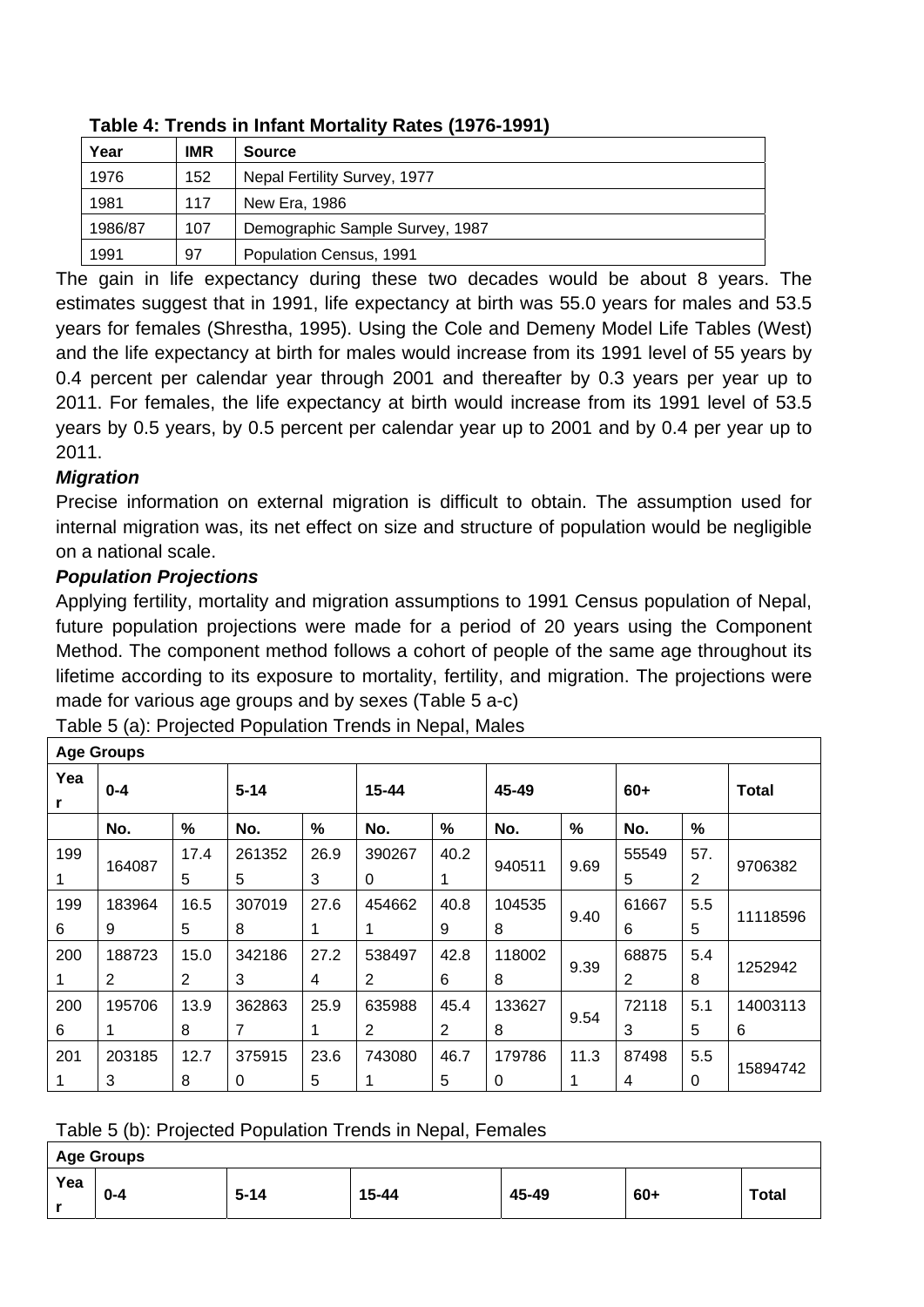|     | No.     | $\%$ | No.    | %    | No.        | %    | No.    | %    | No.    | %   |         |
|-----|---------|------|--------|------|------------|------|--------|------|--------|-----|---------|
| 199 | 1557379 |      | 242150 | 25.3 |            | 43.3 |        |      | 537339 | 5.6 |         |
|     |         | 16.4 | 8      | 4    | 4143483    | 6    | 880648 | 9.21 | 2      | 2   | 9556922 |
| 199 |         | 15.9 | 280530 | 25.8 |            | 43.2 | 103012 |      |        | 5.4 | 1085283 |
| 6   | 1727997 | 2    | 5      | 5    | 4693277    | 4    | 8      | 9.49 | 596033 | 9   | 5       |
| 200 |         | 14.5 | 315943 | 25.9 | 53753444.1 | 44.1 | 120378 |      |        | 5.5 | 1218944 |
|     | 1777499 | 8    | 4      | 2    | 1          |      | 0      | 9.87 | 672500 | 2   |         |
| 200 |         | 13.6 | 338109 |      |            | 45.6 | 138854 | 10.2 |        | 5.3 | 1352392 |
| 6   | 1847977 | 6    | 3      | 25   | 6177967    | 8    | 2      | 7    | 728246 | 8   | 0       |
| 201 |         |      | 351942 | 23.4 |            | 46.7 | 162594 | 10.8 |        | 6.1 | 1502766 |
|     | 1923229 | 12.8 | 0      | 2    | 7031881    | 9    | 2      | 2    | 927100 |     | 6       |

Table 5 (c) : Projected Population Trends in Nepal, Both Sexes

|          | <b>Age Groups</b> |      |          |      |                |          |        |                |        |               |              |
|----------|-------------------|------|----------|------|----------------|----------|--------|----------------|--------|---------------|--------------|
| Yea<br>r | $0 - 4$           |      | $5 - 14$ |      | $15 - 44$      |          | 45-49  |                | 60+    |               | <b>Total</b> |
|          | No.               | %    | No.      | $\%$ | No.            | $\%$     | No.    | $\%$           | No.    | $\frac{0}{0}$ |              |
| 199      | 326788            | 33.9 | 503503   | 52.2 |                | 83.5     | 182115 | 18.9           | 109288 | 11.3          | 1926330      |
|          | 4                 | 2    | 3        | 6    | 8046153        | 6        | 9      | 0              |        | 5             | 5            |
| 199      | 356764            |      | 587550   | 53.4 |                | 84.1     | 207548 | 18.8           | 121270 | 11.0          | 2197143      |
| 6        | 6                 | 32.4 | 3        | 6    | 9239898        | 4        | 6      | 9              | 9      | 4             | 1            |
| 200      | 366473            | 29.6 | 658129   | 53.1 | 1076150        | 86.9     | 238350 | 19.2           | 136115 | 11.0          | 2475038      |
|          | 1                 | 0    | 7        | 6    | 6              |          | 8      | $\overline{7}$ | 2      | $\Omega$      | 3            |
| 200      | 380503            | 27.0 | 700973   | 50.9 | 1253784        | 91.1     | 272482 | 19.8           | 144942 | 10.5          | 2752705      |
| 6        | 8                 | 4    | 0        | 1    | 9              | $\Omega$ | 0      | 1              | 9      | 4             | 5            |
| 201      | 395508            | 25.5 | 727857   | 47.0 | 1446268        | 93.5     | 342380 | 10.8           | 180208 | 11.6          | 3092240      |
|          | 2                 | 8    | 0        | 7    | $\overline{2}$ | 7        | 2      |                | 4      | 7             | 8            |

The growth of male and female populations is presented along with trends selected maternal indicators in Table 6. The table indicates that under assumptions of declining during 1991-96, 2.4% during 1996-2001, 2.2% during 2001-06 and 2.1% during 2006-11. Although the size of the population would increase, the growth rate of the population would undergo a significant reduction during 1991-2011. fertility and mortality, the population is expected to grow at an average annual rate of 2.7%

Table 6: Changes in Male Female Population with Maternal Indicators

| Year | Total<br><b>Population</b> | Growth<br>Rate | No.<br><b>of</b><br>Annual<br><b>Births</b> | Growth<br>Rate | <b>GFR</b> | % of Births in 20-<br>34 Age Group |
|------|----------------------------|----------------|---------------------------------------------|----------------|------------|------------------------------------|
| 1991 | 18491097                   | 2.66           | 75991                                       | 0.1            | 173.1      | 73.0                               |
| 1996 | 21126636                   | 2.41           | 774366                                      | 0.4            | 156.1      | 73.0                               |
| 2001 | 23832106                   | 2.23           | 790219                                      | 0.6            | 139.1      | 74.0                               |
| 2006 | 27738096                   | 2.07           | 814087                                      | 0.5            | 124.1      | 76.0                               |
| 2011 | 29542892                   | ۰              | 833044                                      | ۰              | 111.6      | 78.0                               |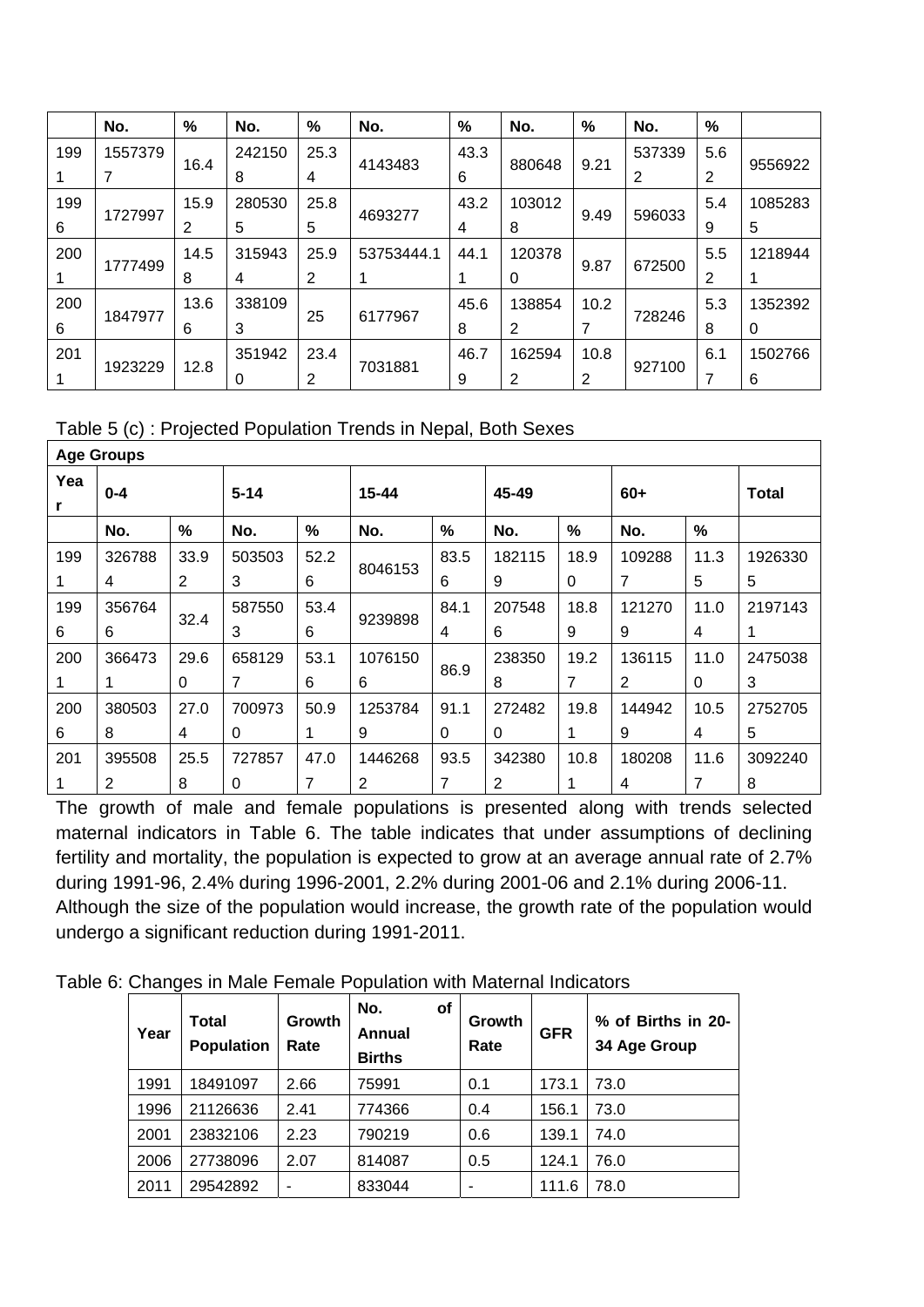Based on the relative sizes of the sub-national population and their time-trends, the future size and structure of population by urban/rural, ecological zones and regions were estimated.

Table 7: Number of Reproductive Age Women, the Under-Fives and the Elderly in 1991 and 2011.

|                         |                               | Reproductive age<br>women |       |         | Children aged $< 5$ |       | Elderly Population 65 + |         |       |
|-------------------------|-------------------------------|---------------------------|-------|---------|---------------------|-------|-------------------------|---------|-------|
|                         | 15-49                         |                           |       |         |                     |       |                         |         |       |
| Area                    | 1991                          | 2011                      | Ratio | 1991    | 2011                | Ratio | 1991                    | 2011    | Ratio |
| Nepal                   | 4373382                       | 7464691                   | 171   | 3135966 | 3836429             | 122   | 655515                  | 1093640 | 167   |
| Urban                   | 424245                        | 1424476                   | 336   | 126748  | 576119              | 143   | 54406                   | 179819  | 331   |
| Rural                   | 3946137                       | 6040215                   | 153   | 2899218 | 3260238             | 112   | 601109                  | 913821  | 150   |
| <b>Ecological Zones</b> |                               |                           |       |         |                     |       |                         |         |       |
| Mountain                | 340045                        | 537604                    | 158   | 250187  | 283801              | 113   | 52181                   | 81080   | 155   |
| Hill                    | 2020392                       | 3398845                   | 168   | 1438916 | 1694972             | 118   | 325494                  | 527923  | 160   |
|                         | <b>Administrative Regions</b> |                           |       |         |                     |       |                         |         |       |
| <b>EDR</b>              | 1057490                       | 1224458                   | 166   | 721462  | 866189              | 120   | 156682                  | 257152  | 164   |
| <b>CDR</b>              | 1456198                       | 2456607                   | 169   | 1003221 | 123818              | 124   | 224936                  | 379849  | 169   |
| <b>WDR</b>              | 901190                        | 1578122                   | 175   | 646202  | 777058              | 120   | 165816                  | 274150  | 165   |
| <b>MWDR</b>             | 562942                        | 957306                    | 170   | 450635  | 556950              | 124   | 59990                   | 100906  | 168   |
| <b>FWDR</b>             | 395561                        | 716932                    | 181   | 314444  | 392413              | 125   | 48092                   | 81583   | 170   |

(Source: Sub national population projections Nepal 1991-2011, CBS, 1994

#### *i. Policy Implications for Population*

- 1. The results suggest that Nepal's population is expected to grow at an average annual rate of 2.7% during 1991-1996, 2.4% during 20 01-2006 and 2.1% during 2006-2011. Even at this rate the population of the country would double every 25 years. Thus population programmes with focus on fertility regulation need to be given priority.
- 2. The proportion of women of reproductive age participating in reproduction (GFR) would decrease from 17.6% in 1991 to 11.2% in 2011. However, such decrease in reproductive prevalence needs to be associated with a corresponding increase in contraceptive use Reproductive services should increasingly focus on improved contraceptive use.
- 3. The declining GFR implies the demand for maternal and infant care services would decline in relation to other reproductive health services. Since a decrease in reproductive participation should be accompanied by an increase in contraceptive practice, there is the need for a different mix of services, rather than a reduction in services provided to women of reproductive age.
- 4. Based on the relative sized of the urban and rural populations, the need for reproductive health services appears in urban areas will increase by three-folds by the year 2011. There will be a wide variation in need for childcare services in rural versus urban areas over the coming twenty-year period.
- 5. The size and geographic distribution of the under-five population is a critical consideration in allocating resources for child survival. In the light of the steep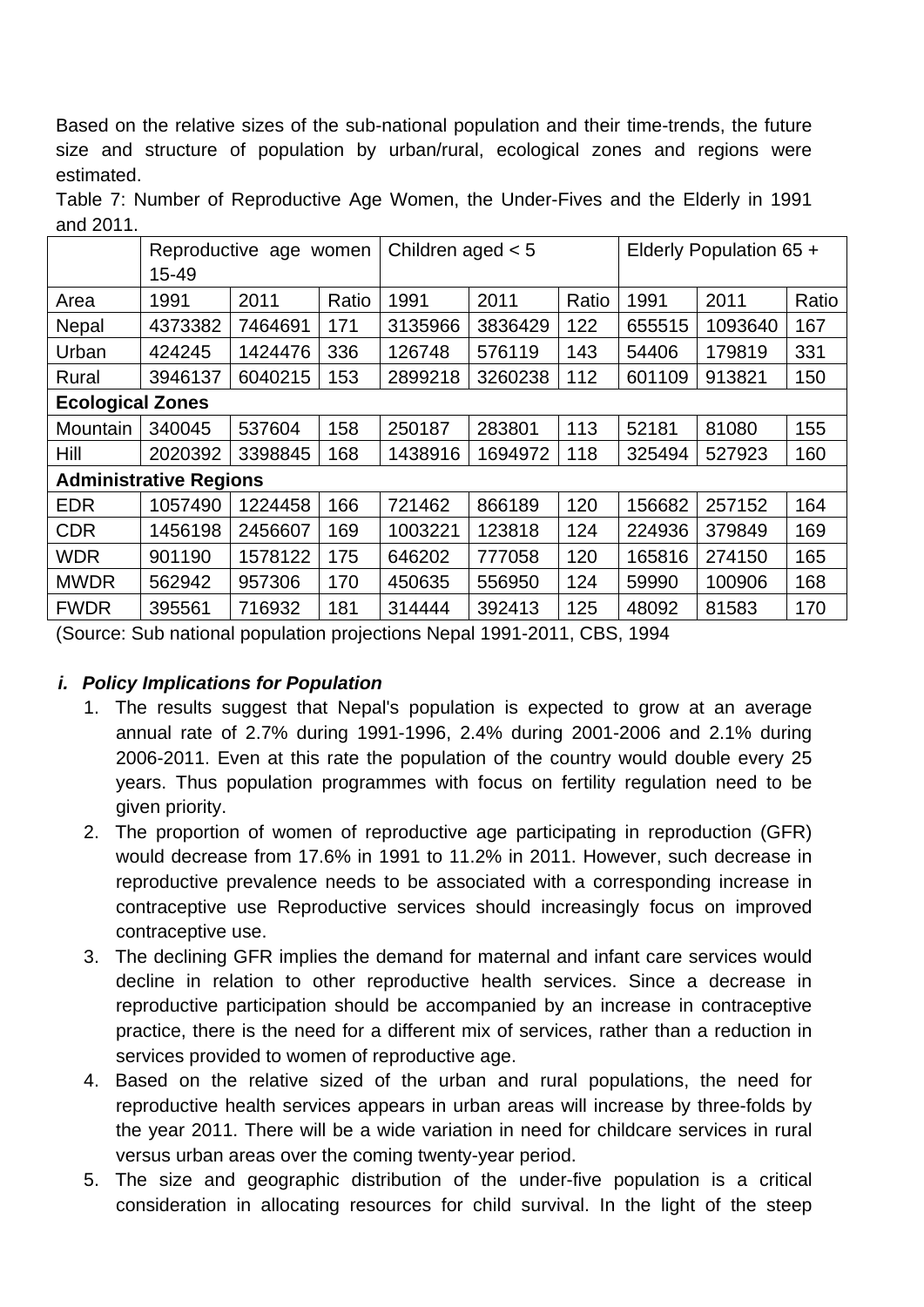projected increase the urban under-five population, greater focus should be given to child survival programmes in urban areas.

6. With the projected gradual increase in elderly population there is an increasing need to focus on degenerative and non-communicable diseases in the next century.

#### *ii. Co mmunicable and Non-communicable Diseases*

#### *a. Communicable Diseases*

The discovery of vaccines and antibiotics has led to the belief that infectious and leading cause of death, especially in the developing world. The spectrum of communicable diseases would no longer be public health problems. Unfortunately such expectations have not been realized. Today infectious diseases remain the infectious diseases is rapidly changing in conjunction with socio economic and ecological changes. In recent years new diseases are emerging as a threat to public health in many developing parts of the world.

Emerging diseases are defined as those whose incidence in humans has increased in the past two decades or whose incidence threatens to increase in the near future. RE-emergence is the reappearance of known diseases after a significant decline in its incidence.

Some infectious diseases such as malaria, visceral leishmaniasis (Kala-azar) and tuberculosis, which were under control or on the verge of elimination, are reemerging as significant health problems in Nepal. Malaria was nearly eradicated during early 1970s, Kala-azar was still unknown in many of the districts were it is presently a problem. The control of these diseases was due mainly to wide spread spraying and an effective surveillance and treatment mechanism.

At present the malaria program is functioning in 65 districts; malaria is a problem in 50 of those districts. Kala-azar has been detected in 9 districts; however, increased surveillance may reveal additional districts in which Kala-azar is a problem.

health problem. It occurs mainly in the southern part of the country, which is hot, Encephalitis has been observed in Nepal since 1978 and continues to be a public humid, and has significant areas of stagnant water. During 1994, 1995 and the first ten months of 1996, 384, 681 and 873 cases of encephalitis were reported.

treated early. It is reported in nearly 60 districts. It is not possible to identity the type Meningococcal meningitis has the potential for major outbreaks if not diagnosed and of meningitis as the necessary laboratory facilities are unavailable in most districts (treatment is provided on the basis of clinical diagnosed).

90% of children less then one year of age against the EPI target diseases by the and 90% of women of reproductive age against tetanus. All countries in the South The goals of the expanded program of immunization (EPI) are to immunize: at least year 2000 (diphtheria, pertusis, tetanus, tuberculosis, poliomyelitis and measles); East Asia Region including Nepal have intensified their efforts to control the targeted EPI diseases.

Tuberculosis is a significant public health problem. The disease is reported to be prevalent in 40% of the Nepalese population. Though TB occurs in nearly all age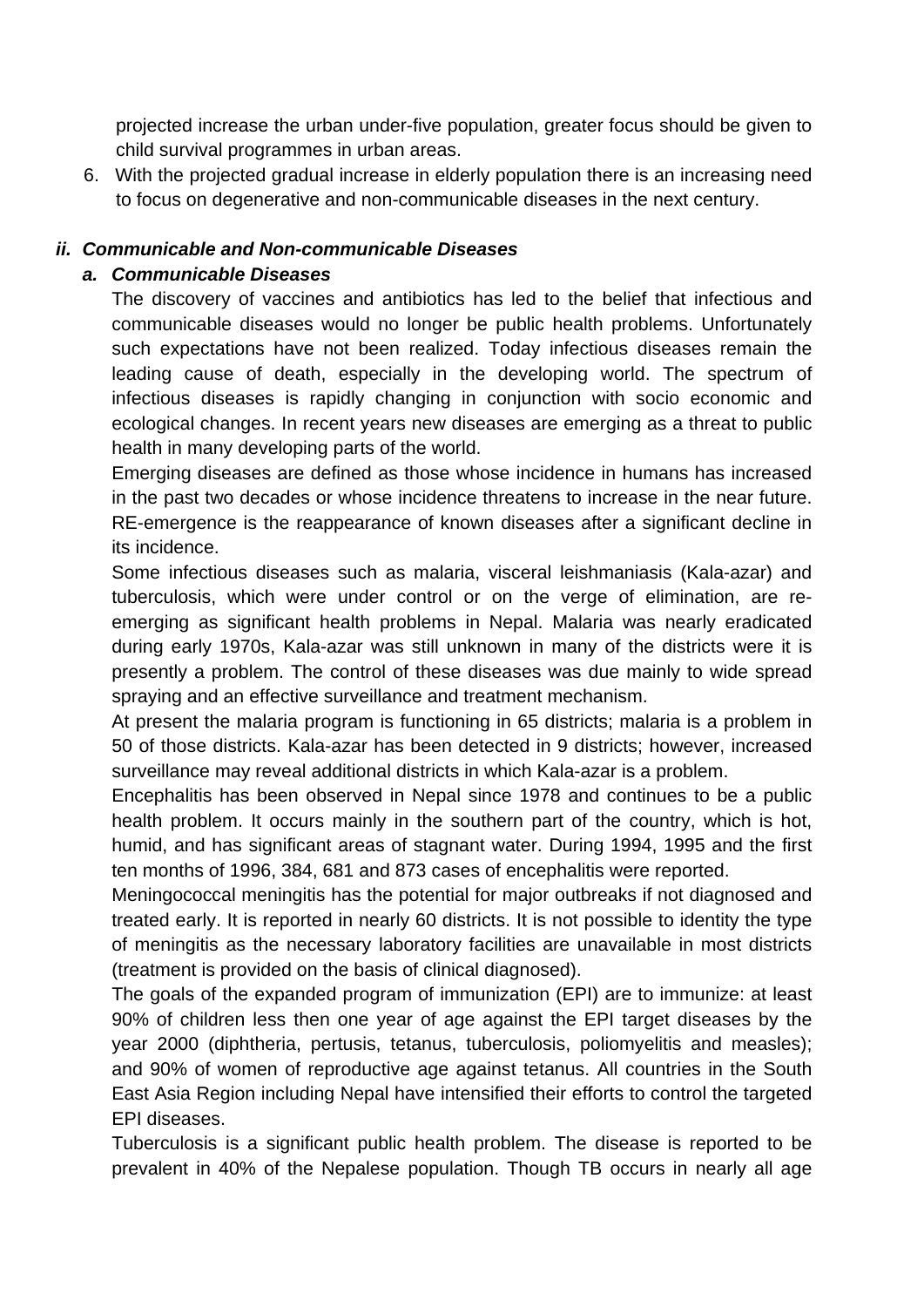groups, the greatest burden in terms of morbidity and mortality is concentrated in adults aged 15-59 years.

Polio, measles and neonatal tetanus are still reported in Nepal. The number of polio cases has been drastically reduced in the last years. Neonatal tetanus and measles are still highly prevalent; 392 and 7.663 cases respectively were reported during 1995/96.

hepatocellular carcinoma, is a significant problem for Nepal. Viral hepatitis is wide spread, occurring mainly in urban areas due to over crowding, poor sanitation and inadequate supplies of clean water. The prevalence of hepatitis B infection and its resulting diseases, such as chronic hepatitis, cirrhosis and

For the prevention and control of these communicable diseases, GoN has adopted and implemented the following strategies:

*Malaria* – Early diagnosis and prompt treatment; affordable and sustainable vector control; prevention and control of epidemics; and continuous program assessment through strengthening HMIS, program management and operational research.

disease management in hospitals; reduction in morbidity by means of early referral through peripheral health institutions; timely diagnosis and treatment; and a *Kala-azar* – Reduction of Kala-azar mortality through improved and strengthened reduction in transmission through vector control and provision of free Kala-azar drugs to patients.

diagnosis and timely management of the disease; anti vector measures (fogging/ULV spraying) in epidemic foci; developing the necessary nursing care in *Japanese Encephalitis* – Identification of epidemic prone areas and preparedness by early recognition and identification of JE in peripheral health services; early hospitals.

**Tuberculosis** –Directly Observed Short Course Therapy (DOTS) for all patients supervision of basic staff at all levels is to be gradually expanded to cover all districts. NGOs and bilateral aid agencies will work as "counterparts" to the regional taking Short Course Chemotherapy (SCC). All activities and services are to be implemented through the existing infrastructure of the Ministry of Health; training and health directorates, achievement of the short term objective of 70% case finding and 85% cure rate by 1999.

HIV/AIDS – IEC, further strengthening of STD clinical management; ensuring safe blood transfusion; strengthening STD/HIV and AIDS surveillance; caring for and supporting people living with HIV/AIDS; supporting NGOs that provide care to HIV/AIDS patients; and establishment of a national focal point for HIV/AIDS (National Center for AIDS and STD Control, MOH).

#### *b. Non-Communicable Diseases*

A public health approach is necessary for the effective control of the noncommunicable diseases. Such an approach would have the following components: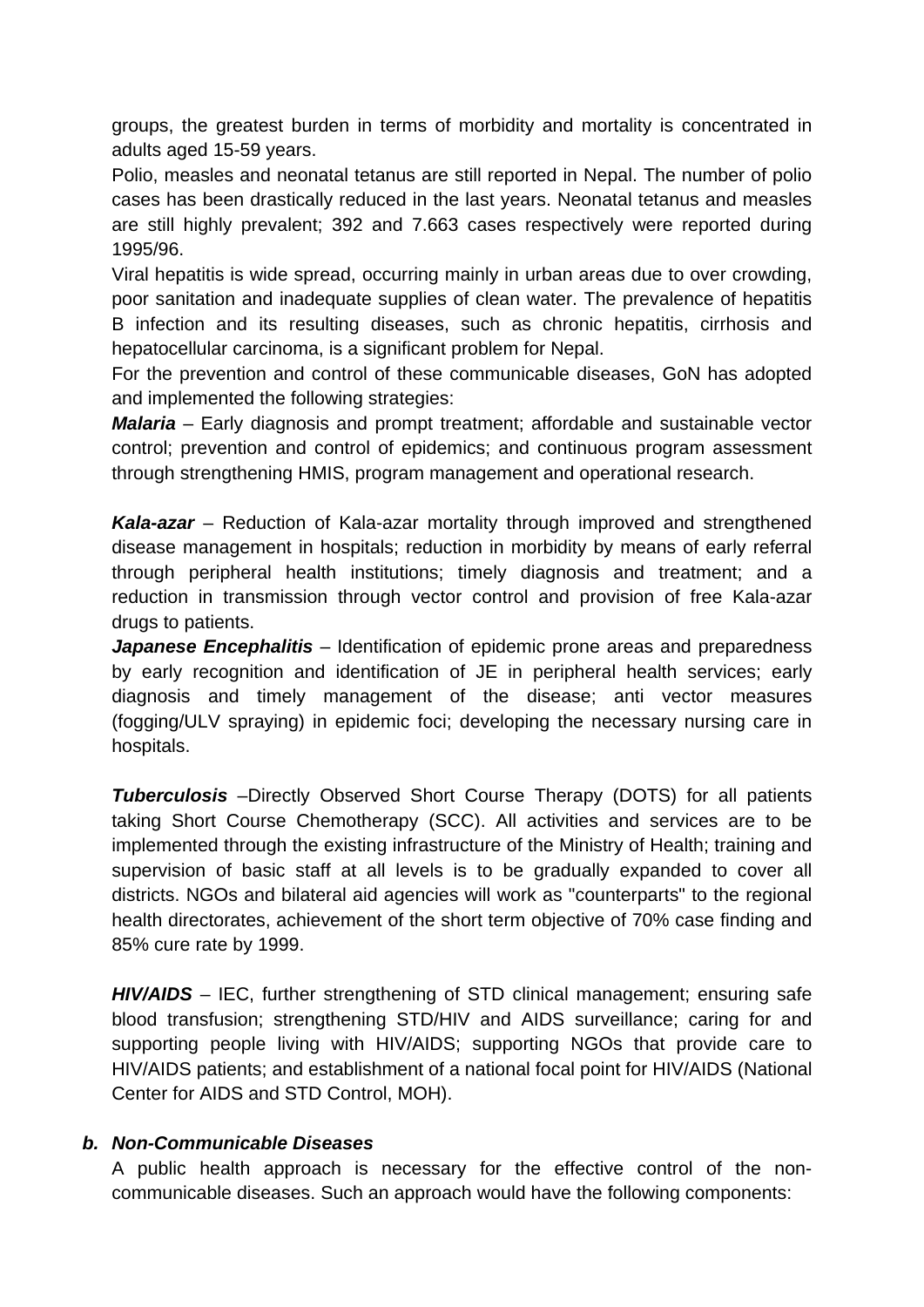- measures to reduce risk factors common to some or most of them, like tobacco use, lack of physical activity, excessive consumption of alcohol and poor dietary habits; behaviors and life style, environmental and occupational hazard;
- identification and screening of high risk groups;
- early diagnosis and where necessary, long term treatment or long term follow up; and
- increased coverage by the involvement of the PHC infrastructure and communities.

**Mental Health** – Though specific data is unavailable for Nepal, the prevalence of severe mental disorders globally is approximately 5 per 1000 population. Within Nepal the mental hospital is till mainly custodial, with minimal community outreach services. A substantial segment of the mentally ill population is treated through the general medical outpatient departments of general hospitals.

*Oral Health* – Dental caries are the most common oral health problem world wide. Other common diseases are periodontal diseases including inflammation of the tissues surrounding the teeth. For both, the associated risk factors are increased sugar intake, presence of plaque, tobacco smoking, chewing pan, and excessive consumption of alcohol.

Hearing Impaired – Deafness and hearing impairments are common problems in Nepal population though the data is sketchy and inconsistent. The main cause of hearing impairments is chronic supporative otitis media.

blindness. Among the totally blind 72% are the results of cataract. Because of the strong association between cataract and ageing, a ten-year increase in the average tract infections need attention. Age related conditions such as glaucoma, diabetic retinopathy and macular degeneration are also emerging as major challenges for *Blindness* – Cataract and trachoma are the major cause of visual impairment and blindness. It is estimated that of nearly 0.8% of the population suffer from total life span is likely to double the prevalence of cataracts. Trachoma accounts for approximately 2.4% of total blindness. In addition of cataract and trachoma a high risk of blindness is linked to malnutrition. Vitamin A deficiency especially in conjunction with acute infections such as measles, diarrhea diseases and respiratory prevention of blindness.

*Cardiovascular Diseases* – Specific date on cardiovascular and cerebro-vascular diseases (coronary heart disease, hypertension etc.) in Nepal is lacking. However, these diseases have emerged as major contributors to morbidity and mortality in the region. Smoking is one of the main causes of cardiovascular disease and respiratory ailments. Other behavioral risk factors for cardiovascular disease are diet, and heavy alcohol consumption.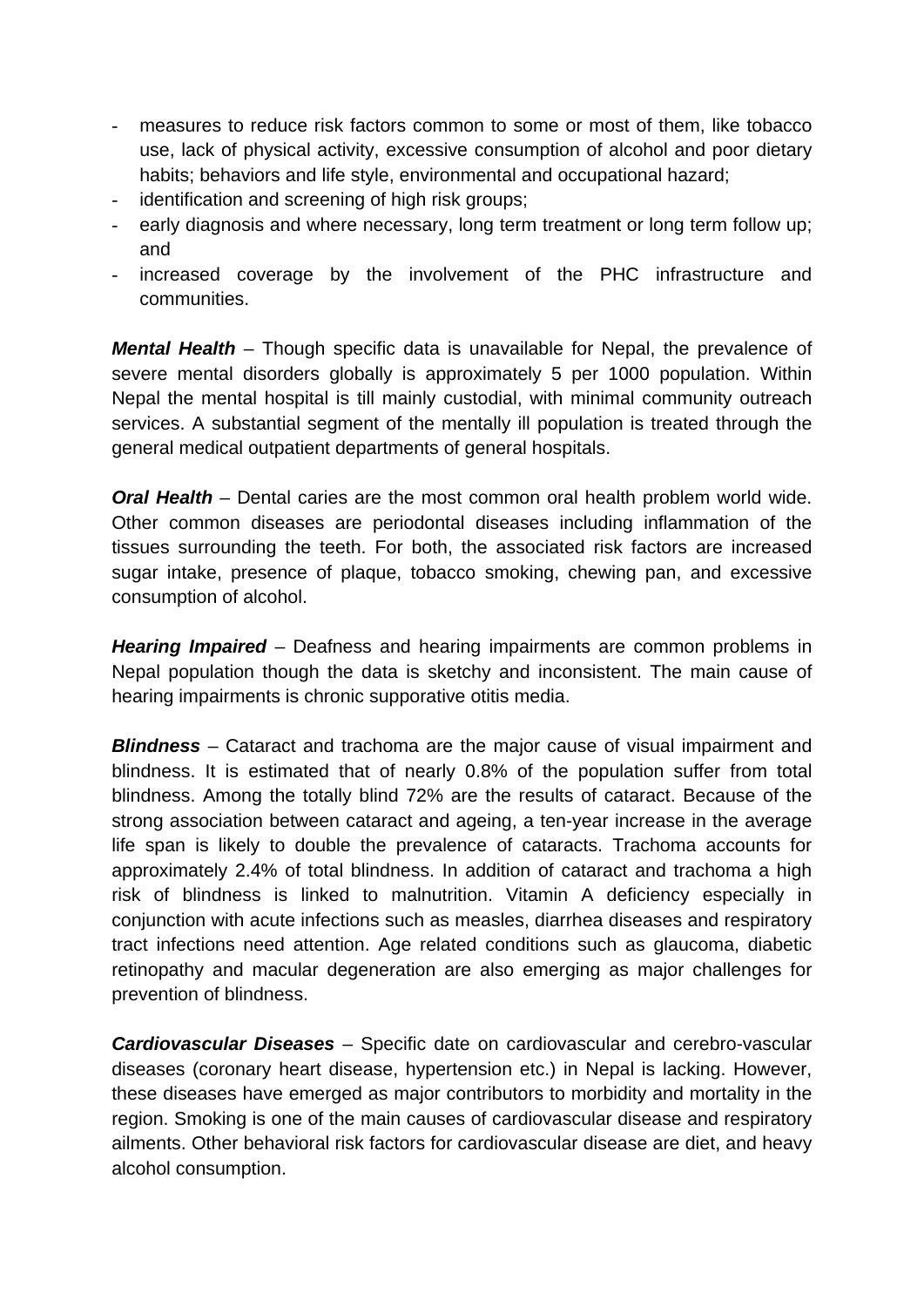**Diabetes and Hypertension** – Diabetes mellitus is a chronic, non-communicable disease that is largely irreversible. Diabetes mellitus is associated with urbanization, changing life styles and nutrition habits. In recent years there has been growing concern that diabetes mellitus is becoming more common, mainly in urbanized cities particularly among people in the middle age groups.

*Malignancies* – The estimated morbidity and mortality rates for cancer are not the prevention of cancer deserves attention. Several important cancers (stomach, Finally, increasing tobacco usage virtually ensures that an epidemic of lung cancer will occur in many developing countries. In addressing malignancies, the focus must cancer cases by one-third. Undue reliance treatment strategies, which often involve available. It is a widely held belief that cancer is primarily a diseases industrialized countries occurring late in life as a consequence of affluent life style, and thus should not be given priority in developing countries. However, there are valid reasons why liver) occur most often in poorer countries. With the changes in the age-structure the importance of cancer has increased. Once an individual is past the hurdle of childhood disease, cancer looms as one of the three leading causes of death. be on prevention activities. WHO estimates that a prevention programme can reduce the use of, sophisticated and expensive techniques and facilities, can result in inequitable selection of patients, rapid depletion of scarce resources and a shift in emphasis away from much more appropriate and affordable prevention activities.

more prevalent, with a higher prevalence of physical disability, visual impairment, **Problems of Elderly** – As the population grows older, health services will need to address the changing patterns of disease and disability. Chronic conditions will be hearing problems etc.

The implications of an aging population are considerable, not only in items of the elderly themselves, but on all sectors of society. A wide range of issues needs of be addressed, including the family, community and government's role in the provision of care.

#### *Policy Issues/Policy Implications for Communicable and Non-Communicable Diseases*

As the population grows older, health services will need to address the changing patterns of disease and disability. Chronic conditions will be more prevalent, with a higher prevalence of physical disability, visual impairment, hearing problems etc.

addressed, including the family, community and government's role in the provision of The implications of an aging population are considerable, not only in items of the elderly themselves, but on all sectors of society. A wide range of issues needs of be care.

at the District". Addressing the changing trends of communicable and noncommunicable diseases through the "Essential Health Care Services" approach 1. There is a need to address the changing trends of communicable and noncommunicable diseases within the context of the "Essential Health Care Services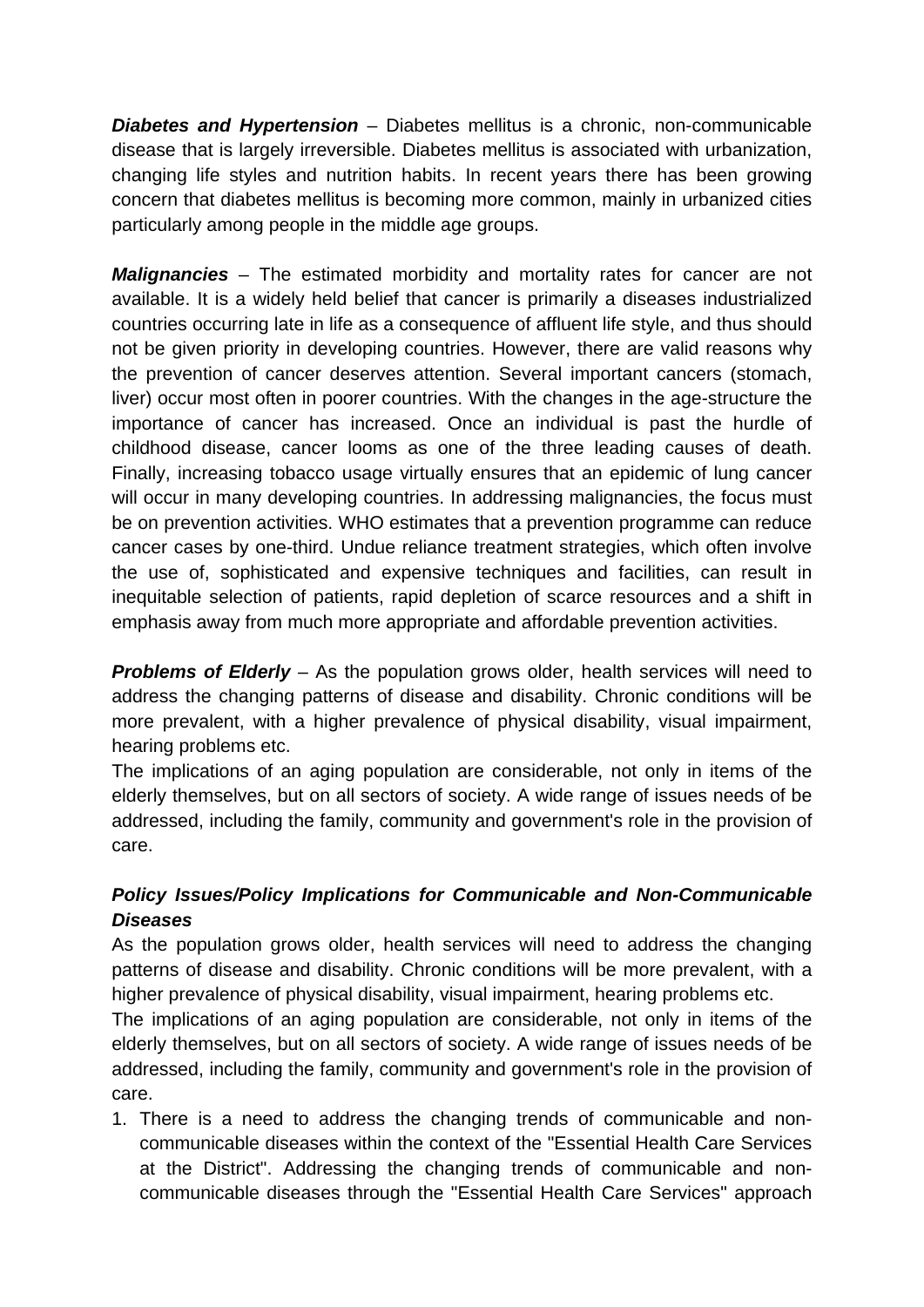is linked to the recognition that the resources available to the health sector through GON and its donor partners are inadequate to address all of the possible redirect resources from high cost-low impact interventions to those that could financial and technical resources (see Chapter 4 "Policies Regarding Essential health care needs of the population. Given the situation, there is a need to substantially reduce the burden of disease (morbidity/mortality) without increasing expenditures. Further it is necessary to assure that highest priority interventions (vis-à-vis burden of disease and cost effectiveness) are not neglected in terms of Health Care at the District" and Chapter 5 "Policies Regarding Essential Health Care Beyond the district").

- diagnosis and antibiotic sensitivity. Rather than developing a new surveillance 2. There is a need to establish an epidemiological surveillance system, including effective IEC measures, laboratory back up for early detection, confirmation of system, the emphasis is on the strengthening of the early existing infrastructure.
- 3. There is the need for the development of rapid response teams that can quickly respond to disease outbreaks and a reliable reporting system.
- 4. There is the need for the development of standard protocols for diagnosis and treatment of diabetes, hypertension and cardiovascular disease,
- 5. There is the need for a concerted effort to reduce the prevalence of smoking. The anti-smoking campaign should include community education-schools, work places, and media. Regulation needs to be developed and enforced to restrict smoking in public places.
- 6. There is a need for operations research to improve the efficiency and effectiveness of cataract care.
- 7. There is a need for an effective primary oral health programme directed towards preventions and care which should combine with other health services or school health activities.
- 8. There is a need for training HRH in geriatrics and having geriatric treatment facilities.

#### *iii. Burden of Disease*

#### *The Burden of Disease Concept*

An estimate of relative burden caused by different diseases constitutes a vital tool for planning, financing and evaluation health services. Till 1993 most assessments of the relative planning, financing were essentially based on number of deaths caused. Disabilities did not receive much attention. To address this constraint, a collaborative effort was undertaken by the World Bank and WHO to assess the Global Burden of Disease using Disability Adjusted Life years (DALYs). The components of this indicator include "Potential Years of Life Lost" as a result of death at a given age and "Years of Life Lived with Disability". The latter is made comparable of death by using appropriate disability weights depending on the severity of illness.

#### *Overview of Burden of Disease Methodology as Applied in Nepal*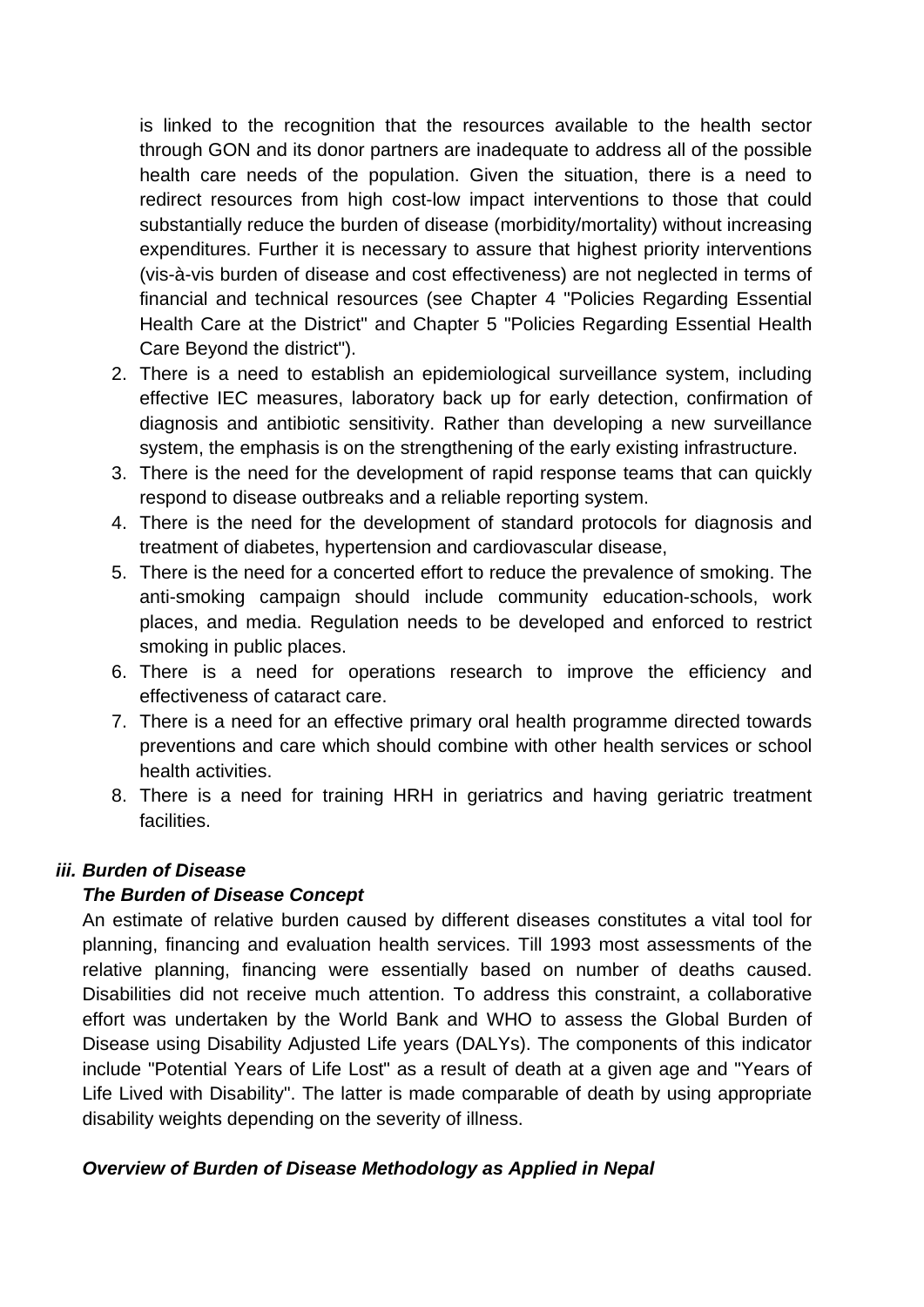The estimates of Nepal's burden of disease have been made for the year 1996 based on population protections for 1996 derived from 1991 CBS census date. The Coale and Demeny Model life table has a close resemblance to Nepal's age structure and mortality pattern, was used to estimate age and sex specific mortality rates.

United Missions to Nepal (UMN) hospitals was used. Though hospital data does not input for vector borne diseases such as Kala-azar, malaria and HIV. In the absence of The major constraint in estimating Nepal's disease burden was lack of reliable information on the causes of death. To provide the necessary information, data from necessarily reflect the community situation, a review of the five year mortality data from UMN hospitals and its comparison with the age and sex specific mortality patterns indicate that it is fairly representative. The exception is an underestimation of mortality due to diarrhoea and acute respiratory infections. Appropriate adjustments to the UMN hospital data have been made using epidemiological estimates from available community based data for ARI, diarrhoea, vaccine preventable diseases and tuberculosis. GON Programme data with adjustments for under-coverage constituted Nepal specific data on non-communicable diseases, estimates for rural India were used ("Global Burden of Disease Study").

#### *Results of Burden of Diseases Study*

- 1. The study estimated that approximately 7.68 million DALYs were lost during the year 1996. Premature mortality was responsible for more than two third of the DALYs lost, a trend commonly observed in many developing countries.
- 2. The diseases were classified in to three broad categories: Group I which includes pre-transition disorders such as infectious diseases, maternal and perinatal disorders, and nutritional deficiencies; Group II which includes degenerative and noncommunicable disease; and Group III comprising injuries and accidents. The estimates indicate that the Group I disorders are responsible for more than two thirds of the disease burden (65%) in Nepal. Group II disorders contributed to about a fifth of the estimated burden (23%), and Group III, injuries and accidents contributed the remaining (9%).
- that its current burden of disease is quite high, especially, for pre-transition disorders. 3. When compared to developing countries, the present estimates for Nepal indicate

| DALYs lost per 1000 population in selected |         |       |       |        |         |  |  |  |  |  |  |  |
|--------------------------------------------|---------|-------|-------|--------|---------|--|--|--|--|--|--|--|
| developing countries                       |         |       |       |        |         |  |  |  |  |  |  |  |
| <b>Disease</b>                             |         |       |       |        |         |  |  |  |  |  |  |  |
| Group                                      | Country |       |       |        |         |  |  |  |  |  |  |  |
|                                            |         |       |       | Sub    | Saharan |  |  |  |  |  |  |  |
|                                            | China   | India | Nepal | Africa |         |  |  |  |  |  |  |  |
| Group I                                    | 45      | 175   | 239   | 409    |         |  |  |  |  |  |  |  |
| Group II                                   | 103     | 138   | 80    | 111    |         |  |  |  |  |  |  |  |
| Group III                                  | 30      | 31    | 30    | 54     |         |  |  |  |  |  |  |  |
| All                                        | 178     | 344   | 349   | 574    |         |  |  |  |  |  |  |  |

Source: Global Burden of Disease Study 1991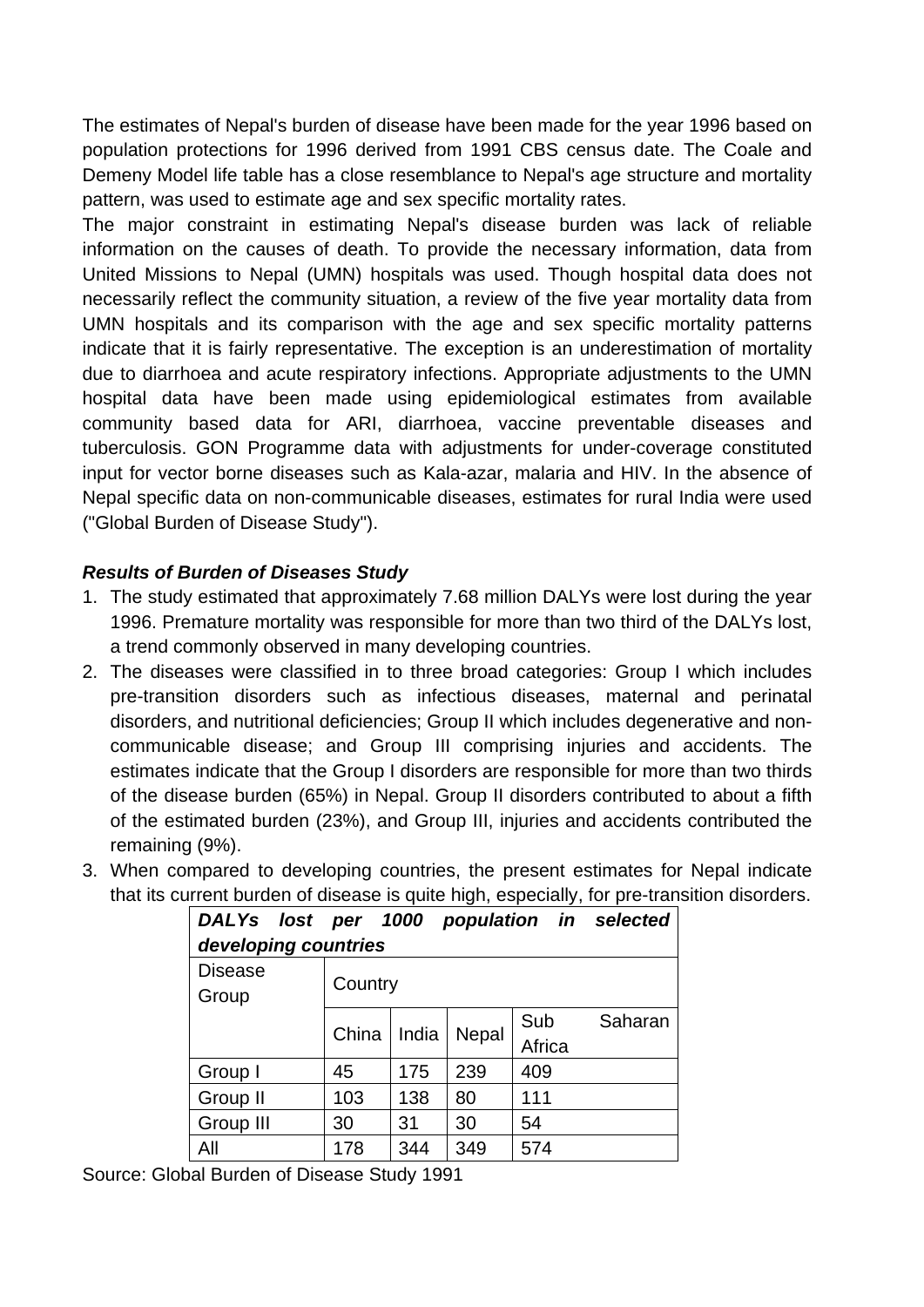4. Children between 0-4 years of age contributed to approximately one half of the total burden of disease followed by those in the 15-44 age group which were responsible for a quarter of DALYs estimated to be lost.

| DALYs lost/1000 population by age, sex and major cause groups |         |        |          |        |           |        |  |  |  |  |
|---------------------------------------------------------------|---------|--------|----------|--------|-----------|--------|--|--|--|--|
| Age                                                           | Group I |        | Group II |        | Group III |        |  |  |  |  |
| Group                                                         |         |        |          |        |           |        |  |  |  |  |
|                                                               | Male    | Female | Male     | Female | Male      | Female |  |  |  |  |
| $0 - 4$                                                       | 874     | 1086   | 72       | 83     | 30        | 38     |  |  |  |  |
| $5 - 17$                                                      | 71      | 88     | 16       | 19     | 31        | 39     |  |  |  |  |
| $15 - 44$                                                     | 89      | 128    | 59       | 65     | 29        | 30     |  |  |  |  |
| 45-59                                                         | 96      | 85     | 196      | 165    | 22        | 19     |  |  |  |  |
| $62 +$                                                        | 101     | 79     | 355      | 351    | 28        | 22     |  |  |  |  |

- 5. The higher burden of disease among females, especially in younger age groups suggests ender bias against female children. The higher burden among females in 15-44 age groups was essentially due to high maternal morbidity and mortality.
- 6. The leading causes of DALYs lost in the 0-4 age group includes perinatal conditions, acute respiratory infections, diarrhoea and measles.
- 7. In case of adult males (15-44 years) tuberculosis, accidental falls, ARI and motor vehicle accidents were the leading causes contributing the burden of diseases for that age group. For females in the same age group the burden of disease was attributed to maternal disorders, tuberculosis, burns and major affective disorders.
- 8. The burden attributed to diseases influenced by life styles (smoking, drinking etc.) such as ischaemic heart disease, cirrhosis and alcohol dependency were greater among males than females.
- 9. Injuries and accidents were estimated to contribute 9% of the total burden of disease. However, this is believed to be an under estimate as reliable data for injuries and accidents is not available.
- effective interventions, the Group I disorders despite an evident declining trend-10. Estimates of the burden of disease for the year 2011 suggest that in the absence of would still predominate with a corresponding increase in the burden contributed by Group II disorders.

#### **Policy Implications for Addressing Burden of Disease**

- for specific focus on interventions aimed at child survival. 1. Considering the high burden contributed by pre-school children there is strong need
- and diarrhoea emphasizes the need to ensure improved domestic environment and better access to safe drinking water and sanitary disposal of excreta. 2. The high burden caused by diseases strongly influenced by environment like ARI
- 3. The high burden due to maternal and perinatal disorders emphasizes the need for effective reproductive health programmes, especially in the remote areas.
- 4. Interventions aimed at improving the status of women in society are needed to address the neglect of female children.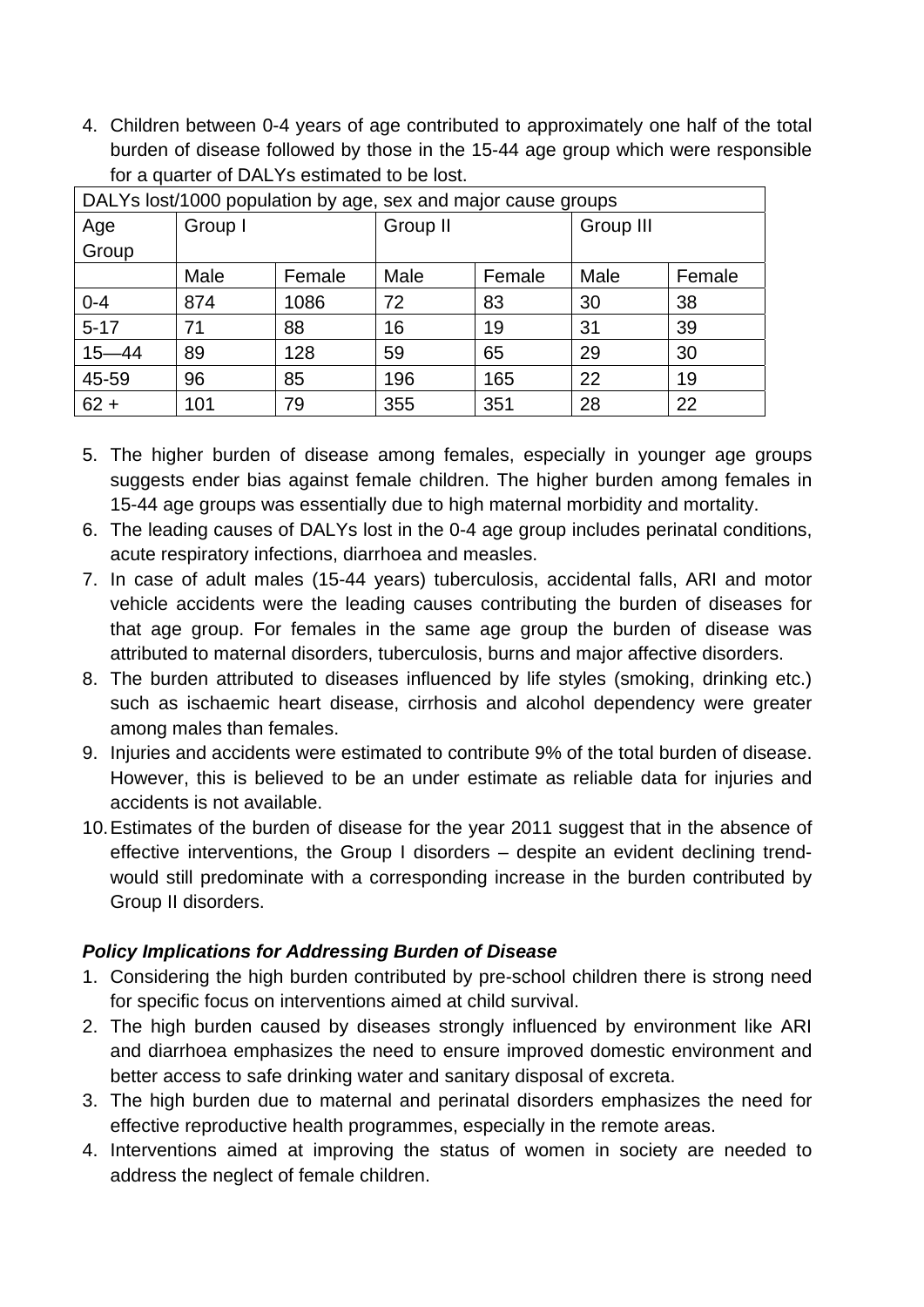- 5. The high burden due to preventable communicable diseases like TB, Kala-azar and HIV requires that emphasis be placed on improving the operational efficiency of ongoing intervention programmes and enhancement of community awareness through effective IEC strategies.
- 6. Interventions aimed at modifying life styles such as smoking, drinking etc. need to be considered.
- 7. Mechanisms for the collection and analysis of reliable vital statistics and epidemiological data should be developed and implemented.
- **I. Health Service Delivery System-Public, NGO, Private and Traditional Sectors**  *Historical Perspective of the Health Service Delivery Systems*

provide various health services, e.g. Malaria Eradication Programme (1985), Small-Nepal has a long history of traditional medical practice with faith healers and Ayurvedic practitioners playing a dominant role in the provision of health care. With the coming of missionaries during the period of the Malla regime, modern medicine was introduced in Nepal. Bir Hospital, the first modern hospital was established in 1890 A.D. signaling the beginnings of a gradual growth of modern medicine in Nepal. In 1933, the Department of Health Services (DHS) was established. It soon assumed the responsibilities for carrying-out the promotion, regulation and management of hospitals, government run traditional Ayurvedic dispensaries, an Ayurved school and a unit for the production of Ayurvedic medicine. Beginning in the late 1950's vertical programs and projects were established largely with aid of foreign assistance to pox Eradication Programme (1967), FP/MCH Project (1968), TB & Leprosy Control the Integrated Community Health Service Development Project (ICHSDP) was established in 1978 to provide integrated comprehensive health services nationwide.

established in each of the five regions and the Department of health Services abolished. A further restructuring of MOH occurred in 1993 with the reintroduction of supervision, monitoring and training. In line with GoN's decentralization policy, the Ministry of Health went through a major structure change in 1987. Regional Health Services Directorates (RHD) were the DHS into the organogram with responsibility to implement, monitor and supervise preventive, promotive, rehabilitative and curative health programs through its divisions and centres, RHDs and District Health Offices (DHO). The Divisions and Centres are responsible for; target setting for the specific programs in consultation with RHDs and DHOs; preparing operational plans and programs; and supporting health facilities. At the regional level the RHDs are responsible for planning,

Policy-making and formulation of annual, five-year and long-term plans including from the DHS. A separate department for Ayurveda had been established within the Ministry of Health with the responsibility for the development and promotion of traditional systems of medicine practiced in Nepal including Ayurveda, Homeopathy, donor co-ordination continued to be the responsibility of MOH with relevant inputs Naturopathy and Unani.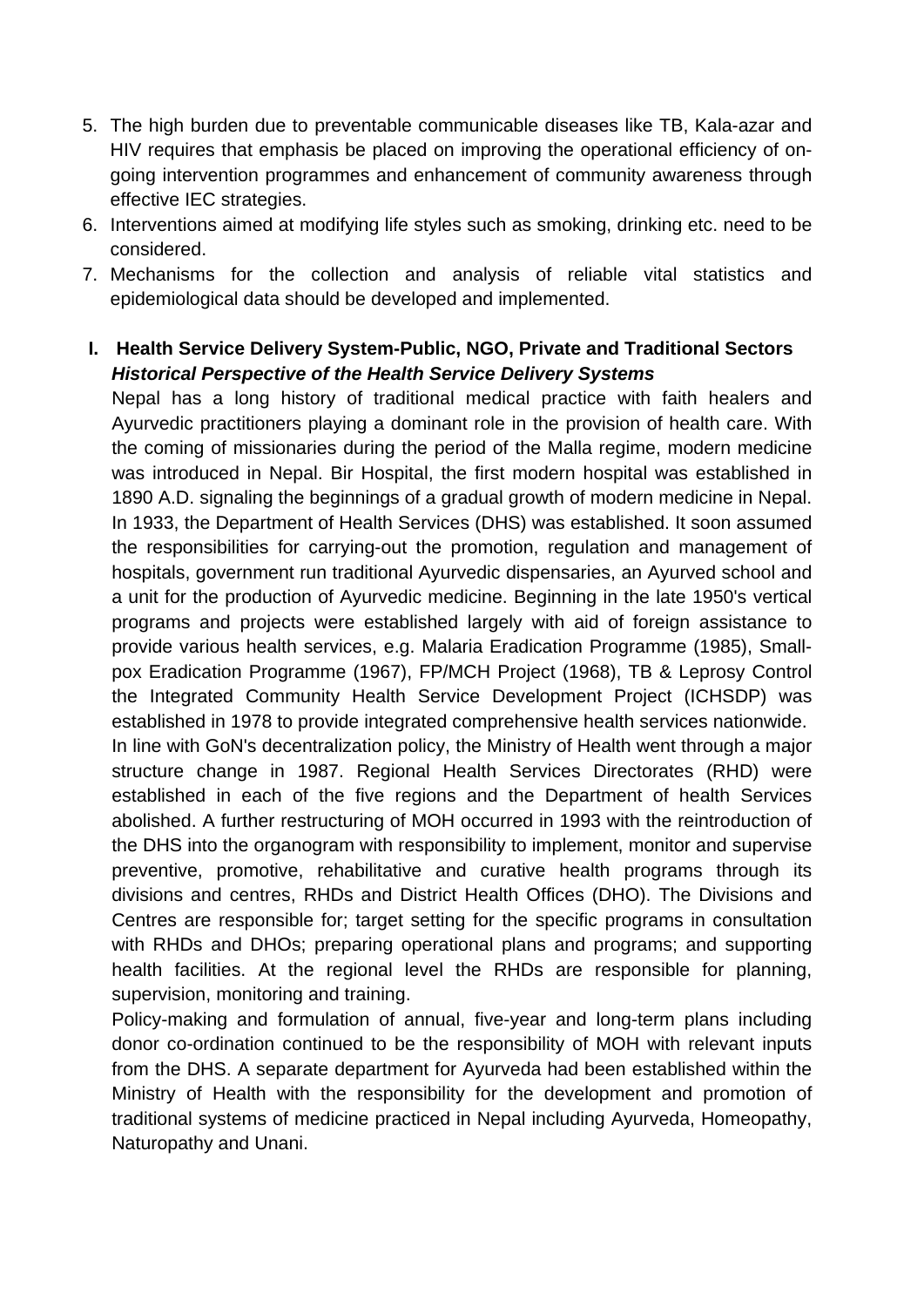The curative services are provided through central hospitals and hospitals at regional, zonal and district levels, and through PHCs, HPs and SHP at the subdistrict level. District Health Offices are responsible for preventive promotive and curative services. The Ayurvedic dispensaries, Aushadhalayas and hospitals also deliver health services in the Ayurvedic sector. Similarly, Homeopahtic and Unani medical services are delivered through central hospitals and dispensaries located in Kathmandu,

The Ministries of Education, Defense and Home also provide curative services through the teaching hospitals and hospitals for service personnel.

#### *NGO Sector*

of multiparty democracy in 1990. It is estimated that about 24,000 NGOs are currently perating in Nepal. NGOs are either registered with the Social Welfare Council or o directly with the District Administration Offices where they operate. Out of the total There has been a tremendous growth in the number of NGOs following the restoration number of NGOs registered with the Social welfare Council 6% are estimated to be involved in the health sector. There are 43 NGOs involved in health activities directly or indirectly in partnership with the local NGOs. Among NGOs/INGOs, there are those offering single and multi-specialty services. The range of services provided by NGOs/INGOs includes preventive, promotive, curative and rehabilitative services. There are NGOs/INGOs with a particular focus on tuberculosis, leprosy, family planning, provision of immunization services, eye care, health education, awareness and advocacy programmes.

There is a relatively high concentration in Central, Eastern and Western Regions and very low presence in Mid-Western and Far-Western Regions. Even in regions with a large presence of NGOs, their programmes are confined to accessible areas. The geographical distribution of NGOs involved in the health sector is highly skewed.

#### *Private Sector*

development. At present there are a total of 9 private hospitals, 49 private nursing homes and over 2,000 private clinics operating throughout the country (hospitals differ With the development and wide spread practice of modern medicine, the private medical sector has grown rapidly. Initially doctors practiced on an individual basis; the group practice concept has slowly emerged leading to the establishment of the private health service institutions such as nursing homes and polyclinics. The past five to six years have witnessed substantial growth in private sector health facilities; a result of Government of Nepal adopting policies to encourage private sector involvement in from nursing homes in that they are required to provide "emergency services"). Several private medical colleges with teaching hospitals have been established. The majority of private health facilities are located in Kathmandu Valley.

#### *Traditional Sector*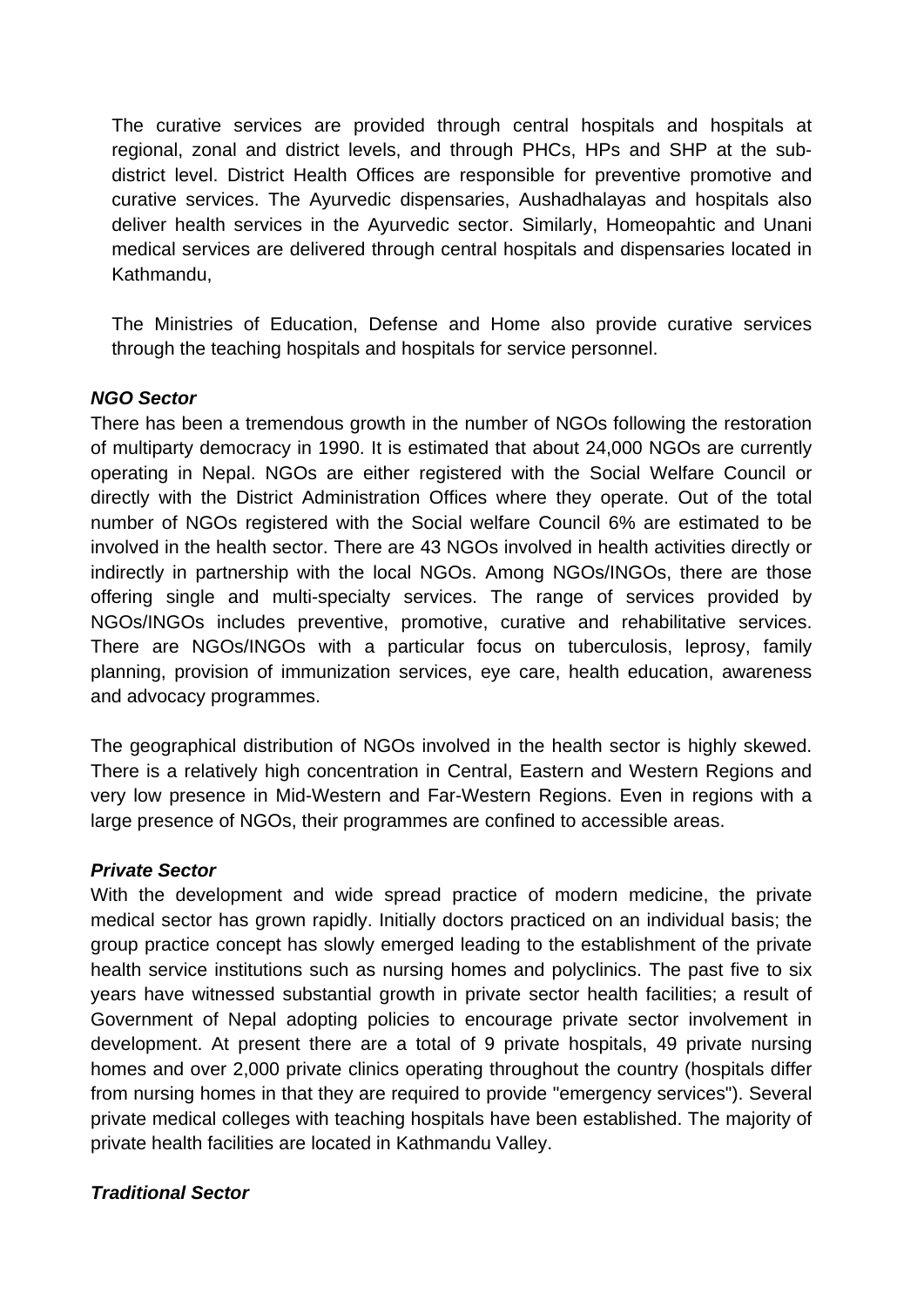Traditional medicine has been widely practiced in Nepal from time immemorial. The varying systems of traditional medicine provide a wide range of preventive, promotive, curative and rehabilitative services. Ayurved emphasizes disease prevention. Within the government sector there is a central Ayurved hospital (50 beds) located in Kathmandu, one 15-bed zonal hospital in Dang, 172 dispensaries in 55 districts and a central unit for the manufacture of Ayurvedic drugs. A total of approximately 500 Ayurvedic personnel work in these institutions. In addition, there is an Ayurveda Campus under Tribhuvan University for the training of middle and higher level Ayurvedic personnel.

There are various private sector institutions providing Ayurvedic treatment in Nepal. Though many of the private Ayurvedic practitioners are attached to public institutions/dispensaries, a number provide services only through their private clinics.

system of medicine. There is one six-bed homeopathy hospital located in Lalitpur. The hospital provides both in-door and outpatient services. There are approximately 10 Homeopathy, introduced into Nepal in the 1920's is a therapeutic natural healing professional NGOs providing homeopathic services in various parts of the Country. There are approximately 100 homeopathy clinics and 500 homeopathy practitioners working in the private sector.

The Unani system of medicine includes preventive, promotive and curative services. There is practiced in selected areas of the country. There are 10-12 dispensaries of Tibetan medicine at Bouddha, Kathmandu; these dispensaries sell Tibetan drugs but do not have facilities for treating patients.

Na turopathy treats sickness and disease thorough naturally occurring substances such as water, mud, sun, air and prescribing physical exercise, diet and fasting for prevention of diseases. The emergence of Naturopathy on an institutionalized basis is re latively new in Nepal.

In addition to the above systems of traditional medicine are faith healers. Normally local pe rsons, they tend to reflect local customs and beliefs and often are the "principal he alth care providers" in the village. Faith healers deal with physical and mental ailments by prayers, sacred axioms, amulets, mysticism etc. It is estimated that there are 400,000 faith healers in Nepal.

#### *iv. Preventive and Community Health Services Background*

Government of Nepal's is committed to the principles of preventive and community health services as embodied in the primary health care approach of the "Health For All Strategies" through the district health system.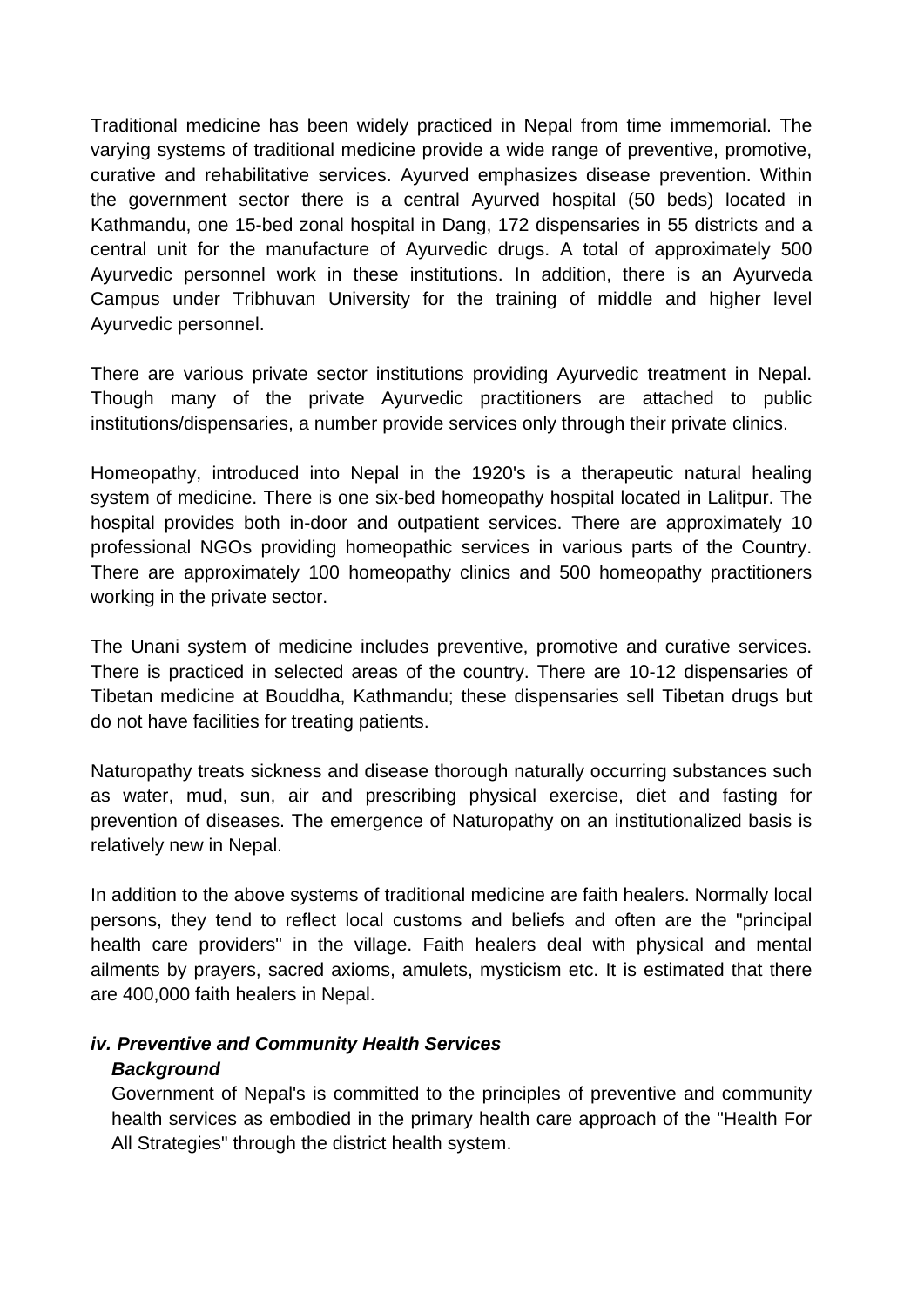The district health system is a self-contained segment of the national health system comprising a well-defined population living within a clearly defined administrative and geographic area. It includes all institutions and individuals providing health care in the district. The district health system takes in to account the following principles; equitable access; effectiveness; decentralization; community involvement and selfreliance. The district health system includes four dimensions:

- Community involvement and inter-sectoral coordination.
- functional infrastructure information, management (planning, financing and budgeting), human resources planning and development, logistics, facilities and research;
- Levels of service delivery  $-$  family and home, community health activities, first health facility, first referral level hospital/district hospital, district health office; and
- , provision of essential drugs, control of communicable diseases, immunization reproductive health, water and sanitation, food and nutrition, health education. - Primary health care elements – appropriate treatment of common diseases,

At the district level and below, the District Health Office is responsible for the provision of preventive and community health services through an array of primary health centres, health post, sub-health posts and outreach programmes. At the primary health center and health post level, the preventive and community health services are incorporated in package of essential health care services including curative services. At the sub-health post and peripheral levels the focus is on the provision of preventive and promotive health measures.

communicable diseases, immunization, reproductive health, water and sanitation, food and nutrition, health education). They are to be established in each of the 205 Primary health centres provide the eight elements of primary health care (appropriate treatment of common diseases, provision of essential drugs, control of electoral constituencies. The PHC is led by a medical doctor with the additional support of other staff and is equipped with one maternity and two emergency beds.

injuries. Sub-health posts are the peripheral institution of the health care delivery system. They are to be established in each Village Development Committees. The maternal and child health worker. SHPs provide simple curative, promotive and preventive health services. Outreach programmes operate at the ward level thorough the use of Village Health Workers (VHW) and Female Community Health Volunteer Below the level of the PHC there is no provision for medical doctors. The health posts are staffed by one health assistant, two auxiliary health workers, two auxiliary nurse midwives and one village health worker. Health posts provide curative, preventive and promotive services including treatment of common diseases and SHP staffed by one auxiliary health worker, one village health worker and one (FCHV)

practitioners) is concentrated in urban centres. It provides very little preventive and The private sector (the nursing homes, private hospitals, clinics and private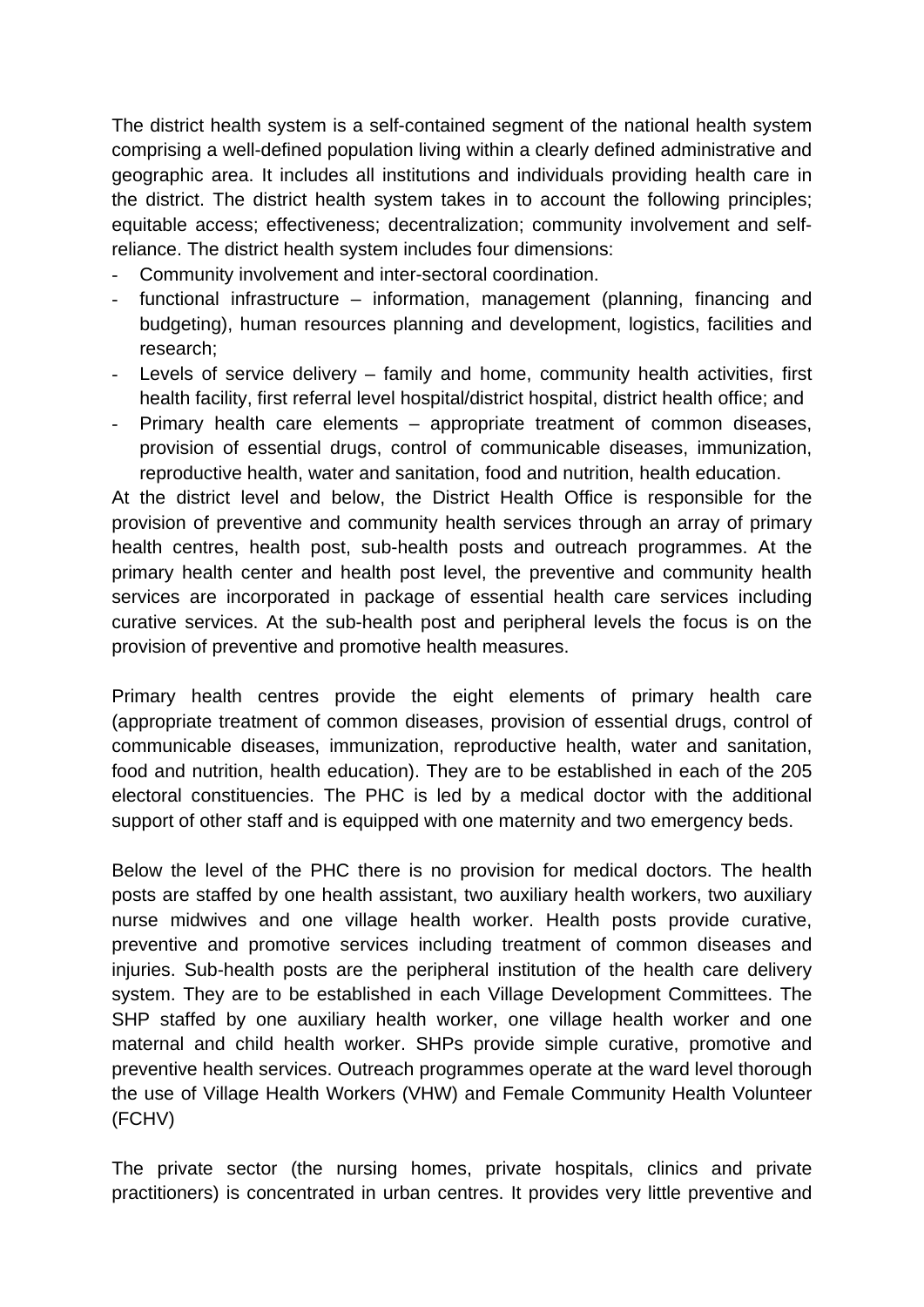promotive services. In contrast to the private sector, NGOs offer a wide array of preventive and community health service including; safe motherhood; family planning; child survival; leprosy; tuberculosis; prevention and control of diseases; prevention of deafness and blindness; eye care; support for drinking water and sanitation etc. NGOs have demonstrated their capabilities for effective organization of outreach services in the periphery.

Traditional systems of medicine (Ayurved, Homeopathy, Naturopathy, and Unani) also provide preventive and promotive health services.

### *Significant Problems*

- 1. The number and location of community level facilities (sub-health post, health posts, primary health centres) are based on administrative areas, which do not adequately reflect need. The uniform staffing patterns by level of facility are not adjusted to account for variations in service population.
- staff. There are extensive vacancies in sub-health posts, health posts, primary (see Chapter 2 F Management and Organizational Issues in the Public Sector, 2. There is a shortage of adequately trained health personnel especially technical health centres including unfilled posts and posts that are filled but unmanned and Chapter 7 Policies for planning, Development and Management of Human Resources for Health).
- preventive services provided are dependent on the motivation of the individual 3. Essential components of preventive health services for each level of care are not available or not carried out as defined. The nature and scope of the providers.
- 4. There is an absence of an effective and efficient referral system linking community health services to higher levels of care for modern and traditional systems of medicine (public, NGO and private sector).
- 5. Tertiary care facilities often are providing primary care services; an inappropriate use of financial, technical and human resources.
- 6. The functional relationship between different levels are not clearly defined, e.g. DHO with PHC, PHC with HP/SHP, HP with SHP.
- 7. There is a lack of effective supervision and monitoring mechanisms especially at community level facilities.
- 8. Most peripheral level health facilities at the district level have not been able to deliver minimum services as outlined in the PHC Package.
- 9. There is a lack of a sense of "community ownership" of health services as the community (VDC/DDC) is not oriented to their role in the management of PHC or HPs or SHPs.
- 10. Clear strategies and operational guidelines are lacking to ensure effective community participation in preventive and community health service activities.
- 11. For lack of financial incentives, volunteer community health workers (e.g. FCHV, etc.) are not providing the expected level of service.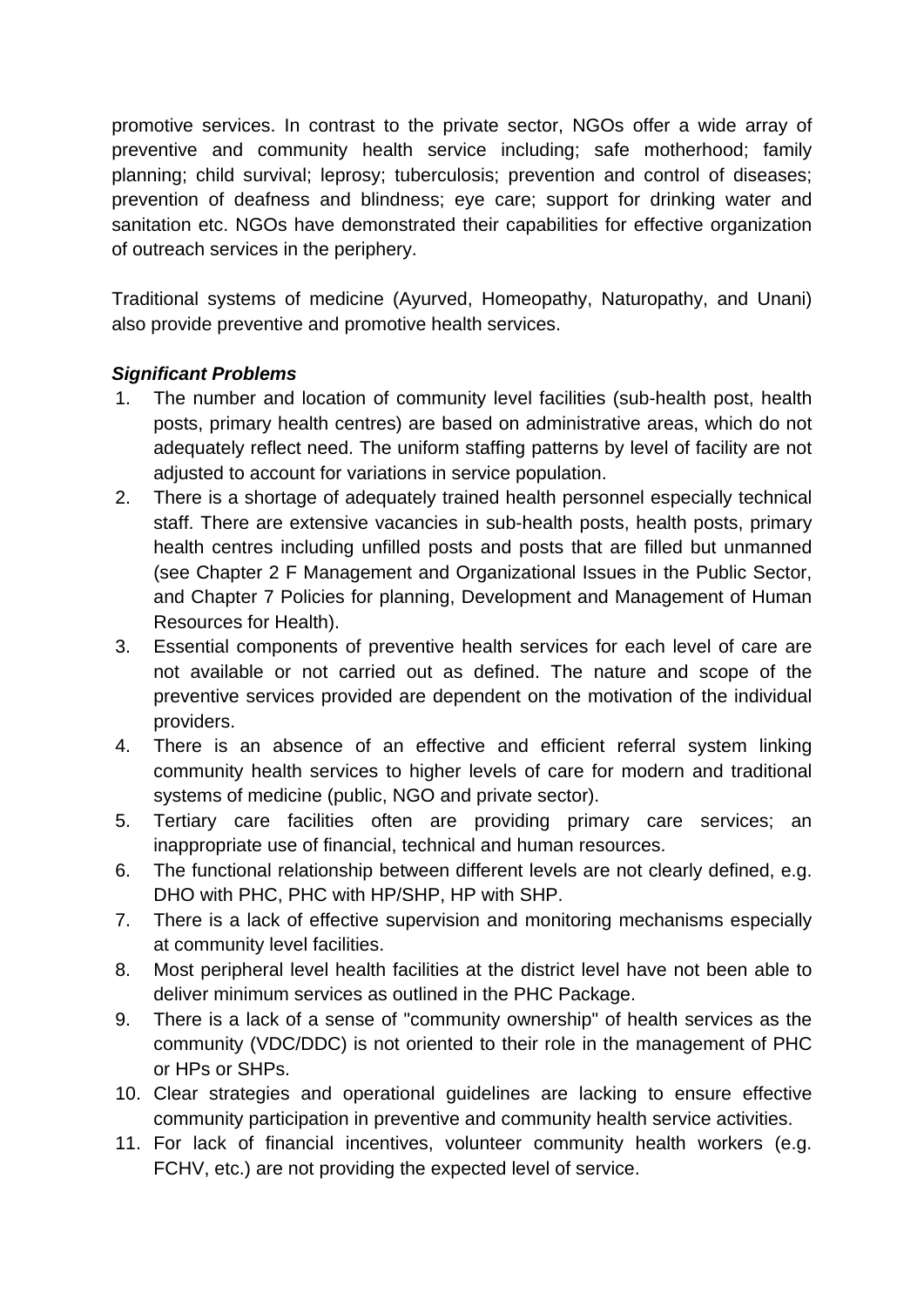- 12. There is a lack of specific policies, strategies and plans to encourage NGO and private sector participation in the delivery of preventive and community health services.
- 13. An effective mechanism to coordinate GON, NGO/INGO and private sector preventive and community health service activities is absent.

#### *Policy Issues/Implications for Preventive and Community Health Services*

- 1. There is a need to assure that preventive and community health services are implemented that address the principal health problems of the majority of the should be addressed only after preventive and community health services are population including significant emerging and re-emerging diseases. Less common health problems requiring tertiary and specialized care for the minority provided (see Chapter-4 "Policies Regarding Essential Health Care at the District").
- infrastructures at the community level following the PHC principles of equity, selfeffective and efficient management. 2. There is a need to consolidate the Primary Health Care initiatives taken to date. These include the development and maintenance of fully operational health reliance, full community participation, decentralization, gender sensitivity, and
- provision of preventive and community health services for modern and traditional 3. There is a need to define the role of public, private and NGO sectors in the systems of medicine. Further, there is the need to develop the necessary mechanisms to encourage and facilitate the public, private and NGO sectors in effectively carrying out their defined roles (see Chapter-4 "Policies Regarding Essential Health Care at the District").
- and responsibility between different levels, e.g. DHO with PHC, PHC with 4. There is a need for establishing clear functional relationships, lines of authority HP/SHP, HP with SHP.
- "community ownership" of health services. 5. There is a need to develop strategies and operational guidelines to ensure effective community participation in the planning, implementation, monitoring and supervision of preventive and community health services. Effective community participation is viewed as the means of generating the necessary sense of
- 6. There is a need to provide financial incentives to community level health volunteers (e.g. FCVs etc).
- health services activities in the most needy and remote parts of the country. 7. INGOs/NGOs should be encouraged to undertake preventive and community
- government/public sector should be encouraged to work in partnership with 8. There is a need to ensure co-ordination and collaboration between multi-and bilateral donors. INGOs and the government/public sector (e.g. MOH, DDCs, VDCs, etc.) to achieve national goals and objectives for preventive and community health services. Multi-and bilateral donors, INGOs and the national and local NGOs, adopting an institutional capacity building approach.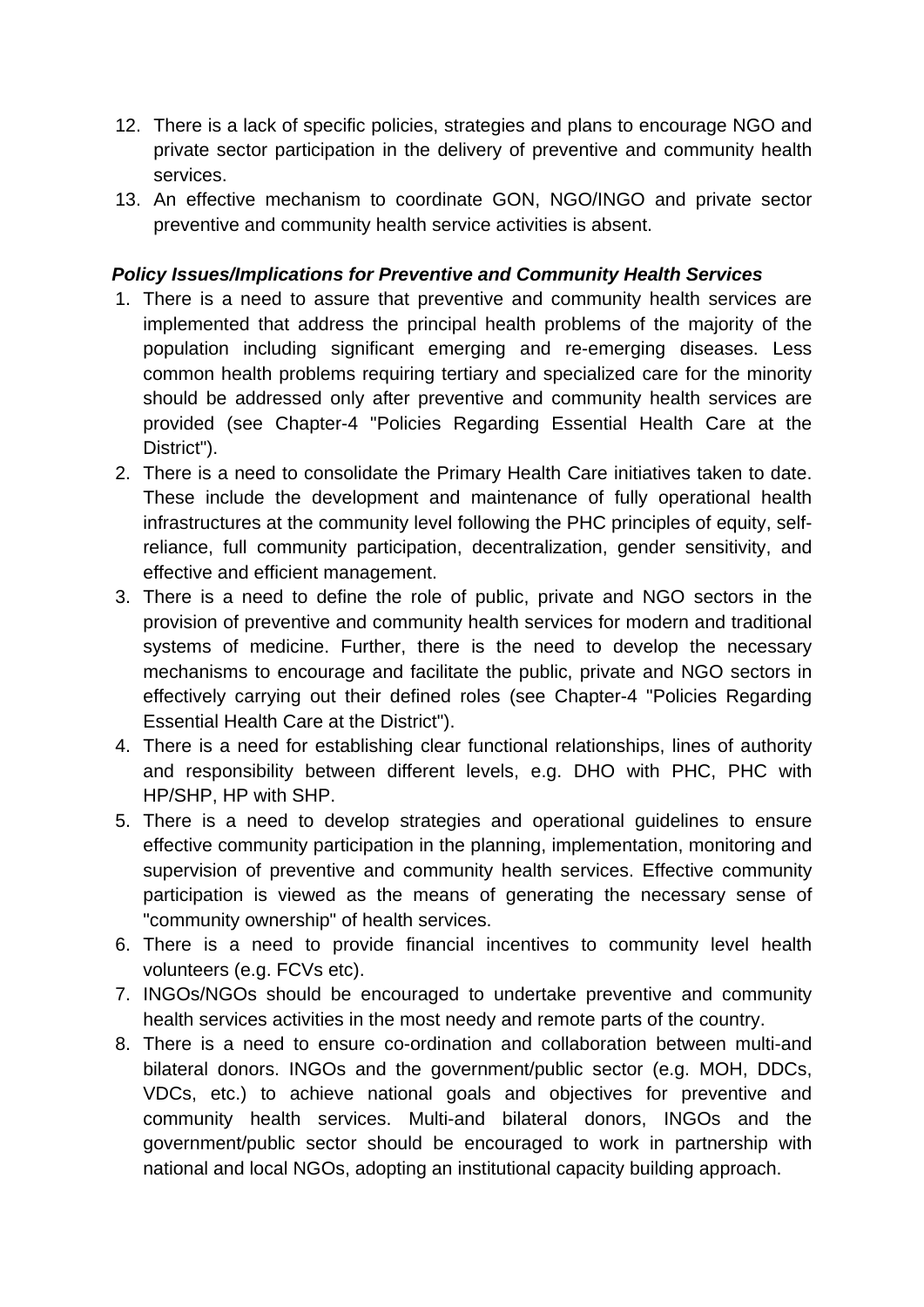- 9. There is a need to develop and implement a need-based methodology for planning community health facilities (number and location) that takes account of needs to be designated within Department of Health Services and provided the necessary skilled personnel for the task. INGO/NGO facilities. The need-based approach should replace the current administrative area approach. An appropriate unit to carry-out facilities planning
- 10. There is a need to adjust uniform staffing patterns for sub-health post, health post, and primary health centre to account for variations in service populations (see Chapter 7 Policies for Planning, Development and Management of Human Resources for Health).
- Management and Organizational Issues in the Public). 11. There is a need to develop feasible and appropriate mechanisms for the effective supervision and monitoring of public, private and NGO community level facilities. These mechanisms will ensure that the essential components of preventive health services for each level of care are carried out as defined (see Chapter 2 F
- 12. There is a need to develop feasible and appropriate mechanisms to ensure an effective referral system for modern and traditional sector. The referral system will link community health services to higher levels of care making use of public, private and NGO providers.
- 13. There is a need to encourage the use to faith healers to refer persons to the district health system and to provide basic preventive and promotive health service.

## *v. Curative and Rehabilitative Services*  **Background**

The provision of curative health services is focused on providing appropriate diagnosis, treatment and referral services from the sub-health post to the specialized hospital. At the community level, facilities such as the sub-health posts and health posts focus on the provision of essential health services including the treatment for common diseases and injuries. The primary health center provides a somewhat higher level of curative services and also attends referral cases from the community level.

and regional hospitals 150 to 250 beds) are supposed to function as second level referral hospitals, However, zonal hospitals often are unable to carryout their referral District hospitals are first level referral hospitals that offer in-patient (15-25 beds) and outpatient care. At present there are 65 district hospitals; health centre located at the district headquarters serve the 10 districts without such facilities. Gradually, these 10 health centre will be upgraded to district hospitals. Zonal hospitals (50 to 150 beds) responsibilities due to shortages in staffing, supplies and equipment, and inadequate facilities. There are 9 zonal and one regional hospital.

At the tertiary level, the government operates one national and five specialized hospitals. Bir Hospital, the national hospital, was established in 1890 A.D. It has 350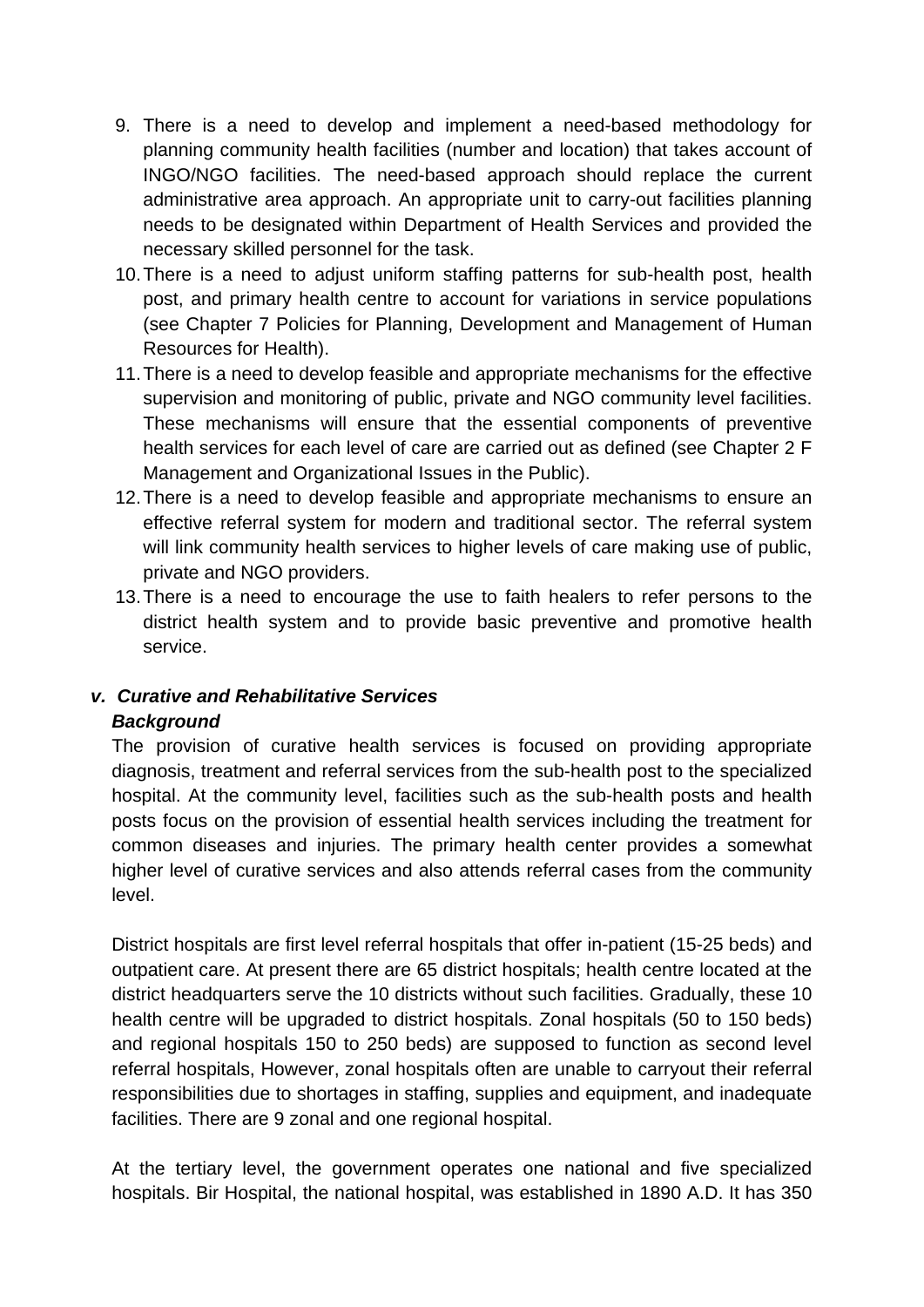beds, providing OPD, In-patient and emergency services including specialized services for patients with cardiac, renal and neurological problems. The specialized hospitals include Kanti Children's Hospital-150 beds; Maternity Hospital – 200 beds; the Infectious Diseases Hospital  $-$  150 beds and the Mental Hospital  $-$  50 beds. run by the Ministry of Home 250 beds. Additional specialized hospitals are being established including the B.P. Koirala Memorial Cancer Hospital, and Ganga Lal National Heart Center etc. There are two teaching hospitals, Tribhuvan Unversity Teaching Hospital in Kathmandu with 400 beds and the B.P. Koirala Institute of Health Sciences in Dharan with 200 beds. Finally, the government provides hospitals for military and police personnel, the Millitary Hospital under the Ministry of Defense – 250 beds, and the Police Hospital

availability or access of services, neither the quality nor quantity of services provided. Hospital bed indicators may in fact provide a distorted view of the care While government hospitals have been described in terms of numbers of beds, it should be emphasized that traditional indicators such as total numbers of beds and bed to population ratios have little or no significance. Government hospitals are neither staffed nor equipped on the basis of their bed compliments particularly those at the district level. Consequently hospital bed indicators do not adequately reflect available at such institutions.

The curative services rendered by NGOs range from basic curative services to specialized medical care including: tuberculosis, leprosy, safe motherhood, child survival, family planning and eye care services as well as the provision of essential drugs. The community generally perceives these services as being of higher quality that offered by the public sector. In providing these services the NGOs operate a broad range of health facilities including hospitals. The source of funding for NGOs is largely derived from foreign donors.

hospitals and 49 private cursing homes in Nepal. Kathmandu based hospitals and neuro-surgery and ENT. Private sector facilities outside of Kathmandu provide a Turning to the private sector, there are in excess of 2,000 private clinics, 9 private nursing homes offer a wide range of curative services, from basic to specialized care including; ambulatory services, obstetrics/gynecology, oncology, plastic surgery to more limited range of clinical services.

As discussed in the section of the traditional sector, the Ayurved, Homeopathy and Unani systems of medicine provide curative services through government, NGO and private sector providers with their own systems of health facilities.

#### *Significant Problems*

1. Essential components of curative services at each level of care are not available or not carried out as defined. The nature and scope of the curative services including specialized services at the district and zonal hospitals are dependent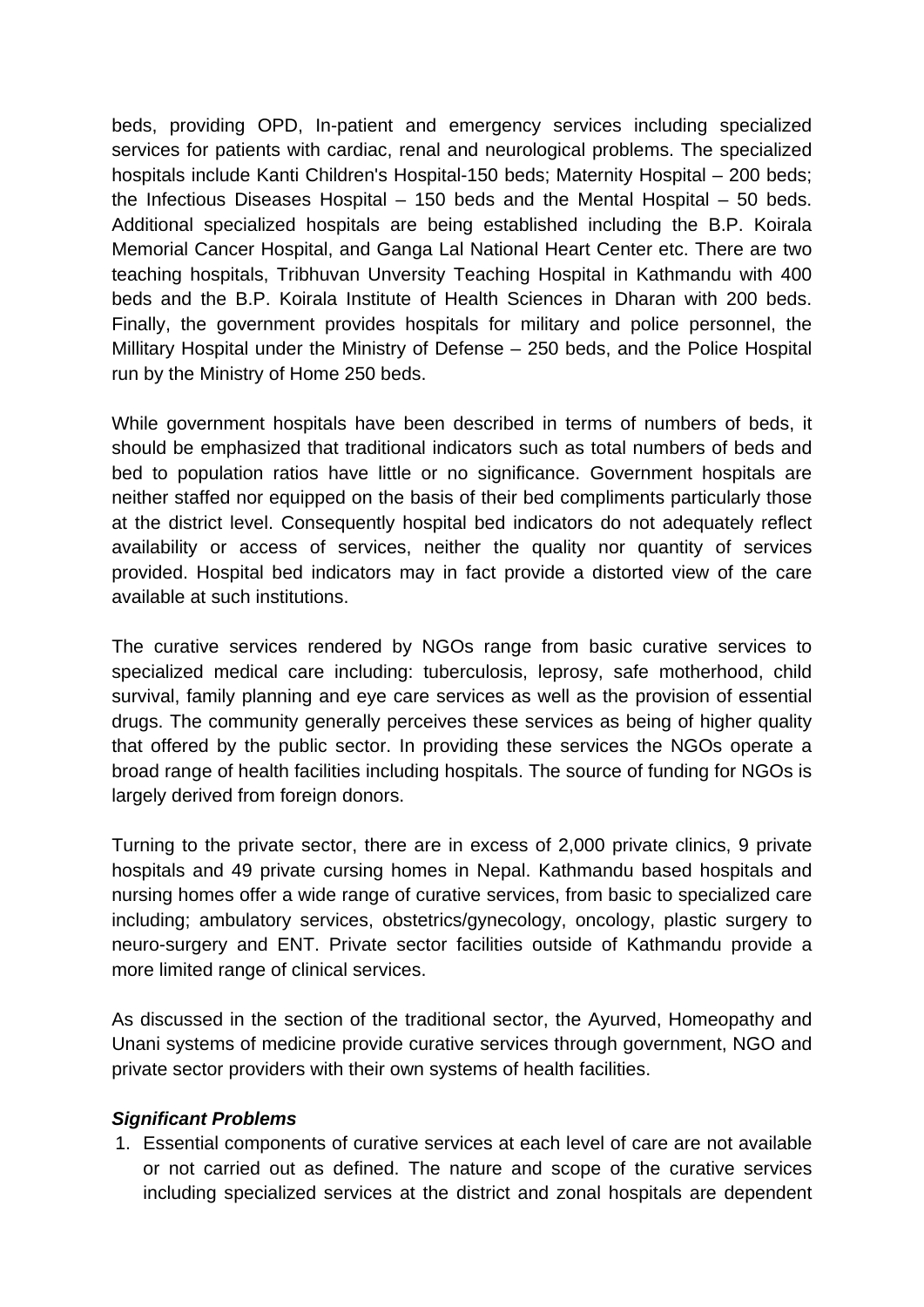on the motivation of the individual providers; and availability of supplies, equipment and facilities.

- 2. There is a lack of co-ordination in the provision of curative, rehabilitative and preventive public health services.
- 3. The resources available to district hospitals often bear no relation to the size of the facilities service population (clinical, technical and administrative staff: medical supplies, equipment and facilities).
- 4. There is a shortage of adequately trained health personnel especially technical staff. There are extensive staff vacancies in hospitals with unfilled posts and Organizational Issues in the Public Sector, and Chapter 7 Policies for Planning posts that are filled but unmanned (see Chapter 2 F Management and Development and Management of Human Resources for Health).
- 5. The quality of services provided at health facilities often does not meet established standards of care.
- are not clear. The absence of a clear relationship hinders the establishment of effective and efficient referral system linking curative services at the community level to higher levels of care for modern and traditional systems of medicine 6. The relationship between the districts, zonal, regional and central level hospitals (public, NGO and private sectors).
- 7. Tertiary care services and facilities often are established without the necessary services/facilities can reasonably be expected to provide relation to Nepal's feasibility studies. Generally, little consideration is given to the present and future costs of the services/facilities nor the level of benefits that these morbidity/mortality rates. The impact on the system's ability to provide basic services to the broader population (preventive and community health services) often is neglected.
- 8. There is a lack of specific policies, strategies and plans to encourage the proper growth and development of curative aspects of traditional systems of medicine.
- 9. There is a lack of specific policies, strategies and plans to encourage NGO participation in the delivery of curative service.
- 10. There is a lack of an effective mechanism to coordinate GON, NGO/INGO and private sector curative services for the modern and traditional systems of medicine.

### *Policy Issues/Policy Implications for Curative and Rehabilitative Services*

- 1. There is a need for co-ordination in the provision of curative, rehabilitative and preventive/public health services.
- 2. There is a need to explore the feasibility of additional approaches for the provision of curative and specialized services in difficult and remote areas that will compliment the facility based service delivery system.
- methodology should take into account (a) the needs of the service area population in determining hospital staffing patterns, supplies, equipment, and 3. There is the need to develop and implement a need-based hospital planning mechanism to replace the current administrative area approach. The need-based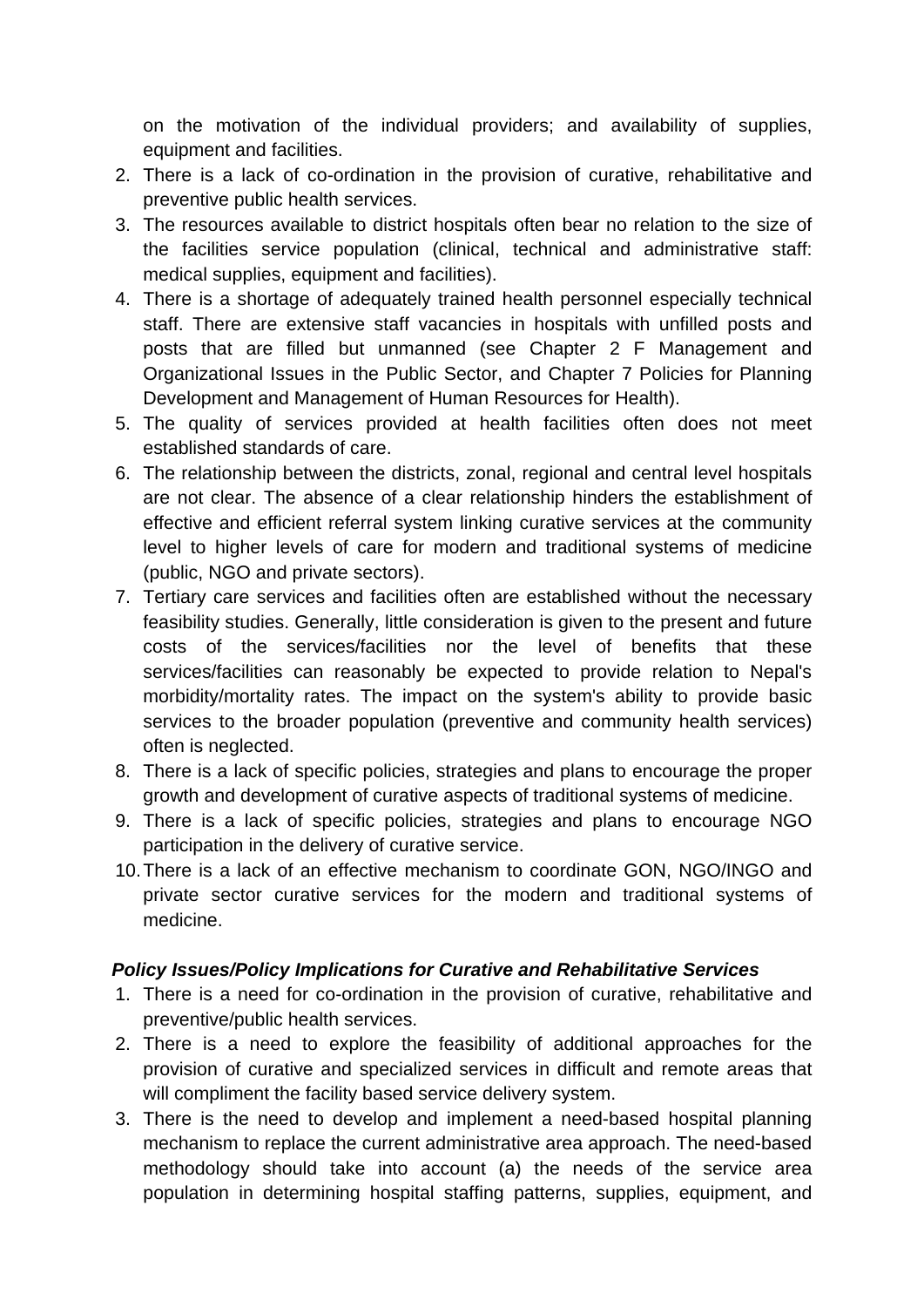facilities requirements, (b) existing government, INGO, NGO and private sector facilities. An appropriate unit carryout hospital planning needs to be designated within Department of Health Services and provided the necessary skilled personnel for the task.

- decisions related to the establishment of tertiary care services and facilities on 4. There is a need to develop commitment at the highest levels for making the basis of well designed and appropriately implemented feasibility studies. At a minimum, the feasibility studies should address considerations of the present and future costs of the services/facilities and the opportunity costs in terms of human and financial resources. The studies should consider the financial drain on the health sector; and the level of benefits that these services/facilities can reasonably be expected to provide in relation to Nepal's morbidity/mortality rates.
- 5. There is a need for the establishment of effective quality assurance mechanisms for public, private and NGO sectors that take into account the clients and providers' perspectives (see Chapter 11 "Policies for Ensuring Quality Assurance in Health Services").
- 6. There is need to develop specific policies, strategies and plans to encourage INGO/NGO to undertake the provision of curative and rehabilitative services in the most needy and remote parts of the country.
- the proper growth and development of curative and rehabilitative aspects of traditional systems of medicine. 7. There is a need to develop specific policies, strategies and plans to encourage
- 8. There is a need to define the relationship between district, zonal, regional and central hospitals in the provision of curative including specialized services (public, NGO and private sector hospitals). Further, there is the need to develop th e necessary mechanisms to encourage and facilitate the public, private and N GO sectors in effectively carrying out their defined roles (see Chapter 4 " Policies Regarding Essential Health Care Services at the District, " and Chapter 5 "Policies Regarding Essential Health Beyond the District").
- 9. T here is the need to develop a feasible and appropriate mechanism to assure an e ffective referral system linking curative services to higher levels of care for m odern and traditional systems of medicine that makes use of public, private and N GO providers.
- 10. T here is a need to adjust staffing patterns at district and zonal hospitals to a ccount for variations in the service area population and to provide the curative in cluding specialized services as defined in the "Essential Health Care Services" ( see Chapter 4.5 and 7).

# *vi. Anc illary Services and Information, Education and Communication Back ground*

### *a. Laboratory and Other Investigative Services*

Laboratory services are provided through an extensive network of laboratory facilities extending from the health post to central levels. The laboratory network includes 68 primary health center and health post laboratories, 58 district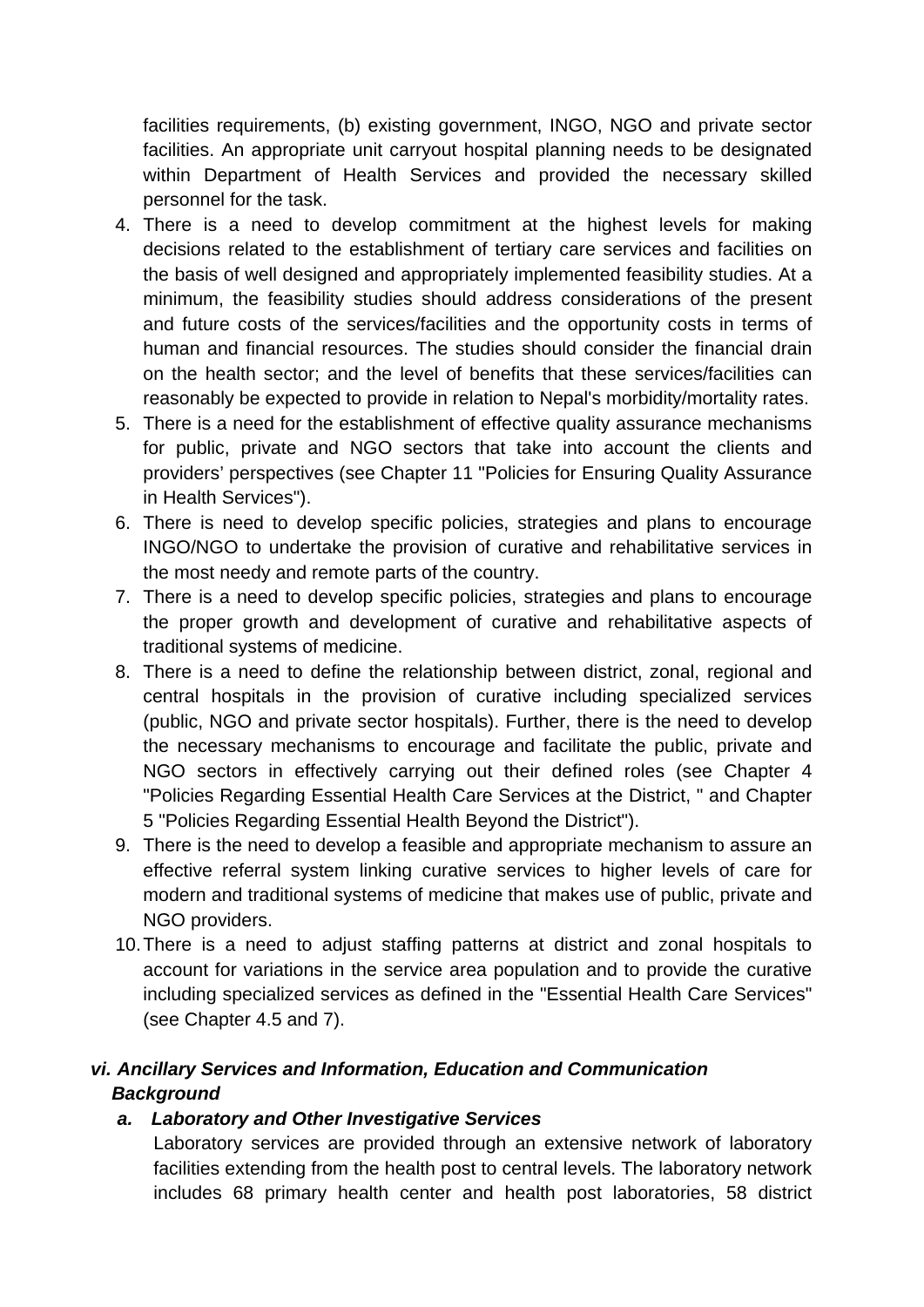laboratories, 10 zonal laboratories and one regional referral laboratory – the Western Regional Health Laboratory in Pokhara. These laboratories are supplemented by central level laboratory facilities provided by Bir Hospital, Kanti Children's Hospital, Maternity Hospital and the National Tuberculosis Centre. At the apex of the laboratory network is the National Public Health Laboratory (NPHL), the central and specialized referral laboratory for the country. The major responsibilities of NPHL are to provide referral laboratory services; improve quality control in all health laboratory services; and train midlevel personnel in laboratory services.

around hospitals and nursing homes. Most private sector diagnostic centre are poorly staffed and equipped. It should be noted that Kathmandu has seen the introduction of a number of highly sophisticated private sector diagnostic Besides laboratory services, other public sector diagnostic and investigative services are provided by hospital facilities. Private sector diagnostic centre offer limited laboratory and investigative services; they tend to be concentrated services. The number and distribution of private sector diagnostic centre is difficult to estimate, as there is no system for their registration.

#### *b. Pharmacies and Free Standing Drug Stores*

on Logistics Management). Supplementing the drug supply that is provided by GON are drugs made available through the rapidly increasing number of private sector pharmacies. It has been estimated that there are approximately 8014 The distribution of drugs to public sector facilities is the responsibility of the Ministry of Health through its Regional Medical Stores (see Chapter 2 F, section retail pharmacies, 1315 drug wholesalers, and 1086 drug importers operating in Nepal. Both the public and private sectors are engaged in the local manufacture of drugs. There are two public sector drug manufactures- Royal Drugs Ltd. and Singhdurbar Baidyakhana - and 26 private pharmaceutical companies that produce nearly 200 different types of drugs.

#### *c. Blood Transfusion Services*

Nepal Red Cross Society is exclusively responsible for organizing and operating the blood transfusion program in Nepal. NRCS operates 45 blood transfusion centres in remote areas of the country to meet emergency needs. receive money for providing blood. All blood is tested for HIV hepatitis and transfusion centres in different district supplemented by 14 emergency blood All blood is donated by voluntary donors and not by professional donors who syphilis.

#### *d. Information, Education and Communication*

The focal point for IEC activities in the Ministry of Health is the National Health Education. Information and Communication Centre (NHEICC). It is responsible for developing appropriate and cost-effective mass media health education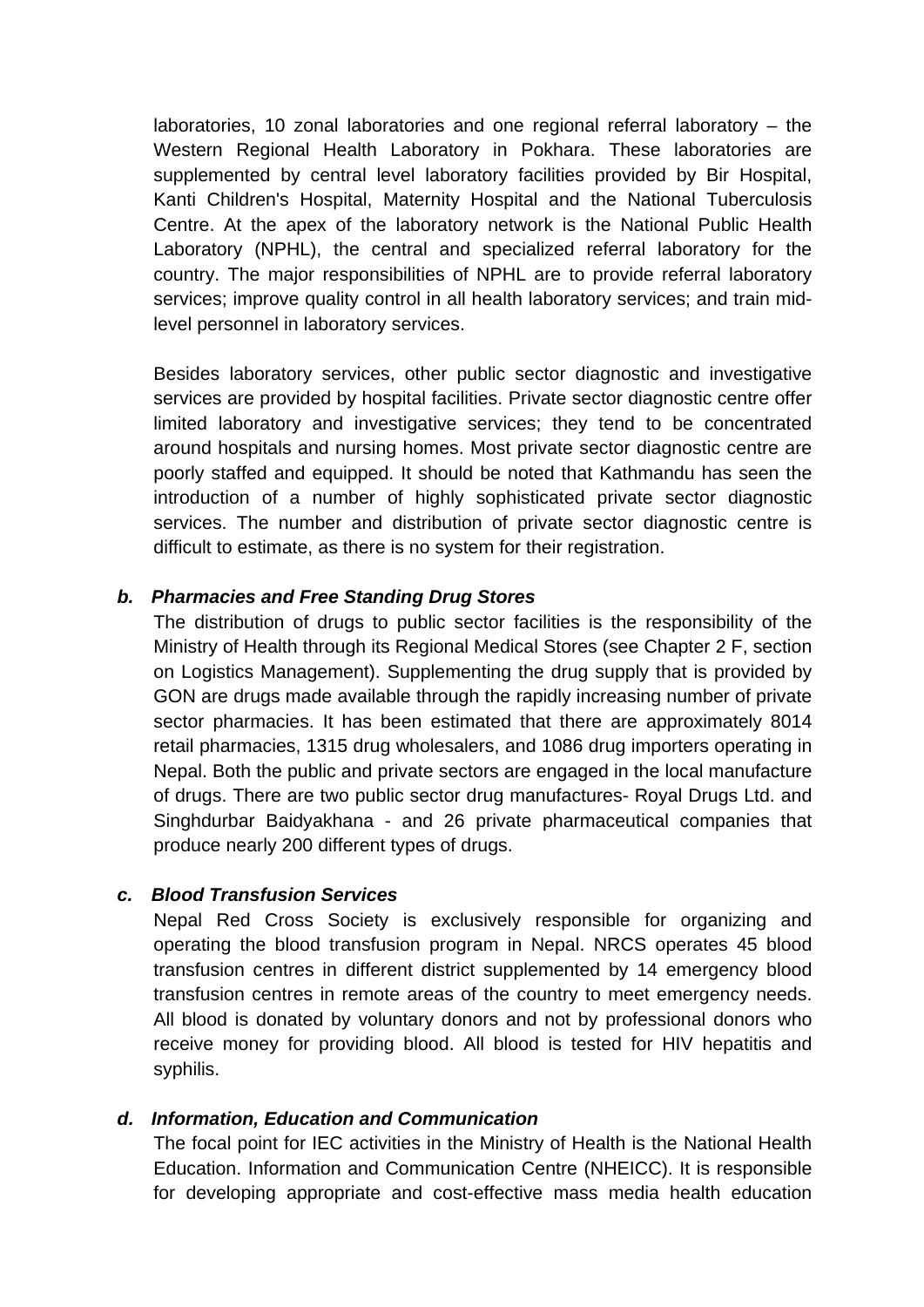messages in collaboration with other divisions of the Department of Health Services. Among the strategies adopted by NHEICC is the promotion of IEC activities in government and NGO health facilities at all levels and dissemination of information through health and other development workers.

## *Significant Problems*

- 1. The role of the public, NGO and private sectors in the provision of laboratory and diagnostic services is ill defined.
- 2. The laboratory services provided by public, private and NGO sectors are often of poor quality.
- knowledge among laboratory technicians (see Chapter 2 F section on 3. Necessary laboratory equipment at public sector health facilities is often lacking or in disrepair. There is a lack of basic repair and maintenance Logistics Management).
- 4. The supply of drugs at the health facility level is inadequate with the annual and quality of drugs provided to health facilities are not adjusted to account for health providers to dispense drugs in small quantities irrespective of is irrational drug use, especially in terms of antibiotics where the recommended course of treatment is replaced by and adequate course of treatment due to the small quantity of drugs dispensed. Once the drug provision of essential drugs sufficient for 3-5 months, the uniform content for variations in service population. As a consequence, there is a tendency patient's actual need in order to extend the facility's drug supply. The result supply is depleted, the patient load decreases, thereby reducing the utilization of preventive and promotive health services provided at the health facility.
- 5. The role of the public, NGO and private sectors in the provision of pharmacy services and in assuring an adequate and continuous supply of drugs is ill defined.
- dispensing practices and irrational drug use. 6. Untrained personnel often staff private pharmacies. This leads to poor
- 7. There is insufficient drug manufacturing capacity for the production of traditional medicines.
- 8. Most district hospitals lack blood bank services. There is difficult in obtaining blood donors when transfusions are required.
- 9. IEC efforts are over centralized. There is no mechanism to ensure standard IEC messages.

### *Policy Options/Policy Implications for Ancillary Services and IEC*

provision of laboratory and diagnostic services. It is necessary to develop 1. There is a need to define the role of public, NGO and private sectors in the mechanisms to encourage and facilitate the public; NGO and private sector to effectively carryout their defined roles.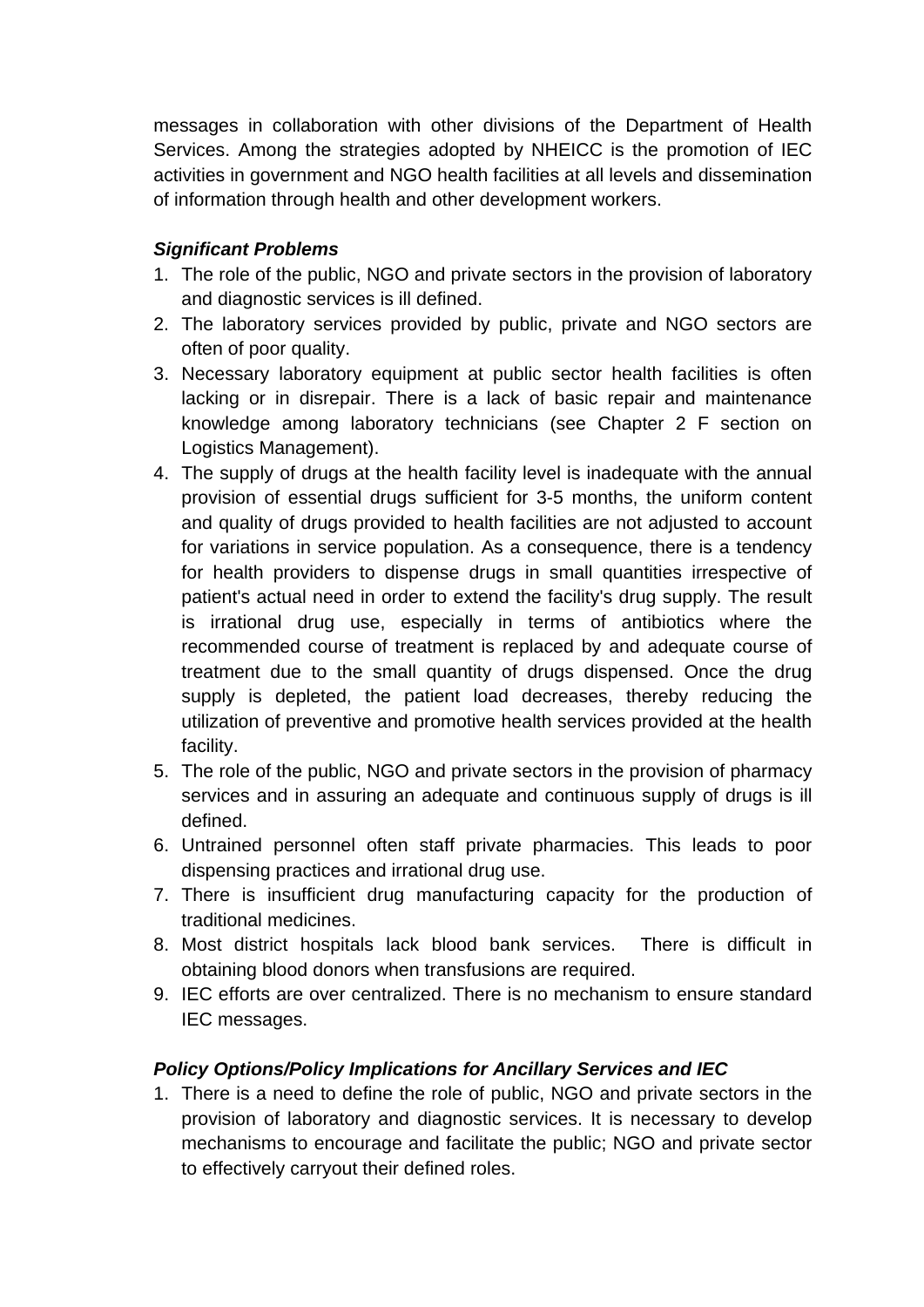- 2. There is a need to develop and provide training in "good laboratory practices". The necessary rules, regulation and enforcement mechanisms need to be established for ensuring public. NGO and private sector facilitate maintain "good laboratory practices."
- knowledge to undertake basic repairs and regular maintenance of laboratory 3. There is a need to assure the availability of required laboratory equipment at public sector health facilities. Laboratory technicians must have the skill and equipment (see Chapter 2 F selection on Logistics Management).
- alternative financing schemes that will assure a continuous and uninterrupted supply of affordable essential drugs of acceptable quality at user fees, etc.) The alternative financing schemes must support rational drug use. 4. There is a need to develop and implement feasible and appropriate the district and below (e.g. community drug programmes, introduction of
- . There is a need to define the role of the public, NGO and private sectors in 5 the provision of pharmacy services. In defining the public-NGO-private mix the availability of an adequate and continuous supply of affordable drugs must be assured. Further, it is necessary to develop mechanisms to encouraged and facilitate the public, NGO and private sectors in effectively carrying out their defined roles.
- 6. There is a need to assure that persons working in private pharmacies/drug retailers are trained in the rational use of drugs and proper dispensing practices. Monitoring and inspection of the private pharmacies/drug retailers must occur on a regular basis.
- 7. There is a need to increase the production medicinal plants and manufacture of pharmaceutical products used in traditional systems of medicine.
- 8. There is a need to develop blood-banking services in district hospitals.
- 9. There is a need to decentralize IEC efforts assuring greater local orientation and standardized IEC messages.

## **J. Human Resources for Health-Planning and Development**  *Background*

Health (HRH) has been recognized. Such policies are viewed as a means to ensure The need for a national policy on planning and development of Human Resource in the appropriate numbers, types and distribution of technically competent and socially responsible health personnel are available to provide health personnel are available to provide health care to all the people of Nepal, particularly those living in rural areas. Within this context, a series of HRH planning exercises and policy development activities have been undertaken.

At the start of Fifth Development Plan period, public sector requirements for sixteen selected categories of health personnel were projected for three five-year periods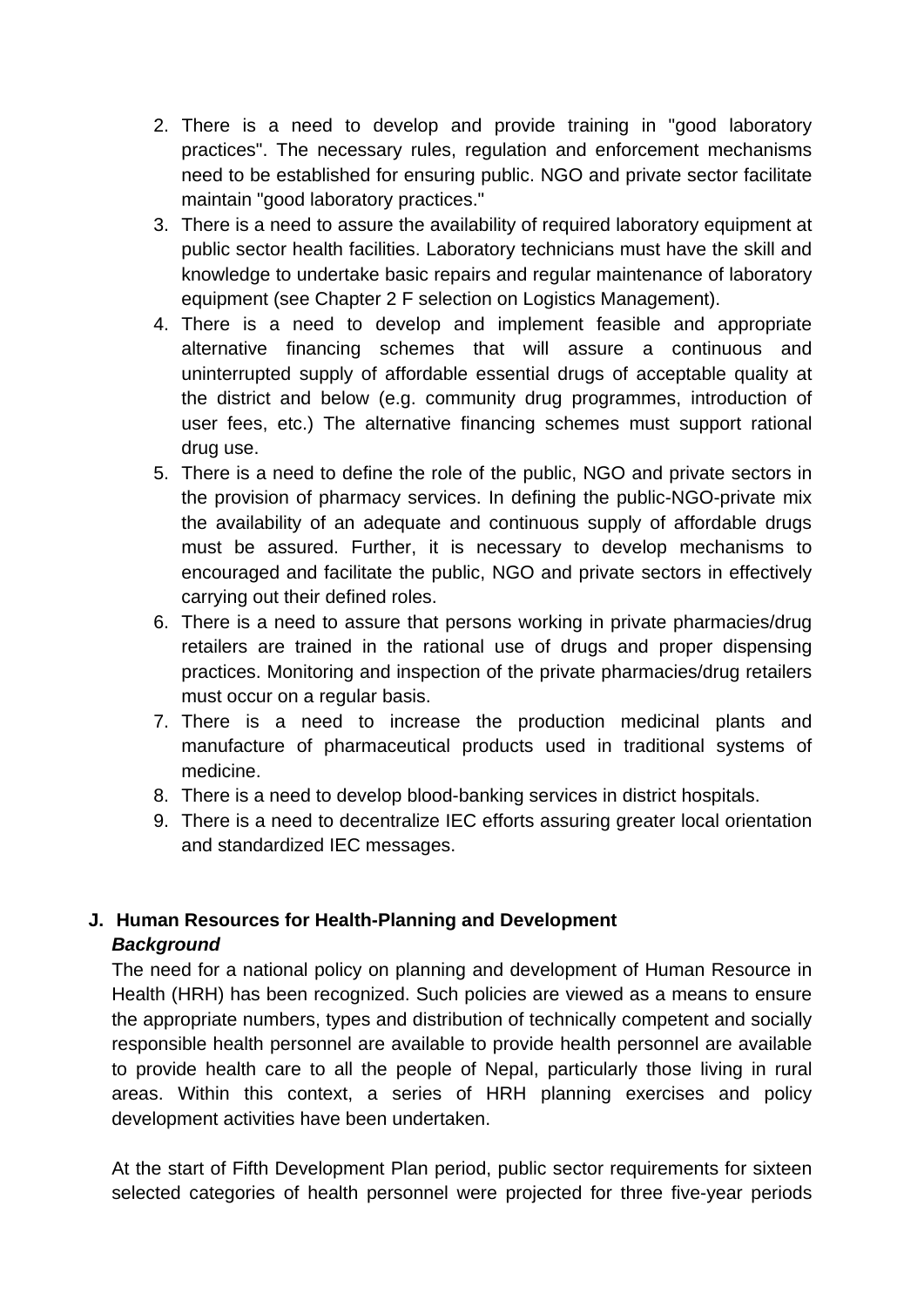1975-80, 1980-85 and 1985-90. A further planning exercise focusing on the public sector was carried out in 1980, which for the first time recommended the establishment of a full time human resources planning secretariat. However, such recommendations were not acted upon. In 1982 an interim report warned that the significant shortfall in all categories of HRH would continue to the end of 1990. In deficiencies in almost all categories of health personnel and recommended 1986, detailed health personnel planning exercise was undertaken examining HRH supply and demand, including NGO requirements. The exercise identified improvements in HRH management practices.

In 1993, the first "Master Plan for the Development and Utilization of Human identified regional imbalances in the numbers and types of available health developmental issues. A revised version of the HRH "Master Plan" was developed in HRH need, which was defined on the basis of sanctioned posts. The revised "Master management of HRH taking into account the changing government policy towards Resource for Health in Nepal" was completed. Based on an assessment of the then current situation, the "Master Plan" projected HRH requirements through 1997 for the health sector including public, NGO and private service providers. The "Master Plan" personnel with some areas suffering more severe shortages than others. The "Master Plan" provided recommendations to address HRH management and 1995 focusing on the public sector excluding the military and police. It addressed Plan" provided detailed recommendations and an action plan for planning and the role of the public, private and NGO sectors in the health.

With the adoption of the National Health Policy (1991) and the Eighth Five Year Development Plan (1992-1997) specific national policies and plans for HRH were outlined, these include:

- Capable manpower required for various facilities will be developed in a planned manner;
- capacity of the main organization producing health personnel (Institute of and training centers under MOH); and - Necessary cooperation will be extended for institutional development to raise the Medicine-IOM, Council for Technical Education and Vocational Training CTEVT,
- produce those categories of personnel, which cannot be produced in the country. Necessary arrangement will be made for training in foreign countries in order to -

The Eighth Five-Year Plan also highlighted two specific areas of human resource production:

- The capability of training institutions including IOM will be expanded to produce additional personnel in a planned manner; and
- The public and private sector will be mobilized to produce high-level health personnel (graduate and post-graduate) in Nepal. Basic and mid level health personnel (semi-skilled and para professional) will be trained in the country with some specially and super specially personnel trained overseas in recognized institutions.

There are a series of central level bodies responsible for HRH planning including: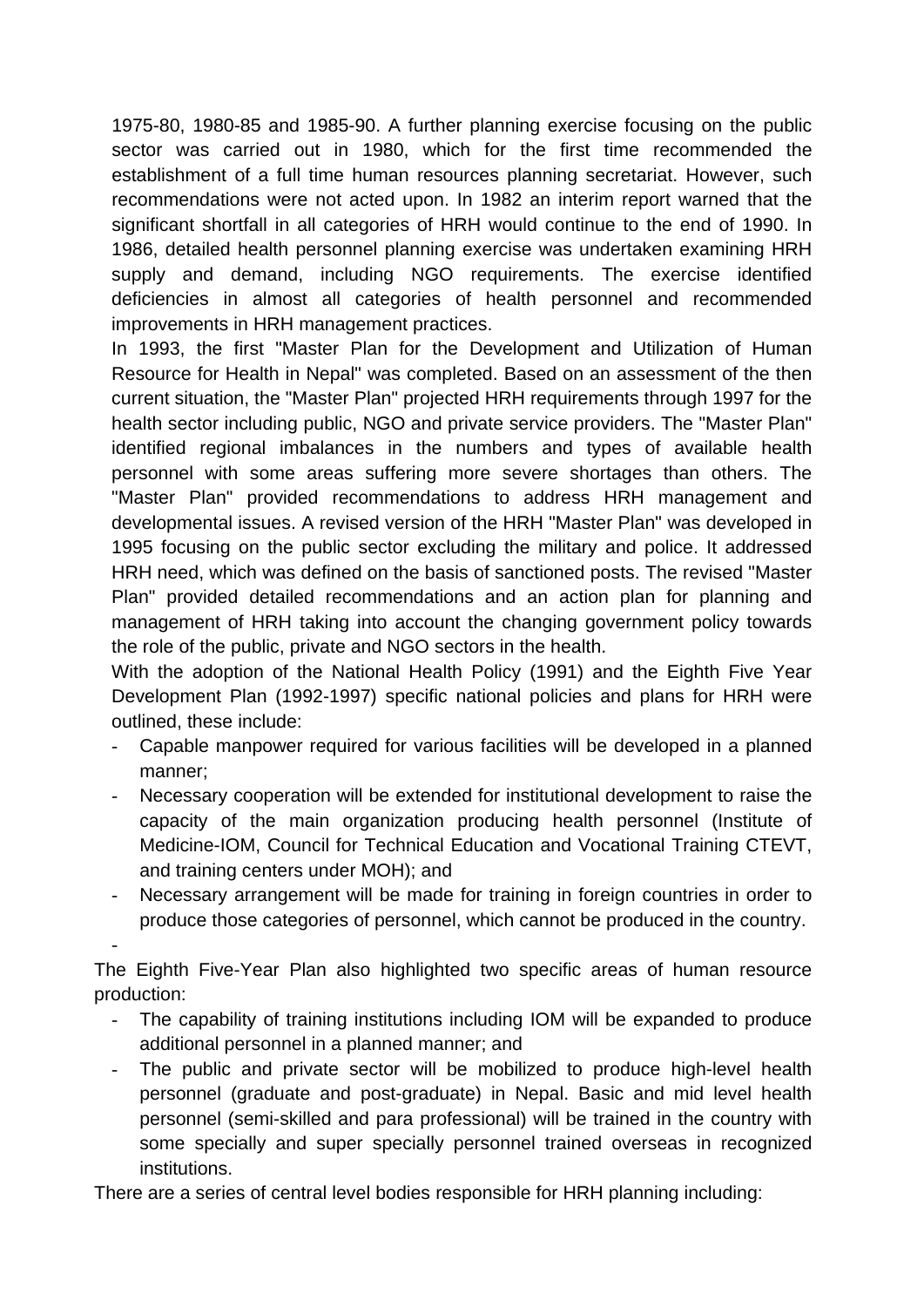- High Level Manpower Development Committee chaired by the National Planning Commission focusing on all higher-level education.
- MRH Steering Committee a multi sectoral committee chaired by the Ministry of Health.
- Basic, mid and high level sub committees these sub-committees function under the auspices of the HRH Steering Committee.
- Postgraduate Medical Education Co-ordination Committee comprised of representatives of Ministry of Health and Tribhuvan University – IOM.
- National Fellowship Committee Ministry of Health with representatives from the World Health Organization.
- Committee for Medical College at the Ministry of Education a multi-sectoral committee.
- Tribhuvan University IOM, Kathmandu University.

## *Significant Problems*

- 1. HRH planning is a centralized process focused on the public sector (excluding police and military) with minimal input from lower levels and consequently limited sensitivity to local needs. HRH planning is not linked to the overall health-planning framework.
- posts. Neither approach accurately reflects actual need. 2. HRH requirements are determined by staffing norms and numbers of sanctioned
- 3. The supply of health personnel does not correspond to need. There is a persistent mismatch between the skills personnel have taught and those required for the positions they fill.
- 4. Limited resources are often used to produce categories of qualified personnel for which there is limited use. Cadres of personnel are trained without due consideration to their cost effectiveness.
- 5. The capacity for training mid-level health personnel insufficient. There is the potential for acute shortage in staff nurses and other Para professionals; the result of a decision by universities to shift away from undergraduate and non-credit training programmes (e.g. CMA, AHW, ANM, HA, etc.) in order to focus on graduate and post-graduate level training.
- NGOs; the private sector; donor, etc. 6. There is a lack of effective co-ordination, consultation and collaboration among the numerous committees and individual ministries, organizations and agencies involved in planning, production and use of HRH. This problems extends to the Ministry of Health and its various divisions and centers from the central to periphery levels; the National Planning Commission; the Ministry of Education; Universities;
- the training opportunities available to rural population particularly those in hill and 7. The trend to concentrate private training institutions in urban areas and in the Terai is increasing, exacerbating the existing regional imbalances and further reducing mountain areas.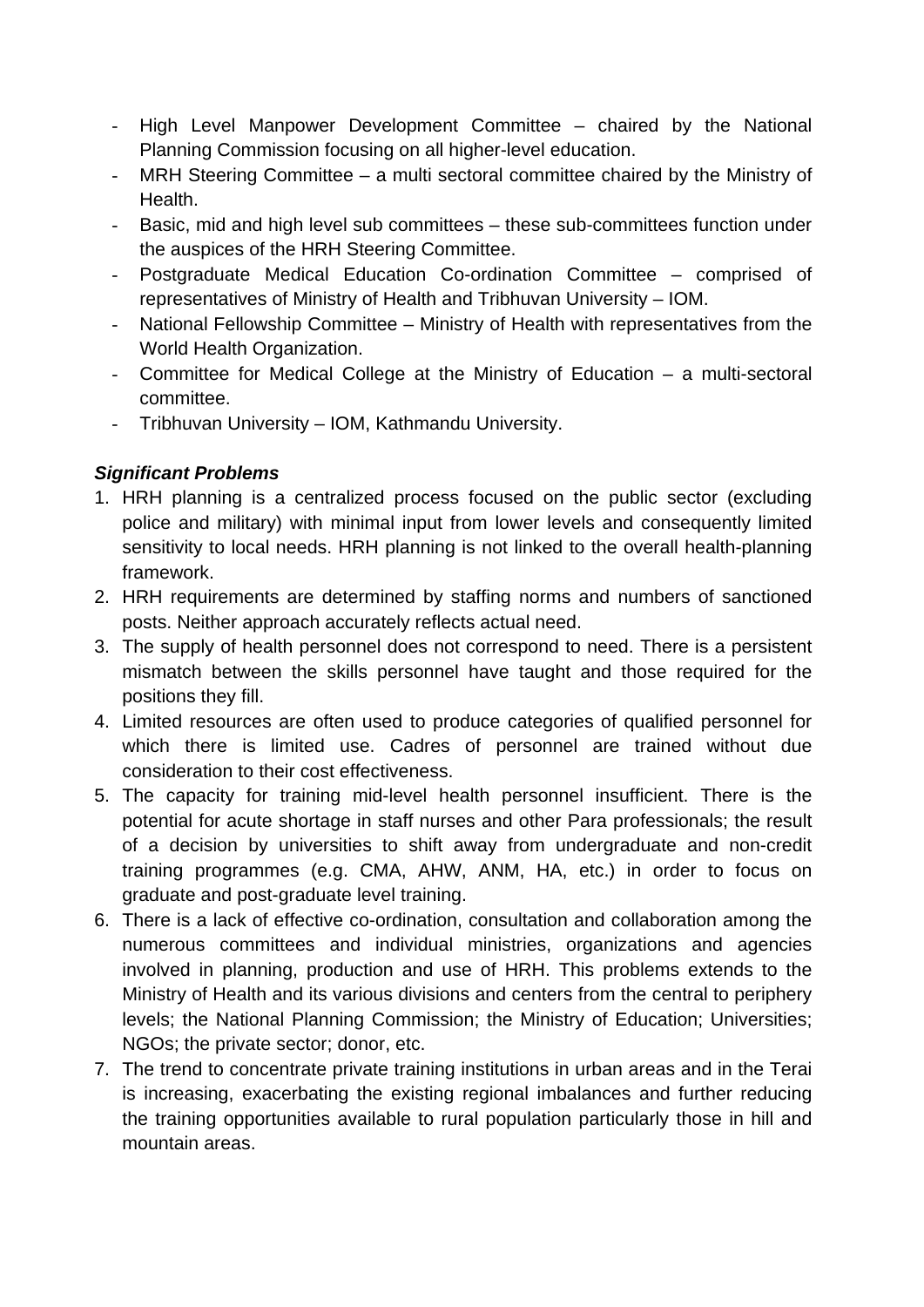- 8. The quality of training and the essential infrastructure necessary to impart adequate levels of skills is uncertain, especially with regards to private sector training institutions.
- and the establishment of new degree or training programmes within existing institutions. The new medical schools, new degree and training programmes often are established without consideration of the health sector's HRH requirements and often expect government support. They do not conform to standards, criteria and health Care" by diverting limited human, financial and material resources necessary threaten their sustainability. 9. There is an unplanned/uncoordinated growth of public and private medical schools guidelines established by GoN. Moreover, they distort the priority given to "Primary for assuring availability of essential health care services. Similarly, they limit the quality of graduates produced by existing institutions and programmes, and
- 10. In-service and continuing education continues to employ a vertical program approach, resulting in health workers frequently out-of-station attending programmatic training.
- mechanisms for in-service "training blocks" which over a number of years would system, basic level health workers retire in the post of recruitment. 11. In-service training is not linked to career advancement opportunities. There are no lead to career advancement for basic level health workers. Under the current
- 12. Equal opportunities for continuing and higher education is lacking especially for persons serving in rural areas. This is particularly the case when it involves study in foreign countries.

### *Significant Constraints*

- assessing their impact on HRH planning and development. 1. Frequent policy changes affecting health personnel are introduced without
- 2. There is no effective mechanism for HRH planning within the Health Institutions and manpower Development Division (HIMDD) of DHS, the responsible unit within the Ministry of Health.
- 3. Assessment of need for health personnel is not adequately based on the skill requirements of the position, job analysis, nor adequate consideration of the morbidity patterns of the specific locations in which personnel are to serve. Moreover, assessment of need does not address service demands of the locations nor attrition rates.
- 4. HIMDDs human resources information system (HuRDIS) is not effectively linked to training and deployment of health personnel.
- Health Training Centre are not clearly defined in relation to planning and 5. The responsibilities and authorities of HIMDD and the Ministry of Health's National development of HRH, Co-ordination between HIMDD and NHTC is limited.
- adversely affects their ability to fulfill their mandate to provide in-service training. 6. The NHTC and Regional Training Centers are carrying out pre-service training of VHW, AHW, MCHW and community workers (e.g. FCHVs and TBAs) which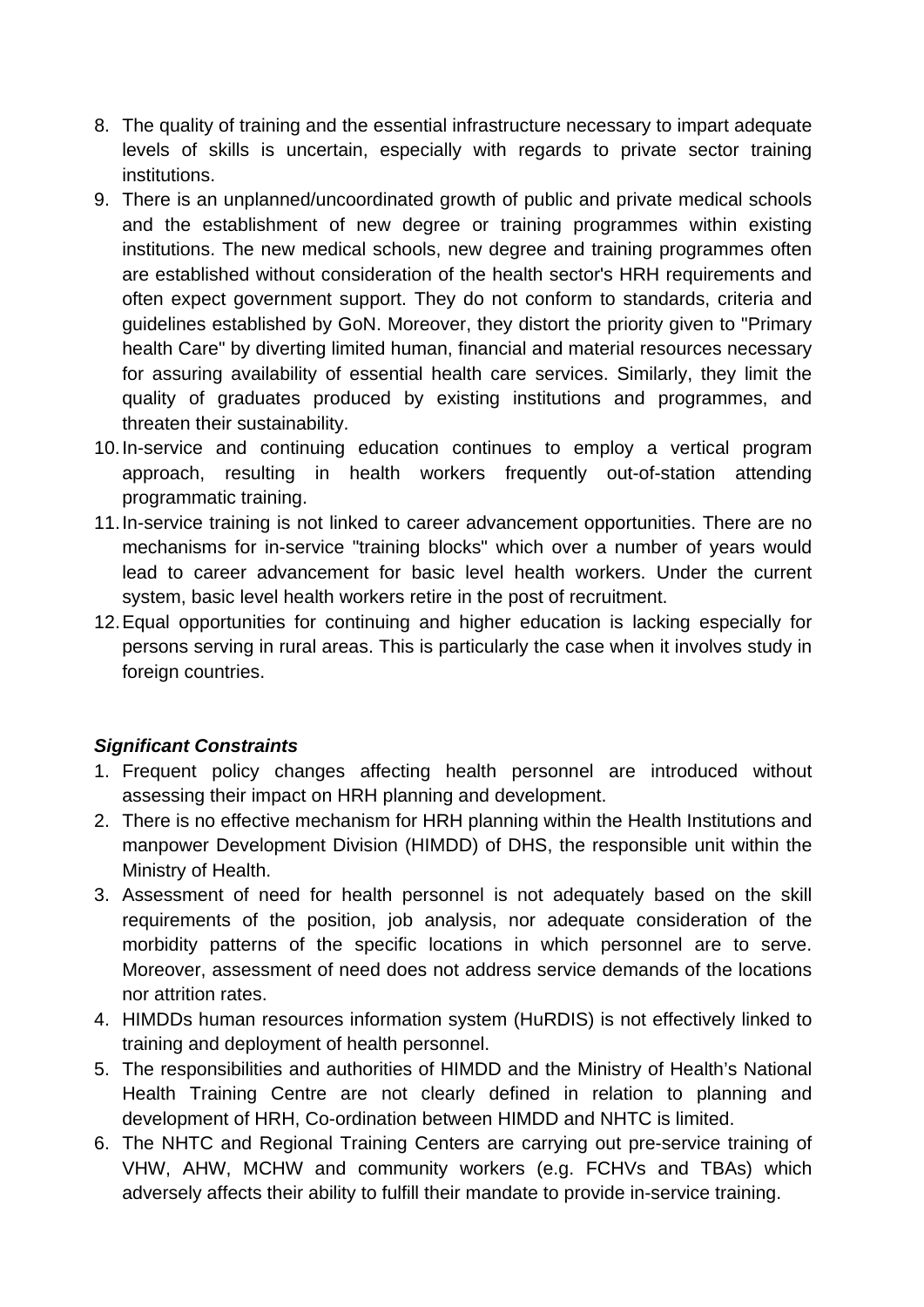- 7. NHTC lacks adequate numbers of trainers in those disciplines for which it is mandated to provide in-serving training.
- 8. CTEVT and its affiliated institutions have sole responsibility to meet the requirements for training of basic and mid-level para professionals. However, their limited training capacity restricts their ability to address the potential shortage of staff nurses and other para professionals.
- health sector priorities, or their affect on existing medical schools and training inter-sectoral co-ordination for enforcement of quality standards. 9. GON standards, criteria and guidelines for the establishment and operation of medical schools and institutions for the training of health personnel do not address issues of HRH needs, regional/geographic balance, feasibility, and sustainability, Nor do they address the financial and human resources implications for existing institutions. Moreover, there is an absence of legal provisions to enforce compliance with the standards, criteria and guidelines that do exist. There is lack of
- there is a lack of transparency in the selection process especially when it involves 10. Information on continuing and higher education opportunities is not disseminated in a timely manner particularly to health personnel serving in rural areas. Moreover, study or observation visits in foreign countries.

#### *Policy Issues/Policy Implications for HRH – Planning and Development*

- from lower levels and increase sensitivity to local needs. HRH planning should be 1. There is a need for the decentralization of HRH planning, broadening its focus to include the INGO/NGO and private sectors. HRH planning must maximize input linked to the overall health-planning framework.
- including police and military INGO/NGO; and private sector). Further, there is a 2. There is a need for development of human resources projections for clinical, technical and support personnel for the health sector as a whole (i.e. government need to replace the "sanctioned post" methodology for HRH projects with a methodology that more accurately reflects need.
- 3. There is a need to link production of clinical, technical and supportive health personnel to their projected need, rather than the capacity of the training institutions.
- 4. There is a need to establish effective co-ordination, consultation and collaboration among the various ministries, organizations and agencies involved in supply and use of HRH.
- service training employing an integrated programmatic and management approach. 5. There is a need for the Ministry of Health to focus on continuing education and in-
- etc.). Under such an arrangement having successfully completed to the next higher level of qualifications. 6. There is a need to establish in-service "training blocks" that will serve as a tool for career advancement for basic health workers (e.g. VHW to AHW, MCHW to ANM
- creation/implementation of compliance mechanisms for the establishment and 7. There is a need for the development of standards and criteria, and the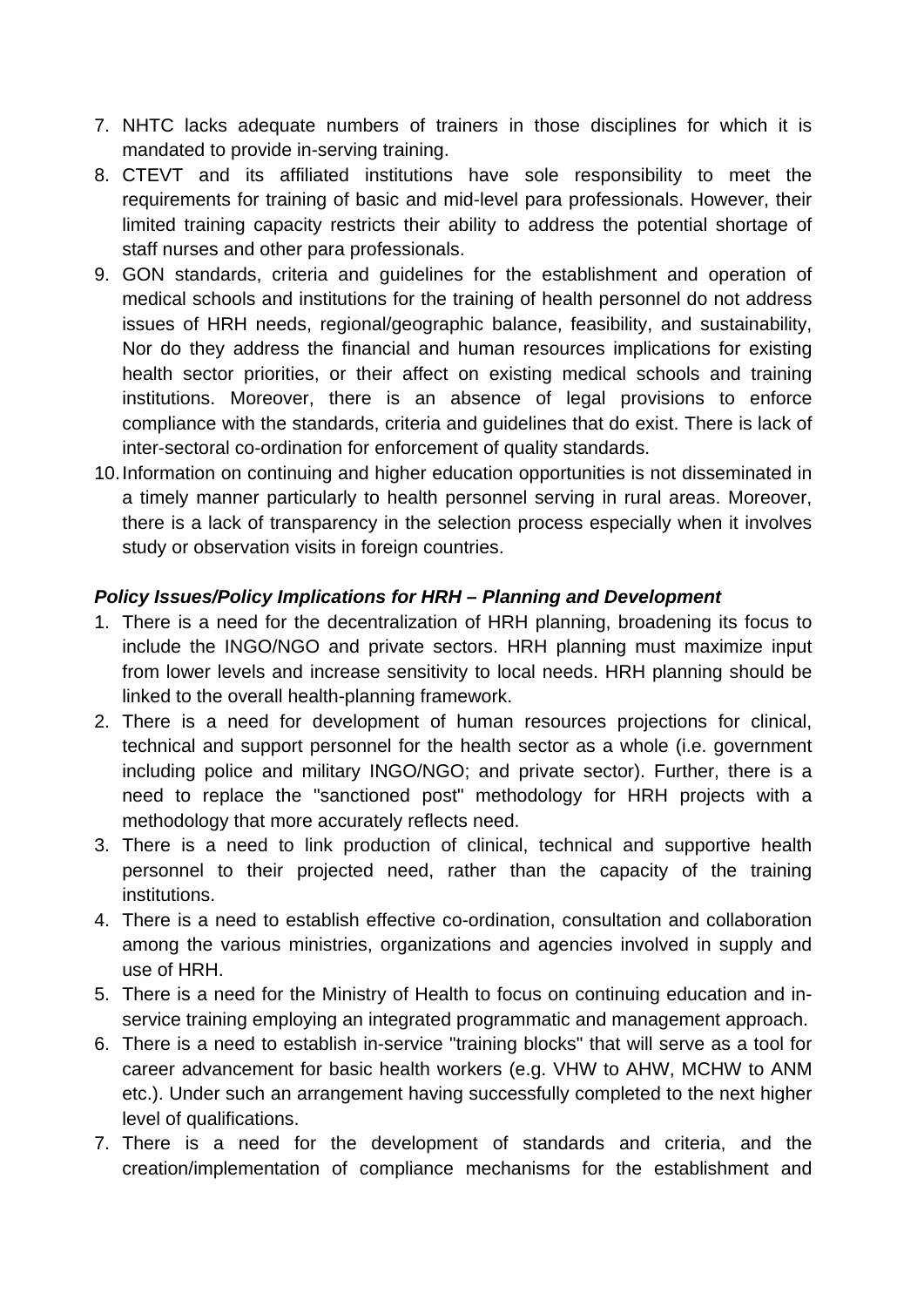operation of public and private medical schools and institutions for the training of health personnel.

- There is a need to place public and private institutions which train clinical, technical 8. and/or support personnel under accreditation schemes to be monitored by the concerned professional bodies (e.g. Nepal Medical Council, Nepal Nursing C ouncilthe instructional curricula, training staff and facilities: and adequacy of practical field training sites. The accreditation schemes also should address competency based enrollment; gender equity in enrollment; reservations for individuals from remote areas who meet entrance requirements; and preparation of reports for annual Health Professional Council, etc). The accreditation schemes should require periodic reaccreditations that at a minimum focuses on: the nature and quality of audits.
- 9. The need to subsidize the cost of pre-service education for training of basic and mid level health personnel to ensure regional/geographic balance for candidate s of remote areas and gender equity in enrollment.

### **K. Health Care Financing and Expenditures**

#### **1. Analysis of Health Care Expenditure**

#### *Magnitude of Health Care Expenditure by Source*

There are several internal and external sources that provide funding for the GON, private companies and individual households. External sources consist of multilateral and bilateral donors, and INGOs, External sources also include the development and operation of the health sector. Internal funding sources include expenditures of national NGOs that depend upon external donors for funding. The total health expenditure in 1994/95 amounted to Rs. 10.95 billion (US\$ 195 million). This is equivalent to 5.3 percent of GDP (ADB; 1997), a higher percentage than Bangladesh (3.2%) and Pakistan (3.4%) and slightly less than India (6.0%)

|                 |                        |         |        | . .                       |       |      |                        |        |          |              |             |          |
|-----------------|------------------------|---------|--------|---------------------------|-------|------|------------------------|--------|----------|--------------|-------------|----------|
|                 | <b>Internal Source</b> |         |        |                           |       |      | <b>External Source</b> |        |          |              | Total       |          |
| Expen           | <b>Private Sector</b>  |         |        | Public Sector Ministry of |       |      |                        |        | Internal |              |             |          |
| diture          |                        |         |        |                           |       |      |                        |        |          |              | and         |          |
|                 |                        |         |        |                           |       |      |                        |        |          |              |             | External |
|                 |                        |         |        |                           |       |      |                        |        |          |              |             |          |
|                 | Private                | Private | Total  | Health                    | Educ  | Defe | Home                   | Total  | Don      | <b>INGOs</b> | <b>NGOs</b> |          |
|                 | Sector                 | Cos.    |        |                           | ation | nse  |                        |        | ors      |              |             |          |
| <b>Millions</b> | 8102.1                 | 176.5   | 8276.6 | 1079.4                    | 1.0   | 52.1 | 28.4                   | 1160.9 | 1360.7   | 101.3        | 43.0        | 10944.6  |
| Rs.             |                        |         |        |                           |       |      |                        |        |          |              |             |          |
| Percent         | 74.04                  | 8.68    | 407.20 | 53.1                      | 0.04  | 2.56 | 1.40                   | 57.11  | 66.93    | 4.98         | 2.12        | 538.4    |

#### Table 1 : Level of Total Health Expenditure by Source (1994/95)

*Source: ADB, National Accounts Analysis and Social Sector Reform in Nepal. A Report for the Education and Health S ector Assistance Strategy Study, November 14, 1994.* 

Private sector (non-public funding sources) accounts for the highest share of total health expenditures (75.6%) followed by donors (12.4%) and GON (10.6%). Within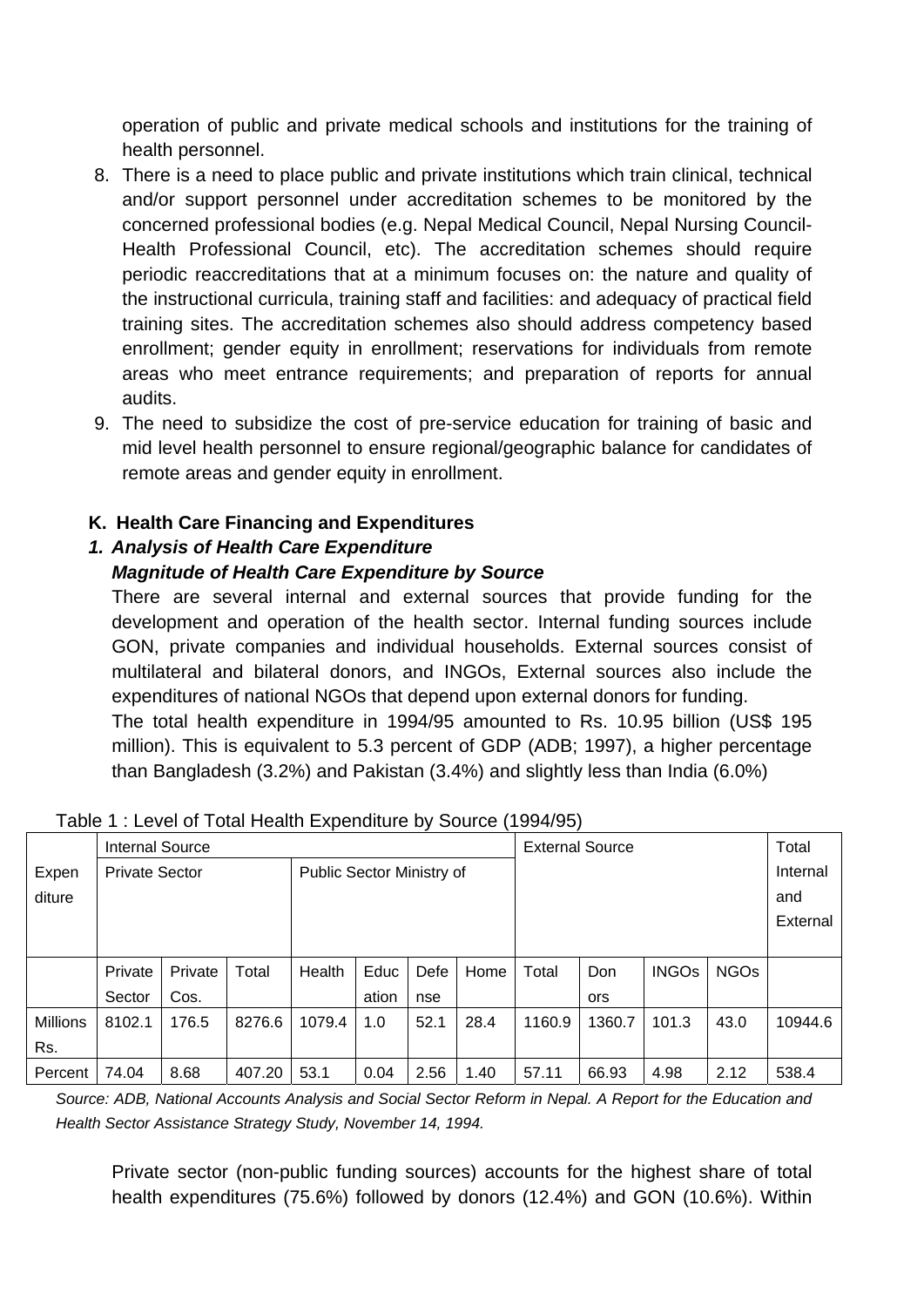the private sector, household expenditures are (74%). Within the public sector, over 90 percent of health expenditures are through the Ministry of Health. The remaining expenditures are through the Ministry of Defense (Army Hospital), the Ministry of Home (Police Hospital), and Ministry of Education (Tribhuvan University, Institute of Medicine).

The per capita expenditure on health in FY 1994/95 was Rs. 538.35 (US\$ 11). This compares to a per capita expenditure of US\$ 7 for Bangladesh, US\$ 21 for India, and US\$ 12 for Pakistan. Total per capita expenditure in Nepal is, internal sources accounted for US\$ 9.5 and external sources US \$ 1.5.

# *ii. Level and Trends of Public Sector Health Expenditure*  **Health Expenditures vis-à-vis National Budget and GDP**

MOH expenditures (including donor assistance) over the past five years increased four fold from Rs. 918.1 million in 1991/92 to Rs. 3457.9 million in 1996/97 with an annual growth rate of 30.3 percent (Table 2). In real terms, the annual growth rate in MOH expenditures was 21 percent. MOH expenditures as a percentage of the national budget increased to nearly 6 percent in 1996/97 from 3.47 percent in 1991/92.

As a percent of GDP, public sector health expenditures reached 1.26 percent in 1996/97 in comparison to 0.63 percent in 1992/92. Nevertheless, health expenditures remain far below the expenditure levels for education and local development (Table 2).

| <b>Fiscal Year</b>           | 1991-<br>92 | 1992-<br>93 | 1993-<br>94 | 1994-<br>95 | 1995-<br>96 | 1996-<br>97 | Annual<br>Growth<br>(% )<br>Rate<br>1991/92-<br>199/97 |
|------------------------------|-------------|-------------|-------------|-------------|-------------|-------------|--------------------------------------------------------|
| A. Public Expenditure        | 26418.2     | 30897.7     | 33597.4     | 39060.0     | 46681.2     | 57565.6     | 16.8                                                   |
| <b>Current Price Real</b>    | 26418.2     | 27986.6     | 28330.7     | 30887.2     | 34385.1     | 402266.9    | 8.8                                                    |
| <b>B. Health Expenditure</b> | 918.1       | 1061.0      | 1065.6      | 1495.6      | 2178.7      | 3457.6      | 30.3                                                   |
| <b>Current Price Real</b>    | 918.1       | 961.0       | 898.0       | 11825.6     | 1595.2      | 2418.8      | 21.0                                                   |
| C. Social Sector as % of A   | 20.99       | 27.94       | 21.84       | 25.81       | 29.91       | 23.50       |                                                        |
| Health                       | 3.47        | 3.43        | 3.17        | 3.82        | 4.67        | 5.99        |                                                        |
| Education                    | 10.85       | 13.43       | 12.75       | 12.97       | 14.20       | 12.41       |                                                        |
| <b>Water Supply</b>          | 5.10        | 5.90        | 2.90        | 2.80        | 2.80        | 4.00        | ٠                                                      |
| Local Development            | 1.57        | 2.15        | 3.02        | 6.22        | 8.24        | 7.10        | ٠                                                      |
| D. Social Sector: % of GDP   | 3.78        | 4.65        | 3.82        | 4.77        | 5.86        | 6.2         |                                                        |
|                              | 0.63        | 0.64        | 0.55        | 0.71        | 0.90        | 1.26        |                                                        |
| <b>Health Education</b>      | 1.97        | 2.51        | 2.44        | 2.41        | 2.76        | 2.63        |                                                        |
| <b>Water Supply</b>          | 0.90        | 1.10        | 0.50        | 0.50        | 0.60        | 0.80        |                                                        |
| <b>Local Development</b>     | 0.28        | 0.40        | 0.53        | 1.15        | 1.60        | 1.51        |                                                        |

Table 2: Trends of Health Expenditure Growth vis-à-vis other Social Sector

*Source: Economic Survey, Various Issue, GoN/Ministry of Finance*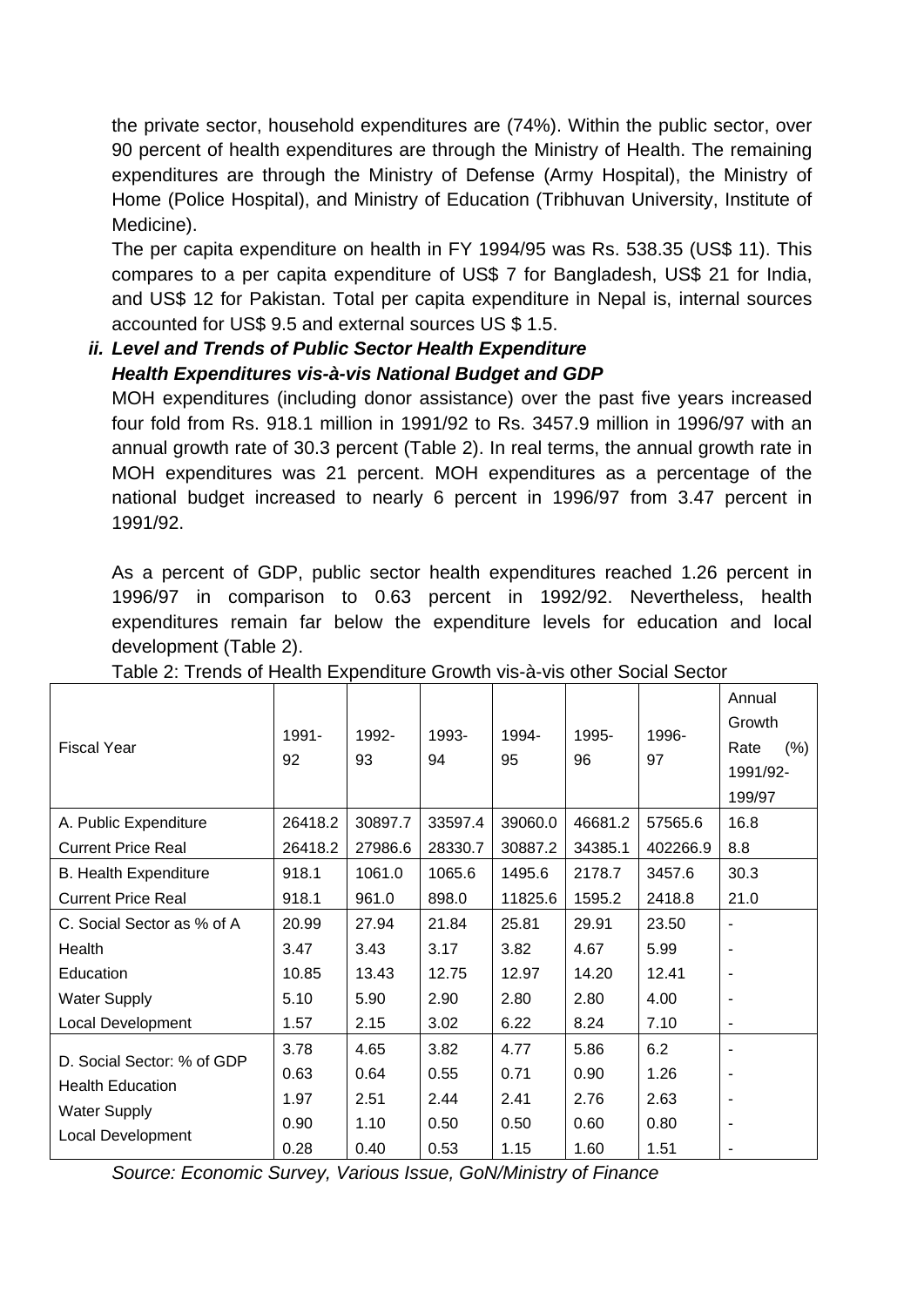#### *Regular Vs. Development Expenditure*

In line with the allocation of national budget, the health budget allocation is divided into regular and development budgets. The distinction between the regular and development budget is made on the basis of "non-productive" and "productive" components. Accordingly, the majority of administrative costs including salaries, allowances, rent, fuel, repair and maintenance etc. are covered under the regular budget. The development budget constitutes the expenses that support development projects and programmes. Expenditures for health facility construction, training, research etc are classified as development expenditures. Any project, program, or activities supported through external funding sources are treated as development expenditures.

In conformity with the objectives of the economic reform program, there is a need to maintain regular health sector expenditure within a certain limit. The growth rate for regular expenditures in the health sector (16%) remained considerably lower than the national average (25%) during the 1991/92-1994/95 period.

Development expenditures have increased by 61 percent during the 1991/92-1994/95 period from Rs. 507 million to Rs. 858 (an average increase of 19 percent per year).

| <b>Particulars</b>              | 1991/92 | 1992/93 | 1993/94 | 1994/95 | Average Annual           |
|---------------------------------|---------|---------|---------|---------|--------------------------|
|                                 |         |         |         |         | Growth Rate (%)          |
| <b>Total Expenditure</b>        | 26418.2 | 30897.7 | 33597.4 | 39060.0 | 13.9                     |
| Regular                         | 9905.4  | 11484.1 | 12409.2 | 16265.1 | 24.8                     |
| Development                     | 16512.8 | 19413.6 | 21188.2 | 19794.9 | 6.3                      |
| Development expenditure as %    | 62.5    | 62.8    | 63.1    | 50.7    | $\overline{\phantom{a}}$ |
| of total expenditure            |         |         |         |         |                          |
| <b>Total Health Expenditure</b> | 918.1   | 1061.10 | 1065.6  | 1495.6  | 17.7                     |
| Regular                         | 410.9   | 460.8   | 505.1   | 637.1   | 15.7                     |
| Development                     | 507.2   | 600.2   | 560.5   | 858.5   | 19.2                     |
| Development expenditure as %    | 55.2    | 56.6    | 52.6    | 57.4    |                          |
| of total health expenditure     |         |         |         |         |                          |
| Health Expenditures (% of total | 3.5     | 3.4     | 3.2     | 3.8     |                          |
| expenditure)                    | 4.1     | 4.0     | 4.1     | 3.3     |                          |
| Regular                         | 3.1     | 5.1     | 2.6     | 4.3     |                          |
| Development                     |         |         |         |         |                          |

Table 3: Trends in Regular versus Development Expenditures

Source: Economic Survey, Budget Speech and red Book, Various Issues, GON/Ministry of finance

### *Recurrent and Capital Expenditure*

During the period 1991/92-1994-95, recurrent expenditures as a percentage of total health expenditure grew marginally from 92.4 percent to 95.3 percent. Personnel costs (salaries and wages) decreased from 53 percent of total health expenditure in 1991/92 to 39 percent in 1994/95 (Table 4). Expenditures for operations and maintenance remained at 1.0 percent during this period. The low level of expenditure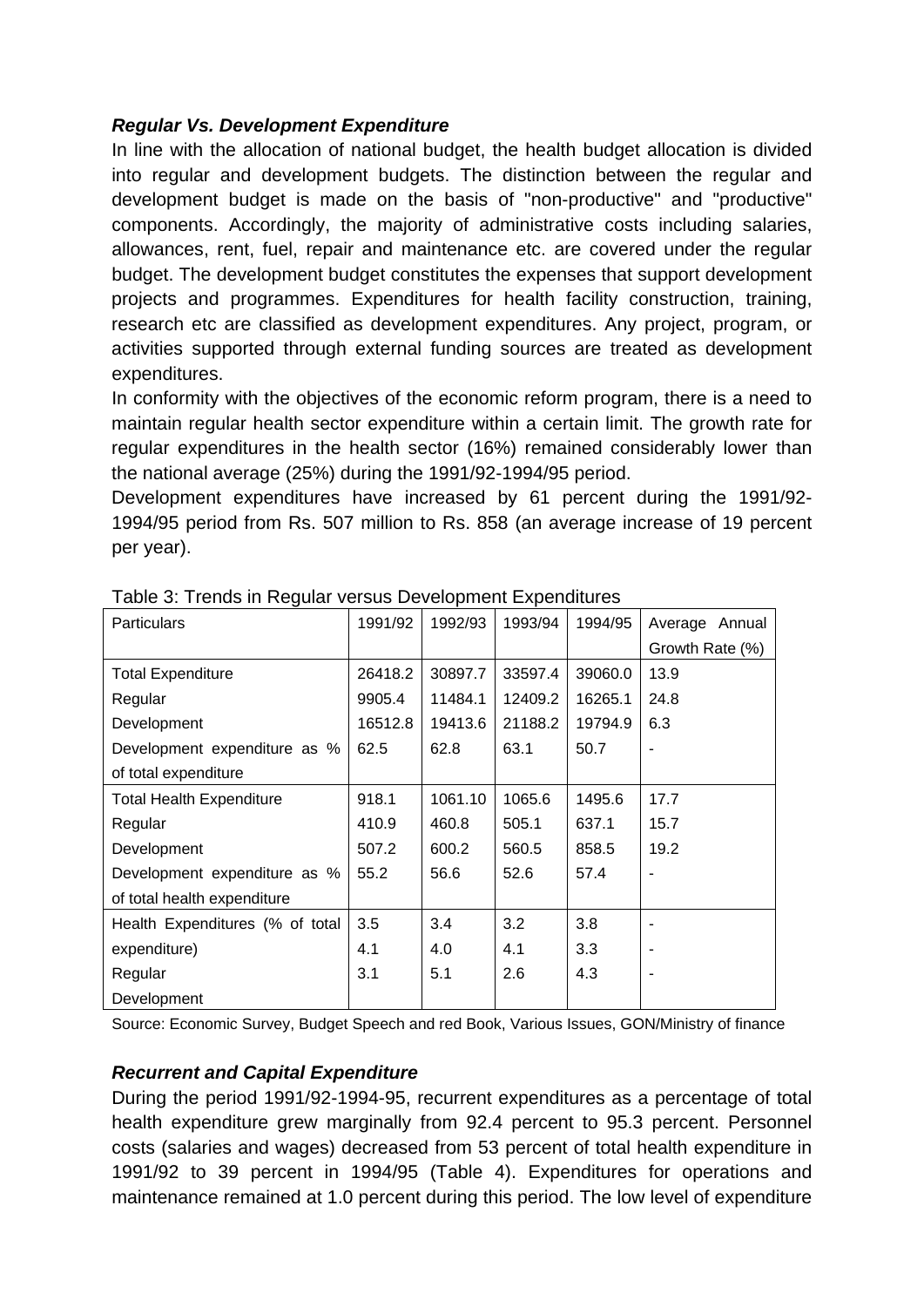for operations and maintenance indicates that it has restricted to take full advantage of the already existing established health facilities. Although, expenditure for drugs and medical supplies has increased three fold, there still remains critical shortage of medical supplies at all health institutions.

Turning to capital expenditures, construction and medical equipment are the major components receiving the largest shares. Comparing 1991/92 and 1994/95 expenditure levels construction increased by approximately 34 percent while medical equipment expenditures decline by approximately 7 percent. Further analysis shows expenditures for primary health care construction activities declined sharply (93 percent) from Rs. 11.4 million in 1991/92 to Rs. 0.8 million in 1994/95 (Table 4). This situation might be explained by the fact that almost all the PHCs and HP construction by the communities themselves, additional expenditures from the government is not required.

| Expenditure for                              | Rs. In millions | Percentage |
|----------------------------------------------|-----------------|------------|
| <b>Tertiary Hospitals</b>                    | 112.6           | 7.5        |
| <b>Secondary Hospitals</b>                   | 47.2            | 3.2        |
| <b>General Hospitals (District Hospital)</b> | 66.2            | 4.4        |
| <b>Sub total</b>                             | 226.0           | 15.1       |
| <b>Other Non-hospital Expenditures</b>       | 1273.0          | 84.9       |
| <b>Total MOH Expenditures</b>                | 1499.0          | 100.0      |

Table 5: Level of Expenditure in Tertiary, Secondary and General Hospitals (FY 1994/95)

Source: GON/Ministry of Finance, Department of Health Services

Tertiary, secondary and general hospital expenditures accounted for 15.1 percent of total health expenditure in 1994/95 (Table 5). The five tertiary-level hospitals (Bir Hospital, Maternity Hospital, Kanti Children's Hospital, Teku Hospital, and B.P. Koirala Memorial Cancer Hospital) accounted for 7.5% of total health expenditures. The nine secondary level hospitals (Patan Hospital, Western Regional Hospital, Pokhara and eight zonal Hospitals) accounting for 3.2% of total health expenditures with the 61 district level general hospitals accounting for 4.4% total health expenditures.

hospitals. Health institutions at all levels fund some portion of their operational (purchase of medicine, stationery, repair and maintenance etc.) and capital expenditures (for construction, purchasing medical equipment, etc.) out of revenue generated through service charges. However, the magnitude of these expenditures The expenditures levels noted above do not reflect total expenditures of these is not known.

# *iii. Sources of Health Care Financing in the Public Sector*

### *Internal Sources*

Government expenditures for health are derived from internal and external sources. The budget for regular expenditures is entirely met by international revenue, raised through direct and indirect taxes, non-tax revenues and domestic loans. After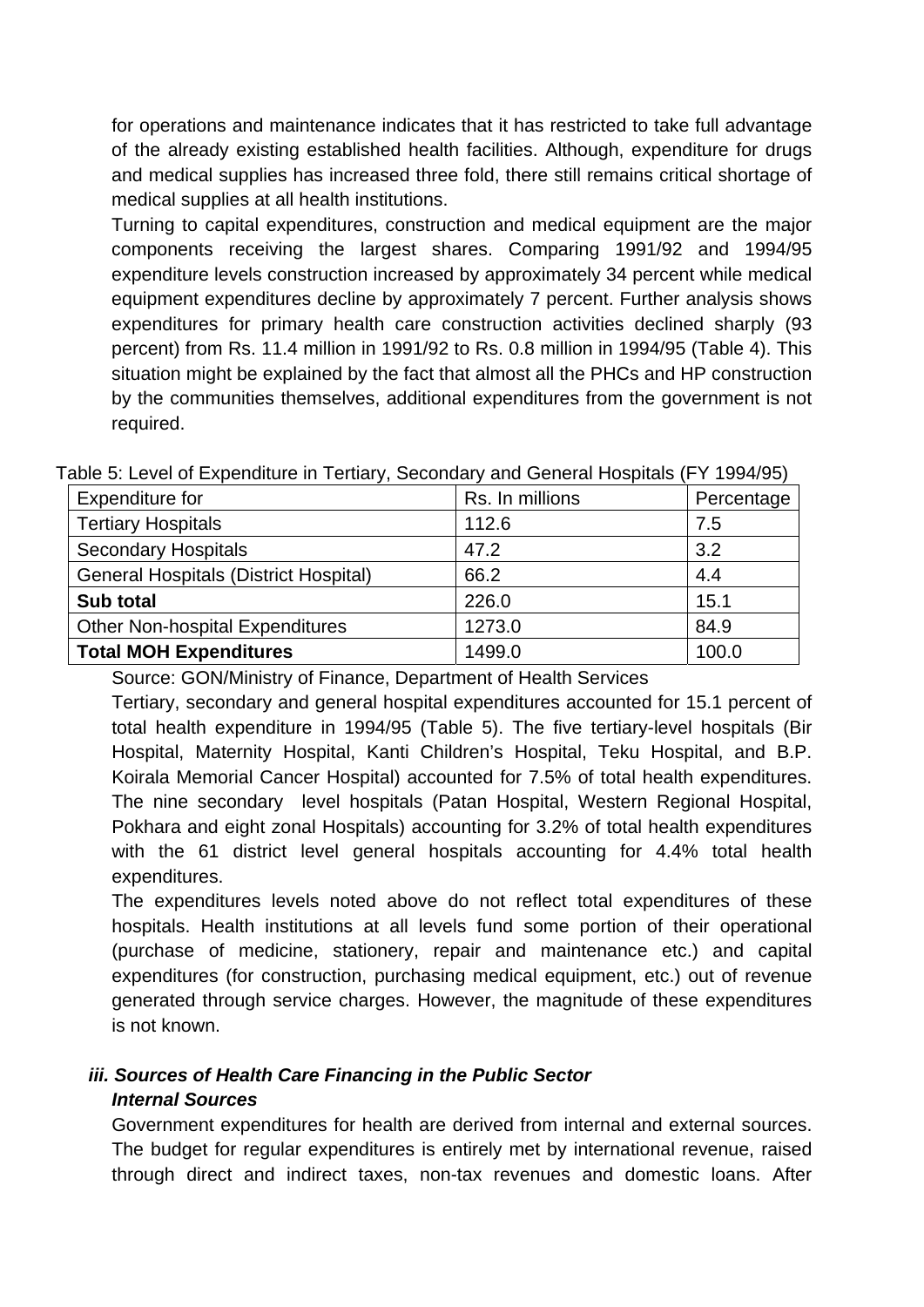meeting the government's regular expenditures, the revenue surplus in utilized to meet development expenditures.

Notwithstanding the fact that a large proportion of health development expenditures is being met through internal resources, the health sector's claim on revenue surpluses has remained relatively smaller. The ratio of internal funding to revenue surplus has increased form 4.0 percent in 1993/94 to 8.3 percent in 1994/95, nevertheless it is still below 1992/93 levels (Table 6)

| <b>Particulars</b>                                      | 1991/92 | 1992/93 | 1993/94 | 1994/95 |
|---------------------------------------------------------|---------|---------|---------|---------|
| <b>Revenue Surplus</b>                                  | 3607.3  | 3664.3  | 7171.6  | 5310.1  |
| Development   325.2<br><b>Funding</b><br>Internal<br>to |         | 333.9   | 333.7   | 442.3   |
| Programs                                                |         |         |         |         |
| Percent of Internal Fund to Revenue   9.0               |         | 9.1     | 4.7     | 8.3     |
| Surplus                                                 |         |         |         |         |

Table 6: Trends of Internal Funding to Development Expenditure in Health Sector

Source: GON/Ministry of Finance, Economic Survey, 1995/56

### *External Source*

Nepal's Eighth Plan (1992-97) expected 65 percent of the planned outlay to be financed through foreign aid contributions. During the first three year of the plan period (1992/93) and 1994/95), Nepal received Rs. 33.103.6 million in foreign aid. This amounted to approximately 56.8 percent of the total development expenditures. The overall aid flow to Nepal increased from Rs. 7800.4 million in 1991/92 to Rs. 12.310.9 million in 1944/95 (Table 8). For the health sector foreign aid increased from Rs 182.0 million in 1991/92 to Rs. 416.2 million in 1994/95. Despite the large increase, foreign aid to the health sector as a percentage of total foreign aid has remained relatively small and has changed only marginally over the years.

percent in 1991/92 increasing to 78.5 percent in 1994/95 (Table 7) The percentage of total health expenditures funded through foreign aid is relatively high, 19.8% in 1991/92 increasing to 27.6% in 1994/95. The role of foreign aid in supporting the development budget is remarkable even more significant, 35.9

| <b>Particulars</b>                | 1991/92 | 1992/93 | 1993/94 | 1994/95 | Annual             |
|-----------------------------------|---------|---------|---------|---------|--------------------|
|                                   |         |         |         |         | <b>Growth Rate</b> |
| Total Foreign Aid in Million Rs.  | 7800.4  | 9235.6  | 11557.2 | 12310.9 | 16.4               |
| Foreign Aid in Health in Million  | 182.0   | 266.3   | 226.8   | 416.2   | 31.7               |
| Rs.                               | 2.3     | 2.9     | 2.0     | 3.4     | 2.6                |
| As a percent of Total Foreign Aid |         |         |         |         |                    |
| Health Development Budget in      | 507.2   | 600.8   | 560.5   | 858.5   |                    |
| Million Rs. Percent of Health     | 35.9    | 44.3    | 40.5    | 48.5    | ۰                  |
| Budget<br>Funded<br>Development   |         |         |         |         |                    |
| Through Foreign Aid               |         |         |         |         |                    |

Table 7: Trends of Total Foreign Aid Growth vis-à-vis Health Sector Aid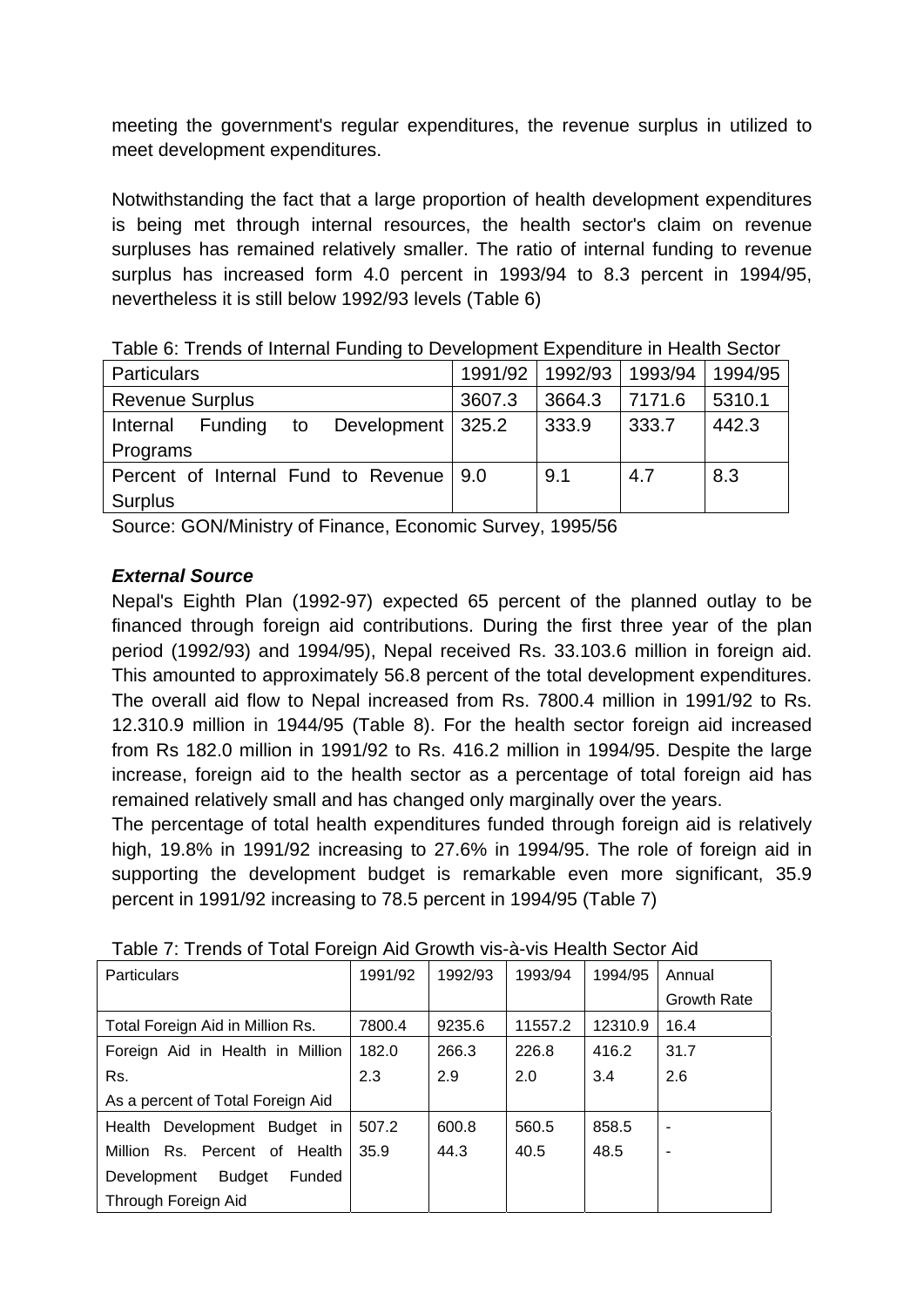Source: GoN/Ministry of Finance Economic Survey, 1995/56.

Funding for primary health care activities is highly dependent on external sources, with donor partners providing 58.47 percent of the total expenditures for primary health services (Table \*). Funding for TBA programmes is almost entirely provided by donors. Similarly, external assistance in nutrition, Goiter/Cretinism, and FCHV programmes exceeds 900 percent.

|  |  |  | Table 8: Aid Dependency in Primary and Non-Primary Health Care Services (1994/95) |  |
|--|--|--|-----------------------------------------------------------------------------------|--|
|--|--|--|-----------------------------------------------------------------------------------|--|

| Type of Health Cares       | In Thousand Rs. |        | Percent      |       |                                  |       |
|----------------------------|-----------------|--------|--------------|-------|----------------------------------|-------|
|                            | <b>GON</b>      | Donor  | Total        | GON   | Donor<br>58.47<br>23.87<br>56.26 | Total |
| <b>Primary Health Care</b> | 235860          | 332070 | 567939       | 41.53 |                                  | 100.0 |
| Non-Primary Health Care    | 134580          | 42204  | 176784 76.13 |       |                                  | 100.0 |
| Total                      | 370440          | 374283 | 744273       | 49.74 |                                  | 100.0 |

#### *iv. Household Health Expenditure*

Household expenditures are the largest source of health care financing in Nepal. household expenditures. This represents an increase from approximately four percent since 1984. These expenditures include the payment made by the households for the services provide by government health care facilities, mobile clinics, community based services, private nursing homes, private doctors, pharmacies, INGO/NGO facilities, traditional practitioners etc. (Table 9). According to the Central Bureau of Statistics (CBS) Living Standards Measurement Survey, household expenditures for health in 1944/95 amounted to Rs. 8.102 million or approximately six percent of total

| Exp<br>entiture | <b>GON Care</b> |          |                |          | <b>Private Care</b> |                |                  |          | <b>INGO</b> | Tradi  | Grand    |
|-----------------|-----------------|----------|----------------|----------|---------------------|----------------|------------------|----------|-------------|--------|----------|
|                 | Hospitals       | Clinics  | Mobile<br>Camp | Total    | Pharm<br>acies      | Home<br>Visits | Other<br>Private | Total    | <b>NGO</b>  | tional | Total    |
| MI.Rs.          | 2.225.01        | 2.448.44 | 104.71         | 4.778.21 | 540.44              | 119.78         | 2.176.46         | 2.836.69 | 68.61       | 418.6  | 8.102.11 |
| Percent         | 27.46           | 30.22    | . .29          | 58.97    | 6.67                | 01.48          | 26.86            | 35.01    | 0.85        | 05.17  | 100      |

Table 9: Annual Household Expenditure on Health by Uses: 1994-1995

Source: ADB, National Accounts Analysis and Social Sector Reforms in Nepal. A Report for the Education and Health Sector Assistance Strategy Study, November 14, 1994.

#### *v. Household Expenditures for Private Health Services*

In many countries, consumer demand for health care has outstripped the ability of the public sector to provide services. With respect to both quantity and quality, consumers have turned to the private sector. This has occurred in countries at all levels of development, as austerity in government economic policy has led to longer waiting times, shortage of essential drugs and supplies, and deterioration of building and health facilities. It has also occurred, for different reasons, in some newly industrializing countries, such as Thailand, where rapid income growth has been experienced.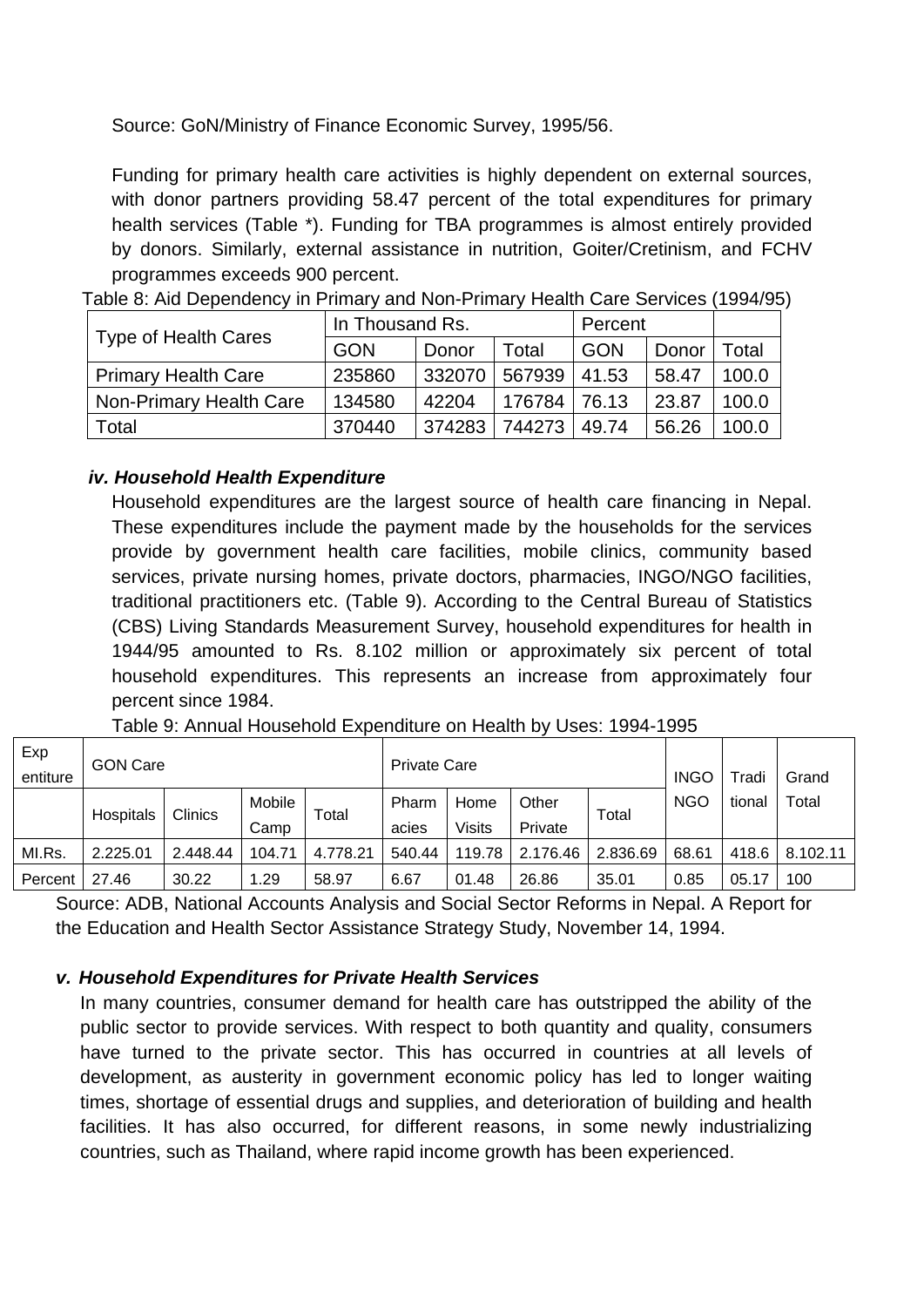The share of health services provided by the private-for-profit sector in Nepal is substantial. With the incentive given under the economic reform programmes, the size of private health sector in Nepal has significantly increased since the mid-1980s. In recent years the private health care providers have been an important component of Nepal's urban health care delivery system. The private sector includes private practitioners both trained and untrained as well as government personnel who provide services after hours in their own clinic.

The information presented is derived from a study of the role of the private sector in health conducted in 1996/1997 by PHCP/GTZ.

nursing homes reached 61 in 1996 out of that number only 26 nursing homes are functional at present. Most of the nursing homes have inpatient facilities including **Private Nursing Homes:** Private sector participation in the nursing home sector started with the establishment of two nursing homes in 1985. The number of registered private diagnostic services like X-ray, pathological laboratories, ECG, USG endoscopy etc. Doctor-bed ratio and other para medical staff ratios seem to be quite high. An estimated four to five thousand people a day receive outpatient services from private nursing homes.

is an average of Rs. 1.88 million per private nursing home. Applying the per nursing Only 20 out of the 29 nursing homes surveyed provided financial information, which indicates a total of Rs. 37.67 million spent on private nursing home care in 1994/95. This home average to all operating nursing homes, the total amount spent for private nursing home services is approximately Rs. 54.5 million.

**Private Diagnostic Centres:** There are substantial number of private diagnostic centres providing X-ray, pathology, ECG, USG, endoscopy and other diagnostic services. Out of diagnostic center. Applying the per diagnostic center average to all private diagnostic 30 diagnostic centers surveyed, seven did not furnish financial information. The information provided by the remaining 21 diagnostic center revealed a total Rs. 7.44 million spent for private diagnostic services, an average of 323.47 thousand per centres, the total amount spent for private diagnostic service is approximately Rs. 9.70 million.

reflect the true picture of the amount spent for such services. Out of the 30 pathological laboratory. Applying the per laboratory average to all private pathological laboratories, the total amount spent for private pathological laboratory services nationally is *Pathological Laboratories:* Information on private pathological laboratories does not laboratories surveyed, nine did not provide financial information. The 21 private pathological laboratories that did provide information indicated total expenditures of Rs. 4.72 million for laboratory services in 1994/95. This averages Rs. 224.59 thousand per approximately Rs. 6.29 million.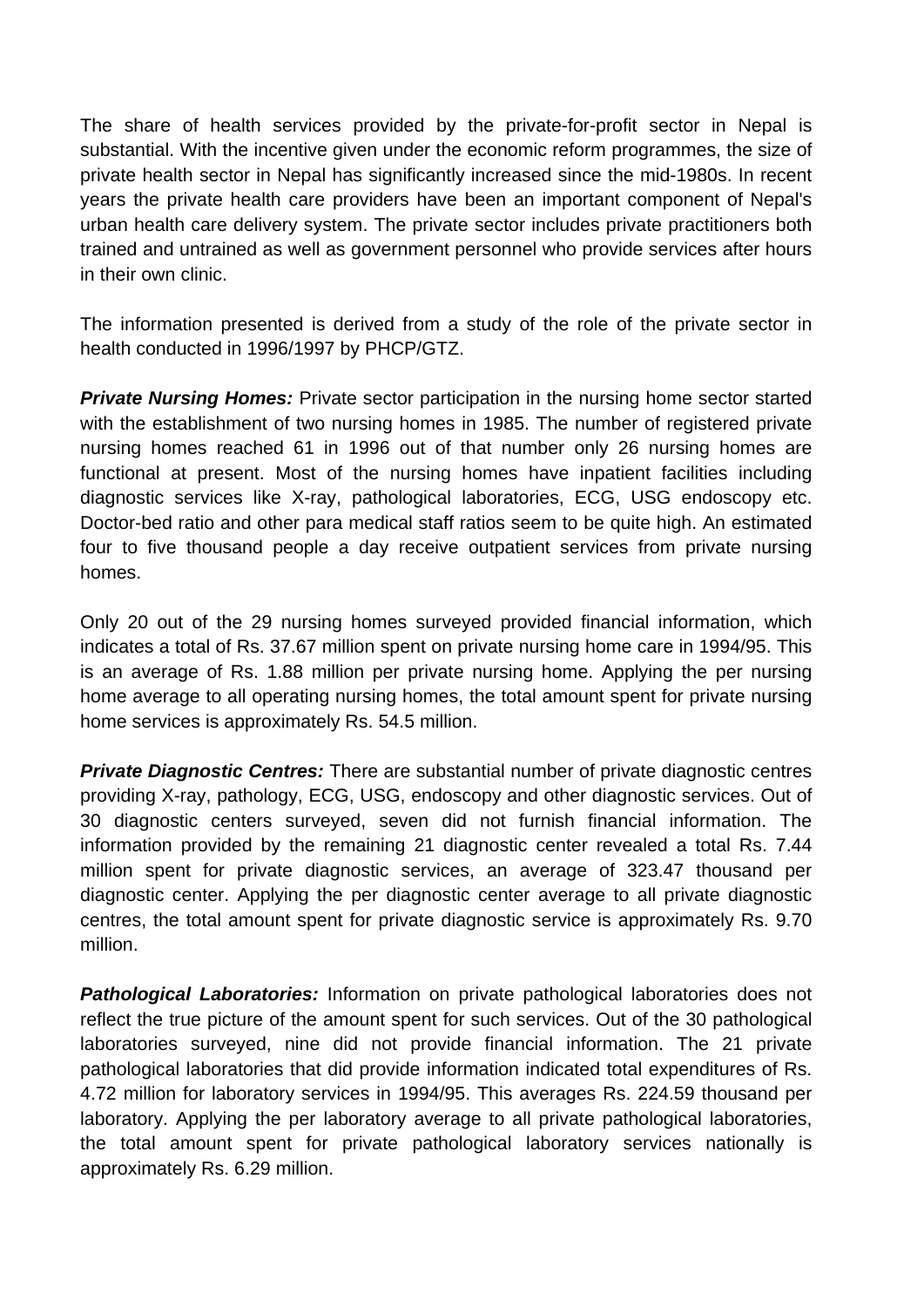In summary, the combined expenditure figure for private-for-profit nursing homes, diagnostic and a pathological laboratory service in 1994/95 is estimated to be Rs. 70.5 million.

## *NGO Sector Health Expenditures vi.*

The non-governmental organizations health expenditures encompass local and international NGOs, mission organizations, voluntary associations. The information presented i s derived from a study of NGOs and INGOs conducted in 1996/1997 by PHCP/GTZ.

activities in 1994/45. Of the 18 INGOs, 10 are working in primary health care activities *International NGOs*: Information on 18 of 28 the INGOs operating in Nepal indicates expenditures of approximately Rs. 386 million for million for health and health related including child survival, family planning, reproductive health services, AIDS and STD Control programmes, eye care etc.

Among INGOs, the United Mission to Nepal (UMN) has the largest health programme with expenditures of approximately Rs. 177.7 million in 1994/95 accounting for 46 percent of the total INGO expenditures in health. UMN is involved in community health care, provision of hospitals based services and TB control.

approximately Rs. 14.32 million of health education and health care activities. The *National NGOs:* A study of 32 NGOs indicates expenditures of approximately Rs. 284.67 million for health and health related activities in 1994/95. Among the NGOs surveyed the Nepal Red Cross Society (NRCS) was the largest with expenditures of Family planning Association of Nepal (FPAN) was the second largest with expenditures of Rs. 72.19 million. NGO involvement in the provision of eye care services including the rehabilitation of the blind is significant with expenditures of approximately Rs. 13.90 million. Though there is an absence of detailed date, it is generally acknowledged a large percentage of the major national NGOs are dependent on external (international) source of funding.

### *Significant Problems*

- 1. The ministry of Health does not have sufficient knowledge of a large proportion of the foreign assistance that flows to the health sector. It is not aware of the extent to which direct donor assistance occurs "outside" the Ministry.
- 2. Ministry of Health limits its focus to resources that are channeled through it, little emphasis is given to resources which flow to the health sector "outside" the Ministry.
- local development. The health sector's share of the revenue surplus has remained 3. Funding for the Ministry of Health as a percentage of GDP and the national budget remains inadequate in comparison to other social sectors particularly education and modest in comparison to other social sectors.
- rather then loans. 4. The policy regarding loan assistance for the health sector is neither clearly defined nor consistent. The position of the National Planning commission and Ministry of Finance frequently changes regarding the health sector's use of grant assistance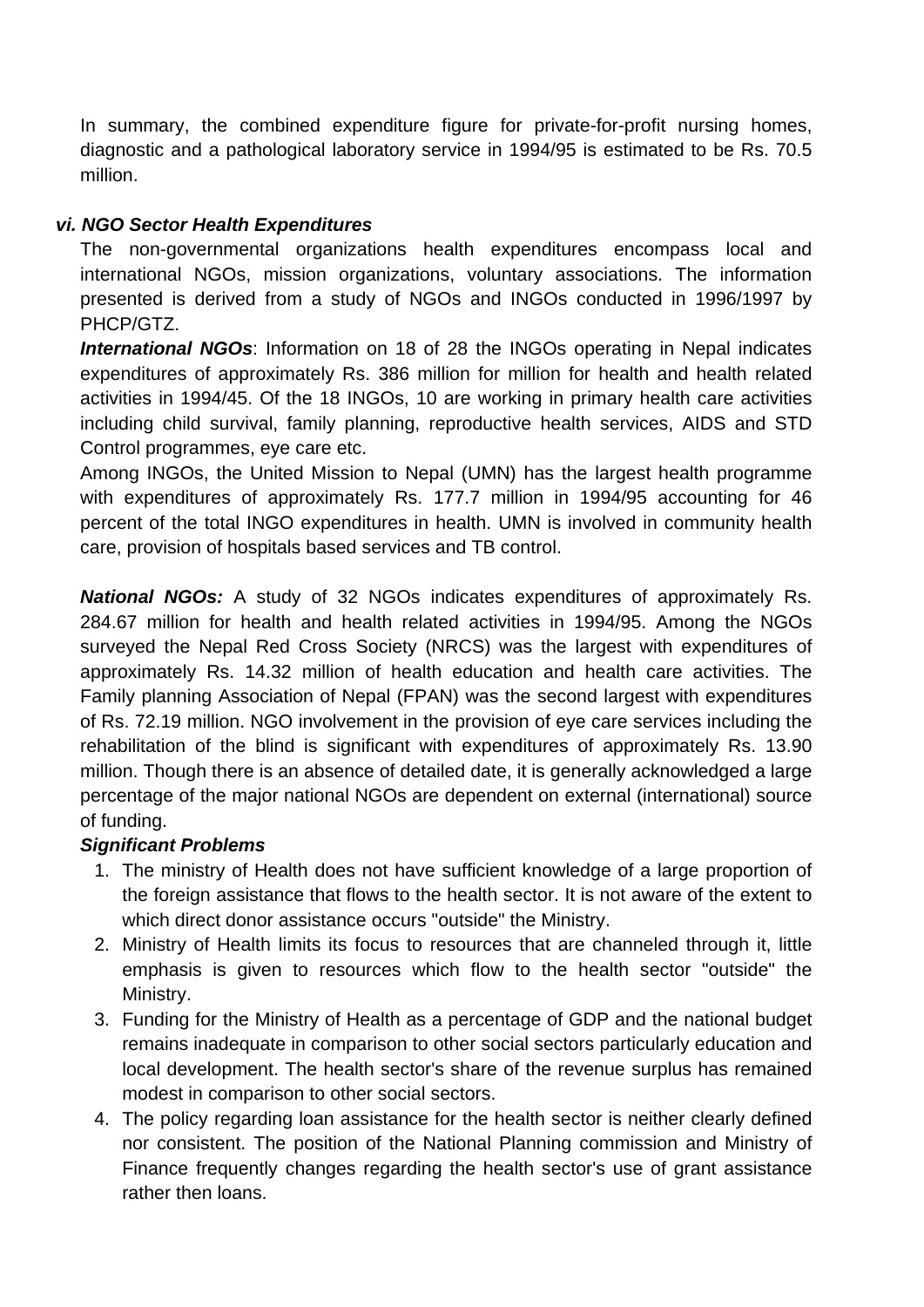5. The distinction between recurrent and capital expenditures in the health sector is ambiguous. Information on central and district level expenditures is not transparent, budgetary purposes is misleading, (e.g. district hospitals are included under primary making it difficult to analyze the efficiency of the Ministry of Health. Similarly, the distinction between primary and non-primary health care for financing and health care though many of their activities are directed to the provision of secondary care.)

#### *Policy Issues/Policy Implications for Health Care Financing and Expenditures*

- health sector and to take account of these resources in formulation health sector NHA should be used as input for increasing the efficiency of health sector 1. There is a need for the Ministry of Health to be apprised of all funds flowing into the plans and programs. Towards that end it is necessary to regularly update the national health accounts (NHA) prepared by the Asian Development Bank. The allocations and as a tool for monitoring and evaluation of the effects of health reform.
- the 20/20 initiative. (The 20/20 initiative at least 20 percent of development aid from donors and 20 percent of developing country governments' spending be devoted to sanitation). Further, there is a need to develop alternative financing mechanisms, 2. There is a need to increase the health sectors share of national budget in line with basic social services; health, family planning, nutrition, education and water and which seek to mobilize non-governmental funds to support health development.
- 3. There is a need to define the role of NGO and private sectors in the financing of health services (see Chapter 4 "Essential Health Care at the District" and Chapter 5 "Essential Health Care Beyond the District).
- There is a need to clearly define GoN policy towards the use of loan instruments to 4. support health sector development.
- 5. There is a need to clearly distinguish between recurrent and capital expenditures: clarify the definition of primary and non-primary health for financial and budgetary purposes: and make information on central and district level expenditures more transparent.
- There is a need to provide supplementary inputs for medical supplies, medical 6. equipment, operation and maintenance costs etc. in order to make spending on personnel cost more effective.
- 7. There is the need for an inter-sectoral coordinating body with access to information on health expenditures for all ministries, INGOs/NGOs and the private sector. The coordination body should be chaired by the Ministry of Health with representatives from government, INGOs/NGOs and the private sector.

# vii. The Role of the Public, Private and NGO Sectors in Financing and Provision of *Health Services*

and provision of health care services focused on three principle areas. These include Government policy on the role of the public, private and NGO sectors in the financing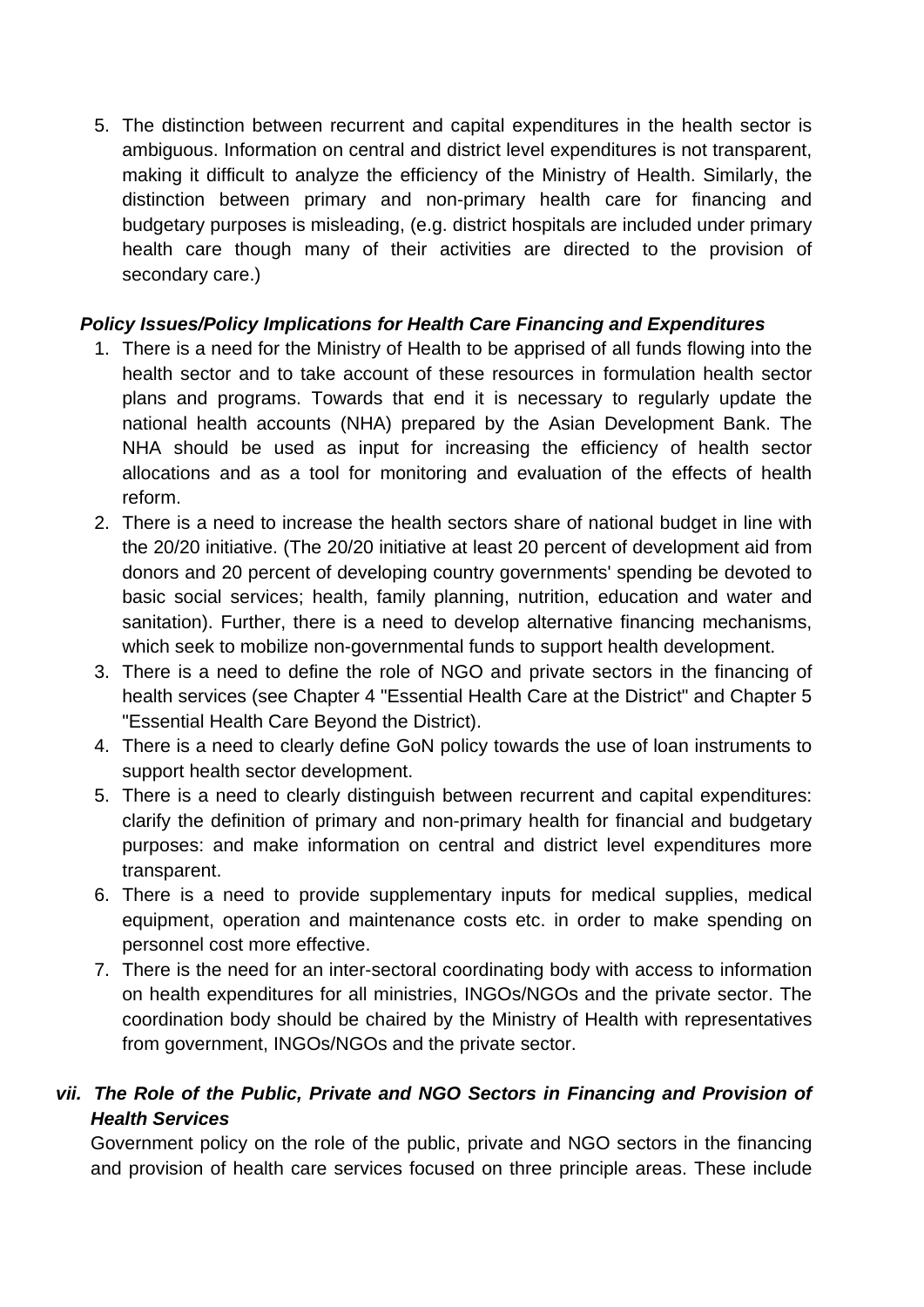privatization; the use of community financing schemes particularly with respect to the supply of essential drugs; and income generation at public facilities.

Beginning with the Seventh Five-Year Plan, GoN has recognized, supported and encouraged private sector involvement in the provision of health services and training of human resources. This has been accomplished through a combination of "Passive and "Active" privatization policies. In pursuing privatization policies, GoN has not relinquished its regulatory role.

involvement in the training of medical and paramedical personnel without financial liability to GoN. Private medical schools and training institutions may be operated after In terms of "passive privatization" GoN has provided a tolerant regulatory environment allowing market forces to encourage private investors to enter the health care sector. That is the public's demand for a higher quality and broader range of health services than are available generally in the public sector. GoN policy permits the private sector to extend health services through the establishment of hospitals, health units, nursing homes, laboratories and diagnostic facilities etc. GoN policy also permits private sector having obtained the necessary permission from GoN. They are subject to minimum prescribed standards. NGOs and associations are similarly permitted and encouraged to provide health services under the prescribed policies of GoN.

In addition to allowing the existing market forces to encourage private sector involvement in the provision of health care. GoN is pursuing an active privatization policy. The government provides import duty waivers for the purchase of goods necessary for the operation of private health facilities e.g. medical equipment, ambulances, etc. The government also makes available public facilities to private sector training institutions for training of students.

private nursing homes in Nepal have witnessed extraordinary growth, providing development, nursing home investment is estimated to have increased to Rs. 4.83 Since mid-1980s, under the combination of passive and active privatization policies, important health services in selected urban area. As of 1996 there were 58 registered nursing homes of which 26 are in operation. Available information on 18 nursing homes indicates that their investment in 1992/93 amounted to Rs. 3.8 million, averaging Rs. 0.2 million per nursing home. Indicative of the positive climate for nursing home million in 1993/94. This represents 0.5 percent of the total resources available to the health sector in 1993/94.

The second area of emphasis in defining the appropriate role of public, private and committee. In implementing that strategy, GoN recognized that a regular and adequate NGO sectors is community-financing schemes. The emphasis on community financing schemes is linked to GoN's focus on the expansion of basic health services to the rural masses as a mean of attaining the goal of "Health for All by the Year 2000." As part of that strategy, GoN is establishing sub-health posts in each village development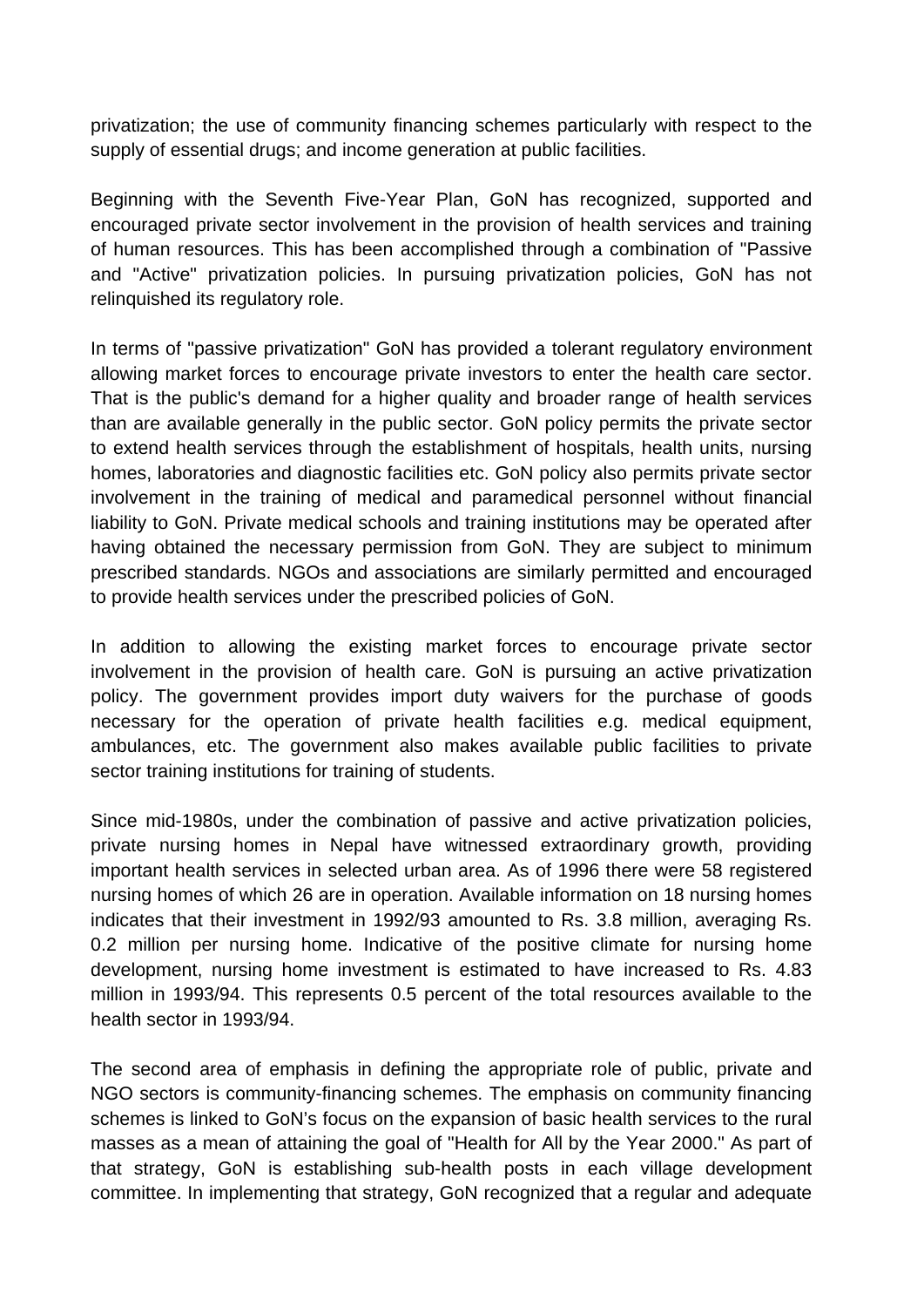supply of essential drugs thorough out the year is necessary for meeting the health needs of the community. However, the government also recognized that budget constraints would not permit it to meet the increasing demand for drugs. Thus the necessity to institute alternative funding mechanisms for assuring drug supply, within this context GoN has encouraged and supported the development of drug cost-sharing and cost recovery schemes undertaken in collaboration with its INGO/NGO and donor partners; including but not limited to:

- full course of treatment, including inpatient treatment if needed. The BMNT scheme 1. Cost sharing – *British-Nepal Medical Trusts Cost Sharing Drug Scheme* where all patients attending either a health post or hospital would be required to pay a token registration fee and per-item charges for essential drugs. The patient is entitled to a covers 33 health posts in four districts).
- 2. Cost-recovery GoN/WHO *Community Drug Supply Scheme* recovers some of the costs for essential drugs through a token registration fee. GoN/WHO scheme covers 122 health posts in eighteen districts; *Family Planning Association of Nepal Drug Revolving Fund* is functioning in 1.000 VDC in 33 districts.
- 3. The use of local merchants to provide drugs British-Nepal Medical Trusts Hill selected basic drugs from BNMT and to sell them at the shop at fixed prices with a set profit (12.5% in 1993). The Hill Drug Scheme covers approximately 30 small Drug Scheme where "Kirana Pasal" shopkeepers who principally sell food and dry goods in a village are on contract with BNMT Drugs Project. The shopkeepers buy retail shops in seven districts; and
- The insured households are entitled to free services with provision of whatever 4. Health Insurance – *Lalitpur Medical Insurance Schemes* initiated by the United Mission to Nepal in which subscribing households' pay a premium established by a community health committee. The premiums are different for different health posts. drugs are appropriate for an unlimited number of visits during the year. Patients referred to the Patan Hospital with referral paper and insurance card are taken to a special registration and to an appropriate doctor. There is a reduction in the OPD bill, the necessary drugs are provided free. The insurance scheme covers five health posts in one district.

The third area of emphasis in defining the appropriate role for public, private and NGO sectors is income generation at public facilities. Within this context GoN provides annual lump sum grants to zonal and central level hospitals. The hospitals operate with hospital development boards established under the Development ACT 2013. These hospitals are authorized to establish service fees and maintain revenues thus generated for use at the boards' discretion.

Though limited in scope, Nepal is experiencing the establishment of health ooperatives, which may offer an alternative means of providing health care services. c

#### **Policy Issue/Policy Implications for the Role of Public, Private and NGO Sectors**

1. There is a need to establish base line data addressing government health budgets, private health expenditures, cost sharing and the extent of public, private and NGO participation in the health sector at the district level. Using these data policies for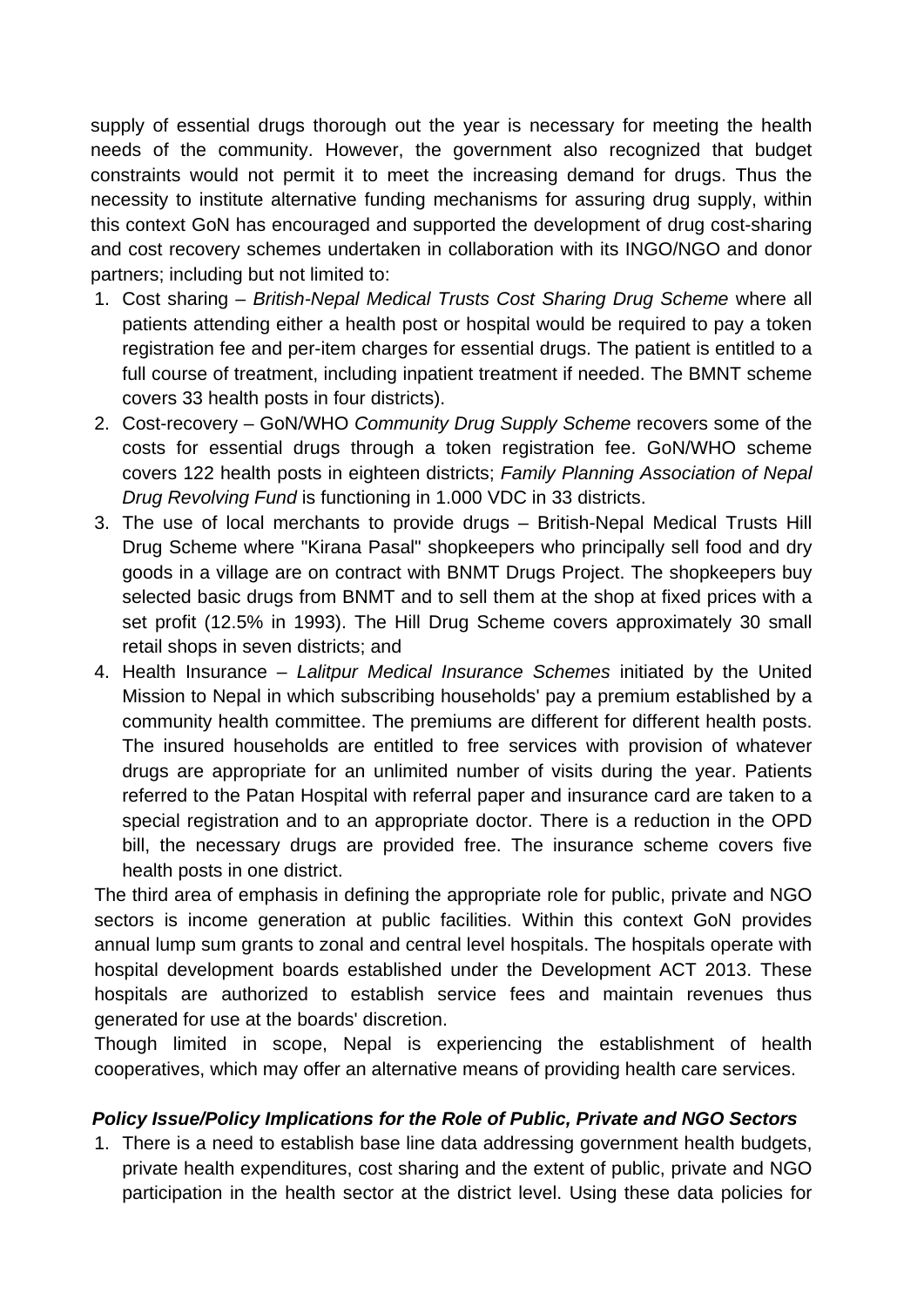defining and implementing the role public, private and NGO sectors in the provision of health care can be developed (active and passive privatization).

 There is a need explore the feasibility of contracts between government and non-2. government entities including NGOs and private providers. Among the type of arrangements that should be studied are arrangements for private practice at government facilities; establishing private wings in government hospital; contraction with NGOs for provision of service and/or attachment of NGO staff to work in government facilities. Feasibility studies also should be considered for contracting with private-for-profit clinics, private-nursing homes and hill shopkeepers (provision of drugs); and contracting of non-medical services (security, cleaning and maintenance, laundry etc.) Contracts betwe en the VDCs, which will be responsible for basic health services and others, e.g. NGOs, private sector etc. should also be explored (see Chapter 4 "Essential Health Care at the District" and Chapter 5 "Essential Health Care Beyond the District").

### **L. Inter-Intra-Sectoral Co-ordination and Decentralization**

# *i.* Inter and Intra-sectoral Co-ordination

### *Background*

among government agencies, private sector, NGOs, INGOs, and donor partners. The formation of committees has facilitated the active participation and co-ordination committees have produced national plans of action for safe-motherhood, AIDS/STD, is limited, though they do on occasion participate in MOH workshops and Health development requires a multi-sectoral approach with effective coordination The National Health Policy 1991, Eighth Five-Year Plan (1992-97) emphasized active co-ordination as one of the policy guidelines for health sector development, at the national level include committees for safe-motherhood, AIDS, polio eradication; and nutrition. The efforts of these inter-sectoral co-ordination and nutrition. Supplementing the national co-ordination committees, are meeting among MOH, bi-and multi-lateral donors, NGOs, INGOs, and universities. The inclusions of the private sector in inter and an intra-sectoral co-ordination mechanism consultation meetings.

Social Sector and Population Sub-committees have been established for the Committees are responsible for co-coordinating health activities within the district purpose in accordance with the new District Development Act - 1991. The Subincluding the formulation of annual health plans for submission to the MOH

### *Significant Problems*

- 1. There is a widely held perception that health should only be the concern of MOH.
- 2. Health is viewed in isolation, sectoral ministries, bi and multi-lateral donors rarely consider the impact of their activities on health or the affect of health and health interventions on other sectors.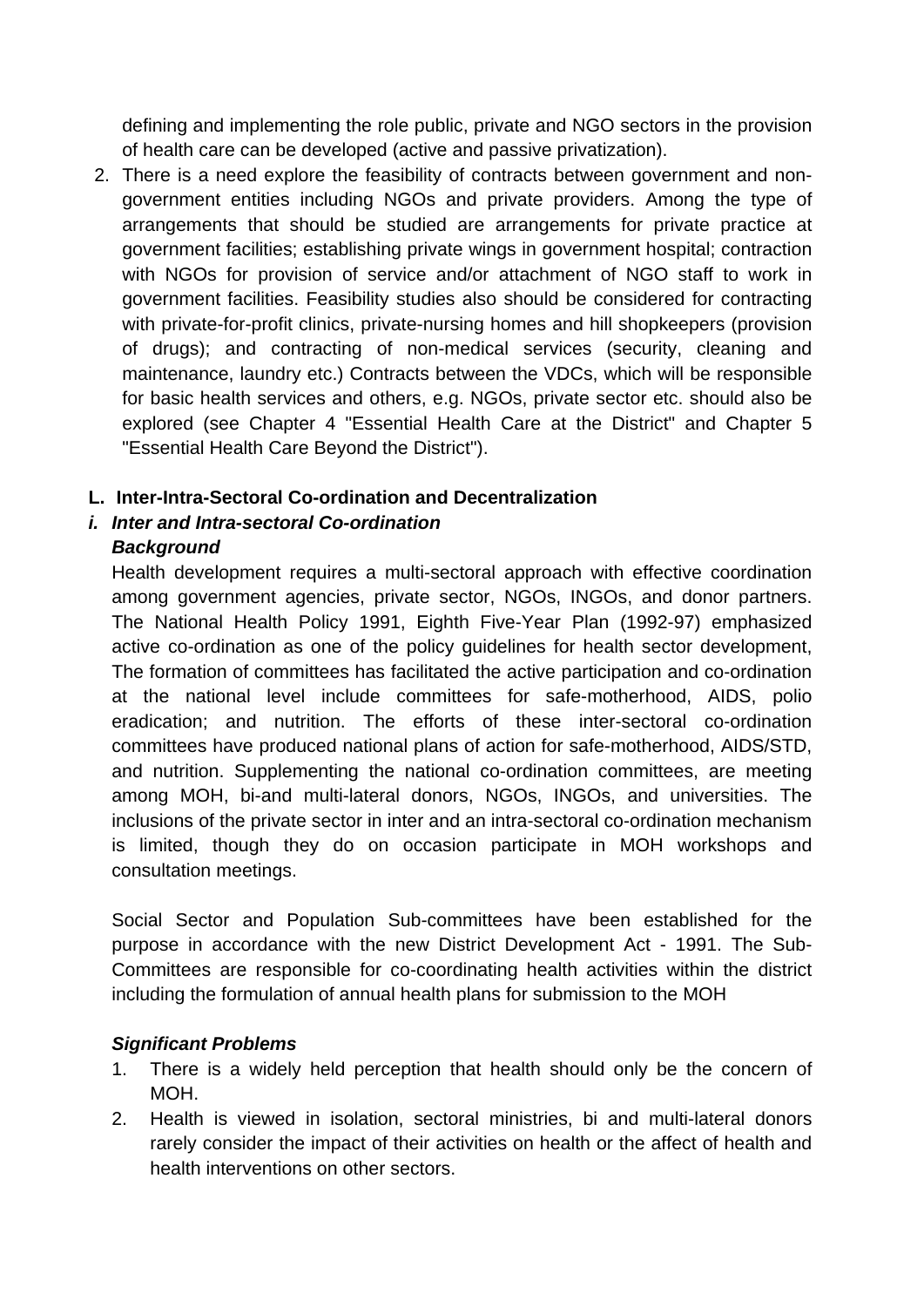- 3. There is a lack of adequate policy guidelines and strategies for co-ordination of policy issues and mechanisms for assuring appropriate and effective policy analysis.
- 4. There is no effective mechanism to assure co-ordination at central, regional, housing and physical planning including water/sanitation; education; agriculture; district and local levels between health and other related ministries specially and local development.
- private sector, NGOs, INGOs, bi and multi-lateral donors. 5. There are no mechanisms to enforce effective co-ordination among ministries,
- 6. The existing formal co-ordination committees are not functional.
- 7. Mechanisms are lacking for the dissemination of information on policies and plans among ministries which impact health development.
- 8. The necessary rules and regulations are absent for the effective implementation of the District Development Act and Village Development Act.
- 1991 and Eight Five-Year Plan on participation of private sector and NGOs. 9. Lack of specific strategies to implement the policies of National Health Policy
- 0. Lack of a unit in MOH and DHS with responsibility to co-ordinate NGO and 1 private sector involvement.

# *Policy Issues/Policy Implications for Inter and Intra Sectoral Co-ordination*

- 1. The perception that health only is the concern of the MOH needs to be changed. It is necessary for sectoral ministries, bi-and multi-lateral donors to consider the impact of their activities on health and the effect on health interventions on other sectors.
- 2. There is a need to develop mechanism to ensure ministries and their donor partners effectively co-ordinate among themselves and with other sectors.
- 3. There is a need for the development of policy guidelines and strategies for coordination of policy issues. An effective mechanism for health policy analysis is necessary.
- responsibility to co-ordinate NGO and private sector involvement in health development. It is necessary to provide the units with the required human and 4. There is the need to identify/establish units within MOH at all levels with the financial resources to fulfill their responsibilities.
- 5. There is the need to develop a mechanism to disseminate information on policies, plans, and programmes among ministries, NGOs, private sector and donor partners.

# *ii. Decentralization*

# *Background*

development programs including health. Among these acts were the District GoN has been moving towards decentralization for nearly three decades with several attempts made to ensure full decentralization at the local level. Following the restoration of democracy GoN adopted new legislation, which authorized local level elected institutions (the district, municipalities, and the VDCs) to manage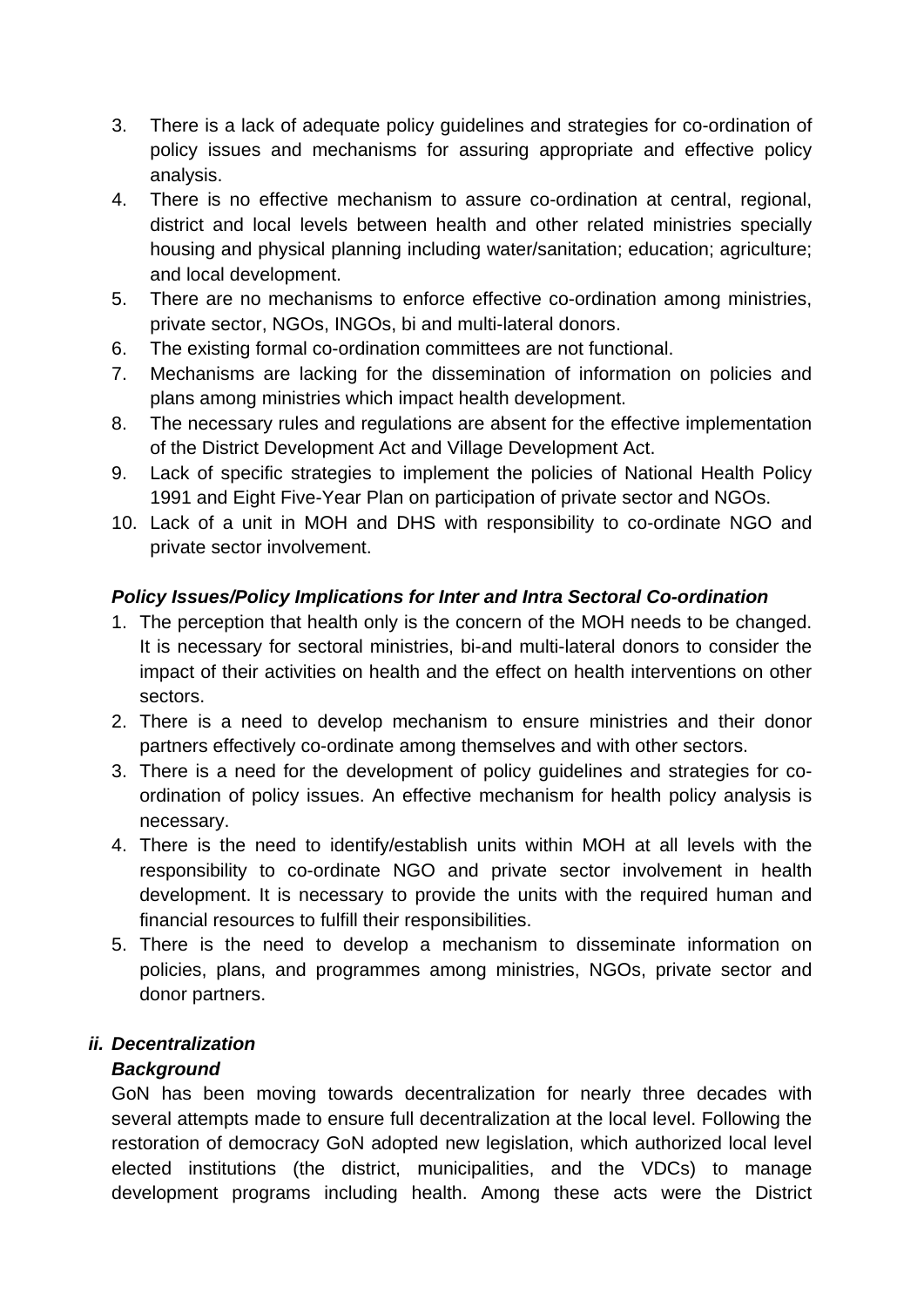Development Committee Act 1992, municipality act-1992 and village development committee act-1992. This legislation devolves essential health programmes to lower levels of government. The programmes devolved to the VDCs and municipalities include environmental sanitation, prevention and control of communicable diseases and epidemics; health education, record keeping of vital statistics and rabies control. In addition municipalities also are responsible for food hygiene, primary health care to the urban population and arrangement of ambulance services.

The DDC Act states that all district level development activities performed by the district through government and semi-government offices will be assessed by the DDC and submitted to the district assembly for approval. After approval the programs will be launched, directed, supervised, monitored, and evaluated by the DDC.

Health and Social Committee is responsible for health among its other sectoral chairs the DDPCC; its members include members of the four sub-committees and The District Development Committee by-laws mandate four committees to develop and supervise district level development planning. As one of the four committees, the responsibilities. The committee prepares plans and submits them to the District Development Program Co-ordination Committee (DDPCC). The DDC Chairperson heads of the district line agencies. The DDPCC reviews the plans and forwards them to DDC for approval.

The DDC then instructs the appropriate departments to prepare the plan and submit plan. The plans are then forwarded to the central level line ministries. it to the District Assembly. The District Assembly approves the individual plans and informs the concerned offices about any changes or alternations in the proposed

### *Significant Problems*

- 1. The main constraint to effective decentralization is the excessive centralization of unique to MOH but is common throughout government. power. There is an ambivalence or unwillingness on the part of the central level bureaucracy to delegate authority to local institutions. This reluctance is not
- provisions or spirit of the District Development Committee Ac, Village 2. Actions taken at the district level and below often do not comply with the Development Committee Act or Municipality Act.
- decentralization policies and plans. As a consequence, they are uncertain of their 3. Local authorities have not received adequate orientation regarding roles and responsibilities and in many instances are reluctant to take decisions.
- 4. Institutional capacity at the district level and below is inadequate to fulfill its role as mandated under the decentralization.

### *Policy Issues/Policy Implications for Decentralization*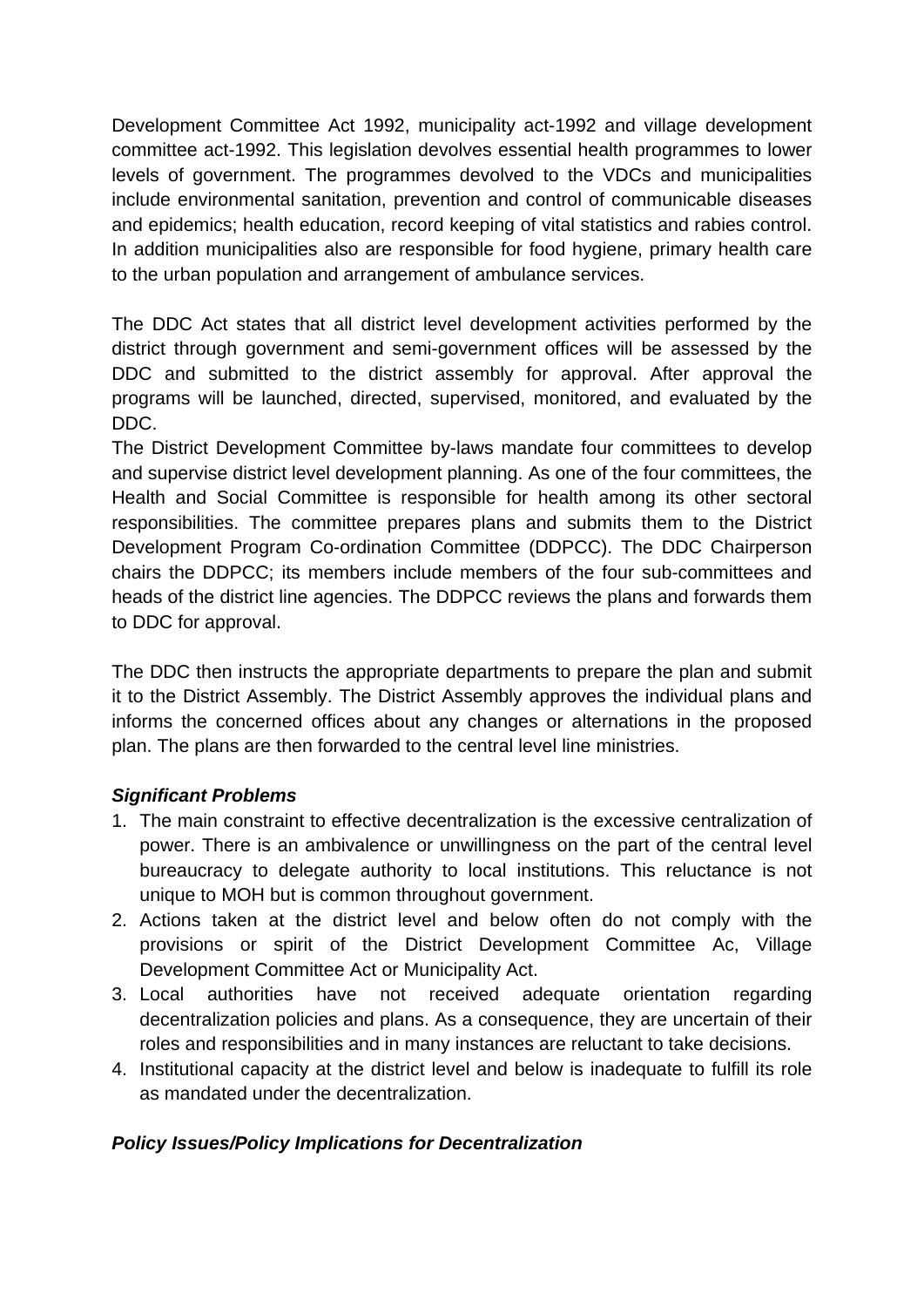(See also Chapter 2 F Management and Organizational Issues in the Public Sector and Chapter 10 Policies for Health Management and Organization in the Public Sector)

- 1. The existing Health and Social Committee at the district level should be strengthened through the addition of representatives from NGOs and the private sector.
- 2. There is a need to develop long-term plans for the decentralization of primary health services at the district level ensuring a sequenced devolution of services up to the VDC level.
- 3. There is a need to ensure that DPHO provides the necessary support for the village based primary and preventive health care system.
- 4. The authority to manage additional district budgets for decentralized health programmes should be vested in the DDC and its newly expanded Health and Social Committee.
- 5. A system of programme budgeting needs to be developed at the district level to manage the new village based health system.
- 6. The DDC and VDC should develop their capacities to evaluate the effectiveness of their programmes so that they can plan and negotiate for their budgets accordingly.
- 7. Districts should develop a plan for local support and resource generation. The plan could include the allocation of district resources to the VDC and SHP level and include support for local resource mobilization schemes. It is critical that money raised through local resource generation be kept at the local level and used to improve the quality of care.

### **M. Management and Organizational Issues in the Public Health Sector**

#### *i. Strategic and Operational Planning Background*

Ministry of Health in collaboration with a broad range partners in health and related sectors, and submitted to the National Planning Commission for approval and statements, goals, objective and service targets are derived from these plans that guide Ministry of Health activities. *Long Term Planning* – Long term planning for the health sector is currently focused on the development of a twenty-year prospective plan. The plan is prepared by the necessary action. Based on the policy framework established in the twenty-year prospective plan, the five-year plans are developed. Programme specific policy

formulates policy and issues directives in accordance with the National Planning Department of Health Services. In December the Ministry of Health request the *Short Term Planning* – Five-year plans are prepared by the National Planning Commission in collaboration with the sectoral ministries. The Ministry of Health Commission guidelines and containing relevant specific targets are set by the Regional Health Directorates to prepare their plans and budget based on the policy and issues directives and targets. The Regional Health Directorates in turn ask the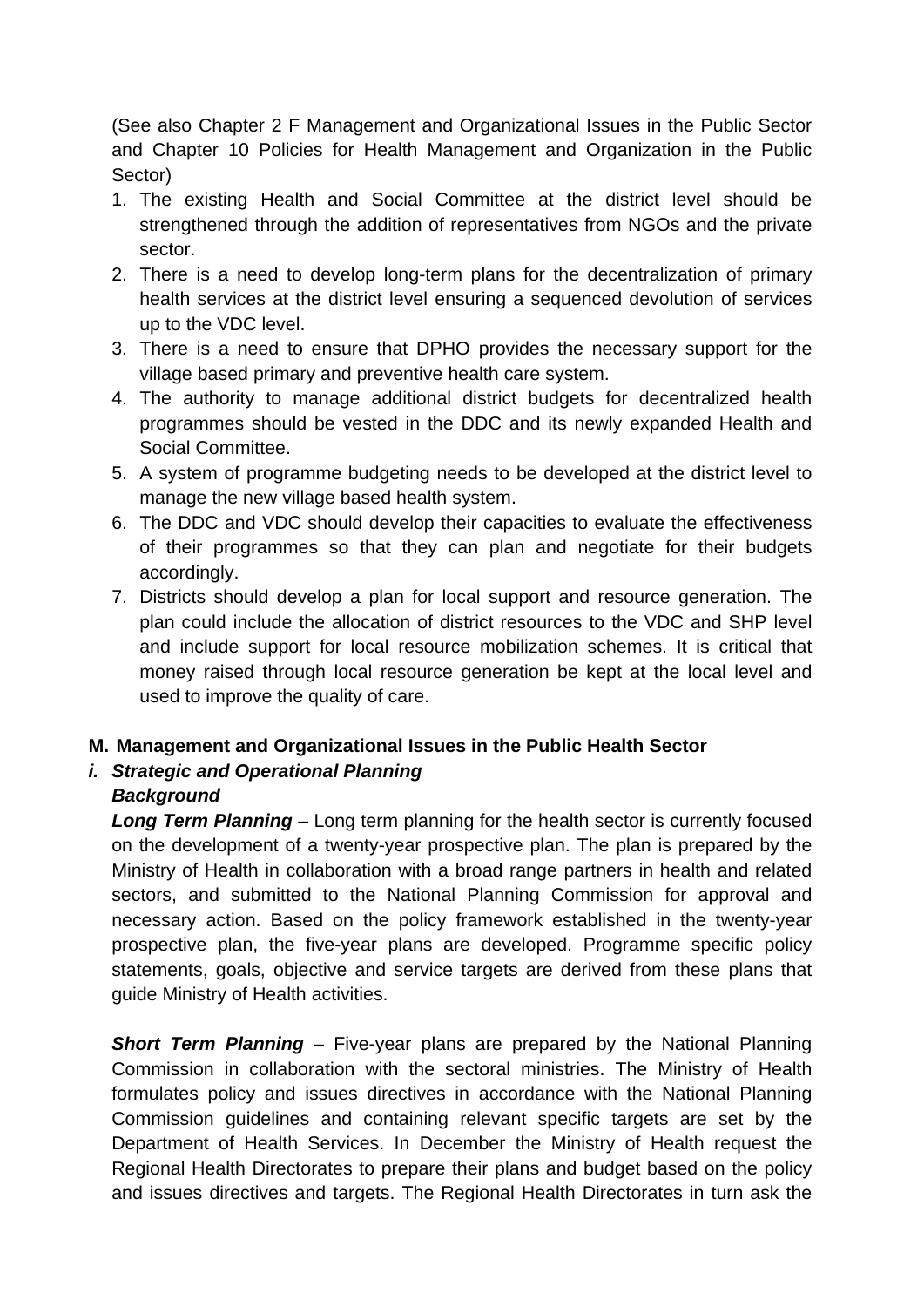District Development Committees which requests the yearly programme from the District Health Officers. By the end of January the District Health Offices submit the Directorates. Between February and March the Ministry of Health analyses these a starting date of July to Parliament. annual programme and budget to the Ministry of Health through the Regional Health proposals, completing discussions with the districts in March and with the Ministry of finance by April. Following a detailed review, the National Planning Commission finalizes the proposal. In June the Ministry of Finance presents the budget plans with

planning process, various divisions, departments and centers independently produce *Ad-hoc Planning* – Despite the existence of a formalized short-term and annual their own plans.

### *Significant Problems at Central Level*

- including establishment of targets are taken at central level based on central level 1. The planning process is centralized. All major policy decisions regarding planning budget, capacity and priorities.
- 2. The preparation of plans is generally behind schedule at each stage of the planning process.
- . With the exception of some routine statistics, the data that flows from the district 3 to the region and to central level generally is not used in the planning process. The routine statistics often are sent to the centres even though the districts note inaccuracies.
- 4. Quite often the final annual plan is prepared at the central level before the arrival of the proposed plans from the districts.
- adjusted according to the population growth rate or by an addition of a 10% increase. The central level adds 10% to previous year's plan to adjust for 5. Plans at all levels are not need based. Previous year's targets are used or are recurrent activities.
- 6. District proposals are not returned to the region or districts for revision, though occasionally clarifications are requested from district managers or departmental heads.
- 7. Inter-and intra-sectoral co-ordination in planning is weak. This is particularly true as between different units of Ministry of Health (e.g. the HRH Master Plan and personnel in the health sector are developed separately). of co-ordination between the private sector, NGOs, and local authorities, as well National Health Training Centre Master Plan, both dealing with planning for
- . Gender sensitivity is not systematically embodied in planning policies. 8
- adopted for addressing health sector concern. 9. High level politicians often are not aware of the key health issues and strategies

### *Significant Problems at Regional Level*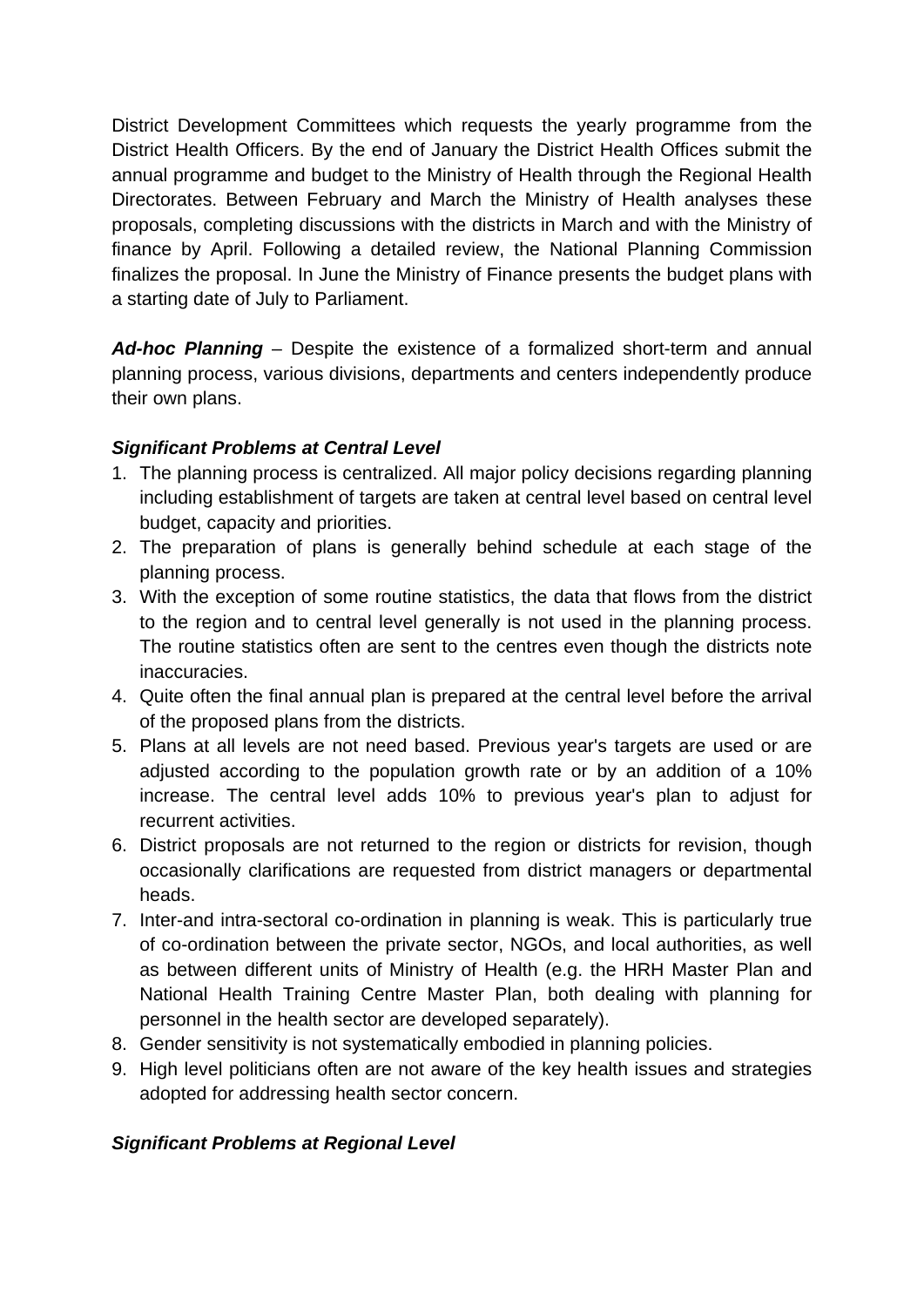- 1. Actual planning generally is not done at the regional level. The regions usually limit themselves to consolidation the individual district plans, making superficial changes and then forwarding the plans to central level.
- sending their plans directly to the central level or Department of Health Services. 2. Regional Health Directorates are often bypassed with District Health Officers

## **Significant Problems at District Level and Below**

- 1. There is limited continuity in the planning process from one year to the next.
- 2. There are no mechanisms to guarantee community representation in the planning receive fee back from services users regarding quality, quantity and appropriateness of service provided. process according to the caste, class and gender. Mechanisms are lacking to
- 3. NGO and private sector needs are not considered in the annual planning process though they have an increasingly significant role in the district.
- original form by higher authorities at the center. 4. The District Development Committee's approved plans are not accepted in their

# **Constraints in Addressing the Significant Problems of Strategic and** *Operational Planning Central Level*

- Committee Act, and Municipality Act, 1992). The centralized planning process is 1. GON has reserved for the central government wide-ranging discretionary powers, which effectively limit decentralization even after the adoption of three local government acts (District Development Committee Act, Village Development a reflection of this situation.
- . The central level does not have an effective, standardized planning system. It 2 lacks sufficient numbers of trained personnel to synthesize and undertake an ongoing review of the 75 district plans.

# *Regional Level*

- 1. Regional Health Directorates have planning responsibilities but neither authority nor capability in term of adequate manpower, skills etc.
- 2. Concerned section-heads in the regions do not have training in planning methodologies.

# **District Level and Below**

- 1. Resources and skills to support the planning process are limited at the district level, a situation further exacerbated by the frequent transfer and deputation of staff.
- 2. There is an absence of delay in the receipt of planning guidance from central level.
- 3. Planning meetings only are held with the sub-committee of the DDC for Health FCHV and VHW) and the community as to their felt needs has not been part of and Social Services. Consultations with the community health workers (e.g.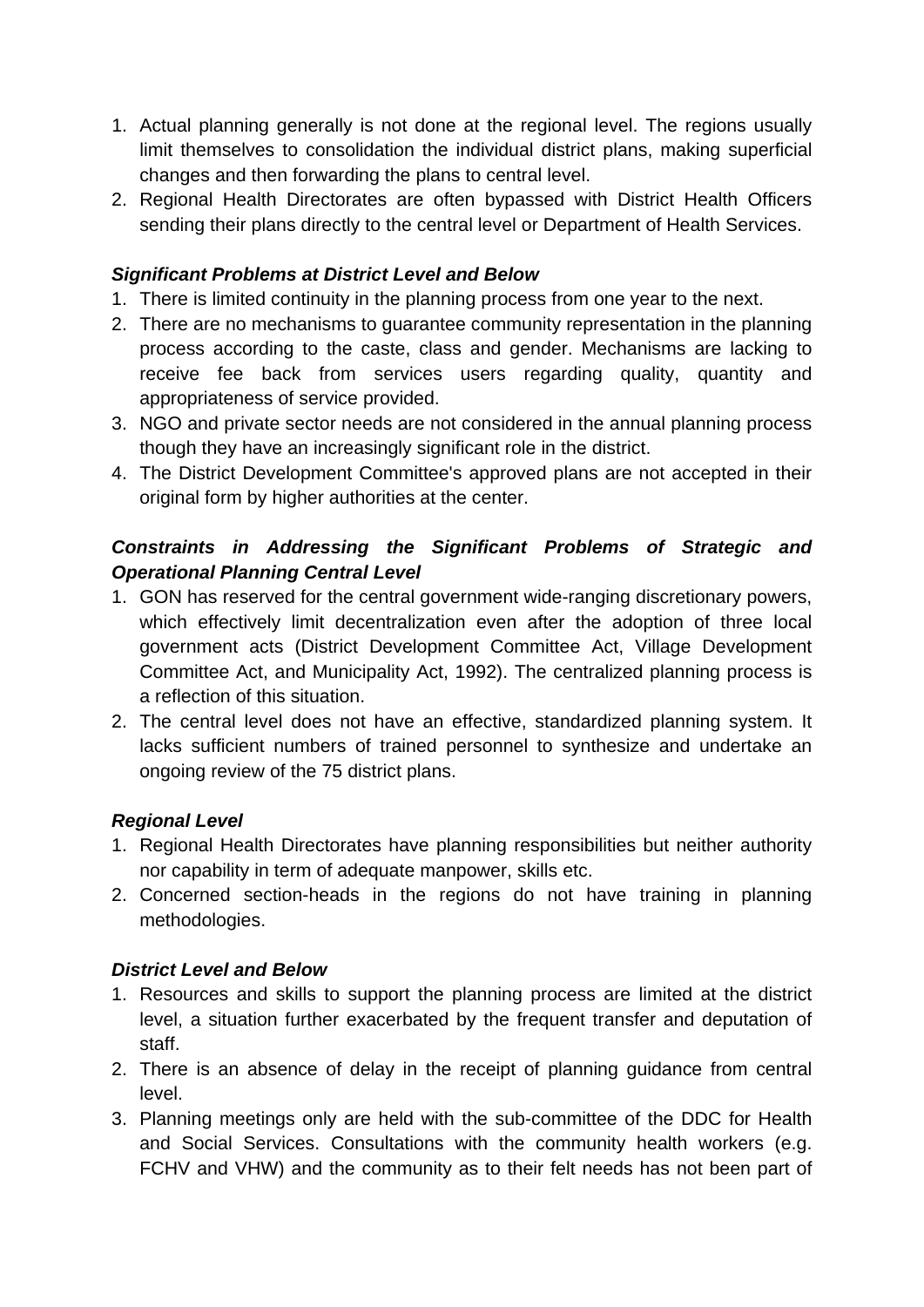the planning process. Training and orientation of the community and community health workers prior to programme implementation is lacking.

4. Fee back is not provided on information collected at district level and below.

# *Policy Issues/Policy Implications for Strategic and Operational Training Central Level*

- . High level politicians and government officials need to be aware of the health 1 planning process and national commitments relevant to the health sector.
- to be acknowledged and accepted. 2. There is a need to incorporate the principles and procedures of decentralization into the planning mechanism. The necessary authorities need to be delegated to lower levels. Plans produced at lower levels within their delegated authority need
- 3. There is a need to strengthen strategic and operational planning skills at central level.
- 4. There is a need to match resource needs and allocations.
- 5. There is a need for timely distribution of planning guidance from central to lower levels.
- including planning within the Ministry of Health. NGO and private sectors need to 6. There is a need for inter and intra-sectoral co-ordination in the planning process be included in the planning process.
- participation in the planning process. 7. There is a need for a mechanism to assure full and meaningful community
- 8. The need to integrate gender sensitivity into the planning process.

### **Regional Level**

- 1. There is a need to identify clear policies regarding the planning authorities and responsibilities of the Regions.
- 2. There is a need to grant Regions the required financial and human resources necessary for fulfilling their planning responsibilities.

### *District and Below*

- 1. There is a need to devolve the necessary authority, financial and human resources to the districts in order that they can effectively carryout their planning responsibilities. Districts should be permitted to establish their own targets within national guidelines.
- community participation in the planning process. These mechanisms should include representatives from the NGO and private sectors and ensure 2. The need to develop and implement mechanisms for the active participation of the relevant committees, sub-district staff, community health workers, and the appropriate caste, class and gender representation.
- 3. There is a need to ensure that there is a single, functioning district level coordinating body in all districts.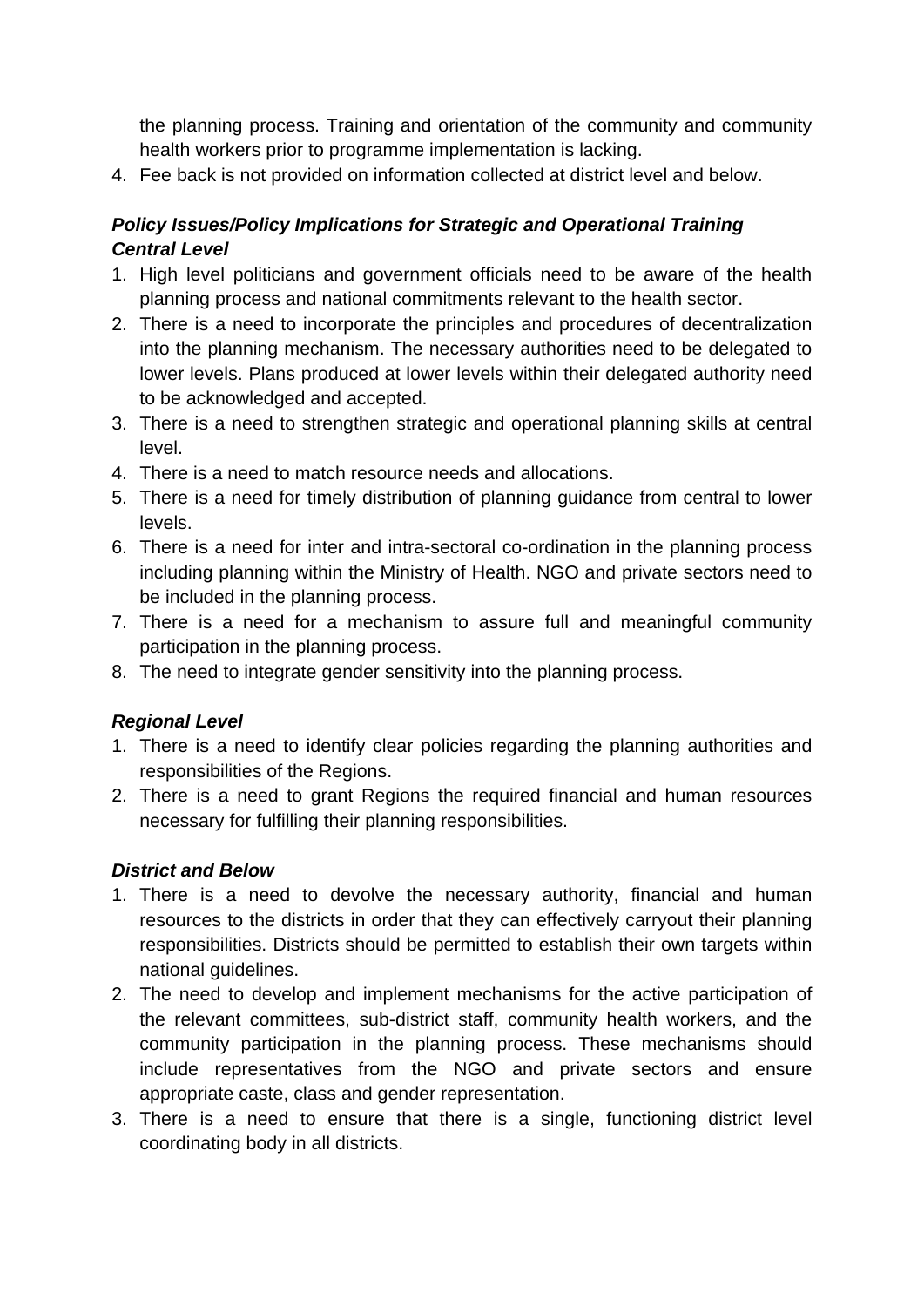- 4. There is a need to train and keep staff with planning skills in place and ensure compliance with existing policies and regulations regarding transfers and deputation.
- 5. There is a need to employ simplified reporting and planning mechanisms with uncomplicated formats.

# *ii. Financial Management*

## *Background*

funds. It authorizes the Ministry of Health to spend the budget in the approved programmes under prevailing financial rules of GON. Based on the authorization received from the MOF, the Secretary, MOH authorizes the Director General of Department of Health Services (DHS) to spend the budget on approved Financial Comptroller General's Office is responsible for regulating spending and performs final audits. The DHS forwards the programme and authorized the Financial management involves central, regional and district levels. At the central level the National Development Council working through the National Planning Commission establishes overall sectoral priorities and allocation of funds. The Ministry of Finance (MOF) arranges release of budget including allocation of donor's programmes, notifying the Financial Comptroller General's Office of the same. The procedures, releases budget through its District Treasury and comptroller's Office Regional Health Directorates and District Health Offices to make expenditures.

release the equivalent of  $1/6<sup>th</sup>$  of the previous year's expenditures to the respective offi ces down to the District Health Office Level. The funding is meant to cover recurrent expenditures including administrative expenses. It is viewed as a first installment against future reimbursements. For special programmes such as family planning and EPI, the DHS retains some portion of programmes budget, which is At the beginning of the fiscal year the District Treasury and comptroller's Office later disbursed upon the receipt of specific request from the District Health Office.

At the regional level, the Regional Health Directorate supervises expenditure the district. At the end of each month the District Health Office is require to prepare a Treasury and Comptroller's Office. The District Treasury and Comptroller's Office in procedures of the offices below it. At the district level, the District Health Office is responsible for all matters related to disbursement of funds by the district hospital and other facilities. Health posts and sub-health posts do not actually handle cash; rather their programmes are run with materials received from the DHO. The District Health Office distributes the targets and release budget to individual facilities within statement of monthly expenditures and request reimbursement from the District addition to releasing funds are expected to perform internal auditing on a monthly basis.

#### *Significant Problems at Central Level Financing*

- 1. The overall size of the health sector budget is inadequate to meet health sector needs.
- 2. Grants and loans provided by the donor community often do not accurately reflect GoN's health sector plans;
- 3. Donor funding is not effectively coordinated. Disbursement procedures are not uniform.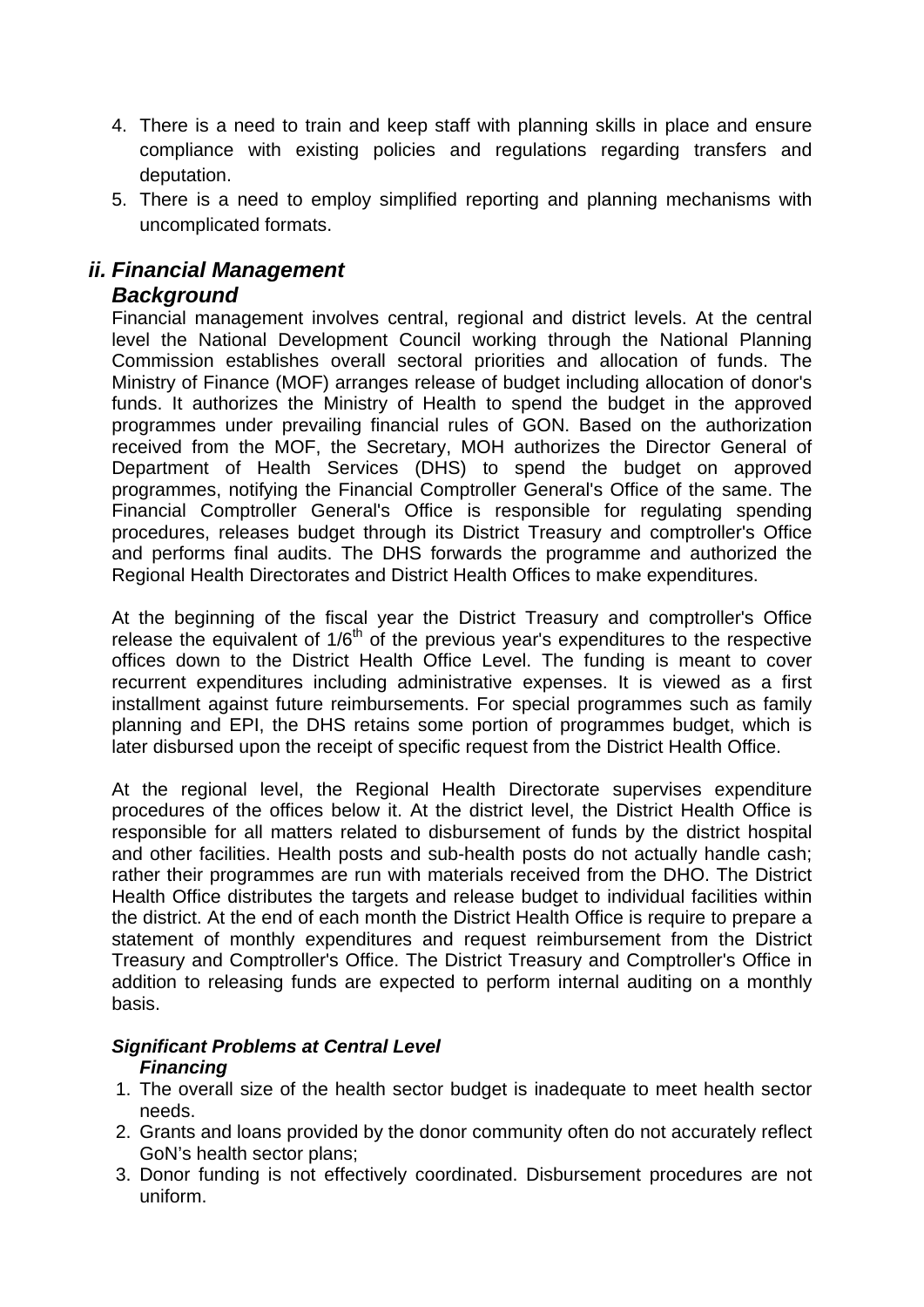4. Existing cost-sharing and cost-recovery schemes, particularly community drug programmes and cost recovery schemes in Central and Zonal hospitals are hampered by the absence of appropriate policies and guidelines (e.g. fee exclusion policies, spending limit etc.)

## *Budgeting*

- 1. The budget process is centralized. It neither supports the concepts of decentralization and "bottom-up planning" adopted by Government of Nepal nor reflects costing and expenditures by programme.
- 2. budgets based on a percentage increase over the previous year's budget. Budgetary approaches are neglected that link budget to changing goals, objectives and priorities, programme performance, need or programme requirements etc. (e.g. programme budgeting, performance based budgeting There is excessive reliance on incremental budgeting that is developing new zero based budgeting etc.)
- 3. The real costs of programmes and their correlation with impact on service delivery and health status are not known.
- 4. Integrated programme budgets do not exist even though programmes are meant to be integrated at eh implementation level.
- 5 . Local revenues generated for use by the health sector are not taken into account in annual budget preparations.
- 6. An excessive portion of the development budget (in excess of 50%) is retained at the central level.
- by the planning Division of the DHS in annual budget preparation. 7. Budgets (with plans) prepared by District Health Office generally are not used

### *Accounting*

- 1. There are extensive delays in submitting statements of accounts and expenses particularly in relation to donor funded projects.
- 2. "Direct funds" from donors to the Ministry of Health often are not reported nor accounted for.
- 3. The accounting function is centralized and reflects a vertical programme approach despite integration in service delivery.

### *Auditing*

1. There are excessive delays in clearing the Ministry of Health's continuously increasing audit objections, thus threatening budget releases.

# **Significant Problems at Regional Level**

1. Regional Health directorates are supposed to exercise financial control and supervision. In practice they have no role in financial management.

#### **Significant Problems at District Level and Below** *Financing*

- 1. Financing to cover a portion of recurrent and capital cost are available from local sources including District and Village Development Committees. However such potential sources of financial are not pursued by the Ministry of Health.
- 2. considered. In determining fee structures, ability and willingness to pay often is not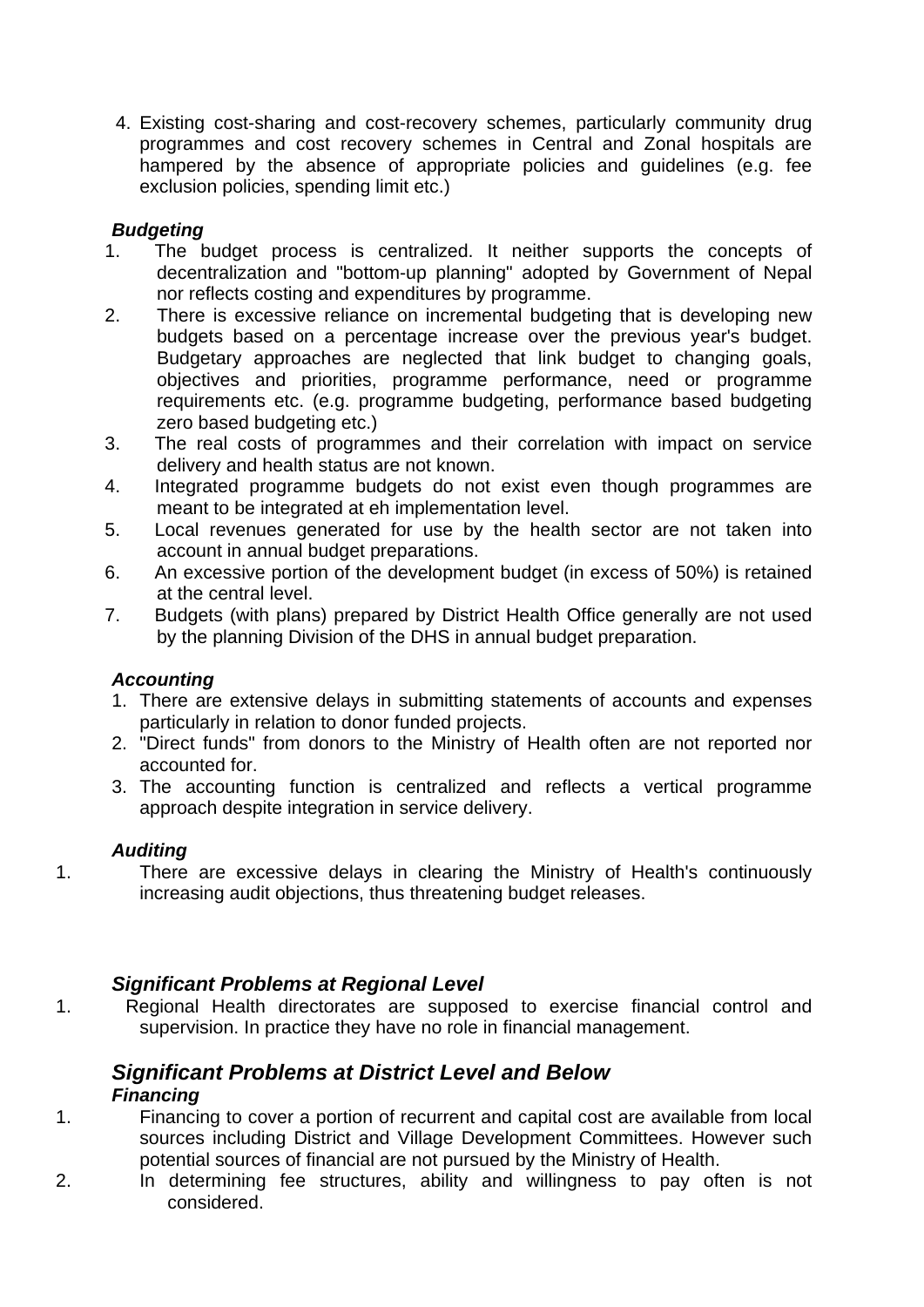#### *Budgeting*

- 4. Budgetary practices at the district level and below do not support the concept of decentralization and "bottom-up planning" adopted by Government of Nepal. There is no clear mechanism for matching local perceived needs and budget constraints.
- 2. There is excessive reliance on incremental budgeting to exclusion of other budgetary approaches that support and accommodate; changing health sector goals, objective and priorities for the district level and below; programme performance etc.
- 3. The development budget is fragmented at the district level. A District Health Office typically handles 5 to 10 development budgets for specific programmes. The multiple budgets often lead to duplication funds for some purposes and insufficient fund for others.
- 4. Service delivery units are expanded without assurance of the necessary financial resources for staffing, operations, and maintenance.

#### Accounting

1. There are extensive delays in submission of statements of accountants and expenses. Which are necessary of reimbursement of expenditures and this is particularly serious problem in terms of donor project.

#### *Auditing*

- 1. Health committees have authority to approve health expenditures; however they often have little understanding of financial procedures and regulations. The lack of understanding increases the potential for irregularities and misappropriation of funds.
- 2. The District Treasury Office does not audit on a monthly basis as prescribed.
- 3. Auditing focuses on determining whether required documents have been completed regularly. Performance auditing which has been accepted in principle is not carried out.

## **Constraints in Addressing the Significant Problems of Financial Management** *Financing*

- 1. The role of the private, INGO/NGO donor and public sectors in health care financing are not well defined. Health sector financing provided by private and NGO sectors, some INGOs and donors are not considered in public finance and budgeting exercises.
- 2. appropriate existing, cost-sharing/cost recovery schemes for nationwide implementation. There is no specific vision, long term goals and objectives or intermediate strategies for either developing alternative financing mechanisms or adapting

#### **Budgeting**

1. There is a shortage of adequately trained personnel with the appropriate knowledge and skills required to implement alternative budgetary approaches such as performance or programmer budgeting, zero-based budgeting etc. The necessary data for such alternative budgetary approaches is similarly lacking (e.g. performance data, programmer costing/unit costing etc.)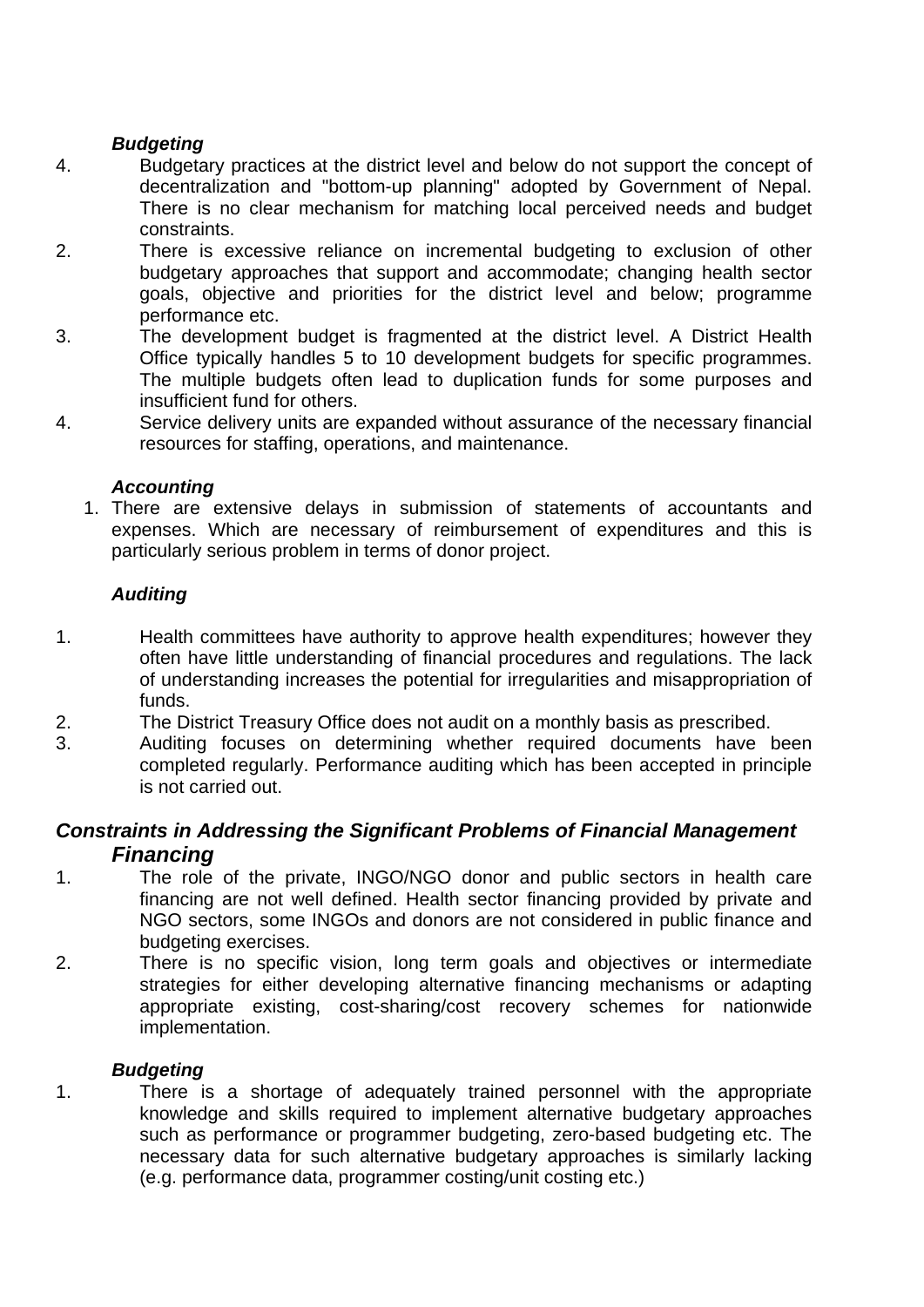### *Accounting*

- 1. The health sector lacks sufficient numbers of adequately trained finance/accounting staff to effectively carry out the accounting function or cope with the multiple accounting requirements of donors. The shortage of such personnel is particularly server at the district level.
- 2. Staffing patterns for accounting staff are not related to workload, which has had a negative effect in high workload district.
- 3. Uniform accounting and reporting systems developed do not meet both donor and GON requirements.
- 4. The accounting system has not been computerized at any level.

#### *Auditing*

- 1. There is a lack of trained auditors in the health sector particularly at district level.
- 2. A specific chart of accounts for health sector programmers, facilities and institutions is lacking. Categories necessary to account for health-related expenditures differ from other sectors, nonetheless auditors demean that the standard categories of accounts be followed.

# *Policy Issue/Policy Implications for Financial Management Central Level*

### *Financing*

- 1. The health budget should be increased.
- 2. There is need for a clear definition of the roles of the private, INGO, NGO bi-and multilateral donors, and public sector in health care financing. Similarly there is a need for effective mechanisms to assure non-government funding actively supports GoN's health sector plans and priorities.
- 3. There is a need to include health sector financing provided by private, INGOs, NGOs, bi-and multilateral donors in public finance and budgeting exercises.
- 4. There is a need to develop uniform disbursement procedures across donors.
- 5. There is a need for a comprehensive and unified vision, goals and objectives, specific strategies and policy guidelines for implementing alternative financing mechanisms. This includes adapting appropriate existing, cost-sharing/cost recovery schemes for nationwide implementation.

### *Budgeting*

- 1. There is a need to incorporate the principles and procedures of decentralization and "bottom-up budgeting" into the budget process. The necessary authorities should be delegated to lower levels. Budgets produced at lower levels, which are in compliance with budget ceilings and central level budget guidelines should be acknowledged and accepted.
- 2. There is a need to shift from a budgeting approach that solely relies on incremental budgeting, to one that makes greater use of methods that link budget with goals, objectives and priorities, performance, outcomes etc. (e.g. programme budgeting, performance budgeting, zero based budgeting).
- encourage and support integrated program implementation at the local level. 3. There is a need for budgetary policies and practices that more effectively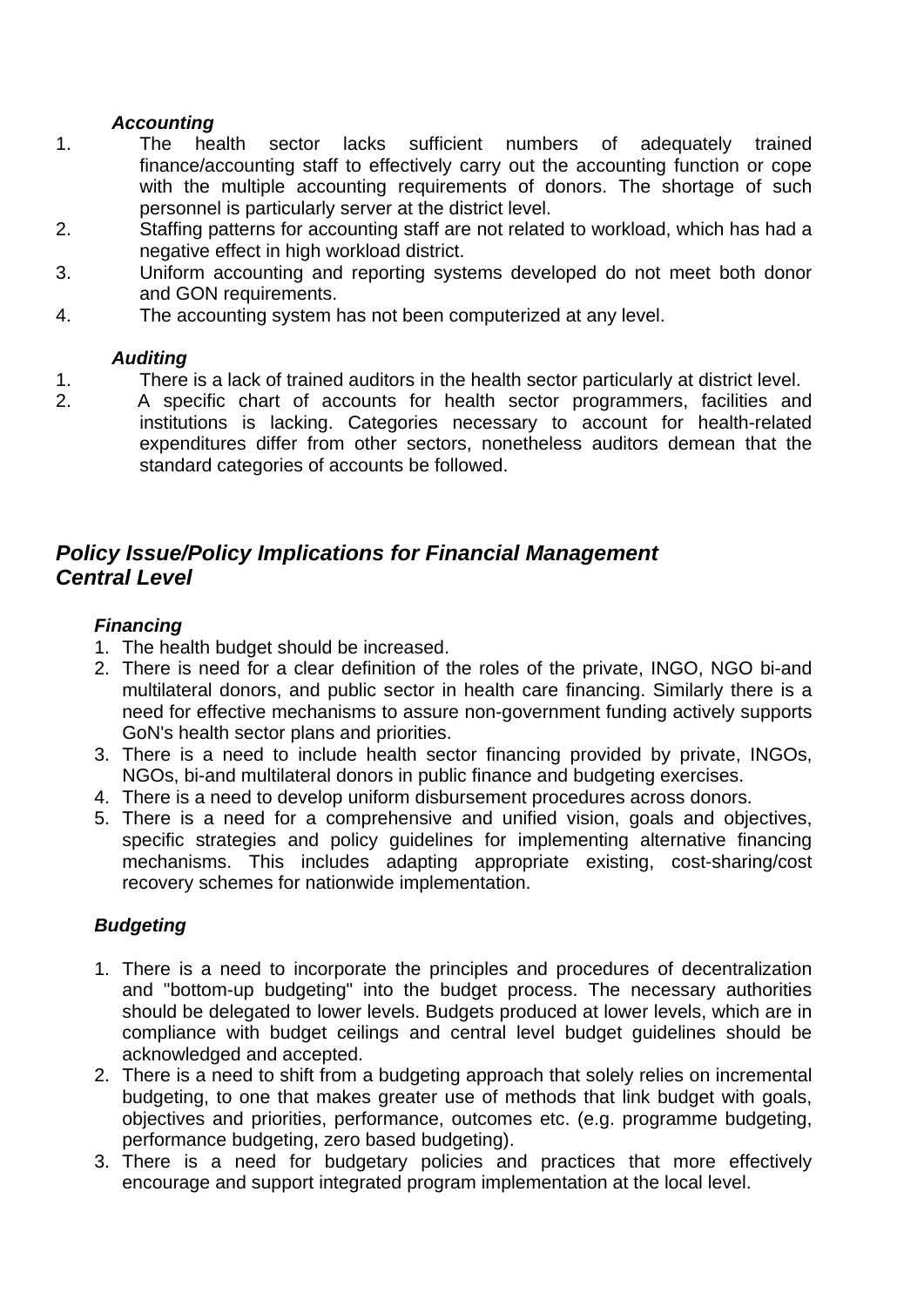- 4. There is a need to revise disbursement policies to allow a greater percentage of the development budget to be allocated to regional, district level and below.
- 5. There is a need to include locally generated funds (cost-sharing, cost-recovery schemes, monies provided by local NGOs etc) in the decentralized budgetary process.
- exercises under the decentralized budgeting system. 6. There is a need to calculate real programme costs to allow for rational budgeting

### *Accounting*

- within the health sector, particularly within the Ministry of Health. It is necessary to 1. There is a need to increase the numbers of trained of finance/accounting personnel ensure that they possess the necessary knowledge and skills to fulfill their job responsibilities.
- 2. There is a need to develop a specific chart(s) of accounts for the health sector (programmers, facilities and institutions).
- 3. There is a need to make GoN and donors accounting and reporting systems less burden some.
- 4. There is need to develop of systematic recording and accounting systems for Ministry of Health "directly funded" donor contributions.
- 5. There is a need to integrate the system of vertical programmer accounting.

### *Auditing*

- 1. There is a need to immediately clear existing audit objections and address future audit objections as issued.
- 2. There is a need to provide trained auditor for the health sector who are skilled and knowledgeable in health sector accounting practices.

### **Regional Level**

1. There is a need to define clearly the Regional Health Directorate's role and responsibilities for financial management, providing the necessary authority and resources as warranted.

### *District Level and Below*

### *Financing*

- 1. There is a need to pursue local sources of financing to augment central level funding of health services (e.g. District and Village Development Committees).
- 2. There is a need to consider ability and willingness to pay in establishing fee structures in cost sharing/cost-recovery schemes.

### *B udgeting*

- 1. There is a need for a decentralized budget process that encourages and supports "bottom-up-planning" at the district level and below.
- 2. Reliance on incremental budgeting should be reduced. Greater use should be made of objective and priorities for the district level and below; programme performance etc. budgetary approaches that support and accommodate changing health sector goals,
- implementation at district level and below. The integrated budget should incorporate 3. There is a need for an integrated budget to support integrated programme presently fragmented development budgets.
- 4. There is a need to assure the necessary financial resources for staffing, operations, and maintenance as a prerequisite for expansion of service delivery units.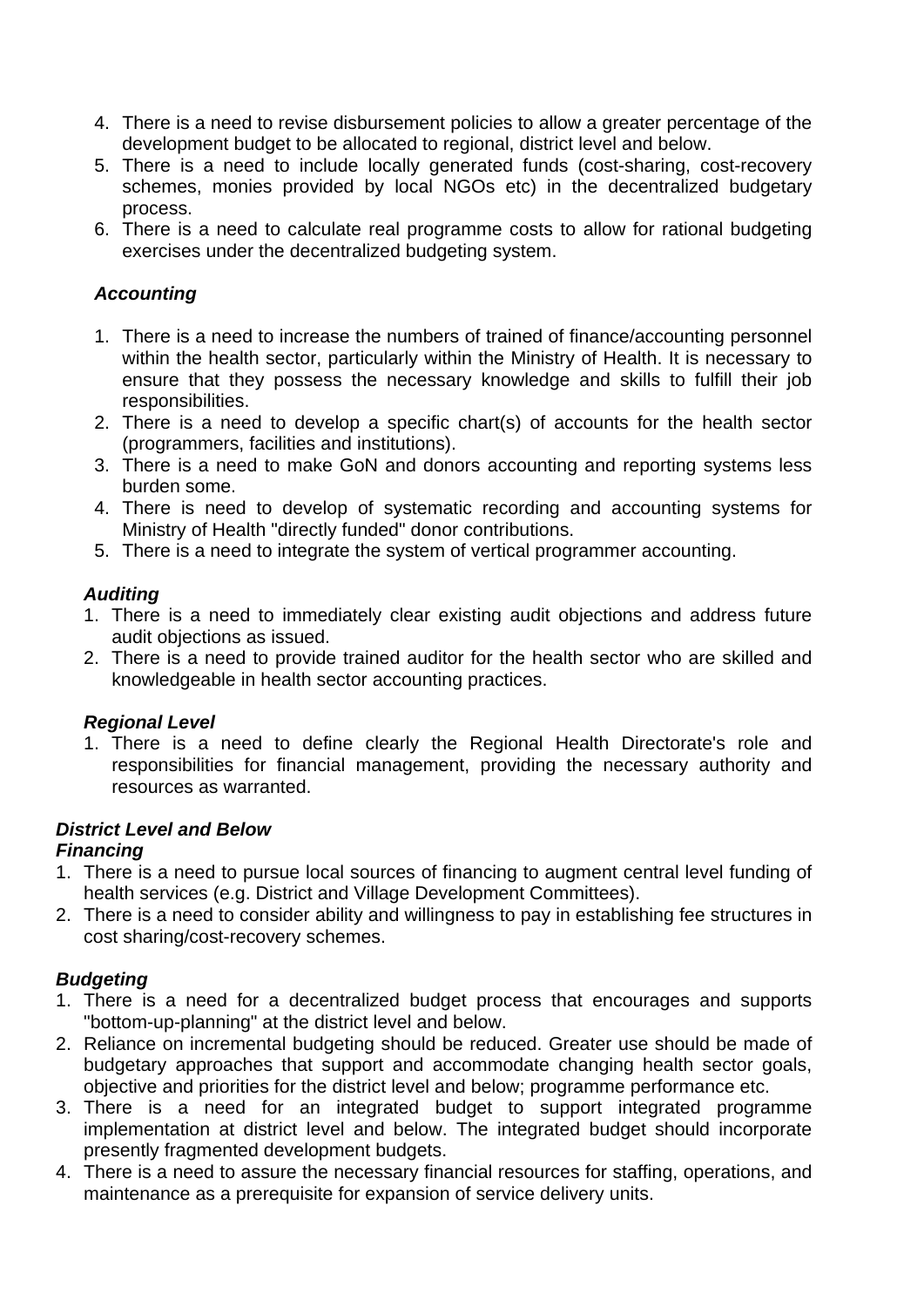5. There is a need to include in annual plans developed by the planning Division of the DHS, budgets prepared by District Health Offices, which conform to MOH budget guidelines.

## *Accounting*

- 1. The re is a need to increase flexibility in of disbursement of funds.
- 2. The re is a need for adequate numbers of trained accounting staff skilled and kno wledgeable regarding the specific chart(s) of accounts for the health sector pro grammes, facilities and institutions.

#### *A ccounting*

- 1 . There is a need to increase flexibility in of disbursement of funds
- 2 . There is a need for adequate numbers of trained accounting staff skilled and knowledgeable regarding the specific chart(s) of accounts for the health sector programmers, facilitates and institutions.

#### *Auditing*

- 1. There is a need to enhance the Health Committee's understanding of financial procedures and regulations.
- 2. There is a need for trained auditors skilled and knowledgeable in term of health sector accounting systems, financial procedures and regulations.
- 3. There is a need for the District Treasury Office to perform audits on a more regular basis, preferable monthly.

## *Iii Logistic Management*

### *Background*

The Ministry of Health's logistic activities are managed at the central level by the logistics Management Division. Department of Health Services (LMD); at the regional level by the Regional Health Directorate and the Regional Medical Stores; and at the district level by the District Health Office.

The transit warehouse in Pathlaiya receives programme supplies; equipment, instruments and machinery shipped overland are received by the transit warehouse in Pathlaiya. Materials arriving by air in Kathmandu are received in the Teku warehouse. From these warehouses, the materials are distributed to the regions or districts, as needed using private or MOH carriers. District Health Office (DHO) arranges transport from the district to peripheral levels.

Annual indent supplies are delivered either to regions for repacking and forwarding to the districts, or directly to the districts depending on where the procurement was done. Once in the districts, the DHO arranges onward transportation to the health facilities.

A programme fro strengthening the logistics system was initiated in 1994. Since strengthening activities are underway, essential drug procurement has been then, a logistics management information system (LMIS) has been implemented in 75 districts; 1800 stores have been cleaned, reorganized and equipped; and 3,900 MOH personnel have been trained in LMIS and store management. Procurement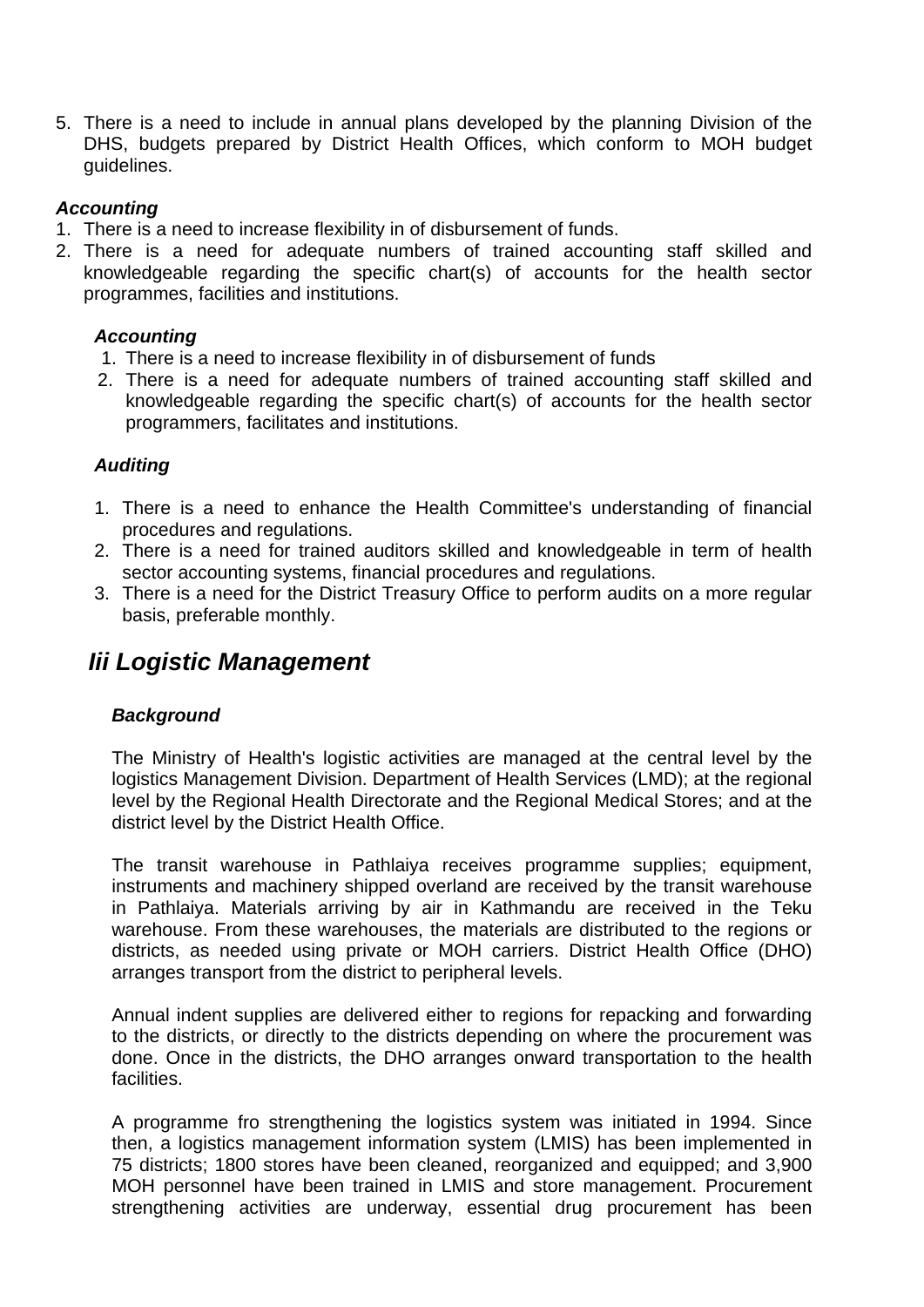decentralized to 30 districts, a national distribution team is being put in place, and an inventory control system is being implemented.

## *Significant Problems at Central Level*

#### *Procurement*

- 1. Needs are difficult to quantify Procurement plans do not always reflects Furthermore, resources are allocated on an institutional rather than on a actual need due to a lack of information from GoN and NGO facilities, population or demand basis.
- . Lengthy procurement process GoN's cumbersome tendering rules and 2 regulations, insufficient numbers of adequately trained personnel at LMD, and procurement process. Developing tenders and evaluating bids is time criteria for evaluating bids. Further complications arise from ill-defined quality assurance procedures. a lack of documentation on the procurement process result in a prolonged consuming because of a lack of product specifications and the absence of
- 3. Procurement is not well planned Poor communication and co-ordination between the Logistics Management Division and other division results in LMD being unable to procure supplies according to programme requirements.

### *Distribution*

- 1. Distribution requirements are not well planned due to a lack of inventory management procedures, lack of information on current stock and utilization rates, and lack of co-ordination among LMD, other divisions, and donors that procure supplies for ministry programs.
- contraceptives to NGOs, does not include these needs in the LMD 2. The Minister of Health, which is required to provide vaccine and projections.
- 3. Transportation is not always available when needed. There is a lack of communication between LMD and other divisions, the lack of authority to requisition vehicles when needed and poor performance by contract carriers.
- 4. Storage space is not adequate given current procurement and distribution practices.
- 5. Some unusable goods are difficult to dispose of due to complex regulations.

## **Logistics Managements Information System (LMIS)**

- resources. LMIS is operated with the support of a local NGO. 1. The LMIS is not institutionalized in LMD due to the lack of personnel and
- 2. LMIS dates are not being used routinely for planning, monitoring and evaluation at the central and peripheral levels.

### **Significant Problems at Regional Level** *Distribution*

Regional Medical Store (RMS) has difficulty in carrying out their functions in a timely manner due to:

- 1. The lengthy process of obtaining resources from the Regional Health Directorate; the RMS do no have their own budget allocation.
- require repacking indent items. 2. The prolonged delivery time of indent drugs and the protracted period of time
- 3. The lack of space in some regional stores for storage and repacking.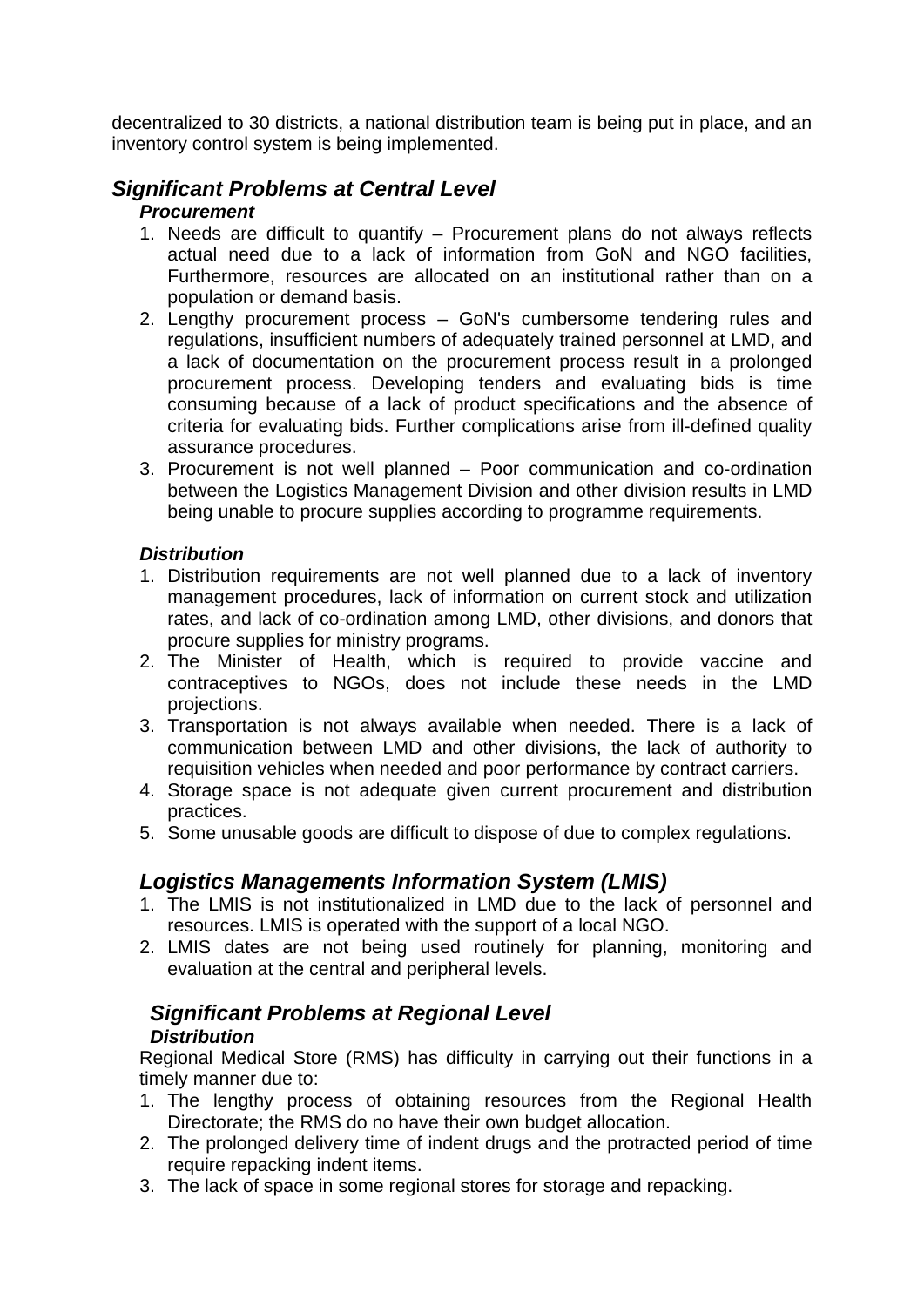#### *Repair and Maintenance*

Vehicles and equipment cannot be repaired quickly due to:

1. The protracted process obtaining budget and authorization from the Regional Health Directorate for such activities.

#### *Su pervision and Monitoring*

1. The lack of budget for supervision and monitoring at RMS makes regular visits to lower level facilities problematical.

#### **Significant problems at District Level and below**

- 1. Supplies cannot always be delivered in time due to a lack or the uncertainty of availability of transport.
- 2. Stock outs and overstocks exist due to inadequate procurement planning, lack of an inventory control system and insufficient resources to satisfy demand.
- 3. Stores are not always well managed due to a lack of supervision and the absence or transfer of trained personnel.
- 4. Districts lack the skills and resources to manage all their logistics activities.
- 5. Storage space and conditions are not always adequate due to lack of resources, use of rented facilities, and lack of supervision.
- 6. Complex regulations make disposing of expired and unusable items difficult.

## *Constraints in Addressing the Significant Problems of Logistics Management*

- 1. There is a lack of clearly identified transportation budgets at all levels of the distribution system.
- 2. There is a lack of adequately trained personnel at all levels.
- 3. Frequent transfers of trained personnel at all levels.
- 4. GON regulations make procurement a complicated and timeconsuming process.
- 5. There is a lack of authority and the necessary resources to carry out key LMD responsibilities such as operation of the LMIS.
- carry out their logistics management responsibilities. 6. Regional Medical Stores lack resources and budgetary authority to
- 7. There are restrictions on the payment of commercial rates for transportation by GoN.
- 8. GoN daily allowance rates for supervision are inadequate.
- 9. There is a lack of clear lines of authority between Regional Medical Stores and LMD.
- Regulatory complexity makes it difficult to dispose of damaged, expired, and out-of-service items.  $10<sub>l</sub>$

## *Policy Issues/Policy Implications for Logistics Management*

- 1. There is a need for the development and implementation of a needs-based supply system which takes into account the district level essential drug procurement system and the vaccine and contraceptive needs of NGOs.
- 2. There is a need to modify procurement regulations and the pre-qualification system for manufactures and suppliers to allow more flexibility and faster contracting arrangements.
- 3. There is a need to develop appropriate bidding documents and technical specifications for medical supplied and equipment.
- 4. There is a need to decentralization procurement authority to lower levels.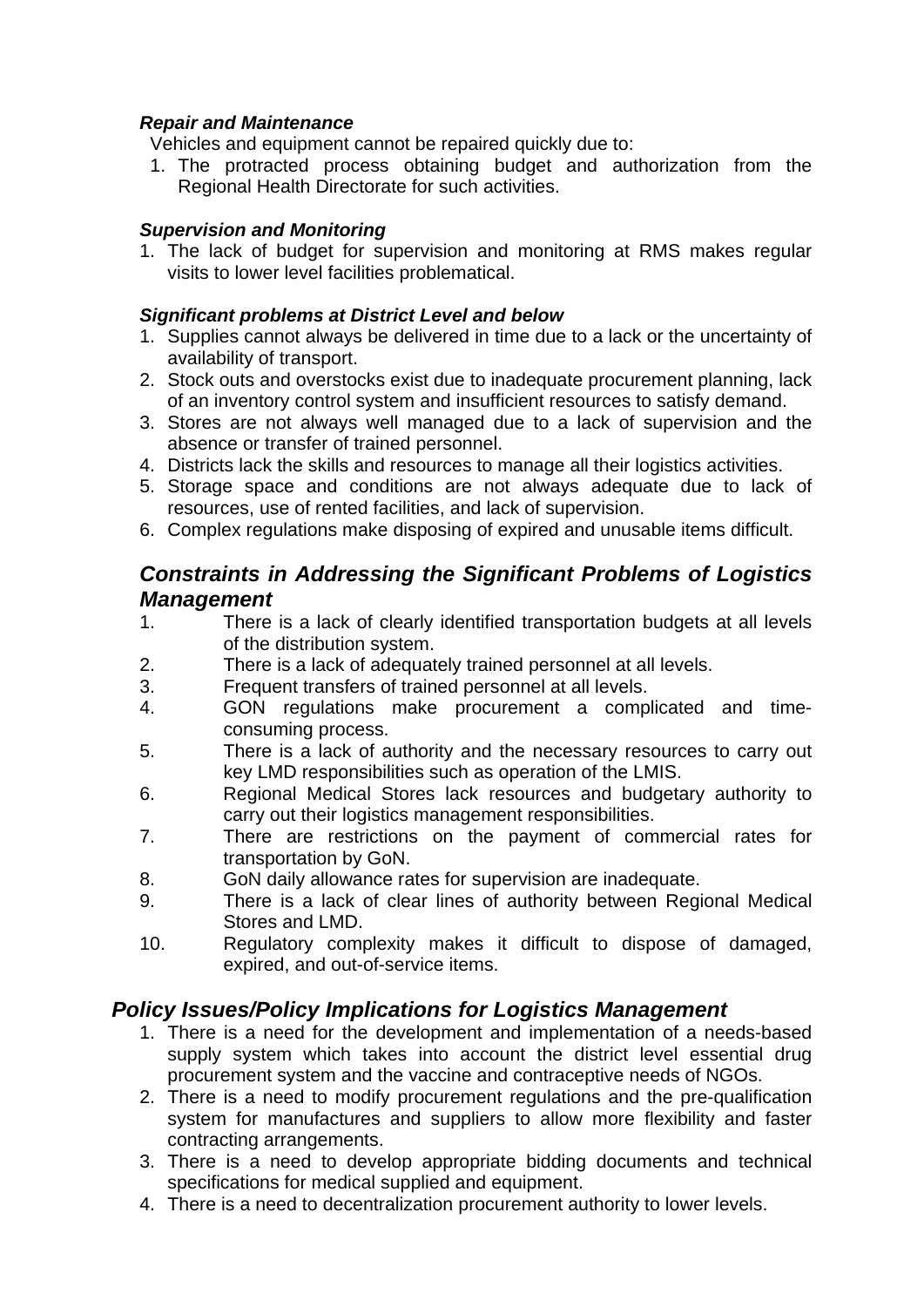- 5. There is a need to create a new logistics cadre wit h a well-defined career ladder to minimize the impact of transfers and to reduce the loss of expertise from the logistics system.
- 6. There is a need to provide LMD greater operational control over the resources needed to carry out its responsibilities (personnel, vehicles, etc.)
- 7. There is a need to create a separate budget line within LMD for transportation.
- 8. There is a need to create an LMIS sections in LMD with adequate number of trained staff and resources to carry out those functions.
- 9. There is a need to streamline auction, disposal, and write-off procedures for damaged, expired, and out-of-service items.
- 10. There is need to convert LMD to a "Centre" with an autonomous accounting system.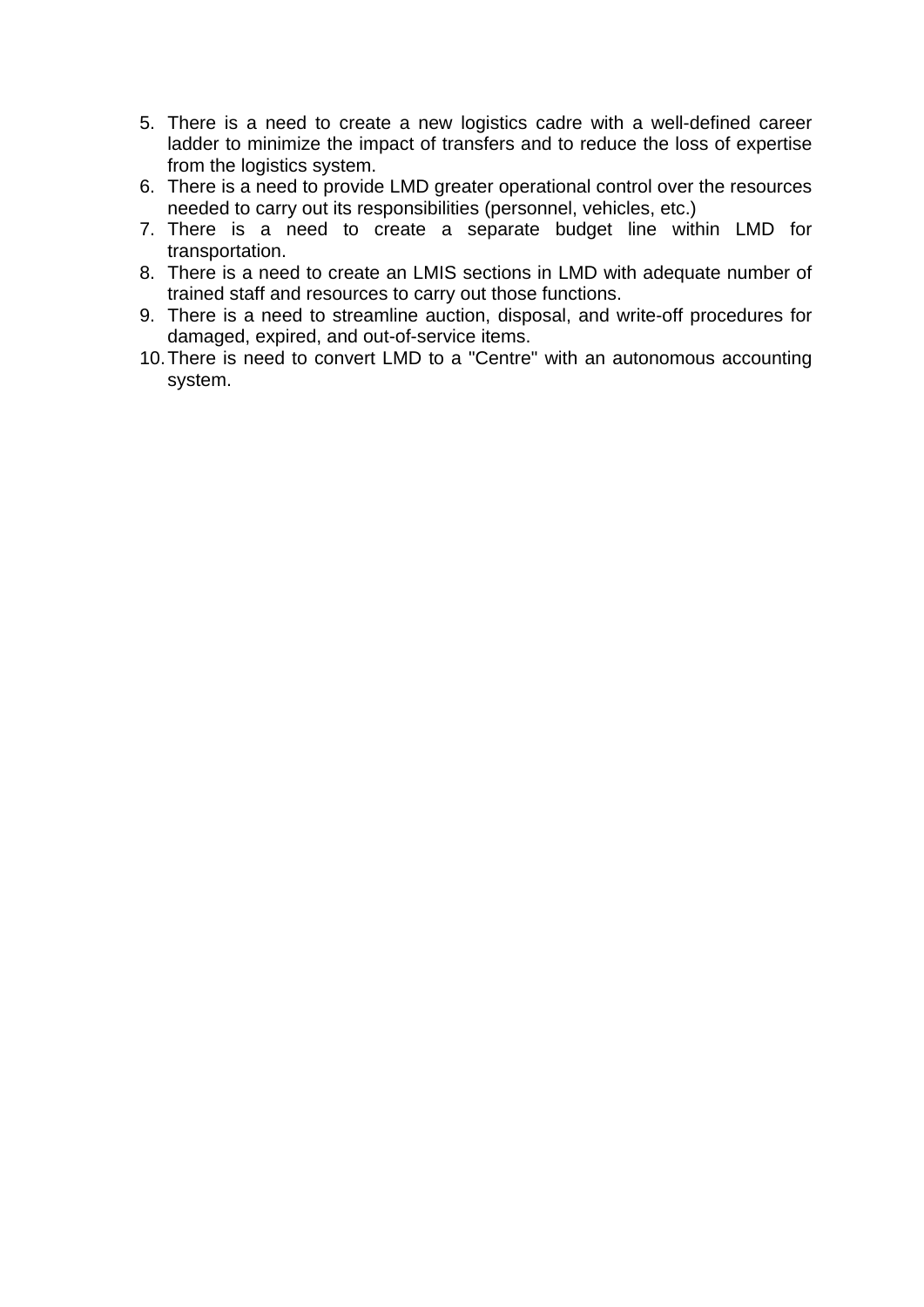## *iv. Health Facilities Maintenance and Development*

### *Background*

Importing equipment at regular intervals has become a regular phenomenon necessitated by the absence of an established system for repair and maintenance. maintenance of buildings, machinery, equipment and medical instruments, it has Though the Logistics Management Division (LMD) is responsible for repair and been severely limited in carrying out these responsibilities.

## *Significant Problems*

- 1. Most of the Primary Health Centres were upgraded from existing health post. Consequently the physical facilities and layouts are inadequate to meet GoN guidelines.
- 2. Most of the health posts are located in sites much smaller than required for their proper functioning.
- 3. Most of the Village Development Committees were not provided clear instructions and guidelines regarding the space requirements and physical layout of the sub-health posts. As a consequence the sub-health posts were established in facilities with inadequate space.
- 4. Except for newly built facilities most of the existing health facilities lack basic amenities such as water supply and latrines.
- 5. The lack of policies, guidelines and procedures for repair and maintenance of physical facilities, machinery, medical instruments and equipment (preventive maintenance) results in ad-hoc crisis management practices.
- 6. The lack of comprehensive policies or guidelines for procurement or receipt of donated of equipment results in an inventory comprising a wide variety of makes and models of equipment. This makes it difficult to initiate a planned repair and maintenance system.
- 7. Spare parts rarely accompany equipment provided by donors. Much of this equipment is therefore discarded after a short period of use due to unavailability of spare parts.
- 8. A monitoring system to provide information for efficient equipment management including repair and maintenance requirements is needed.
- 9. There is lack of a separate budget for repair of equipment and the consolidated budget for equipment repair and repair and maintenance of other funds for repair of equipment. items such as vehicles, physical facilities, etc. does not provide sufficient
- 10. The Department of Health Services lacks qualified personnel and infrastructure for repair and maintenance.
- maintenance) issues hinder peripheral institution from developing local potential. There is an acute shortage of adequately trained repair and maintenance personnel at the district hospital. 11. The centralized approach to repair and maintenance (preventive
- 12. There is a lack of co-ordination among agencies involved in repair and maintenance (preventive maintenance) activities.

## **Policy Issues/Policy Implications for Health Facilities Maintenance and** *De velopment*

1. There is a need to assure that instructions and guidelines regarding the space needs and physical layout of the primary health centers and sub-health posts are provided to VDCs prior to the sub-health posts establishment and upgrading of health posts to primary health centers.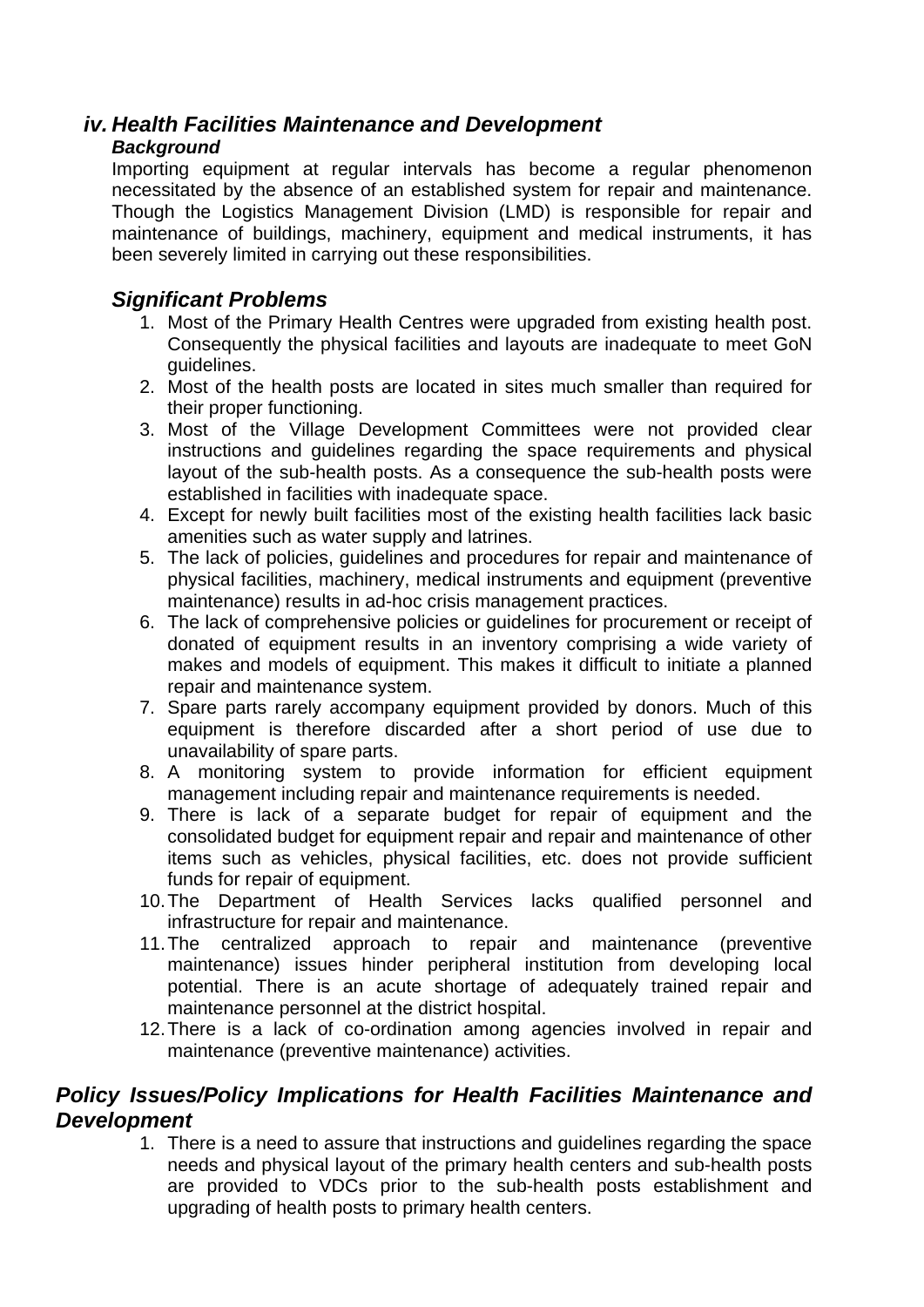- 2. There is a need to assure that existing health facilities have basic amenities such as water supply and latrines.
- 3. There is a need to formulate and implement a comprehensive plan, policies and guidelines in relation to equipment management.
- sectors in the area of repair and maintenance. 4. There is a need for better co-ordination between public, private and NGO
- 5. There is a need to ensure the availability of necessary personnel and infrastructure for repair and maintenance.
- donation of goods taking into consideration the use of appropriate and 6. There is a need to formulate policies and guidelines for the procurement and affordable technology.
- 7. There is need to ensure that donors comply with Department of Health Services standards concerning equipment specifications, spare parts and funding for spare parts.
- 8. There is a need to develop and implement an equipment management information system, which includes information on repair and maintenance requirements.
- 9. There is a need to separate the budget for repair and maintenance of medical equipment from the general repair and maintenance budget.
- 10. There is a need to establish a system for back-up services.

## *v. Human Resources Management*

## *Background*

The need of national policy and planning for human resource management in health services currently provided and expand those services to the village level through has been long recognized. The main thrust of National Health Policy related to human resource management is to strengthen and make more effective health proper management of appropriate human resources.

## *Significant Problems at Central Level*

- 1. There are shortage of technical personnel and support staff.
- 2. The rules and regulations regarding placement, transfers, and deputation of staff are not strictly adhered to
- 3. There is a mismatch between staff responsibilities and competencies.
- 4. Central staff does not provide adequate supportive supervision for staff at the periphery.
- management plans for various categories of staff. 5. There is a lack of incentives and an absence of career ladders and career
- 6. There is an excessive amount of training, with only tenuous linkages to staff development and capacity building

## *Significant Problems at Regional Level*

- 1. Regional Health Directorates lack the authority to undertake human resources management-related tasks for which they are responsible.
- without the appropriate skills necessary for their positions. 2. Regional Health Directorates suffer from vacant post, under-staffing and staff
- 3. Regional Health Directorates do not provide adequate supportive supervision for staff at the district level and below.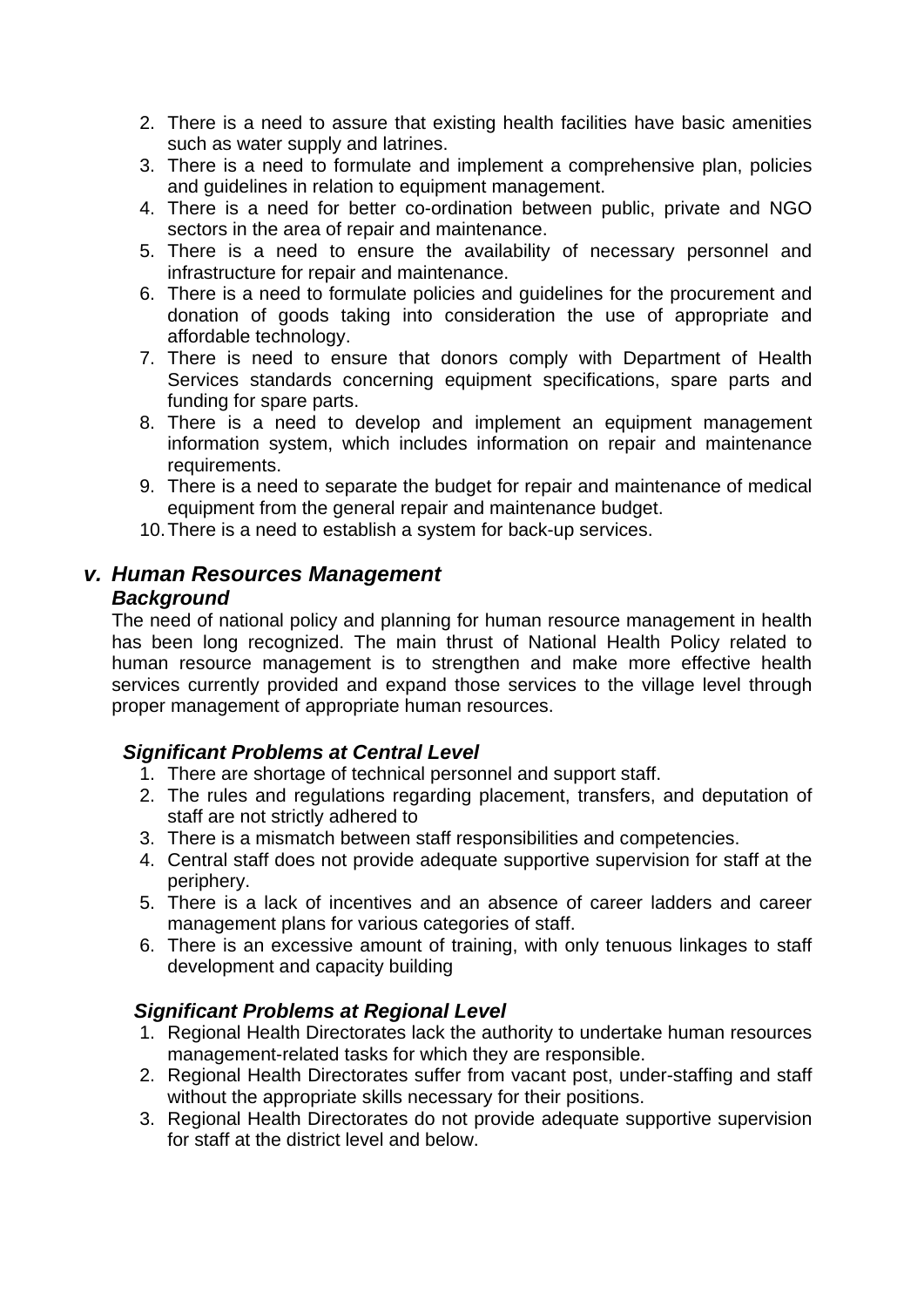## *Significant Problems at District Level and Below*

- 1. There is a constant shortage of adequately trained and motivated health personnel at all levels (unfilled posts and p osts that are filled but unmanned).
- 2. There is a mismatch between staff responsibilities and competencies.
- 3. The rules and regulations regarding placement, transfers, and deputation of staff are not strictly adhered to.
- private practice, inadequate school facilities for children and inadequate housing. 4. There are fewer opportunities for academic training, and no scope for attachment to larger hospitals. There is less access to information, poor opportunities for Staff often suffers from personal and professional isolation.
- 5. Staff at the periphery does not receive adequate supportive supervision from . District Health Offices

## **Constraints in Addressing the Significant Problems of Human** *Re sources Management*

- 1. There is difficulty in resisting external pressure, which does not permit adherence to existing policy and rules regarding transfer and deputation. Commitment at the highest levels for a strict implementation of the relevant rules and regulations is not always present.
- 2. The lack of a performance oriented reward and punishment system and the absence of a supportive system of supervision, monitoring and feedback contributes to an attitude of negligence. This situation creates a major obstacle to staff development and job satisfaction.
- 3. Salaries and allowances are inadequate.
- 4. There is a widespread and pervasive belief that training is an incentive to compensate for low salaries and allowances rather than a means of staff development and capacity building.
- 5. Central level control of all aspects of human resources management leaves the regions and districts without the necessary authority to maintain their personnel in place.
- 6. Projections of human resources requirements are based on sanctioned posts and limited to Ministry of Health. The continued and expanding involvement of NGOs and the private sector in health services delivery is not taken into account in making HRH projections.
- 7. Production of health personnel is largely a supply-led phenomenon where course type, content and intake are determined by the capacity of the training institution. Consequently there is a mismatch between the health personnel requirements and the available supply.
- 8. There is a lack of co-ordination between the Ministry of Health and other ministries responsible for personnel matters which are further complicated by excessive and inflexible regulations and long bureaucratic delays.

### *Policy Issue/Policy Implications for Human Resources Management*

- 1. There is a need to develop commitment at the highest levels for the strict implementation of existing policies, rules and regulations governing appointment, placement, deputation and transfer.
- be undertaken in transparent manner. 2. There needs to be strict adherence to the rules contained in the Civil Service Regulations and Health Acts. Staff selection and retention should
- 3. There is a need to introduce a performance based incentive system (rewards and punishments).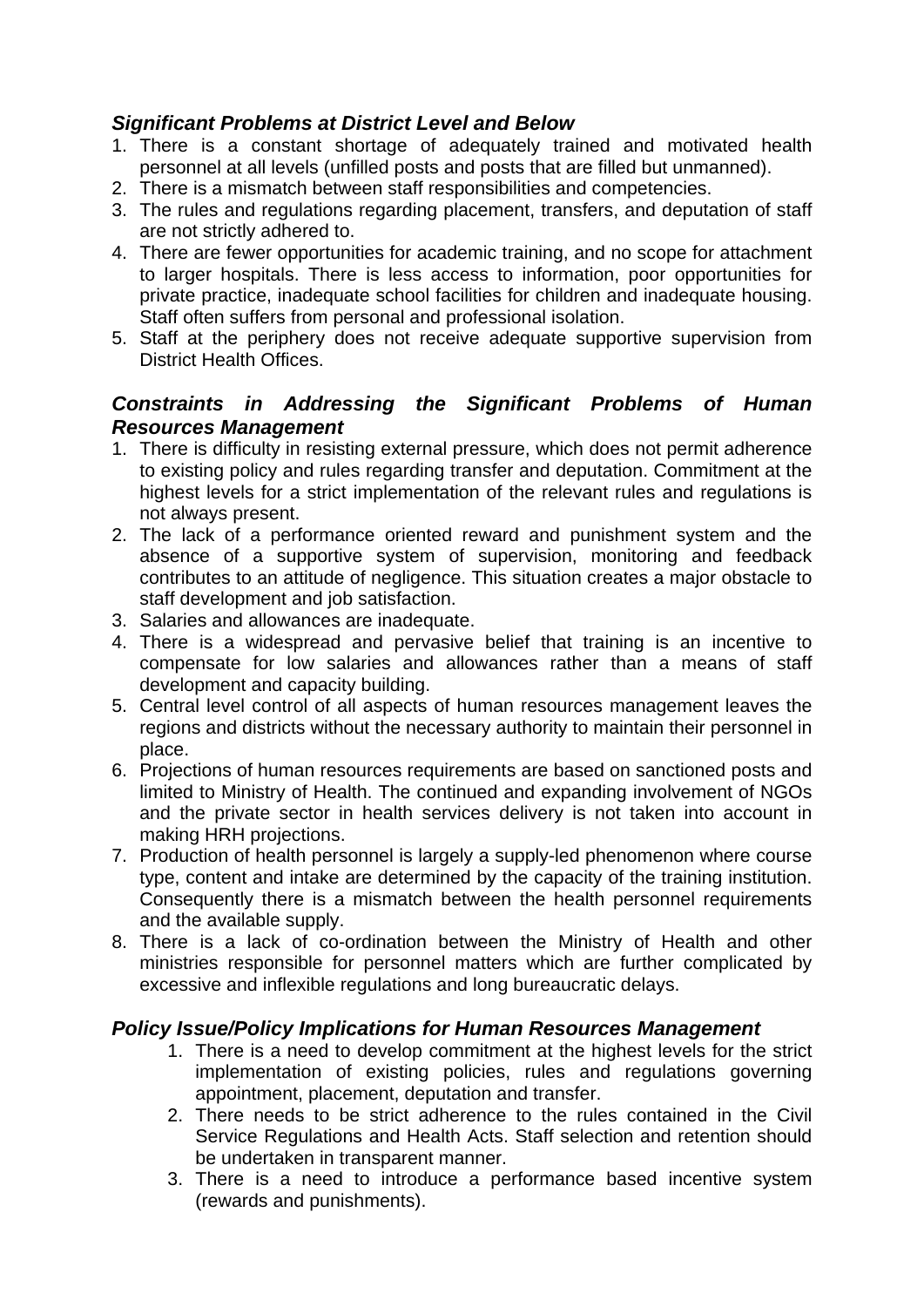- 4. Difficult area posting need to be made more attractive to health personnel by providing proper working conditions, schooling, housing, facilities, monetary and career benefits etc.
- 5. There is a need for clear job descriptions for all levels of technical and support staff, based on standards and guidelines for the types of institutions in which they serve.
- 6. There is a need for an integrated system for supportive supervision of technical and support personnel at central, regional and district levels and below.
- 7. There is a need to explore the possibility of delegating additional authority to the Regional Health Directorates for recruitment and discharge/removal of staff.
- 8. There is a need to explore the possibility of giving the relevant health committees a broader role and greater authority for human resources management including supervision, performance appraisal, assessment of personnel requirements, etc.
- 9. There is the need to explore the possibility of legalizing the private practice AHWs and HAs). Private practice by paramedical staff is an of paramedical staff for the provision of certain services (e.g. ANMs, unacknowledged reality; legalization with appropriate oversight will begin to ensure a minimum level of quality for services which are a community necessity.
- Health and other ministries responsible for personnel, simplify rules and 10. There is a need to establish close co-ordination between the Ministry of regulations and decrease bureaucratic delays.

#### *vi Supervision, Monitoring and Evaluation Background*

Supervision, monitoring and evaluation are essential activities for assuring an Ministry of Health level. At the ward or community level the Ministry of Health has volunteers have been recruited. Monitoring and evaluation is the responsibility of all local development programmes including those in health. The Health Post ineffective and efficient health care delivery system. The system for supervision, monitoring and evaluation extends from the ward or community level to the central established Ward Health Committees and Mothers Group wherever health Ward Health Committee and Mothers Group. Moving to the village level, the Village Development Committees are responsible for planning, implementing and reviewing charge is responsible for the monitoring and evaluation of health services provided at the health post.

District Officer undertakes reviews of the progress achieved in development activities including health. Day-to-day monitoring of health activities is the responsibility of the Dis trict Health Officer who maintains operational control of programme activities. Turning to the zonal level, there is no unit directly responsible for monitoring and Directorates. At the regional level the five Regional Health Directorates are regions. At the district level, the District Development Committees chaired by the Chief evaluation; rather zonal health institutions are monitored by the Regional Health responsible for monitoring and evaluation of the health activities in their development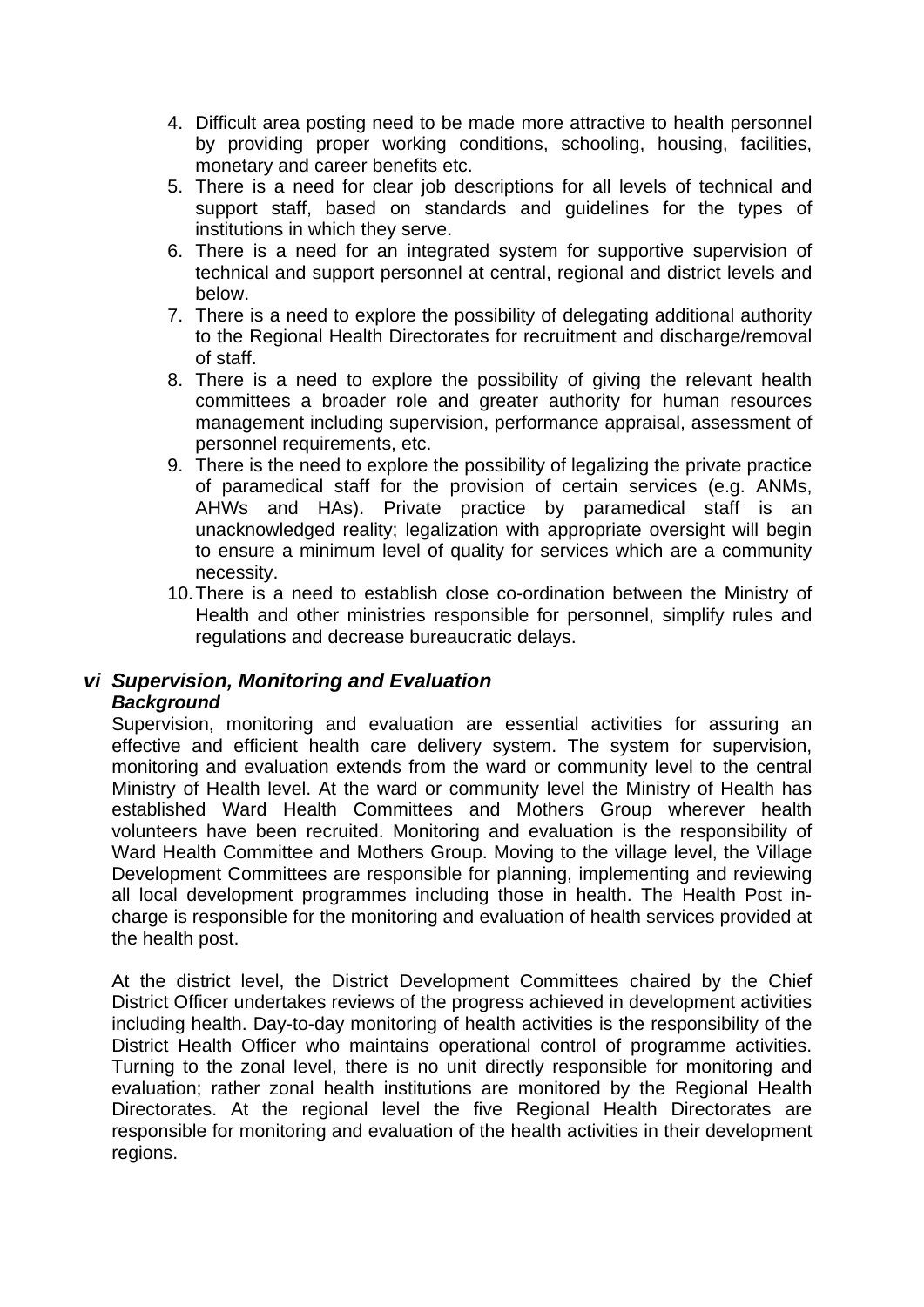At the central level the Policy, Planning and Foreign Aid and Monitoring Division (PP & FAM), MOH is responsible for the overall supervision, monitoring and evaluation of Ministry of Health policies and programs. To assist PP & FAM in carrying out its pro gramme monitoring an Integrated Health Management Information System (H MIS), Human Resource Development Information System (HuRDIS) and Logistics Ma nagement Information System (LMIS) have been established within the Department of Health Services. Supplementing the on going supervision, monitoring an d programmes, and bimonthly reviews of projects designated as priority projects by the National Planning Commission (the bimonthly reviews are undertaken in the presence of a representative from the Planning Commission). monitoring and evaluation function and provide the necessary information for and evaluation activities, the Ministry undertakes four-monthly reviews of all projects

## *Si gnificant Problems*

- 1. There is a lack of supportive supervision. Supervision is generally confined to observation and is usually perceived as a "fault-finding mission". The motivational role of supervision is insufficiently recognized and seldom practiced.
- 2. Personnel with supervisory responsibilities at all levels generally lack the appropriate managerial and technical skills to identify and solve problems.
- 3. The operational definitions of management and technical supervision-what should be looked at – are unclear, supervision indicators are poorly defined, and the necessary guidance discourages the service providers from performing their there are no supervisory log-books. The absence of these supervisory tools and supervisory functions.
- 4. The centralized nature of authority and decision-making at all levels does not support nor encourage a sense of responsibility among supervisors.
- 5. There is no unit at central level to support, encourage and carry out supportive, integrated supervision.
- 6. The daily allowance is inadequate which undermines all supervisory activities.
- . The responsibilities of the Ward Health Committees are not well defined. It is not 7 clear who supervises the Ward Health Committees. Moreover their co-ordination with the "Mothers Group" is weak.
- 8. The accountability of the Village Development Committees and Health Post Development Committees is limited in matters of supervision and monitoring.
- 9. Though monitoring and evaluation of health posts and Village Health Workers are the responsibility of the District Health Office, it lacks of a strong monitoring and evaluation unit.
- 10. Monitoring and evaluation units at the regional level are weak due in part to a lack of adequately trained personnel.
- MOH responsible for monitoring, evaluation information management is 11. The unit attached to Policy, Planning and Foreign Aid and Monitoring Division of inadequately staffed and thus unable to effectively carry out its responsibilities.

## *Policy Option/Policy Implications for Supervision, Monitoring and Evaluation*

- 1. There is a need to clearly define and differentiate between management and technical supervision.
- 2. There is a need to enhance the technical and managerial knowledge and skills necessary for supervisory to carry out integrated supportive supervision.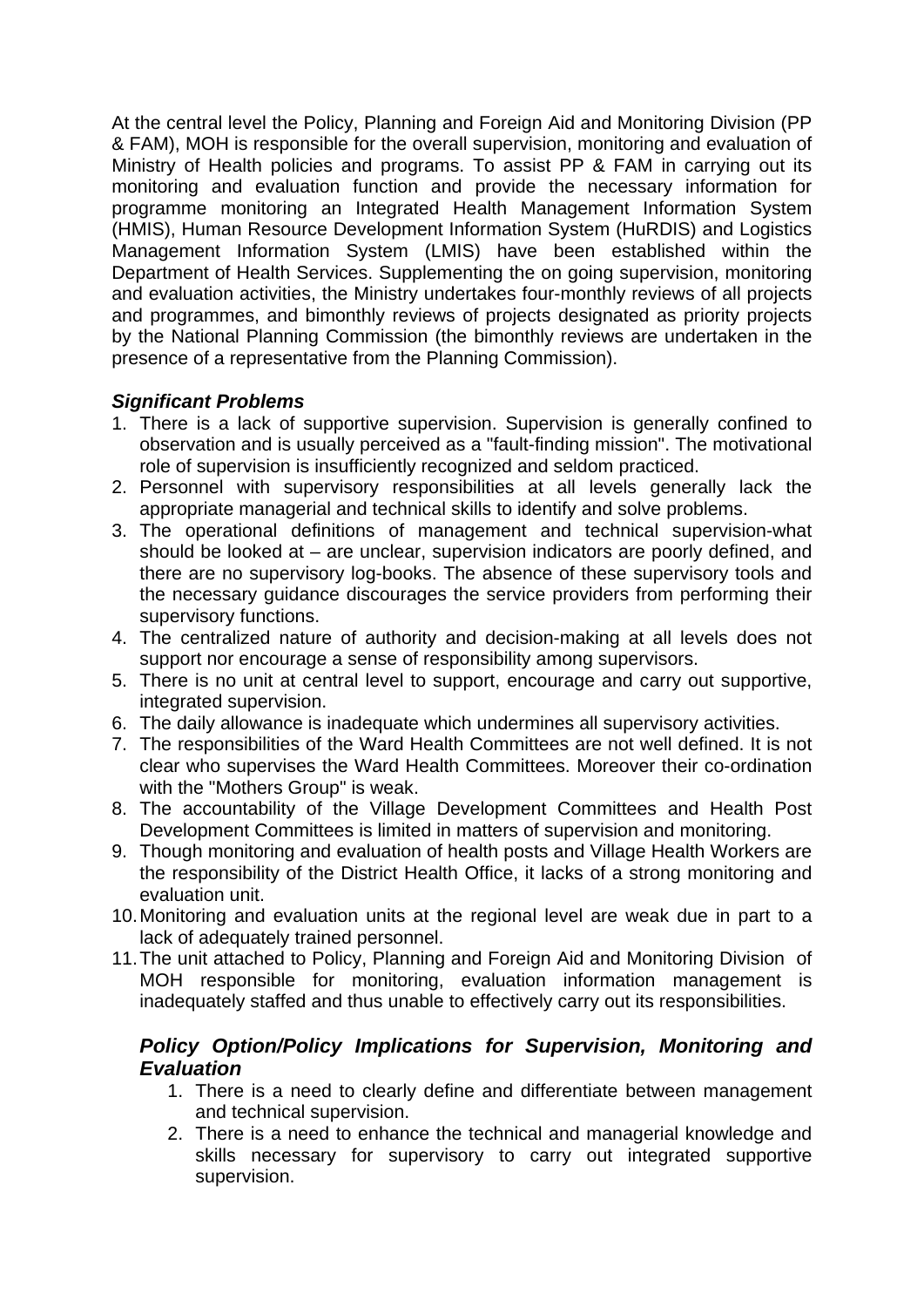- 3. There is a need to develop appropriate supervisory tools and provide the necessary guidelines to promote and strengthen integrated supportive supervision.
- 4. There is a need to introduce performance appraisal linked to positive and negative incentives into the national supervision system (rewards such as promotion, awards, grades in the pay scale, training opportunities etc. or, if necessary, disciplinary action including demotion or freezing of pay scale etc).
- Directorates and District Health Offices). 5. There is the need to delegate the appropriate and necessary authority, financial and human resources to the different supervisory levels to carry out integrated supportive supervision (central level divisions, Regional
- 6. There is a need to clearly define the supervisory responsibilities of the Ward Health Committees, establish to whom the Ward Health Committee is responsible and strengthen co-ordination between the Committee and the "Mother Group".
- 7. There is a need to strengthen the accountability of the Village Development Committees and Health Post Development Committees.
- 8. There is a need to allocate adequate funds in MoH's annual budget ("Red Book") for performing all supervision activities and to ensure proper utilization of the supervision funds.
- 9. There is a need to increase daily allowance for supervision or identity alternative sources of compensation for carrying out supervision,
- 10. There is a need to establish a unit at the central level to coordinate supervision
- System" with the authority, financial and human resources necessary to carry out its responsibilities. 11. A strong unit for monitoring, evaluation and supervision needs to be established at the district level and integrated into the "District Health

## *vii . Information Management*

## *Background*

Section was established under PFAD, DHS. Within this initiative, the vertical statistics sections of previous project programme division were, in theory, abolished. The hundred plus recording and reporting forms in use was reduced to Health information management used to be the domain of the Epidemiology Section of MOH and the various vertical programmes. Occasional publication of health statistics by the Epidemiology Section constituted the major elements of information management. When MOH was reorganized in 1993, a core Management Information approximately thirty-four.

Currently, a number of health information systems are being developed and are in use in various areas of the health sector, some of them are as follows:

July 1996, approximately 15,000 health workers were trained in record keeping and the reporting rate from the periphery. DHS undertakes a national and regional performance review using data produced by the HMIS. *Health Management Information System (HMIS)* **–** Between November 1995 and the use of information. Computer analysis is being established in the MIS section of PFAD. A system of monthly, trimester and annual reports has been implemented to give feedback to division managers. With this system there has been an increase in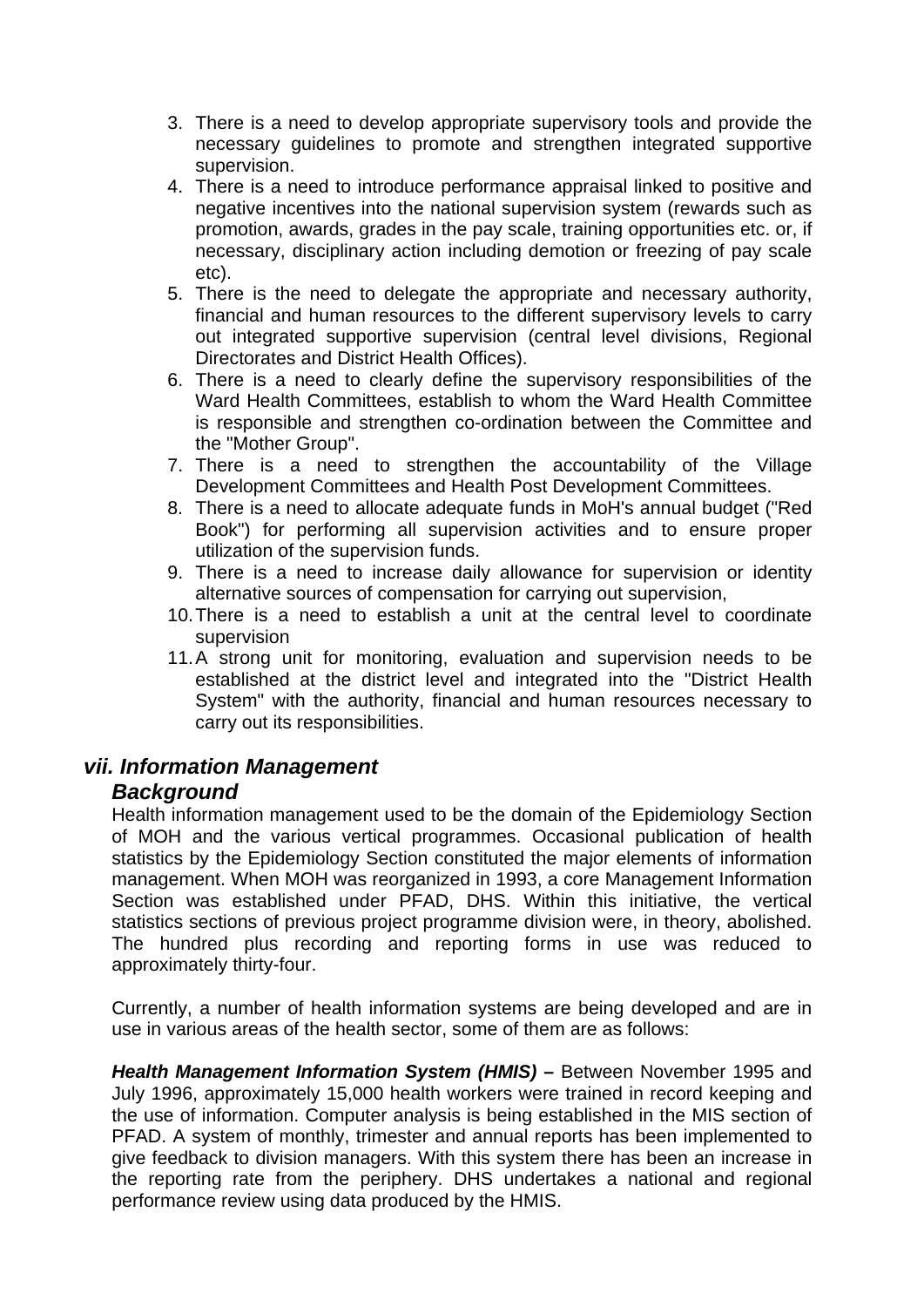*Hospital Based Information System (HoBIS)* **–** The existing hospital based hospital morbidity and mortality data. information system is being updated to collect, analyze and report more precision

**Human Resources Development Information System (HuRDIS)** – HuRDIS is being developed in the Health Institution and Manpower Development Division (HIMDD) of the DHS. The system will provide information on the HRH situation of recruitment, placement, promotion and training. each health facility, qualifications, and profession career details of all health personnel in the country (public, private and NGO sectors). The information is currently available on-line to those undertaking the planning of human resources,

Logistic Management Information System (LMIS) - The Logistics Management concerning the logistics and inventory situation of each health facility in the country. Division of the DHS has recently established a LMIS for providing information

**Financing Information** – Tri masterly budget disbursement and expenditure records disseminating this information. There is no system for donors to provide are maintained in the Finance Section, DHS. There is currently no system for standardized information on their financial inputs.

by the Family Health Division, DHS. Early warning systems to allow for the early detection of outbreaks of commu nicable diseases and sentinel surveillance systems *Demographic and epidemiological Information –* **In addition to a ten-year national** population census carried out by the CBS/NPC, a demographic and health survey (Nepal Fertility, Family Planning and Health Survey) is undertaken every five years for vitals statistics are being developed.

**Reports for Planning Monitoring and Evaluation -** The Policy, Planning, Foreign Aid and Monitoring Division of the MOH is responsible for ministry-level monitoring and evaluation of health and population activities. The division periodically published a "Health Information Bulletin" to disseminate summary information on the health sector. In addition annual reports are produced by the Department of Health Services, and specific programme such as Tuberculosis, Leprosy, Malaria, Family Health etc. In general these reports are prepared on an ad hoc basic not having been institutionalized.

### *Significant Problems*

- 1. Most of the time, planning and management decisions are taken without relevant information.
- 2. Significant gaps remain in information including but not limited to: health status, management supports services, data on quality of health services, etc. for public, private and NGO sectors.
- 3. In those areas where data is available excessive amounts are collected which is not analyzed.
- 4. Data is often non-reliable and inconsistent.
- 5. Date collection and analysis continues to be undertaken by a number of separate government and non-government organizations whose actions are not coordinated.
- 6. Reporting is often delayed and incomplete.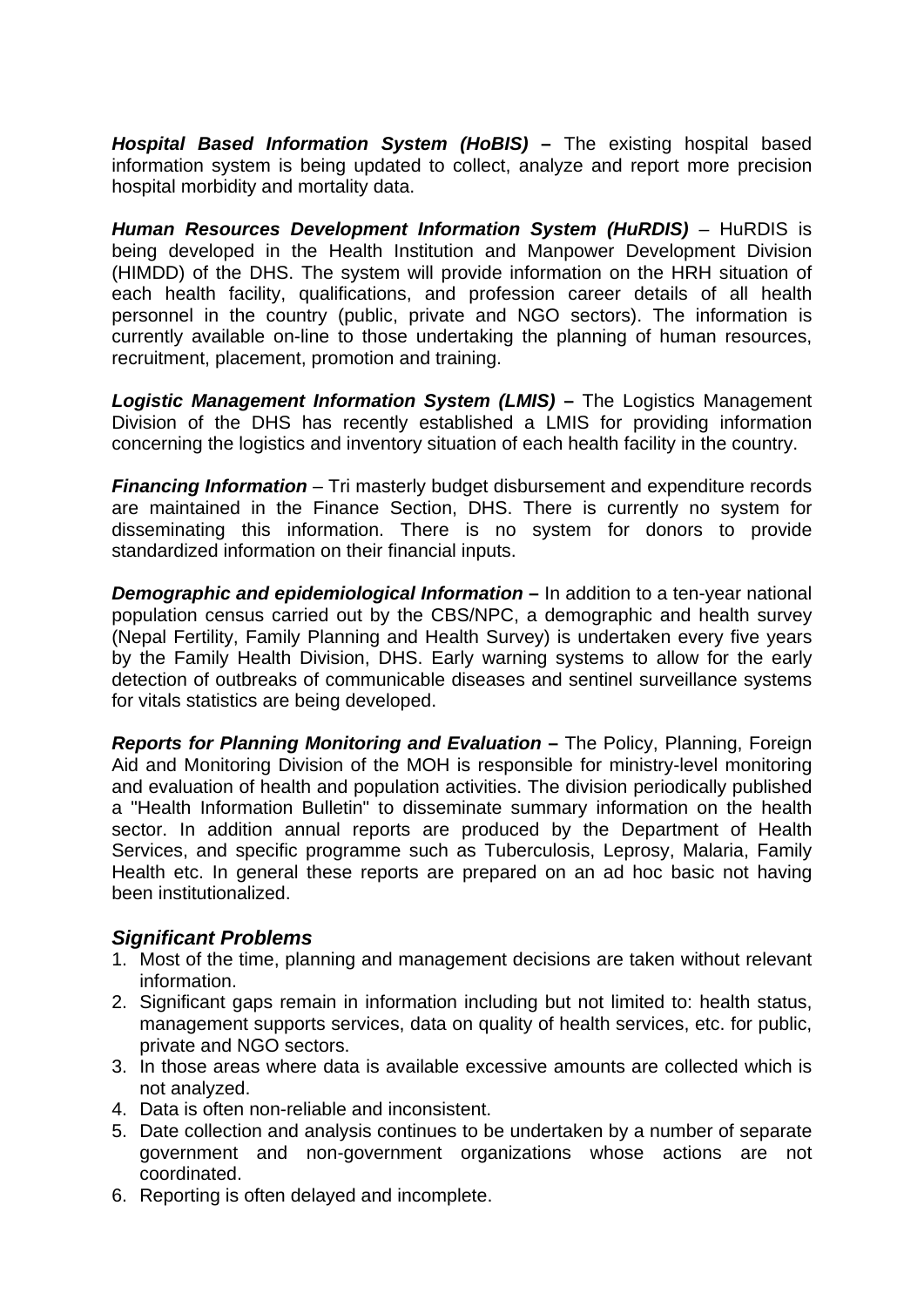- 7. The current information systems are difficult to sustain given the available level of GON financial and human resources.
- 8. Short-Term approaches to information system development have been adopted.

## *Constraints in Addressing Significant Problems in Information Management*

- 1. The culture does not support the use of information-based decision-making.
- 2. There is a lack of motivation to collect and use information appropriately.
- and other health and health related organizations. These systems generally do 3. Information systems are scattered among various units in the Ministry of Health not capture all essential types of data particularly information generated by pilot projects and studies.
- 4. Donor reporting requirements place excessive and conflicting data demands on the information system.
- 5. There are shortage of personnel, equipment, and financial resources essential for information collection, analysis and use.

### **Policy Issues/Policy Implications for Information Management**

- 1. There is a need to improve the motivation to collect analyses and use information appropriately.
- 2. There is a need to integrate existing information to ensure the availability of reliable and consistent information essential for decision-making.
- 3. There is a need to develop and implement a mechanism to make health sector information available to all potential users.
- 4. There is need to provide essential personnel, equipment and financial resources for the development and operation of the integrated information system.
- 5. There is a need to institutionalize the integrated information system.

## *viii. Organizational Design*

### *Background*

establishment of the Integrated Community Health Services Development Project The Ministry of Health has undergone a series of reorganizations and restructuring. Beginning in the late 1950s health services in Nepal were largely provided through vertical programmes and projects under Department of Health Services (DHS). The programmes were principally funded through foreign assistance. Reliance on vertical programmes continued until 1978. In that year the provision of integrated comprehensive health care services nationwide was attempted with the (ICHSDP).

The Ministry of Health went through a major structural change in 1987 with the abolishment of the Department of Health Services-first established in 1933 – and establishment of a Regional Health Service Directorate (RHSD) in each of the country's five development regions. In 1993, the Ministry of Health underwent further restructuring with a reintroduction of the Department of Health Services in the organogram.

structure, manpower work procedure of the ministry and all agencies under the ministry" However, a review of the 1993 reorganization and that currently underway Based on the current "Organizational Structure (1993)", the General Administration Division in the Ministry of Health is responsible. "To study regularly the organization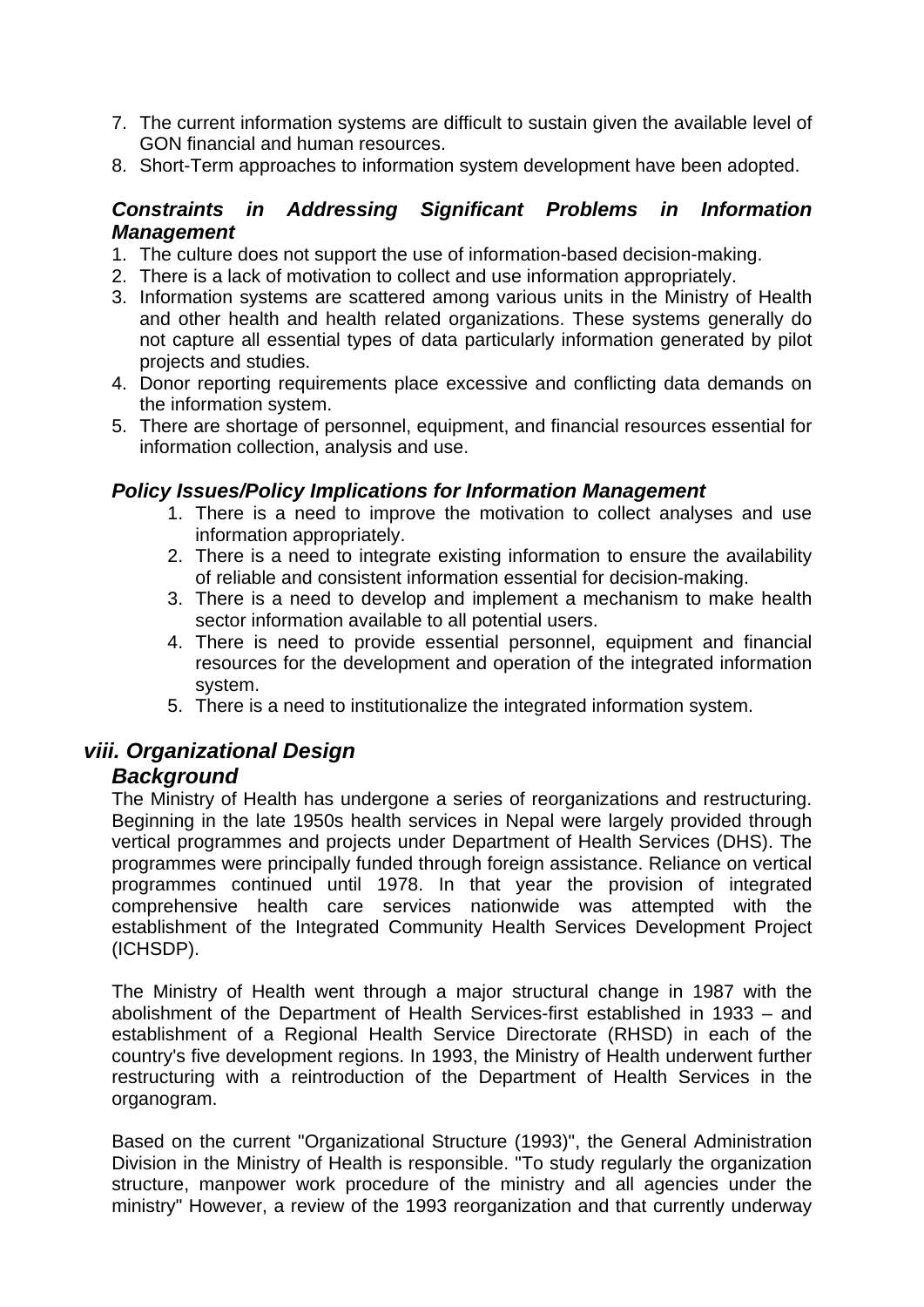indicates that the efforts a review of the organizational structure was not part of a regular ongoing process but done on ad hoc basis.

## *Significant Problems*

- 1. The Ministry of Health organogram is based on staffing patterns that can not be met with presently available personnel or those that can realistically expected to be made available.
- 2. Highly centralized decision-making and limited delegation of authority lead to excessive work pressure at the center. This further exacerbates inadequate staffing levels inherent in the organogram.
- responsibilities at all levels as it does not clearly define responsibility for functions 3. The current organizational arrangement fosters overlapping of roles and such as planning, staff deployment, monitoring, supervision etc.
- 4. The present organizational structure does not support decentralization in terms of decision-making, financing, planning and management.
- 5. Responsibilities allocated to the regional level are very extensive. However, the regions do not have the corresponding and requisite authority nor are the regions described in legislation concerning decentralization.
- 6. The requirement of accountability at the district level has led to the centralization of decision-making authority in the District Health Office.
- 7. The organogram does not clearly define the relationship between curative and preventive services, especially at the district level (leadership, authority, and responsibility).
- . The process of restructuring is unsystematic, Reorganizations are undertaken 8 without (a) an appropriate, well defined and systematic assessment of the Ministry of Health's goals, tasks, functions and organizational environment; and thus the lack of a clear agreement on what should be restructured and the extent of change required; and (b) a realistic assessment of the personnel that could reasonably be expected to be made available to staff the revised structure.
- 9. Reorganizations and studies to reorganize the Ministry of Health occur without providing sufficient time to allow the effects of previous reorganization efforts to be seen. As there is a usually significant gap in filling the posts sanctioned in the revised organogram, it is difficult to adequately assess the effectiveness of the revise organizational structure. That is, it is difficult to establish whether problems arise due to deficiencies in the organizational structure, inadequate staffing etc.
- organizational design. There is a lack of criteria concerning the individuals who are to be involved in the reorganization efforts. 10. The MOH lack sufficient numbers of qualified personnel experienced

## **Policy Issues/Policy Implications for Organizational Design**

- 1. The personnel necessary to staff the Ministry of Health's organ gram need to be and responsibilities (see Chapter 2 Human Resources for Health – Planning and obtained and provided the necessary training to effectively carry out their roles Development).
- 2. There is a need to create regular mechanisms for assuring effective workflow, Department of Health Services as well as between related divisions and centres. communications and co-ordination between the Ministry of Health and
- responsibilities for functions such as planning, staff deployment, monitoring, 3. There is the need to clearly define at all levels the specific roles and supervision etc.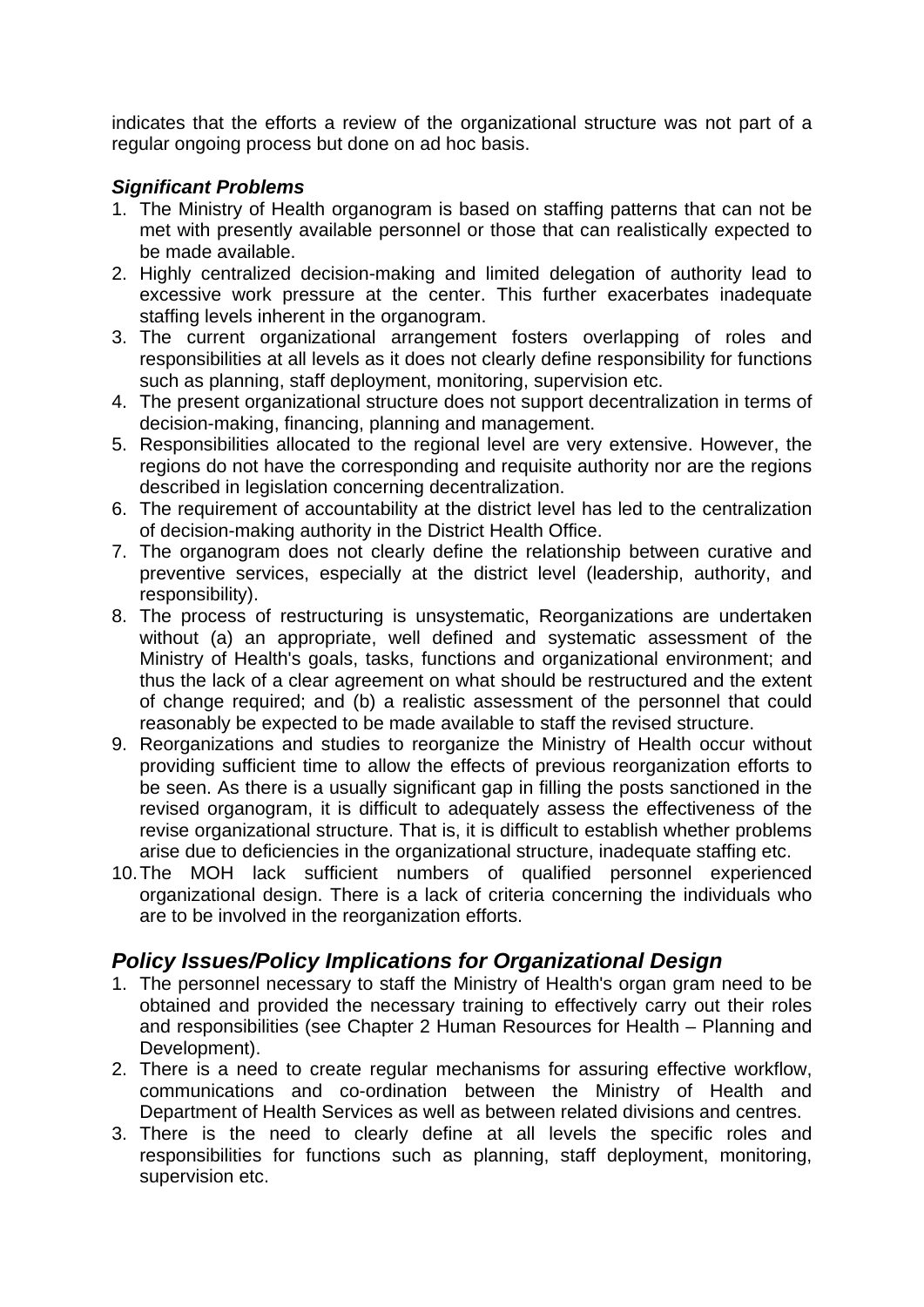- 4. There is a need to clarify the role and function of the regional tier. Accordingly it is necessary to provide them the requisite authority, technical and financial resources; and develop capacity to carryout their responsibilities.
- 5. There is a need to review the organizational structure to ensure that it support and encourages decentralization in terms of decision-making, financing, planning and management.
- 6. There is a need to clarify the composition, roles and responsibilities of the health management committee (e.g. hospital development board, district health development board, health post helping committees etc.). The committees should involve public, NGO and private sectors. The committees should be provided the requisite authority, and training to permit them to effectively carryout their responsibilities.
- 7. There is the need to reverse the trend to centralize decision-making authority in the District Health Office and to change organizational norms so that they encourage and support delegation authority and teamwork.
- need to be undertaken with a clear understanding of what should be redesigned 8. There is a need to refrain from undertaking "ad hoc" or precipitous revisions in the Ministry of Health organogram. That is without providing sufficient time to allow the effects of previous reorganizations to be seen. Reorganizations efforts and the extent of change required based on (a) systematic assessments of Ministry of Health's goals, task, functions and organizational environment; and (b) a realistic assessment of the personnel that could be reasonably expected to be made available to staff the revised structure.

## **G. Quality Assurance in Health Care**

## *Background*

development of quality assurance (QA) mechanisms through its emphasis on the provision Inspection and Quality control (I & C) section within the Health Institutions and Manpower Development Division was an important step towards developing QA within the Ministry of Health. I & QC was given the responsibility to develop mechanisms for improving quality in has been the development of standards and operational guidelines for GON and private dia gnostic centers. However, there has been little development of the mechanisms and tools needed to apply and enforce these standards. The National Health Policy (1991) has provided both the impetus and direction for the of effective, accessible and equitable health care. The establishment in 1993 of the various health institutions and by various levels of health personnel. Its main achievement health related institutions including primary care institutions, hospital, nursing homes, and

Other progress in QA has happened in piece-meal manner in different parts of the health services. Some of the main developments are as follows.

- A quality of care (QOC) program including a QOC centre has been established for FP services.
- Universities. CTEVT and other institutions have developed QA tools for monitoring quality of training health personnel.
- Some services have established standards of care specific to Nepal, e.g. FP/safemotherhood and TB.
- Standards have been established for quality of public and private diagnostic services.
- Standards have been established for quality of drugs supplied to the health sector.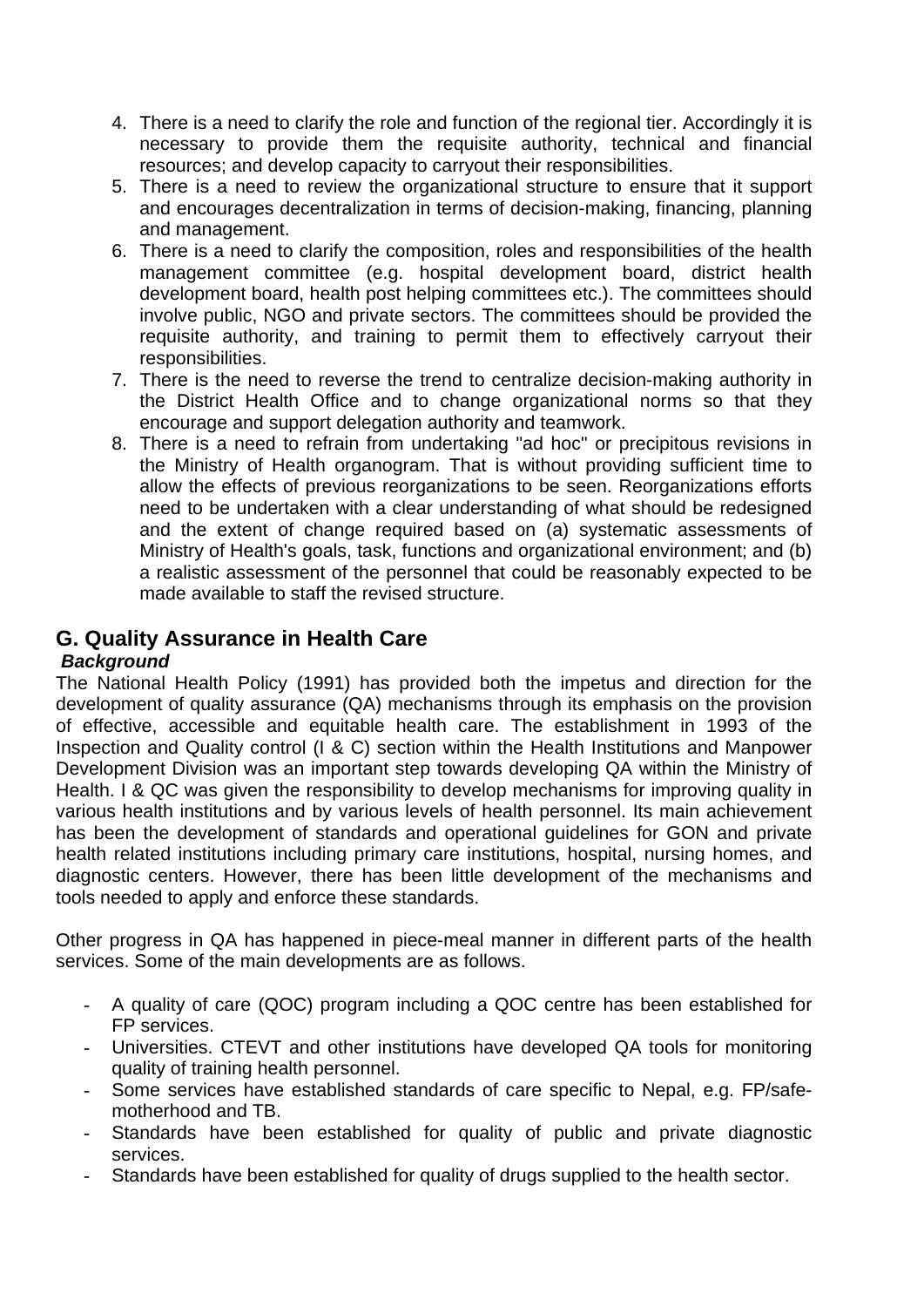Mo st of the efforts undertaken are the area of standard setting. However QA has not yet happened in many instances because effective monitoring and enforcement systems have rel ating to work performance. Accountability and effective supervision. yet to be established. This partly reflects wider human resource management problems

#### *Significant Problems*

An analys is of QOC in Nepal indicates that the problems lie less with the individual care pro viders than with weakness in the wider health system within which they work. Deficiencies in health institutions physical facilities, management and support systems are which are crucial in QA, are a particular problem because of the organizational culture, the main barriers to provision of good qualities care. Personnel management systems, which does not place a high value on performance.

- 1. There are deficiencies in the organization of the health sector including: Centralized authority in the Ministry of Health, a lack of Co-ordination among divisions of MOH and between central and peripheral institutions and a lack co-ordination among MOH, other Ministries, training institutions, private service providers. NGOs and communities. Vertical programmes are target driven rather than quality oriented.
- of health facilities and services skills to implement QA lacking and a lack of regulation of 2. There are deficiencies in monitoring and supervision systems. Supervision and monitoring are initiative reporting and information systems are inadequate. There are no established roles for community and local government in development and management the private sector.
- 3. There are deficiencies in human resource management and deployment including insufficient, insufficient and poor quality training (pre-service and in-service).
- 4. Physical facilities are inadequate, that is health facilities often lack basic amenities (water and sanitation) and necessary equipment.
- 5. There are deficiencies in logistics management including an ineffective logistics system for drugs and equipment.
- 6. Financial resources for the health sector are inadequate.

## **Constraints in addressing the significant problems of Quality Assurance**

- 1. There is no clear policy for QA in the public, private or NGO sectors; this constrains the development of an effective and coordinated approach to QA throughout the health system.
- 2. The legal framework for implementing QA. Especially in the private sector is weal or absent.
- 3. The commitment needed to make QA systems work is lacking. Traditionally there has not been a strong performance ethic. Good quality care is not a priority of service of QA in other countries, are not applicable to the Nepal context (growth in litigation. Contracting out of government health services, privatization of public health services. Strong consumer pressure etc.)
- 4. Traditional ways of working are barriers to QA. Especially among health managers. Health professionals and donors, they do not clearly understand the concepts of QA and many are uncertain of its importance. They also have concerns about the uncertain costs and lack of resources available to improve quality. Health processionals may feel that their autonomy and competence is threatened and therefore resent what is perceived as interference. They have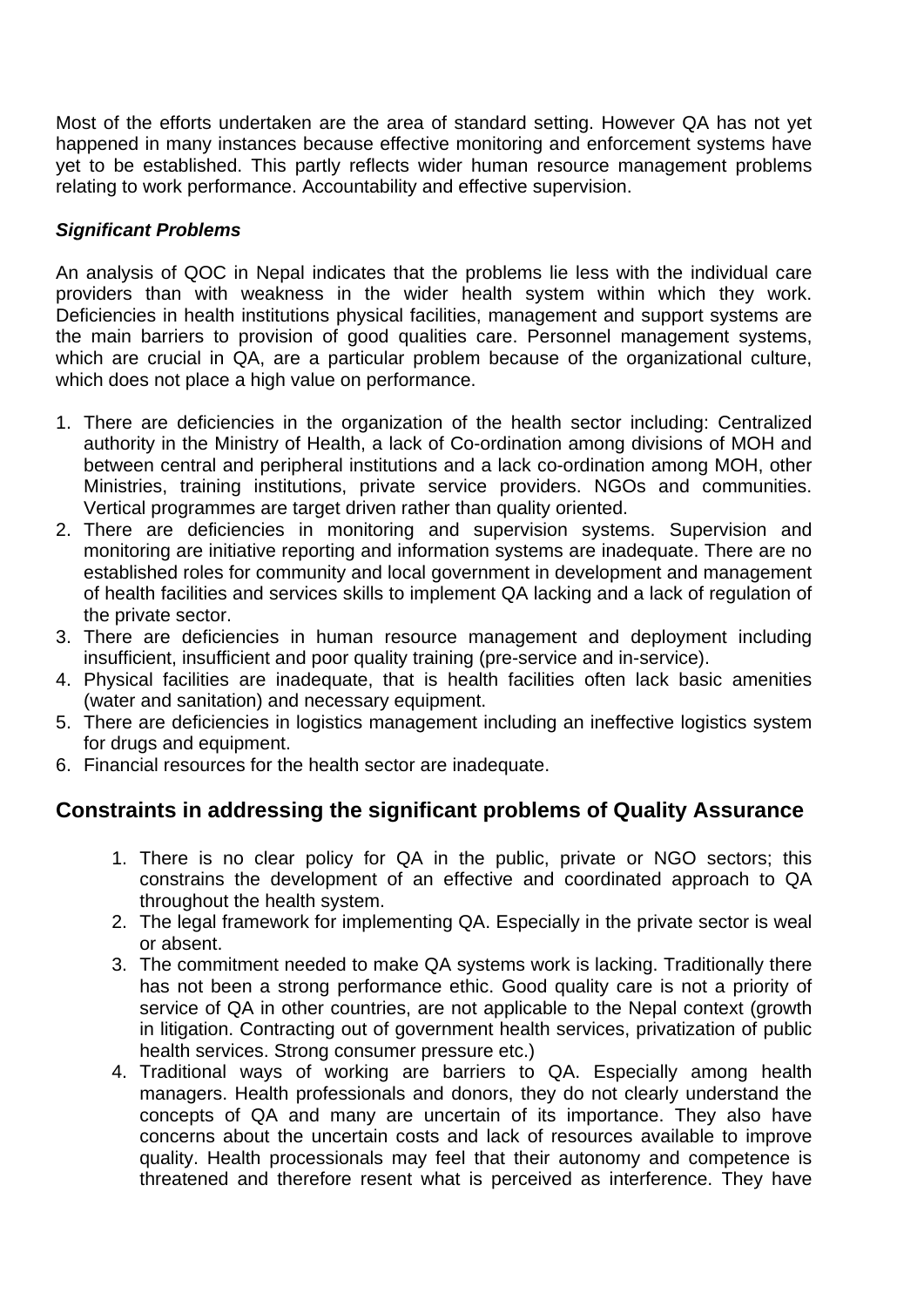concerns about implications for employment prospects if efficiency increases, and may view QA as simply a way of containing costs.

- 5. The supply of well-trained personnel, appropriate placement, incentives to perform. Discipline and accountability are especially important for QA but are areas of particular weakness in Nepal.
- 6. Pre-and in-service training programmes do not emphasis quality of care.
- 7. Mechanisms for effective co-ordination among divisions, centres and programmes within the ministry of Health, and between the Ministry of Health, other ministries. INGO, NGO and the private sector that are necessary for QA are weak.
- 8. Centralization of Health service management limits the development of Local QA initiatives, including those, which entail community participation.
- 9. The costs of implementing QA systems and improving quality are not known; given the structural weaknesses in Nepal with ill-equipped and understaffed facilities these costs may be considerable. The may not be affordable even if cost-effective.

#### **Policy Issues/Policy Implications for Quality Assurance**

- 1. There is a need for a quality assurance policy that includes a working definition of quality of care that is appropriate in the Nepal context. There must be a real commitment at the highest level to improving quality of care at all levels of the health sector.
- 2. There is a need to develop a realistic. Cost-effective. Quality assurance strategy. The strategy must be directed towards providing high quality "Essential Health Care" at the district level involving public and private sectors. The strategy should emphasize: responsiveness to the felt needs and concerns of service users the development and use of normative or minimum standards that include a client dimension and establishment of a process of continuous quality improvement.
- 3. The process of strategy development should be designed to build widespread support and commitment throughout the health system. It should emphasis consultation teamwork and the involvement of health professionals and other care providers in the development of appropriate QA strategies and tools.
- 4. There is a need to institutionalize the quality assurance system in public, private and NGO sectors. The QA system should be integrated with existing management structures and new initiatives to strengthen health services. Duplication of Supervision and monitoring functions should be avoided and implementation costs minimized. In particular, mechanisms for effective intra-and inter-sectoral coordination need to be established.
- 5. There is a need to increase awareness and understanding of quality of care and QA and the advantages and benefits they offer. Further it is necessary to promote a quality culture in which all persons working in the health sector become committed to performing to a high standard and are willing to be accountable. Information and communication need to be provided to the public regarding rights and responsibilities in terms of QOC.
- 6. Appropriate tools and techniques for QA need to be developed, which involve the public, can be adapted to local situations, and comply with established cost constraints.
- 7. There is a need to make the quality assurance system responsive to the felt needs and concerns of service users. The QA system must elicit their views and employ quality standards that include a client dimension.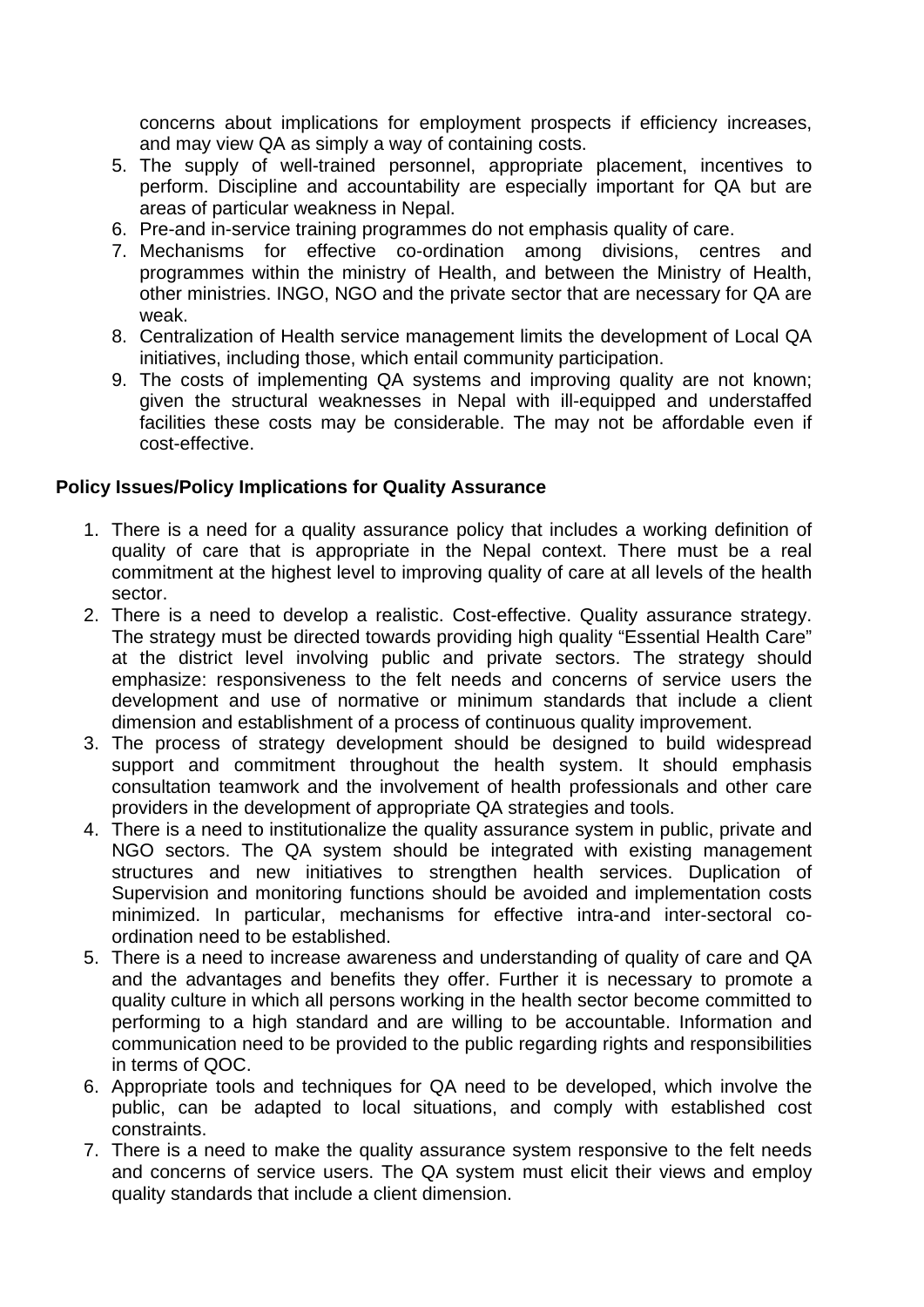8. There is a need to develop and effecti especially for private and NGO sectors. vely implement appropriate QA regulations,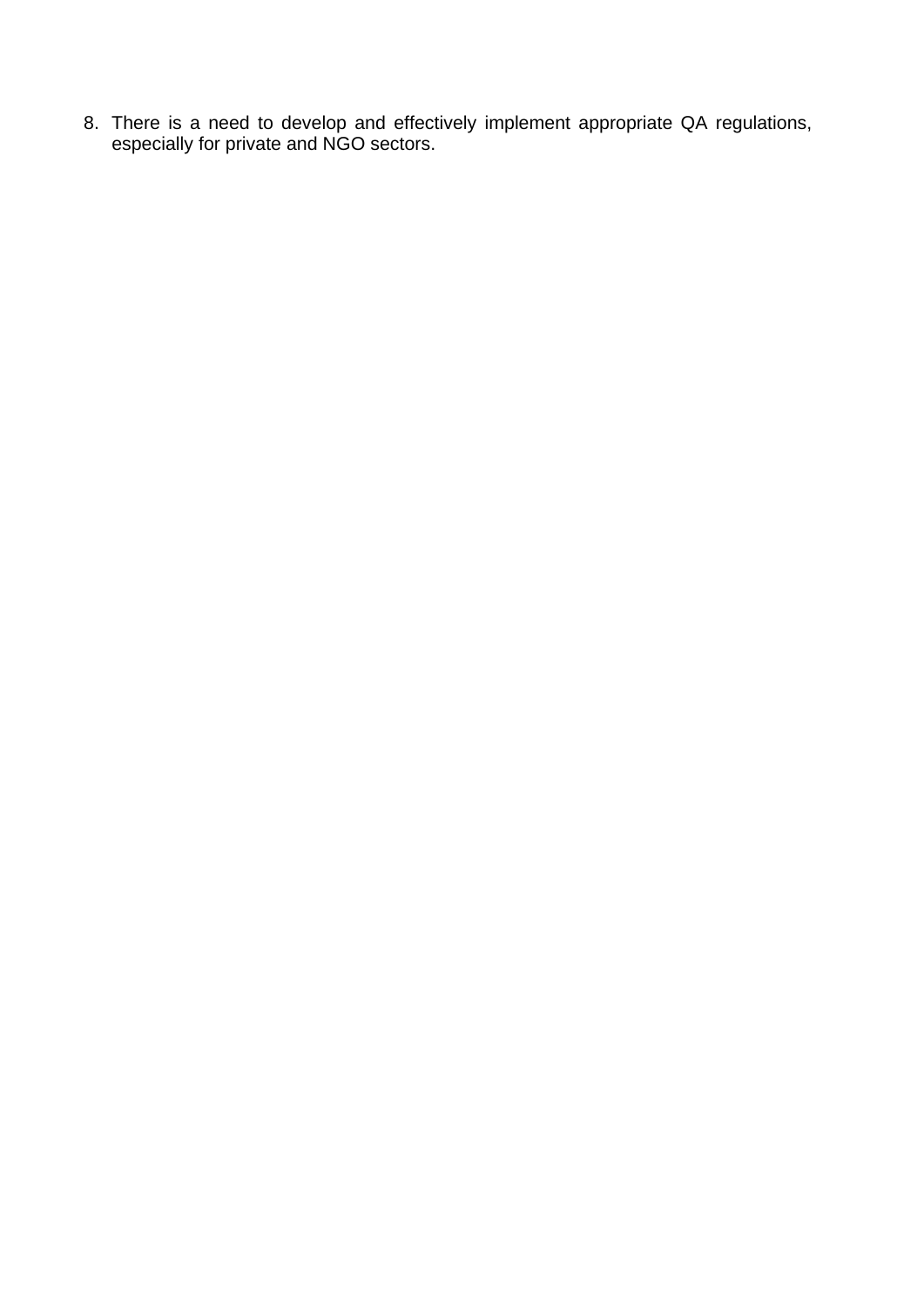# **Part II**

Goals, Objectives and Targets of the Second Long Term Health Plan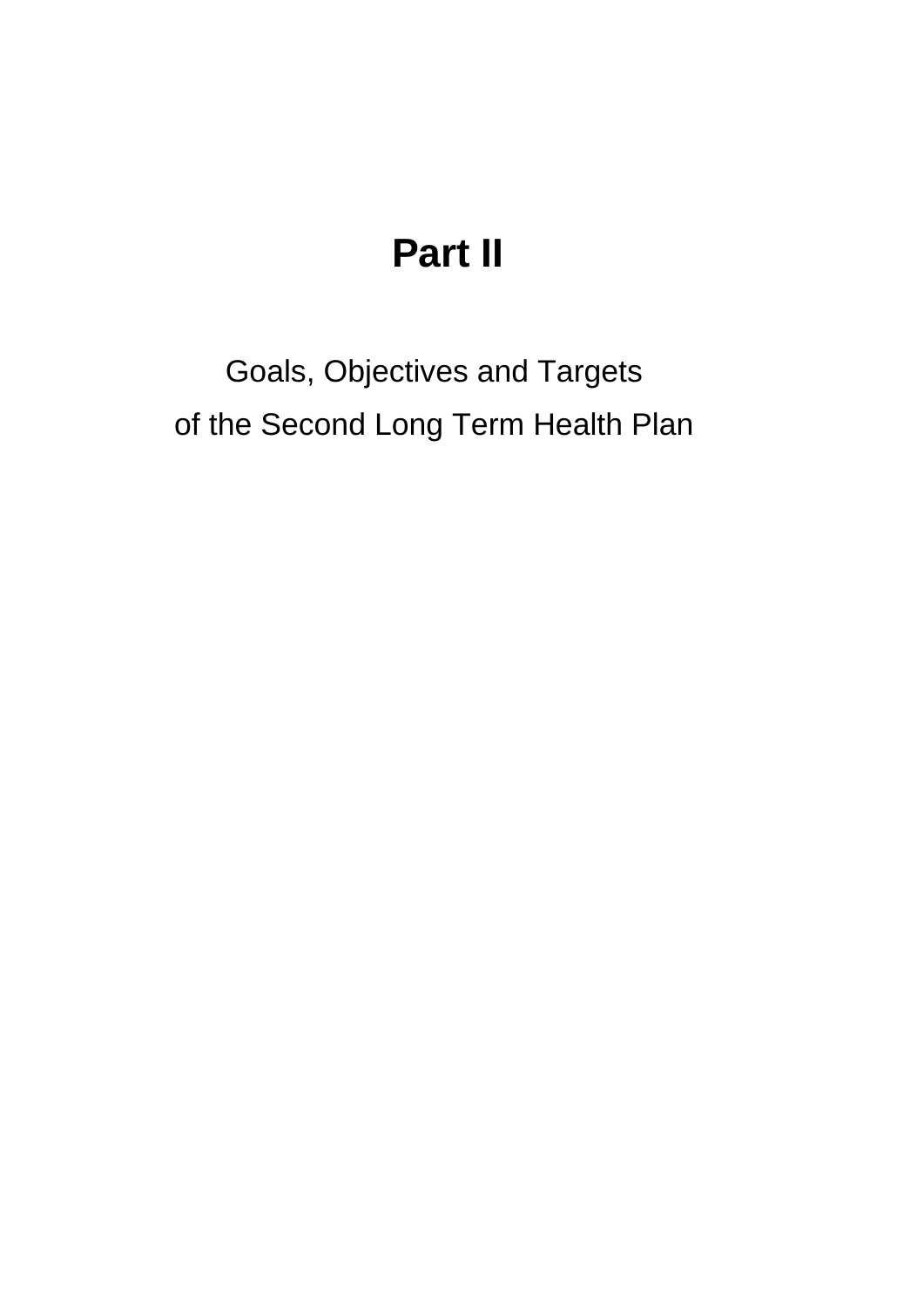# **Chapter 3**

Goals, Objectives and Targets Of the Second Long Term Health Plan

- A . Goal
- B . Objectives
- C. Targets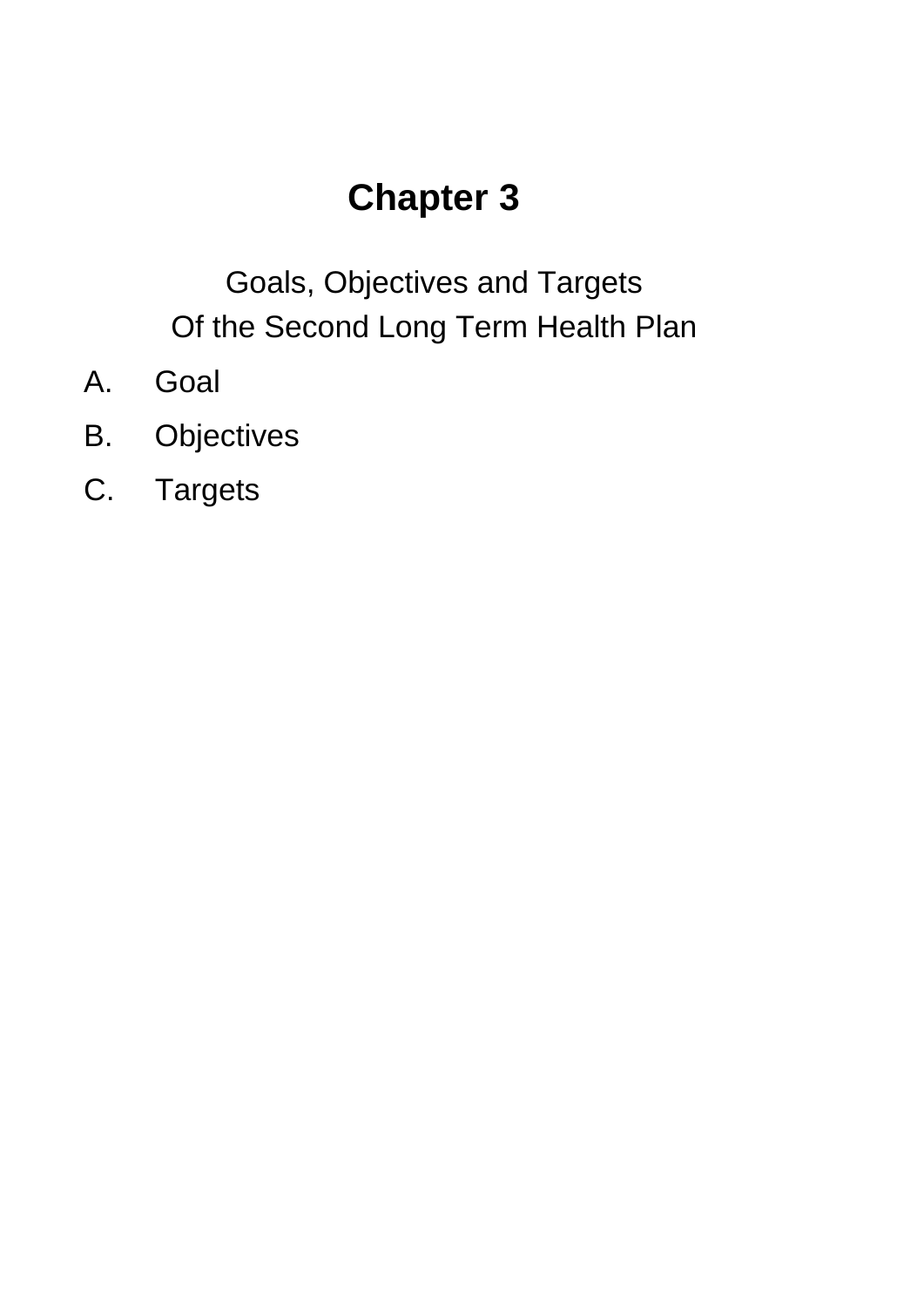## **A. Goal**

The health status of the Nepalese Population will be improved through the health care system, which provides equitable access to quality health care for all people.

## **B. Objectives.**

- children. The rural population. The poor the underprivileged and the 1. To improve the health status of the population particularly those. Whose health's needs often are not met the most vulnerable group, women and marginalized population.
- 2. To extend essential health care services (highly cost effective public health measure and essential curative services for the appropriate treatment of common diseases and injuries) to all districts.
- 3. To provide the appropriate numbers, types and distribution of technically competent and socially responsible health personnel necessary for the provision of quality health care throughout the country. [Particularly in underserved areas.
- 4. To improve the management and organization of the public health sector and increase the efficiency and effectiveness of the health care system.
- 5. To develop the appropriate roles for the public, NGO and private sectors in the provision and financing of health services.
- 6. To improve inter and intra-sectoral coordination and to provide the necessary conditions and support for effective decentralization with full community participation.

|                  | Indicator                                                       | Status/Target  |      |
|------------------|-----------------------------------------------------------------|----------------|------|
|                  |                                                                 | 2002           | 2017 |
|                  |                                                                 |                |      |
| $\mathbf{1}$ .   | IMR/1000 live-births                                            | 61.5           | 34.4 |
| 2.               | U5 MR/1000                                                      | 102.3          | 62.5 |
| $\overline{3}$ . | <b>TFR</b>                                                      | 4.2            | 3.05 |
| 4.               | Life Expectancy (in Years)                                      | 59.7           | 68.7 |
| $\overline{5}$ . | CBR/1000                                                        | 33.1           | 26.6 |
| 6.               | CDR/1000                                                        | 9.6            | 6.0  |
| $\overline{7}$ . | MMR/100000 births                                               | 400            | 250  |
| $\overline{8}$ . | CPR %                                                           | 36.6           | 58.2 |
| 9.               | % of Delivery Attended By Trained Personnel                     | 50             | 95   |
| 10.              | % of Pregnant Women Attending a Minimum of 4 Antenatal          | 50             | 80   |
|                  | Visits.                                                         |                |      |
| 11.              | % of Iron-deficiency Anemia Among Pregnant Women                | 40             | 15   |
| 12.              | % of women 15-44 receiving TT2                                  | 60             | 90   |
| 13.              | % of new-born weighing less than 2500 grams                     | 23             | 12   |
| 14.              | Essential Health Care services will be available to x% of       | 70             | 90   |
|                  | population living within 30 minutes travel time at the district |                |      |
|                  | level and below                                                 |                |      |
| 15.              | % of facilities with essential drugs available                  | 100            | 100  |
| 16.              | % of facilities equipped with full staff to deliver essential   | 100            | 100  |
|                  | health care services                                            |                |      |
| 17.              | Total health expenditure as % of total expenditure              | $\overline{7}$ | 10   |

## **C. Targets**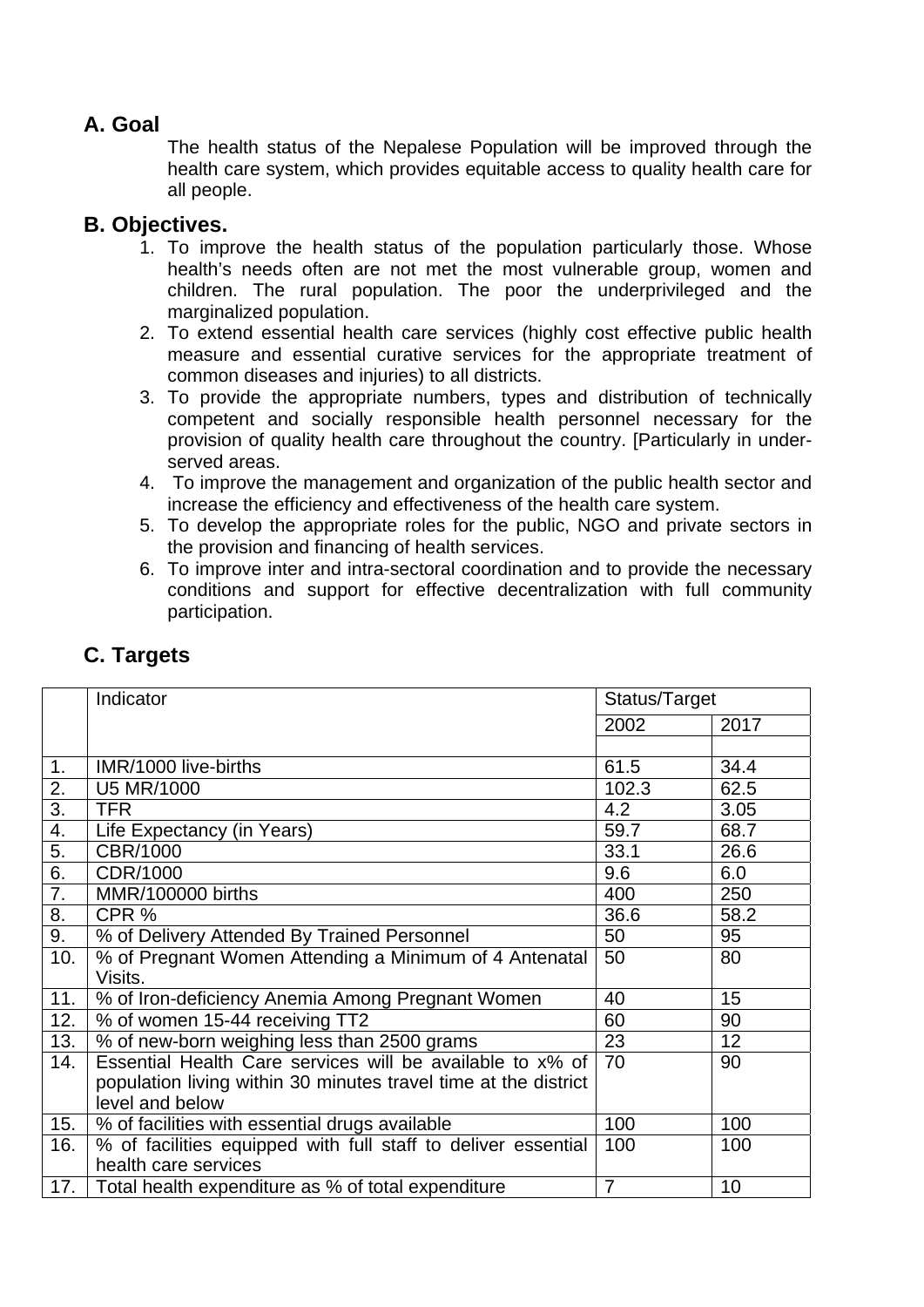# **Part III**

Policies for Achieving the Goals, Objectives and Targets of the

**Second Long Term Health Plan**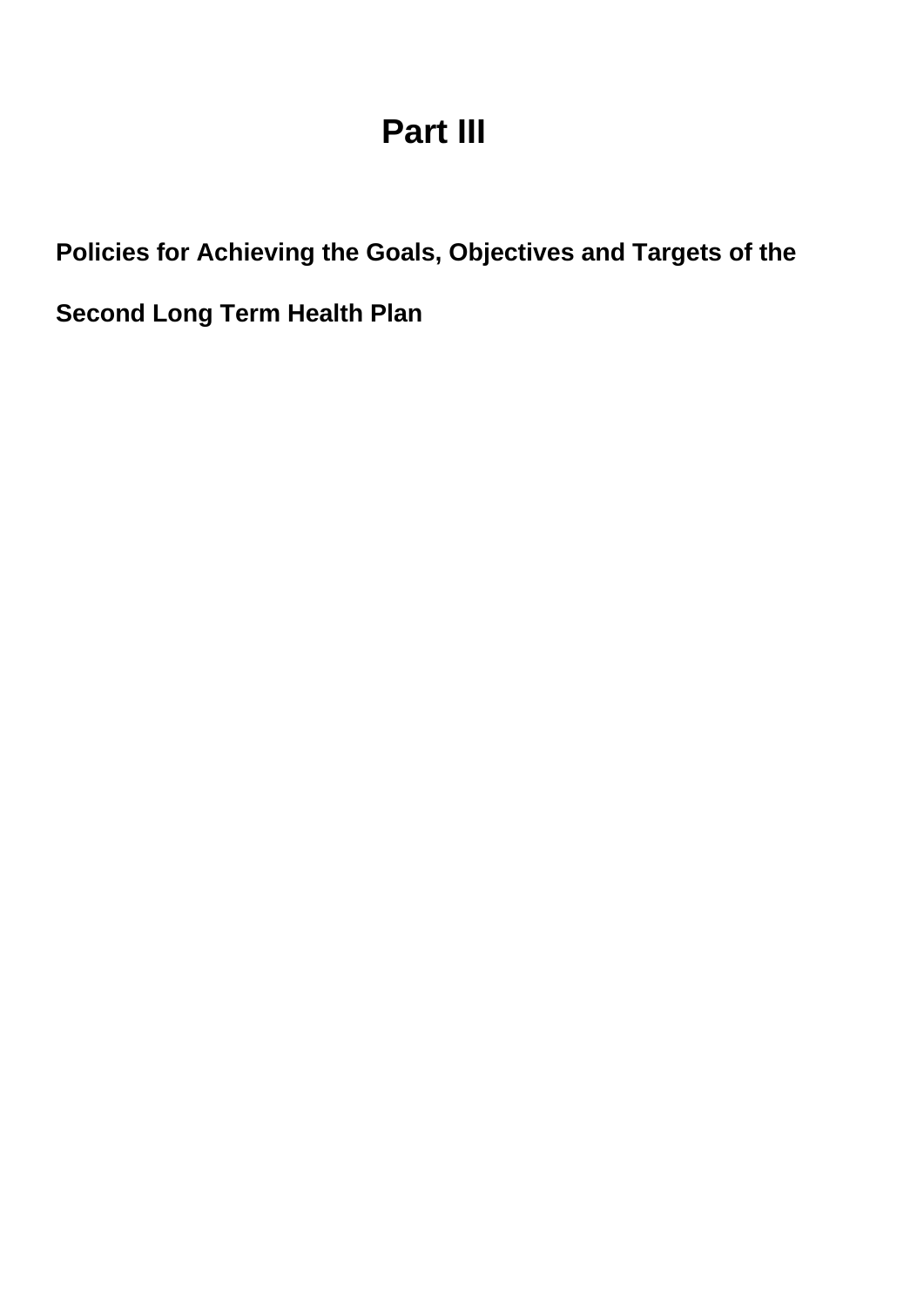# **Chapter 4**

Policies Regarding Essential Health Care Services (Including Ayurvedic and Other Systems of Medicine) at the District and Below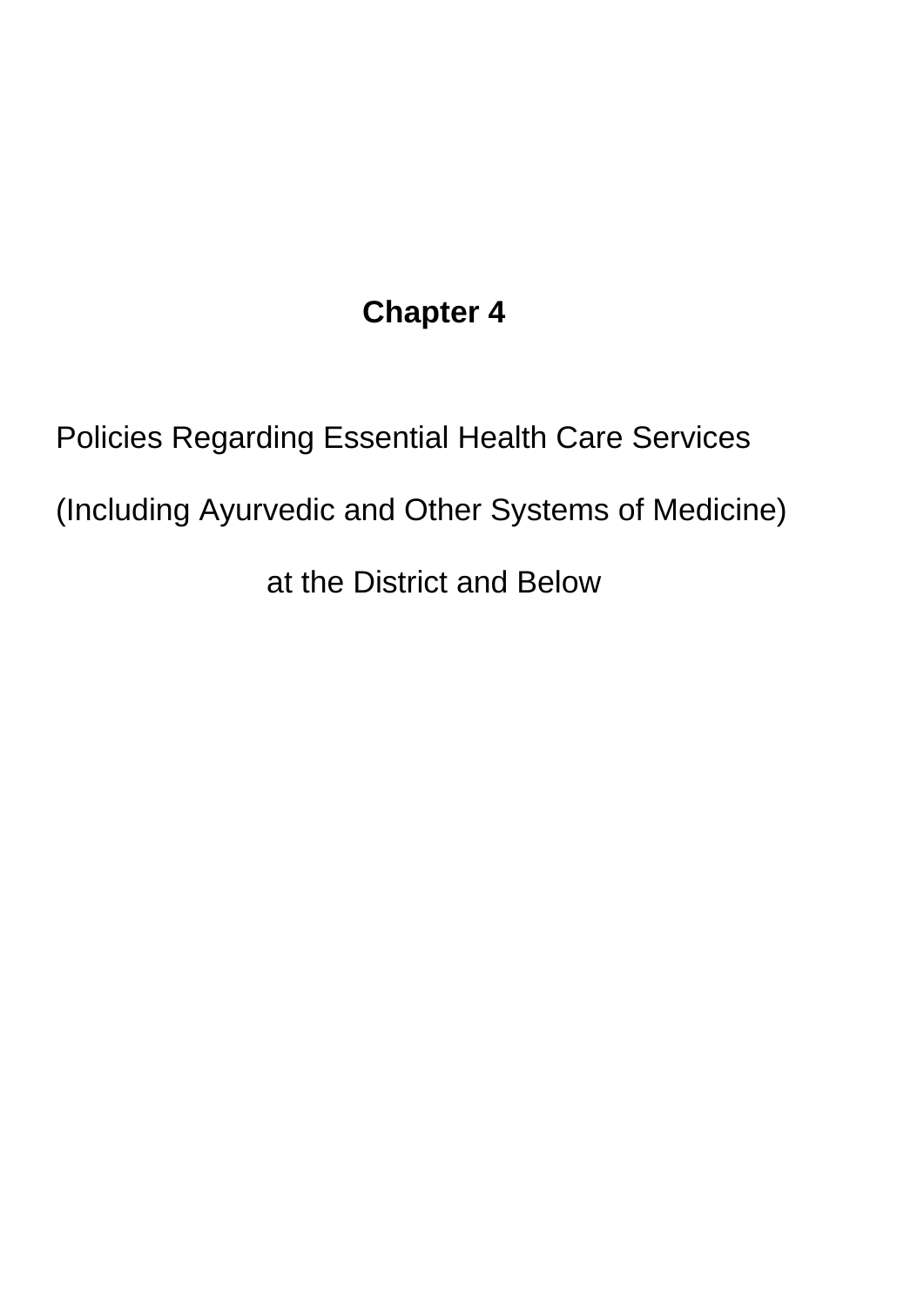## **Background**

"Essential Health Care Services at the District Level Below " are priority public health measures and essential curative services for the treatment of common illnesses and injuries (including Ayurved and other systems of medicine) that GON will ensure is available to the total population. These services address the most essential health needs of the population and are highly cost effective. After ensuring health care services "may be broadened to include additional public health and curative services.

"Es sential Health Care Services" is part of the Primary Health Care Approach and Supports the four basic PHC principles:

- A Universal accessibility to available resources and services in order to provide adequate coverage of the most essential health needs of the population.
- B. Community and individual involvement and self- reliance.
- C. Inter-sectoral action for health and
- D. Appropriate technology and cost-effectiveness i.e. allocation of resources in a manner that yields the greatest benefits. With benefits measured by the extent to which the health needs of the largest number of people can be met.

The rationale for providing "Essential Health Care Services" is linked to the recognition that the resources available to the health sector through GON and its donor partner are inadequate to address all of the possible health care needs of the population. Moreover, redirect resources from high cost-low impact interventions to those that could substantially reduce the burden of disease (morbidity mortality) without increasing expenditures. Further it is necessary to assure that resources are rationally used and that the highest priority interventions (vis-à-vis burden of disease and cost effectiveness) are not neglected in terms of financial and technical resources. Finally an explicit definition of services to be funded by GON helps to; better estimate the need for external assistance and focuses the use of donor resources defines the role of private and NGO sectors and focuses attention of GON on its own responsibilities and capacities.

The Choice to develop integrated services r ather than a list of individual services was governed by an attempt to minimize the total cost of the services provided by exploiting the shared use of resources. Separate "Essential Health Care Services "that are to be made available to the districts were developed for the modern system of medicine and for traditional and other systems of medicine. This was done to recognize and accommodate the distinctive approaches to provision of health care, the diverse delivery mechanisms and differing preferences of the population. Recognizing these differences, the forms in which the m odern and traditional services are pr esented differ. The development of separate groupings of "Essential health Care Service s" for the modern system of medicine and for traditional and other system health care syste m that have been proven safe and effective.

In determining the services to be provided in "Essential Health Care" it was felt that the main interventions should.

- Address Nepal's principal health problems including significant emerging and reemerging diseases:
- reflect various international commitment made by GoN (e.g., World summit for Children and its Mid-decade Goals; Fourth Women's Conference-Beijing; Universal Childhood Immunization; Polio Eradication; Universal Iodization of Salt; Elimination of Leprosy etc.)
- be cost-effective (ratio of cost of providing intervention to health gain) and be operationally feasible, that is (a) the required infrastructure and technical resources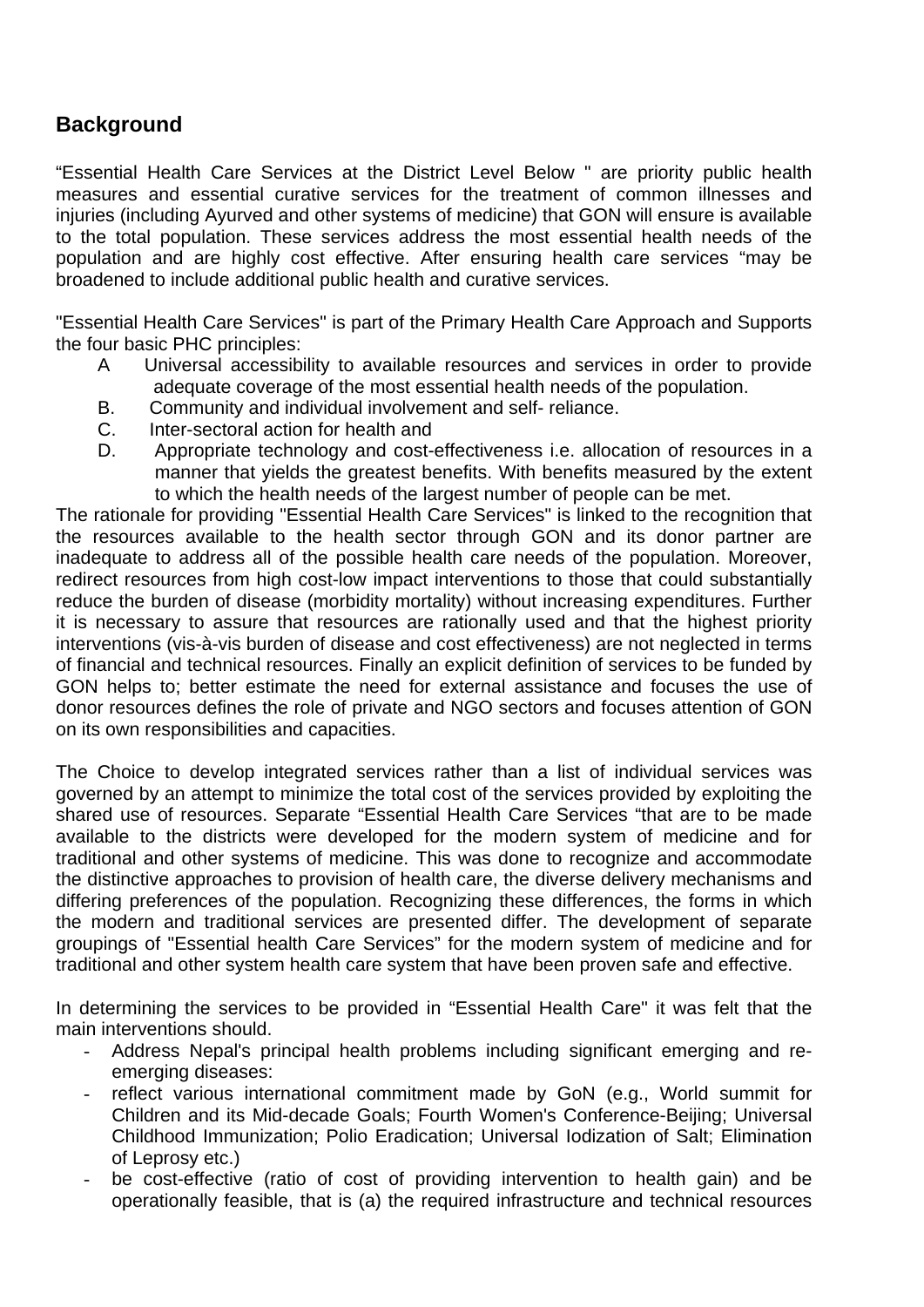$($ manpower, materials $)$  should be available;  $(b_$  be affordable at present and in the future; (c) reflect participation of key stakeholders and their choices by programme, geographic area, and duration; (d) operational barriers should be identified and he overcoming those barriers (accessibility, logistics, seasonal migrations etc.); (e) delivery mechanisms should be sensitive to and accommodate the socio-cultural setting; (f) the role of other sectors should be recognized; and (g) there should be a political commitment for the main intervention necessary, alternative implementation strategies developed that are capable of

 be gender sensitive.

The identification of "Essential Health Care Services" using the above criteria was done through a national workshop held in 1996 . Participating in the workshop were Members of Parliament: representatives from the N ational planning Commission; departments and divisions of the Ministry of Health; training institutions such as the Institute of Medicine; Councils; professional associations; practitioners of traditional and other systems of medicine; NGOs, INGOs, and bi-and multilateral donors. In identifying "Essential Health Care Services" Nepal's major health problems were noted (se Chapter 3 Burden of Disease Analysis) and main interventions for addressing them identified. The interventions were the prioritized based on the previously noted criteria.

The specific "Essential Health Care Services" for the modern system of medicine, Ayurveda, Homeopathy, Unani, and Naturopathy are noted below:

| Main                                                           | <b>Health Problems Addressed</b>           |  |  |  |
|----------------------------------------------------------------|--------------------------------------------|--|--|--|
| Appropriate Treatment of Common   Common Diseases and Injuries |                                            |  |  |  |
| Disease and injuries                                           |                                            |  |  |  |
| <b>Reproductive Health Services</b>                            | Maternal, Perinatal                        |  |  |  |
| <b>EPI+Hepatitis B Vaccine</b>                                 | Diphtheria, Pertussis, TB, Measles, Polio, |  |  |  |
|                                                                | Neonatal Tetanus, Hepatitis B              |  |  |  |
| <b>Condom Promotion and Distribution</b>                       | STD, HIV, Hepatitis B, Cervical Cancer     |  |  |  |
| <b>Leprosy Control</b>                                         | Leprosy                                    |  |  |  |
| <b>Tuberculosis Control</b>                                    | ΤВ                                         |  |  |  |
| Integrated management of Childhood                             | Diarrhoeal Disease, Acute Respiratory      |  |  |  |
| Illness (IMCI)                                                 | Infection, Protein-Energy Malnutrition     |  |  |  |
|                                                                | <b>Table Continue</b>                      |  |  |  |

*Content of "Essential Health Care Services" for the Modern System of Medicine* 

| <b>Main Interventions</b>                  | <b>Health Problems Addressed</b>               |  |
|--------------------------------------------|------------------------------------------------|--|
| Nutritional<br>Supplementation,            | Protein-Energy Malnutrition,<br>lodine,        |  |
| Enrichment, Nutrition Education and        | Deficiency Disorders, Vitamin A deficiency,    |  |
| <b>Rehabilitation</b>                      | Anaemia, Cardiovascular Disease. Diabetes.     |  |
|                                            | Rickets. Perinatal Mortality,<br>Maternal      |  |
|                                            | Morbidity, Diarrhoea Disease. ARI              |  |
| <b>Prevention and Control of Blindness</b> | Cataracts, Glaucoma, Peteryfium, Refractive    |  |
|                                            | Error and other preventable Eye Infections.    |  |
| <b>Environmental Sanitation</b>            | Diarrhoea Disease, Acute Respiratory           |  |
|                                            | Infection, Intestinal Helminthes, Vector Borne |  |
|                                            | Diseases, Malnutrition.                        |  |
| <b>School Health Service</b>               | Diarrhoea Disease, Helminthes, Oral Health.    |  |
|                                            | HIV, STDs. Malaria, Eye and Hearing            |  |
|                                            | Problems, Substance Abuse, Basic Trauma        |  |
|                                            | Care.                                          |  |
| <b>Vector Borne Disease Control</b>        | Malaria,<br>Leishmaniasis,<br>Japanese         |  |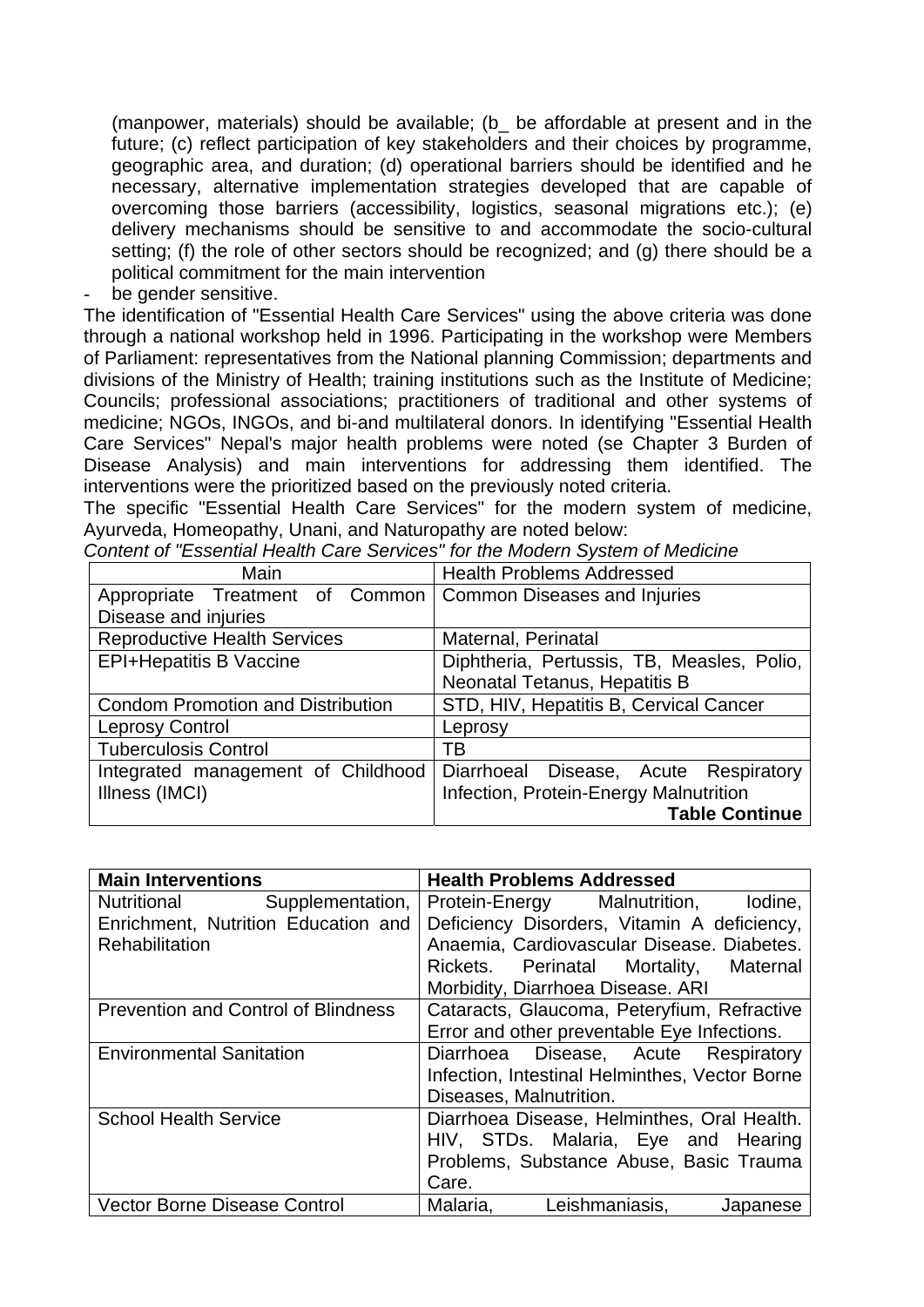|                                       |              |     | Encephalitis                                 |  |
|---------------------------------------|--------------|-----|----------------------------------------------|--|
| <b>Oral Health Services</b>           |              |     | <b>Oral Health</b>                           |  |
| <b>Prevention of Deafness</b>         |              |     | <b>Hearing Problems</b>                      |  |
| Substance Abuse including Tobacco     |              |     | Cancers, Chronic<br>Respiratory<br>Disease,  |  |
| and Alcohol Control                   |              |     | <b>Traffic Accidents</b>                     |  |
| <b>Mental Health Services</b>         |              |     | <b>Mental Health Problems</b>                |  |
| Accident                              | Prevention   | and | <b>Post Trauma Disabilities</b>              |  |
| <b>Rehabilitation</b>                 |              |     |                                              |  |
| <b>Community Based Rehabilitation</b> |              |     | Congenital Disabilities,<br>Post<br>Leprosy, |  |
|                                       |              |     | Trauma Disabilities, Blindness               |  |
| <b>Occupational Health</b>            |              |     | Respiratory Disease, Accidents,<br>Chronic   |  |
|                                       |              |     | Cancer, Eye and skin Diseases, Hearing       |  |
|                                       |              |     | Loss                                         |  |
| Emergency                             | Preparedness | and | Natural and Man-made disasters               |  |
| Management                            |              |     |                                              |  |

The "Essential health care Services" will be made available at district level and below in a manner that is gender sensitive and ensures the needy and underprivileged population will not be deprived of essential health care services because of inability to pay ("safety-net). For each of the main interventions, the specific components and necessary support services to be provided as those levels will be defined. That is. The specific components to be provided in the community, at health post, health centre, PHC. And district hospital. After ensuring adequate coverage of the most important health needs of the population. The "Essential Health Care Services" may be broadened to include additional public health and clinical services.

## **Content of "Essential Health Care Services" for Ayurveda Services**

Peripheral Ayurveda Dispensary

- Local medicinal herbs for the management of common ailments.
- Simple Ayurveda preparations (locally prepared from level medicinal herbs).
- Simple Ayurveda procedures in the management of common diseases.
- Identify and help in the cultivation of locally available medicinal herbs.

District Level Ayurvedic Health Centres

- Ayurveda services as above.
- Ayurveda formulations (prepared at the district level)
- Specialized Ayurveda procedures, that is basic procedures of "pancha karma"

### Ayurvedic Regional Level Hospitals

- Provision of indoor services.
- Rural pharmacy services.
- Herbarium and herbal gardens.
- Specialized Ayurvedic Services, aspects of "pancha karma" not provided at district level.

### Central Ayurveda Hospitals

- Comprehensive specialized Ayurveda services in all eight branches of Ayurveda.
- Complete procedures of "pancha karma" and kshara sutra"

## **Content of "Essential Health Care Services" for Homeopathic Services**

Central Homeopathic Hospitals (Specialized Services) Acute and Chronic Respiratory Disease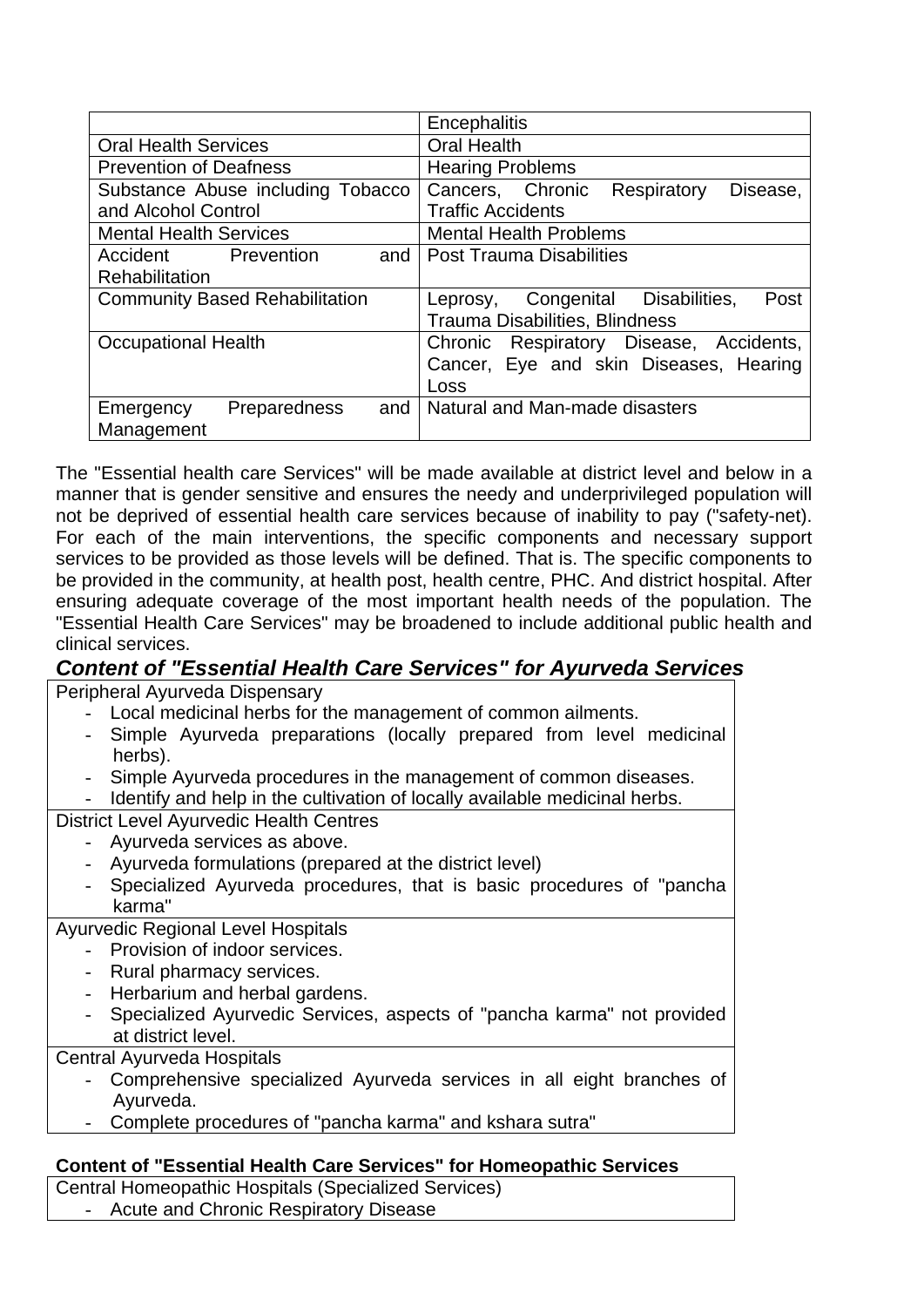- Diarrhoeal Disease
- **Jaundice**
- Warts (Laryngeal Papilloma)
- Diabetes Mellitus
- Chronic Skin Diseases
- STDs
- Cataract
- Diseases of the Digestive System
- Gall Bladder and Kidney Stones

#### **Content of "Essential Health Care Services" for Unani Medical Services**

Unani Dispensary

- Diseases of Digestive System
- Jaundice
- Asthma
- Insomnia
- Allergy
- Piles
- Neurological disorder
- Menstrual disorder
- Skin
- **Fever**
- **Gastric**

## *Content of "Essential Health Care Service" for Naturopathy*

| <b>Naturopathy Clinics:</b> |                     |
|-----------------------------|---------------------|
| - Sinusitis                 | - Asthma            |
| - Allergy and Skin Disease  | - Bronchitis        |
| - Back pain                 | - Hysteria          |
| - Indigestion               | - Lucorrhoea        |
| - Gastric                   | - Diabetes Mellitus |
| - Menstrual Disorders       |                     |

#### *The Role of the Public Sector, NGOs and INGOs and Private Sector in Funding and*  **Delivery of the " Essential Health Care" including the "Essential Health Care" for** *Traditional and Other Systems of Medicine"*

The estimated cost of the standard "Essential Health Care Services" is approximately US \$12 to US \$17 per capita (World Bank 1993). GON expenditures on health including resources provided by its donor partners were estimated to be US \$ 4 PER CAPUTA IN FISCAL YEAR 1994/95 (See Chapter 2 D). GON resources are inadequate to ensure that the total population has access to the (Essential Health Care". Consequently, GON initially will focus on the public health aspects of the essential health care services and promote NGO and private sector expenditure on selected public health measure and services for the treatment of common diseases and injuries.

### **Policies/ Strategies for Implementing the" Essential Health Care Services"**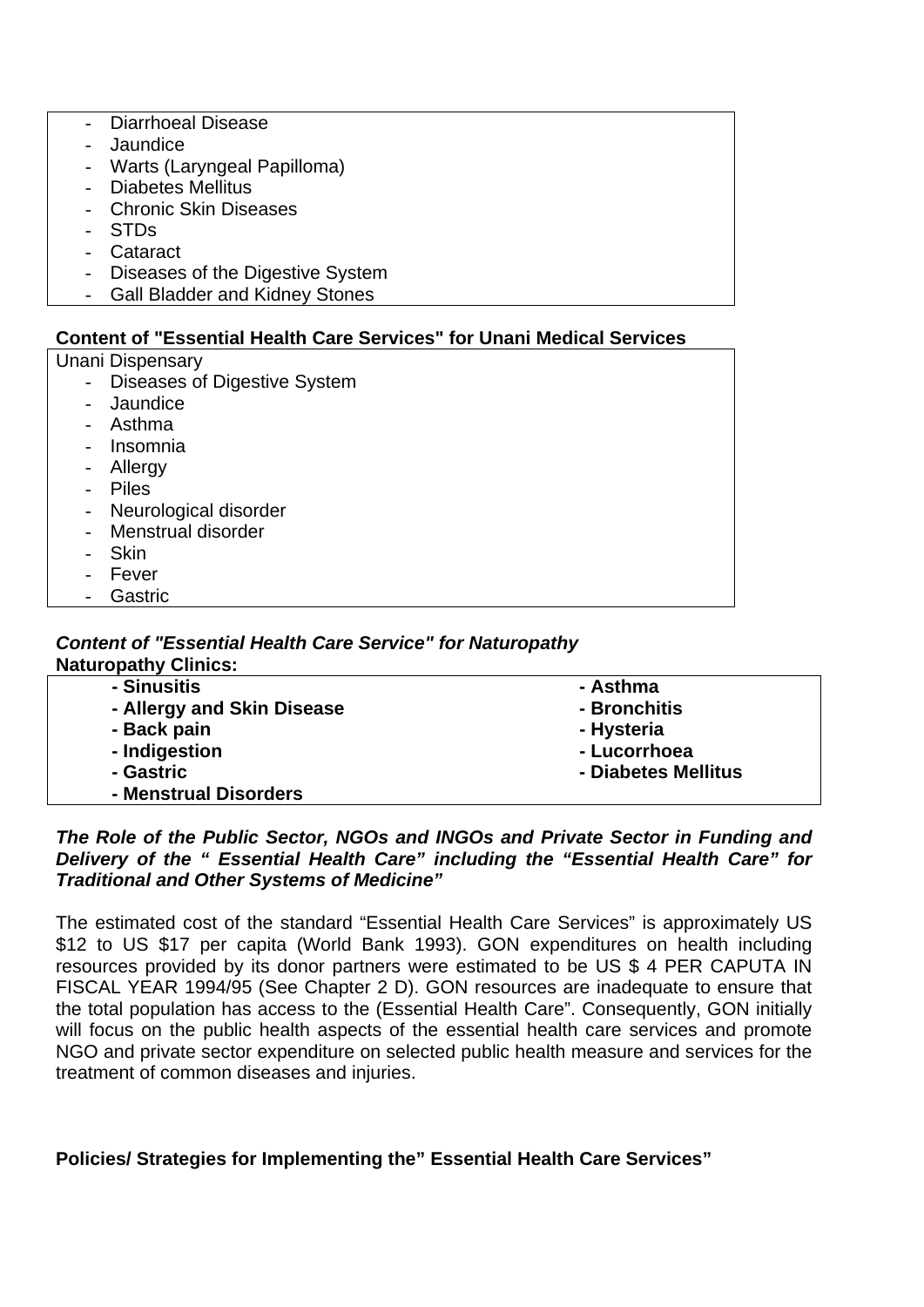- 1. The highest priority will be given to ensuring the provision of " Essential Health Care " (i.e. priority public health measures and essential curative services based on the guiding principles of PHC) before GON and donor resources are diverted to the provision of tertiary and super-specialty services.
- 2. In delivering the " Essential Health Care Services at the District level and Below" the government will:
	- Rely on community participation: and
	- Emphasize broad national coverage focusing on providing selected elements of all public health and curative intervention in all 75 districts (e.g. elements of the reproductive health, integrated management of childhood illness, etc).
- 3. GON will gradually expand the number of elements in each of the main intervention available in the districts in a phased manner and improved the quality of the intervention provided.
- 4. Private and NGO sector will be encouraged to provide selected public health and essential clinical services included in" "Essential Health Care Services".
- 5. GON will encourage its donor partner to assume responsibility for assisting in the implementation of"Essential Health Care Services" in specific district.
- 6. GON will ensure pre-service education and in-service training for physicians, basic and mid-level health personal for the modern and traditional systems of medicine. The training will give adequate attention to the components of"Essential Health Care Services".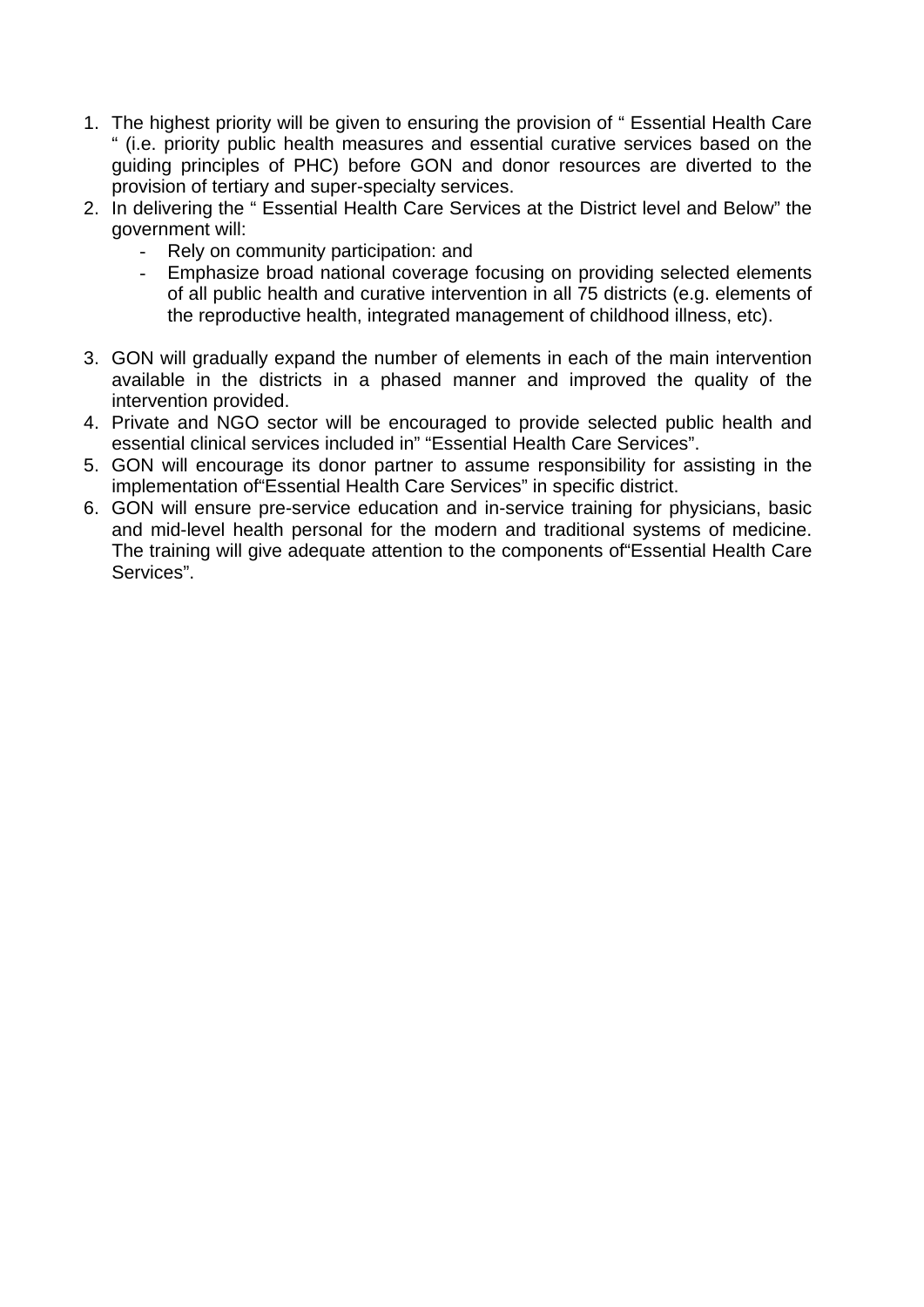**Chapter 5** 

# **District Polices Regarding Health Care Services Beyond the**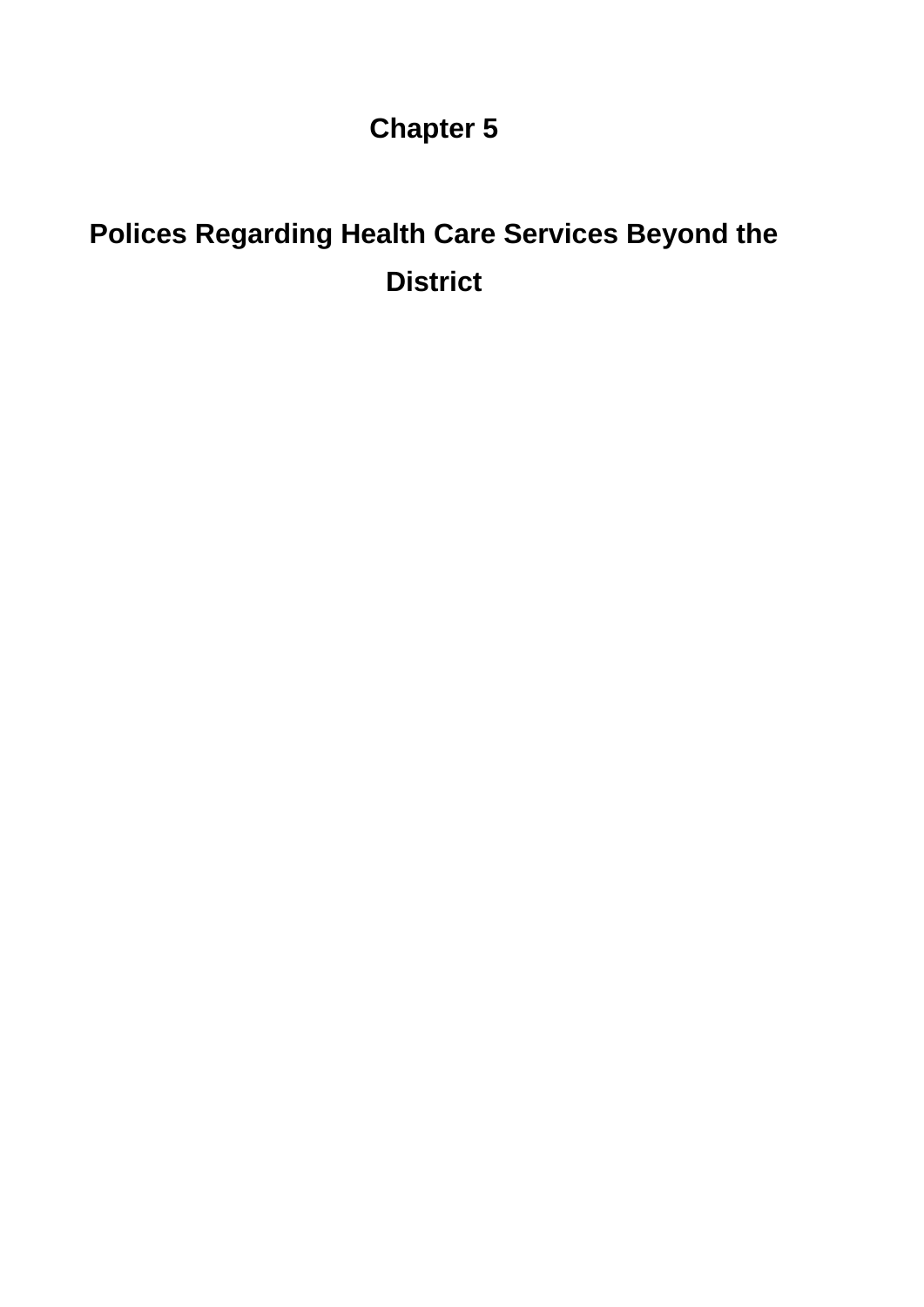### **Background**

The resources presently available to the health sector are inadequate to address all pos sible health care needs of the population. Given this situation His Majesty's Government has adopted the concept of "Essential Health Care Services" that is priority public health measures and essential curative services for the treatment of common diseases and injuries which are cost effective, address the most essential health needs of the population and be made available to all the population-

## *Recognizing that,*

- the use of scarce resources to address one set of health problems means giving up the opportunity to use them to address a different set of health problems; and
- providing benefits in one programme area means forgoing them in another.

Government of Nepal at present is not in a position to direct resources to health Interventions beyond those included in the "Essential Health Care Services" without prejudicing its ability to provide for the most essential health needs of the population. That is, GoN is not able to direct scarce human and financial resources to high cost-low impact interventions that make a small contribution to reducing morbidity and mortality rates.

Government of Nepal will first ensure the majority of elements of each of the main "Essential Health Care" interventions are available on the persons in all 75 districts. GoN will then begin to address cost-effective intervention for health problems that are less common through perhaps severe, or the individual health loss is negligible. The funding and provision of "Health Care Services Beyond the District" requires that:

- the population will have to pay for such services. However a "safety net" will be maintained to ensure the needy and underprivileged population will not be deprived of necessary health care services because of their inability to pay; and
- the private sector will be expected to play a major role in funding and delivery of such services.

## *Policy/Strategies for implementing "Health Care Services Beyond the District"*

- 1. In moving beyond the "Essential Health Care Services" emphasis will be on developing integrated service rather than providing individuals services in order to minimize the total cost of services provided by exploiting the shared use of resources and reduce the cost to patients of obtaining services.
- 2. In defining health care services "Beyond the District," consideration shall be given to the following criteria:
	- services should employ appropriate technology;
	- services should be cost effective and operationally feasible; and
	- the cost of providing the services (personnel, physical infrastructure, supplies and equipment etc.) should be affordable at present and in the future without placing excessive human resources demands and financial strains on the health sector. Similarly the cost of providing services should not prejudice the health sector's ability to provide priority public health and essential services for the treatments of common diseases and injuries.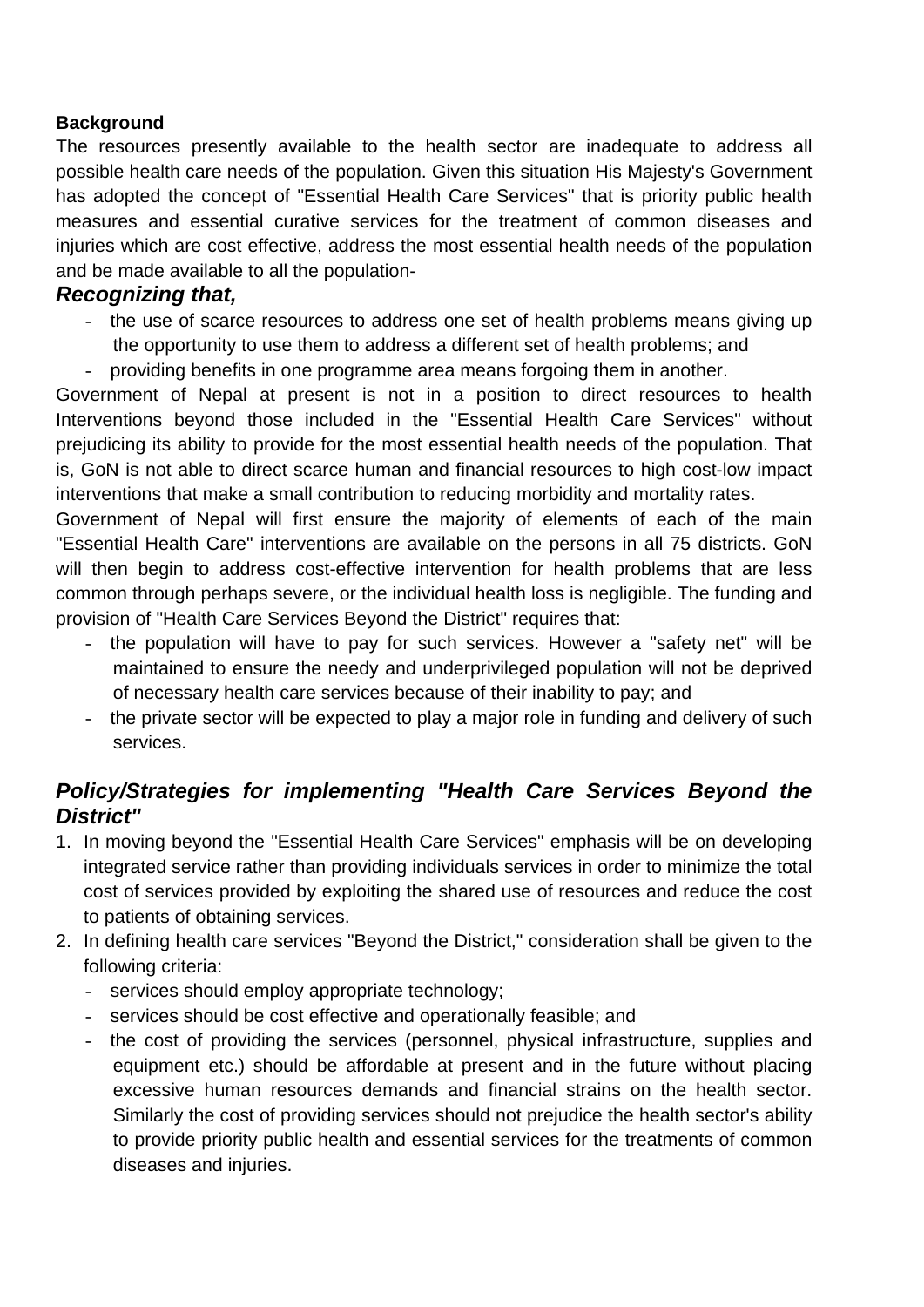- 3. After making available the main public health and essential curative interventions as defined in the "Essential Health Cares Services" in all 75 districts, GON will
	- finance other services included in the "Essential Health Care Services Beyond the district" and
	- provide financial incentives to the private sector for such purposes
- 4. In the gradual introduction of "Health Care Services Beyond the District", the highest its donor partners, the private and NGO sectors from providing services included in "Health Care Services beyond the District" until selected public health and essential curative services included in the "Essential Health Care Services" are made available in priority will be given to assuring that support for the "Essential Health Care Services" is not neglected in terms of financial and technical resources. GONON will not discourage all 75 districts.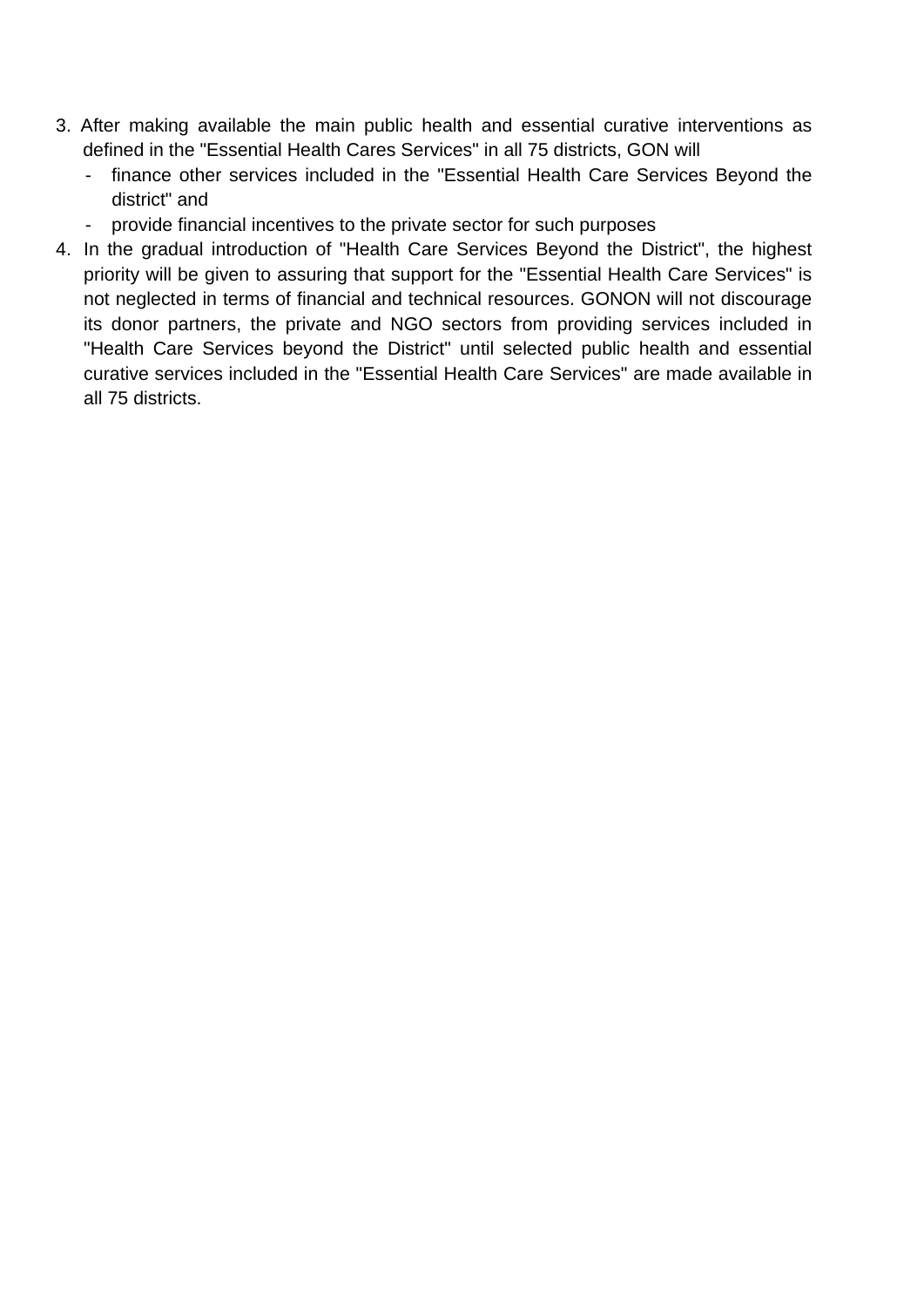## Chapter 6

Policies Regarding the Health Service Delivery System (Public NGO and Private Sectors including Modern, Ayurveda and Other Systems of Medicine)

- A. Policies Regarding the Provision of Preventive and Community Health Services
- B. Policies Regarding the Provision of Curative and Rehabilitative Services.
- C. Policies Regarding the Provision of Ancillary Services.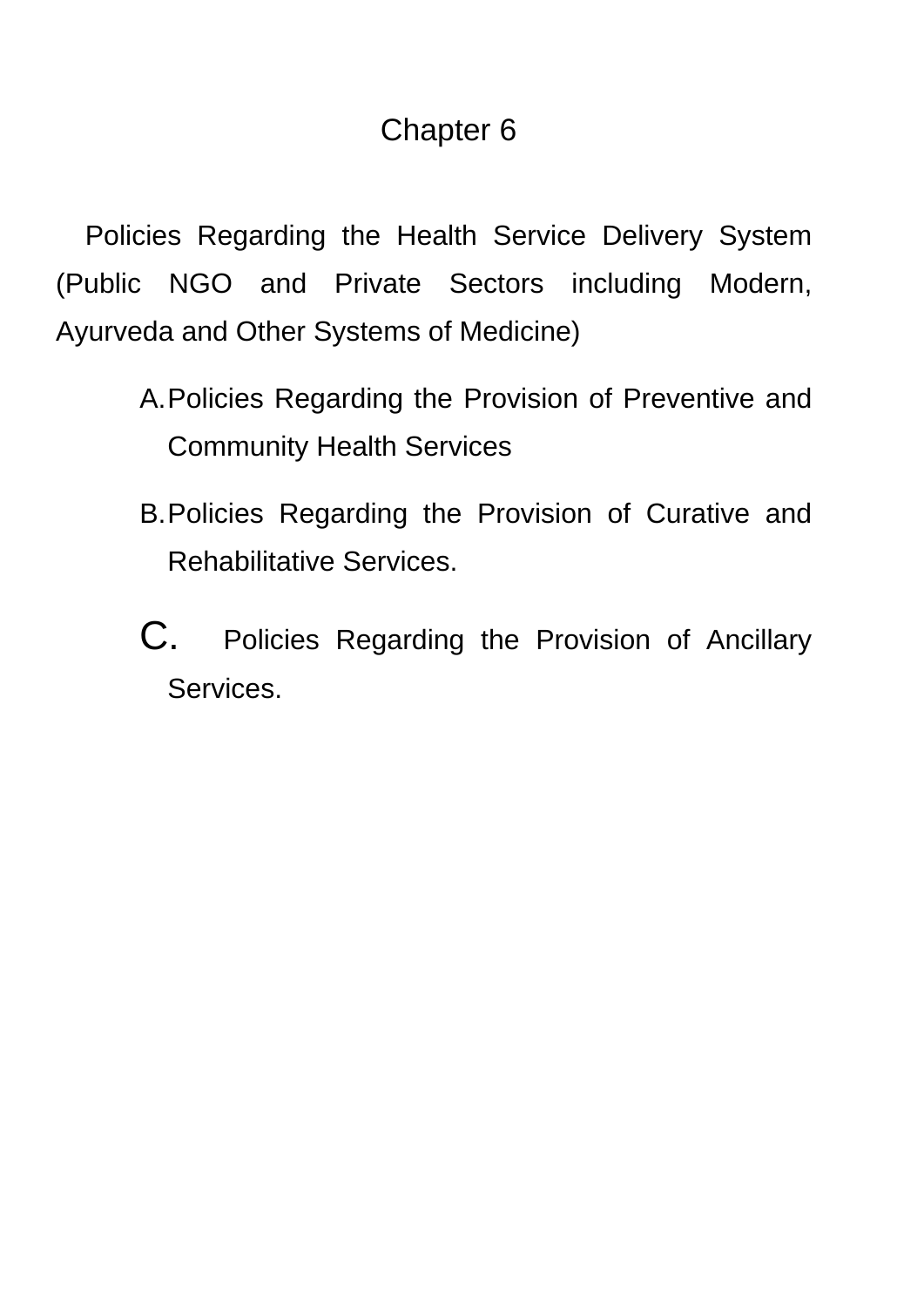## *A . Policies Regarding the Provision of Preventive and community*  **Health Services**

- 1 . Preventive and community health services will be made available to the majority of the population before additional tertiary and specialized care services are provided (see Chapter 4" Policies Regarding Essential Health Care Services-Modern Ayurveda and Other Systems of Medicine-at the District Level and Below").Such services should support the primary health care approach; be gender sensitive; and meet the needs of disadvantaged and vulnerable groups.
- of medicine. The necessary mechanisms will be developed to encourage and 2. The role of public, private and NGO sectors in the provision of preventive and community health services will be defined for modern, Ayurveda and other systems facilitate these sectors to effectively carry out their defined roles (see chapter 4).
- 3 . Strategies and operational guidelines will be developed to ensure effective community participation and gender sensitivity in the planning, implementation, monitoring and supervision of preventive and community health services.
- 4. Alternative community financing mechanisms to provide incentives to community health workers (e.g. FCHVs, TBAs etc) will be explored.
- 5. Mechanisms for co-ordination and collaboration among multi- and bilateral donors, INGOs and the public sector will be developed to achieve national goals and objectives for preventive and community health services.
- 6. A feasible and appropriate mechanism for the planning of community health facilities skilled personnel to carry out health facilities planning. will be developed and implemented. The planning mechanism will replace the administrative area approach with a need- based methodology. An appropriate unit within Department of Health Services will be designated and provided the necessary
- . A mechanism will be developed to ensure an appropriate and effective referral 7 system for modern and traditional systems of medicine. The referral system will link community health services to higher levels of care making use of public, private and NGO providers.
- 8. The use of traditional and faith healers to refer persons to the district health system and to provide basic preventive and promotive health service will be expired.

## *B. Policies Regarding the Provision of Curative and Rehabilitative Services*

- 1.E ssential curative services for the treatment of common diseases and injuries that a re gender sensitive and meet the needs of disadvantaged groups shall be made available to the majority if the population before delivering specialized curative p opulation. services which address less common health problems affecting the minority of the
	- rehabilitative services that support the primary health care approach will be defined for modern and traditional systems of medicine. Necessary mechanisms shall be 2. The role of public, private and NGO sectors in the provision of curative and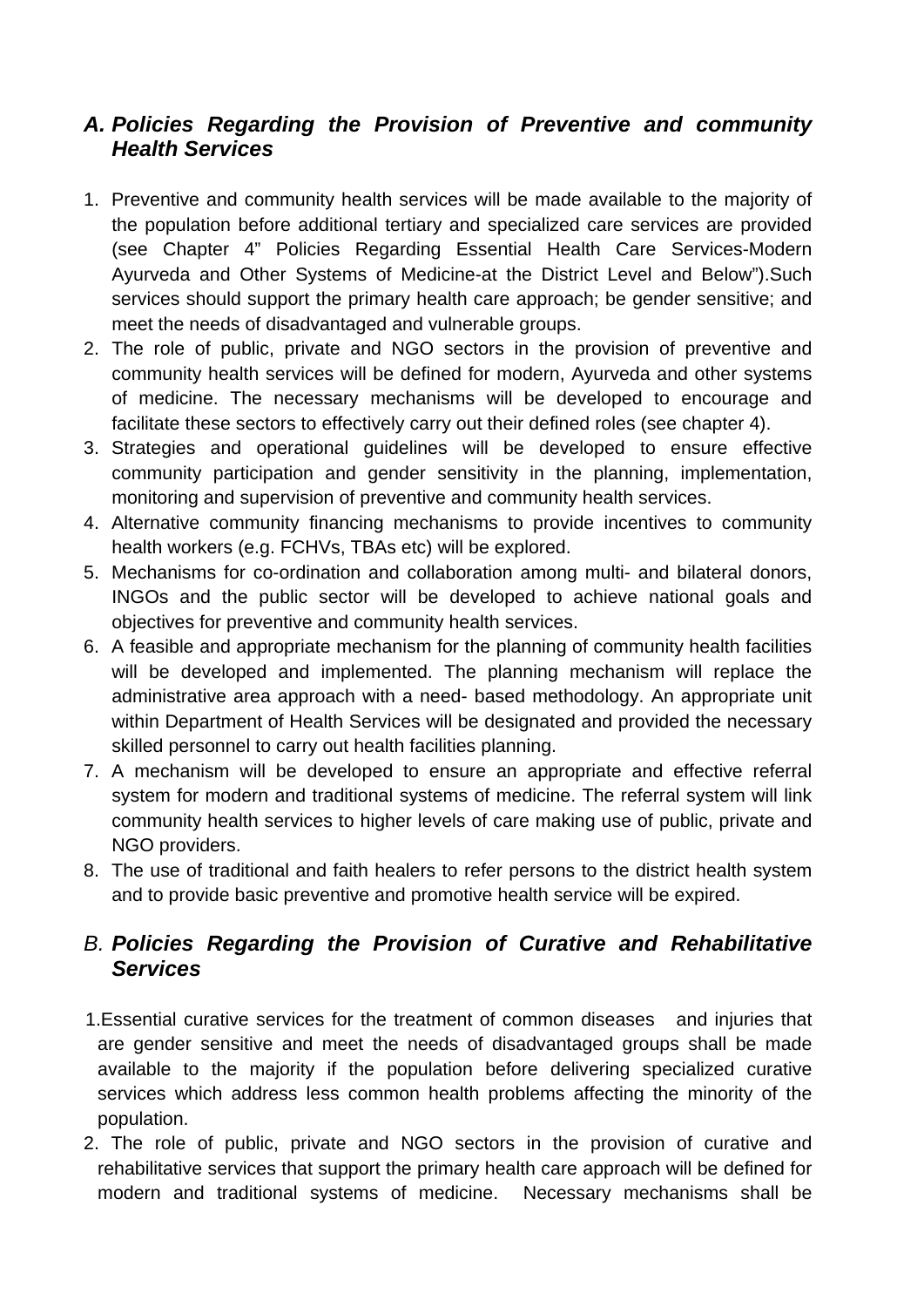developed to encourage and facilitate these sectors to effectively carrying out their defined roles.

- . The feasibility of additional approaches for the provision of curative and rehabilitative 3 services including specialized services in difficult and remote areas will be examined. Such approaches will compliment the facility based service delivery system.
- 4. A feasible and appropriate hospital planning mechanism will be developed and implemented replacing the administrative area approach with a need based methodology. An appropriate unit within DHS will be designated and provided the necessary skilled personnel to carryout the hospital planning function.
- 5. Decision- making related to the establishment of tertiary care services and facilities will be based on well-designed and appropriately implemented feasibility studies that at a minimum address:

- Consideration of the present and future costs of the services/facilities will be based on well designed and appropriately implemented feasibility studies that a minimum address:

- The opportunity costs in terms if human and financial resources:
- The fi nancial drain on the health sector: and
	- The level of benefits that these services/facilities can reasonably be expected to provide in relation to Nepal's morbidity/mortality rates.
- 6. Effective quality assurance mechanisms for public, private and NGO sectors will be developed and implemented (see chapter 11 Policies for Ensuring Quality Assurance in Health Services).
- 7. Appropriate and feasible mechanisms will be developed to ensure an effective referral system for modern and traditional systems of medicine. The referral mechanism will link curative services to higher levels of care making use of public, private and NGO providers.

## *C. Policies Regarding the Provision of Ancillary Services*

- 1. The role of public, NGO and private sectors in the provision of laboratory and diagnostic series will be defined and the necessary mechanisms developed to encourage and facilitate these sectors to effectively carryout their defined roles.
- 2. Feasible and appropriate financing schemes will be developed and implemented that will assure a continuous and uninterrupted supply of affordable essential drugs of acceptable quality at the district level and below (community drug programmes, user fees etc). Such schemes will support the rational drug use. The roles of the public, private and NGO sectors in the provision of pharmacy services will be defined and the necessary mechanics developed to encourage and facilitate these sectors to effectively carryout their defined roles.
- 3. Persons working in private pharmacies/drug retailers will be trained in the rational use of drugs and proper dispensing practices.
- 4. The production of medicinal plants and manufacture of pharmaceutical products used in traditional medicine will be increased.
- 6. Blood banking services in district hospitals will be developed.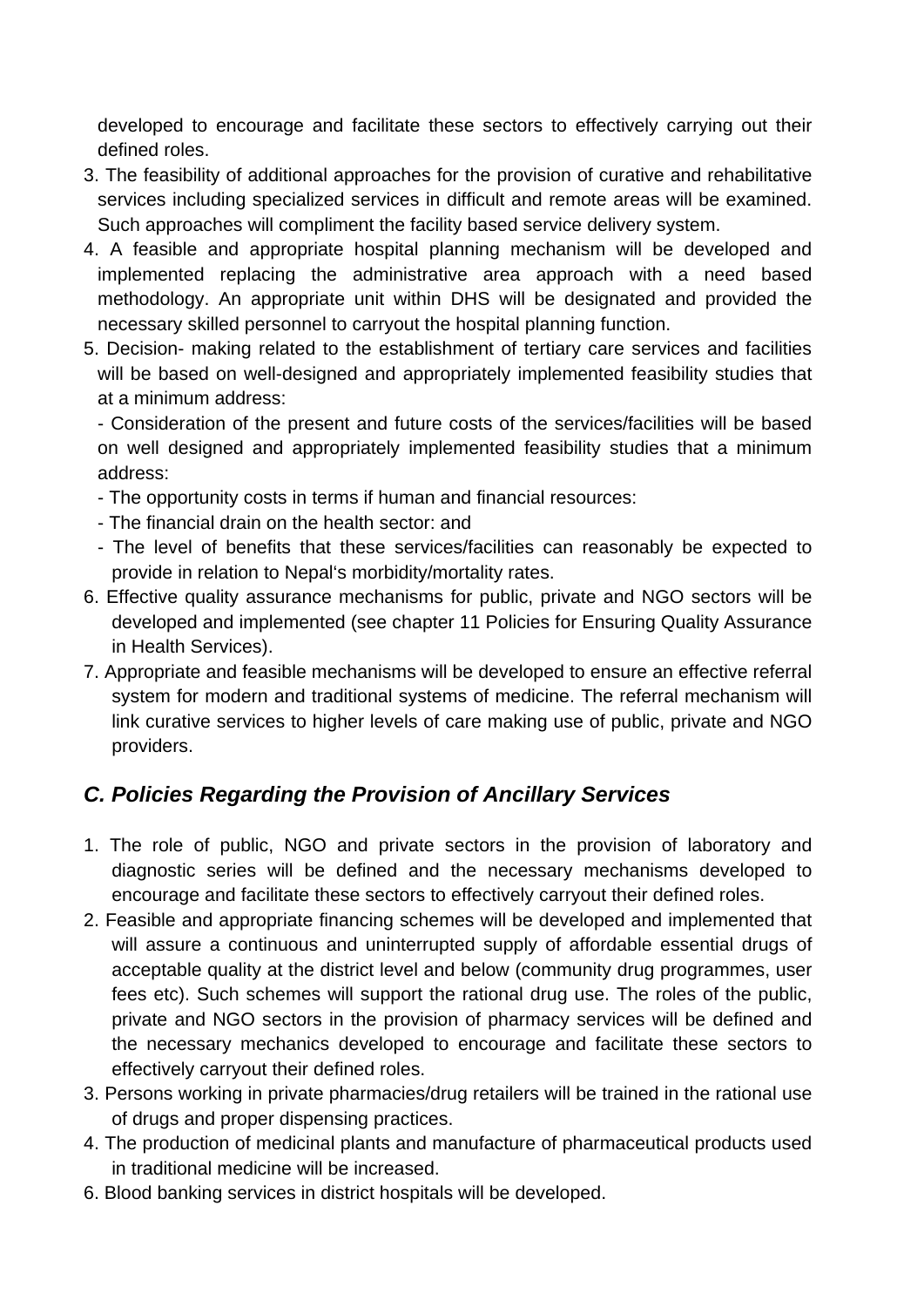# **Chapter 7**

 **Policies for Planning, Development and** 

**Management of Human Resources for Health** 

- **A. Policies on Human Resources Planning and Development**
- **B. Policies on Human Resources Management**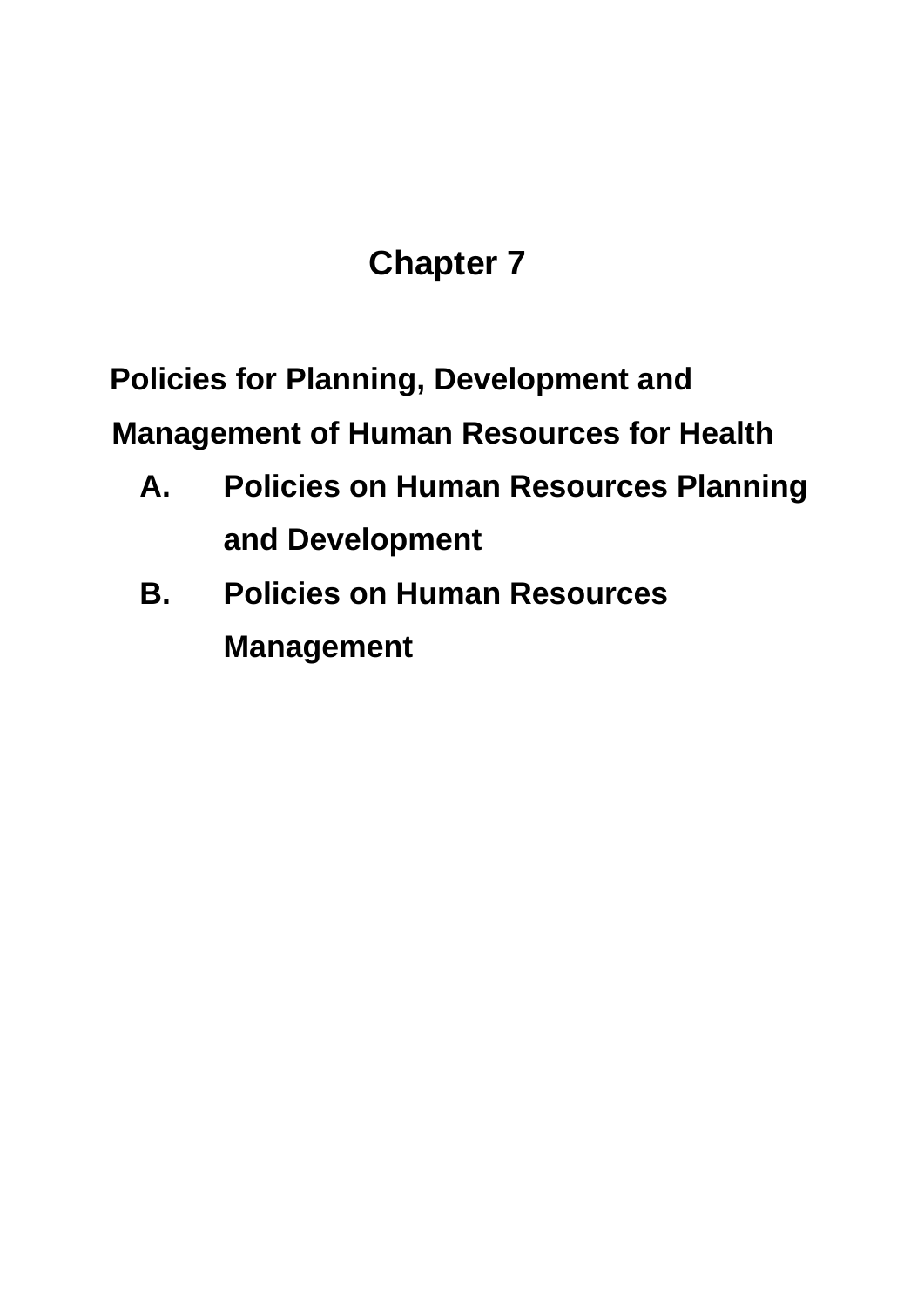## *A. Policies on Human Resources Planning and Development*

- 1. The highest priority will be given to decentralizing HRH planning within the broad national guidelines of the "HRH Master Plan".
- 2. The scope of the "HRH Master Plan" will be gradually broadened to include the INGO. NGO and private sectors. The "Master Plan" will maximize input from lower levels, increase sensitivity to local needs, and effectively link HRH planning to the overall health-planning framework.
- will replace the "sanctioned post" base methodology with a "service target" for community based health workers adjusted for geographic area" and "standard 3. For the immediate future, the type and number of personnel needed for health services delivery through the Ministry of Health will be based on "1996 HRH Master Plan". GoN will gradually shift its focus from planning for the Ministry of Health, to planning for the HRH requirements of the health sector as a whole. Ministry of Health approach, which specifies the level of services that should be provided. The targets established by the Second Long Term Health Plan (Chapter 3 Section C), national targets adopted by individual MOH programmes and GoN bilateral and multilateral commitments shall be used. In employing the "service target" approach to project HRH requirements, a combination of "workload based projections," "population ratios staffing patterns adjusted for geographic area" will be used.
- 4. Periodic assessments of the need to supply of health personnel will be undertaken with the co-ordination and collaboration of the various sectoral and inter-sectoral committees, individual ministries, organization and professional bodies involved in planning, production and use of HRH.
- 5. Production of clinical, technical and supportive health personnel for all systems of medicine will be based on their projected need, rather than the capacity of the training institutions.
- 6. Norm, standards and criteria to assure quality education and training of health personnel will be developed for all systems of medicine. The requisite compliance mechanisms will be established placing public and private institutions which rain clinical, technical and/or and support personnel under accreditation schemes with periodic reaccredidation. Compliance is to be monitored by the concerned professional councils.
- 7. Standards, criteria and the requisite compliance mechanisms governing establishment and operation of public and private medical schools, and institutions for the training of health personnel will be developed for the systems of medicine. At a minimum, the standards and criteria will address issues of:
	- health sector priorities and needs;
	- regional/geographic balance;
	- gender equity in enrollment;
	- reservations for individuals from remote areas who meet entrance requirements;
	- feasibility;
	- sustainability;
	- financial and human resource implications for existing health sector priorities; and
	- their effect on existing medical schools and training institutions.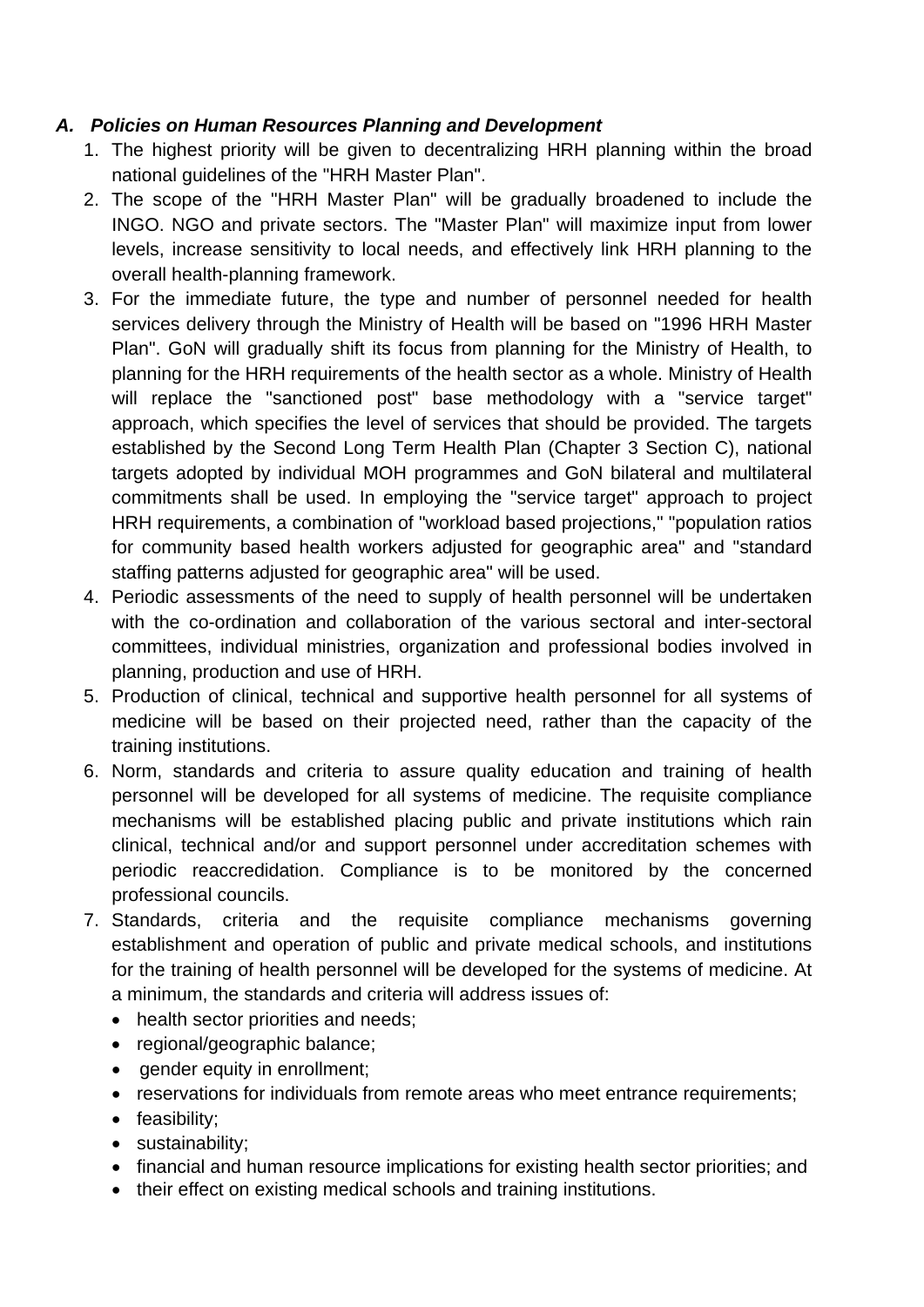The necessary legal provisions for effective operation of the compliance mechanisms will be developed.

- 8. To ensure regional/geographic balance for candidates from remote areas and secure gender equity in enrollment, subsidies will be provided to cover pre-service education costs for training of basic and mid level health personnel.
- 9. The Ministry of Health will terminate its involvement in pre-service training, refocusing its efforts on in-service training, refresher courses and continuing education. MoH will employ integrated training and a distance learning approach for all levels of health personnel.
- 10. In-service "training blocks" that give adequate scope for career advancement will be established, especially for basic level health workers (MCHW, ANM, AHW/VHW).

#### **B.** Policies on Human Resources Management

- 1 There will be strict adherence to the rules and regulations regarding recruitment, selection, placement, transfers and deputation of staff. In undertaking transfer and deputation provision should be made for overlapping of staff for orientation and briefing purposes.
- 2 Clear and explicit job descriptions based on standards and guidelines by type of institution will be developed and implemented for all levels of technical and support staff within the Ministry of Health.
- 3 A transparent performance based and result oriented incentive system will be developed and implemented. The incentive system will have positive and negative incentives that also addresses the "push and pull factors" for filling remote postings (i.e. those factors that compel and attract or encourage personnel to take up remote postings).
- 4 A system for integrated supportive supervision of technical and support personnel at central, regional and district level and below will be developed and implemented.
- 5 The responsibility, necessary authority and resources for human resource management-related tasks will be devolved to the Regional Directorates, District Health Offices and the relevant health committees. The broader role of the health committees at a minimum will include supervision of sub-health post, health post and primary health care centre personnel (performance will be a strengthening of HRH management capacity at those levels.
- 6 Private practice of paramedical staff (e.g. ANMs, AHWs and HAs) will be legalized for the provision of certain services. As the practice of paramedical staff is an unacknowledged reality, legalization will begin to ensure a minimum level of quality for services. Mechanisms for appropriate oversight of paramedical staff practice will be developed and implemented.
- 7 Effective co-ordination between the Ministry of Health and other ministries responsible for personnel will be encouraged actively. Provisions in the "Health Service Act" and Ministry of Health regulations governing recruitment, selection, placement, transfers, and deputation shall be simplified and bureaucratic delays affecting HRH management reduced.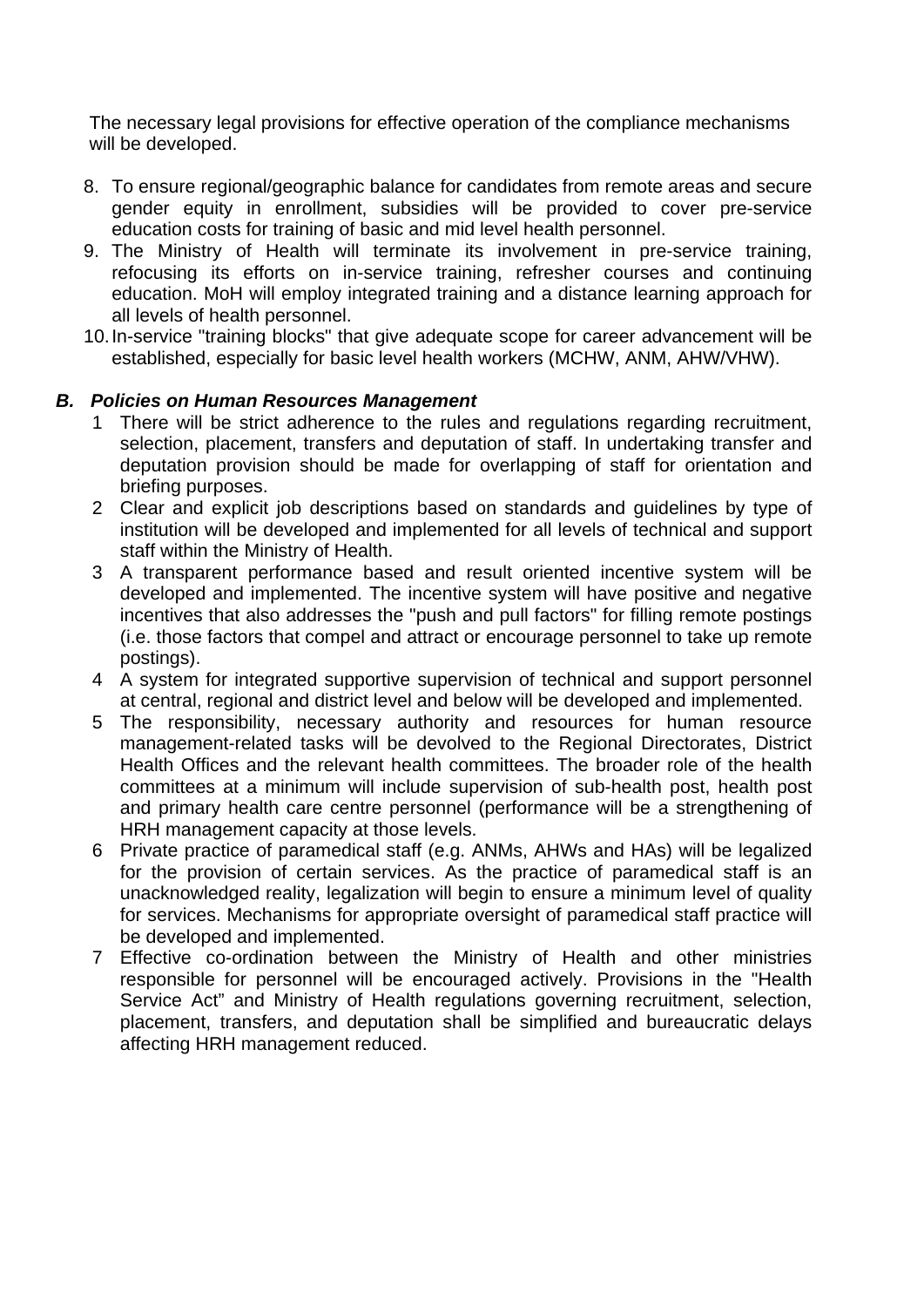# **Policies Governing Health Care Financing and Expenditures**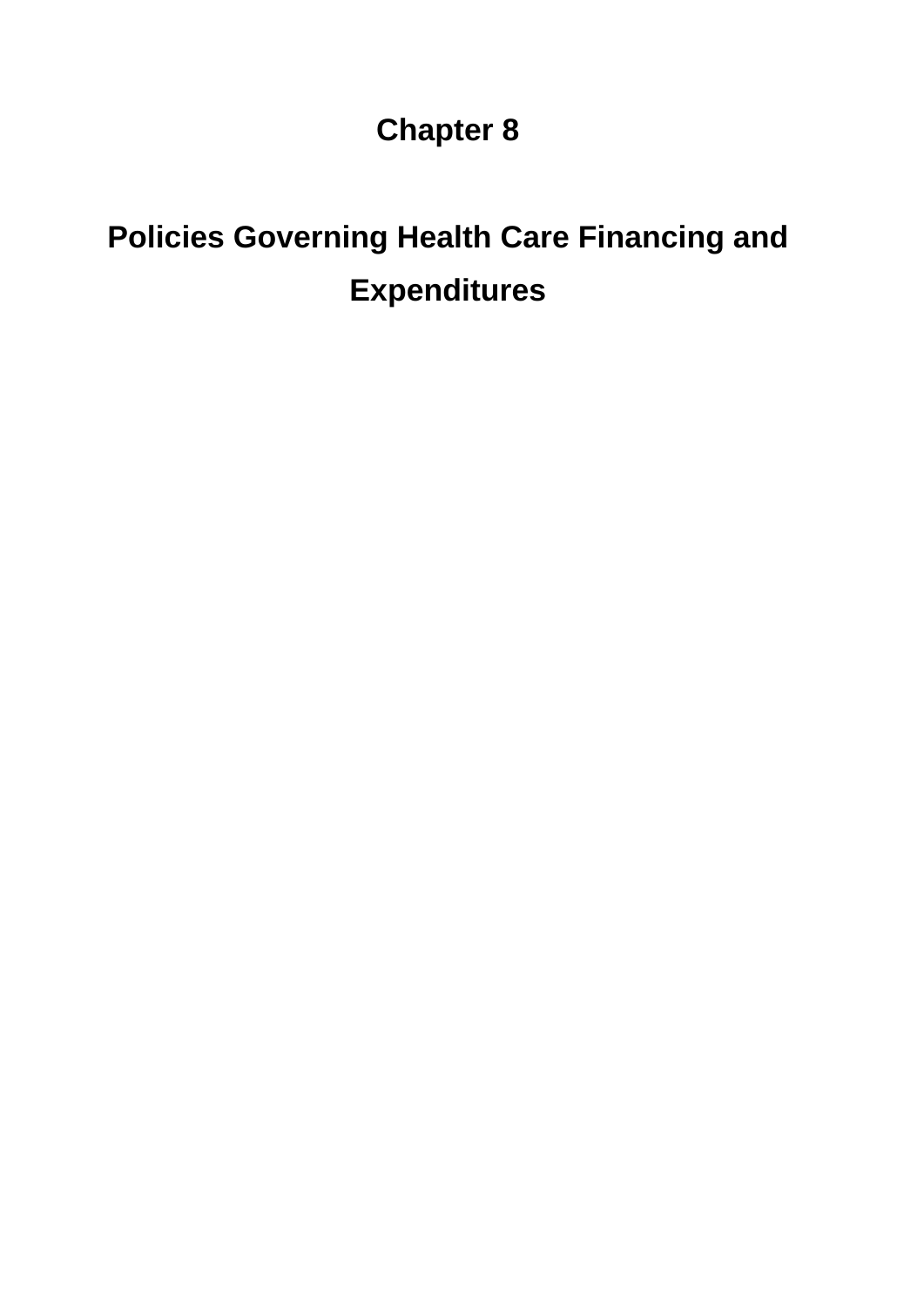# **Health Care Financing & Expenditures**

- 1. A mechanism will be developed to assure that the Ministry of Health is aware of all funds flowing into the health sector; taking account of these resources the Ministry of Health will formulate health sector plans and programs.
- basis. The NHA will be used as an input for increasing the efficiency of health sector allocations and as a tool for monitoring and evaluating the effects of health reform. 2. The national health accounts (NHA) will be institutionalized and updated on a regular
- 3. The health sectors share of national budget will be gradually increased in line with the 20/20 initiative.
- 4. Base line data addressing government health budgets, private health expenditures and cost sharing, and the contribution of public. Private and NGO sectors at the district level will be collected. Using this information, policies concerning the role of public, private and NGOs sectors can be developed (e.g. tolerant regulatory environment: encouragement of private sector investment: privatization; import duty waivers; making government facilities available to private training institutions etc).
- 5. The highest priority will be given to develop alternative financing mechanisms, which seek to mobilize community funds to support health development including
	- Cost sharing
	- Health cooperatives
	- Health insurance
- 6. The feasibility of alternative delivery mechanisms that make use of the public, private and NGO sectors wide explored. The alternative delivery mechanisms will maintain a "safety net" to ensure the needy and underprivileged populations are not deprived of necessary health care services because of their inability to pay. Among the alternative delivery mechanisms to be explored are:
	- contracts between government and non- government entities including NGOs, private providers, and health insurance schemes
	- establishing private wings in government hospital facilities -e.g. arranging for private practice at government facilities:
	- contracting with NGOs for provision of services and /or attachment of NGO staff to work in government facilities:
	- contracting with private-for- profit clinics, private-nursing homes; contracting with hill shopkeepers(provision of drugs).
	- Contracting for non-medical services (security, cleaning, and maintenance, laundry etc).
	- Contracts between the VDC's which will be responsible for essential health services and others –e.g. NGOs: private sector .etc;
	- Health insurance ;and
	- Health cooperative.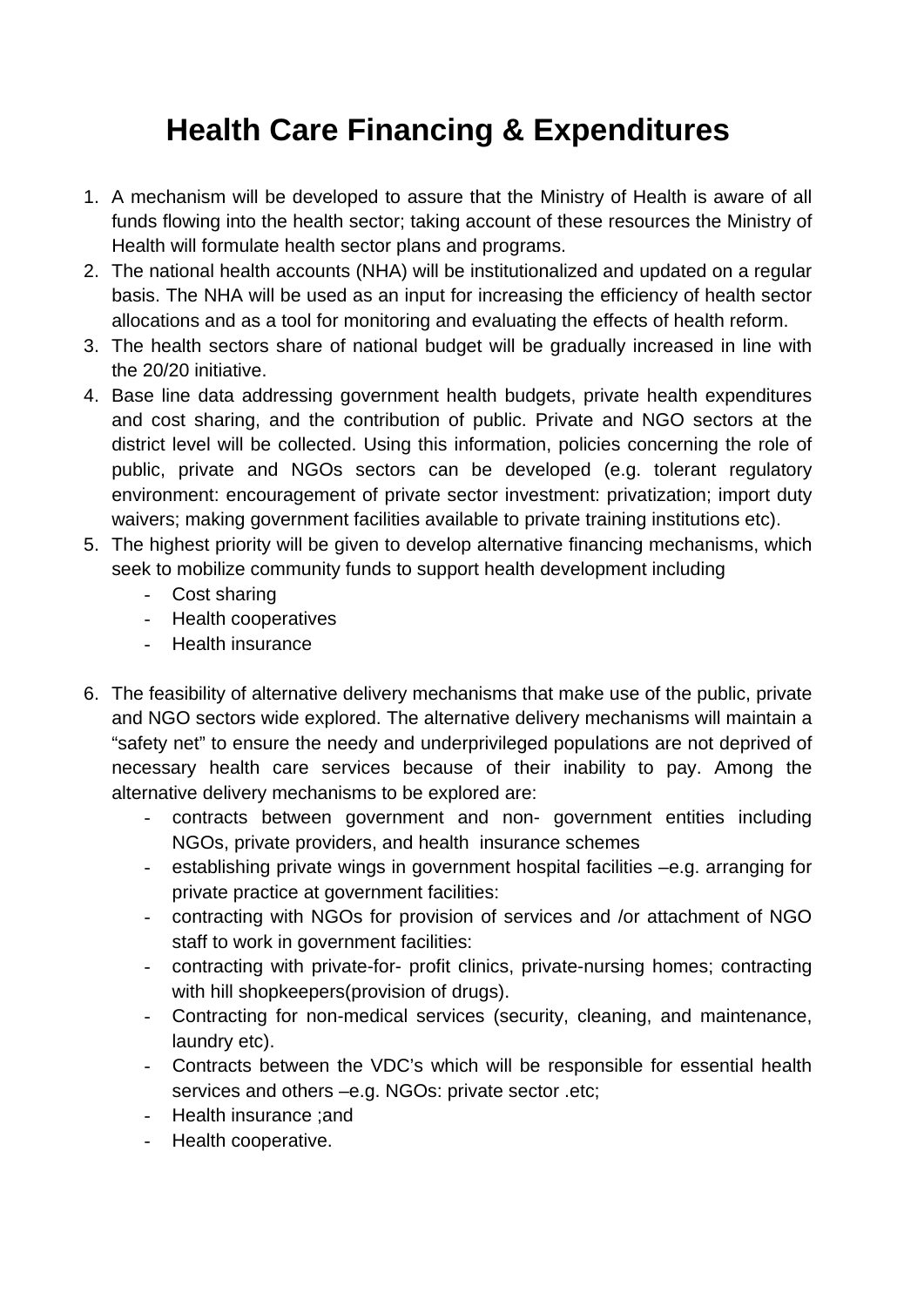- 7. A clear distinction will be made between recurrent and capital expenditures. The definition of primary and non- primary health service for financial and budgetary purposes will be made more transparent.
- representatives from government. INGOs, NGOs and private sectors will be established. The coordinating body will have access to information on health 8. An inter-sectoral coordinating body chaired by the Ministry of Health with expenditures of all ministries, INGOs, NGOs and private sector.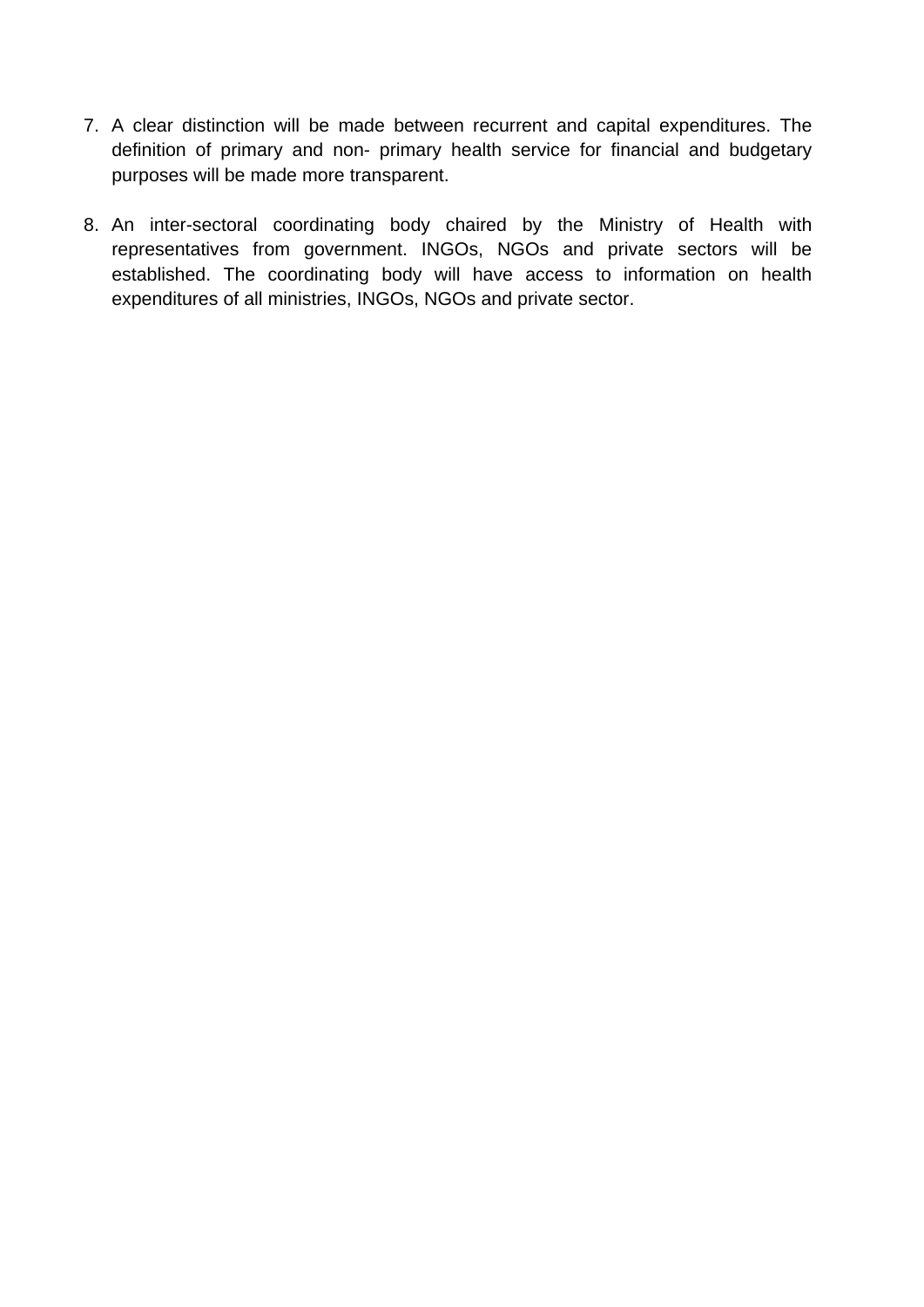# **Policies on Inter & Intra-sectoral Coordination**

# **& De centralization**

- **A. Policies on Inter and Intra –Sectoral Coordination**
- **B . Policies on Decentralization**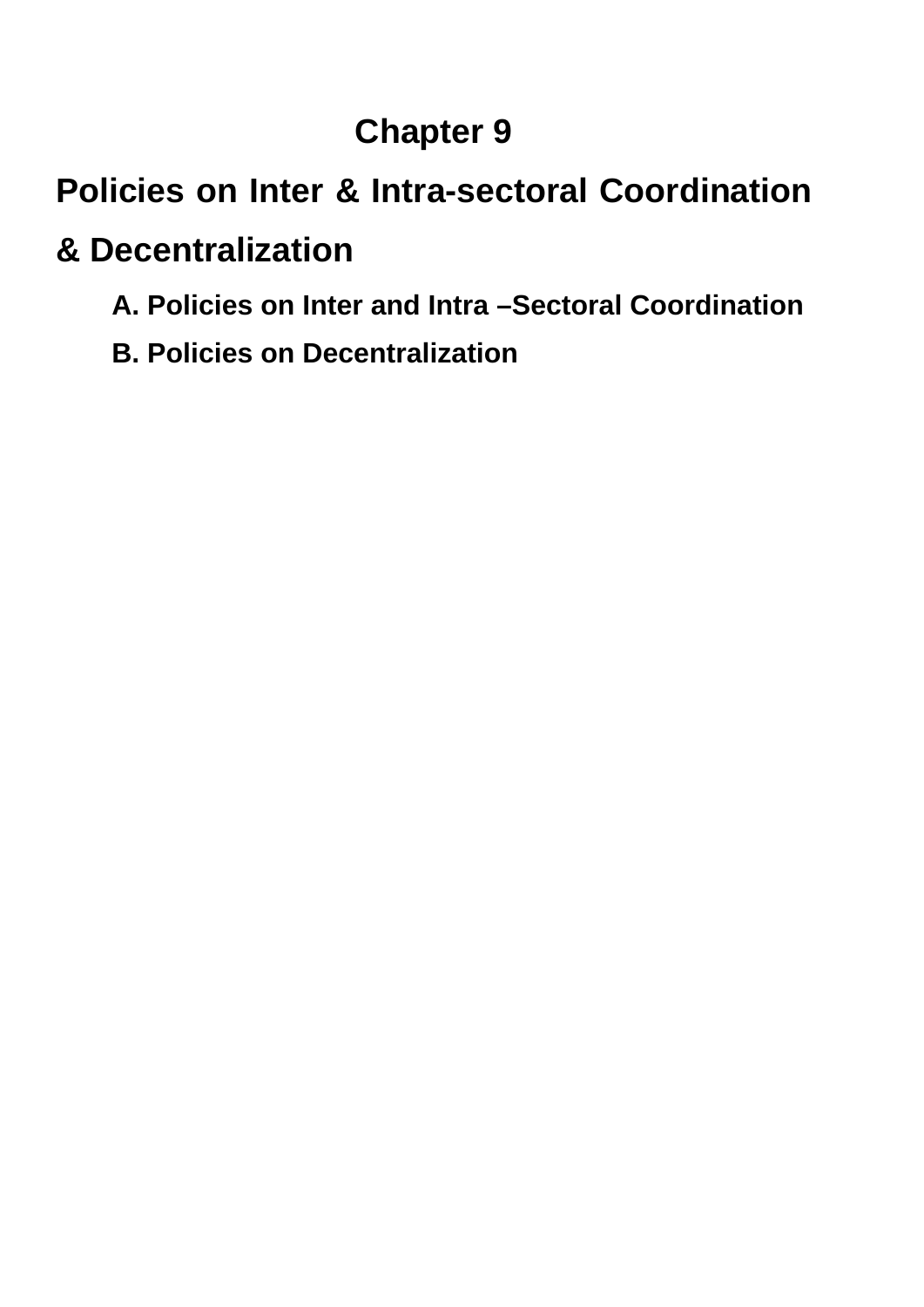#### *A. P olicies on Inter and Intra Sect oral Co-ordination*

- 1 only the concern of the MOH Sectoral ministries, bi- and multi- lateral donors will be encouraged to consider the impact of their activities on health, and the effect health The highest priority will be given to change the perception and belief that health is interventions on other sectors.
- 2. Positive and negative incentives will be adopted to encourage ministries and their donor partners to co-ordinate among themselves and with other sectors.
- 3. Policy guidelines and strategies will be developed for co-ordination of policy issues. A unit for health policy analysis will be developed within the MoH with the necessary staff and resources to effectively carry out their responsibilities
- 4. Units within MoH at all levels (central, regional, and district) will be identified/established to co-ordinate NGO and private sector involvement in health development. These units will be provided the required human and financial resources to fulfill their responsibilities.
- 5. Mechanisms will be developed to disseminate information on policies, plans and grammes among ministries, NGOs and private sector and donor partners which pro impact on health development.

#### *B. Policies on decentralization*

- 1. Strengthening of the existing Health and Social Welfare Committee at the district level will be strengthened.
- 2. Membership of the committee should be as per the Decentralization Act. However, additional citizen members should be included on the invitation of the Committee to ensure wider public participation and greater public support for the new system.
- 3. A district level long –term plan for the decentralization of primary health services will be developed. The plan will provide for a sequenced devolution of services up to the VDC level.
- 4. The DPHO will provide necessary support to enable the Village Health Development Committee to carryout their roles and responsibilities in the village based primary health system.
- 5. District budget for decentralized health programmes will be vested in the DDC and its Health and Social Committees (e.g. District Health Development Board)
- 6. District level programme budgeting will be developed to manage the new village based health system.
- 7. The capacity of the DDC and VDC will be developed in order that they are able to evaluate the effectiveness of their programmes and negotiate for their budgets accordingly.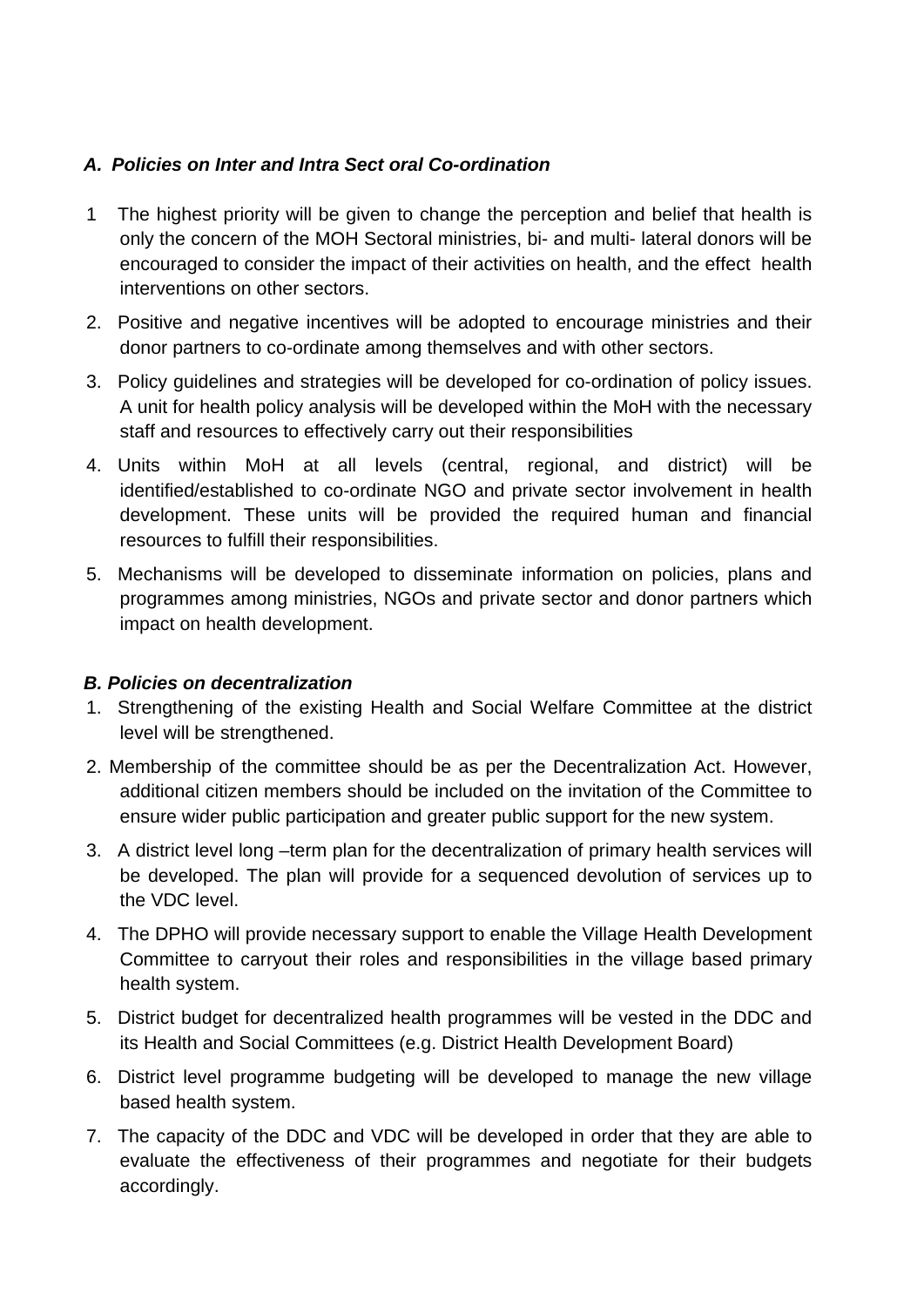8. The DDC and VDC will develop plans for local support and resource generation. Such plans may include the allocation of district resources to the VDC and SHP level and include support for local resource mobilization schemes. The monies raised through local resource generation are to be kept at the local level and used to improve the quality of care (e.g. Village Health Development Board).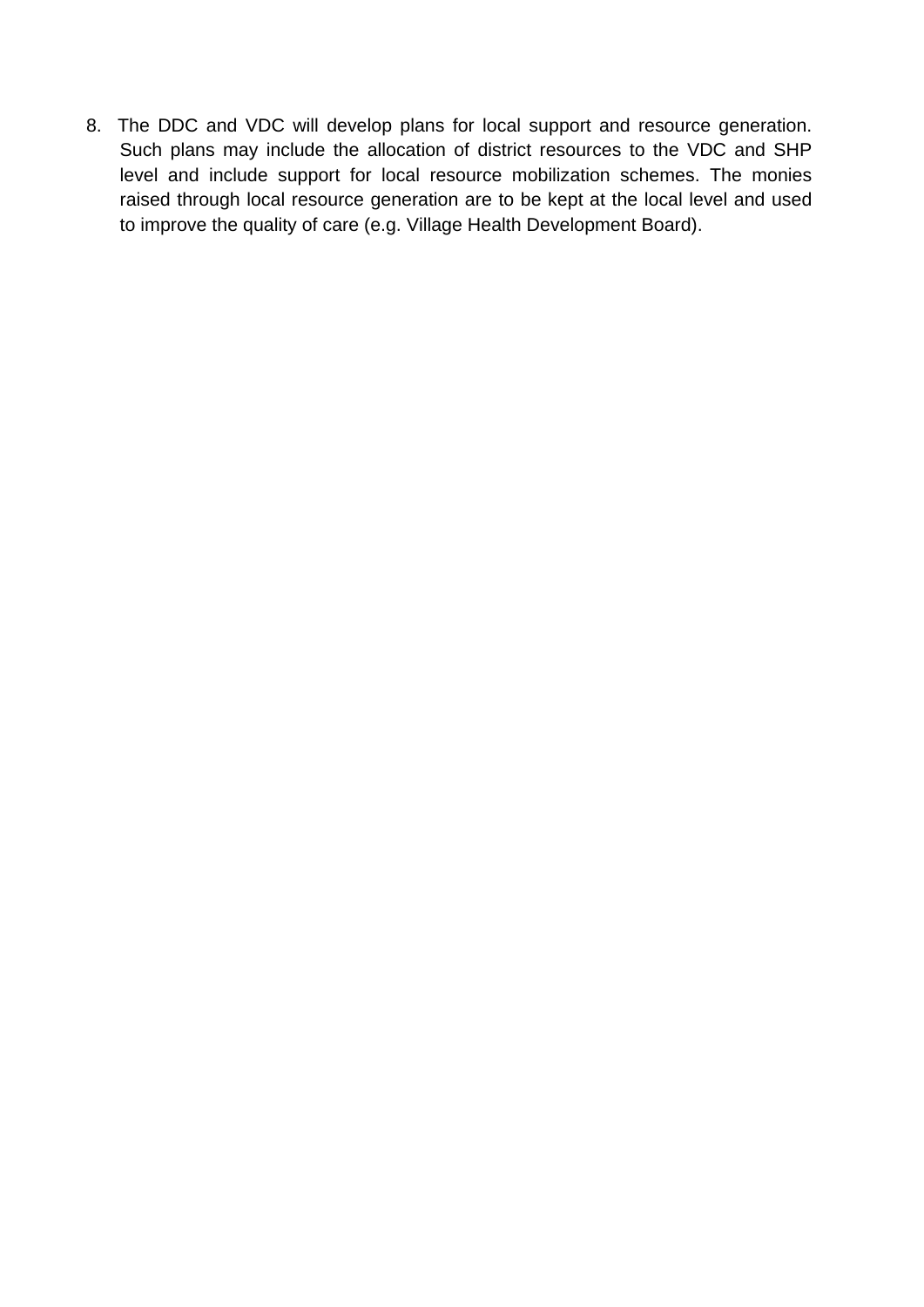**Policies for Health Management in the Public Sector** 

- **A. Policies on Strategic and Operational Planning**
- **B. Policies on Financial Management**
- **C. Policies on Logistics Management**
- **D. Policies on Health Facilities Maintenance and Development**
- **E. Policies on Supervision, Monitoring and Evaluation**
- **F.** Policies on Information Management
- **. Policies on Organization Design G**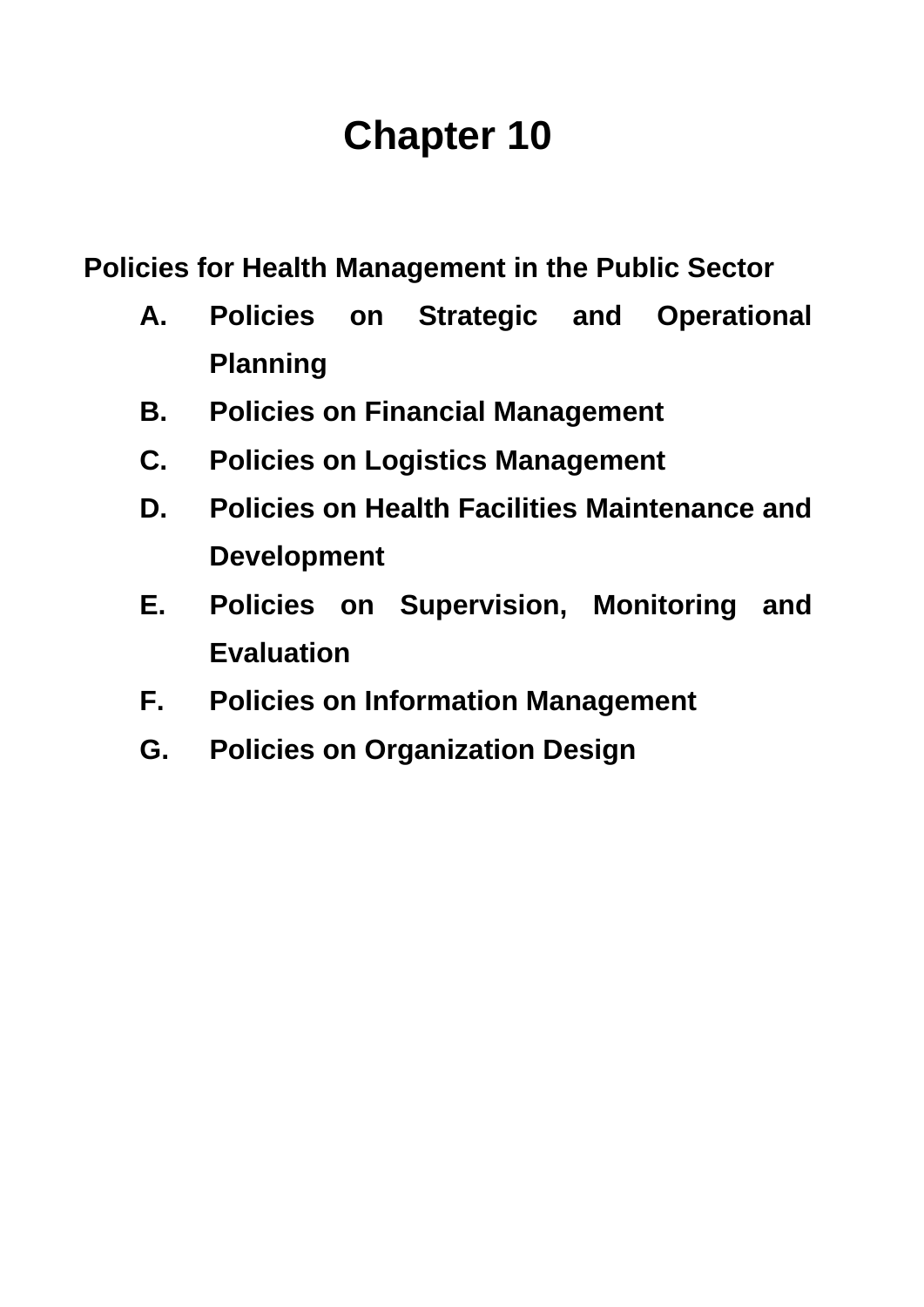### *A. Policies on Strategic and Operational Planning*

- will be accepted. The necessary financial and human resources will be provided to 1. The principles and procedures of decentralization will be incorporated into the planning mechanism. The necessary authorities will be clearly defined and delegated to regional and district levels and below. The plans produced at the various levels within their delegated authority and which confirm to national policies and quidelines regional, district levels and below to carryout their planning responsibilities.
- 2. Strategic and operational planning skills at central, regional and district levels and below will be developed and maintained.
- 3. The highest priority will be given to ensure inter and intra sectoral co- ordination in the planning process including planning within the Ministry of Health NGO and private sectors.
- Management Committees, sub-district staff, community health workers, and community in the planning process including representatives from the NGO and private sectors .Appropriate representation of women and socio-economic group in 4. Mechanisms will be developed to ensure the active participation of the Health health sector planning will be ensured.
- 5. The highest priority will be given to ensure that there is a single, functioning district level coordinating body in all districts (e.g. District Health Development Board)

Ongoing orientation programmes will be established to make high levels politicians and gov ernment officials aware of the health planning process and national commitments relevan t to the health planning process and national commitments relevant to the health sector.

### **B. Policies on Financial management**

### *General*

will be defined with the necessary authority and resources provided. 1. The Regional Health Directorate's role and responsibilities for financial management

### *Financing*

- 1. T he roles of in the INGO, NGO, bilateral and multilateral donors and public sector in h ealth care financing will be clearly defined.
- 2. Effective mechanisms will be developed to ensure non-government funding actively supports the GoN's health sector plans and priorities.
- 3. Health sector financing provided by private INGOs, NGOs, bilateral and multilateral donors will be included in public finance and budgeting exercises.
- 4. A comprehensive unified vision, goals and objectives, specific strategies and policy guidelines will be established for implementing alternative financing mechanisms. This includes the introduction of ability and willingness to pay as a basic criterion in establishing fee structures in cost sharing /cost-recovery scheme. Existing, costsharing/cost recovery schemes will be adapted for nationwide implementation as appropriate.
- 5. Local sources of financing including District and Village Development Committees will be pursed to augment central level funding of health services.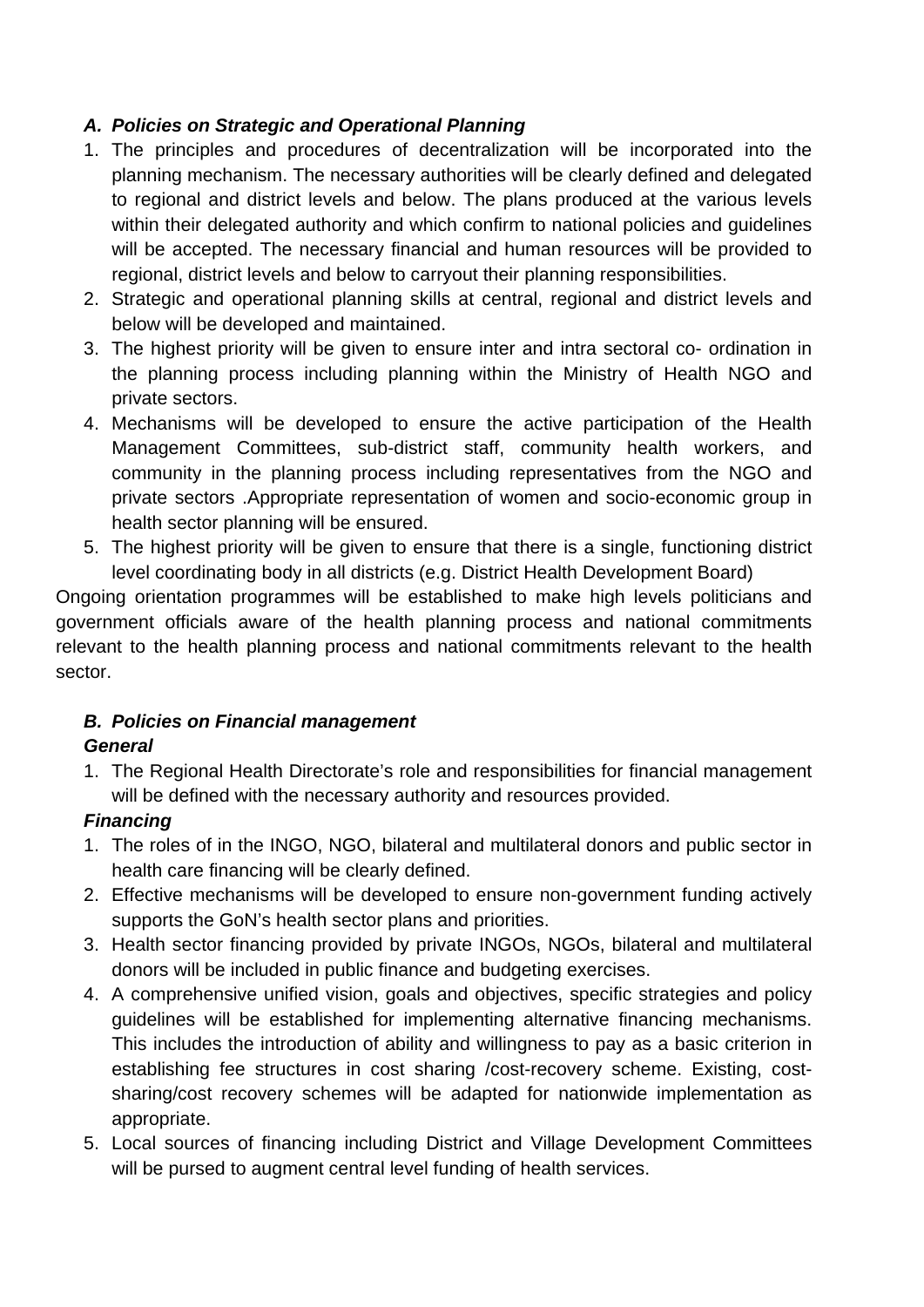### *Budgeting*

- 1. The principles and procedures of decentralization and "bottom-up budgeting" will be incorporated into the budget process. The necessary authorities shall be delegated to lower levels. Budgets prepared by District Health Office which are compliance with budget ceilings and budgetary, guidelines produced at central level will be included in the annual plans developed by the Planning Division, of DHS.
- 2. Integrated budgeting at the district level and below will be established. The integrated budget will include presently fragment development budgets and locally generated funds (cost sharing, cost-recovery schemes, money provided by local NGOs etc.)
- 3. Reliance on incremental budgeting will be reduced, making greater use of budgetary approaches that link budget with goals, objectives and priorities, performance, outcomes etc. (e.g. Programme budgeting, performance budgeting, zero based budgeting)

#### *Ac counting*

- 1. Specific charts of accounts for the health programmer's facilities and institutions will be developed.
- 2. The highest priority will be afforded to making the GoN and donors accounting and reporting systems less burdensome.
- 3. The numbers of trained finance /accounting personnel within the health sector, particularly within the Ministry of Health will be increased. Efforts will be undertaken to ensure they possess the necessary knowledge and skills to fulfill their job responsibilities.

### *Auditing*

- 1. The Health Management Committee understands of financial procedures and regulations will be enhanced.
- 2. Auditors will be trained to work in the health sector. Efforts will be undertaken to ensure they possess the necessary knowledge and skills of health sector accounting systems, financial procedures and regulations to fulfill their job responsibilities.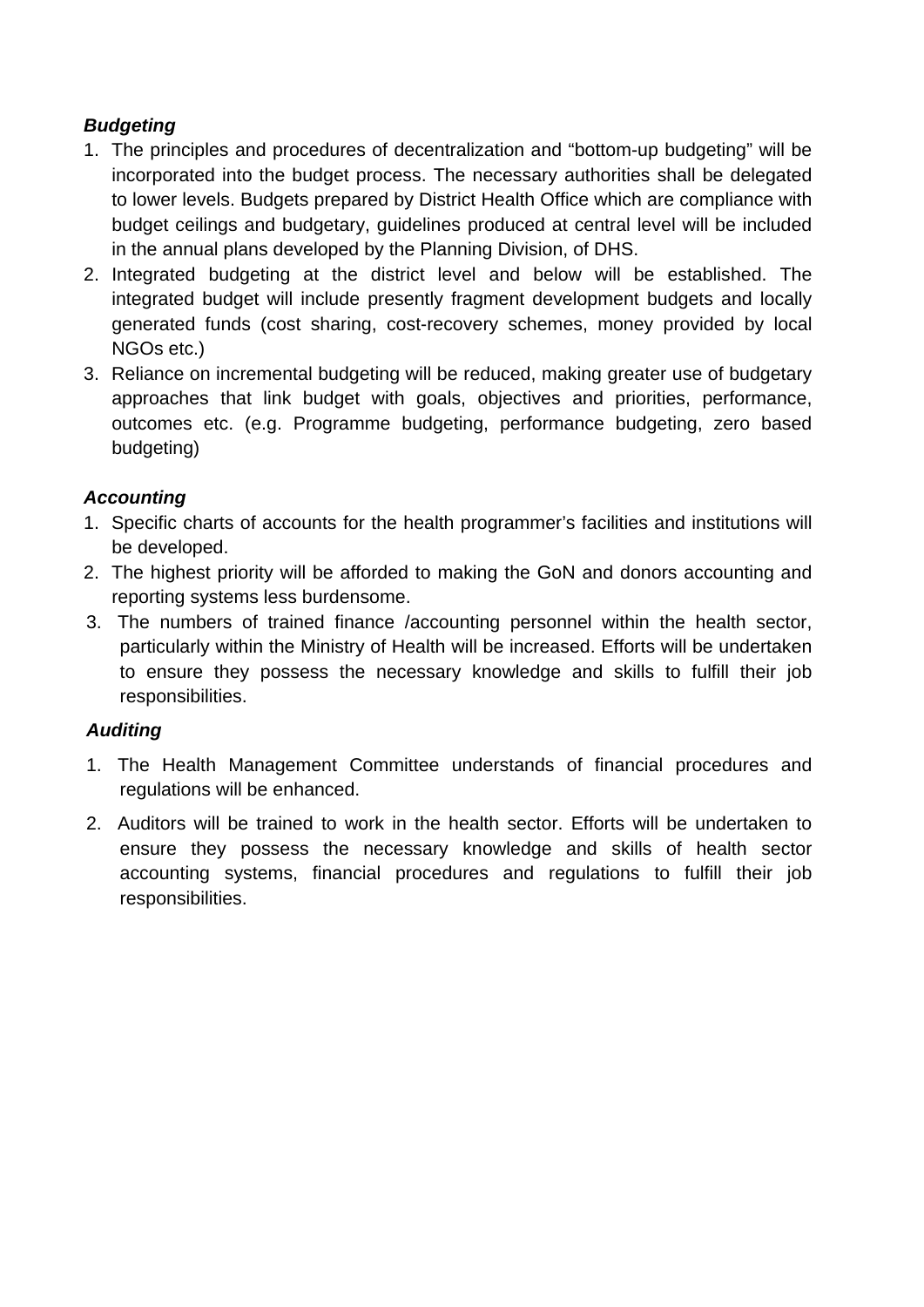#### *C. Policies on logistics Management*

- 1. The national and districts ability to plan, implement, monitor and supervise routine procurement and distribution activities will be strengthened. Logistics and donor partners will be strengthened. management responsibilities at each level in the supply system will be defined. Co-ordination among Logistics Management Division, other divisions,
- contraceptive needs including that of NGOs. To facilitate distribution of 2. A needs-based supply system will be developed which takes into account the district levels essential drug procurement system and the vaccine and supplies a separate budget line within LMD for transportation will be established.
- implemented with modified procurement regulations, a pre-qualification system for manufactures and suppliers and appropriate bidding documents and technical specifications for medical supplies and equipment will be 3. Decentralization of the procurement process will be continued for appropriate categories of supplies. Streamlined procurement processes will be implemented. An improved procurement and distribution planning and monitoring mechanisms at the national level will be developed.
- making at all levels will be encouraged. An LMIS section in LMD will be 4. The use of logistics Management Information System data for decisioncreated with adequate numbers of trained staff and resources to carry out those functions.
- will be provided a well-defined career ladder and given the skills and tools 5. Adequate logistics personnel (a logistics cadre) and resources will be provided at each level to carry out logistics responsibilities. The logistic staff (operations manuals) needed to carry out their logistics responsibilities.
- nationwide that will ensure that products reaching clients are safe and 6. Inventory and quality control procedures will be developed and implemented effective. Auction, disposal, and write-off procedures for damaged, expired and out-of-service items will be streamlined.
- greater operational control over the resources needed to carry out its 7. The logistics Management Division will be converted into a "centre" with responsibilities (personnel, vehicles, etc) including an autonomous accounting system.

#### *D. On Health Facilities Maintenance and Development*

- 1. The highest priority will be given to assuring that instructions and guidelines regarding are provided to VDCs prior to the sub–health posts establishment and upgrading of the space need s and physical layout of the primary health centre and sub–health posts health posts to primary health centre.
- 2. Exi sting health facilities will be provided basic amenities such as water supply and latr ines.
- . A comprehensive plan, policies and guidelines in relation to equipment management will 3be formulated and implemented.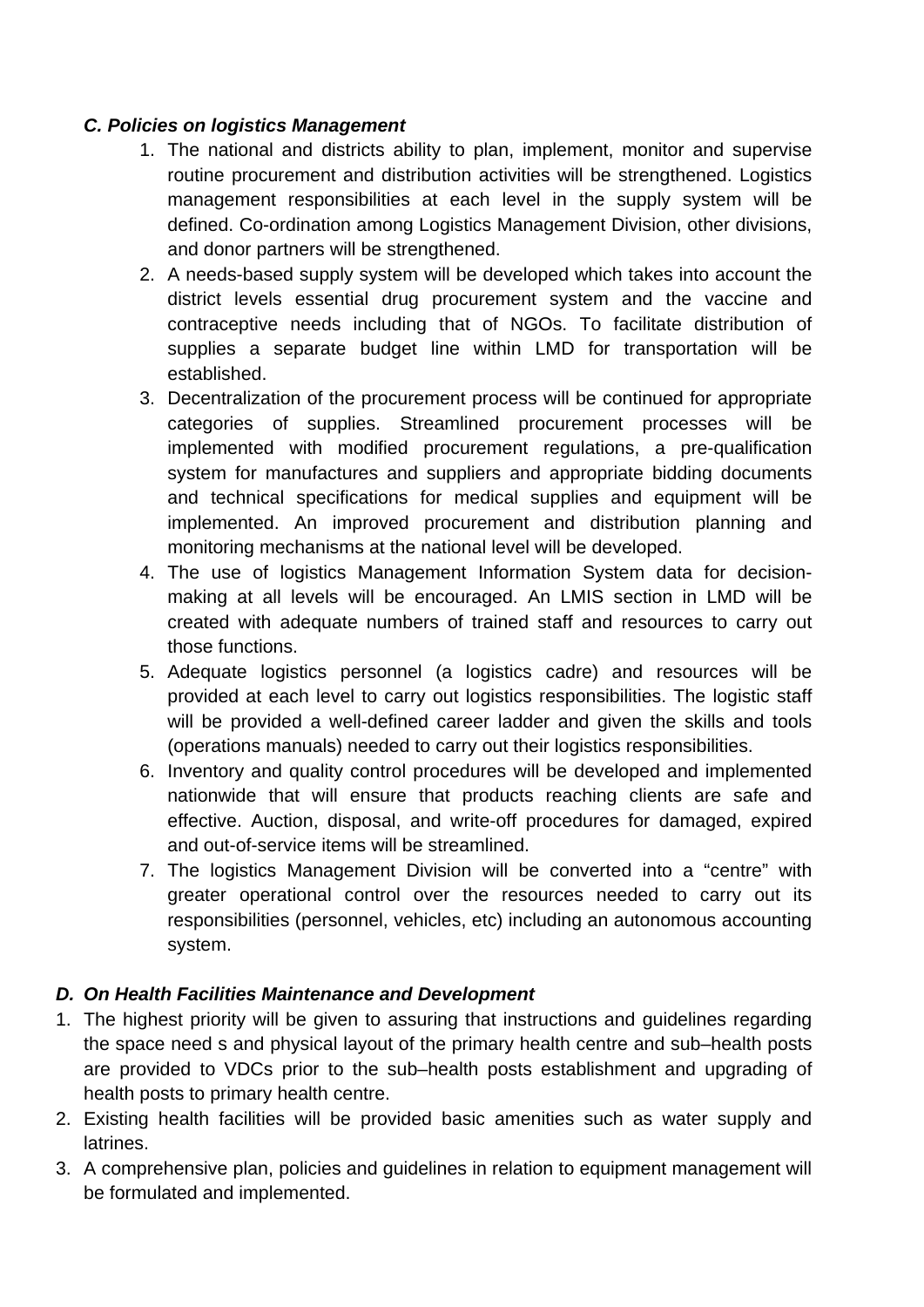- 4. A repair and maintenance policy strategy will be developed and implemented covering vehicles, equipment, instruments, and machinery and physical facilities at all levels in the system.
- 5. The necessary personnel and infrastructure for repair and maintenance shall be provided. Co-ordination between public, private and NGO sectors in the area of repair and maintenance shall be strengthened.
- 6. A separate budget for repair and maintenance of medical equipment will be established.
- 7. An equipment management information system, which includes information on repair and maintenance requirements will be developed and implemented.
- 8. Policies and guidelines for the procurement and donation of goods taking into consideration the use of appropriate and affordable technology will be implemented.
- 9. A mechanism will be developed to ensure that donors comply with Department of Health Service's standards concerning equipment specifications, spare parts and funding for spare parts.

#### *E. P olicies on Supervision, Monitoring and Evaluation*

- 1. The process and content of management and technical supervision will be defined. Supervisors will be provided the technical and managerial knowledge and skills, supervisory tools and necessary guidelines to carryout integrated supportive supervision.
- national supervision system. Performance appraisals will be linked to positive and 2. The highest priority will be given to incorporate performance appraisals into the negative incentives (rewards such as promotion, awards, grades in the pay scale, training opportunities etc. or if necessary, disciplinary, action including demotion or freezing of pay scale etc.)
- (central level divisions, Regional Health Directorates and District Health Offices). 3. The appropriate and necessary authority on financial and human resources will be given to the different supervisory levels to carry out integrated supportive supervision
- 4. A strong unit for supervision, monitoring and evaluation will be established at the district level and integrated to the "District Health System". The unit will be provided the authority on financial and human resources necessary to carryout its responsibilities.
- 5. A system of supervisors meetings covering the village to the district levels will be developed .The supervisors meetings to be held at least once a month will present and discuss the problems observed during the supervision visits and find the local solutions. Only those problems that can not be solved locally will be referred to the higher level.
- 6. Supervisory responsibilities of the Ward Health Committees will be defined and coordination between the Committee and the "Mothers Group" strengthened.
- 7. Adequate funds will be allocated in the budget ("Red Block") for all supervision activities. The level of funding will reflect an increase in the daily allowance for supervision.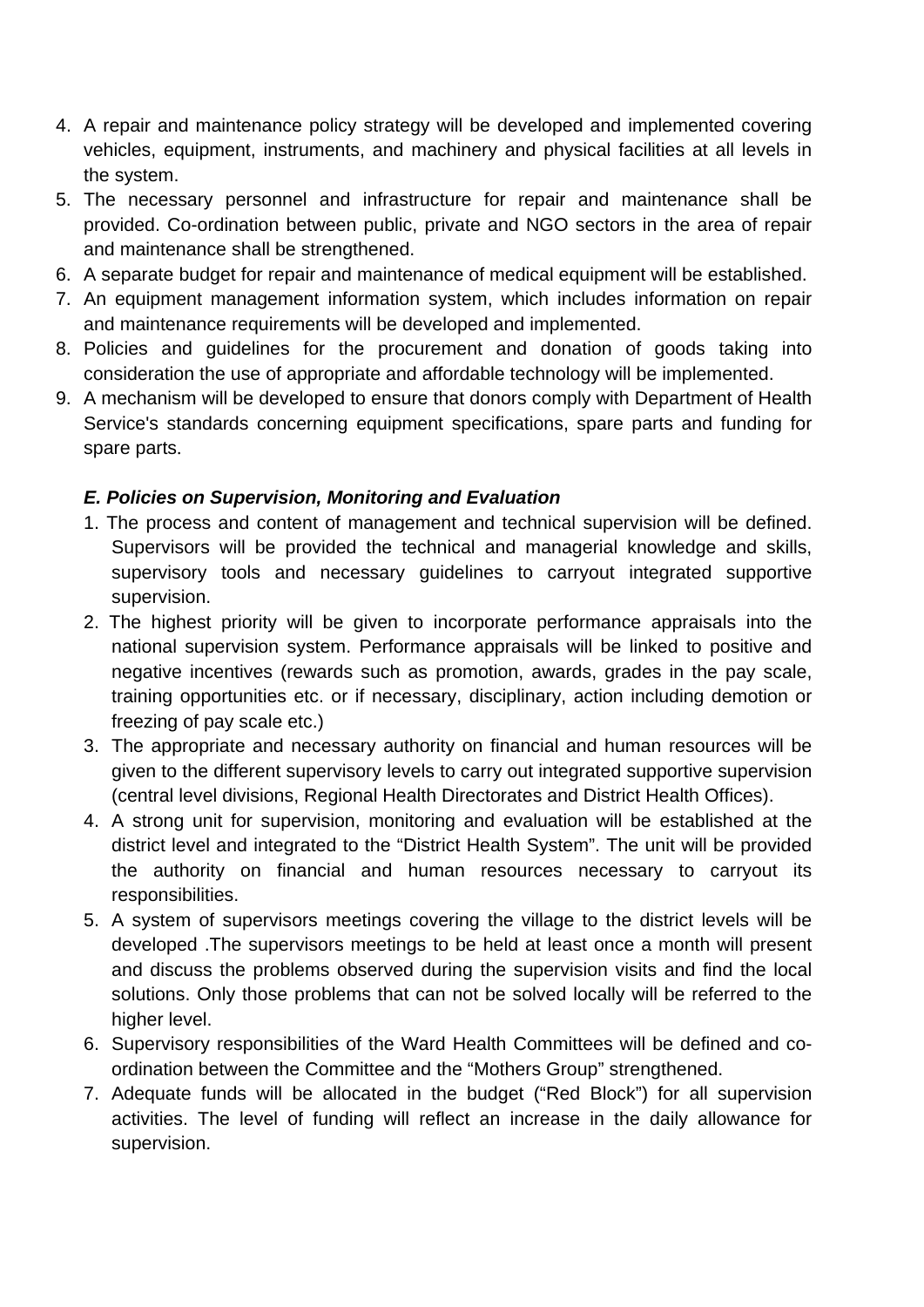#### *f. Policies on Information Management*

- 1. The highest priority will be given to improve motivation for the accurate collection analysis and appropriate use of information.
- 2. Components of the information system covering management support services, and quality of care for public, private and NGO sectors will be developed (see Chapter 11 Quality assurance in Health Services).
- 3. Essential personnel, equipment and financial resources necessary for the development and operation of the integrated information system will be provided.
- 4. Existing information systems will be integrated and institutionalized in a phased manner.
- 5. A mechanism will be developed for making health sector information available to potential users on a regular basis.

### *G. Policies on Organizational Design*

- 1. The highest priority will be given to ensure the personnel necessary to staff the Ministry of Health's Organogram are obtained and provided the necessary training to effectively carry out their roles and responsibilities.
- 2. A mechanism will be developed for assuring effective workflow, communications and co-ordination between Ministry of Health and Development of Health Services as well as between related division and centre.
- 3. The specific roles and responsibilities for functions such as planning, staff deployment, monitoring, supervision etc will be defined at all levels.
- 4. The role and function of the regional tier will be clarified and provided the necessary authority, technical and financial resources. The required regional capacity to carryout its responsibilities will be developed.
- 5. The organization structure will be reviewed and revised as warranted to ensure that it supports and encourages decentralization in terms of decision-making, financing, planning and management.
- 6. The composition, roles and responsibilities of the health, management committees will be clarified (e.g. Hospital development board, district health development board, health post helping committees etc.). The committees will include public NGO and private sectors. The committees will be provided the necessary training to permit them to effectively carryout their responsibilities.
- 7. Revisions in the Ministry of Health organogram will be undertaken in a systematic manner providing sufficient time to allow the effects of previous reorganizations to be seen. Reorganization efforts will be undertaken with clear understanding of what should be redesigned and the extent of change required. Reorganization will be based on: (a) a systematic assessments of the Ministry of Health's goals, task, functions, structures and organization environment; and (b) a realistic assessment of the personnel reasonably expected to be available to staff the revised structure.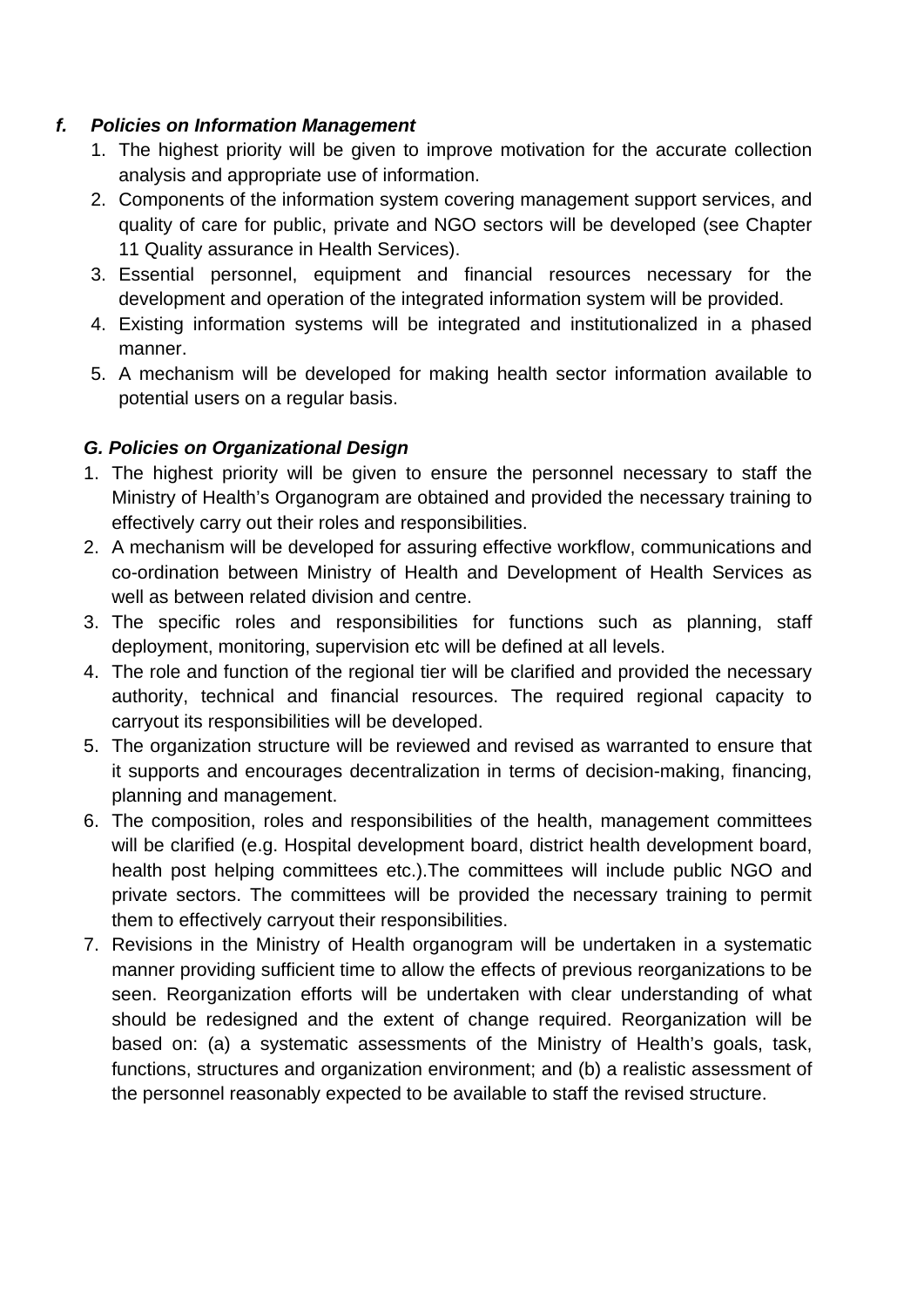**Policies for Ensuring Quality Assurance in Health Care**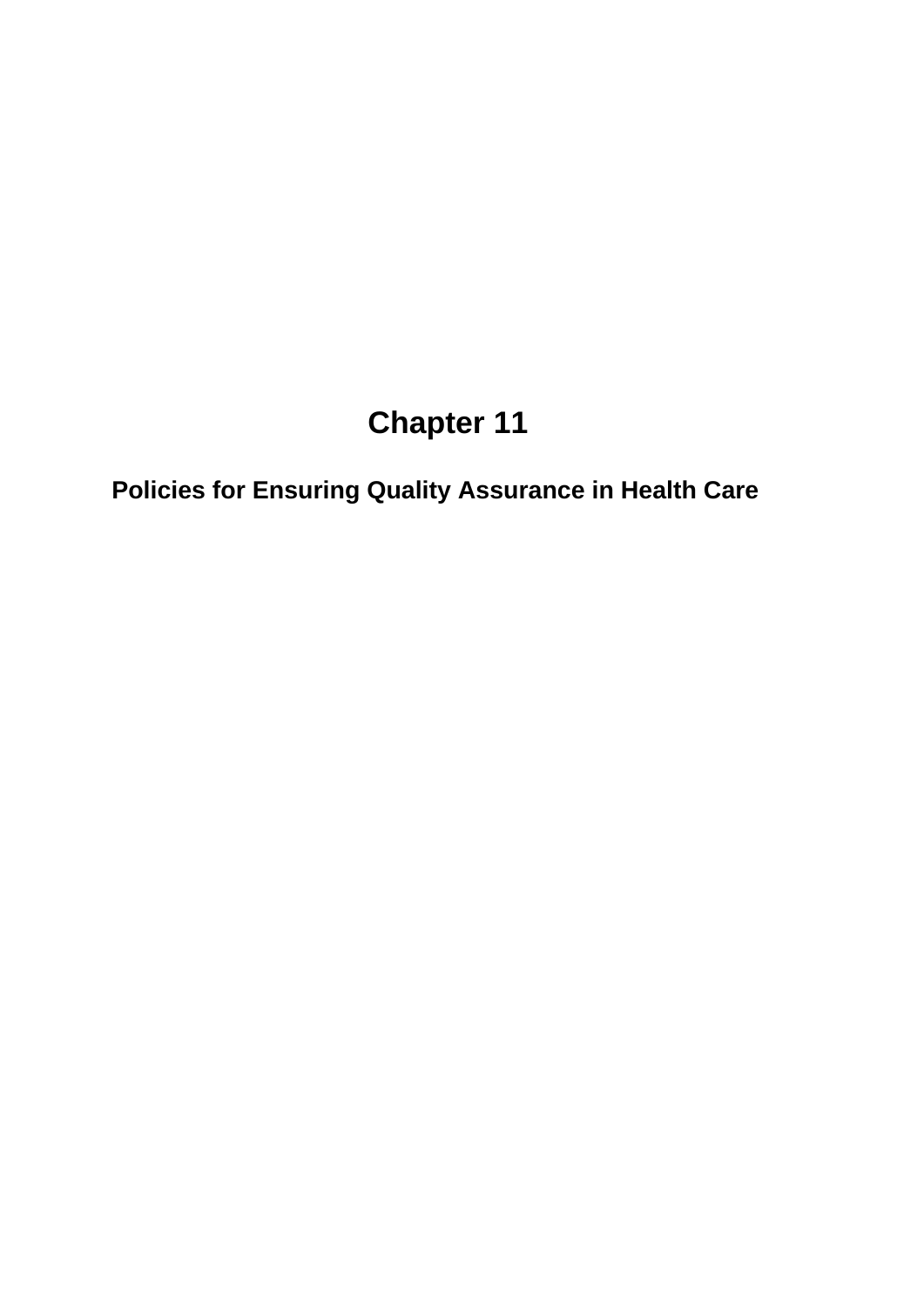## **Qu ality Assurance in Health Care**

**Minimum Standards Approach - All health care inputs and processes should at** leas t be of a minimally acceptable level. The minimum standards approach aims to ens ure that health facilities, training institutions, trained health personnel, and health care pro viders all attain explicit minimum quality standards**.** This approach is directed at i mproving quality at the lowest end of the spectrum.

**Continuous Quality Improvement (CQI) Approach -** The CQI approach is less concerned with achieving a particular standard (in some instances even a minimum standard may be unattainable) than with establishing a quality improvement process that is the health system regardless of the actual level of quality. It is particularly useful when quality has not been explicitly defined and for local problem solving approaches to improving quality.

#### **Policies for Ensuring Quality Assurance in Health Care**

- 1. A policy for Quality Assurance will be developed that provides clear direction and authority for development of an effective QA system in the public, INGO, NGO and private sectors. The QA policy will emphasis improving quality of services provided at the peripheral level where most primary health care takes place (SHP, HP, PHC Centre and district hospital).QA programmes will address the complete process of care in public, INGO and NGO and private health facilities (i.e. prevention, screening, diagnosis, treatment, patient advice and follow- up).QA programmes will also aim to improve the structures and systems and will be implemented with minimal extra costs.
- for development, implementation, and co-ordination of QA programmes. **2.** A Quality Assurance Unit (QAU) will be established as the focal point for QA in the Ministry of Health. The QAU will have the overall responsibility The specific functions of the QAU shall include:
	- (a) Establishing and maintaining effective intra- and inter-sectoral coordination for QA.
	- collaborative work. (b) Establishing linkages with external organizations for technical support, training, access to information materials, and planning
	- (c) Establishing a QA resource centre in the MOH;
	- (d) Providing or arranging for training in QA;
	- (e) Assisting in the development of an IEC programme for QA;
	- (f) Developing and adapting QA tools and techniques;
	- (g) Conducting and coordinating research in QA;
	- (h) Developing a charter of patients health care rights and responsibilities;
	- (i) Co-coordinating QA programmes implemented in different services and institutions;
	- (j) Supervising, monitoring and evaluating quality of care(QOC);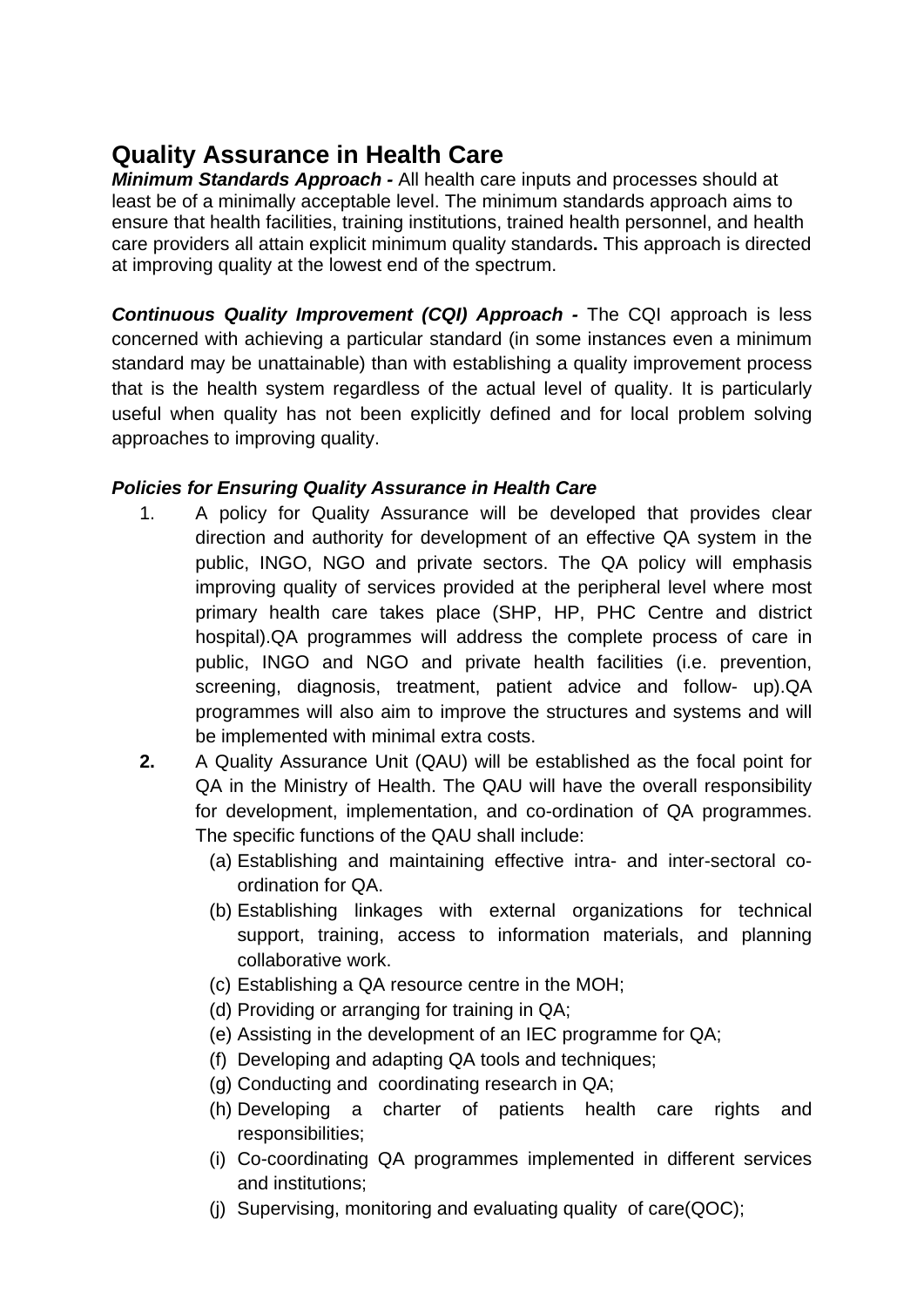- (k) Collaborating with professional groups in setting standards for QOC.
- (l) collaborating with training institutions in development of QA in training of health personnel;
- (m) setting and monitoring standards and make recommendations for licensing or registration of private health related institutions and programmes; and
- (n) initiating the developing of legislation for effective regulation of QOC.
- 3. The highest priority will be give to establish a quality culture in the health services.
- 4. IEC programmes for health sector managers, health care providers and the community will be developed and implemented with the aim of building a "quality culture". At a minimum the IEC programmes will inform politicians, health managers, professionals and the public of the cost and impact of poor quality and the importance of improving QOC. The programmes will publicize and inform patients of their rights and responsibilities in utilization of health care at different levels and types of health institutions. Finally, the programmes will encourage and support the inclusion of quality of care in health education at schools.
- 5. A regional QA committee will be established at each Regional Health Directorate. It will be responsible for QA at district level and supervision of district QA committees and hospital QA programmes.
- responsible for QA at all sub-district health facilities. 6. A district QA committee will be established at each District Health Office. It will be
- 7. All government primary care facilities (sub-health posts, health posts, primary health care centre) will meet minimum standards set by the MOH for physical infrastructure, amenities, equipment, instruments, and staffing levels. Facilities will be assessed annually by the District Health Office. The finding will be analyzed by the QAU, which will provide fee back to DHO, makes recommendations for action and disseminate findings to relevant sections f MOH.
- 8. All private health care institutions (private nursing homes, hospitals, and clinics) will meet minimum standards and norms for licensure and operations set by the MOH. The QAU will assess institutions and approve for licensing if standards are met.
- establish criteria for registration of NGO health programmes and will recommend 9. All NGOs (e.g. INGOs, NGOs, local NGOs, community-based organizations etc.) operating in the health sector will meet quality standards set by the MOH. The AU will approval for establishment and registration of NGOs, which meet quality criteria.
- 10. Each service (e.g. MCH, CDD/ARI, EPI, FP, SM, TB, Leprosy, AIDS/STD etc.) will establish a quality assurance programme with established standards and guidelines for care appropriate to Nepal context.
- 11. All government primary care facilities will have a locally managed system for improving quality of care. The facility's Health Management Committee will meet regularly to identify and discuss local problems affecting quality of care and to propose and implement solutions. In reviewing quality of care the client perspective of quality will be emphasized (e.g. condition of facilities, presence of staff availability of drugs, attitude of staff etc.). The District QA Committee will supervise quality of technical care.
- occupancy rates etc.). The performance of individual hospitals will be compared with set 12. National quality of care indicators will be developed and utilized to monitor hospital performance. Selected indicators will be identified which can be measured using routinely collected data (e.g. Maternal mortality, post-operative infection rates, bad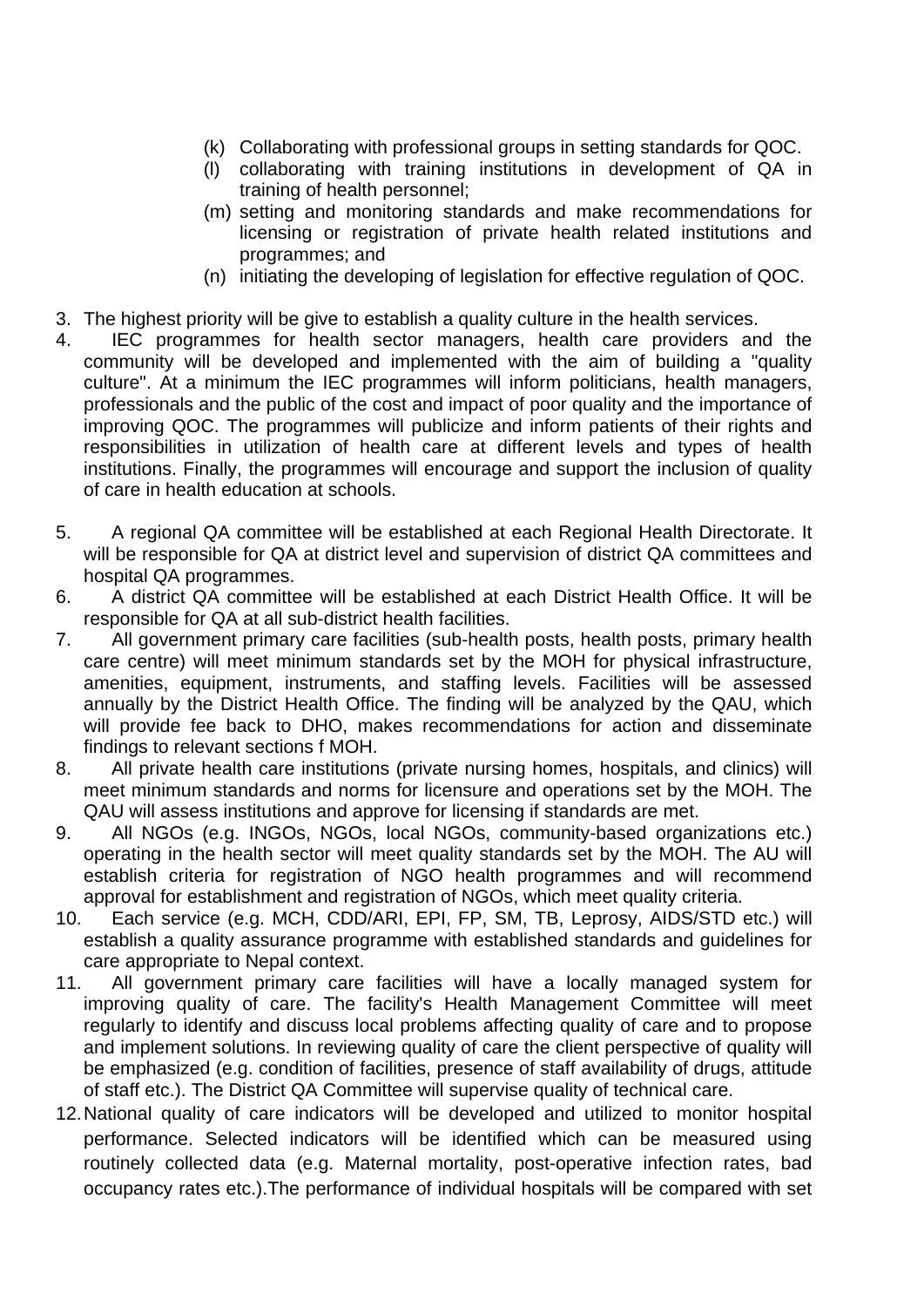standards for these indicators. Specific hospitals will be identified for quality improvement interventions.

- 13. An accreditation system with minimum standards for physical infrastructure, amenities (e.g. Water, sanitation etc.) equipment, instruments, and staffing levels will be established for district hospitals. The standards to be used in accreditation will be set by Ministry of Health's Quality Assurance Unit.
- 14. Regional Health Directorate will undertake an annual assessment of district hospitals The findings shall be analyzed by QAU which will provide feedback, make recommendations for action and disseminate findings to relevant sectors of MOH. Those facilities, which achieve standards, will be awarded accreditation.
- 15. All districts, zonal, regional and specialized hospitals will have quality assurance programmes that include a Quality Assurance committee will be multi-disciplinary in nature. Representing both clinical and local quality problems, and implement appropriate remedial action with available resources. The Quality Assurance Committee will identify and analyze local quality problems, and implement appropriate remedial action with available resources. The Quality Assurance Unit of Ministry of Health or Regional QA Committees will supervise the work of the Hospital QA Committees. In supporting the QA Programme medical, nursing and clinical audits will be institutionalized as a key technique will be established as part of routine hospital procedures (case references, mortality reviews, infection control procedures, clinical protocols, standard drug lists etc).
- **16.** The Department of Drug Administration will establish a programme to regulate and control the production, marketing, distribution, export-import, storage, and utilization of drugs. As part of the programme, the National Quality Control Laboratory (NQCL) and National Drugs Research Laboratory (NDRL) will monitor quality of drugs manufactured by national producers. The capacity of the NDRL will be increased to improve quality control of imported drugs. Moreover, the NQCL will develop in guidelines for quality control laboratories in the drug by private wholesale and retail pharmacies will be strengthened. Finally, pharmacy assistants will be trained in dispensing of drugs; the National List of Essential Drugs will be revised regularly; and standard treatment guidelines will be further developed and promoted.
- 17. A programme will be established to ensure the delivery of high quality "Essential Health Care" services by traditional systems of medicine (Ayurveda, Homeopathy, Unani, Naturopathy etc.) The Department of Ayurved and units responsible for other systems of traditional medicine will develop a QA system in co-ordination with the Ministry's Quality Assurance Unit. For each system of traditional medicine, standard guidelines will be developed for production of ingredients, preparation of formulations, and procedures used in the treatment of diseases. These guidelines will be prepared in collaboration with the relevant professional associations. The use of treatments of proven effectiveness, especially those which are part of the "Essential Health Care", will be promoted. Quality assurance and accreditation systems for training institutions for traditional medical practitioners will be established. The quality of care at institutions providing traditional medical services will be monitored and supervised by the Ministry of Health.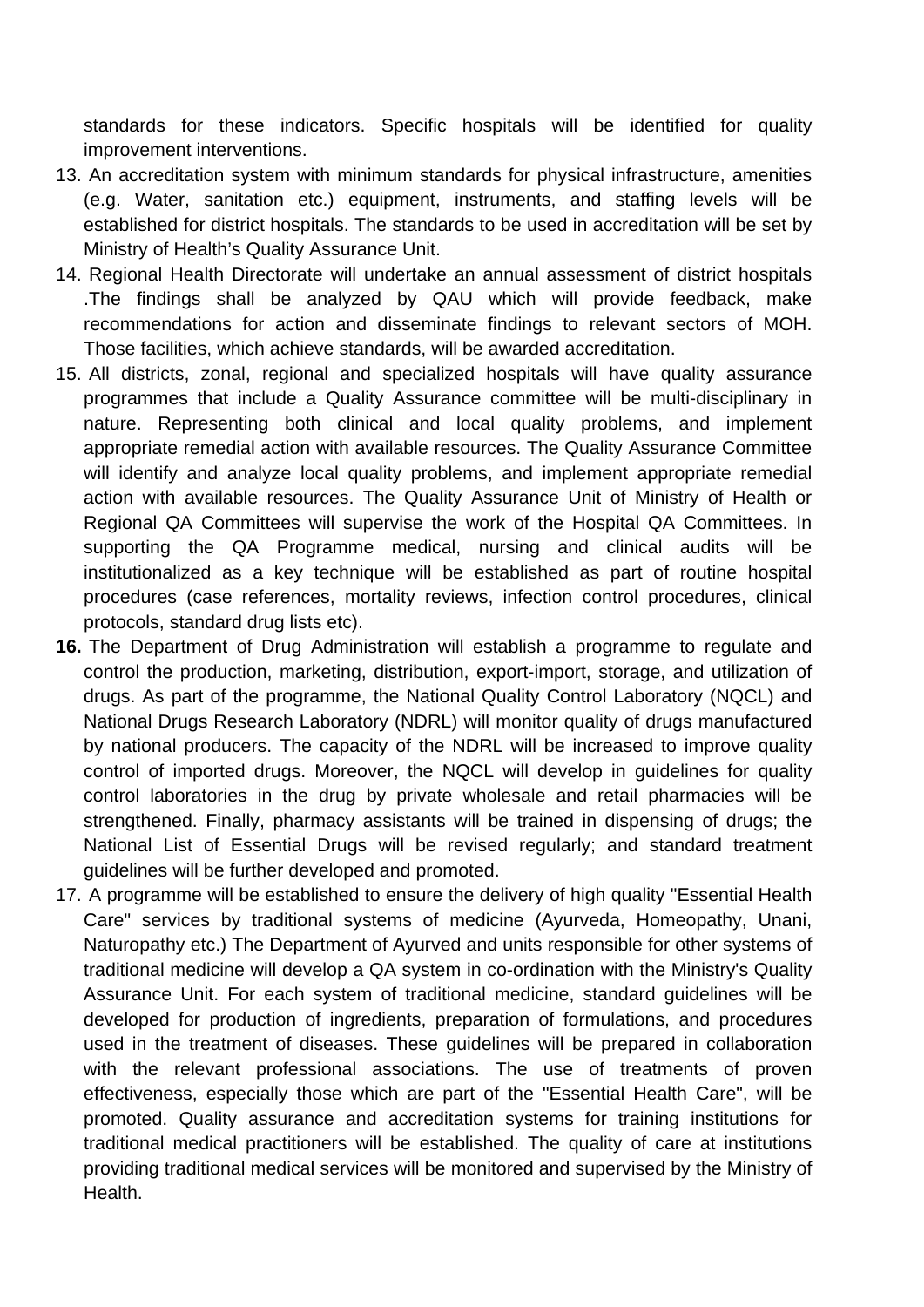**Policies on Essential National Health Research**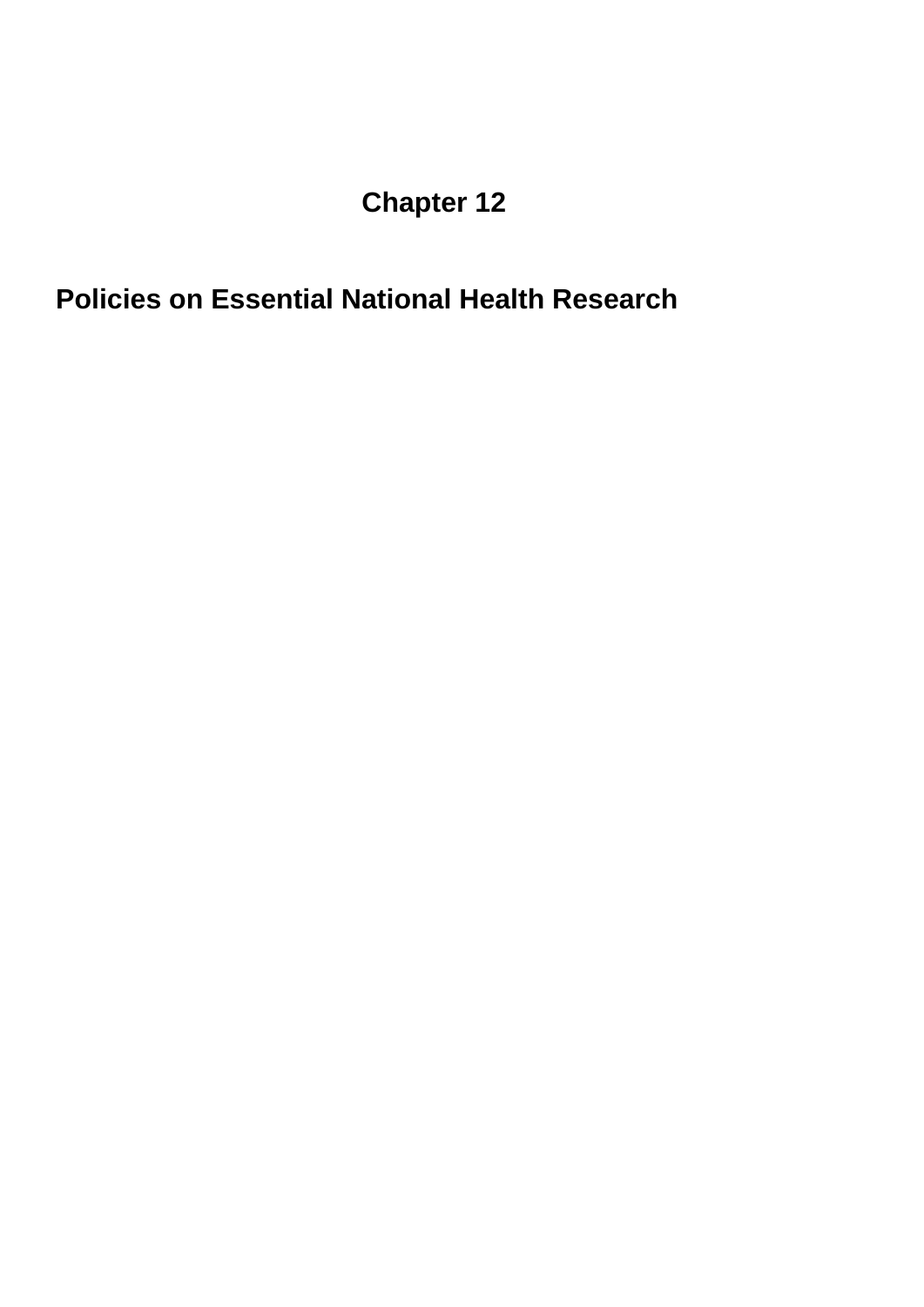#### *Background*

Nepal is confronting a changing health scenario characterized in part by a demographic transiti on, changes in the health environment and the "multiple burden of disease". The old proble ms of communicable disease still pose a significant challenge, while there is an emerg ence of lifestyle related non-communicable diseases.

To res pond to the changing health scenario, achieve the vision of health and development that gu ides the Second Long Term Health Plan and meet the Plan's targets. It may be necess ary to reorient the health system, change health policies, the organization and admini stration of health services, financing and budgeting and the selection and application of app ropriate technologies. To determine the most appropriate approaches for realizing such c hange, those involved in health sector development require appropriate, accurate and detailed information. Unfortunately, such information is often lacking, inadequate, or unreliable. The result too often is inappropriate decisions with the undesirable con sequences corrected through a painful process of trial and error without an assessment of wha t led to those consequences; and the potential for repeating such mistakes.

As the World Health Assembly has noted all health policies should be based on valid scientific evidence. In addition to the data routinely available in health information systems, many decision- making situations require additional detailed data that is provided through specifically designed health research studies. Essential National Health Research (ENHR) provide s the requisite data, analysis and interpretation necessary for informed decision making through:

- the participation of all concerned and involved in health care development(e.g. politicians, policy-makers .planners ,other decision-makers, health and health related professionals and the community):and
- a broad inclusive view of health research as an instrument of development.

The ne ed for ENHR lies in its contribution to improving the decision making process all levels (central, regional, district and below). ENHR provides the necessary research base to: allow for an limited resources: improve health policy and management: foster innovation; and pr ovide a foundation for a stronger developing country voice in setting regional and interna tional health priorities.

ENHR can be characterized as having a national and sub- national focus. That is, ENHR pursues research priorities and a research agenda to solve health sector needs at al levels with networking for information exchange and transfer of appropriate technology. ENHR include s various types of research and may employ different methodologies simultaneously. It linka ges between research, policy and action, based on informed decision making; and gives p riority to the disadvantaged and vulnerable groups.

#### *Critical Areas for the Development of ENHR*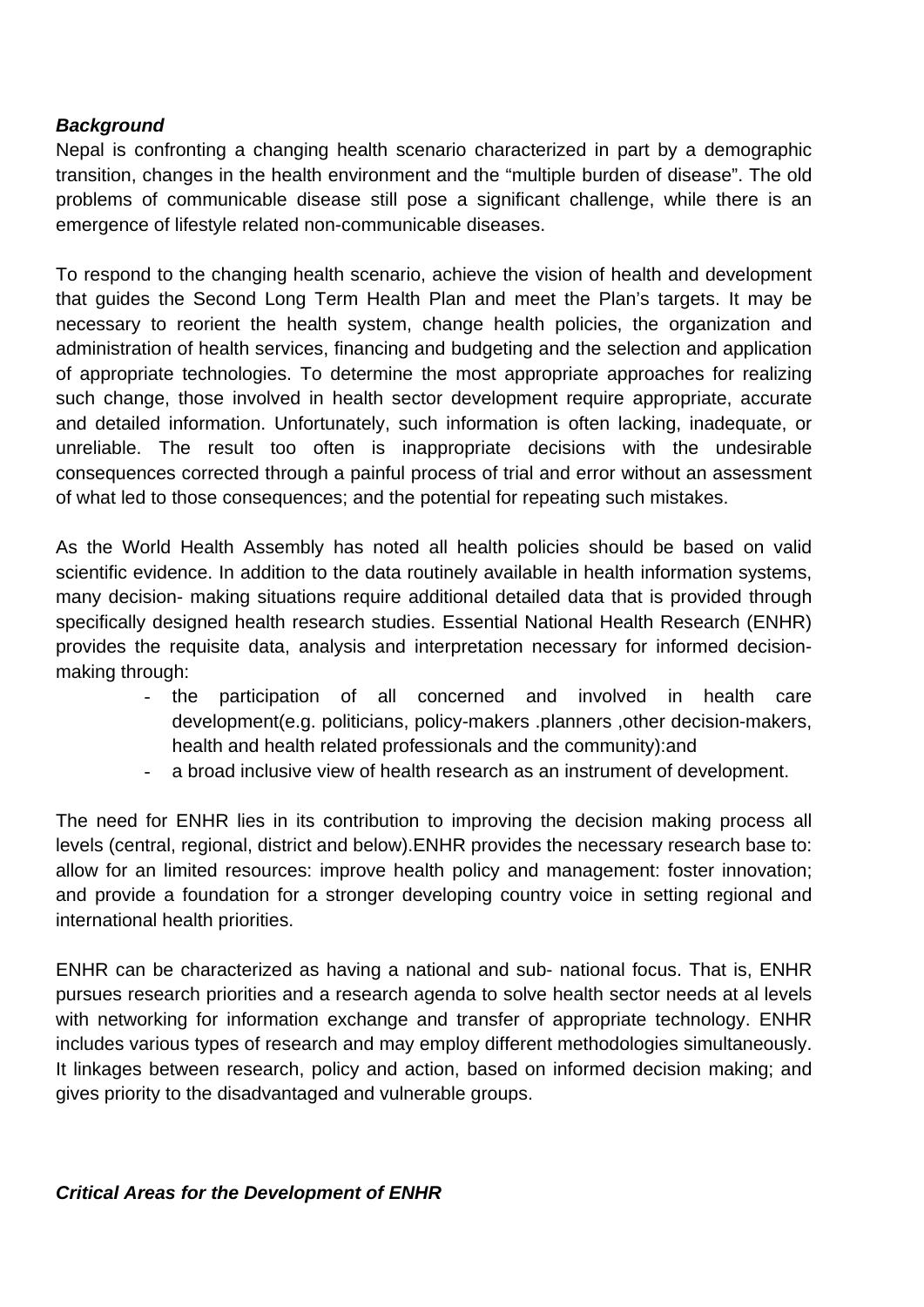1. Consensus and National Commitment Building for ENHR

It is necessary to raise awareness among those involved in health sector process, it will be necessary to "bridge the gap" between: development of the importance of ENHR as a tool in health planning, programme management and health policy development. Consensus building must occur among the Ministry of Health, TU, Institute of Medicine, BPKHIS, the Nepal Medical, Paramedical and Nursing Associations and other relevant professional associations, NGOs and the various representatives of the community –District and Village Development Committees etc. Such consensus is required to create the necessary supportive environment for health research at all levels of the health care system. Similarly, a commitment from the national health programme planners and implementers must be generated. As part of the consensus and commitment building

- the researchers and the users of health services research; and
- with utility of research findings for making rational operational decisions. - the research scientists from academic institutions-a group which places greater emphasis on the philosophy and methodology of scientific research and the "new breed of investigators"-the programme managers, deliverers of health care and the community who are more pragmatic and more concerned
- 2. Institutional Strengthening

ordinate participatory health research activities. At the central level one of the institutions is the Nepal Health Research Council, the national focal point for health To date, whatever has been accomplished in health research in Nepal mainly is attributable to the interest and commitment of the individual researchers. The contribution of the individual researcher not withstanding, the continued encouragement and sustainability of health research requires a strong institutional presence at central, regional, zonal and district levels. Such a presence can provide the necessary leadership, identify needs, provide support, help networking and coresearch and a focal point for ENHR in Nepal.

In developing focal points for ENHR, there is a need for institutional strengthening efforts. At a minimum these should focus on expanding existing infrastructure (administrative and library facilities, data processing facilities). Training and upgrading the professional staff's research skills and providing direct support for research.

3. Building Research Capacity

The focus of research capacity building is the development of a critical mass of individuals with the appropriate research skills to conduct participatory health research. This requires a systematic and sustained effort to train members of the community, health and health related personnel, programme managers, policymakers and academic researchers. It also requires that support be provided while they gain experience in using the skills acquired during training. Across these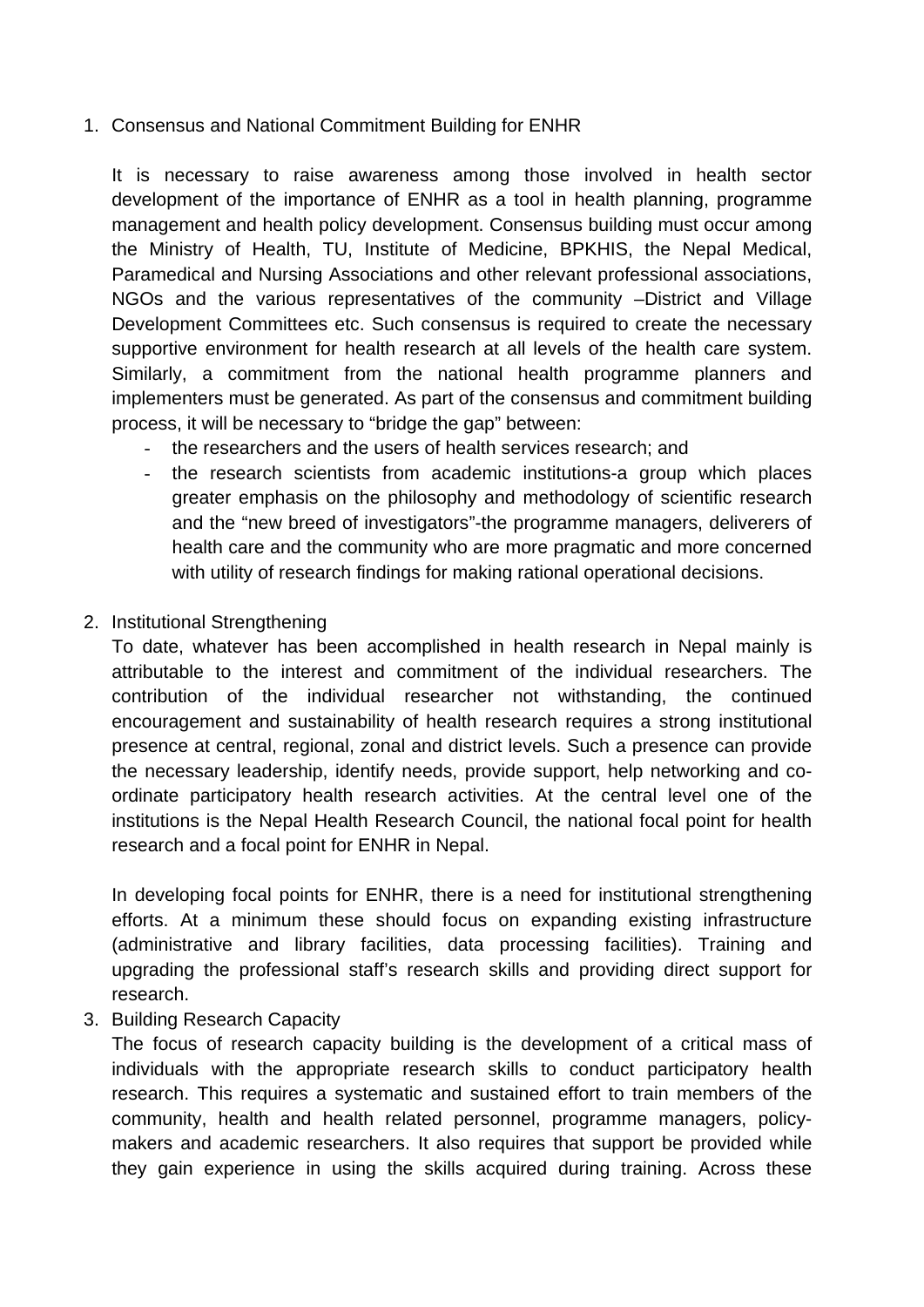categories is the "young researchers", who demonstrate a basic level of research competence, but who have not yet accomplished researches.

In training members of the community and health services personnel the focus should be on providing the knowledge and basic skills to identify, plan and carry out simple research projects at the community or operational level. Training for health service managers would include the basic skills taught to members of the community and health personnel. The training would develop management skills that use on supporting research studies as a practical learning mechanism to develop and research findings in problem solving. For other decision-makers, the emphasis would be on assessing/evaluating, interpreting and understanding research findings and using such findings for decision-making. For young researchers, the focus should be improve their research skills.

involving health personnel and health services managers. Underpinning these With academic and establish researchers the emphasis should be on promoting inter disciplinary research and developing skills in participatory research activities capacity building activities is the introduction of health research skills into the curriculum of institutions such as IOM and into the basic, post basic, and in-service training of health personnel.

4. Creating Awareness and Demand for ENHR Activities

ENHR is acknowledged to be a valuable management tool for effective decisionmaking at all levels of the health system. However, it is rarely used in the policy or decision-making process. To counter the negative and indifferent attitudes of decision-makers, managers, health professionals and the community towards health research, efforts must be focused on increasing their knowledge of the potential uses of ENHR for informed decision-making. These efforts should be supplemented by providing training in the use of research findings for decision-making and in the broad dissemination of research findings.

5. Promotion and Advocacy of ENHR

peripheral research centre in co-ordination with Regional Health Directorates Resources available for research are limited. The effective promotion and advocacy of ENHR requires researchers to focus on areas that have been identified as priorities and for which solutions can be found through health research. The researchers must be made are of the need to adopt a participatory approach interacting with the community, managers and policy makers in the research process. They must recognize the frequent need to adopt a multi-disciplinary approach. Finally, in ENHR at all levels of the health system, the establishments of become a valuable tool.

6. Research Priorities and Research Agenda

Research priorities and a national research agenda are essential for focusing resources on those problems, issues and concerns affecting health sector development. The development of research priorities and a research agenda should flow from national health policies and priorities for which there is insufficient information for appropriate decision-making. It should be based on specific criteria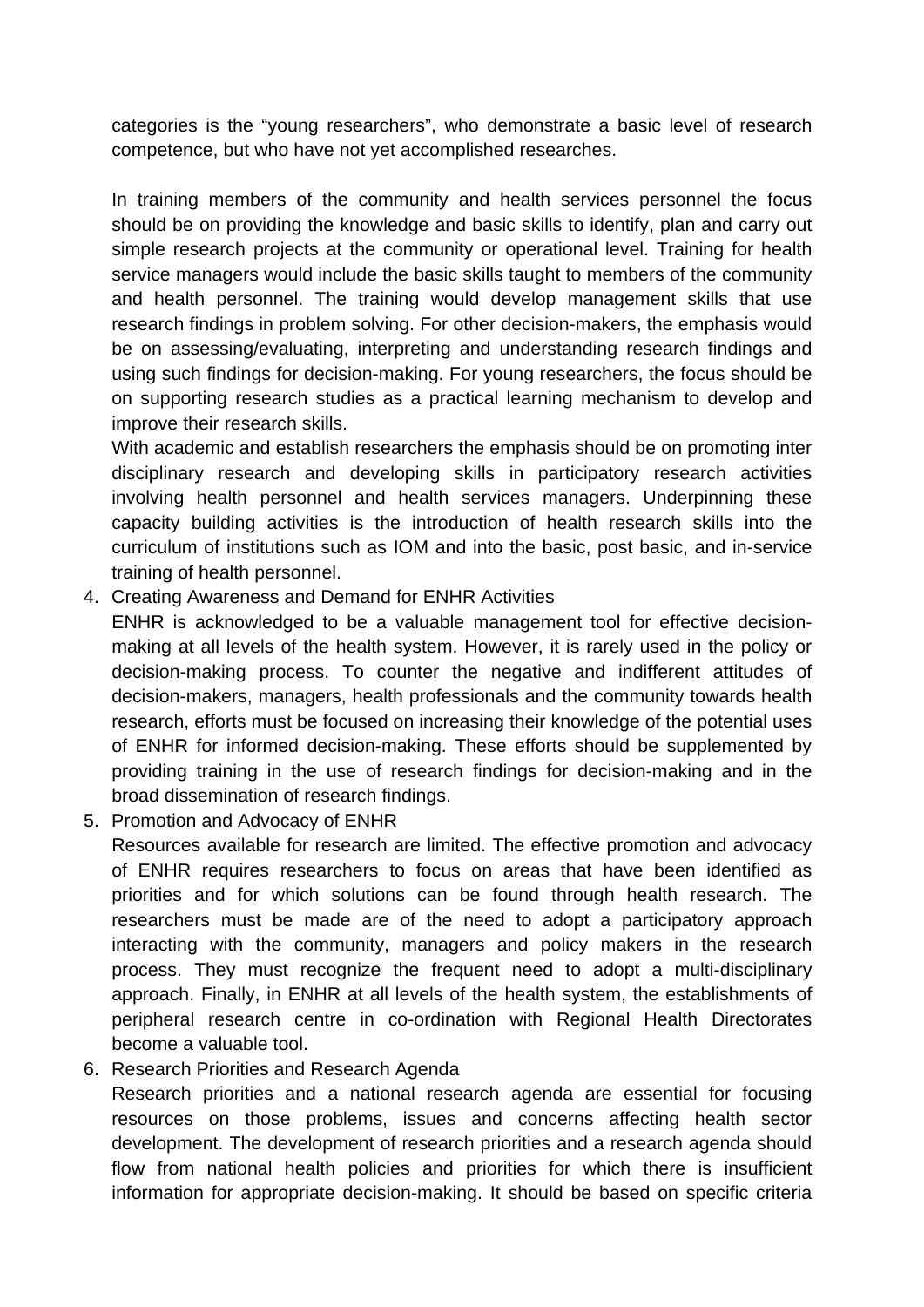that recognize the magnitude of the problem or issue; the probability of finding solutions and the feasibility of their application; as well as the availability of persons, agenda also should be guided by the level of ongoing research to solve the facilities and funds to carry out the research. The research priorities and research problems, the benefits that would accrue from applying the results; and the potential usefulness of the results in solving other problems.

#### *Policies for implementing Essential National Health Research*

- 1. Active encouragement will be given to forging a consensus and developing a (e.g. politicians, policy makers, planners, programme managers, health and health national commitment to ENHR among those involved in health sector development related professional and the community)
- health research culture within health and health related sectors, education and training institutions and emphasize the uses of research for informed decisionmaking. 2. Efforts will be undertaken to create awareness and demand ENHR, promote a
- 3. Research priorities and a national research agenda will be developed that will serve as the basis for the allocation of resources for health –research by the government, private sector, NGO, INGO and the donor community. At a minimum he following areas should be addressed:
	- the influence of other sectors on health outcomes and the role the health sector can play in advocating and guiding non-health sector activities that influence health.
	- Planning and management of service delivery, priority setting, allocation of pubic resources and health needs assessments.
	- Health care financing including user fees, equity and the effectiveness of exemption mechanisms.
	- Incentives as they influence demand and supply for health services.
	- Public, private and NGO sector roles in financing and provision of health care including regulation and incentive setting, integrating private practice by public sector physicians.
	- Health behavior research directed at understanding factors affecting appropriate utilization of health services and facilities.
	- Educational research directed at employing new/revised educational technologies for change in health behaviors:
	- Human resources policy and employment structures in the public, private and NGO sectors:
	- Quality assurance and monitoring systems;
	- Environment health research:
	- Research on traditional medicine;
	- Emerging and re-emerging diseases; and
	- Substances abuse.
- The private sector, NGOs, INGO's and the donor community will be encouraged to 4. assist GON in supporting institutional strengthening and the development of a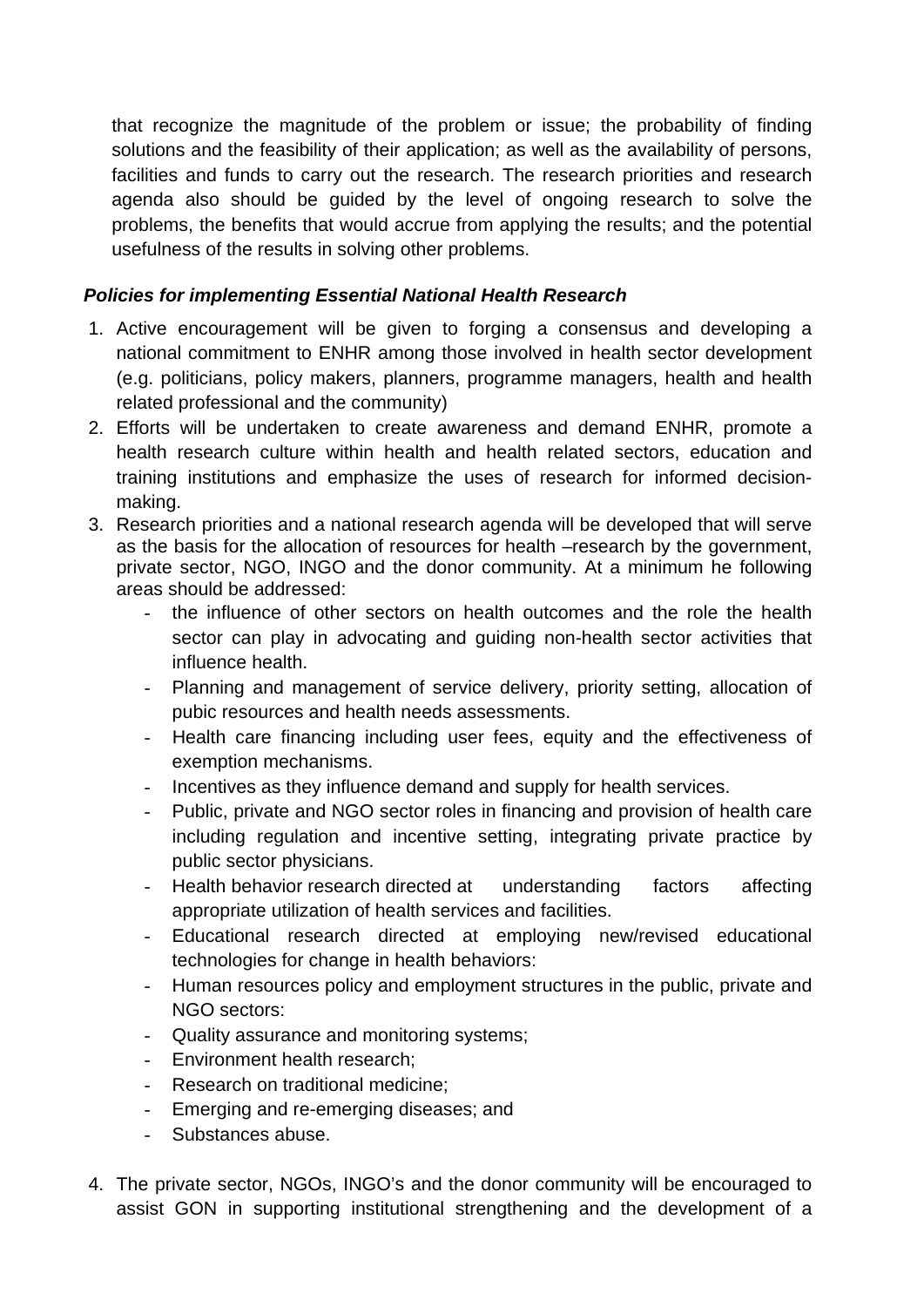critical mass of individuals able to undertake ENHR at different levels of the health care system.

- 5. Mechanisms for maintaining ethical, scientific and technical standards in health research shall be developed and supported.
- 6. The development of networking arrangements among individuals and organizations/institutions undertaking re search will be encouraged. The networking arrangements will promote the dissemination and exchange of information on ENHR arrangements among individuals concepts and methods, research methodologies and techniques, ongoing and completed research projects etc.
- journals research shall be promoted especially for operational level. 7. The development of bibliographic database and publication of health research
- 8. Funding will be encouraged from GON, health institutions, private sector. NGOs, INGOs and the donor community to support ENHR that address established research priorities and issue included in the national research agenda.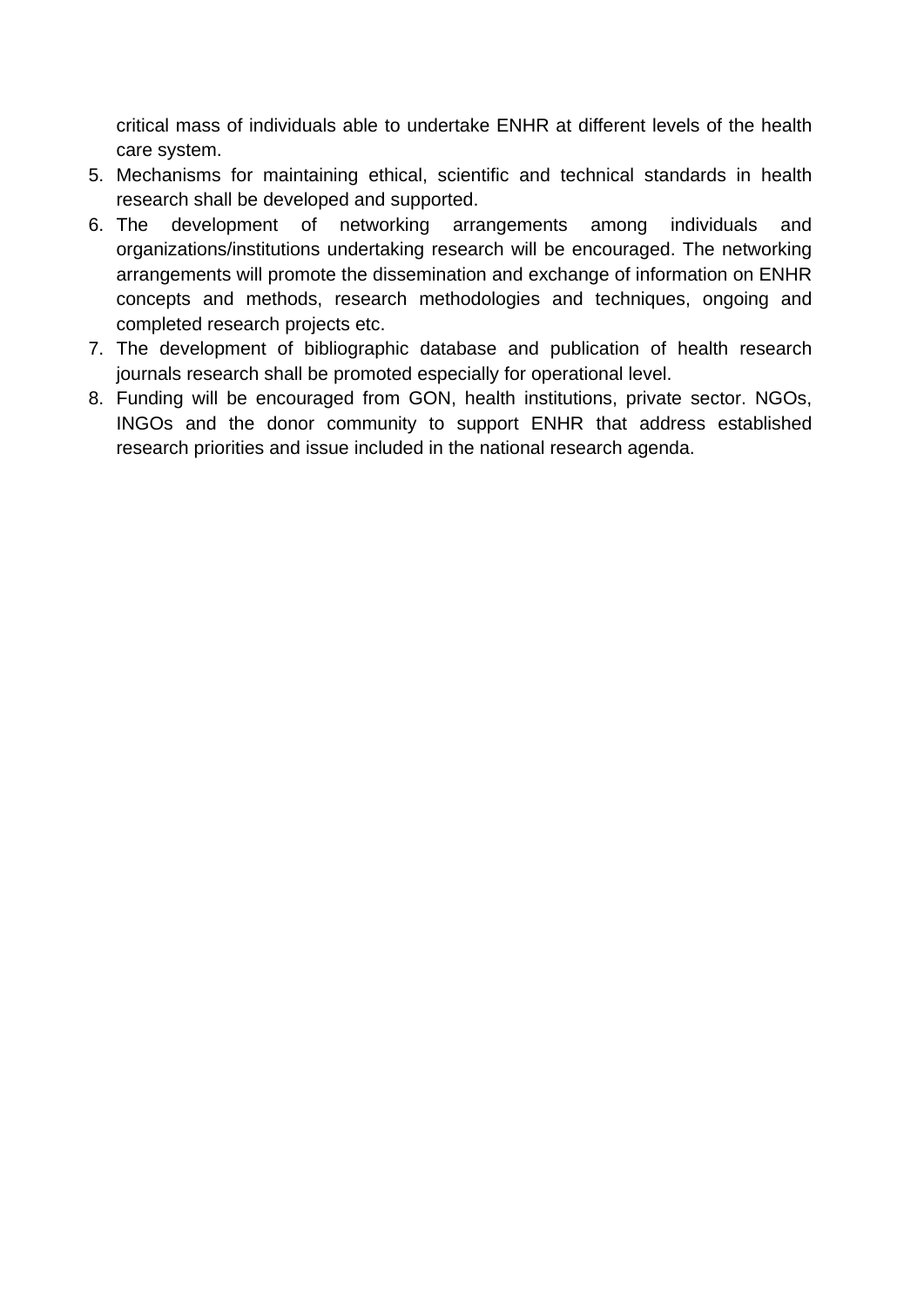# **Policies on Changing Trends of Communicable and Non- communicable Diseases**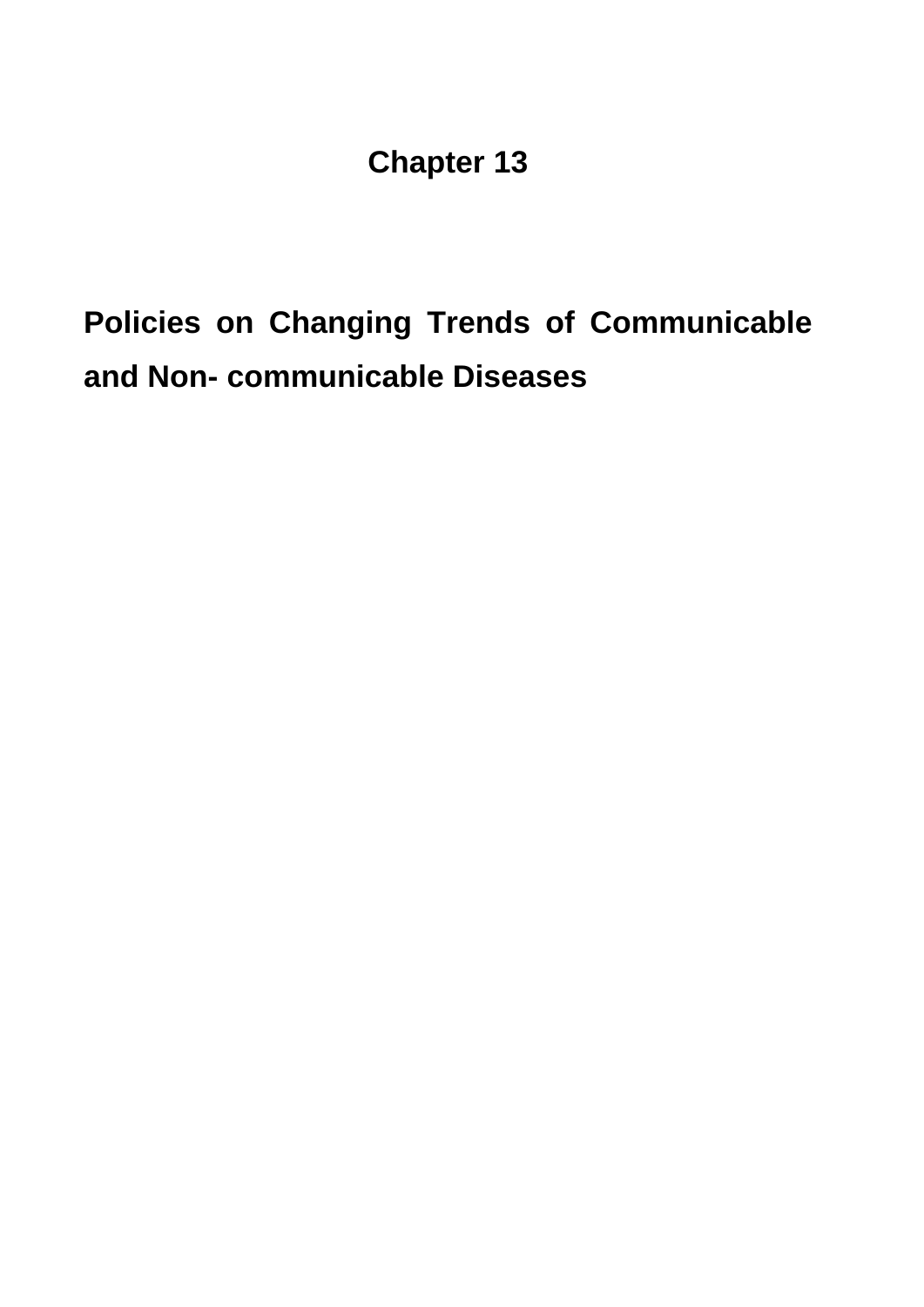# *Changing Trends in Diseases*

- 1. Changing trends of communicable and non-communicable diseases will be addressed within the context of the " Essential Health Care"(see chapter 4"Essential Health Care at the District" and Chapter 5"Essential Health Care Beyon d the District")
- 2. An epidemiological surveillance system, including effective IEC measures, laboratory back-up for the early detection and confirmation of diagnoses and antibiotic sensitivity will be enhanced. Emphasis is on the strengthening of the early existing infrastructures rather than developing a new surveillance system.
- 3. A rapid response team that can quickly respond to any disease outbreak and reliable reporting system will be developed.
- 4. Standard protocols for diagnosis of diabetes mellitus will be developed. The focus will be made on primary and secondary cases only.
- 5. A concerted effort will be made to reduce the prevalence of smoking with emphasis on community education-schools, work places media. Regulations will be developed and enforced to restrict smoking in public places.
- 6. Operation research will be carried out for improving the efficiency and effectiveness of cataract care.
- 7. A primary oral health programme directed towards prevention and care will be developed and implemented .The programme will be combined with other health services or school health activities.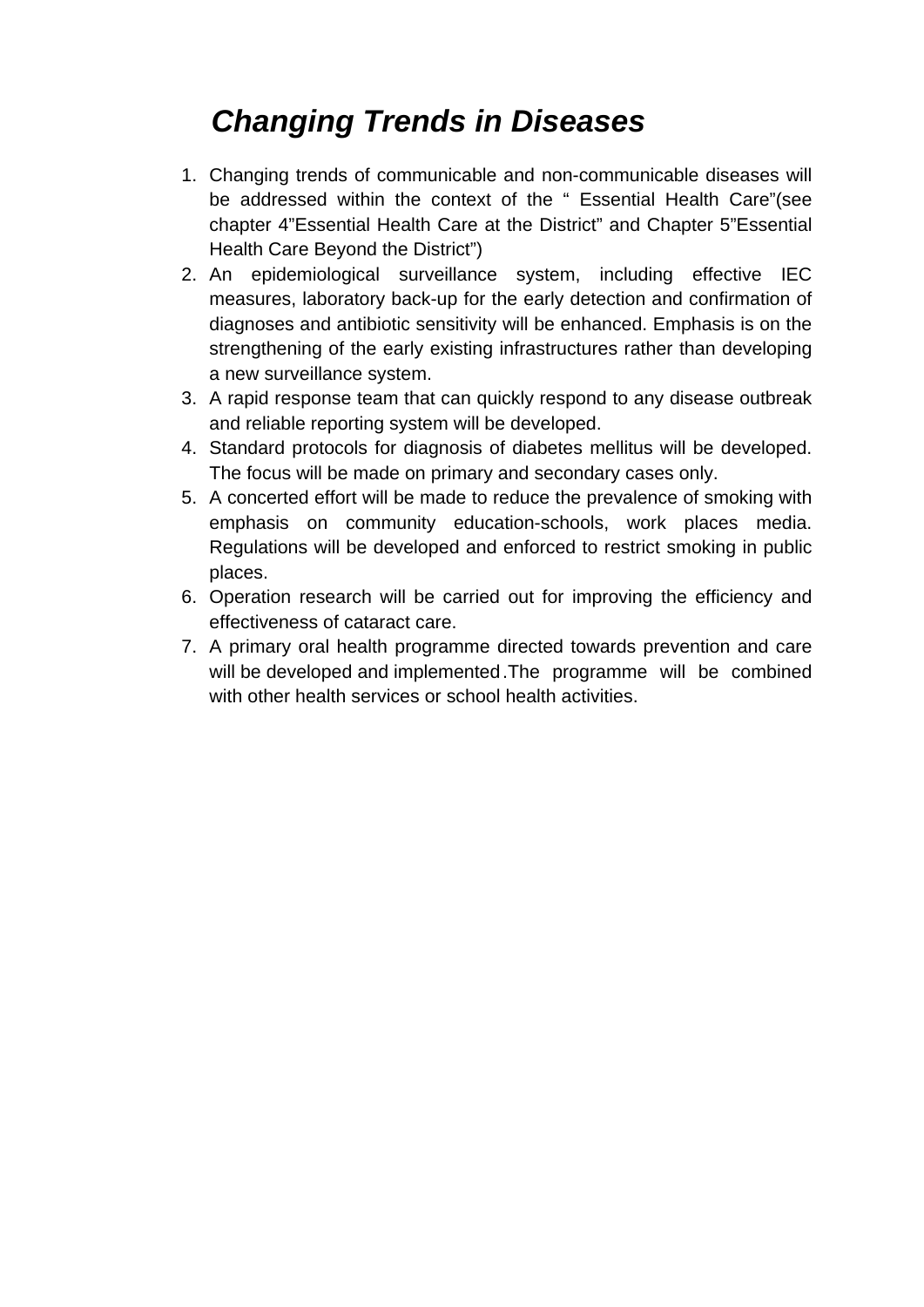**Emerging Health Issues**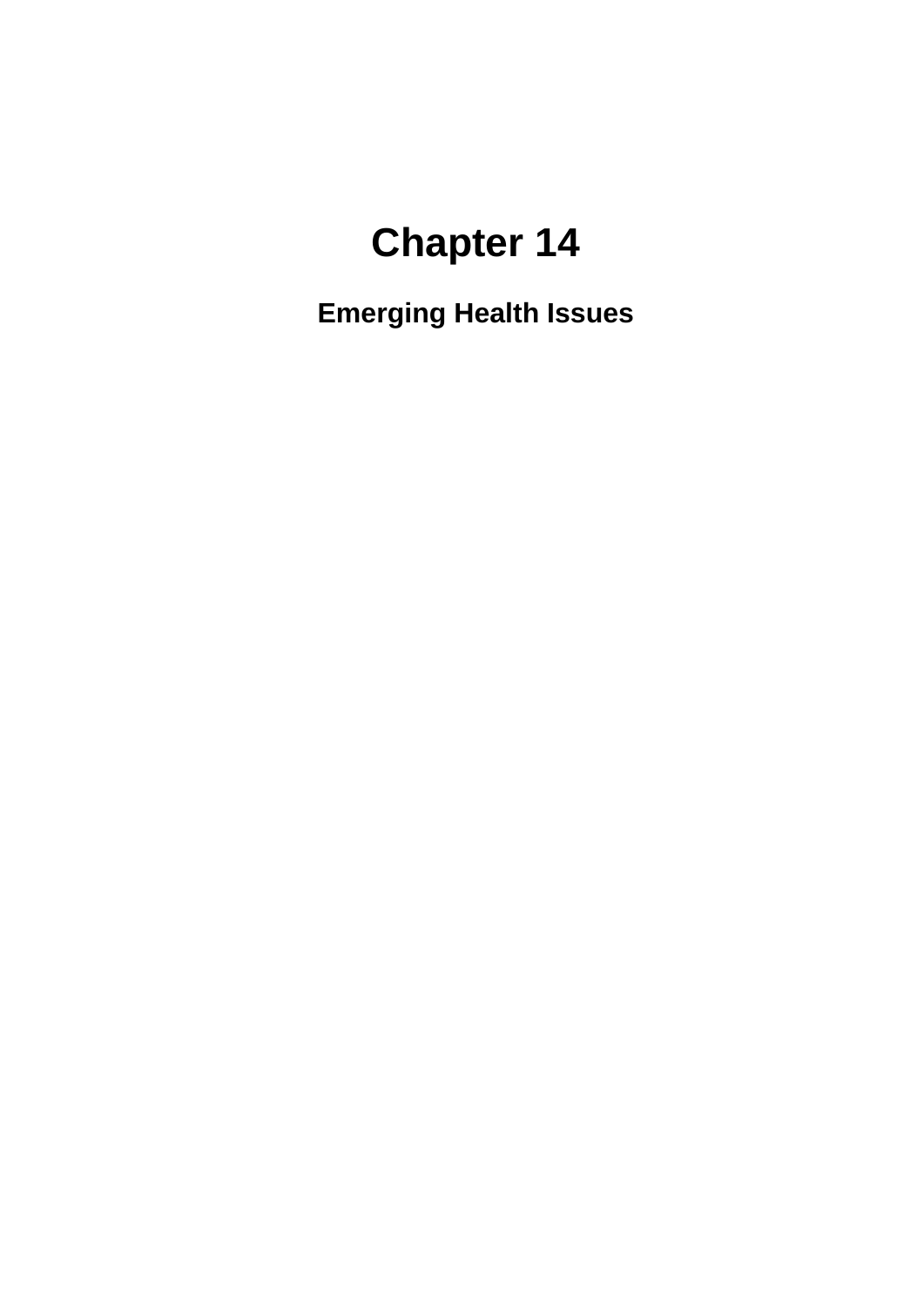## **Emerging Health & Related Issues**

In addressing the health problems and issues the SLTHP has not dealt in depth with the following emerging health issues. These issues should be addressed in formulating the Five Yearly Development Plans.

- 1. Environmental health and sanitation air pollution
	- water supply
	- solid waste disposal and sewage system
	- excreta disposal
	- food safety and food hygiene
	- housing, ventilation, lighting, roofing etc.
	- work place
- 3. Occupational health:
	- occupational safety
	- health and hygiene
	- sound pollution
	- legislation
- 4. Urban health:
	- population pressure
	- 'healthy cities' initiative including services provided through municipalities and towns.
- 5. School health:
	- health and nutrition
	- personal hygiene
	- school environment
	- torture and child abuse
- 6. Medico-legal issues
	- client's right
	- quality of care
	- substance abuse
- 7. HIV/AIDS and STDs
	- migration
	- poverty
	- gender
	- girl-trafficking
	- STDs problems
	- community based care for HIV
- 8. Accidents and injuries
	- road traffic and accident
	- falls and injuries
	- agricultural accident, use of pesticides
	- industrial accident
	- poisoning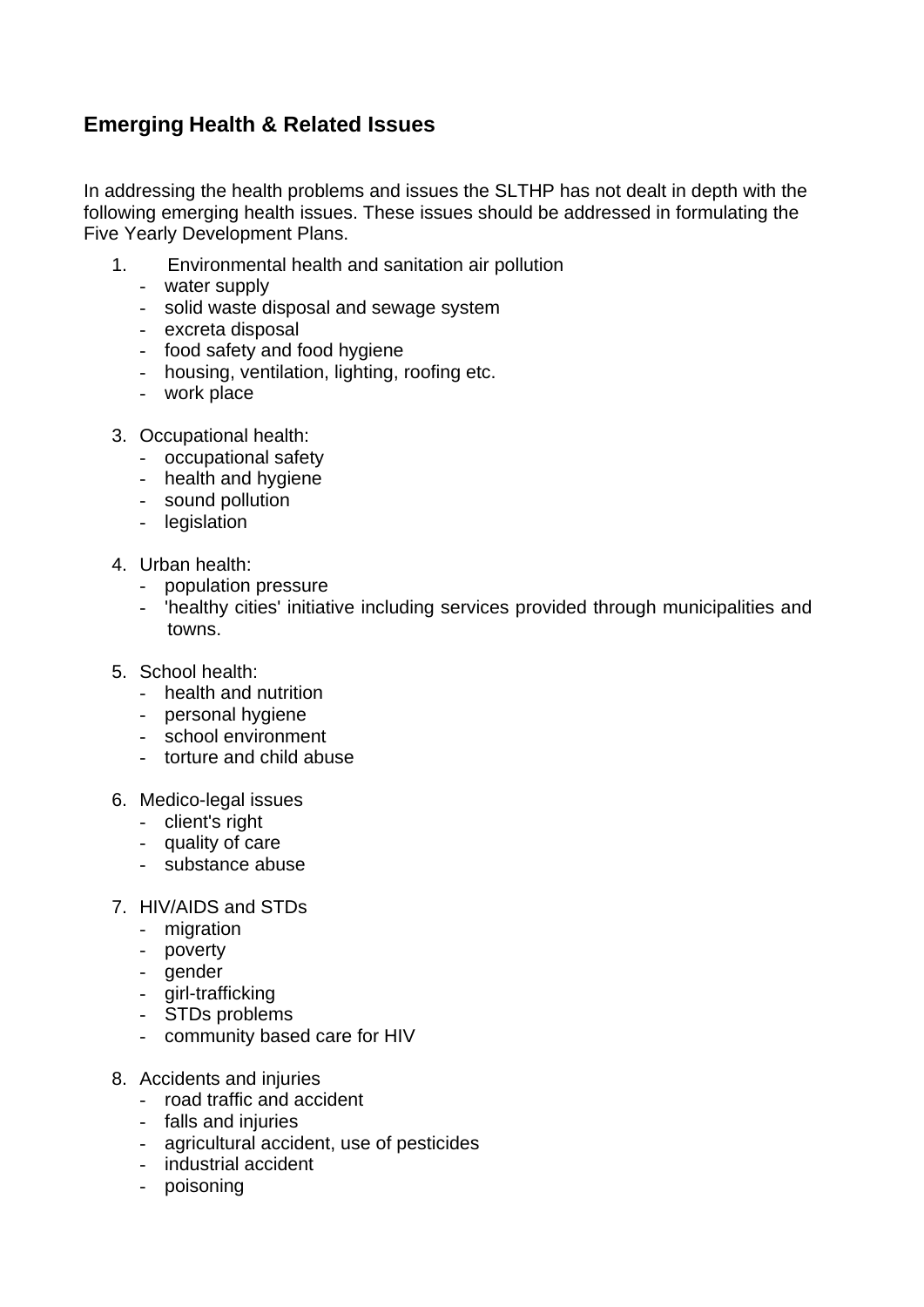- 8. Problems of the elderly
	- homeless
	- expansion of geriatric services
- 9. Care for the disabled
	- blindness
	- hearing impaired
	- polio
	- 10. Centre of excellence
- $-$  training institutes
	- trauma centre
	- cancer hospital
	- -infertility centre
	- -cardiovascular diseases
	- oral health
	- centre for communicable diseases
	- -other specialties
	- 11. Health systems decentralization
		- Cost-recovery
		- Devolution of power
		- Managerial efficiency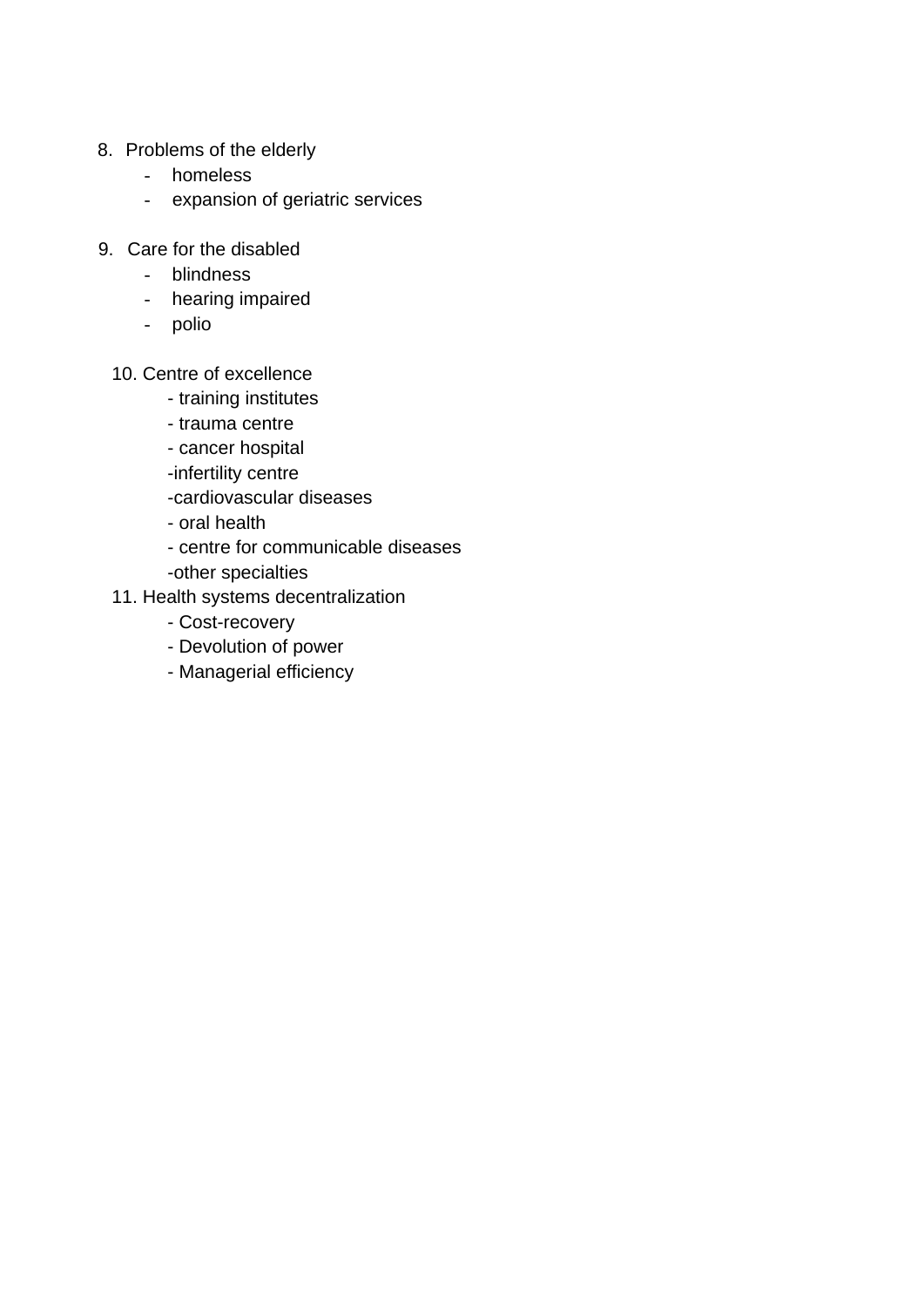# **PART IV**

**Implementation and Institutionalization of the Second Long Term Health Plan**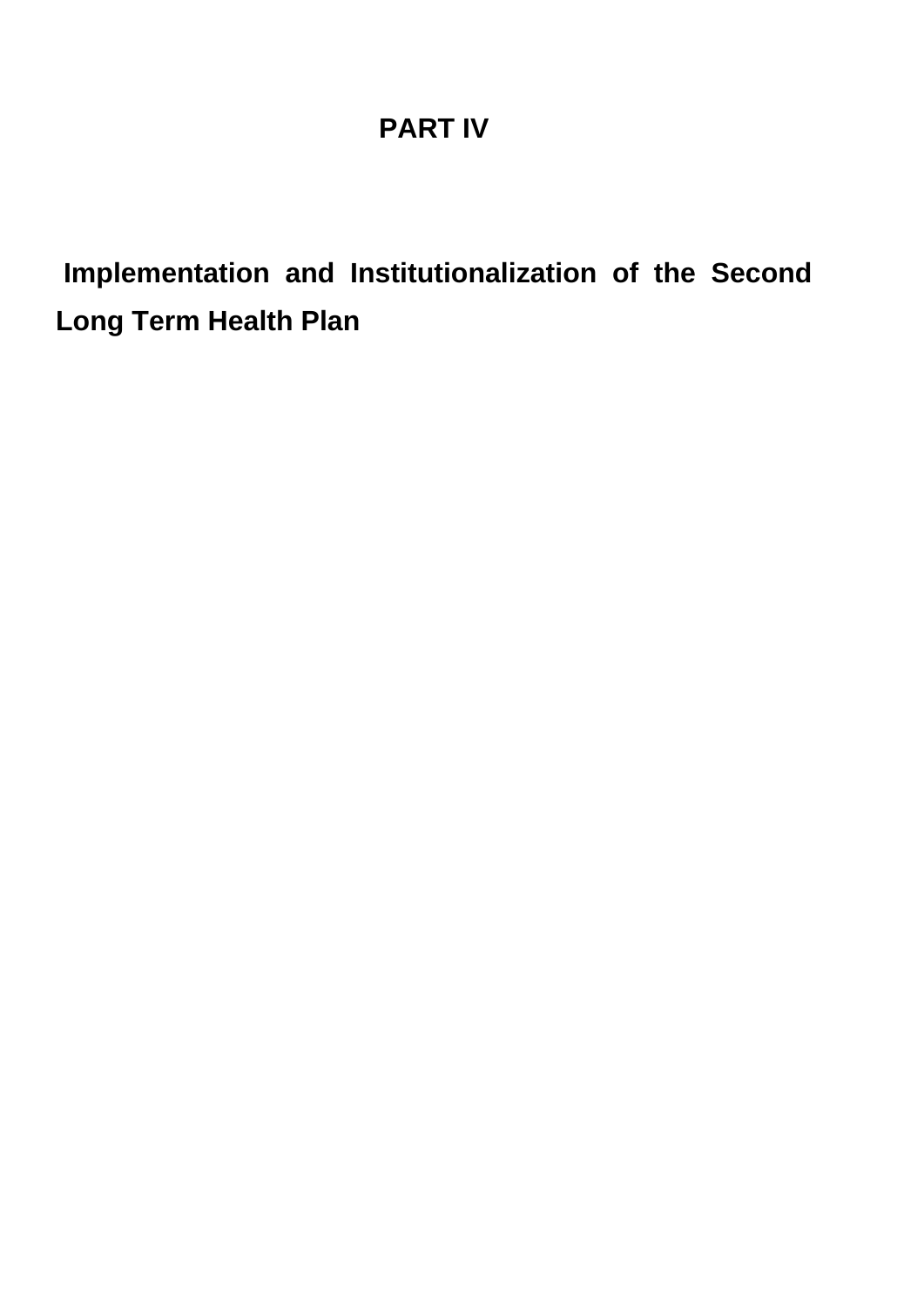# **Action Plan for Implementation of SLTHP**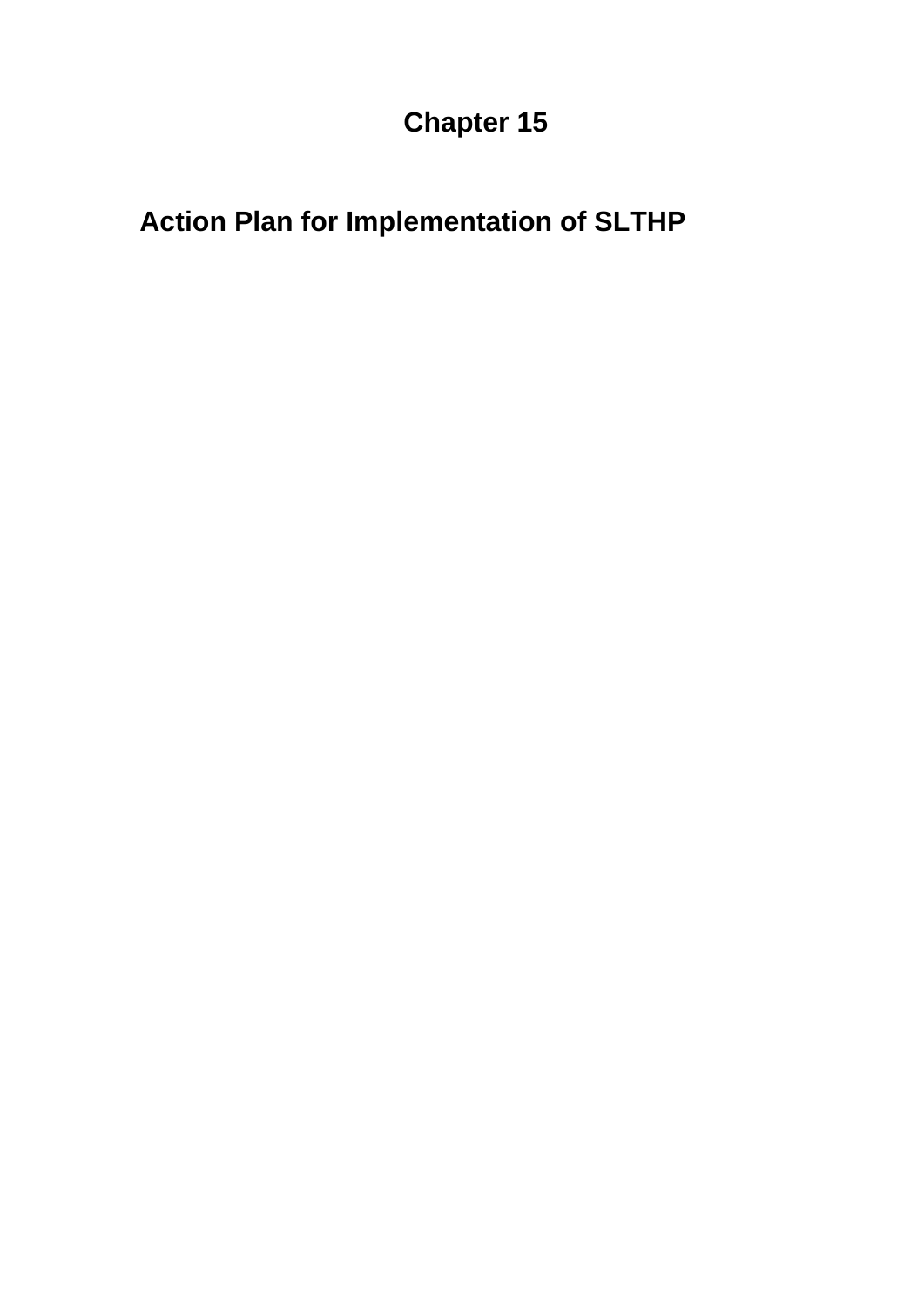### *1. Implementation Strategy for Second Long Term Health Plan*

The implementation of a long-term requires commitment from the government, NGOs and the private sector to the vision, goals, and objectives contained in the plan. It also requires that reasonable predictions be made of human and financial resources that will be required to the health sector. Without such commitments the implementation of a perspectiv e health plan is not possible.

Recognizing that there may be a need for adjusting the policies to accommodate changes in the health sector, the "Second Long Term Health Plan" is not perceived as a fixed blue print for the coming 20 years, rather it is viewed as a resource document and rolling plan for the preparation of successive five- year development plans and annual implementation plans. The SLTHP should be reviewed every three years and linked to on-going e valuations.

#### 2. General Strategies to be Pursued in Successive Five Year Development Plans

The general strategies to be pursued in the successive five-year development plans provide the framework for implementing the specific policies for achieving the vision, goals, objectives and targets of the SLTHP. The general strategies noted below do not replace the specific policies earlier stated in Part III of the SLTHP.

- *a. 9th Five Year Plan 1997-2002*
- Provision of essential health care services at the district with special reference to health promotion/health prevention activities, infectious diseases, nutrition promotion reproductive and child health services.
- An operational primary care network in terms of infrastructure, manpower, management, supplies and drugs.
- Strengthened TB, Kala-azar and Malaria control programmes.
- Integrated delivery of services, integrated training, supervision and monitoring.
- Development of referral care in a phased manner.
- Development of standard drug treatment, schedules, service norms, and quality assurance mechanisms at all levels, in public, NGO and private sectors.
- Establishment of units for management of trauma and burns at district hospitals
- Strengthening the District Health System.
- Decentralized management through local government and community participation.
- Advocacy for emerging diseases especially HIV/AIDS, tobacco, Alcohol and Substance abuse.
- Active involvement of private, NGO in financing and delivery of health services.
- Development and implementation of alternative financing schemes.
- Development and integration of traditional systems of medicine.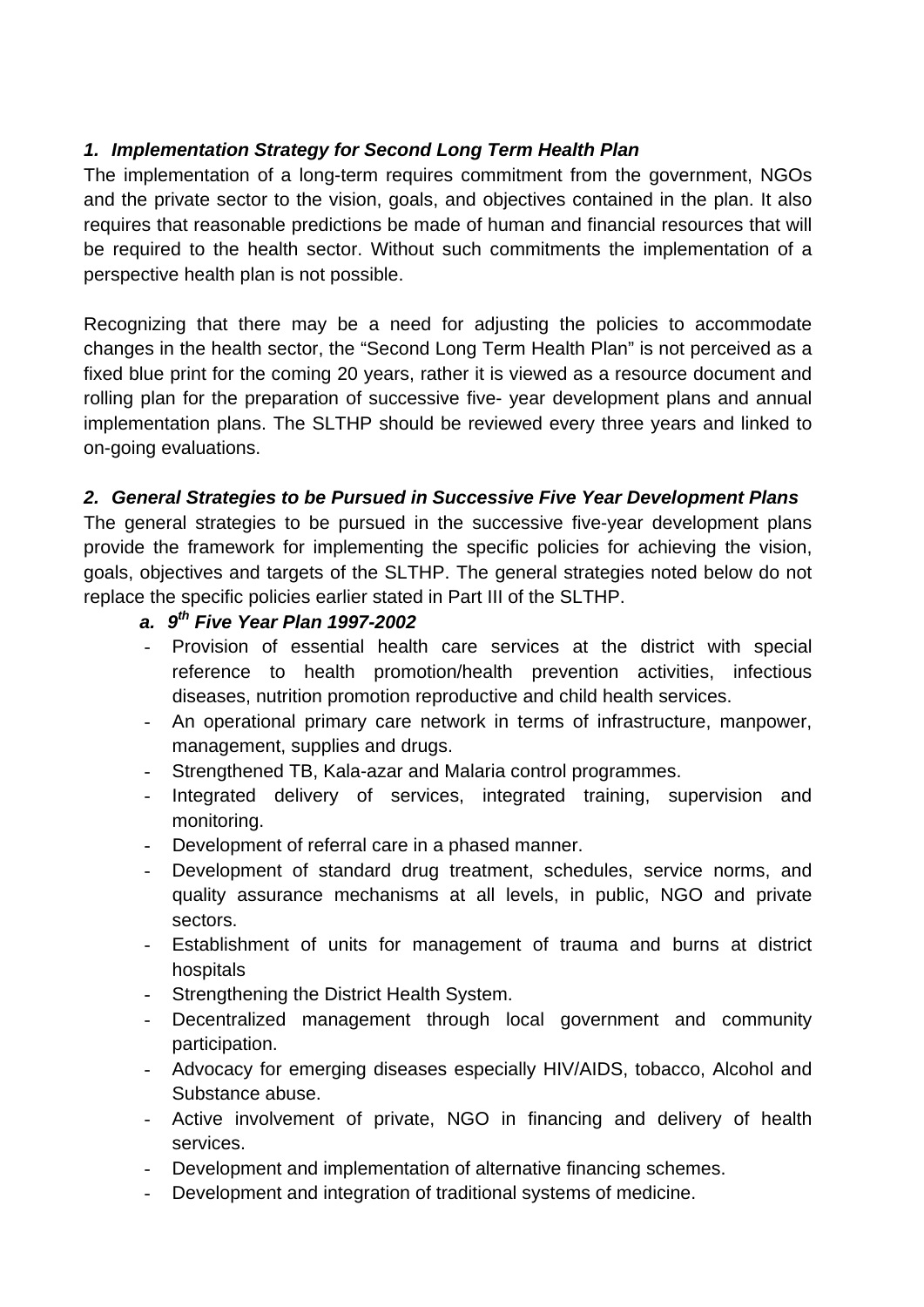- Essential National Health Systems Research.
- Plan for geriatric care services.

#### *b. 10th Five Year Plan 2002-2007*

- -consolidation of basic and primary health care services
- Focus on HIV/AIDS and Non-Communicable Diseases
- Fully developed referral care hospitals
- Computerized MIS linked to districts.
- Basic urban health services
- Quality of hospital services -
- Development of laboratory and diagnostic centers -
- Regulation of private sector service and training
- Well institutionalized cost-recovery systems -
- Increased role of traditional systems of medicine to manage chronic and on-communicable disease n
- Expand geriatric care services.

## *c. 11th Five Year Plan 2007-2012*

- More active participation of Private sector in health care delivery
- Substantial cost-recovery
- Control of non-communicable diseases and emerging diseases like HIV/AIDS
- Centers for Excellence in tertiary care
- Fully functional geriatric care facilities

### *d. 12th Five Year Plan 2013-2017*

- Increased participation of Private sector and NGO sectors in health care delivery
- Full cost-recovery and health insurance scheme
- Establishment of centre for excellencies in cardiovascular disease, trauma centre, infertility clinics
- Urban basic health services
- Expansion of geriatric care facilities

### *3. Institutionalization of the Second Long Term Health Plan*

- Ministry of Health, Policy, Planning, Foreign Aid and Monitoring Division will act as the focal point for co-ordination and institutionalization of the LTHP including the "Plan's" periodic revision.
- All donor and foreign aid assistance to the health sector will be based on the specific needs and priorities set forth in the Five Yearly Blocks of Second Long Term Health Plan (9<sup>th</sup> Plan, 10<sup>th</sup> Plan, 11<sup>th</sup> Plan and 12<sup>th</sup> Plan). Projections of human, material and financial resource and investment plans will be made in developing the detailed content of the Five-Year Plans.
- Co-ordination and collaboration between multi-and bilateral donors, NGOs, INGOs and the government/public sector will be enhanced o achieve national goals and objectives of health sector development.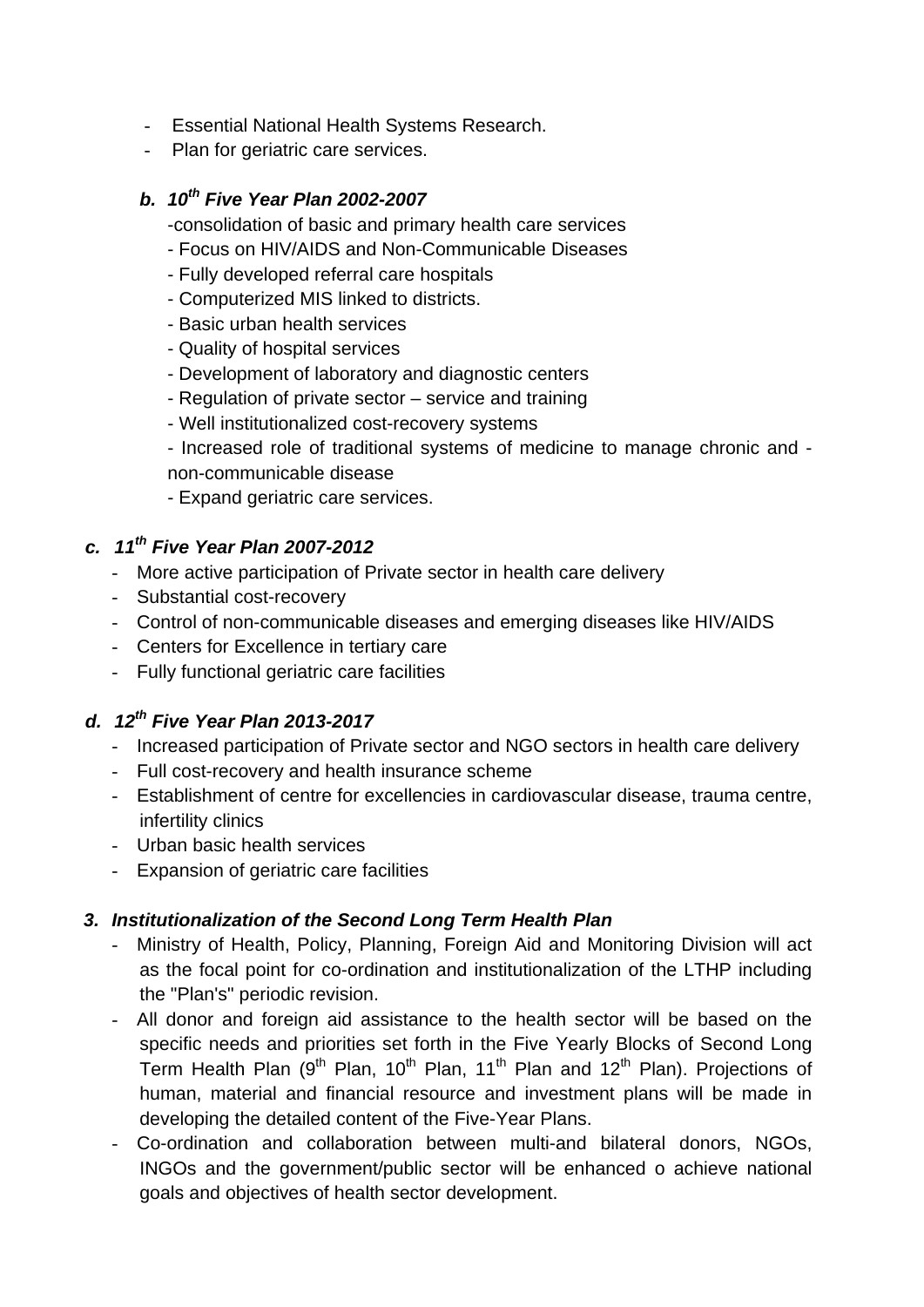- Issues raised in the Mid-terms Reviews of the Five Year Development Plan will be addressed while reviewing and updating the 20 years prospective SLTHP.
- National Planning Commission while developing the five-year development plan will critically review SLTHP and will adhere to the issues raised therein.
- Policy units in the National Planning Commission, Ministry of Health and Department of Health Services will be the key actors in reviewing the SLTHP. The available staff and resource needs to be backed up by technical inputs and expertise to do a rigorous policy analysis.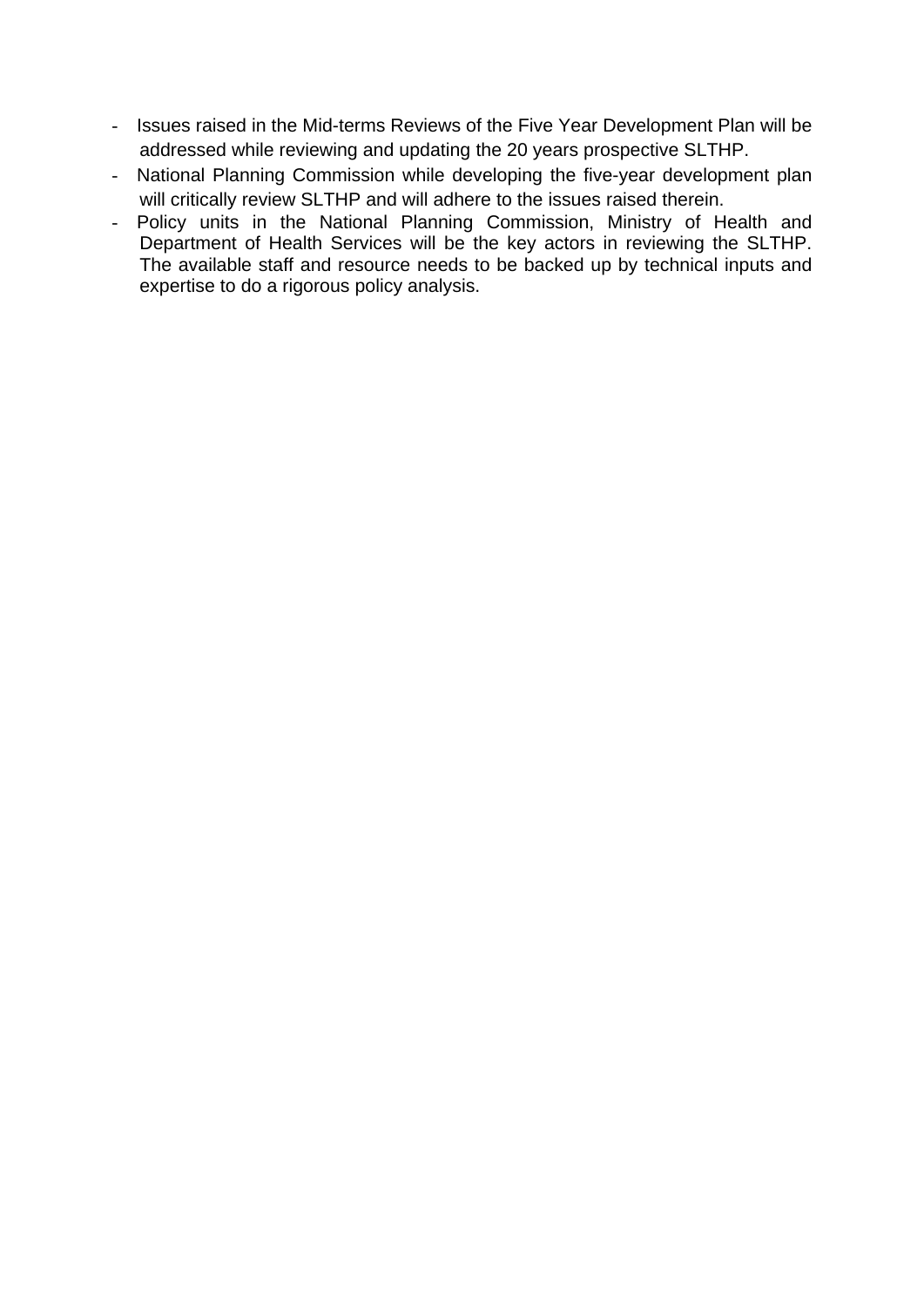# **s Appendice**

- **1. List of Abbreviations and Acronyms**
- **2. Organogram**
- **3. Members of Technical Working Group**
- 4. List of Personnel Involved in the Development of
- **SLTHP Document**
- **5. Bibliography**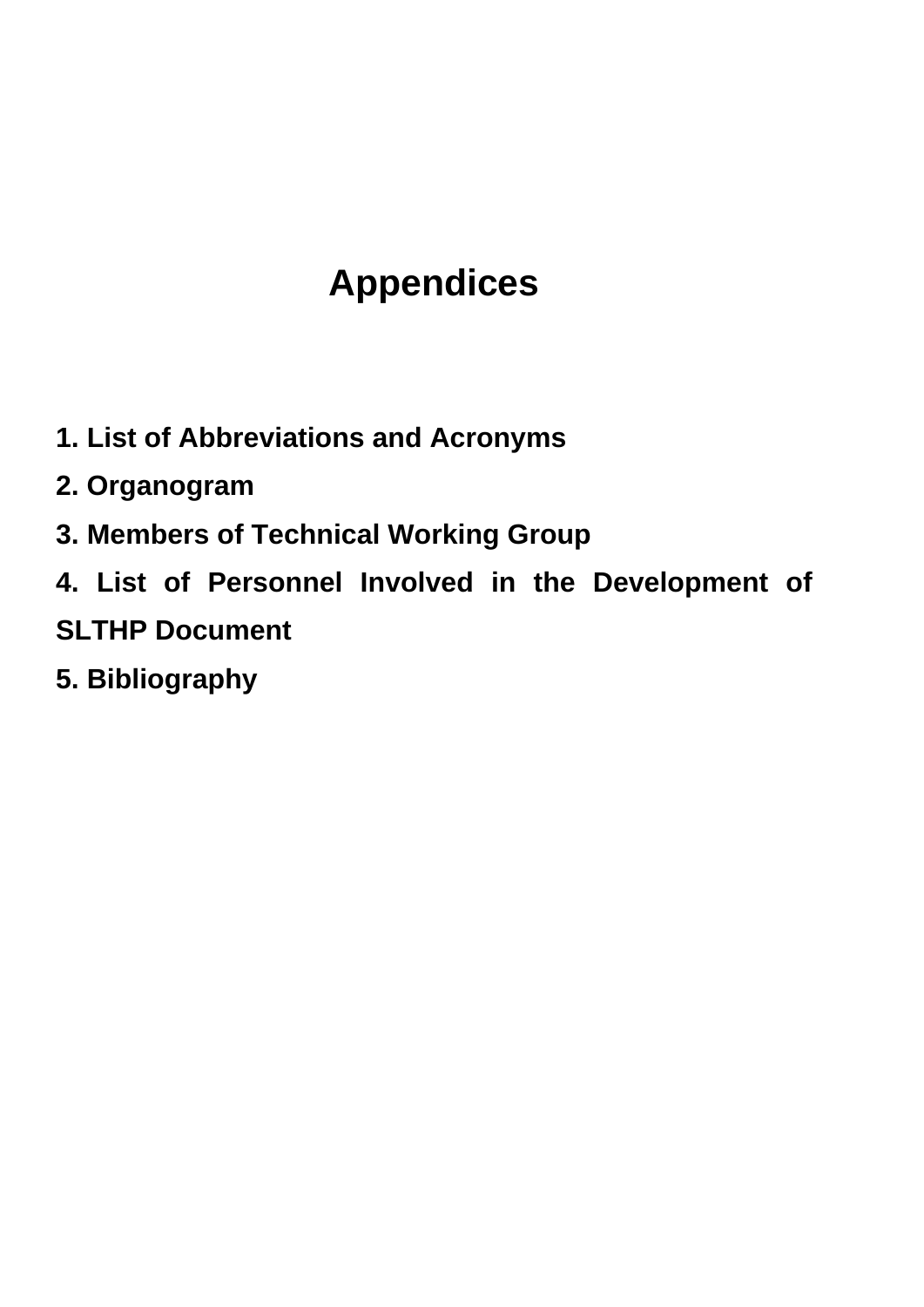## **Appendix-1**

## **List of abbreviation and Acronyms**

| ADB           | Asian Development Bank                                  |
|---------------|---------------------------------------------------------|
| AHW           | <b>Auxiliary Health Worker</b>                          |
| <b>AIDS</b>   | Acquired Immuno -Deficiency Syndrome                    |
| <b>ANM</b>    | <b>Assistant Nurse Midwife</b>                          |
| ARI           | <b>Acute Respiratory Infection</b>                      |
| <b>ASFR</b>   | <b>Acute Respiratory Infection</b>                      |
| <b>CBO</b>    | <b>Community Based Organization</b>                     |
| <b>CBR</b>    | <b>Crude Birth Rate</b>                                 |
| CDO           | <b>Chief District Officer</b>                           |
| <b>CDR</b>    | <b>Crude Death Rate</b>                                 |
| <b>CHV</b>    | <b>Community Health Volunteer</b>                       |
| <b>CMA</b>    | <b>Community Medicine Auxiliary</b>                     |
| <b>CPR</b>    | Contraceptive Prevalence Rate                           |
| <b>CTEVT</b>  | Council for Technical Education and Vocational Training |
| <b>DALY</b>   | <b>Disability Adjusted Life Years</b>                   |
| <b>DDA</b>    | Department of Drug Administration                       |
| <b>DDC</b>    | <b>District Development Committee</b>                   |
| <b>DHO</b>    | <b>District Health Office</b>                           |
| <b>DHS</b>    | <b>District of Health Services</b>                      |
| <b>DOA</b>    | Department of Ayurved                                   |
| <b>DOT</b>    | <b>Directly Observed Therapy</b>                        |
| <b>DWSS</b>   | Department of Water Supply and Sanitation               |
| <b>ENHR</b>   | <b>Essential National Health Research</b>               |
| EPI           | <b>Expanded Program of Immunization</b>                 |
| <b>FCHV</b>   | <b>Female Community Health Volunteer</b>                |
| FP            | <b>Family Planning</b>                                  |
| <b>FPAN</b>   | <b>Family Planning Association of Nepal</b>             |
| GO            | <b>Governmental Organization</b>                        |
| GoN           | Government of Nepal                                     |
| НA            | <b>Health Assistant</b>                                 |
| <b>HIMDD</b>  | Health Institutions and Manpower Development Division   |
| <b>HIV</b>    | Human Immuno- Deficiency Virus                          |
| <b>HMIS</b>   | Health management Information System                    |
| <b>HOBIS</b>  | <b>Hospital Based Information System</b>                |
| ΗP            | <b>Health Post</b>                                      |
| <b>HRH</b>    | Human Resources for Health                              |
| <b>HURDIS</b> | Human Resource Development Information System           |
| <b>IDD</b>    | <b>Iodine Deficiency Disorder</b>                       |
| <b>IEC</b>    | Information Education and Communication                 |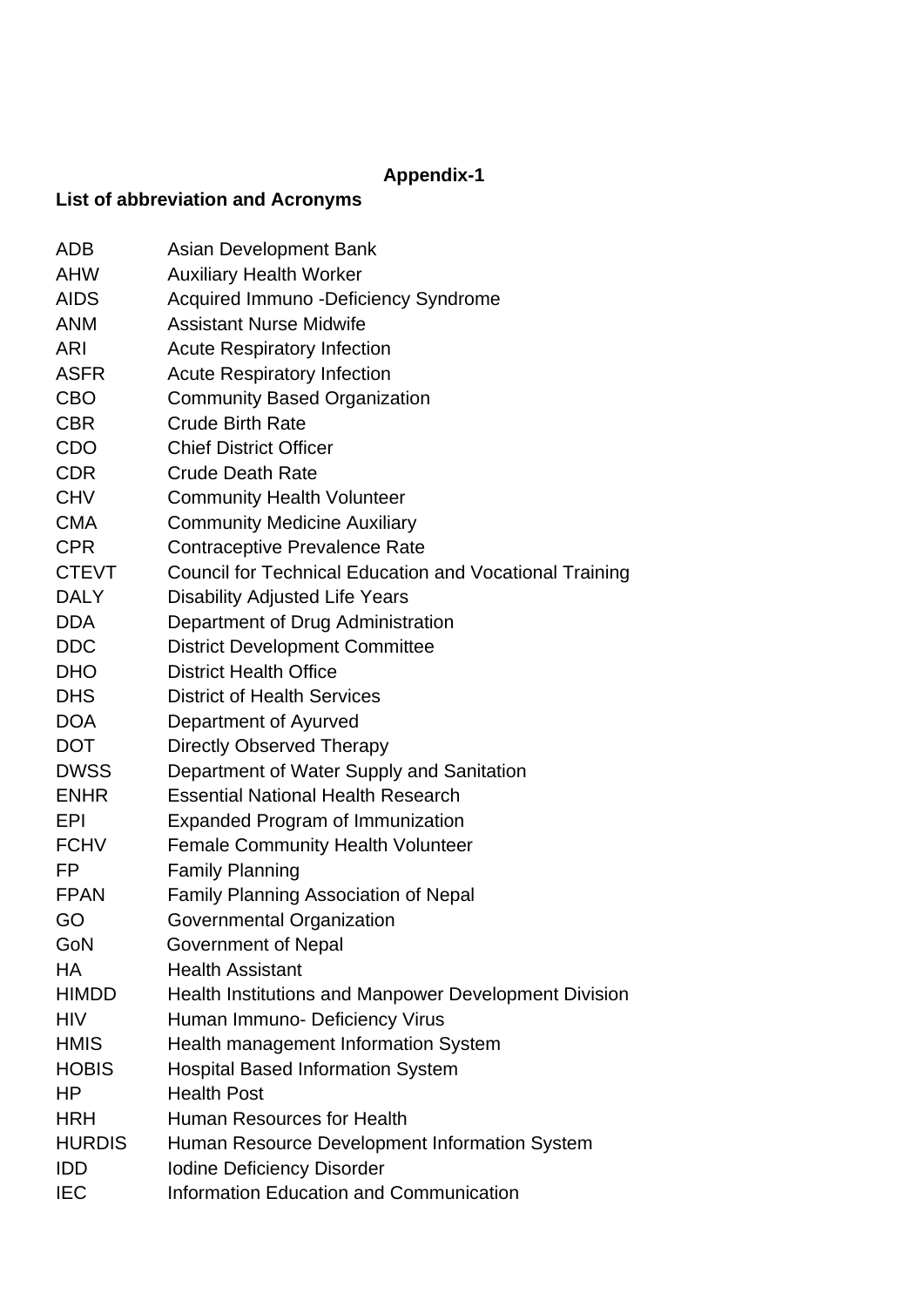| <b>IMR</b>    | <b>Infant Mortality Rate</b>                                   |
|---------------|----------------------------------------------------------------|
| <b>IOM</b>    | Institute of Medicine                                          |
| JE            | Japanese Encephalitis                                          |
| <b>LMD</b>    | Logistics Management Division, DHS                             |
| <b>LMIS</b>   | Logistics Management information System                        |
| <b>LNGO</b>   | <b>Local NGO</b>                                               |
| M&E           | Monitoring and Evaluation                                      |
| <b>MCH</b>    | <b>Maternal and Child Health</b>                               |
| <b>MCHW</b>   | <b>Maternal and Child Health Worker</b>                        |
| <b>MOE</b>    | Ministry of Education                                          |
| <b>MOH</b>    | Ministry of Health                                             |
| <b>NAC</b>    | <b>Nepal Ayurvedic Council</b>                                 |
| <b>NGO</b>    | Non-government Organization                                    |
| <b>NHEICC</b> | National Health Education, Information and Communicable Centre |
| <b>NHP</b>    | <b>National Health Policy</b>                                  |
| <b>NHRC</b>   | <b>Nepal Health Research Council</b>                           |
| <b>NHTC</b>   | <b>National Health Training Council</b>                        |
| <b>NMC</b>    | <b>Nepal Medical Council</b>                                   |
| <b>NNC</b>    | <b>Nepal Nursing Council</b>                                   |
| <b>NNGO</b>   | <b>National NGO</b>                                            |
| <b>NPC</b>    | <b>National Planning Commission</b>                            |
| <b>NPHL</b>   | <b>National Public Health</b>                                  |
| <b>OPD</b>    | <b>Outpatient Department</b>                                   |
| <b>PFAD</b>   | Planning and Foreign Aid Division, DHS                         |
| <b>PHC</b>    | Primary Health Care/Primary Health Care Centre                 |
| <b>PPFAMD</b> | Policy, Planning, Foreign Aid and Monitoring Division, MOH     |
| QA            | <b>Quality Assurance</b>                                       |
| QOC           | <b>Quality of Care</b>                                         |
| <b>RHD</b>    | Regional Health Services Directorate                           |
| <b>RMS</b>    | <b>Regional Medical Store</b>                                  |
| <b>RTC</b>    | <b>Regional Training Centre</b>                                |
| <b>SAHW</b>   | <b>Senior Auxiliary Health Worker</b>                          |
| <b>SHP</b>    | Sub-Health Post                                                |
| <b>STD</b>    | <b>Sexually Transmitted Diseases</b>                           |
| <b>SWC</b>    | <b>Social Welfare Council</b>                                  |
| TB            | <b>Tuberculosis</b>                                            |
| <b>TBA</b>    | <b>Traditional Birth Attendants</b>                            |
| <b>TFR</b>    | <b>Total Fertility Rate</b>                                    |
| VBD           | <b>Vector Borne Diseases</b>                                   |
| <b>VDC</b>    | <b>Village Development Committee</b>                           |
| <b>VHW</b>    | <b>Village Health Worker</b>                                   |
| <b>WHO</b>    | <b>World Health Organization</b>                               |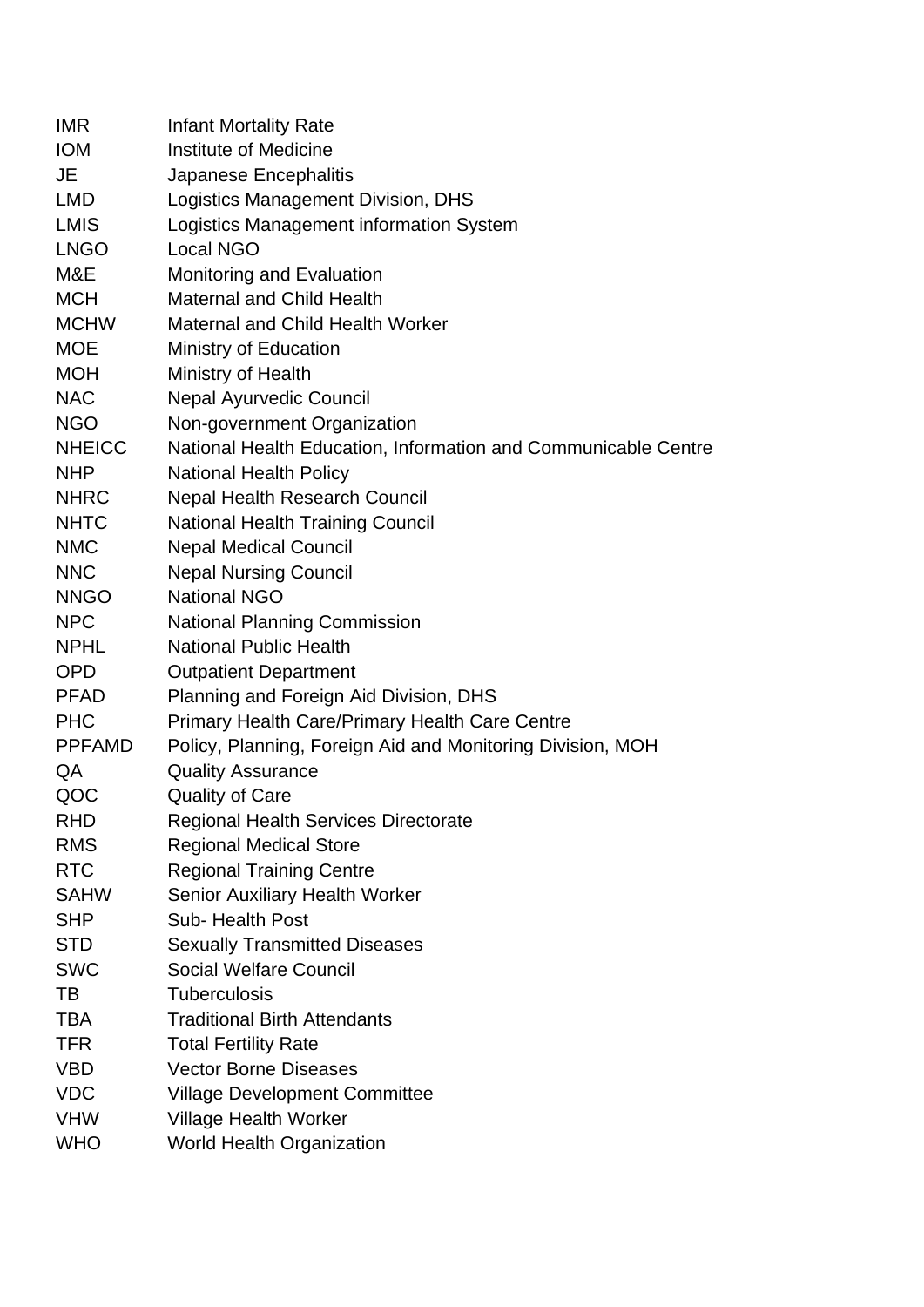#### **A ppendix 3**

#### **Technical Working Group**

| Dr. S.P. Bhattarai | Chief, Policy, Planning, Foreign Aid and Monitoring Division,<br><b>MOH</b>    |
|--------------------|--------------------------------------------------------------------------------|
| Dr. Chandra Amatya | $\lq$                                                                          |
| Dr. B.D Chataut    | "                                                                              |
| Dr. K.R. Pandey    | Director General, DHS - Coordinator of Management, Sub-Group                   |
| Dr. B.L Shrestha   | Director General, DHS-Coordinator of Management Sub-Group                      |
| Dr. H. Feirman     | <b>Technical Officer, WHO</b>                                                  |
| Dr. J.P Steinmann  | Team Leader, PHCP/GTZ                                                          |
| Dr. T. Rana        | Population & Health Specialist, The World Bank, Resident                       |
|                    | Mission to Nepal.                                                              |
| Dr. H. N. Acharya  | Director, Planning Division, DHS                                               |
| Dr. Y.B Pradhan    | Director, HIMDD, DHS                                                           |
| Ms. P. Mathema     | <b>Under Secretary, National Planning Commission</b>                           |
| Mr. B Shrestha     | Consultant, LTHP                                                               |
| Mr. R. Dhakal      | Member-HSD Expert, PHCP/GTZ                                                    |
| Dr.B. Rijal        | Vice-President, Nursing Home Association of Nepal                              |
|                    | Mr. Ram Krishna Neupane Director General, Family Planning Association of Nepal |

#### **Other Experts w ho assisted the Technical Working Group**

| -Dr.Badrud Duza                     | - Ms.V. Herringshaw                          |
|-------------------------------------|----------------------------------------------|
| Sr Population and Health Specialist | Consultant                                   |
| The World Bank                      | HCP/GTZ                                      |
| Kathmandu                           | Kathmandu                                    |
| -Dr. R.S.S. Sharma                  | -Dr. Tony Bondurant                          |
| <b>Consultant, The World Bank</b>   | Project Manager, ERPHCP                      |
| Kathmandu                           | <b>Dhankuta</b>                              |
| -Dr. M. CHowdhury                   | -Dr. David Weakliam                          |
| <b>Consultant, The World Bank</b>   | Medial Officer, United Mission to Nepal      |
| -Dr. G.N.V Ramana                   | -Dr. K.B. Singh Karki                        |
| <b>Consultant, The World Bank</b>   | Director, Logistics Management Division, DHS |
| Kathmandu                           | Teku, Kathmandu                              |
| -Dr. R. Durvasula                   | -Dr. Anthony Drexler                         |
| Consultant, The world Bank          | Consultant, Asian Development Bank           |
| Kathmandu                           | Kathmandu                                    |
| -Dr. D. Hohchkiss                   | -Mr. S. B. Rayamajhi                         |
| <b>Consultant, The World Bank</b>   | Consultant, Asian Development Bank           |
| Kathmandu                           | Kathmandu                                    |
| -Mr. R. R. Khadka                   | -Mr. J. Lamichhane                           |
| <b>Personnel Section, DHS</b>       | <b>JSI, Kathmandu</b>                        |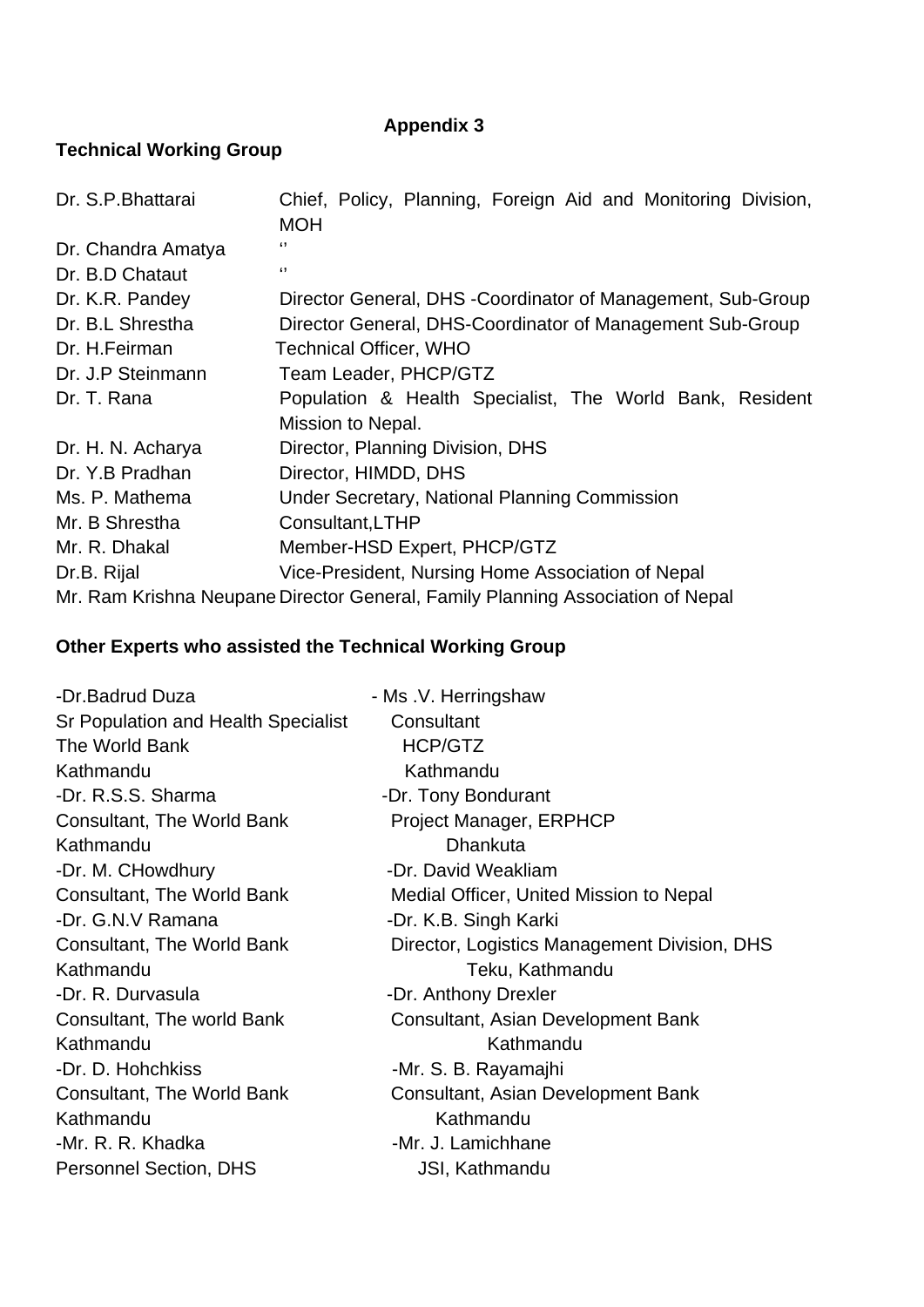## **Appendix 4**

#### **Participants of the Seminar, Workshops and Meetings**

#### **(November 1995-December 1997)**

| 1. Ministers and Members of Parliament                                          |                               |                                                       |  |
|---------------------------------------------------------------------------------|-------------------------------|-------------------------------------------------------|--|
| Adhikari Ram Chandra (Mr.), Member of Parliament, House of Representative<br>1. |                               |                                                       |  |
| 2. Baral Guru (Mr.)                                                             |                               | Member of Parliament, House of Representative         |  |
| 3. K.C. Arjun Narasingh (Mr.)                                                   | Minister for Health,          | MoH                                                   |  |
| 4. Lamsal G. D. (Dr.)                                                           |                               | Member of Parliament, House of Representative         |  |
| 5. Mainali Radha Krishna (Mr.), Minister for Health                             |                               | MoH                                                   |  |
| 6. Mishra B. D. (Dr.)                                                           |                               | Former, Member of Parliament, House of Representative |  |
| 7. Pradhan B. K. (Dr.)                                                          | State Minister for Health MoH |                                                       |  |
| 8. Sharma Dhurba S. (Dr.)                                                       |                               | Member of Parliament, House of Representative         |  |
| 9. Uprety Shankar (Dr.)                                                         |                               | Member of Parliament, House of Representative         |  |
| 10. Yadav Suresh C. Das (Mr.), Asst. Minister for Health, MoH                   |                               |                                                       |  |
| 2. National Planning Commission                                                 |                               |                                                       |  |
| 1. Baidya Bal Gopal (Dr.)                                                       | Member                        | <b>National Planning Commission</b>                   |  |
| Chapagain Devendra (Dr.)<br>2.                                                  | Member                        | National Planning Commission                          |  |
| 3. Mathema Padma (Mrs.)                                                         | <b>Under Secretary</b>        | <b>National Planning Commission</b>                   |  |
| 4. Pyakuryal Kailash (Prof.)                                                    | Ex. Member NPC                | <b>National Planning Commission</b>                   |  |
| 5. Singh Shri Bhagwan (Mr.)                                                     | <b>Joint Secretary</b>        | <b>National Planning Commission</b>                   |  |
| 3. MOH/DHS                                                                      |                               |                                                       |  |
| 1. Acharya Hari Nath (Dr.)                                                      | <b>Director</b>               | <b>Planning Division, DHS</b>                         |  |
| 2. Acharya Shesh Raj (Dr.)                                                      |                               | Medical Superintendent, Nardevi Ayurved Hospital      |  |
| 3. Amatya Chattra (Dr.)                                                         | Chief                         | PPFA & MD, MOH                                        |  |
| 4. Aryal Prakash (Dr.)                                                          | <b>Director</b>               | National Center for AIDS & STD Control, Teku          |  |
| 5. Aryal Som Nath (Dr.)                                                         | <b>Specialist Secretary</b>   | <b>MOH</b>                                            |  |
| Bajracharya Ghan M. (Dr.)<br>6.                                                 | <b>Director</b>               | <b>National Public Health Laboratory</b>              |  |
| 7. Bam Dirgha Singh (Dr.)                                                       | <b>Director</b>               | <b>National Tuberculosis Centre</b>                   |  |
| 8. Bhandari Bhim Shanker (Mr.)                                                  |                               | Joint Secretary, MoH                                  |  |
| 9. Bharati Pushkal (Dr.)                                                        | <b>Director</b>               | PIU                                                   |  |
| 10. Bhattarai D.D. (Dr.)                                                        | <b>Director</b>               | Dept. of Drug Administration                          |  |
| 11. Bhattarai Shyam P. (Dr.)                                                    | <b>Director</b>               | <b>NHEICC</b>                                         |  |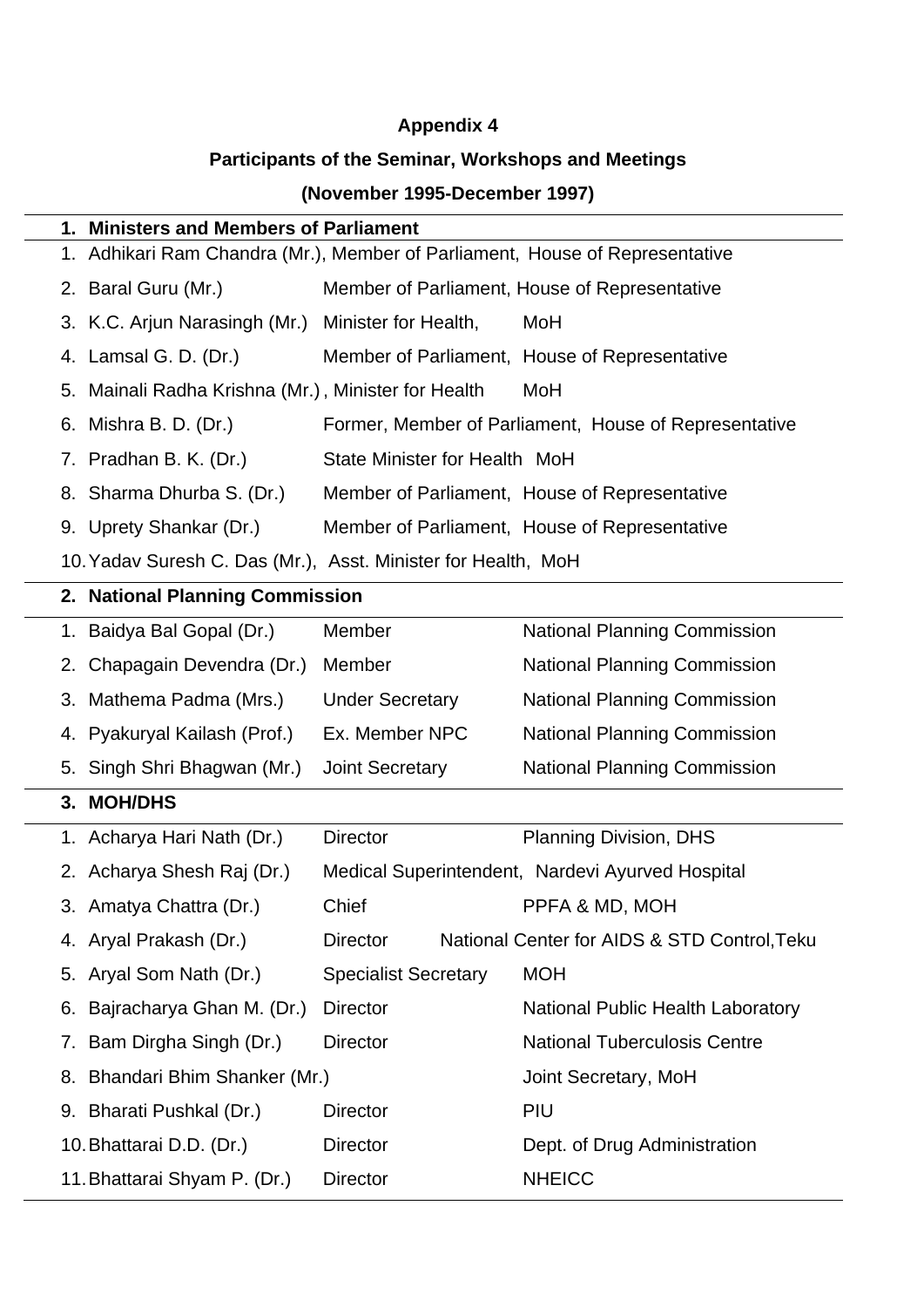| 12. Bista M.B. (Dr.)                        | <b>Director</b>             | Child Health Division, DHS                 |
|---------------------------------------------|-----------------------------|--------------------------------------------|
| 13. Chalise Damodar Sharma (Mr.), Director, |                             | Department of Ayurved                      |
| 14. Chataut B. D. (Dr.)                     | Chief                       | PPFAD, MoH                                 |
| 15. Duwadi T. P (Dr.)                       | <b>Medical Officer</b>      | Department of Ayurved                      |
| 16. Gautam Balaram (Mr.)                    | <b>Section Officer</b>      | Planning Division, MoH                     |
| 17. Gyawali Devendra (Mr.)                  | <b>Statistical Officer</b>  | <b>MOH</b>                                 |
| 18. Jha Shiva Shankar (Dr.)                 | <b>Regional Director</b>    | <b>Central Health Directorate</b>          |
| 19.K.C. Kedar Narsingh (Dr.)                | Advisor                     | MoH                                        |
| 20.K.C. Vijaya (Ms.)                        | <b>Specialist Secretary</b> | <b>MOH</b>                                 |
| 21. Karki Benu BDr. (Dr.)                   | <b>Director</b>             | Epidemiology/Disease Control Division, DHS |
| 22. Karki K.B. Singh (Dr.)                  | <b>Director</b>             | Logistics Management Division, DHS         |
| 23. Khadka Rishi (Mr.)                      | <b>Section Officer</b>      | <b>Personnel Section, DHS</b>              |
| 24. Khanal N.P. (Dr.)                       | <b>DHO</b>                  | Dhading                                    |
| 25. Khatri I.B. (Dr.)                       | Consultant                  | MoH                                        |
| 26. Manandhar Durga P (Dr.)                 | <b>Special Secretary</b>    | <b>MOH</b>                                 |
| 27. Marasini B.R. (Dr.)                     | <b>DHO</b>                  | Kavre                                      |
|                                             |                             |                                            |
| 28. Neupane R. Chandra (Mr.)                | <b>Under Secretary</b>      | <b>Planning Division, MOH</b>              |
| 29. Ojha Ghana Nath (Mr.)                   | Secretary                   | Ministry of Health                         |
| 30. Pandey Kalyan Raj (Dr.)                 | <b>Director General</b>     | <b>DHS</b>                                 |
| 31. Pant P. P. (Ms.)                        | <b>Director</b>             | <b>NHTC</b>                                |
| 32. Parajuli K.P. (Dr.)                     | Director                    | Department of Ayurved                      |
| 33. Pathak Laxmi Raj (Dr.)                  | <b>Director</b>             | <b>Family Health Division, DHS</b>         |
| 34. Paudel Sri Ram (Mr.)                    | Secretary of Health         | <b>MOH</b>                                 |
| 35. Pradhan Yasho Bardhan (Dr.) Director    |                             | HIMDD, DHS                                 |
| 36. Rajbhandari Renu (Dr.)                  | <b>Medical Officer</b>      | <b>MOH</b>                                 |
| 37. Rana N. B. (Dr.)                        | Coordinator                 | <b>MD Program PGMECC</b>                   |
| 38. Raya Bhanu Bhakta (Mr.)                 | Chief                       | <b>CRHD</b>                                |
| 39. Rayamajhi S. B. (Mr.)                   | Chief                       | <b>Finance Section, DHS</b>                |
| 40. Sharma Shiv Bhakta (Mr.)                | <b>Joint Secretary</b>      | <b>MOH</b>                                 |
| 41. Sheik Asfaq (Dr.)                       | <b>Director</b>             | Department of Drug Administration          |
| 42. Shrestha Badri Lal (Dr.)                | <b>Director General</b>     | <b>DHS</b>                                 |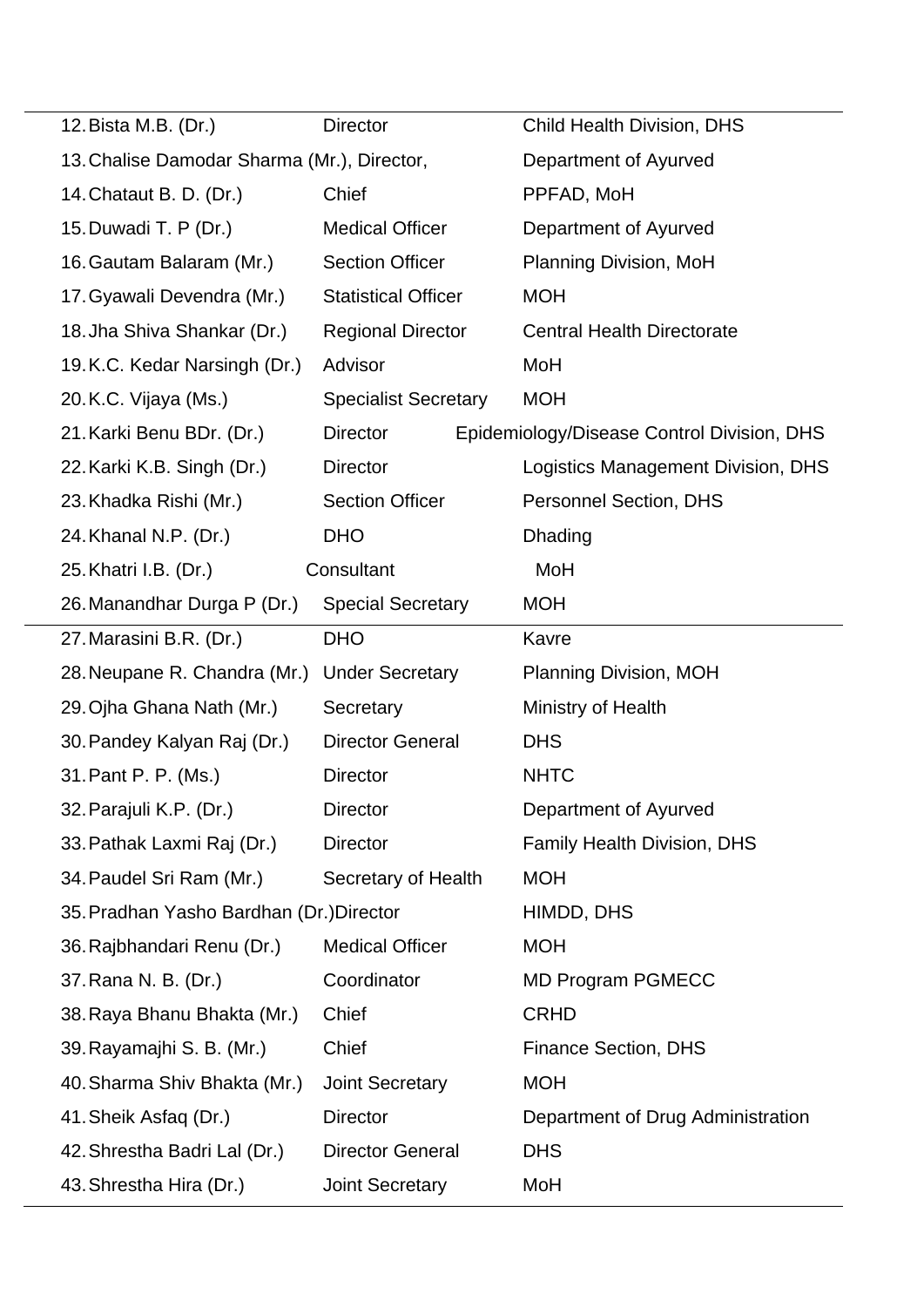| 44. Shrestha Jeeb Krishna (Mr.)      |                               | <b>DHS</b>                                 |
|--------------------------------------|-------------------------------|--------------------------------------------|
| 45. Shrestha Jyoti (Mr.)             | <b>Under Secretary</b>        | MoH                                        |
| 46. Shrestha Parbati (Dr.)           | <b>Under Secretary</b>        | Planning Division, MoH                     |
| 47. Sthapit Nanda Man (Mr.)          | <b>Training Officer</b>       | <b>NHEICC</b>                              |
| 48. Thapa B. B. (Mr.)                | <b>Senior Pharmacist</b>      | Department of Drug Administration          |
| 49. Thapa Manodari (Mrs.)            | <b>Senior Nurse</b>           | <b>MOH</b>                                 |
| 50. Tuladhar Sanu (Ms.)              | <b>Senior Nurse</b>           | <b>MOH</b>                                 |
| 51. Udas D.R. (Mr.)                  |                               | Computer Programmer Planning Division, MoH |
| 52.                                  | <b>Regional Director</b>      | <b>Central Region</b>                      |
| 53.                                  | <b>Regional Director</b>      | Eastern Region                             |
| 54.                                  | <b>Regional Director</b>      | <b>Western Region</b>                      |
| 55.                                  | <b>Regional Director</b>      | Mid-Western Region                         |
| 56.                                  | <b>Regional Director</b>      | Far Western Region                         |
| 57.                                  | <b>DHO</b>                    | <b>Bhaktapur</b>                           |
| 58.                                  | <b>DHO</b>                    | Lalitpura                                  |
| 59.                                  | <b>DHO</b>                    | Kathmandu                                  |
| 4. Hospitals                         |                               |                                            |
| 1. Dahal Madhav (Dr.)                | <b>Director</b>               | <b>Bir Hospital</b>                        |
| 2. Dhital Saroj (Dr.)                | <b>Director</b>               | <b>Model Hospital</b>                      |
| Dhungana S. (Dr.)<br>3.              | <b>Member Secretary</b>       | Shahid Ganga Lal National Heart            |
| Centre                               |                               |                                            |
| 4. Khan Sabbir (Dr.)                 | <b>Senior Medical Officer</b> | Homeopathy Hospital, Patan                 |
| Koirala Govind (Dr.)<br>5.<br>Centre | <b>Member Secretary</b>       | Shahid Ganga Lal National Heart            |
| 6. Malla D. S. (Dr.)                 | <b>Senior Consultant</b>      | <b>Maternity Hospital</b>                  |
| Osti Bidur (Dr.)<br>7.<br>Hospital   | Member - Secretary            | <b>B.P. Koirala Memorial Cancer</b>        |
| 8. Sharma G. (Dr.)                   | <b>Director</b>               | <b>TUTH</b>                                |
| 9. Shrestha Ram Kanta (Dr.)          | <b>Director</b>               | <b>Dhulikhel Hospital</b>                  |
| 10. Singh D. M. (Dr.)                | <b>Director</b>               | <b>Mental Hospital</b>                     |
| 11. Upadhyaya S. (Dr.)               | <b>Director</b>               | <b>Maternity Hospital</b>                  |
| 12. Vaidya V.N. (Dr.)                | Consultant                    | Sukra Raj Tropical & Infectious            |
| Disease Hospital                     |                               |                                            |
| 13.                                  | <b>Director</b>               | <b>Birendra Police Hospital</b>            |
| 14.                                  | <b>Director</b>               | <b>Army Hospital</b>                       |
| 5. Councils and Professional Bodies  |                               |                                            |
| 1. Ban Laxmi Raman (Mr.)             | Chairman                      | <b>Nepal Public Health Association</b>     |
| Baral Manindra R. (Dr.)<br>2.        | President                     | <b>Nepal Medical Council</b>               |
|                                      |                               |                                            |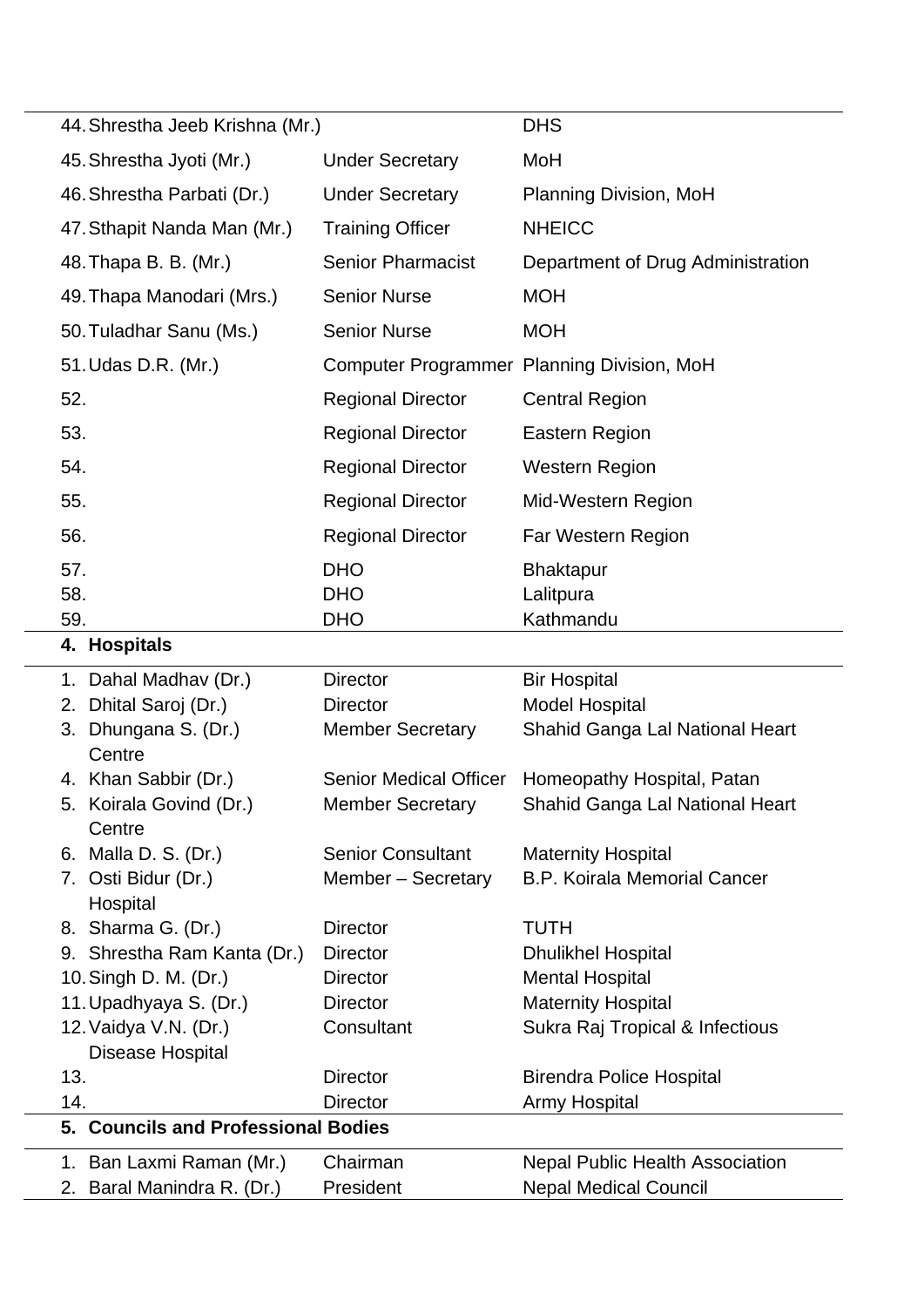| 3. Basnet Kunti (Ms.)                                        | Chairperson             | <b>Nepal Nursing Association</b>         |  |
|--------------------------------------------------------------|-------------------------|------------------------------------------|--|
| 4. Basnet Praya (Dr.)                                        | <b>Member Secretary</b> | <b>Social Welfare Council</b>            |  |
| 5. Bhurtel Shyam Krishna (Dr.) General Secretary             |                         | <b>DDC</b> Association                   |  |
| 6. Das Uma Devi (Dr.)                                        | Chairperson             | <b>Nepal Nursing Council</b>             |  |
| 7. Gajurel Govinda (Dr.)                                     | <b>Director</b>         | <b>CTEVT</b>                             |  |
| 8. Gautam Shyam Bhai (Mr.)                                   | Chairman                | <b>Nepal Paramedical Association</b>     |  |
| 9. Joshi Bhoj Raj (Dr.)                                      | President               | <b>Nepal Medical Council</b>             |  |
| 10. Karki Surya Bahadur (Mr.)                                | Coordinator             | <b>Naturopathy Council</b>               |  |
| 11. Rai Bishnu (Ms.)                                         | President               | <b>Nepal Nursing Association</b>         |  |
| 12. Rijal Bhola (Dr.)                                        | <b>Vice President</b>   | <b>Nursing Home Association</b>          |  |
| 13. Shah Dev Narayan (Dr.)                                   | <b>Acting President</b> | <b>Nepal Medical Association</b>         |  |
| 14. Sharma Anjani K. (Dr.)                                   | President               | <b>Nursing Home Association</b>          |  |
| 15. Sharma Bijaya Kumar (Dr.)                                | Chairman                | <b>Nepal Medical Association</b>         |  |
| 16. Shrestha M. P. (Prof. Dr.)                               | Chairman                | <b>Nepal Health Research Council</b>     |  |
| 17. Subedi Chandra (Ms.)                                     | <b>Member-Secretary</b> | <b>Social Welfare Council</b>            |  |
| 18. Upreti Ram P (Dr.)                                       | <b>Member Secretary</b> | <b>Nepal Health Research Council</b>     |  |
| 6. University and Medical College                            |                         |                                          |  |
| 1. Acharya Gopal (Dr.)                                       | <b>Director</b>         | Dept. of Medical Education, TUTH         |  |
| 2. Adhikari Ramesh Kanta (Dr.)                               |                         | Professor, IOM, Tribhuvan University     |  |
| 3. Adhikary S. M. (Mr.)                                      | Registrar               | Kathmandu University                     |  |
| 4. Bhatta Bhim Dev (Dr.)                                     | Professor               | Dept. of Public Administration, TUTH     |  |
| Dixit Hemang (Dr.)<br>5.                                     | <b>Director</b>         | <b>Health Learning Materials Centre</b>  |  |
| Dixit Sundar Mani (Dr.)<br>6.                                | <b>Director</b>         | B.P. Koirala Institute of Health         |  |
| <b>Sciences</b>                                              |                         |                                          |  |
| 7. Gartaulla Ritu P. (Dr.)                                   | Lecturer                | <b>Tribhuvan University</b>              |  |
| 8. Karmacharya Puran C. (Dr.) Dean                           |                         | <b>Institute of Medicine</b>             |  |
| 9. Koirala Shekhar (Dr.)                                     | Rector                  | <b>BPKIHS</b>                            |  |
| 10. Mishra Chaitanya (Dr.)                                   | Professor               | Dept. of Sociology, Tribhuvan U          |  |
| 11. Nagra (Prof.)                                            | Dean                    | <b>Manipal Medical College</b>           |  |
| 12. Pant Chet Raj (Dr.)                                      |                         | Institute of Community Health            |  |
| 13. Pant Devendra Singh (Dr.)                                | Lecturer                | <b>Medical Education Department, IOM</b> |  |
| 14. Pradhan S.B.S. (Dr.)                                     | <b>Campus Chief</b>     | <b>Ayurved Campus</b>                    |  |
| 15. Pradhananga Yogendra (Dr.)                               |                         | Reader, Institute of Medicine            |  |
| 16. Prasai Bhisma Raj (Dr.)                                  | Advisor                 | Nepalganj Medical College                |  |
| 17. Shrestha Bimala (Dr.)                                    | Professor               | <b>Institute of Medicine</b>             |  |
| 18. Singh Indira (Dr.)                                       | Professor               | <b>Tribhuvan University</b>              |  |
| 19. Singh L. M. (Dr.)                                        | Professor               | <b>Ayurved Campus</b>                    |  |
| 20. Tuladha S. (Ms.)                                         | Professor               | <b>CERID</b>                             |  |
| 21. Upadhyay Madan P. (Prof. Dr.)<br>Medicine/BPKIHS, Dharan |                         | Professor/Director<br>Institute of       |  |
| 7. Other Ministers                                           |                         |                                          |  |
| 1. Ghimire Madhav (Mr.)                                      | Jjoint secretary        | <b>Ministry of Finance</b>               |  |
| Nepal Khem Raj (Mr.)<br>2.                                   | Joint secretary         | Ministry of Population & Environment     |  |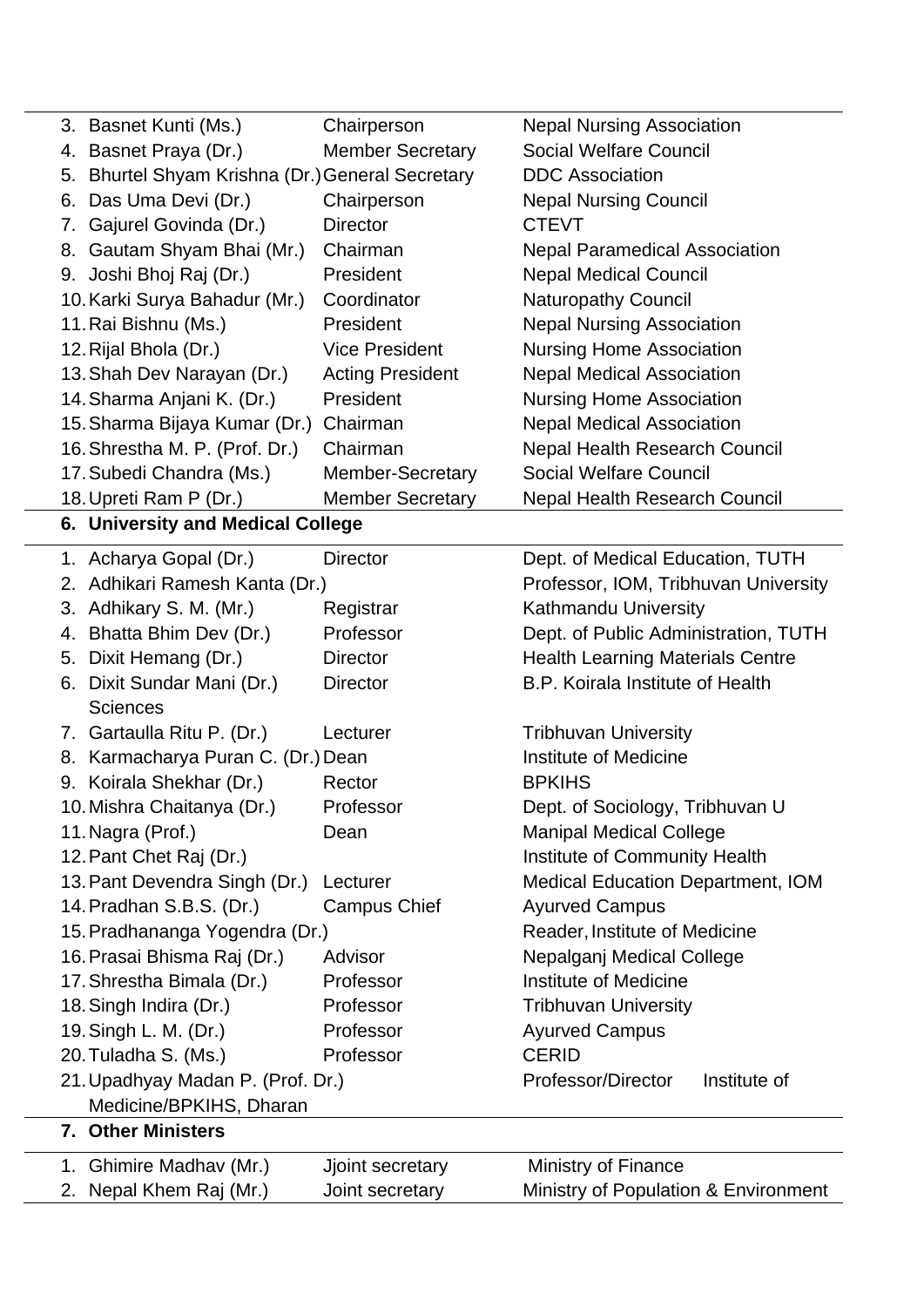| 3. Pokharel Rebati Raman (Mr.) Secretary             |                                           | MoH                                         |
|------------------------------------------------------|-------------------------------------------|---------------------------------------------|
| 4. Pyakurel Dinesh (Mr.)                             | <b>Director General</b>                   | Department of Water Supply &                |
| Sewerage                                             |                                           |                                             |
| 5. Regmi Khem Raj (Mr.)                              | Secretary                                 | MoH                                         |
| 6. Shrestha Sundar Man (Mr.) Under Secretary         |                                           | Ministry of Finance                         |
| Singh Narsingh Narayan (Dr.)<br>7.                   |                                           | Joint Secretary Ministry of Local           |
| Development                                          |                                           |                                             |
| 8. Ex GoN Personnel/Officials                        |                                           |                                             |
| 1. Das Gauri S.L. (Dr.)                              | <b>Ex-Director General</b>                | <b>DHS</b>                                  |
| 2. Pandey Badri Raj (Dr.)                            | <b>Ex-Director</b>                        | <b>DHS</b>                                  |
| 3. Pandey Devendra Raj (Mr.) Ex-Minister             |                                           |                                             |
| 4. Prasad Laxmi Narayan (Dr.)                        |                                           | <b>Consultant ENT surgeon</b>               |
| Shah Narayan Keshari (Dr.)<br>5.                     |                                           | Ex-Officer<br><b>WHO</b>                    |
| 6. Shrestha Bihari Krishna (Mr.)                     |                                           | <b>Free Lance Consultant</b>                |
| 9. NGOs and Others                                   |                                           |                                             |
| 1. Acharya Meena (Dr.)                               | <b>Director</b>                           | <b>HDS</b>                                  |
| Bhadra /Rajendra (Dr.)<br>2.                         |                                           | <b>BP Memorial Health Foundation</b>        |
| 3. Bhattarai Anil (Mr.)                              | <b>Journalist</b>                         |                                             |
| 4. Dhakhwa Dev Ranta (Mr.)                           | Secretary-General Nepal Red Cross Society |                                             |
| Dhungel Chandra (Mr.)<br>5.                          |                                           | CDP, Surkhet                                |
| Ghimire Jagadish (Mr.)<br>6.                         | Chairman                                  | <b>Tamakoshi Sewa Samity</b>                |
| 7. Karki Arjun (Mr)                                  |                                           | <b>NGO Federation</b>                       |
| 8. Karki Roshan (Ms.)                                |                                           | Ama Milan Kendra                            |
| 9. Karki Y.B. (Dr.)                                  | Director - General                        | <b>FPAN</b>                                 |
| 10. Mulmi S.L. (Mr.)                                 | <b>Executive Director</b>                 | <b>RECPHEC</b>                              |
| 11. Neupane Ram Krishna (Mr.) Director General Nepal |                                           | <b>Family Planning Association</b>          |
| 12. Onta Sharad (Dr.)                                |                                           | <b>RECPHEC</b>                              |
| 13. Pradhan Peden (Dr.)                              |                                           | <b>PHECT</b>                                |
| 14. Pyakurel Sushil (Mr.)                            |                                           | <b>INSEC</b>                                |
| 15. Sahi Sama (Ms.)                                  | Naturopath                                |                                             |
| 16. Shrestha Janak Das (Mr.)                         | Free Lancer                               |                                             |
| 17. Shrestha Kapil (Mr.)                             |                                           | <b>HURON</b>                                |
| 18. Tuladha P. R. (Mr.)<br><b>Rights</b>             |                                           | Forum for Protection of Human               |
| 19. Upadhyay P. (Mr.)                                |                                           | <b>WICOM</b>                                |
| 20. Vaidya T. M. (Dr.)                               |                                           | <b>Director Nepal Fertility Care Centre</b> |
| 21. Executive                                        | <b>Director</b>                           | New Era                                     |
| 10. INGOs/Bilateral Agencies                         |                                           |                                             |
| 1. AL-Nahi Q. (Dr.)                                  | <b>Nutrition &amp; Health Specialist</b>  | <b>UNICEF</b>                               |
| Alok Swatantra (Mr.)<br>2.                           | <b>Resident Representative UNFPA</b>      |                                             |
| Bhattarai Anjali (Mr.)<br>3.                         | <b>Project Officer</b>                    | <b>UNDP</b>                                 |
| 4. Bista Ramesh (Mr.)                                | Information Management GTZ/PHCP           |                                             |
|                                                      | Expert                                    |                                             |
|                                                      |                                           |                                             |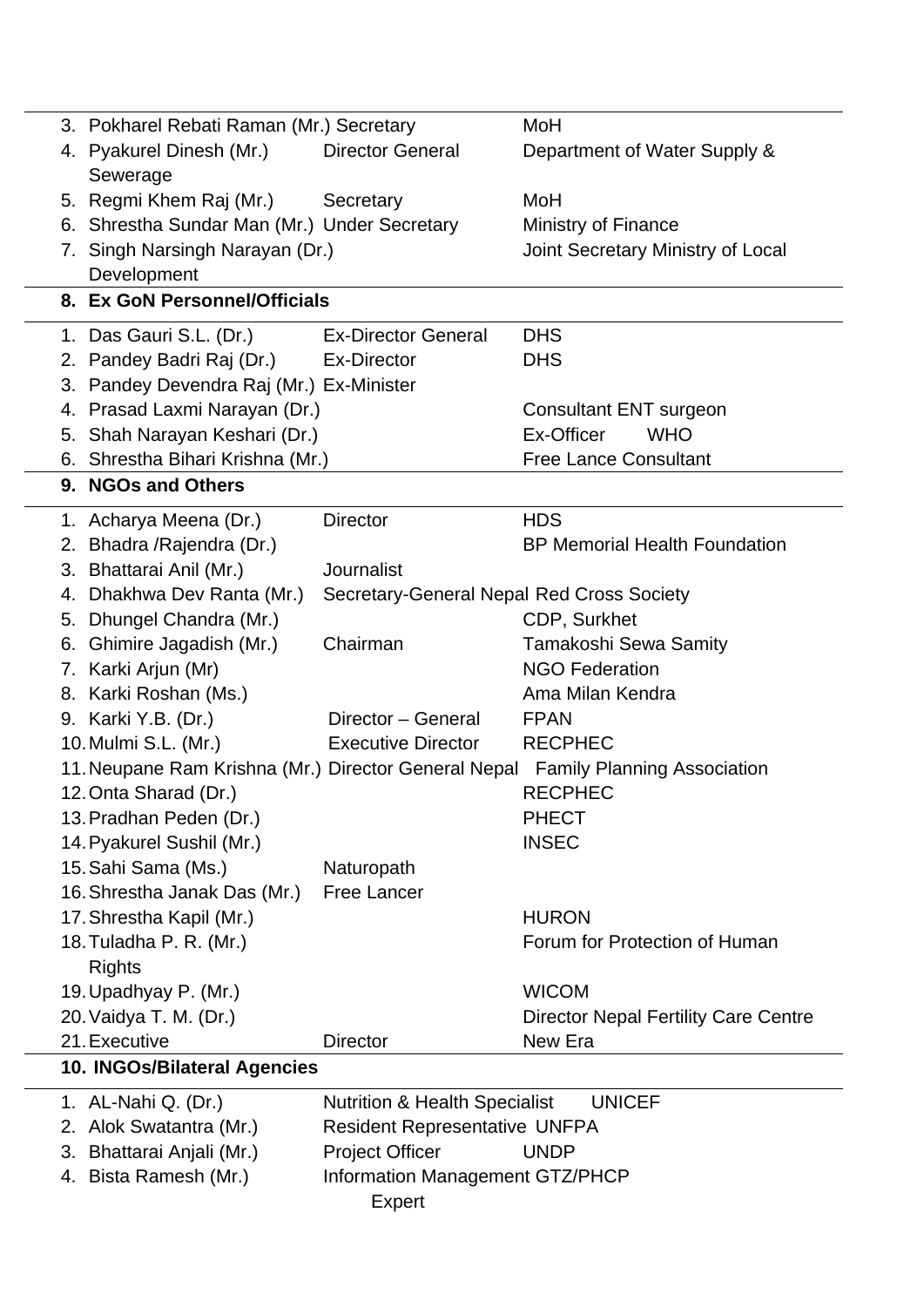| 5. Bondurant Tony (Dr.)          | <b>Project Manager</b>                | <b>ODA/ERPHCP</b>                             |
|----------------------------------|---------------------------------------|-----------------------------------------------|
| 6. Brisott M. (Dr.)              | <b>Project Manager</b>                | SDC, Ekantakuna                               |
| 7. Burki Albert (Mr.)            |                                       | <b>SDC</b>                                    |
| 8. Campbell Bruce (Mr.)          | <b>Program Specialist</b>             | <b>UNFPA</b>                                  |
| 9. Chaulagain C. (Mr.)           | Consultant                            | <b>UNFPA</b>                                  |
| 10. Dawson Penny (Dr.)           | Chief, Child Health                   | JSI                                           |
| 11. de Witt Vincett (Dr.)        | Consultant                            | <b>ADB</b>                                    |
| 12. Dhakal Ramji (Mr.)           | <b>Health System Development</b>      | GTZ/PHCP                                      |
|                                  | Expert                                |                                               |
| 13. Drexler Antony (Dr.)         | <b>Team Leader</b>                    | Social Sector Review Team, ADB                |
| 14. Durvasula R. (Dr.)           | Consultant                            | <b>World Bank</b>                             |
| 15. Feirman Harry (Dr.)          | consultant                            | <b>WHO</b>                                    |
| 16. Gayars Othello (Dr.)         | Consultant                            | <b>World Bank</b>                             |
| 17. Ghimire Raghu (Mr.)          | <b>Human Resources Expert</b>         | FTZ/PHCP                                      |
| 18. Gingerich Molly (Ms.)        | Chief, Health FP                      | <b>USAID</b>                                  |
| 19. Glenn Post (Dr.)             | Chief, Health & FP                    | <b>USAID</b>                                  |
| 20. Gopal Benu (Mr.)             | Consultant                            | <b>UNDP</b>                                   |
| 21. Gould Bill (Dr.)             | <b>Health Director</b>                | <b>UMN</b>                                    |
|                                  |                                       |                                               |
| 22. Gurung Dambar                |                                       | <b>Health Care Project US</b><br><b>NORAD</b> |
| 23. Gurung Hem (Mr.)             |                                       |                                               |
| 24. Gurrung Satish (Mr.)         | <b>Logistics Management Exert</b>     | GTZ/PHCP<br><b>INF</b>                        |
| 25. Hamlet Neil (Dr.)            | <b>Director</b>                       | UMN/CHDP                                      |
| 26. Harding Richard (Dr.)        | Consultant                            | <b>ODA/ERPHCP</b>                             |
| 27. Herringshaw V. (Ms.)         |                                       | <b>WHO</b>                                    |
| 28. Islam Md S. (Dr.)            | Consultant                            | <b>Medical Educator</b>                       |
| 29. Jayawickramarajah P.T. (Dr.) |                                       | <b>WHO</b>                                    |
| 30. Jimba Masammisa (Dr.)        | Expert                                | <b>JICA</b>                                   |
| 31. Johnsen Jon Kristain (Mr.)   | <b>Director</b>                       | <b>Redd Barna</b>                             |
| 32. Khadka Madhav (Mr.)          | Programme Coordinator JICA            |                                               |
| 33. Kudo Mikako (Ms.)            | <b>Deputy Director</b>                | <b>JICA</b>                                   |
| 34. Lamichhane J. (Mr.)          | Consultant                            | <b>JSI</b>                                    |
| 35. LeMaster J (Dr.)             | Ag Health Service Director            | <b>UMN</b>                                    |
| 36. Leslie Keith (Mr.)           | <b>Director</b>                       | SCF (USA)                                     |
| 37. Lavitt Martha (Dr.)          | <b>Director</b>                       | Redd -Barna                                   |
| 38. Long Carroll (Ms.)           | <b>Resident Reprehensive UNDP</b>     |                                               |
| 39. Mac Donald Maria (Dr.)       | Consultant                            | <b>World Bank</b>                             |
| 40. Mackay Bruce (Mr.)           | <b>Second Secretary</b>               | <b>British Embassy</b>                        |
| 41. Manandhar P. K. (Mrs.)       | Advisor                               | <b>USIAD</b>                                  |
| 42. Manandhar Vijaya (Dr.)       | <b>National Operations Off. WHO</b>   |                                               |
| 43. Mc Connel Claudia (Ms.)      | <b>Director</b>                       | SCF (UK)                                      |
| 44. O'del Daniel (Mr.)           | <b>Resident Representative UNICEF</b> |                                               |
| 45. Ono Yukari (Ms.)             | Assistant Representative JICA         |                                               |
| 46. Pigott William (Dr.)         | <b>WR</b>                             | <b>WHO</b>                                    |
| 47. Pradhan Birendra (Mr.)       | <b>Director</b>                       | <b>ADRA</b>                                   |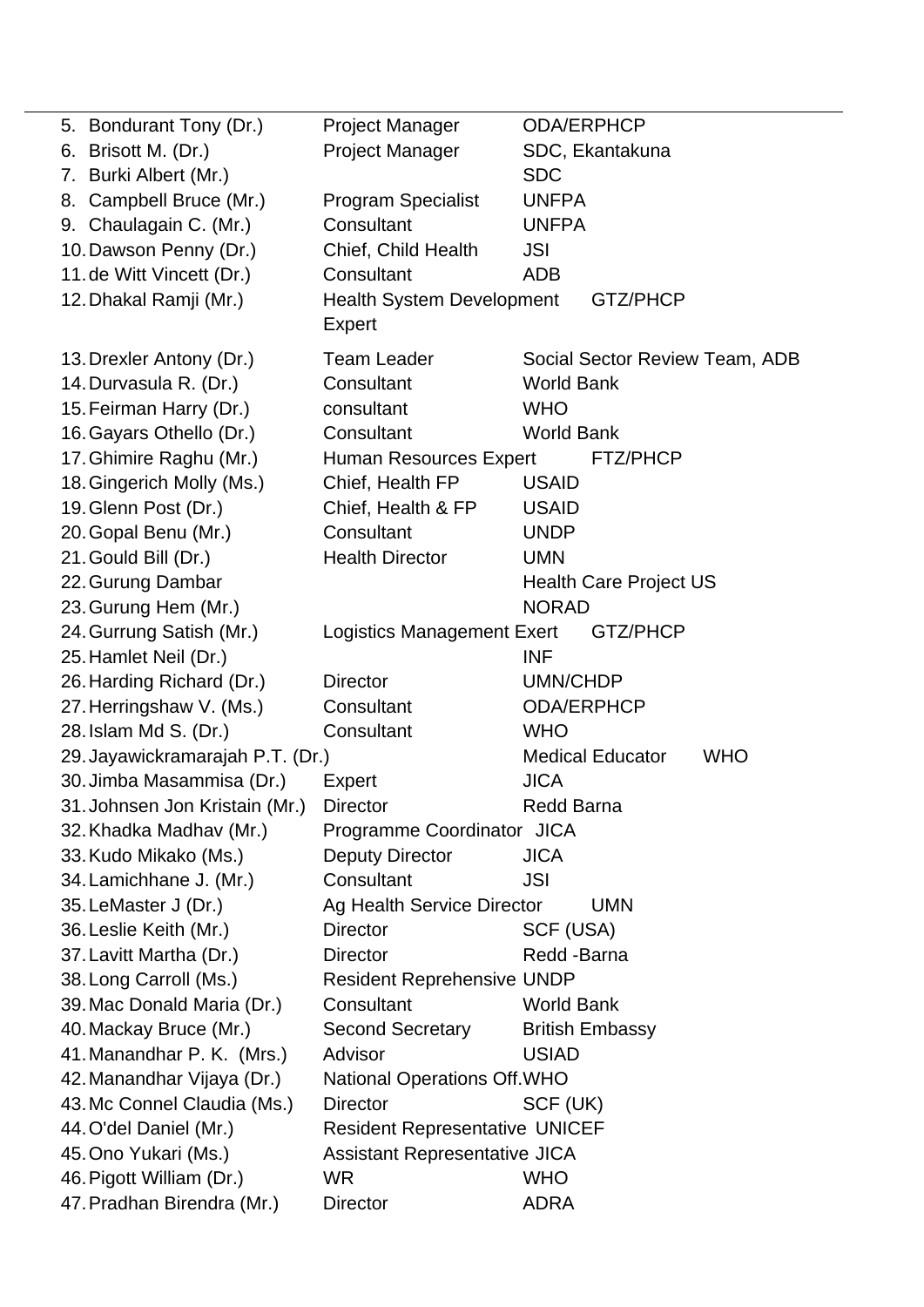| 48. Presern Carole (Ms.)                                                                 | <b>Health Advisor</b>                | <b>DIFD, British Embassy</b>  |  |
|------------------------------------------------------------------------------------------|--------------------------------------|-------------------------------|--|
| 49. Puri Sarveshwar (Dr.)                                                                | National Prog. Officer               | <b>WHO</b>                    |  |
| 50. Rai Chanda (Ms.)                                                                     | <b>Project Director</b>              | <b>SCF/UK</b>                 |  |
| 51. Rajbhandari Nabina (Ms.)                                                             | Consultant                           | <b>ADB</b>                    |  |
| 52. Ramana G.N.V. (Dr.)                                                                  | Consultant                           | <b>World Bank</b>             |  |
| 53. Rana Tirtha (Dr.)                                                                    | Pop. & Health Specialist World Bank  |                               |  |
| 54. Sarma R.S.S. (Dr.)                                                                   | Consultant                           | <b>World Bank</b>             |  |
| 55. Seikh s. Raheem (Dr.)                                                                | <b>Director</b>                      | <b>UNFPA/CST</b>              |  |
| 56. Sekharan C.S. (Mr.)                                                                  | <b>Project Director</b>              | <b>HDP</b>                    |  |
| 57. Shah Arjun (Mr.)                                                                     | <b>Health Economist</b>              | PHCP/GTZ                      |  |
| 58. Shah Marshuk Ali (Mr.)                                                               | Res. Representative ADB              |                               |  |
| 59. Shrama Mahesh (Mr.)                                                                  |                                      | <b>BMNT</b>                   |  |
| 60. Shrestha B. R. (Mr.)                                                                 | Consultant                           | <b>UNICEF/ROSA</b>            |  |
| 61. Shrestha I. B. (Mr.)                                                                 | Consultant                           | PHCP/GTZ and World Bank       |  |
| 62. Shrestha S. L.                                                                       |                                      | <b>Lutheran World Service</b> |  |
| 63. Singh Ramesh (Mr.)                                                                   | <b>Country Director</b>              | <b>Action Aid</b>             |  |
| 64. Steinmann J. P. (Dr.)                                                                | <b>Team Leader</b>                   | PHCP/GTZ                      |  |
| 65. Stevens David P.N. (Mr.)                                                             | Asst. Director                       | <b>UMN</b>                    |  |
| 66. Stuart McNab                                                                         | Representative                       | <b>UNICEF</b>                 |  |
| 67. Suryarachchi Para (Mr.)                                                              | Act. Res. Rep.                       | <b>World Bank</b>             |  |
| 68. Swatantra Alok (Mr.)                                                                 | <b>Resident Representative UNFPA</b> |                               |  |
| 69. Thapa D.B. (Mr.)                                                                     | <b>Health Management</b>             | <b>ODA/ERPHCP</b>             |  |
|                                                                                          | <b>Specialist</b>                    |                               |  |
| 70. Thapa Kamala (Ms.)                                                                   |                                      | Mary Stoppes International    |  |
| 71. Thapa Munu (Ms.)                                                                     | Lecturer                             | <b>IOM</b>                    |  |
| 72. Thapa S. (Dr.)                                                                       |                                      | <b>FHI</b>                    |  |
| 73. Tiwari S. R. (Prof.)                                                                 | Consultant                           | <b>World Bank</b>             |  |
| 74. Tumbull Aleda (Ms.)                                                                  |                                      | <b>ADB</b>                    |  |
| 75. Weakliam David (Dr.)                                                                 | <b>Medical Officer</b>               | <b>UMN</b>                    |  |
| 76.                                                                                      | Representative                       | CARE - Nepal                  |  |
| 77.                                                                                      | <b>Country Director</b>              | SCF (Japan)                   |  |
| 78.                                                                                      | Representative                       | SNV - Nepal                   |  |
| 79.                                                                                      | <b>Country Director</b>              | <b>CARITAS</b>                |  |
| 80.                                                                                      | <b>Country Director</b>              | Asia Foundation               |  |
| Note: The designations of the participants refer to their positions at the time of their |                                      |                               |  |

participation.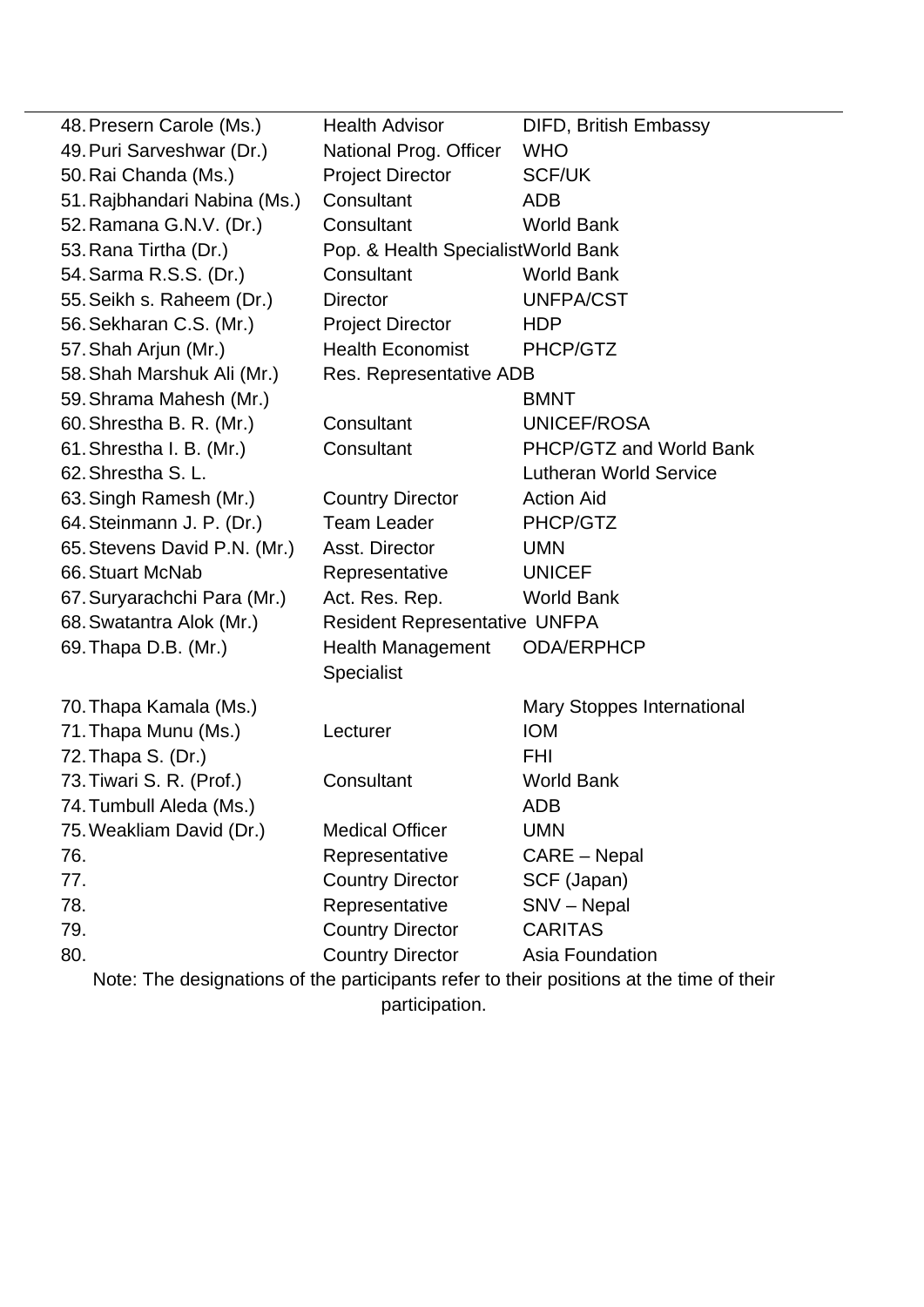### **Appendix 5**

# **Bibliography**

Adhikari R.K. 1991; *Trends in the Nutritional Status in Nepal since 1975.*

Administrative Staff College of India; *Report on Beneficiary Social Assessments Secondary Health Systems Expansion*

Aldeman & Lavy V; *Household responses to public health services: cost and Quality Tradeoffs, The World Bank Research Observes, vol II No. I, 1986*

Almas A., *Status of Health of Nepal* 

Associated Pharmatech Consultancy (P) Ltd. 1993; *Nepal Pharmaceutical Guide; 1993* 

Bahn M.K. WHO et al; *Disciplinary Epidemiology of Persistent Diarrhea among Young* **Children in Rural Northern India; 1967** 

Barnum H.N. et al. Cost Effectiveness of an *immunization Program in Indonesia* 

 *and Complication Rates*  Basu R.N. *Measles Vaccine-Feasibility, Efficiency in Multi-Centric Study.* 

Central Bureau of Statistics *The analysis of the 1991 population census.* 

Vital Rates from Demographic Samples Survey 1986/87 **Central Bureau of Statistics** Statistical, 1988, Bulletin

Population of Projection for Nepal 1991-2011. Central Bureau of

1991

Central Bureau of Statistics *Sub-National Population Projection Nepal 1991-2011*

1994

Central Bureau of Statistics *Population Monograph of Nepal,* 1995

Centre for Human Ecological *Study on Traditional Systems of Health Care in Nepal: A Review for the* Studies, 1996

*011) Development of the Long Term Health Plan (1997-2*

Centre for Policy Studies, 1997, *A Study of INGOs and NGOs in Health Sector. A Report submitted to PHCP/GTZ.* 

Chataut B.D. 1995 The Health Policy Context for Health Sector Development Paper Presented at The First Workshop on Long Term Health Plan **Development** 

Chowdhury M. 1995 *Provider's Perspective,* Paper Presented at the First Workshop on Long Term Health Plan Development MOH, Kathmandu

First Workshop on Long Term Health Plan Development, MOH, Kathmandu Coll X. 1995 *Health System Development Issues*. Paper Presented at the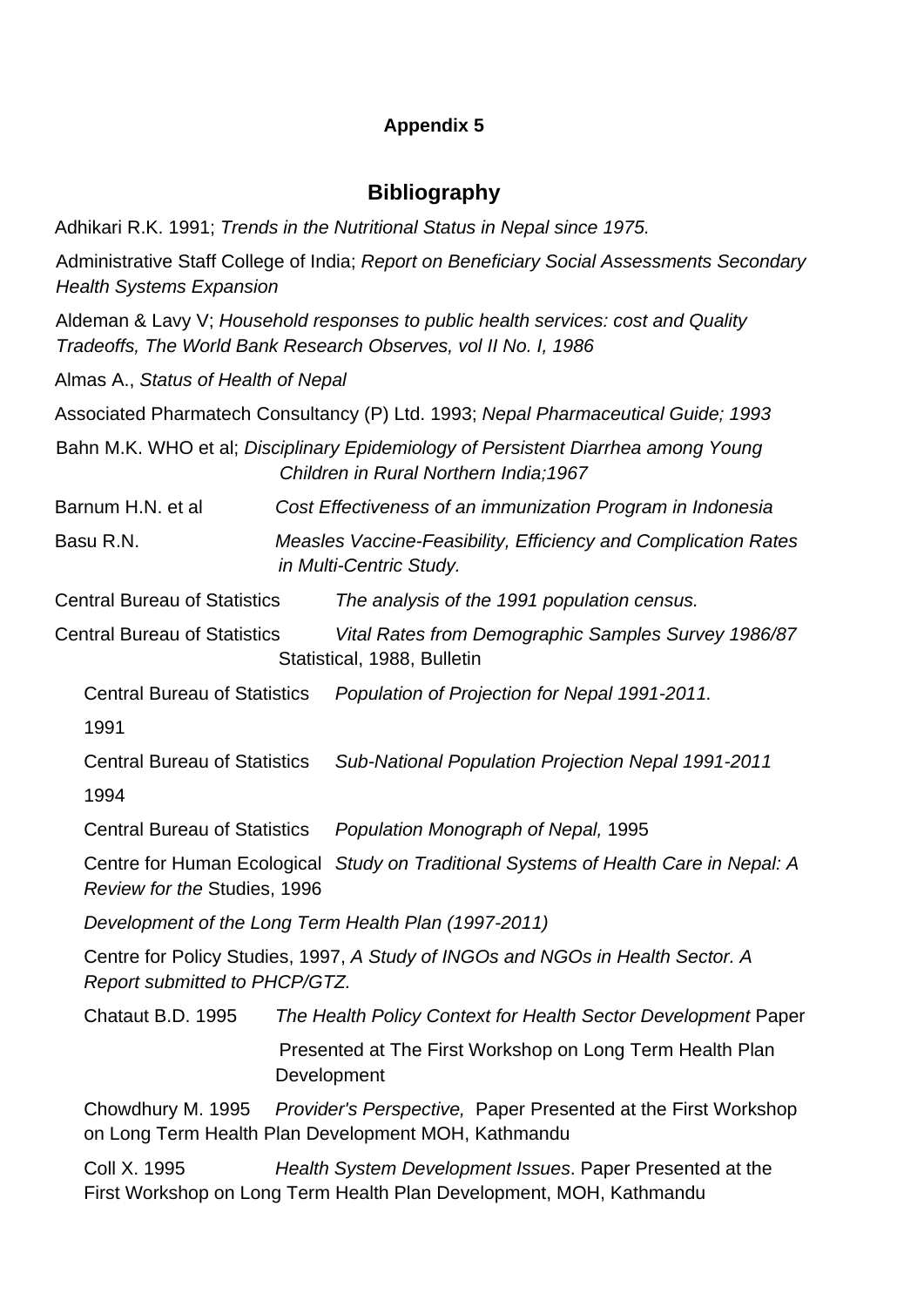Dhakal R. 1995 *User's Satisfaction with Health Care Services: An Assessmen t Undertaken in Namibia*. Master's Thesis, University of Hidelberg, Germa ny.

Dhakal R. 1996 **Beneficiary Assessment: Paper Presented at The Interim Review** Meeting on Long Term Health Plan Development, MOH, Kathmandu

 B.K. 1995 *Medical Education in Nepal*. Nepal Medical Council/Nepal Dixit H. and Maskey B.K. 1995 Medical Association, Kathmandu

Durvasula R.S. 1995 Unit Cost Analysis. Paper Presented at The First Workshop on Long Term Health Plan Development, MOH, Kathmandu

Durvasula R.S. 1996 *Unit Cost Profiles of Health Facilities.* Paper Presented at The Interim Review Meeting on Long Term Health Plan Development.

Duwadi T.P. 1995 *Ayurved System of Medicine in Nepal*. Paper Presented at The First Workshop on Long Term Health Plan Development, MOH, Kathmandu

*l* Gautam M. & Shrestha B. 1994 *Health Sector Review Nepa*

Gurung S. 1992 *Cost Effectiveness of Health Manpower Development at IOMTU,* Kathmandu

Gurung S. and Devkota U.N. Field Trip Report to Siraha.

*Maintaining Health Care Facilities and Equipment in* Halbwachs H. and Gurung S. *Nepal*.

Holm J., *Our Enemy: The Tubercle Bacillus,* International Tuberculosis Digest, (IUATLD Special Publication)

 *Personnel/HRH and Financial*  HURDEC. 1996 *System Analysis of Planning Management of Public Sector Health Services in Nepal, Report Submitted to Eastern* Region, Primary Health Care Project.

ICOMP 1996 *Management Needs Assessment for Population and Family Planning Program in Nepal Vol. 1 & 2* 

Institute of Health, Development *Role of Private Sector in Health (A Study of Selected Health Institutions and* Research, 1996 *Individuals)*

Judith Justice, 1989 *Policies, Plans and People*

Lergerghe W. Van and Later *The Role of Hospitals in the District, Delivering or Supporting Primary* 

Y. 1993 *Health Care, 1993* 

Lob-Levyt *Global Burden of Disease Estimates* 

Lohani S.P. & Shrestha S.P. *Financial Plan on Population & Health* 

1983

Maeda A. 1995 *Health Financing in Global Context*. Paper Presented at The First Workshop on Long Term Health Plan Development MOH, Kathmandu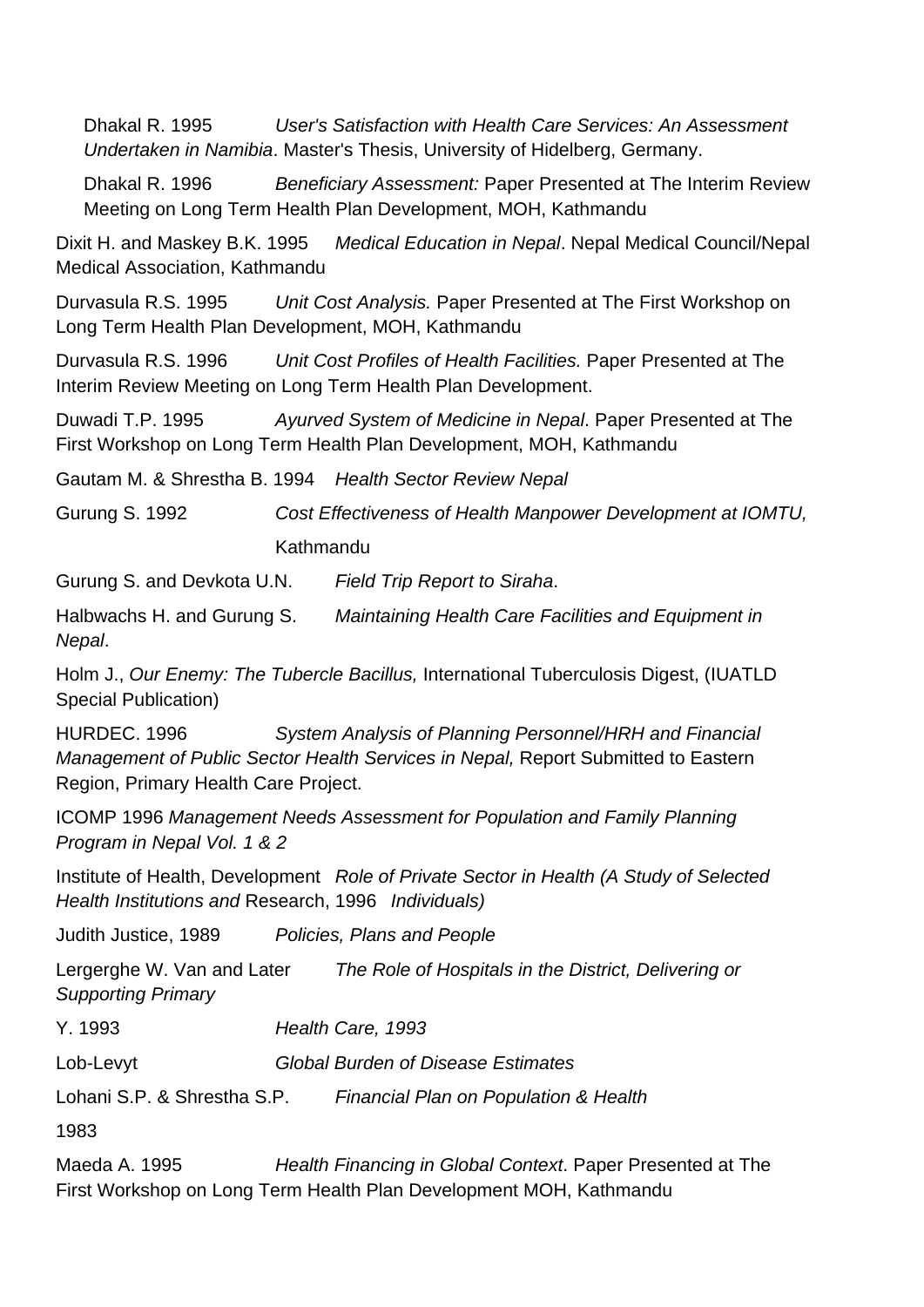Martiens J. et al. 1993 *Diarrhoeal Disease*. Disease Control Priorities in Developing Countries (ed Jamison D.. et al). The World Bank/Oxford University Press.

Mathema P. 1995, *Review of Current Health Expenditure Resource Allocation and Trends*.Paper Presented at The First Workshop on Long Term Health Plan,Development, MOH, Kathmandu

Workshop on Long Term Health Plan Development, MOH, Kathmandu Measham A. 1995, *Comparative View of Health Policy*. Paper Presented at The First

Measham A. 1995, *Nutrition and Morbidity Linkage*. Paper Presented at The First Workshop on Long Term Health Plan Development, MOH, Kathmandu

Ministry of Finance, 1995 Annual Budget Speech FY 1995-96

Ministry of Finance, 1995 *Economic Survey FY* 1994-95

Ministry of Finance, 1996 Economic Survey FY 1995/96

Ministry of Health, Protocol of Community Drug Programme

Ministry of Health, Atlas of Population Distribution and Health Facilities with *Regional/District FP/MCH Profiles. Department of Health Services/UNFPA* 

| Ministry of Health 1986                                                         | Long Term Health Plan 2032 (in Nepali)                          |
|---------------------------------------------------------------------------------|-----------------------------------------------------------------|
| Ministry of Health 1987                                                         | Country Health Profile, 1988                                    |
| Ministry of Health 1991                                                         | National Health Policy 1991.                                    |
| Ministry of Health 1992<br>2051/52.Kathmandu                                    | Department of Health Services. Annual Report                    |
| Ministry of Health 1992                                                         | <b>Health Information Bulletin.</b>                             |
| Ministry of Health 1992                                                         | Health Information Bulletin, Kathmandu                          |
| Ministry of Health 1993                                                         | Gastroenteritis, Encephalitis, Meningitis and Kala-azar: An     |
|                                                                                 | Epidemiological Review.                                         |
| Ministry of Health 1993                                                         | Health Section of Eighth Plan (1992-1997)                       |
| Ministry of Health 1993                                                         | <b>Hepatitis and Enteric Fever: An Epidemiological Review</b>   |
| Ministry of Health 1993                                                         | Organization Structure of the Ministry of Health                |
| Ministry of Health 1993                                                         | Staffing Norms: Ministry of Health Organogram, 1993             |
| Ministry of Health 1994                                                         | Drug Bulletin of Nepal.                                         |
| Ministry of Health 1994<br>Health Sector, Working Documents, Vol. I, II, & III. | Resource Allocation. Plan Formulation and Implementation in the |
| Ministry of Health 1994                                                         | Guidelines for Establishing Nursing Homes in Nepal, 1994        |
| Ministry of Health 1994                                                         | Standard Guidelines for Primary Level Health Institutions, 195  |
| Ministry of Health 1995<br>District Primary Health Care Project/GTZ             | An Overview of the Health / Situation in Dhading and Siraha     |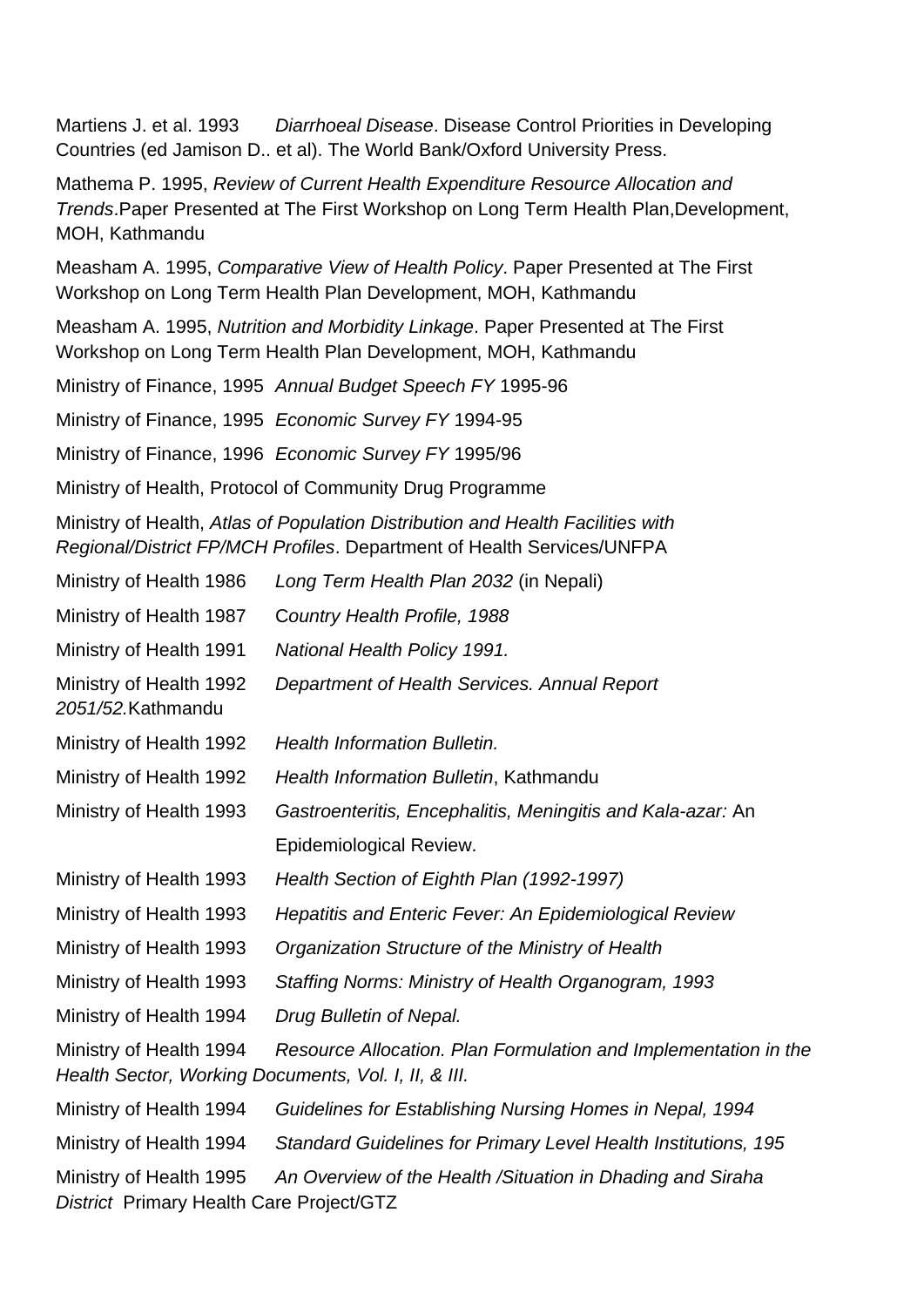Ministry of Health 1995 *General Profile of STD in Nepal Country Report.* 

Ministry of Health 1995 *HMIS Approved Forms and Guidelines* 

Ministry of Health 1995 *Plan Formulation, Implementation and Evaluation in the Health Sector* 

alth 1995 *Human Resources for Health: Master Plan 2052 Department of*  **Health Services/ERPHCP** Ministry of Health 1995

Ministry of Health 1996 *Nepal Family Health Survey Preliminary Report.* 

Ministry of Health/National National Programme of Action of Children and Development for *the* Planning Commission, 1992 *1990s.* 

Project in Dolakha, Ramchhap, Sidhuli districts, Project Document, Swiss Development Ministry of Health/SDC, 1990 *Primary Health Care/Mother Child Health/Family Planning*  Corporation.

*y-*Ministry of Health, *Acute Respiratory Infections (ARI) among Children in Nepal. Ma August* 

*4*  Health/UNICEF, 1994 *199*

Ministry of Health/WHO 1995 *Anaemia in Pregnant Women in Nepal: Strategies to improve compliance with Iron Supplement.* 

**Basic Information/Indicators to Support Implementation of Basis Minimum Needs and Health for All by 2000 Strategies, Nepal, 1987.** Ministry of Health/WHO, 1987

Ministry of Health/WHO, 1993, *Seminar on Health Economics & Health Care Financing* 

*ha B.R. & Shrestha S.P. (eds). Kathmandu. Task Force, Shrest* Ministry of Health/WHO, 1995, *Analysis of Health Economics & Nepa,. Health Economics* 

Ministry of Health/WHO, 1993 *Second Seminar on Health Economics and health Care Financing, 1991* 

Ministry of Health/World Bank, *Proceedings of the Seminar ion Dissemination of Finding of Operations ,*1995

**Research on Family Health Service Delivery in rural Nepal.** 

Ministry of Health/World *Family Health Service Delivery in Three Rural Areas of Nepal – Lessons* Bank, 1994

Learned from the process of Implementation of the National Health Policy, 2991

Ministry of Health/World proceeding of the Seminar on Dissemination of Findings of *Operations* 

*arch on Family Health Services Delivery in Rural Nepal,*  **Bank, 1995** *Dec, 1995* 

Ministry of Law and Justice, Financial Rules and Regulation, 2052, 1994

Ministry of Health, 1994 *HURDIS Planning Workshop Report*. Department of Health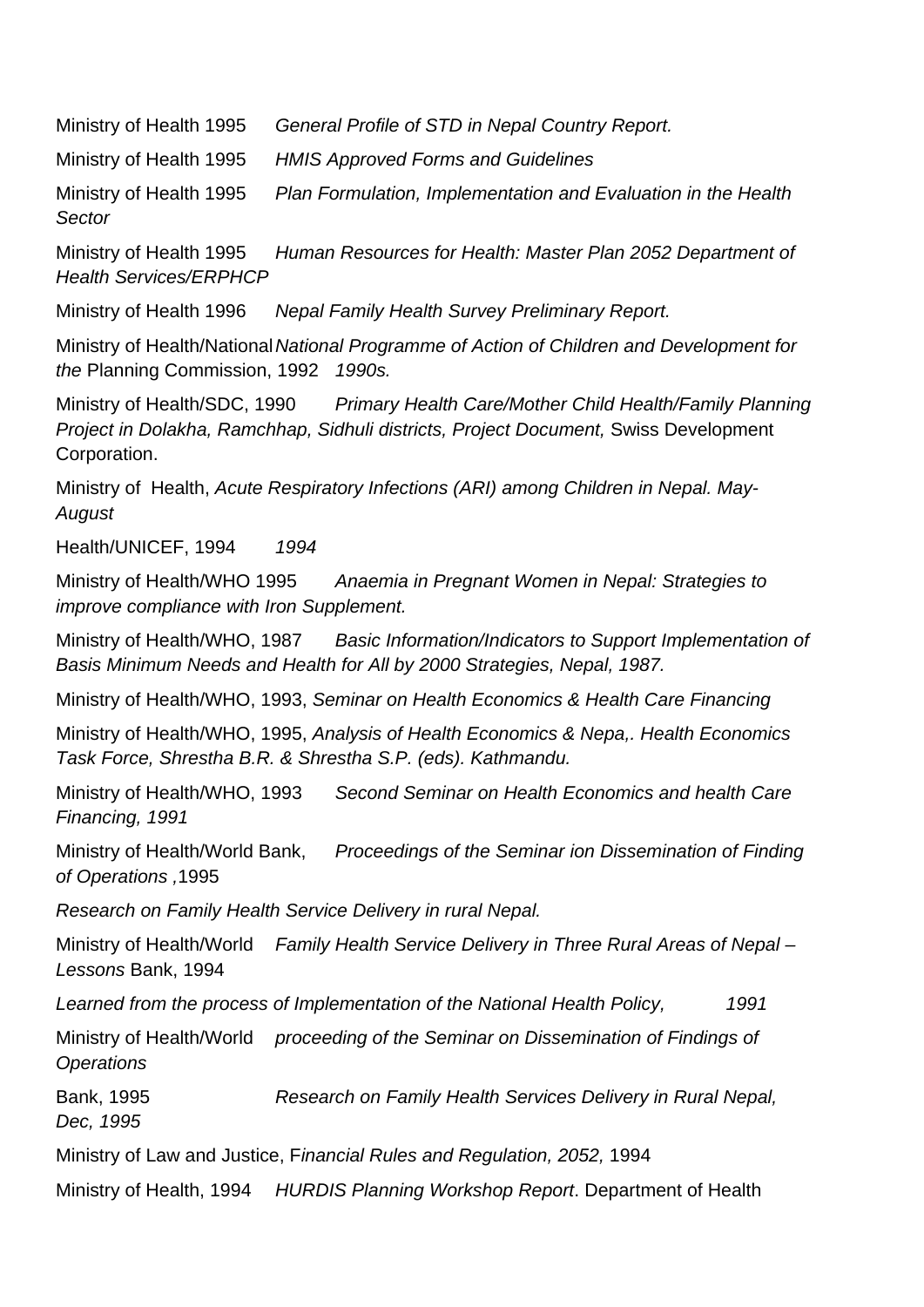### Services/PHCP/GTZ, April 1994

Ministry of Health, 1996 *Proceedings of the First Workshop (February 27-28, 1996).*  Working Group Meeting (February 29-March 1, 1996) and The Second Workshop (March 6,

*1996) on Long Term Health Plan Development.* MOH/The World Bank/WHO/GTZ, Kathmandu.

Ministry of Health 1996 *Proceedings of the Interim Review Meeting (June 27-28, 1996) on Long Term Health Plan Development.* MOH/WB/WHO/GTZ, Kathmandu

Ministry of Health 1996 *Proceedings of Workshop on Basic Health Care Package including Beyond the Basic Health Care for the Long Term Health Plan Development (August 26-27, 1996).* MOH, Kathmandu

National Planning Commission/UNICEF: *Children and Women of Nepal. A Situational Analysis 1992* 

Nepal Administrative Staff College, 1995, Management Audit of Ministry of Health,

Nepal Medical Association, 1994 *Doctor's Directory, 1994* 

Nepal Medical Council, 1996 *Medical Register, 1996* 

Neupane R.K. 1995 *Role of NGO's in Health Care: Retrospect and Prospect*. Paper Presented at The First Workshop on Long Term Health Plan Development, MOH, Kathmandu

ODA, 1995 *ANM Study Report.* 

Pandey K.R. 1995 *Public Health Services in Nepal: Distribution and Operational Status.* Paper Presented at The First Workshop on Long Term Health Plan Development, MOH, Kathmandu

Pandey K.R., 1996 *Public Health /Sector Management/Organization Issues, Paper* Presented at the Interim Review Meeting on Long Term Health Plan Development, MOH, Kathmandu

*Domestic Smoke Pollution and ARI in Rural Community of the*  Hill Region of Nepa,. Environment International. Pandey M.R. et al

| Pant R.D., 1995                                  | The Flow of Funds in Nepal.                                           |
|--------------------------------------------------|-----------------------------------------------------------------------|
| PHCP/GTZ, 1994<br>Health                         | Orientation Workshop on PHCP Conducted in Dhading District<br>Office. |
| PHCP/GTZ, 1995<br>Appraisal-II.                  | Investigating District Health System - Participatory Rural            |
| PHCP/GTZ, 1995<br>in Dhading and Siraha District | Primary Health Care Perception at Grassroots Level on Health          |
| PHCP/GTZ, 1995<br>Services/PHCP/GTZ.             | Project Planning Workshop Report Department of Health                 |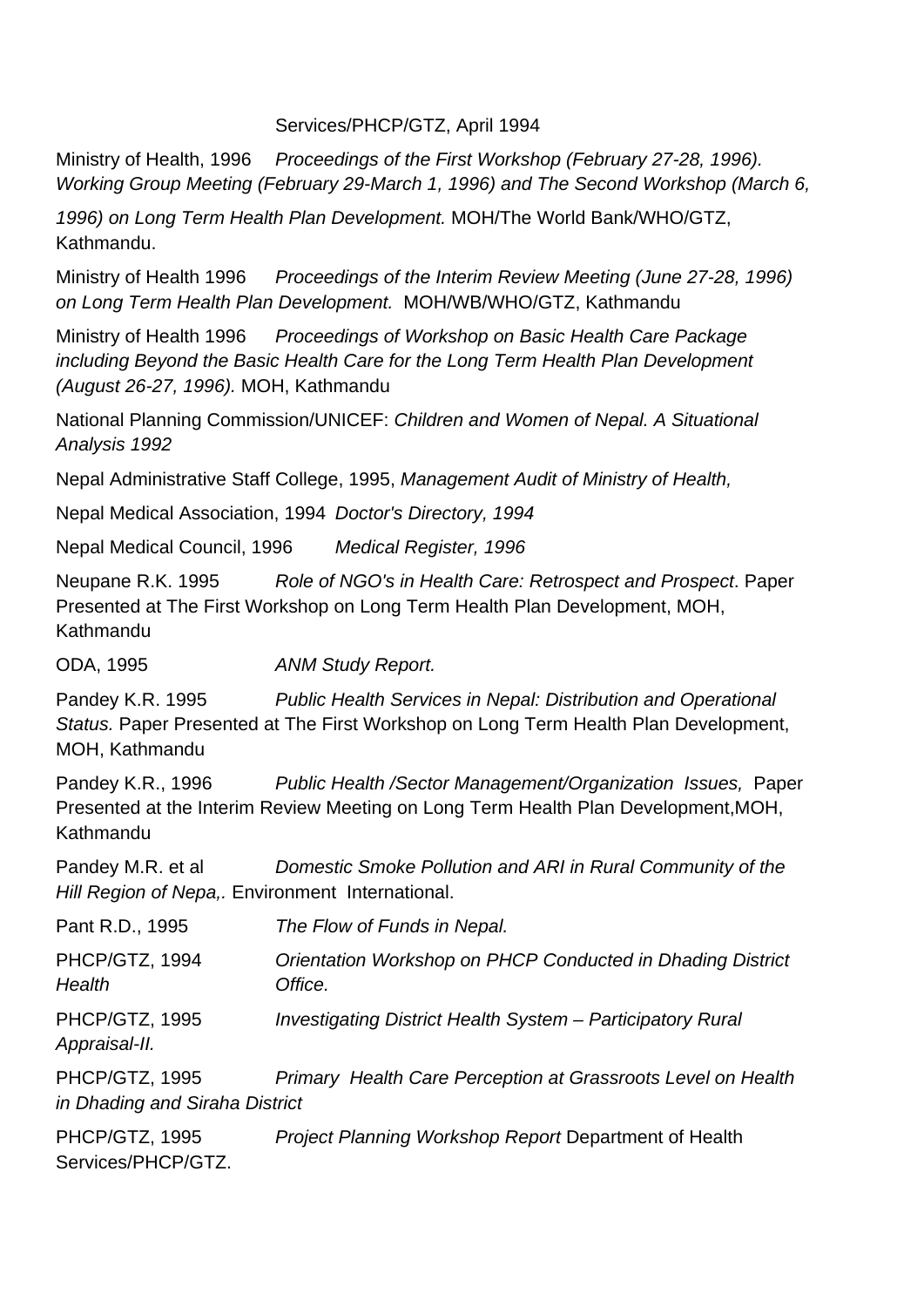**Morbidity and Mortality Profile. Paper Presented at the First** Workshop on Long Term Health Plan Development, M OH, Kathmandu Ramana G.N.V, 1995 Health, Paper Presented at The First Workshop on Long Term Health Plan Development, Rijal B. 1995 *Role of Private Sector in Health Care. Paper Presented at The* Bangladesh Yesterday, Today and Tomorrow SAARC, 1993 **Nepal Country Paper, SAARC Ministerial Conference on Women** *1-23 November, 1993 and Family Health 2* Siraha Districts 1995 Sharma R.S.S. 1995 The First Workshop on Long Term Health Plan Development, MOH, Kathmandu Sheik A. 1995 *Sustainable Drug Supply Plan in the Community Health Care.*  Paper Presented at The First Workshop on Long Term Health Plan Development, MOH, Kathmandu Shrestha B.R. 1995 *Analysis of Health Financing. Paper Presented at the First Workshop on Long Term Health Plan Development, MOH, Kathmandu* Shrestha I. and Shrestha M.P. *Multidisciplinary and Multi professional Participation in Health System* 1996 *Research: For better and informed Decision.* Paper Presented at The Interim Review Meeting on Long Term Health Plan Development, MOH, Kathmandu Shrestha I.B. 1979 *Health Personnel Training in Nepal.* Journal of Institute of Medicine, I, 155-72 Shrestha I.B. 1996 *User's Survey.* Paper Presented at The Interim Review Meeting on Long Term Health Plan Development, MOH, Kathmandu Shrestha M.P. 1996 *Status of Health Services Research in Nepal.* Paper Presented at The First Workshop on Long Term Health Plan Development, MOH, Kathmandu Singh H. 1990 *Re-structuring of Health Services and Nepal, Situational Analysis.*  Steinmann J.P. and Dhakal R. *Beneficiary Assessment of Health Care Services.* Paper Presented at the First 1995, Workshop on Long Term Health Plan Development, MOH, Kathmandu Steinmann J.P. et al. 1995 *Planning for Community Health in Dhading District. At which level can it be Done ?*  Rana T. 1995 *Policy, Planning Development and Utilization of Manpower in* MOH, Kathmandu First Workshop on Long Term Health Plan Development, MOH, Kathmandu SCF (UK), 1992 *Sustaabilityin the Health Sector*  Sharma H.R. & Devkota U.N. *An Overview of the Health Situation in Dhading and*  **Epidemiological and Demographic Situation. Paper Presented at**